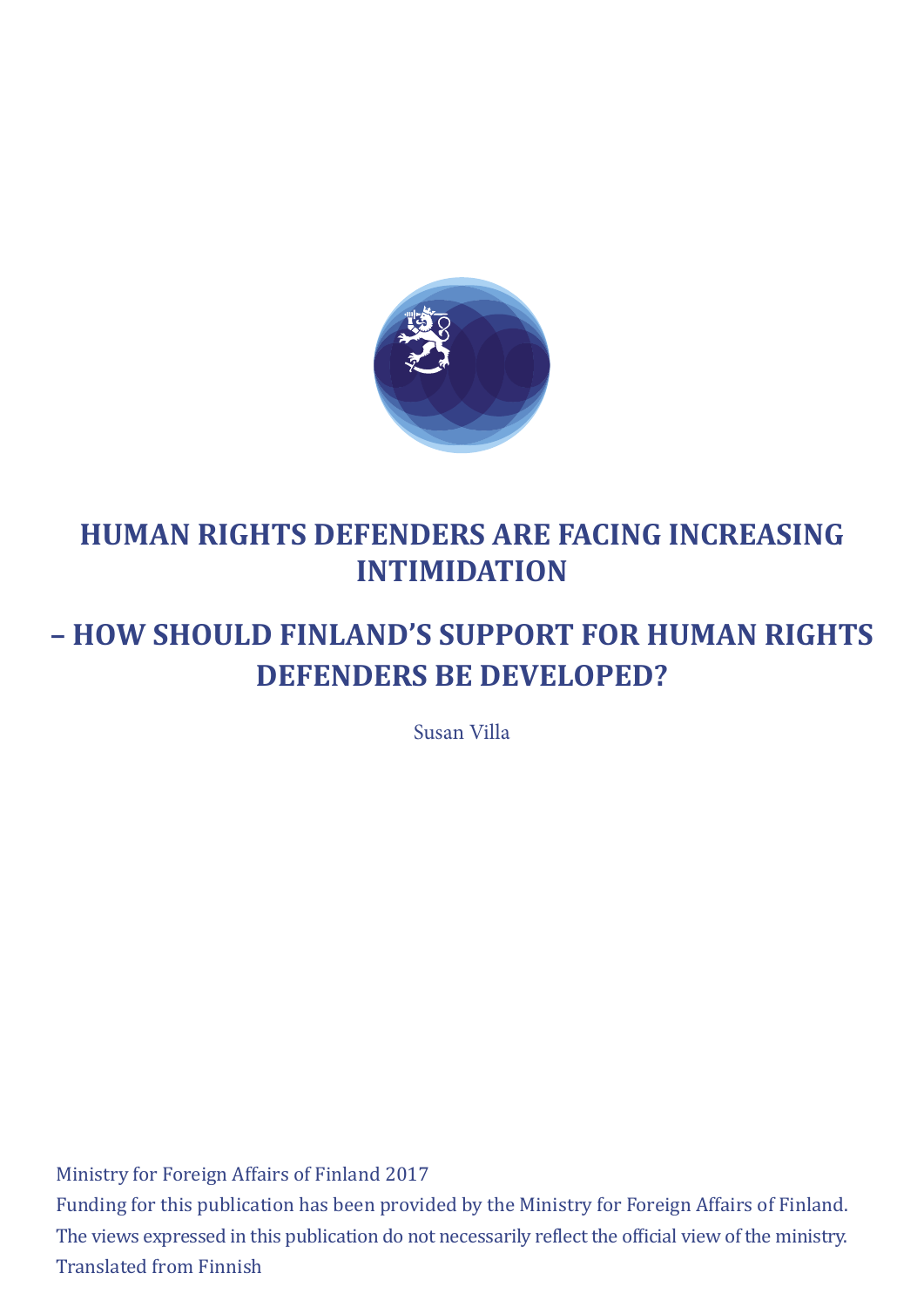# TABLE OF CONTENTS

| 6.2.3 Supporting human rights defenders in the Council of Europe58             |  |
|--------------------------------------------------------------------------------|--|
|                                                                                |  |
|                                                                                |  |
|                                                                                |  |
|                                                                                |  |
| 6.4 Activities associated with defenders are characterised by inconsistency 81 |  |
|                                                                                |  |
|                                                                                |  |
|                                                                                |  |
|                                                                                |  |
|                                                                                |  |
|                                                                                |  |
|                                                                                |  |
|                                                                                |  |
|                                                                                |  |
|                                                                                |  |
|                                                                                |  |
|                                                                                |  |
| 8.3.2 Saari Residence/residency of Saastamoinen Foundation  118                |  |
|                                                                                |  |
|                                                                                |  |
|                                                                                |  |
|                                                                                |  |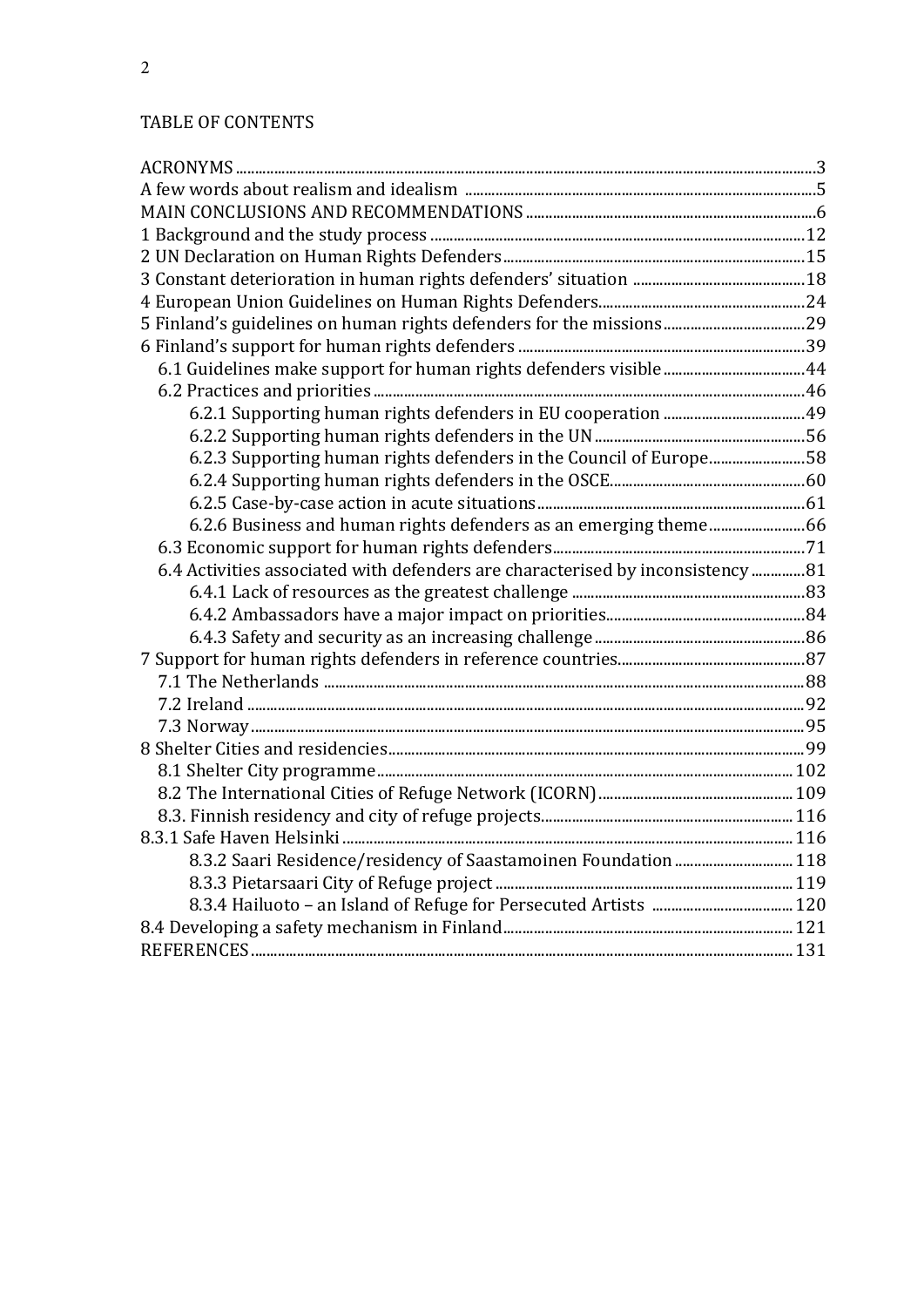#### **ACRONYMS**

| AR network       | Artists at Risk network                                                                                                         |
|------------------|---------------------------------------------------------------------------------------------------------------------------------|
| <b>BMO</b>       | <b>Broad Consultation on Human Rights</b>                                                                                       |
| CoE              | Council of Europe                                                                                                               |
| COHOM            | Council of the EU Working Party on Human Rights                                                                                 |
| CP rights        | Civil and political rights                                                                                                      |
| <b>DCHD</b>      | Democratic Commission for Human Development,<br>an NGO in Pakistan                                                              |
| <b>DFAT</b>      | Department of Foreign Affairs and Trade (Ireland)                                                                               |
| <b>EEAS</b>      | European Union External Action Service                                                                                          |
| <b>EIDHR</b>     | European Instrument for Democracy and Human Rights                                                                              |
| ESC rights       | Economic, social and cultural rights                                                                                            |
| EU               | European Union                                                                                                                  |
| <b>FIDH</b>      | Fédération internationale des ligues des droits de l'Homme                                                                      |
| <b>FSIS</b>      | <b>Finnish Security Intelligence Service</b>                                                                                    |
| <b>HIAP</b>      | Helsinki International Artist Programme                                                                                         |
| <b>ICAR</b>      | International Corporate and Accountability Roundtable                                                                           |
| ICJ              | <b>International Commission of Jurists</b>                                                                                      |
| <b>ICORN</b>     | <b>International Cities of Refuge Network</b>                                                                                   |
| <b>INCA</b>      | International Network of Cities of Asylum                                                                                       |
| <b>INGO</b>      | International Non-Governmental Organisation                                                                                     |
| <b>IOM</b>       | International Organization for Migration                                                                                        |
| <b>IONK</b>      | Finnish Ministry for Foreign Affairs' Advisory Board on<br>Human Rights (kansainvälisten ihmisoikeusasiain neuvotte<br>lukunta) |
| <b>IPW</b>       | <b>International Parliament of Writers</b>                                                                                      |
| <b>ISHR</b>      | <b>International Service for Human Rights</b>                                                                                   |
| <b>KAVAKU</b>    | International affairs training programme (Kansainvälisten<br>asioiden valmennuskurssi)                                          |
| <b>KIOS</b>      | <b>KIOS Foundation</b>                                                                                                          |
| LCF project      | project financed from Local Cooperation Funds                                                                                   |
| <b>LGBTI</b>     | Acronym for sexual and gender minorities (lesbian, gay,<br>bisexual, transgender and intersex)                                  |
| N <sub>G</sub> O | Non-governmental organisation                                                                                                   |
| <b>ODIHR</b>     | OSCE's Office for Democratic Institutions and Human                                                                             |
|                  | Rights                                                                                                                          |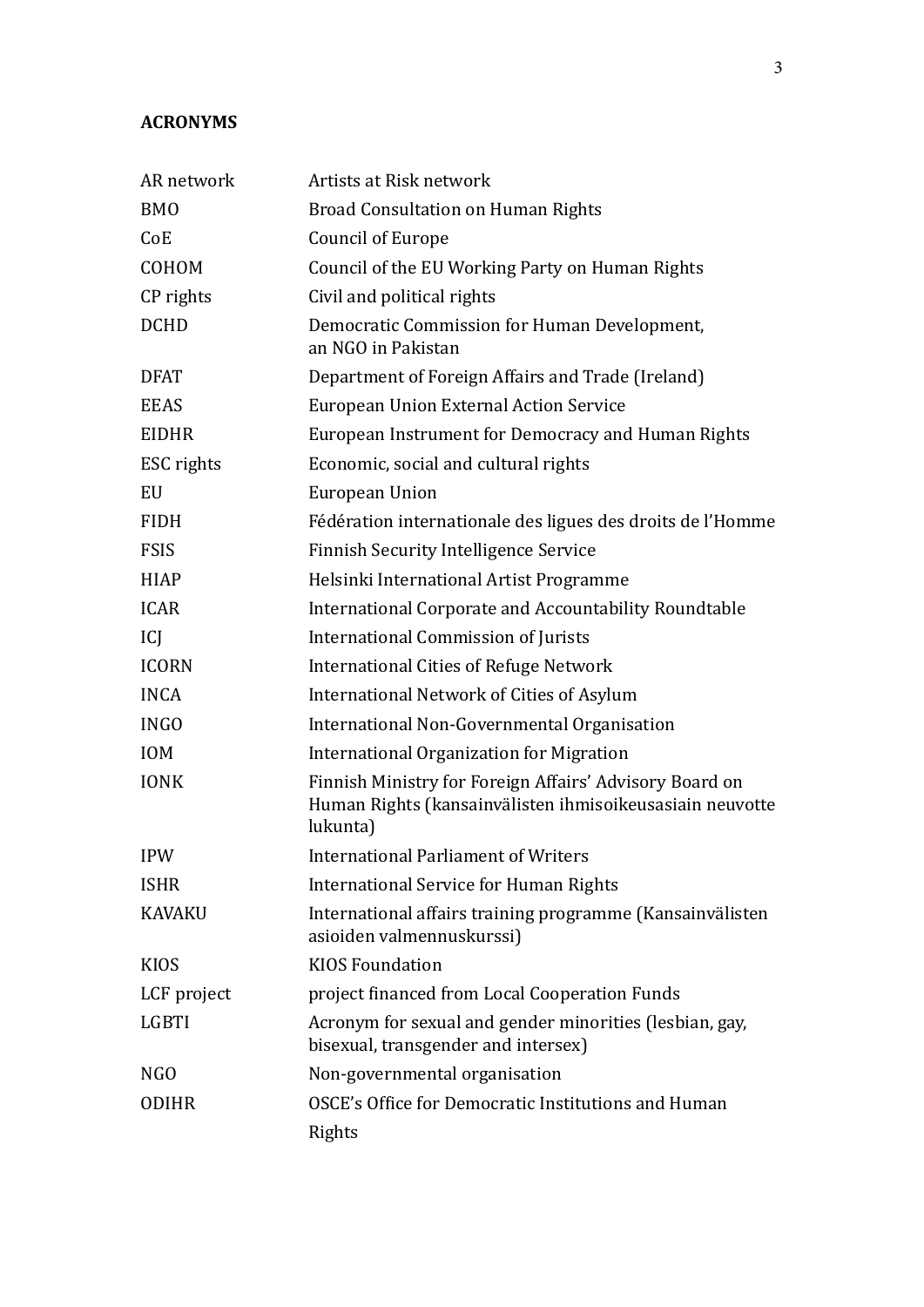| <b>OHCHR</b>  | Office of the United Nations High Commissioner for<br>Human Rights            |
|---------------|-------------------------------------------------------------------------------|
| <b>OSCE</b>   | Organization for Security and Co-operation in Europe                          |
| <b>SRHR</b>   | Sexual and reproductive health and rights                                     |
| SWOT analysis | Analysis of strengths, weaknesses, opportunities and<br>threats               |
| Taike         | Arts Promotion Centre Finland (Taiteen edistämiskeskus)                       |
| <b>THTC</b>   | The Hague Training Course for Human Rights Defenders<br>on Security           |
| <b>UNCAC</b>  | United Nations Convention against Corruption                                  |
| <b>UNFPA</b>  | <b>United Nations Population Fund</b>                                         |
| <b>UNHCR</b>  | Office of the United Nations High Commissioner for<br>Refugees                |
| <b>UPR</b>    | Universal Periodic Review of the UN's Human Rights<br>Council                 |
| <b>VIKES</b>  | Finnish Foundation for Media and Development (Viestintä-<br>ja kehityssäätiö) |
| <b>UN</b>     | <b>United Nations</b>                                                         |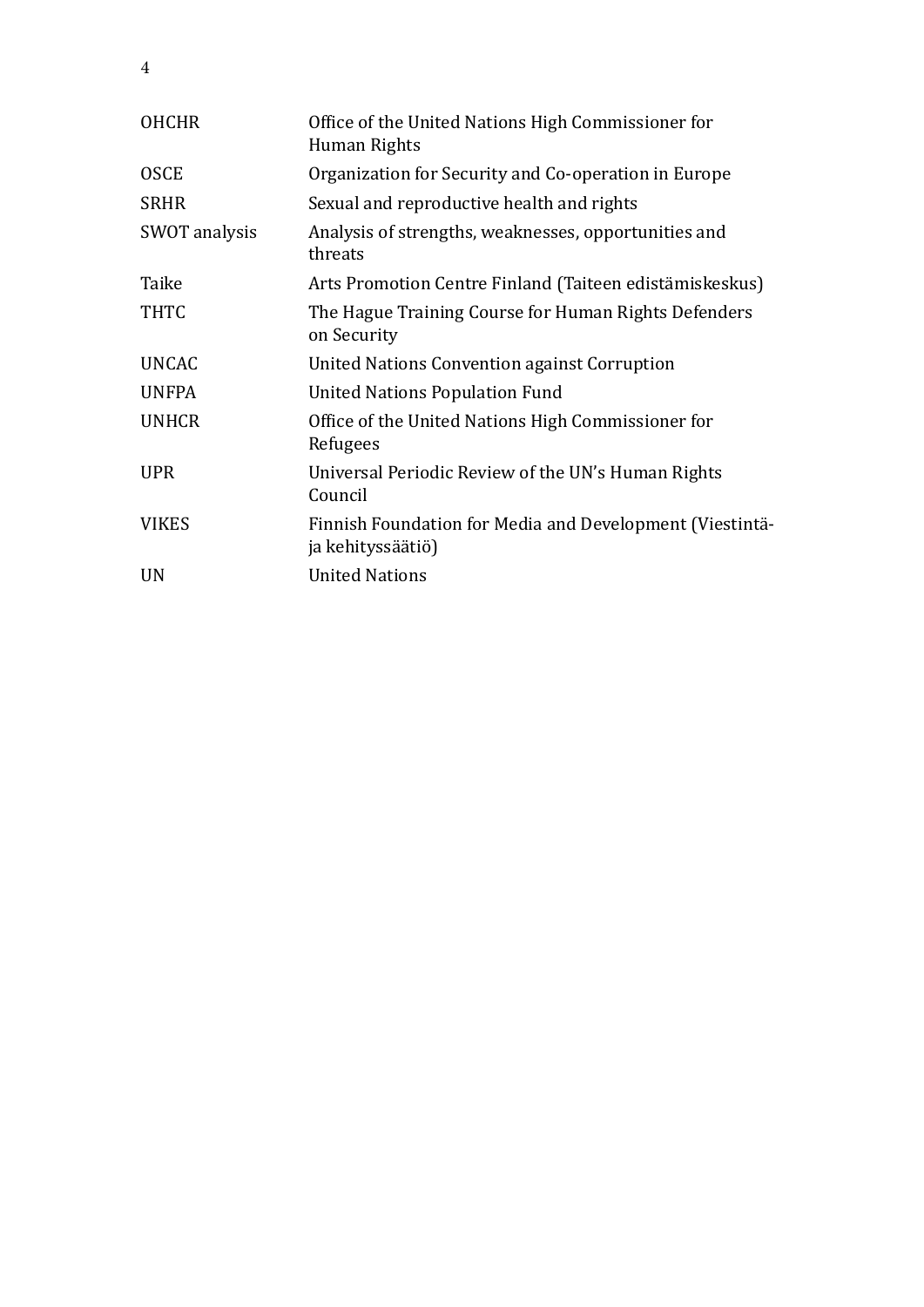#### <span id="page-4-0"></span>**A few words about realism and idealism**

Years ago when I started my studies of international politics, the first question my professor put to us new students was, "Are you a realist or an idealist?" I can no longer remember how I responded to this unexpected query, but it came back to haunt me many times while I was writing this report.

The Finnish Foreign Service is a large organisation whose units and missions abroad are struggling with an increasing workload with dwindling resources. Human rights topics are often overshadowed by so-called heavy-weight political themes, including security policy issues or promoting Finland's economic relations.

Acknowledging the facts is a good idea. Indulging in idealistic visions is often the privilege of those outside the organisation.

After bowing to the facts, however, a tiny bit of idealism is always needed in development work; you must set the bar a little bit higher than you think you are going to reach, considering the various limitations.

\*\*\*

Realism, in the meantime, is in the habit of taking care of itself.

I would like to extend my warmest thanks to all those who gave their time and shared their views for the writing of this report. Thank you for our productive discussions. My particular thanks go to everyone at the Ministry for Foreign Affairs' Unit for Human Rights Policy for being so cooperative.

Helsinki, 31 August 2017

Susan Villa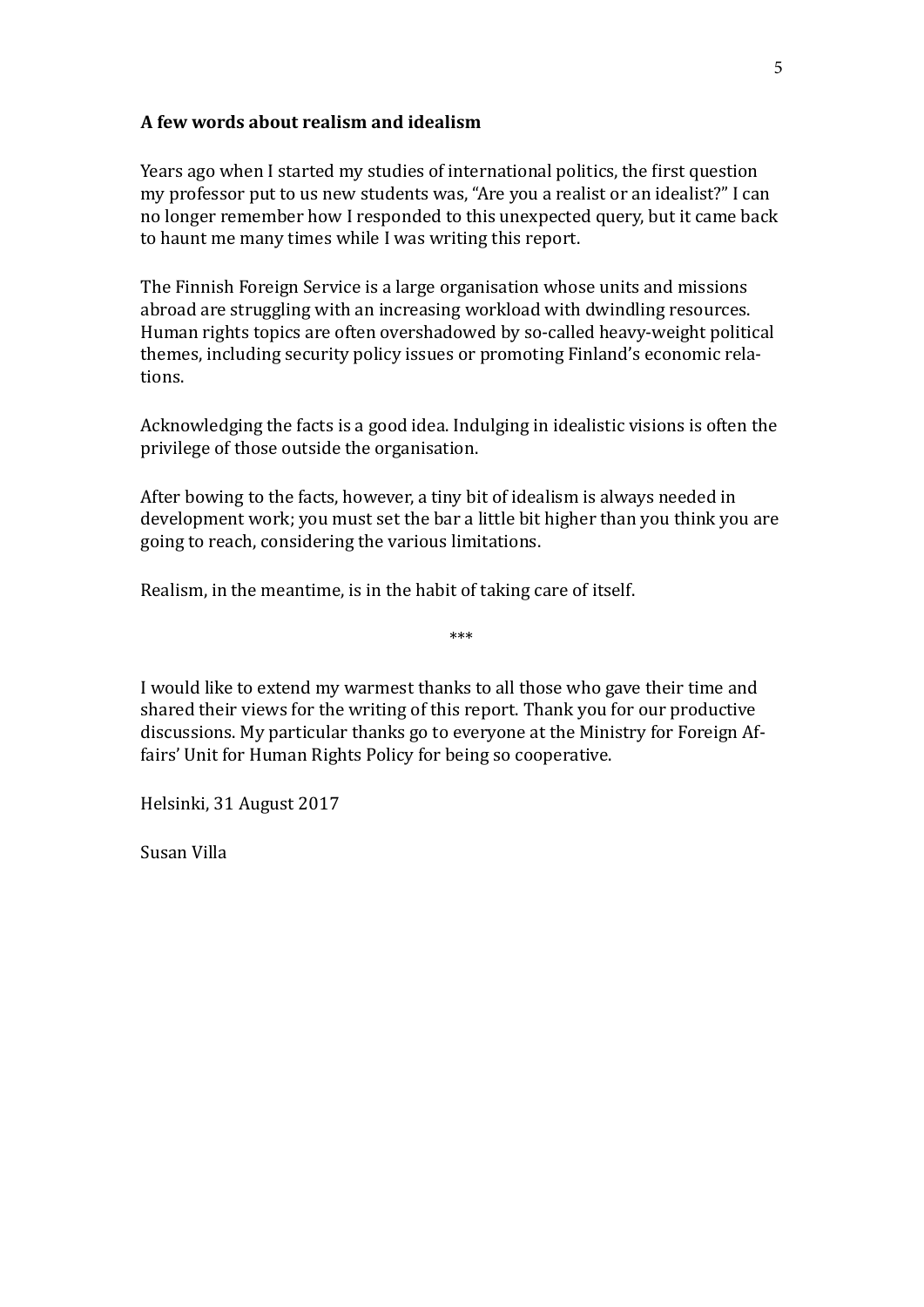#### <span id="page-5-0"></span>**MAIN CONCLUSIONS AND RECOMMENDATIONS**

1. Finland has drawn up guidelines on the implementation of the European Union Guidelines on Human Rights Defenders, which clearly demonstrates that Finland is committed to actively supporting human rights defenders in third countries. In addition to Finland, only a small number of other EU countries have prepared their own guidelines based on the EU document. Many Foreign Service employees and representatives of the civil society engaged with the theme were involved in the drafting of the guidelines. The activities are extensively discussed from different perspectives in the document and practical examples for planning further actions are also provided. The emphasis in the guidelines is, however, on the tasks of Finland's diplomatic missions while the role of the rest of the Foreign Service is not addressed. Moreover, the guidelines focus on states and do not deal with other parties threatening the activities of human rights defenders. There is still room for improvement in the practical implementation of the guidelines.

Recommendations: To ensure that the guidelines remain topical and can serve as a "dynamic instrument", they should be updated in the next few years taking into consideration the needs identified in the report (pp. 24–39). At least the following should be added to the document: (1) a list of the parties, other than governments, that threaten human rights defenders; these could include companies, armed groups and religious extremist movements; and (2), the role of relevant units and departments in the Foreign Service engaged in the support and protection of human rights defenders.

The practical implementation of the guidelines in the Foreign Service should also be on a more systematic basis. (3) All diplomatic missions should make the guidelines available on their websites if there are no constraints on this in their operating environment. The need for translations of the guidelines in other languages should be clarified. (4) The Ministry for Foreign Affairs should also provide the public with more information about the activities and issues concerning human rights.

2. Representatives of the Foreign Service hoped to have practical examples and instructions on how to support and protect human rights defenders and a model for sharing experience on good /failed practices with colleagues. (pp. 39–44)

Recommendations: The guidelines should be accompanied by a "toolbox" for internal use in the Foreign Service, containing practical instructions on such issues as contacting and meetings with human rights defenders. There should also be a list of events where representatives of the Foreign Service could share their experiences of supporting human rights defenders in a confidential setting. The annual meeting of heads of missions could be one such venue.

3. The security situation of human rights defenders has worsened in many countries and incidents such as cyber-attacks have become more common. It emerged that there is a clear need for additional guidelines on security issues and information and knowledge about security matters in the Foreign Service. Improvements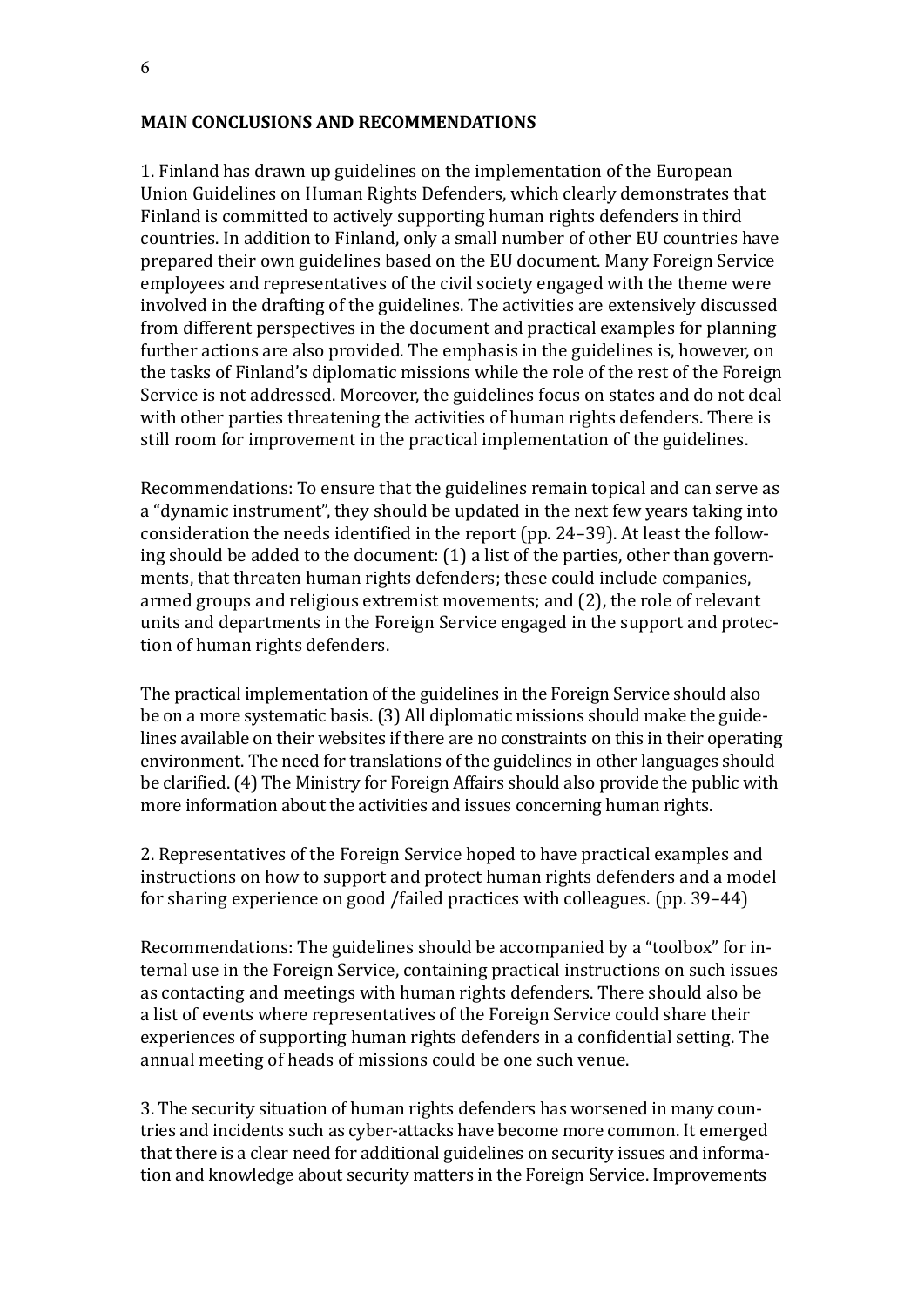in competence help to consolidate the efforts and to minimise risks. (pp. 86-87)

Recommendations: Finland's diplomatic and consular missions operating in particularly demanding environments should be provided with training and instructions on security

issues concerning human rights defenders. The instructions should also be incorporated in the "toolbox" referred to in recommendation 2.

4. Finland supports human rights defenders primarily within the framework of EU cooperation. Even though the cooperation is a resource for Finland, there are also major impediments to joint action between the Member States. Despite the difficulties, the EU is still considered to be a key actor in the efforts to support and protect human rights defenders. (pp. 49-56)

Recommendations: Finland can put the support for human rights defenders on its agenda during its EU Presidency in 2019 and assume a more active role in the EU cooperation and, on the other hand, strengthen the EU's commitment to implementing its Guidelines on Human Rights Defenders. The issue of more effective monitoring of the implementation process and the need for evaluation should be regularly discussed in COHOM (Working Party on Human Rights).

5. The business community and human rights defenders are an emerging theme, which also involves export promotion, trade policy and development cooperation funding instruments designed for companies. Finland's missions abroad will play a stronger role in Team Finland activities in future, which means that business issues will figure more prominently on their agenda. The question of how human rights and human rights defenders will be considered in this sector in the future was a major cause for concern in the report. Furthermore, Finland's missions abroad/regional departments in the Ministry do not have enough up-to-date information on the private sector projects supported by Finland that are under way in the host countries. (pp. 66-71)

Recommendations: Human rights and human rights defenders should be incorporated more firmly in the trade policy/export promotion/private sector funding instruments when these activities are being planned. Finland's missions abroad/ regional departments in the Ministry should be kept updated of all business projects supported by Finland in the countries concerned on a systematic basis. Options for creating a mediation mechanism/procedure for the resolution of conflicts between companies and human rights defenders should be examined (pp. 69–71).

6. Local Cooperation Funds (LCF) are considered a key instrument in the support for human rights defenders. However, the lack of resources and other problems have led to the suspension or termination of LCF funding in many countries. In addition to project funding, human rights defenders also need small-scale financial support that can be provided quickly and in a flexible manner in urgent situations (pp. 76–81).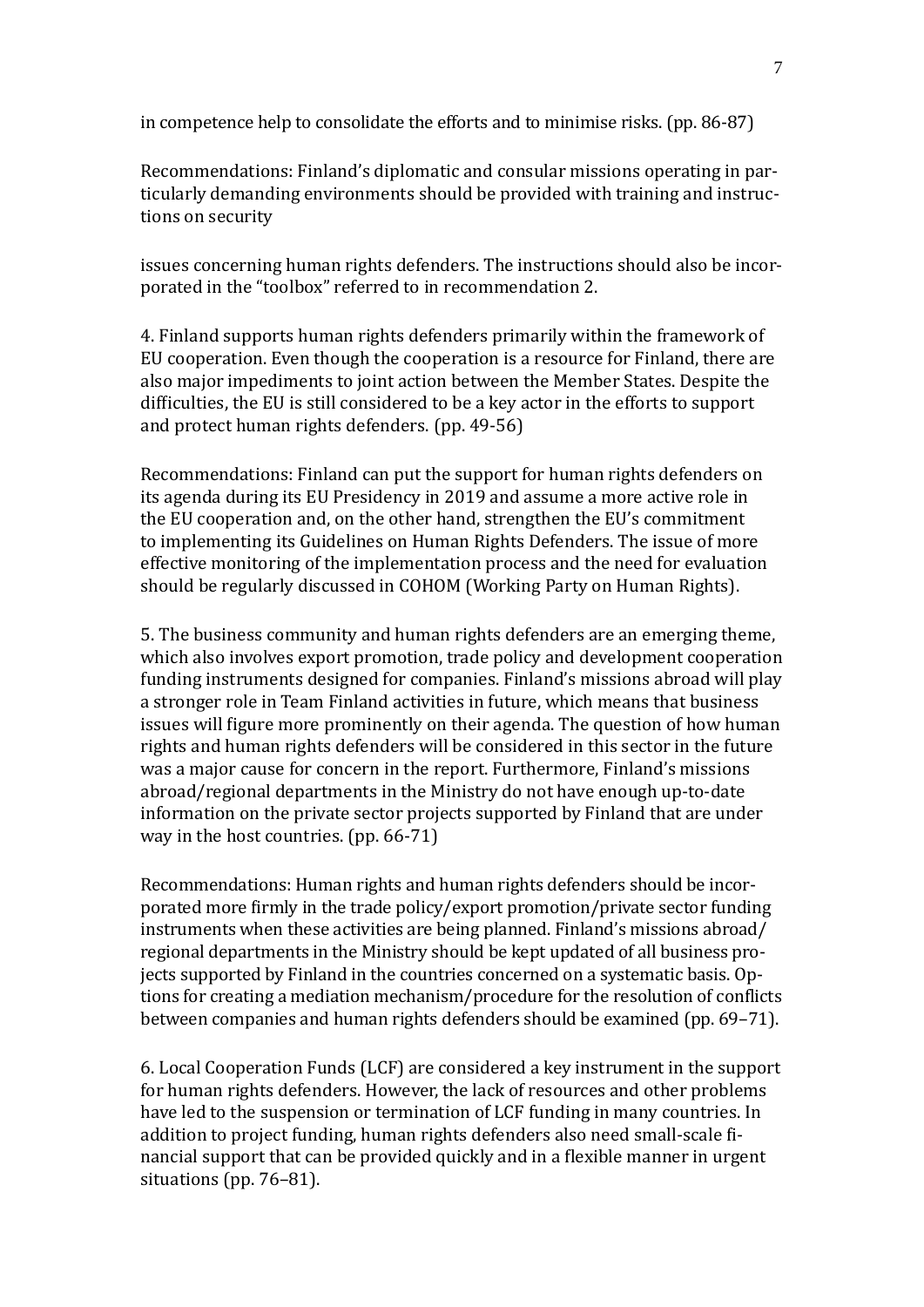Recommendations: When new LCF policy decisions are made and projects are launched, their role as instruments supporting human rights defenders should be considered. LCF projects should be continued especially in countries where human rights defenders are in a weak situation.

Consideration should be given to establishing a new funding instrument for the use of diplomatic missions so that they could assist human rights defenders in urgent situations.

7. Finland does not have any special mechanisms, such as emergency visas or residencies for helping human rights defenders at risk. In this respect, Finland differs from the other countries surveyed in the comparison (Ireland, Netherlands and Norway). In the EU Guidelines on Human Rights Defenders, the Member States are urged to develop protection mechanisms. The situation of human rights defenders has become considerably more difficult in recent years, which means that they need more protection.

Recommendation: The Ministry for Foreign Affairs should set up a working group to assess practical opportunities of developing safety mechanisms/safety havens. In addition to the representatives of the Ministry for Foreign Affairs, officials from at least the Ministry of the Interior (and the Finnish Immigration Service), Ministry of Justice, relevant non-governmental organisations and research institutions should be invited to the working group. The working group should take into account the views on the establishment of the safety haven put forward in the report (pp. 121–130) and the priority should be on safety issues and how the safety havens would relate to the existing residences intended for artists at risk.

8. Even though Finland has not made the support for human rights defenders a strategic priority in its international human rights policy, the theme has nevertheless figured prominently in the activities for many years. The Public Guidelines of the Foreign Ministry of Finland on the implementation of the European Union Guidelines on Human Rights Defenders, issued in 2014, helped to make the theme a higher-profile issue, provided the activities with more visibility and gave them a more distinctive identity. Even though the guidelines did not result in a more active approach, they helped the Foreign Service to consolidate its existing efforts. However, not all missions abroad have taken an equally active approach to human rights work and the differences have a negative impact on the activities in the long-term. It is inevitable that differing operating environments of the missions and changes in them also lead to varying performance. In the interviews conducted for the report, the resources and the ambassadors' areas of interest were highlighted as the most important internal factors affecting the work.

Recommendation: The most effective way to influence the quality and consistency of the activities from inside requires a decision from the ministry's top management, specifying that support for human rights defenders should be made a priority area in Finland's human rights policy in the next Government report on human rights policy and/or when the human rights strategy of the Foreign Service is updated.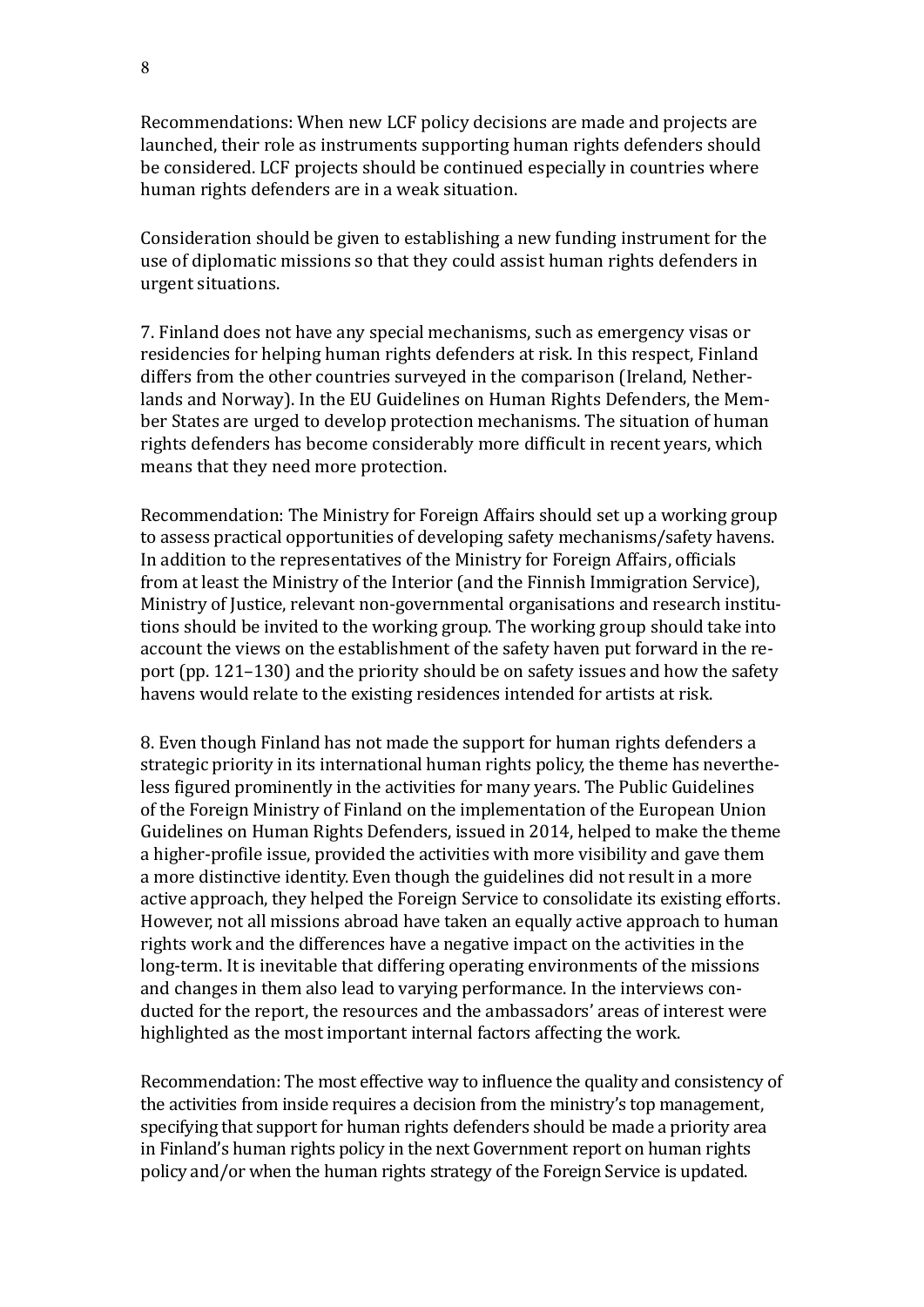9. Finland does not currently have any action plan for its international human rights policy, which means that it has not set any specific goals for supporting human rights defenders. Developing the activities requires clearer objectives and monitoring of the implementation process. A strategic approach requires set objectives. Even if the monitoring indicators would primarily measure the scope of the activities, they would also give a picture of the level of engagement, differences in performance and the operating practices used.

Recommendations: The Foreign Service should set upper-level objectives for developing the support of human rights defenders based on the recommendations laid out in the report. Finland's missions abroad should also be provided with indicators for annual monitoring. Monitoring should be obligatory at least in countries where human rights defenders are in a

particularly difficult situation. The monitoring should be made easy, for example by offering a template with a list of indicators.

The indicators could include the following: meetings with human rights defenders, organising events with themes associated with human rights defenders, highlighting the situation of human rights defenders in public, making keynote speeches on topics concerning human rights defenders, observing legal proceedings, issuing joint statements with other EU countries and other like-minded countries, projects supporting human rights defenders, helping human rights defenders in urgent situations and issuing recommendations on human rights defenders in the Universal Periodic Review (UPR) process.

| <b>EU</b> cooperation                                                                                                                                                                                                                                                                                                                                                                                                                                                                                                                                                                                                                                                                                                                                                         | <b>UN</b>                                                                                                                                                                                                                                                                                                                                                                                                                                                                                                                                                                                                                                                                                                                                                                                                                                                                                                                                                                                                                                                                                                                               | <b>OSCE, Council of Europe</b>                                                                                                                                                                                                                                                                                                                                                                                                                                                                                                                                                                                                                     | Bilateral, country-specific                                                                                                                                                                                                                                                                                                                                                                                                                                                                                                                                                                                                                                                                                                                                                     | Other                                                                                                                                                                                                                                                                                                                                                                                                                                                                          |
|-------------------------------------------------------------------------------------------------------------------------------------------------------------------------------------------------------------------------------------------------------------------------------------------------------------------------------------------------------------------------------------------------------------------------------------------------------------------------------------------------------------------------------------------------------------------------------------------------------------------------------------------------------------------------------------------------------------------------------------------------------------------------------|-----------------------------------------------------------------------------------------------------------------------------------------------------------------------------------------------------------------------------------------------------------------------------------------------------------------------------------------------------------------------------------------------------------------------------------------------------------------------------------------------------------------------------------------------------------------------------------------------------------------------------------------------------------------------------------------------------------------------------------------------------------------------------------------------------------------------------------------------------------------------------------------------------------------------------------------------------------------------------------------------------------------------------------------------------------------------------------------------------------------------------------------|----------------------------------------------------------------------------------------------------------------------------------------------------------------------------------------------------------------------------------------------------------------------------------------------------------------------------------------------------------------------------------------------------------------------------------------------------------------------------------------------------------------------------------------------------------------------------------------------------------------------------------------------------|---------------------------------------------------------------------------------------------------------------------------------------------------------------------------------------------------------------------------------------------------------------------------------------------------------------------------------------------------------------------------------------------------------------------------------------------------------------------------------------------------------------------------------------------------------------------------------------------------------------------------------------------------------------------------------------------------------------------------------------------------------------------------------|--------------------------------------------------------------------------------------------------------------------------------------------------------------------------------------------------------------------------------------------------------------------------------------------------------------------------------------------------------------------------------------------------------------------------------------------------------------------------------|
| participation in a working<br>group on human rights or<br>human rights defenders if one<br>operates in the host country,<br>rarely in a leading role<br>participation in joint field trips,<br>no information about their<br>regularity, sometimes<br>necessary to cancel because of<br>security situation, remote<br>areas difficult to visit<br>observing trials on a burden<br>sharing basis, level of activity is<br>believed to have increased but<br>no information on volume or<br>regularity<br>participation in common public<br>or non-public démarches as a<br>rule<br>active participation in COHOM<br>in discussions on human rights<br>defenders<br>participation in human rights<br>dialogues as far as possible,<br>Member States currently only<br>observers | supporting resolutions on<br>human rights defenders or<br>promoting wordings that<br>support defenders in other<br>resolutions<br>participating actively in common<br>activities of the EU or likeminded<br>countries, especially the Nordic<br>countries<br>drawing attention to human<br>rights defenders' situation in<br>addresses, but addresses mainly<br>common with EU countries.<br>national work slightly more<br>active as the campaign for<br>election to the UN's Human<br>Rights Council is drawing nearer<br>meeting human rights defenders<br>regularly, especially in<br>connection with UPR<br>consultations and Human Rights<br>Council sessions, meetings often<br>bilateral and informal<br>promoting defenders'<br>possibilities of participating in<br>UN activities, also brought up at<br>a high political level<br>calling attention to defenders'<br>situation in UPR<br>recommendations issued to<br>other countries, no information<br>on how systematically<br>recommending that countries<br>extend a permanent invitation to<br>the Special Rapporteur on the<br>situation of human rights<br>defenders | meeting human rights<br>defenders at diplomatic<br>missions or in connection with<br>different events<br>organising events and side<br>events on human rights<br>defenders, for example in<br>connection with the OSCE<br>Human Dimension meeting<br>calling attention to human<br>rights defenders' situation in<br>addresses<br>disseminating information<br>about Finland's national<br>guidelines for supporting<br>human rights defenders in<br>different contexts<br>funding projects that indirectly<br>support human rights<br>defenders, especially in the<br>context of women's rights and<br>the rights of persons with<br>disabilities | supporting projects, especially<br>through LCFs, many projects<br>support human rights<br>defenders indirectly, in many<br>countries LCF<br>terminated/suspended<br>meeting human rights<br>defenders at missions and in<br>other connections, the<br>numbers of meetings varies<br>between missions<br>- monitoring human rights<br>defenders' situation and<br>reporting on it to Helsinki as<br>required during the year,<br>volume varies between<br>missions<br>if necessary, helping defenders<br>get visas for Finland, especially<br>when travelling to human<br>rights events held in Finland,<br>no information on numbers<br>- in special cases, helping human<br>rights defenders find<br>temporary shelter in Finland or<br>other countries, a few cases a<br>year | calling attention to human<br>rights defenders' situation in<br>political level meetings, no<br>information on regularity<br>assisting activities that support<br>human rights defenders<br>financially, development<br>cooperation funding has been<br>cut, other economic support<br>remains more or less the same<br>meeting human rights<br>defenders and organising<br>events relevant to them at the<br>Ministry for Foreign Affairs in<br>Helsinki several times a year |

Figure 1: Finland's actions for supporting and protecting human rights defenders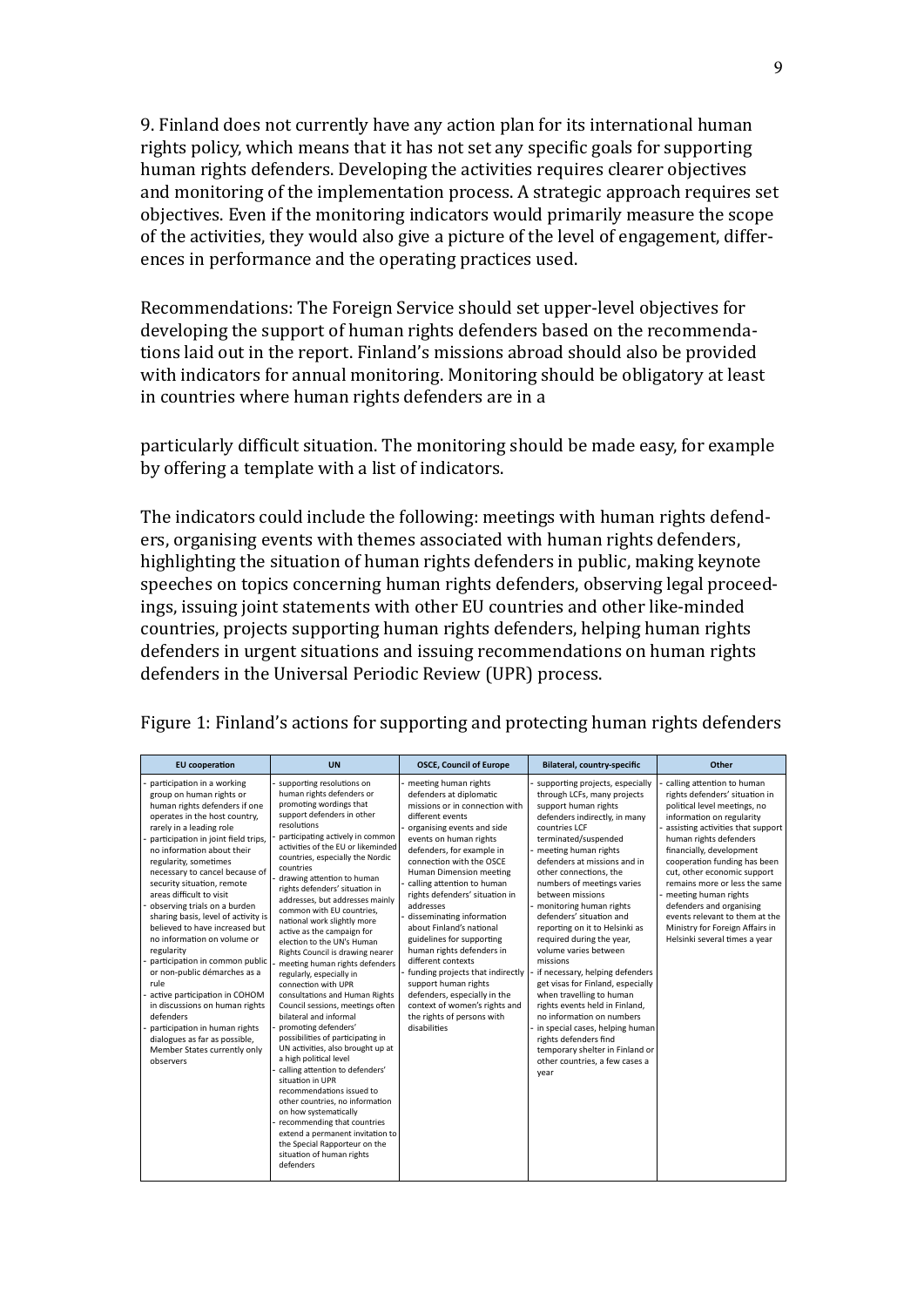## Figure 2: A SWOT analysis of Finland's role in supporting human rights defenders in third countries

|             | <b>Strengths</b>                                                                                                                                                                                                                                                                                                                                                                                                                                                                                                                                      | <b>Potential</b>                                                                                                                                                                                                                                                                                                                                                                                                                                                                                                                                                                                                                                                                                                  | <b>Opportunities</b>                                                                                                                                                                                                                                                                                                                                                                                                                                                                                                                                                                                                                                                                                                                    |                  |
|-------------|-------------------------------------------------------------------------------------------------------------------------------------------------------------------------------------------------------------------------------------------------------------------------------------------------------------------------------------------------------------------------------------------------------------------------------------------------------------------------------------------------------------------------------------------------------|-------------------------------------------------------------------------------------------------------------------------------------------------------------------------------------------------------------------------------------------------------------------------------------------------------------------------------------------------------------------------------------------------------------------------------------------------------------------------------------------------------------------------------------------------------------------------------------------------------------------------------------------------------------------------------------------------------------------|-----------------------------------------------------------------------------------------------------------------------------------------------------------------------------------------------------------------------------------------------------------------------------------------------------------------------------------------------------------------------------------------------------------------------------------------------------------------------------------------------------------------------------------------------------------------------------------------------------------------------------------------------------------------------------------------------------------------------------------------|------------------|
| N<br>T<br>E | • tradition of supporting civil society/human<br>rights defenders<br>• good relations with civil society and human<br>rights defenders<br>• national guidelines on supporting human rights<br>defenders<br>economic support for work with human rights<br>defenders remains rather strong, especially<br>through INGO support<br>a non-confrontational and mediating style<br>good general knowledge of human rights<br>defenders' situation                                                                                                          | capitalising on the potential of the guidelines by<br>implementing them more efficiently in practice and<br>updating them<br>enhancing the EU's work with human rights<br>defenders can be put on the agenda during EU<br>Presidency<br>making use of the Council of Europe Chairmanship<br>and the campaign for election to UN's Human Rights<br>Council to draw attention to the theme<br>acting with more initiative in EU cooperation and<br>with likeminded states<br>continuing to allocate INGO support to work for<br>human rights defenders<br>developing a mediation mechanism between<br>companies and defenders<br>building up the missions' capabilities for and active<br>approach to communication | * opportunity to exert influence during EU<br>Presidency<br>• opportunity to give the theme prominence<br>during Council of Europe Chairmanship and in<br>the context of the campaign for election to the<br>UN's Human Rights Council<br>* cooperation through the EU or with likeminded<br>states<br>potential cooperation with companies and<br>human rights defenders<br>• fast and large-scale exertion of influence<br>possible through the social media                                                                                                                                                                                                                                                                          | F<br>X<br>т<br>E |
| R           | Weaknesses                                                                                                                                                                                                                                                                                                                                                                                                                                                                                                                                            | To be improved                                                                                                                                                                                                                                                                                                                                                                                                                                                                                                                                                                                                                                                                                                    | <b>Threats</b>                                                                                                                                                                                                                                                                                                                                                                                                                                                                                                                                                                                                                                                                                                                          | R                |
| N<br>A<br>L | * competence and interest are personalised<br>• dwindling personnel resources<br>• reliance on information obtained from other<br>countries<br>• reduced economic support, especially in<br>development cooperation (e.g. LCF)<br>difficulty of prioritisation, other issues on the<br>agenda often more important<br>• lack of coherence between different actions<br>excessively cautious approach<br>• lack of clear objectives and systematic<br>monitoring of Finland's activities<br>• no particular mechanisms for dealing with acute<br>cases | prioritisation of human rights defenders<br>politically and in practical activities<br>• provision of more efficient security training in<br>connection with human rights defenders<br>giving more prominence to human rights<br>defenders and human rights in business/private<br>sector funding instruments<br>• building up capabilities for bilateral action if<br>necessary<br>developing LCF projects and creating some<br>other, more flexible funding instrument<br>selecting higher-level targets for the activities as<br>well as a few indicators for monitoring them<br>* assessing the possibilities of creating a specific<br>protection mechanism (residencies, visas)                             | • increasing tendency to question human rights and<br>international institutions<br>• human rights defenders' deteriorating situation and<br>e.g. legislation that restricts provision of support<br>increased importance of security, changing security<br>issues (advancement of espionage technology etc.)<br>disunity of the EU and problems of internal rule of<br>law development within the EU, Brexit<br>potential change in/uncertainty related to the US'<br>international role<br>• human rights risks associated with Finnish<br>companies/funding in third countries<br>• human rights defenders' poor capacity for project<br>work etc.<br>* knock-on effects of toughening attitudes in<br>immigration debate and policy | N<br>A<br>L      |

# Figure 3: Achievement of targets relevant to human rights defenders set in the Human Rights Action Plan of the Foreign Service of Finland 2013–2015

| <b>Action</b>                                                                                                                                                                                         |  | Implementation                                                                                                                                                                                                   | <b>Status</b> |
|-------------------------------------------------------------------------------------------------------------------------------------------------------------------------------------------------------|--|------------------------------------------------------------------------------------------------------------------------------------------------------------------------------------------------------------------|---------------|
| 1 Promoting the protection and support of human rights defenders                                                                                                                                      |  | Many forms of action, level of activity varies by mission and period.                                                                                                                                            |               |
| 2 Joining the Digital Defenders Partnership                                                                                                                                                           |  | Finland joined the Digital Defenders Partnership in 2015.                                                                                                                                                        |               |
| 3 Enhancing cooperation with organisations that promote the rights of<br>women and girls as well as with women human rights defenders, paying<br>due attention to their safety                        |  | No information about enhancing cooperation with women human rights<br>defenders but strong support for women's rights in general, and Finland<br>has funded projects supporting the security of women defenders. |               |
| 4 Paying particular attention to the status and safety of human rights<br>defenders working to advance economic, social and cultural rights, taking<br>into account vulnerable groups in particular.  |  | No information about paying particular attention to the status of<br>defenders advancing ESC rights.                                                                                                             |               |
| 5 Taking the situation of human rights defenders, in particular, into<br>consideration in its reporting                                                                                               |  | Finland's activities and human rights defenders' situation is reported on<br>round the year, but no specific monitoring report on the activities is<br>produced.                                                 |               |
| 6 Preparing public guidelines on the practical implementation of the EU's<br>Guidelines on Human Rights Defenders for diplomatic missions                                                             |  | Guidelines published in 2014.                                                                                                                                                                                    |               |
| 7 Instructing visa officials to pay particular attention to human rights and<br>the situation of human rights defenders                                                                               |  | No information of systematic training or instructions for visa officials on<br>human rights defenders' situation.                                                                                                |               |
| 8 Using the means at its disposal to offer protection for human rights<br>defenders also in urgent situations where the risk for human rights<br>violations is evident                                |  | A few cases annually, especially when the human rights defender has a<br>link with Finland, including relatives living here.                                                                                     |               |
| 9 Seeking to further enhance the EU Delegations' cooperation with<br>human rights defenders                                                                                                           |  | No information of particular attention being paid to this area.                                                                                                                                                  |               |
| 10 Actively following regional human rights situations and their<br>development, paying particular attention to the scope for action of non-<br>governmental organisations and human rights defenders |  | Some monitoring, great variations between the mission, national access<br>to and acquisition of information reduced by the lower<br>number/termination of LCF projects and cuts in personnel resources.          |               |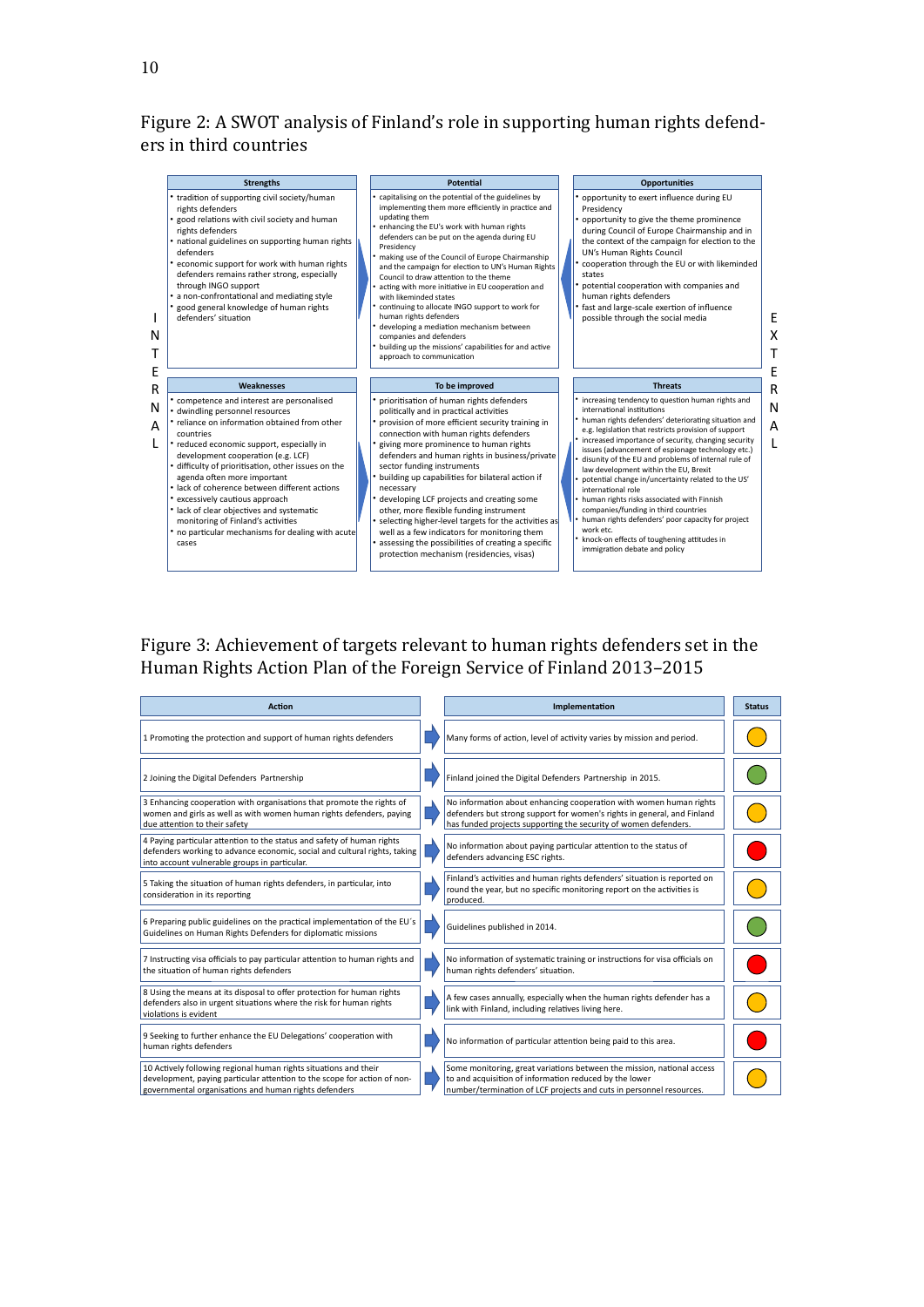## Figure 4: Main features of support provided for human rights defenders in reference countries and Finland

|                                                             | <b>Netherlands</b>                                                                                                                                                                                                                                                                                                                                                                                                                                                                                                                             | Ireland                                                                                                                            | Norway                                                                                                                                                                                                                                                                     | <b>Finland</b>                                                                                                                                                                                                                  |  |  |  |  |
|-------------------------------------------------------------|------------------------------------------------------------------------------------------------------------------------------------------------------------------------------------------------------------------------------------------------------------------------------------------------------------------------------------------------------------------------------------------------------------------------------------------------------------------------------------------------------------------------------------------------|------------------------------------------------------------------------------------------------------------------------------------|----------------------------------------------------------------------------------------------------------------------------------------------------------------------------------------------------------------------------------------------------------------------------|---------------------------------------------------------------------------------------------------------------------------------------------------------------------------------------------------------------------------------|--|--|--|--|
| <b>Status in</b><br>international<br>human rights<br>policy | A priority, estimated to be the<br>strongest human rights theme.                                                                                                                                                                                                                                                                                                                                                                                                                                                                               | A strong priority, a key role in the<br>preparation of EU Guidelines in<br>2004.                                                   | An important priority since the<br>early 1990s, a key role in the<br>creation of the UN declaration on<br>human rights defenders.                                                                                                                                          | Not designated as a particular<br>priority in the Foreign Service's<br>strategy but a strong part of<br>international activities.                                                                                               |  |  |  |  |
| Priorities/<br>goals                                        | Aims for a leading role in supporting<br>Emphasis on capacity building,<br>innovations and security, organisation<br>and protecting human rights<br>of international meetings on issues<br>defenders. Extensively supports<br>relevant to human rights defenders,<br>human rights defenders in the<br>context of a broad range of human<br>support for Shelter Cities, an annual<br>rights themes, with special attention<br>human rights award.<br>on emerging themes, including the<br>activities of businesses and<br>environmental issues. |                                                                                                                                    | Aims for a leading role in the UN,<br>enhancing the implementation of<br>resolutions on human rights<br>defenders, increasing support for<br>protecting defenders (particularly<br>women) and dialogue with NGOs<br>on how the mounting challenges<br>can be responded to. | Particular attention is paid to<br>women human rights defenders<br>and defenders of the rights of those<br>in the most vulnerable position.<br>Action plan 2013-2015 has several<br>goals related to human rights<br>defenders. |  |  |  |  |
| <b>Guidelines</b>                                           | Action plan published in 2012.                                                                                                                                                                                                                                                                                                                                                                                                                                                                                                                 | Issued to missions in 2011, not<br>public.                                                                                         | Published in 2010, an updated<br>version on the way.                                                                                                                                                                                                                       | Guidelines published in 2014.                                                                                                                                                                                                   |  |  |  |  |
| Protection<br>mechanisms                                    | Shelter City programme, for which<br>visa arrangements have been<br>agreed in compliance with the<br>Schengen rules.                                                                                                                                                                                                                                                                                                                                                                                                                           | A programme of humanitarian visas<br>since 2005, practical arrangements<br>together with the Front Line<br>Defenders organisation. | Supports ICORN, a share of quota<br>refugee intake reserved for human<br>rights defenders.                                                                                                                                                                                 | No particular arrangements, action<br>on a case-by-case basis. NGOs have<br>residency activities for artists at<br>risk.                                                                                                        |  |  |  |  |
| <b>Economic</b><br>support                                  | Mainly through a specific human<br>rights fund, EUR 2.9 million<br>reserved for 2017-2019.                                                                                                                                                                                                                                                                                                                                                                                                                                                     | Through the Irish Aid programme,<br>important support for the Irish<br>Front Line Defenders organisation.                          | Approximately EUR 5.3 million a<br>year, also a significant donor for<br>OHCHR.                                                                                                                                                                                            | Support is divided between several<br>instruments, including LCF projects,<br>INGO support.                                                                                                                                     |  |  |  |  |
| Other actions                                               | Human Rights Tulip award, Human<br>Rights Ambassador tasked to<br>support human rights defenders.                                                                                                                                                                                                                                                                                                                                                                                                                                              | Action plan on companies and<br>human rights addresses human<br>rights defenders separately.                                       | Particular emphasis on UN work,<br>leads negotiations concerning<br>resolutions on human rights<br>defenders.                                                                                                                                                              | Human rights defenders are<br>addressed separately in the<br>Guidelines for Civil Society in<br>Development Policy 2017.                                                                                                        |  |  |  |  |
| <b>Key differences</b>                                      | In reference countries, supporting human rights defenders is a strong priority in international human rights policy. Finland is a relatively active agent<br>but has not designated the theme a strategic priority.<br>- Finland has currently not formulated particular goals for the activities (cf. action plan 2013-2015).<br>- Unlike the reference countries, Finland does not have particular mechanisms for protecting individual human rights defenders.                                                                              |                                                                                                                                    |                                                                                                                                                                                                                                                                            |                                                                                                                                                                                                                                 |  |  |  |  |

# Figure 5: Development of city of refuge/residency activities in Finland

| What is the current situation?                                                                                                                                                                                                                                                                                                                                                                                                                                                                                                                                                                                                                                                                                                                                                                 | Why should the activities be<br>developed?                                                                                                                                                                                                                                                                                                                                                                                                                                                                                                                                                           | What should be taken into account?                                                                                                                                                                                                                                                                                                                                                                                                                                                                                                                                                                                                                                                                                                                                                                                                                                                                                                                                                                                                                                                                                                                                                                                                                                                                                                                                    | How to go forward in the planning?                                                                                                                                                                                                                                                                                                                                                                                                                                                         |
|------------------------------------------------------------------------------------------------------------------------------------------------------------------------------------------------------------------------------------------------------------------------------------------------------------------------------------------------------------------------------------------------------------------------------------------------------------------------------------------------------------------------------------------------------------------------------------------------------------------------------------------------------------------------------------------------------------------------------------------------------------------------------------------------|------------------------------------------------------------------------------------------------------------------------------------------------------------------------------------------------------------------------------------------------------------------------------------------------------------------------------------------------------------------------------------------------------------------------------------------------------------------------------------------------------------------------------------------------------------------------------------------------------|-----------------------------------------------------------------------------------------------------------------------------------------------------------------------------------------------------------------------------------------------------------------------------------------------------------------------------------------------------------------------------------------------------------------------------------------------------------------------------------------------------------------------------------------------------------------------------------------------------------------------------------------------------------------------------------------------------------------------------------------------------------------------------------------------------------------------------------------------------------------------------------------------------------------------------------------------------------------------------------------------------------------------------------------------------------------------------------------------------------------------------------------------------------------------------------------------------------------------------------------------------------------------------------------------------------------------------------------------------------------------|--------------------------------------------------------------------------------------------------------------------------------------------------------------------------------------------------------------------------------------------------------------------------------------------------------------------------------------------------------------------------------------------------------------------------------------------------------------------------------------------|
| * Safe Haven Helsinki offers<br>residency activities for artists, and<br>the Saari Residence will also be<br>launched in autumn 2017<br>• a residency for authors planned in<br>Pietarsaari (as part of ICORN)<br>* no specific visa or residence permit<br>arrangements for participants<br>* activities based on cities' role as a<br>supporter; the Ministry for Foreign<br>Affairs, missions or other ministries<br>have no actual role (Ministry of<br><b>Education and Culture has</b><br>supported the activities financially)<br>• no long-term financial assistance;<br>supportive services (health care,<br>legal services) procured separately<br>on a case-by-case basis<br>* no particular arrangements for<br>safety issues<br>supported by a network of civil<br>society actors | Finland has no mechanism for<br>assisting individual human rights<br>defenders<br>EU Guidelines on Human Rights<br>Defenders strongly urge the states<br>to offer protection<br>UN Special Rapporteur on the<br>situation of human rights<br>defenders has called for<br>governments to develop particular<br>protection mechanisms<br>human rights defenders' situation<br>has deteriorated, and their need<br>for protection has thus increased<br>good experiences of residency<br>activities in other countries<br>• the residencies currently operating<br>in Finland only intended for artists | taking stock of current projects: how to avoid<br>overlaps and utilise any synergies<br>• who will lead/coordinate the project in practice:<br>usually an NGO (or a university/research<br>institute), the authorities in a more supportive<br>role<br>• what is the purpose of the activities: primarily to<br>offer rest and empowerment, or a safe haven for<br>those in a particularly great danger<br>• for whom: all human rights defenders or a<br>specific group; can families be received, or<br>individuals only<br>• how is the selection made: a specific body is<br>needed to make the choices<br>• for what period can residency be offered: the<br>minimum time usually is three months, but a<br>longer period is recommended, potential need<br>for flexibility should be provided for in the<br>scheduling of return<br>• visas/residence permits: the permit issues of<br>residency must be considered in good time, and<br>potential cooperation with the Ministry of the<br>Interior/Finnish Immigration Service must be<br>negotiated on<br>· location: must have services close by, good<br>connections to NGOs, authorities and<br>researchers among others<br>organisation of funding: a long-term funding<br>plan is needed<br>• addressing security issues: a security plan and<br>cooperation between different authorities are<br>needed | the Ministry for Foreign Affairs<br>appoints a working group to<br>discuss possibilities for establishing<br>a residency<br>• the working group addresses the<br>perspectives highlighted in this<br>report in its work, including current<br>residency activities<br>the working group should have<br>representatives from at least the<br>Ministry for Foreign Affairs,<br>Ministry of the Interior, key NGOs,<br>universities/research institutes and<br>the current residency projects |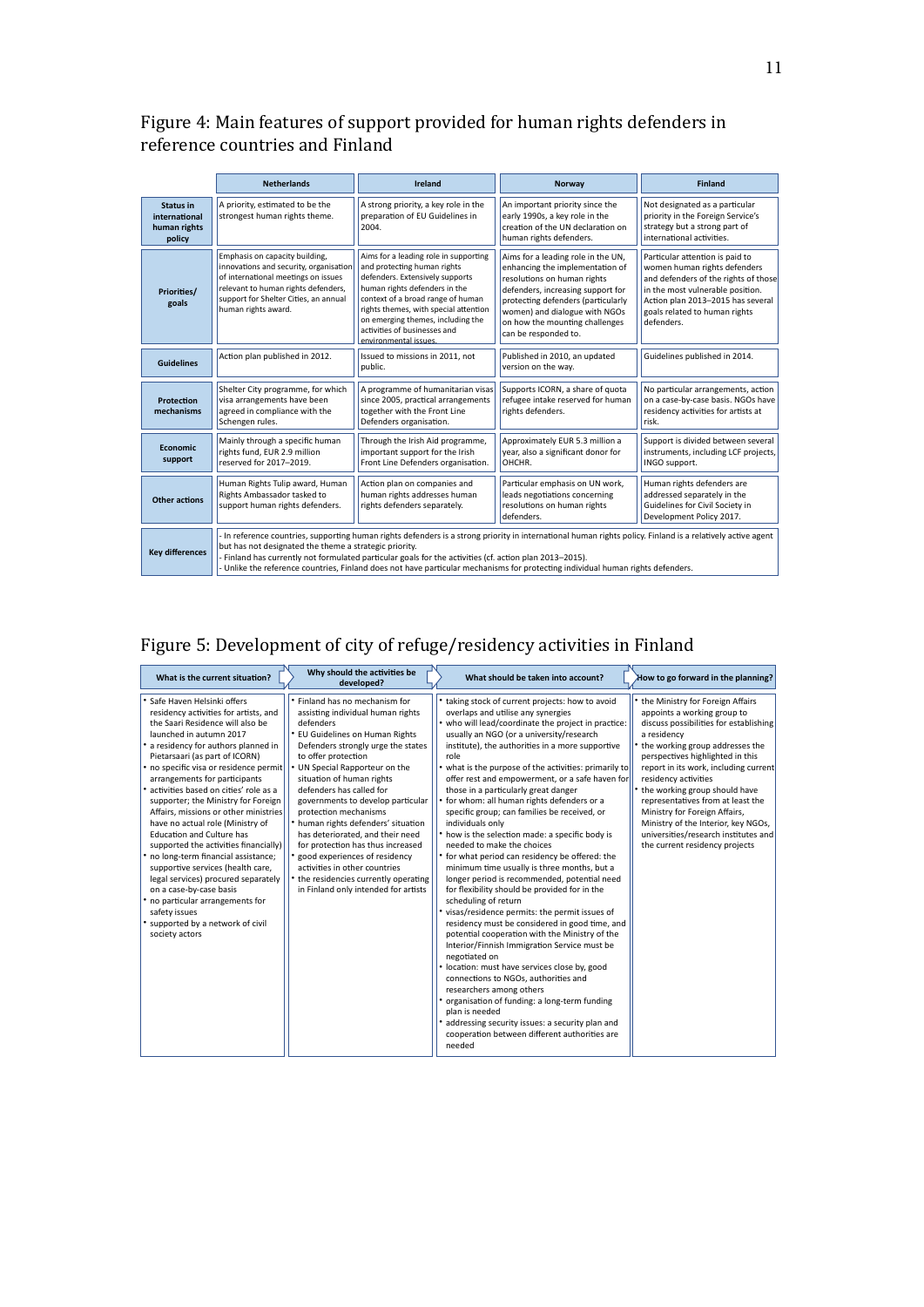#### <span id="page-11-0"></span>**1 Background and the study process**

The Public Guidelines of the Foreign Ministry of Finland on the implementation of the European Union Guidelines on Human Rights Defenders came out in 2014.1 Their purpose was to encourage Finnish missions to support and protect human rights defenders in different ways. In many countries, the position of human rights defenders has deteriorated in recent years, which has resulted in an increased need for support and protection.

As the next step towards developing the support provided for human rights defenders, the Ministry for Foreign Affairs' Unit for Human Rights Policy commissioned an independent review aiming to

- map the current status of both political and economic support provided by Finland for human rights defenders
- investigate the actions and practices of a few like-minded countries for supporting human rights defenders (including the Netherlands, Norway, Ireland), and
- examine on-going or planned residency projects in Finland and similar projects in a few reference countries.

This report is also one of the actions included in Finland's second National Action Plan on Fundamental and Human Rights (2017–2019)<sup>2</sup>, "Supporting human *rights defenders; conducting a baseline study for developing activities concerning human rights defenders in Finland" (action 2.5.7).* 

In particular, the support provided by Finland for human rights defenders is discussed from the viewpoint of implementing the guidelines published in 2014. The objective is to examine the significance the guidelines have had, especially for the activities of missions in third countries and embassies accredited to several countries, and the impacts they may have had on the support and protection afforded to human rights defenders. Additionally, the report discusses questions associated with the preparation of the guidelines and their content and highlights issues that should be taken into consideration in the context of any update of the guidelines. As the report focuses on the activities of the missions abroad in keeping with the guidelines on supporting human rights defenders, the Ministry of Foreign Affairs' units located in Helsinki are partly excluded from its scope.

The report briefly examines activities in support of human rights defenders in the Netherlands, Norway and Ireland and the guidelines on supporting human rights defenders issued by such countries as Switzerland and Canada. In particular, the activities and policies of other countries are discussed from the viewpoint

<sup>1</sup> Public Guidelines of the Foreign Ministry of Finland on the implementation of the European Union Guidelines on Human Rights Defenders (2014) Ministry for Foreign Affairs, Jyväskylä: Grano Oy. <http://www.formin.fi/public/default.aspx?contentid=323943>

<sup>2</sup> National Action Plan on Fundamental and Human Rights 2017–2019, Publication of the Ministry of Justice 9/2017. <http://julkaisut.valtioneuvosto.fi/handle/10024/79277>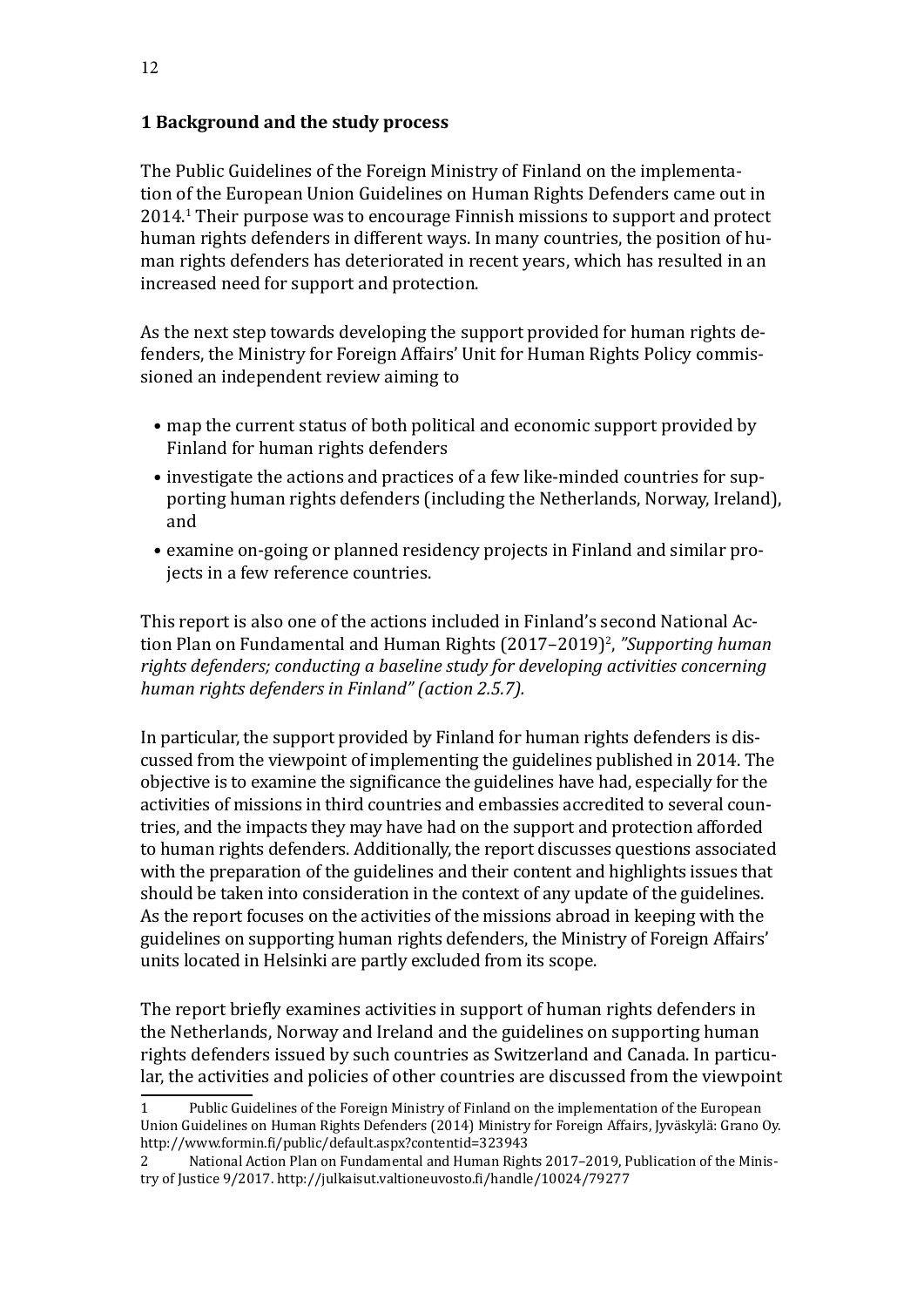of good practices that could also be applied in Finland's activities in the future. Rather than being one of the tasks assigned to this report, however, assessing and analysing activities in reference countries would require in-depth further investigation.

Specific protection mechanisms for human rights defenders have been created in different countries, including residencies and city of refuge programmes. The report gives a general introduction to different protection mechanisms and their operating principles and takes a closer look at the Shelter City programme in the Netherlands and the International Cities of Refuge Network (ICORN) based in Norway. In addition, past, current and planned residency projects in Finland are discussed. Based on the experiences gained in other countries, the report analyses Finland's capabilities for developing residency activities in the future.

The term human rights defender is used in this report in the sense of the definition given in the United Nation's Declaration on human rights defenders (see p. 15). Activities classified as supporting and protecting human rights defenders are not easy to define, and due to the cross-cutting nature of this theme, some of the interviewees found it difficult to separate them from other human rights work. Many of the Ministry for Foreign Affairs' actions promoting rule of law and democratic development have obvious impacts on supporting human rights defenders, but due to the large scope of the theme, they were excluded from this report. Above all, the report strives to focus on such areas as activities or funding intended to build the capacity of human rights defenders, to improve their security or to protect human rights defenders who are at risk. Among other things, various events, meetings, declarations, speeches and addresses that highlight defenders' situation or show support for them are regarded as advocacy for human rights defenders. It should be noted, however, that in practice the interviewees' personal ideas of the contents and delimitations, and especially the volume, of these activities influenced their assessments to some extent.

The activities associated with supporting and protecting human rights defenders are mainly assessed on the basis of a qualitative analysis. Obtaining accurate data on the volume of these activities proved impossible, as the Foreign Service does not systematically collect it. Consequently, the information to a great extent relies on the interviewees' recollections or personal notes. The information an interviewee could provide on the activities of a certain mission, for instance, was essentially influenced by the period in which he or she had worked there.

The sets of questions used in the interviews and their focus varied somewhat depending on the interviewees' roles and expertise. In general, the interviews about Finland's activities covered the following topics:

- Finland's strengths and challenges in supporting human rights defenders
- Contents and significance of the Finnish guidelines on human rights defenders and any views of improving them
- Concrete actions of the mission/unit in question aiming to support human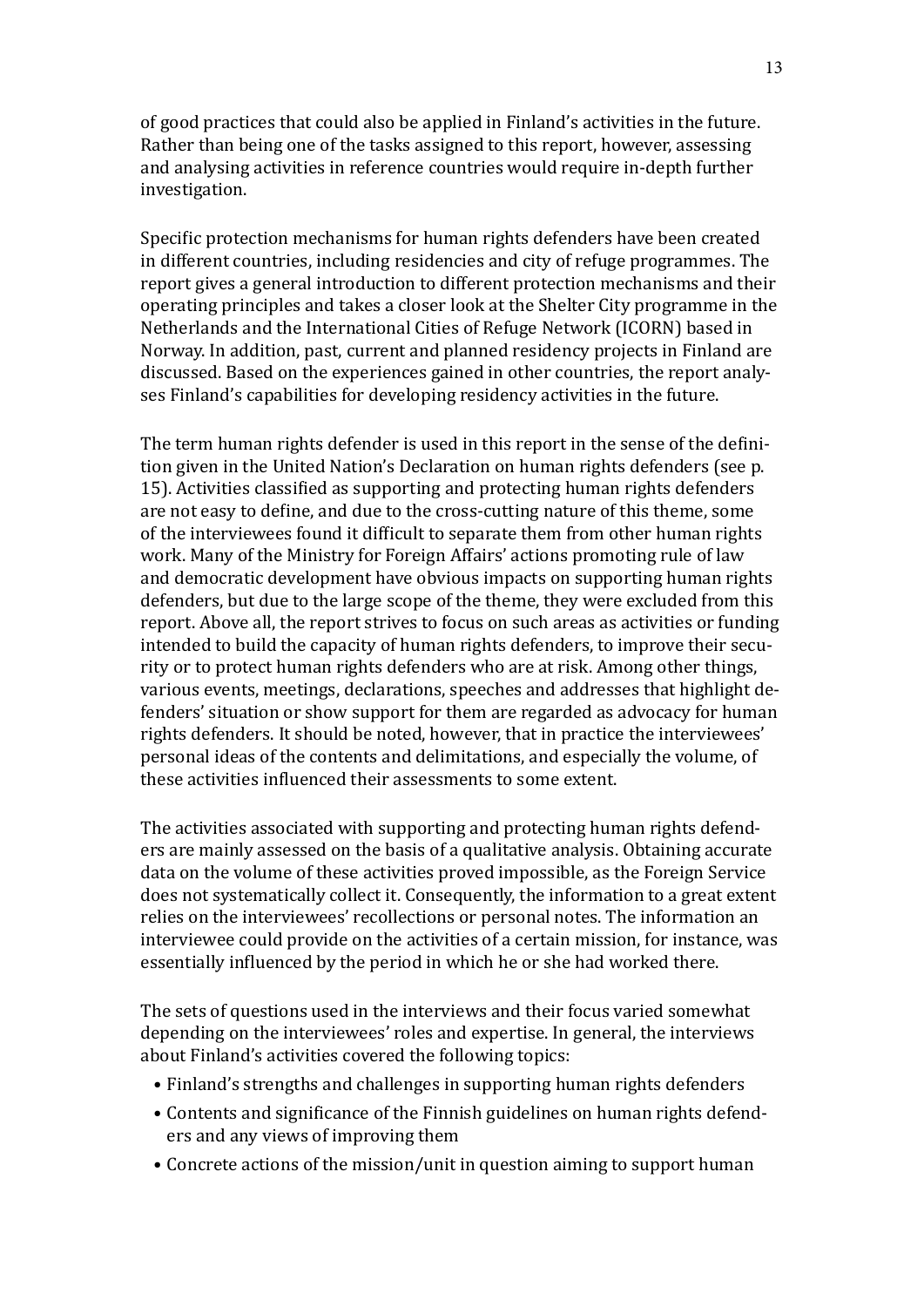rights defenders, especially since the guidelines were published

- Finland's activities in EU cooperation or collaboration with like-minded countries in questions relevant to the theme
- Needs of and ideas for developing Finland's activities related to human rights defenders; and
- The operating environment's impacts on supporting human rights defenders.

The report is first and foremost based on information collected through interviews with actors within the Foreign Service and external stakeholders. The interviews were confidential, and the report only refers to individual interviewees by their names if they have given their permission to do so. Especially in the case of the missions, particular care must be taken due to the sensitive nature of the topic and the information. Most of the interviews were conducted via a secure video link or face to face. Some interviewees were contacted by telephone or e-mail. The quotations with no citations in the report are exerts from the interviews.

The following persons were interviewed between October 2016 and May 2017:

- 35 representatives of the Foreign Service
- 5 representatives of other ministries or authorities
- 18 Finnish experts or human rights defenders, and
- 12 foreign experts or human rights defenders.

The rapporteur talked to some interviewees on several occasions, for example in order to update the information, and some interviews were conducted with several persons at a time.

Public officials from 14 Finnish missions abroad with an extensive coverage of different continents were interviewed for the report. As agreed with the Ministry for Foreign Affairs, however, the report has the policy of not discussing the results by mission or by country. The objective of the report is to provide a general picture of Finland's activities in support of human rights defenders rather than to evaluate the activities in individual missions or countries. References to specific countries or cases have been removed from the quotations used in the report. As an exception, the report briefly discusses a widely reported case in which a Finnish mission, human rights defenders and a Finnish company worked together in connection with a human rights defender's trial in Thailand (see section 6.2.6).

For the section on economic support for human rights defenders, a written survey was addressed to the Local Cooperation Funds (LCF) coordinators working in Finnish missions abroad in January-February 2017. The questionnaire was e-mailed to the coordinators in a centralised manner by the Ministry for Foreign Affairs, with a request to send the responses directly to the rapporteur. Responses were received from 13 LCF coordinators.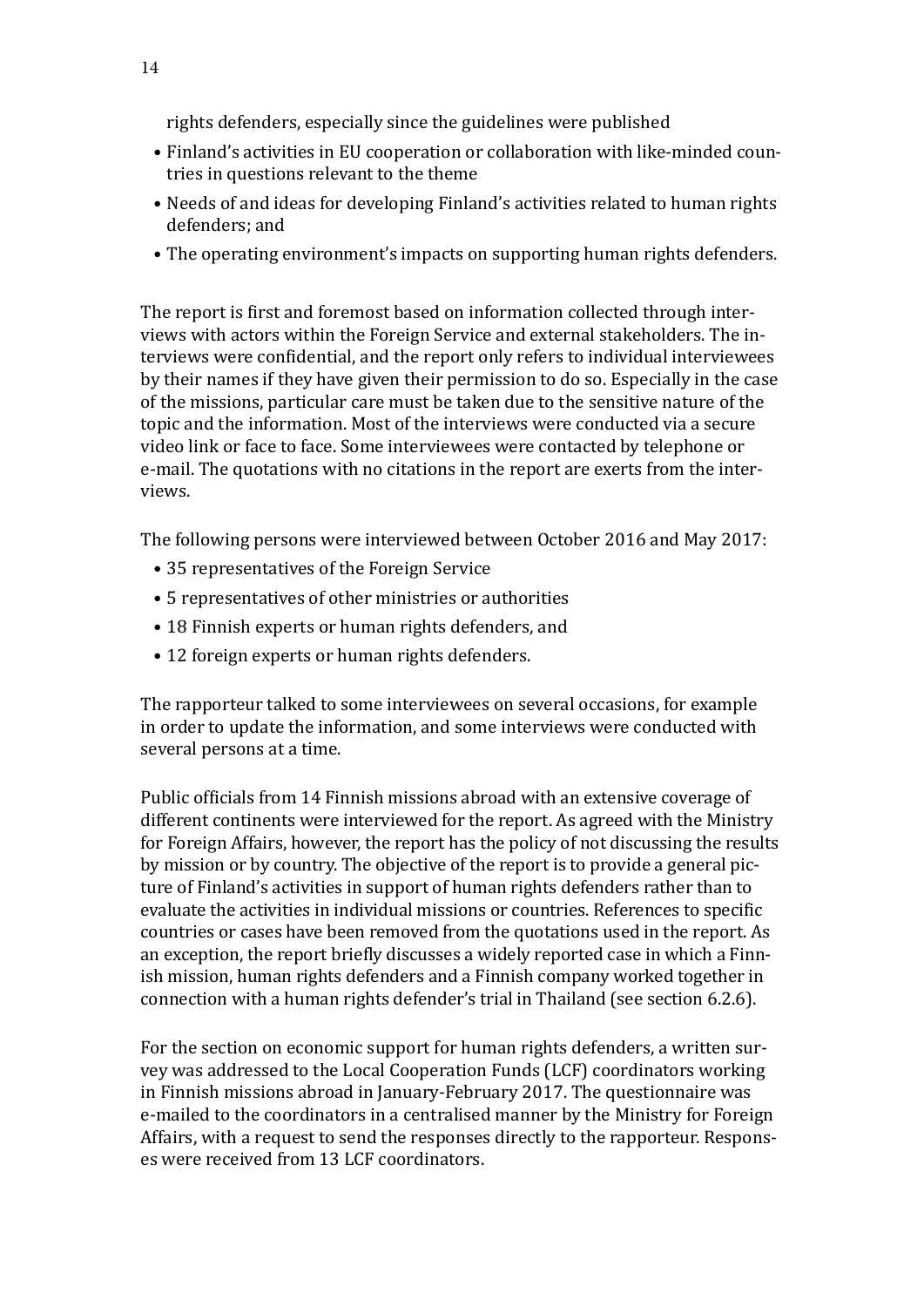<span id="page-14-0"></span>The rapporteur also had access to material collected for an assessment of the Human Rights Action Plan of the Foreign Service of Finland (2013–2015) published in 20153 , including responses to a questionnaire sent to the missions and other background data.

Other sources included the international sections of the Finnish Government's human rights reports, statements of parliamentary committees and NGOs on the human rights reports, key policy documents of the Ministry for Foreign Affairs as well as other documents and publications relevant to the theme. Policies, reports and evaluations of international human rights policy in the Netherlands, Ireland and Norway were also used as background material.

#### **2 UN Declaration on Human Rights Defenders**

In December 1998, the United Nations (UN) General Assembly adopted *the Declaration on the Right and Responsibility of Individuals, Groups and Organs of Society to Promote and Protect Universally Recognized Human Rights and Fundamental Freedoms4 ,* often known as *the Declaration on Human Rights Defenders.* 

The preparation of this declaration had already started in 1984 – all in all, the states worked on its wording for 14 years<sup>5</sup>. This drawn-out and multi-phase process is symptomatic of how difficult it was to reconcile governments' highly conflicting views of human rights defenders and their activities.

In this declaration, human rights defenders mean individuals, groups and organs of society that, individually or in association with others, strive to promote and protect universally recognized human rights through peaceful and non-violent means. Rather than creating new rights, the Declaration calls attention to rights already enshrined in other human rights conventions with a particular association with human rights defenders' activities. The underlying idea is that human rights defenders need particular attention and support due to the challenges arising from their work.

To support the implementation of the Declaration on Human Rights Defenders and to monitor human rights defenders' situation, the United Nations' Commission on Human Rights (since 2006, the Human Rights Council) created the mandate of the *Special Rapporteur on the situation of human rights defenders* in

<sup>3</sup> Villa, Susan (2015) Ulkoasiainhallinnon ihmisoikeuspoliittisen toimintaohjelman (2013–2015) arviointi, Ministry for Foreign Affairs. [http://formin.finland.fi/public/download.aspx?ID=140619&GU](http://formin.finland.fi/public/download.aspx?ID=140619&GUID=%7B8EA16078-101F-49C2-AA2E-DB497FEB3B2A%7D) [ID=%7B8EA16078-101F-49C2-AA2E-DB497FEB3B2A%7D](http://formin.finland.fi/public/download.aspx?ID=140619&GUID=%7B8EA16078-101F-49C2-AA2E-DB497FEB3B2A%7D)

<sup>4</sup> Declaration on the Right and Responsibility of Individuals, Groups and Organs of Society to Promote and Protect Universally Recognized Human Rights and Fundamental Freedoms (1998), A/ RES/53/144, United Nations. [http://www.ohchr.org/EN/Issues/SRHRDefenders/Pages/Translation.](http://www.ohchr.org/EN/Issues/SRHRDefenders/Pages/Translation.aspx) [aspx](http://www.ohchr.org/EN/Issues/SRHRDefenders/Pages/Translation.aspx)

<sup>5</sup> The working party drafting the text of the declaration consisted of government representatives, in addition to which non-intergovernmental organisations had the possibility of participating in the work as observers.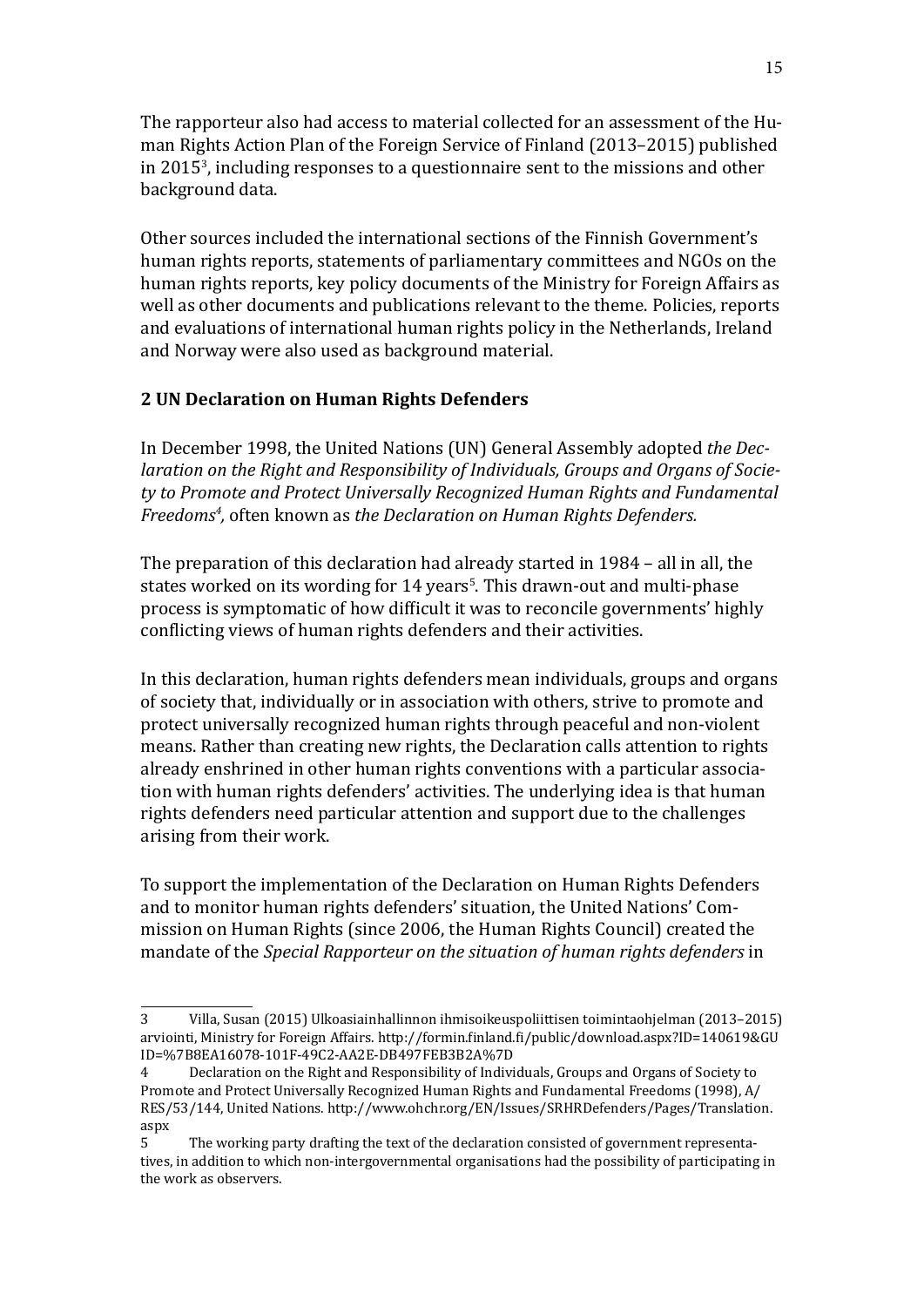20006 . Over the years, the UN Human Rights Council and General Assembly have adopted a number of resolutions on strengthening the support for human rights defenders7 . In 2013, for example, the UN General Assembly adopted a specific resolution on women human rights defenders.<sup>8</sup>

While the use of the term human rights defender is well-established in such forums as the UN and the EU, many states continue to reject it. In negotiations concerning resolutions on human rights defenders, countries having proposed the removal of this term to the UN Human Rights Council include Russia, China and Egypt. The states opposing to this term would prefer references to individual agents working to promote human rights over defining a specific group of actors as human rights defenders. China, for example, has claimed that the definition of a human rights defender and the rights associated with the term are used as an excuse to interfere in the country's internal affairs.

Some human rights defenders would also prefer not to use this term because of its political connotations and the difficulties its use may cause for them. The broad definition of the term is also sometimes considered a problem, as it covers many types of actors and activities. At the same time, the term is said to have suffered from an inflation as it is used too freely in all types of situations, or to refer to actors who are incompatible with it.

The UN Special Rapporteur on the situation of human rights defenders has released a publication to accompany the declaration in which the definition is discussed in greater detail.<sup>9</sup> The Special Rapporteur has noted that human rights defenders cannot be effectively protected unless they are perceived, and they perceive themselves, as specifically human rights defenders.

*"Without being perceived by others or perceiving themselves as such, they may not be aware of their rights as defenders, not seek support from peer or support networks and may not receive protection from the State, civil society and the international community." 10*

<sup>6</sup> In March 2017, the UN Human Rights Council extended the mandate of the Special Rapporteur on the situation of human rights defenders until March 2020. For more information more about the Special Rapporteur's activities, visit: [http://www.ohchr.org/EN/Issues/SRHRDefenders/Pages/SRHR](http://www.ohchr.org/EN/Issues/SRHRDefenders/Pages/SRHRDefendersIndex.aspx)-[DefendersIndex.aspx](http://www.ohchr.org/EN/Issues/SRHRDefenders/Pages/SRHRDefendersIndex.aspx)<br>7 http://www.o

<sup>7</sup> <http://www.ohchr.org/EN/Issues/SRHRDefenders/Pages/Resolutions.aspx><br>8 Promotion of the Declaration on the Right and Responsibility of Individuals.

<sup>8</sup> Promotion of the Declaration on the Right and Responsibility of Individuals, Groups and Organs of Society to Promote and Protect Universally Recognized Human Rights and Fundamental Freedoms: protecting women human rights defenders (2013) A/RES/68/181, United Nations. [http://](http://www.un.org/en/ga/search/view_doc.asp?symbol=A/RES/68/181) [www.un.org/en/ga/search/view\\_doc.asp?symbol=A/RES/68/181](http://www.un.org/en/ga/search/view_doc.asp?symbol=A/RES/68/181)

<sup>9</sup> Fact Sheet 29 - Human Rights Defenders: Protecting the Right to Defend Human Rights: [http://](http://www.ohchr.org/Documents/Publications/FactSheet29en.pdf) [www.ohchr.org/Documents/Publications/FactSheet29en.pdf.](http://www.ohchr.org/Documents/Publications/FactSheet29en.pdf) See also [http://www.ohchr.org/EN/](http://www.ohchr.org/EN/Issues/SRHRDefenders/Pages/Defender.aspx) [Issues/SRHRDefenders/Pages/Defender.aspx](http://www.ohchr.org/EN/Issues/SRHRDefenders/Pages/Defender.aspx)

<sup>10</sup> Report of the Special Rapporteur on the situation of human rights defenders (2016) A/HRC/ 31/55, Human Rights Council, United Nations. [https://documents-dds-ny.un.org/doc/UNDOC/GEN/](https://documents-dds-ny.un.org/doc/UNDOC/GEN/G16/015/56/PDF/G1601556.pdf?OpenElement) [G16/015/56/PDF/G1601556.pdf?OpenElement](https://documents-dds-ny.un.org/doc/UNDOC/GEN/G16/015/56/PDF/G1601556.pdf?OpenElement)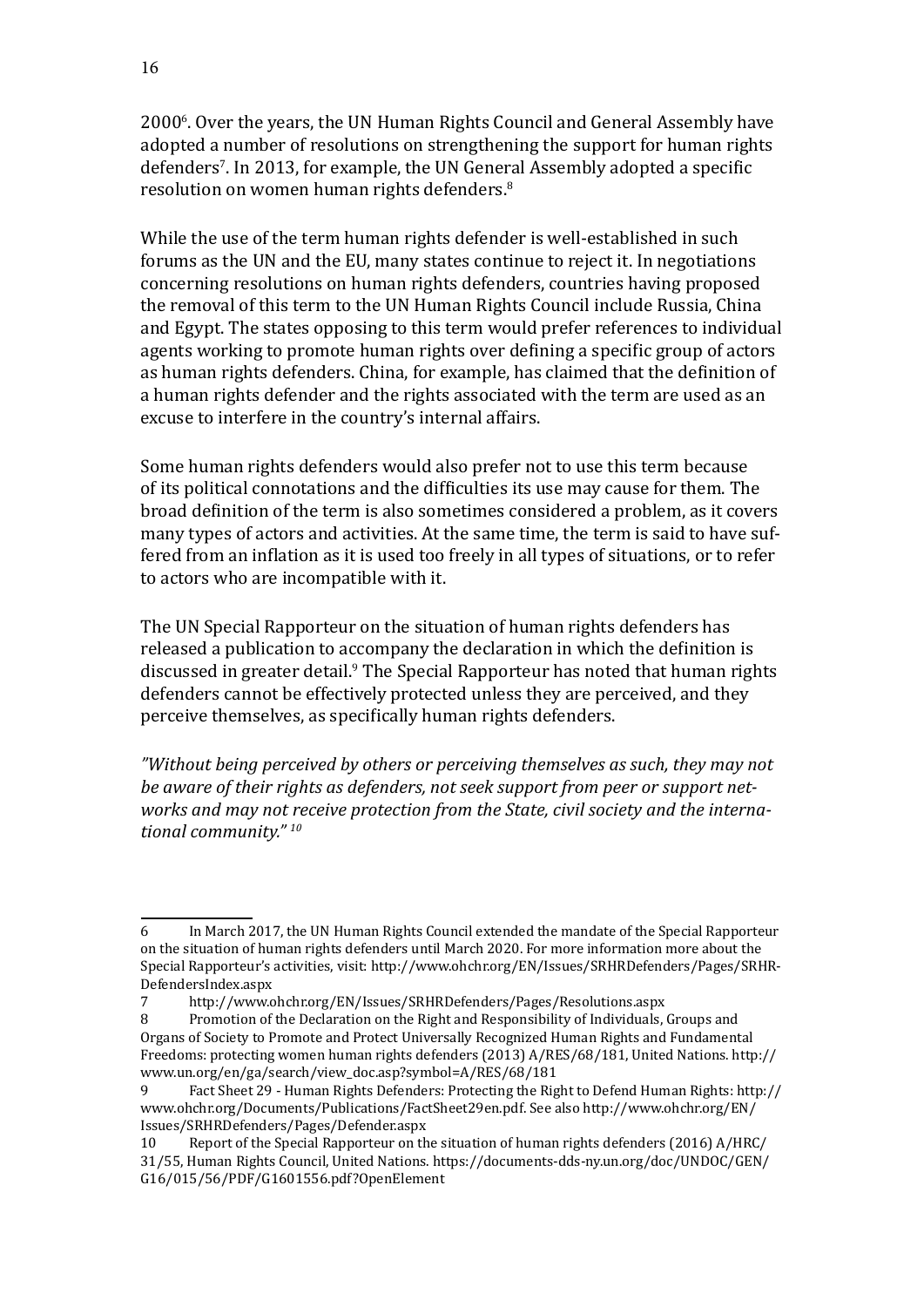#### **Regional instruments for supporting human rights defenders**

Different regional instruments and guidelines on human rights defenders underpinned by the UN declaration have been produced. $11$  European Union Guidelines on Human Rights Defenders were adopted in 2004.<sup>12</sup> Since 2007, the Office for Democratic Institutions and Human Rights (ODIHR) of the Organization for Security and Co-operation in Europe (OSCE) in Warsaw has hosted a Focal Point for Human Rights Defenders, which reports on human rights defenders' situation in the OSCE area.<sup>13</sup> The OSCE also published Guidelines on the Protection of Human Rights Defenders in June 2014. 14

In 2008, the Committee of Ministers of the Council of Europe adopted a declaration seeking to strengthen the Council's role in protecting human rights defenders and promoting their work. The declaration gave the Council of Europe's Commissioner for Human Rights a specific mandate to support human rights defenders. Additionally, the Member States were called upon to support human rights defenders in danger in third countries, for example by issuing emergency visas.15 The Council of Europe also intends to launch a special mechanism for protecting human rights defenders who have faced difficulties after collaborating with the Council.<sup>16</sup>

In 2001, the Inter-American Commission on Human Rights established a Unit for Human Rights Defenders, and in 2011, it also set up the role of the Rapporteur on the Situation of Human Rights Defenders.<sup>17</sup> The Special Rapporteur on Human Rights Defenders of the African Commission on Human and People's Rights was inaugurated in 2004.18 In addition to regional mechanisms, some countries have adopted national laws and instruments for safeguarding the activities of human rights defenders, including Brazil, Columbia, the Ivory Coast and Mexico.<sup>19</sup>

<sup>11</sup> See for example<http://www.ohchr.org/EN/Issues/SRHRDefenders/Pages/RegionalMechanisms.aspx><br>12 Ensuring protection – European Union Guidelines on Human Rights Defenders (2008) Coun-12 Ensuring protection – European Union Guidelines on Human Rights Defenders (2008) Coun-

cil of the EU. [https://eeas.europa.eu/sites/eeas/files/eu\\_guidelines\\_hrd\\_en.pdf](https://eeas.europa.eu/sites/eeas/files/eu_guidelines_hrd_en.pdf) Strengthening OSCE engagement with human rights defenders and national human rights

institutions, OSCE Parliamentary Assembly Resolution 10 July 2007. Guidelines on the Protection of Human Rights Defenders (2014) the OSCE Office for Democratic Institutions and Human Rights (ODIHR). [http://www.osce.org/odihr/guidelines-on-the-protec](http://www.osce.org/odihr/guidelines-on-the-protection-of-human-rights-defenders)[tion-of-human-rights-defenders](http://www.osce.org/odihr/guidelines-on-the-protection-of-human-rights-defenders)<br>15 Declaration of the Comu

<sup>15</sup> Declaration of the Committee of Ministers on Council of Europe action to improve the protection of human rights defenders and promote their activities, Adopted by the Committee of Ministers on 6 February 2008 at the 1017th meeting of the Ministers' [Deputies. https://search.coe.int/cm/Pag](https://search.coe.int/cm/Pages/result_details.aspx?ObjectID=09000016805d3e52)[es/result\\_details.aspx?ObjectID=09000016805d3e52](https://search.coe.int/cm/Pages/result_details.aspx?ObjectID=09000016805d3e52)

This mechanism has partly been inspired by the Council of Europe's Platform for the Protection of Journalism and Safety of Journalists intended to improve the safety of journalists in Council of Europe member states. At present, however, it appears that the mechanism for supporting human rights defenders will be a more limited instrument than this platform. [http://www.coe.int/en/web/](http://www.coe.int/en/web/media-freedom/the-platform) [media-freedom/the-platform](http://www.coe.int/en/web/media-freedom/the-platform)<br>17 http://www.oas.org/

<sup>17</sup> <http://www.oas.org/en/iachr/defenders/default.asp><br>18 http://www.achpr.org/mechanisms/human-rights-de

<sup>18</sup> <http://www.achpr.org/mechanisms/human-rights-defenders/><br>19 For more information about the national mechanism in Mexico

<sup>19</sup> For more information about the national mechanism in Mexico, for example, visit: [http://](http://www.cndh.org.mx/Agravio_Defensores.) [www.cndh.org.mx/Agravio\\_Defensores.](http://www.cndh.org.mx/Agravio_Defensores.) Passing national acts to protect human rights defenders is seen as one way of improving their situation. For example, the International Service for Human Rights has made an initiative on developing a Model Law to assist states in passing acts on recognising and protecting human rights defenders. [http://www.ishr.ch/news/groundbreaking-model-law-recog](http://www.ishr.ch/news/groundbreaking-model-law-recognise-and-protect-human-rights-defenders)[nise-and-protect-human-rights-defenders](http://www.ishr.ch/news/groundbreaking-model-law-recognise-and-protect-human-rights-defenders)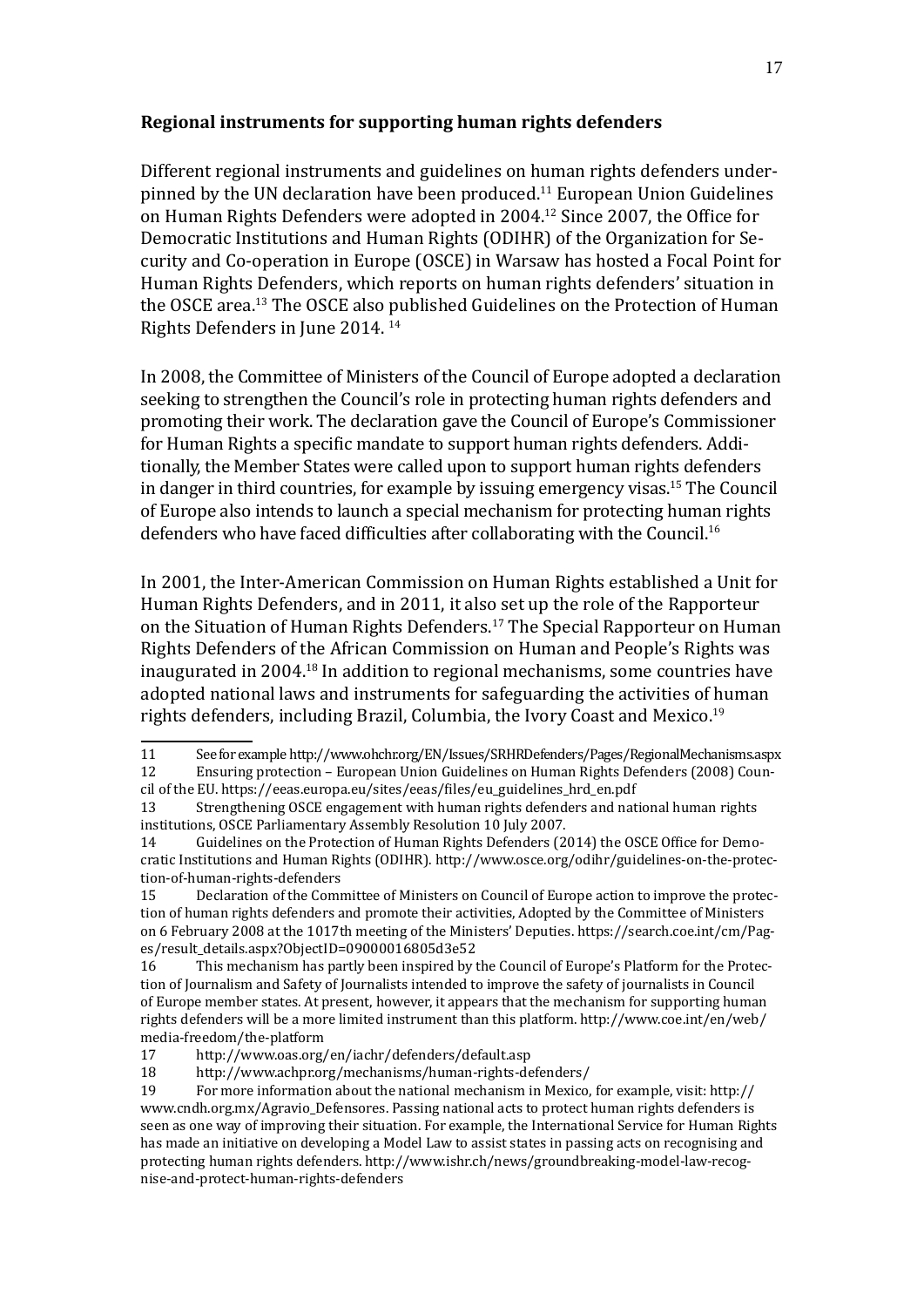<span id="page-17-0"></span>In addition to intergovernmental or national instruments and mechanisms, a broad front of national, regional and international NGOs campaign and provide training on issues related to human rights defenders and offer them protection. NGOs have an important and central role in reporting on the status of human rights defenders and appealing to governments and intergovernmental organisations for improving the support and protection afforded to defenders.

#### **3 Constant deterioration in human rights defenders' situation**

*"How many human tragedies, how many imprisoned, tortured and murdered defenders must there be before the world realizes that such people are the lifeblood that our democracies need in order to flourish and survive over time?<sup>20</sup>*

The deteriorating situation of the civil society and human rights defenders around the world has been a talking point for a number of years. As one of the milestones is highlighted the events that started in late spring in the aftermath of the so-called Arab Spring, when many governments took draconian measures to limit the civil society's ability to operate following the uprisings in North African and Middle East countries. Rather than being limited to a handful of countries, however, this phenomenon is deplorably widespread on all continents. It is commonly known as the *shrinking space for civil society.*

CIVICUS, an organisation monitoring the status of the civil society, reports that the most frequently violated civic and political right was the freedom of association: violations of this right were observed in 85% of the 109 countries under scrutiny. These countries also had an almost equally high level of problems associated with realising the freedom of speech.<sup>21</sup>

When we talk about the status of civil society, we usually mean the public space and room for manoeuvre in which citizens can engage in open societal discussion and in which NGOs and civil society activists can operate. Civil society actors may vary from individuals and groups that are activated momentarily to established organisations or associations. Civil society differs from other societal activities in that it is not within the scope of either the public or the private sector.<sup>22</sup> Human rights defenders are a part of civil society. The concepts of civil society and human rights defender are frequently used in parallel or in overlapping senses, leaving it unclear what the word refers to in each context.

The popular concept of the shrinking space for civil society used in many different contexts is partly misleading. Civil society in a broad sense has, in fact,

<sup>20</sup> Report of the Special Rapporteur on the situation of human rights defenders (2017) A/ HRC/34/55, Human Rights Council, United Nations. [https://documents-dds-ny.un.org/doc/UNDOC/](https://documents-dds-ny.un.org/doc/UNDOC/GEN/G17/011/75/PDF/G1701175.pdf?OpenElement) [GEN/G17/011/75/PDF/G1701175.pdf?OpenElement](https://documents-dds-ny.un.org/doc/UNDOC/GEN/G17/011/75/PDF/G1701175.pdf?OpenElement)<br>21 Civil Society Watch, Report 2016, CIVICUS, htt

<sup>21</sup> Civil Society Watch, Report 2016, CIVICUS. [http://www.civicus.org/images/CSW\\_Report.pdf](http://www.civicus.org/images/CSW_Report.pdf)<br>22 For more information on the definition of the concept civil society and the challenges asso-

For more information on the definition of the concept civil society and the challenges associated with it, see e.g. Kansalaisyhteiskuntaselvitys, Raportti ulkoasiainministeriön kehityspoliittisen osaston kansalaisyhteiskuntayksikölle (2017), University of Jyväskylä. [http://formin.finland.fi/public/](http://formin.finland.fi/public/download.aspx?ID=166472&GUID=%7BB8C7C613-0195-4BDC-84C6-2E2CFB449E31%7D) [download.aspx?ID=166472&GUID=%7BB8C7C613-0195-4BDC-84C6-2E2CFB449E31%7D](http://formin.finland.fi/public/download.aspx?ID=166472&GUID=%7BB8C7C613-0195-4BDC-84C6-2E2CFB449E31%7D)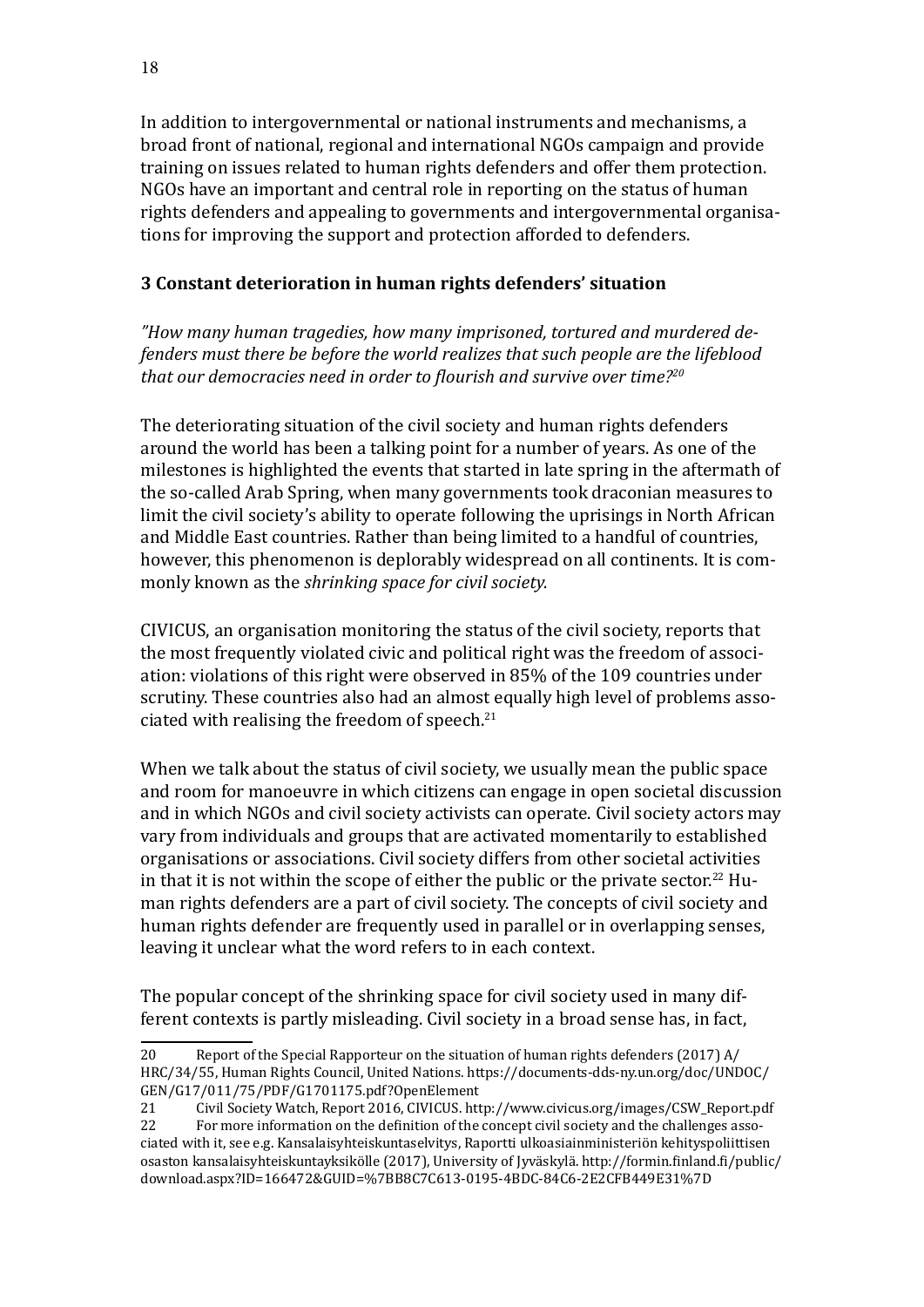grown in most countries, and it operates more actively than before. According to an article published by the Transnational Institute in April 2017, the restrictions usually apply to certain types of activities and actors, not the entire field of civil society, or at least not with equal strength. CIVICUS<sup>23</sup> has also highlighted the fact that the most powerful attempts to restrict civil society activities are made when they are associated with promoting democracy, good governance or human rights.<sup>24</sup> A similar viewpoint comes up in a study of NGO activities by Chris van der Borg and Carolijn Terwindt.<sup>25</sup> When looking at the status of civil society, different actors and their specific problems within it should be identified in order to find correct means for responding to these problems.

#### **Diverse attempts at gagging human rights defenders**

Fabricated charges, unfair trials, extended detention periods, harassment, threats, freezing of funds, surveillance, attacks against family members, public humiliation and stigmatisation, false information spread on the media, loss of work, travel bans, torture, violent attacks, murders.

The list of hardships faced by human rights defenders is inexhaustible. In addition to direct harassment, governments have also passed laws that restrict citizens' civic activities and thus hamper the work of human rights defenders. Anti-terrorism activities, for instance, have been used as an excuse for different government actions restricting civil society's ability to operate while condemning human rights defenders' work as unlawful. Impunity has been highlighted by human rights organisations as a particularly alarming phenomena: violent assaults and other attacks against human rights defenders are not investigated, and there is no prosecution. Impunity strengthens and facilitates actions against human rights defenders.

What makes the situation of human rights defenders worse in many countries is the media's participation in stigmatising their work as unlawful or suspicious – or, on the other hand, systematic suppression of information about human rights violations. In many countries, human rights defenders' work lacks the support of public opinion, and people have little or no awareness of human rights or idea of the significance of human rights defenders' work. It should also be remembered that in authoritarian societies, fear of pressure and a wish to be part of the majority often influence the opinions people express publicly.<sup>26</sup>

Human rights defenders are often presented as a threat to the country's stability, security and economic development. Harsher language on human rights

<sup>23</sup> On "shrinking space": a framing paper (2017) Transnational Institute. [https://www.tni.org/](https://www.tni.org/files/publication-downloads/on_shrinking_space_2.pdf) [files/publication-downloads/on\\_shrinking\\_space\\_2.pdf](https://www.tni.org/files/publication-downloads/on_shrinking_space_2.pdf)

<sup>24</sup> Civil Society Watch, Report 2016, CIVICUS. [http://www.civicus.org/images/EENA\\_Report\\_](http://www.civicus.org/images/EENA_Report_English.pdf) [English.pdf,](http://www.civicus.org/images/EENA_Report_English.pdf) s. 2<br>25 Van de

<sup>25</sup> Van der Borg, C. & Terwindt, C. (2014) NGOs under Pressure in Partial Democracies. UK: Palgrave McMillan.<br>26 As an e

<sup>26</sup> As an example, see Laine, Veera and Silvan, Kristiina, Otteet Valko-Venäjällä ja Venäjällä voivat koventua, Helsingin Sanomat 1 April 2017.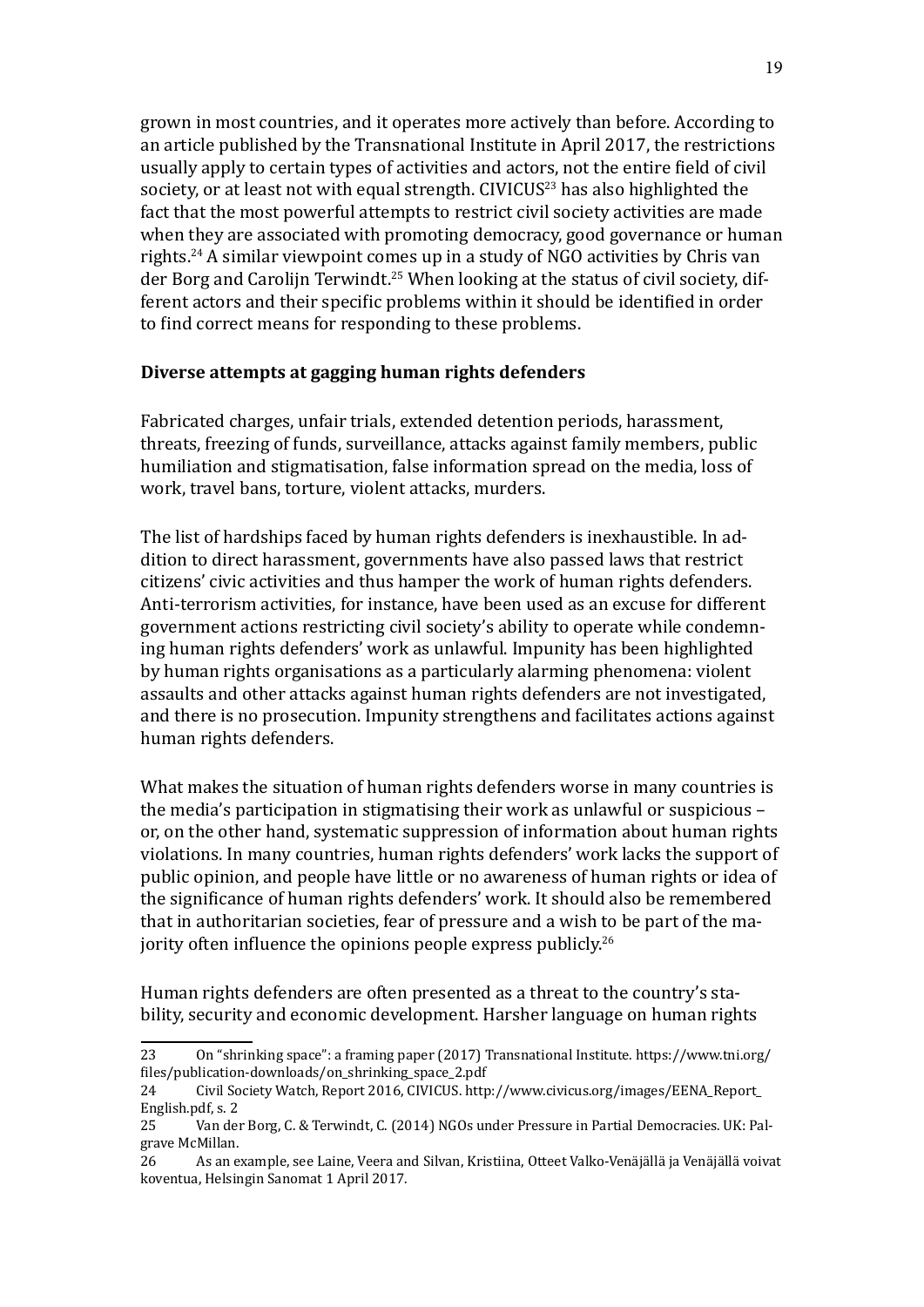and their defenders is also linked to the rise of populism in different countries. Populist leaders appeal to citizens by claiming that human rights violations are necessary for such aims as securing jobs, preventing the mixing of cultures or protection against terrorism.

*"Instead of accepting rights as protecting everyone, they privilege the declared interests of the majority, encouraging people to adopt the dangerous belief that they will never themselves need to assert rights against an overreaching government claiming to act in their name."27*

The UN Declaration on Human Rights Defenders or such documents as the EU Guidelines do not mention other parties besides states and governments as posing a threat to human rights defenders' activities. The primary duty of and responsibility for safeguarding and promoting human rights and protecting human rights defenders belong to the state. However, the activities of human rights defenders also come under threat from many other quarters, including terrorist organisations, various extremist organisations in society, religious communities or companies. Different human rights instruments validate the interpretation that the states' duty to protect human rights defenders also extends to protecting them from violations by other actors besides governmental stakeholders.<sup>28</sup>

#### **An alarming increase in attacks against human rights defenders**

While estimating the exact numbers of murdered human rights defenders is almost impossible, the UN Special Rapporteur on the situation of human rights defenders notes that this figure is constantly increasing.<sup>29</sup> According to data collected by an organisation called *Front Line Defenders,* 156 human rights defenders were killed in 2015.30 In 2016, the number of reported cases went up to 281. Almost one half of the human rights defenders who lost their lives were working for land rights, environmental rights or the rights of indigenous peoples.<sup>31</sup> It is estimated that these defenders also increasingly face different types of threats and harassment. Stakeholders monitoring the situation of human rights defenders have also designated women human rights defenders and those promoting LGBTI rights<sup>32</sup> as being in a particularly difficult position.

<sup>27</sup> The Dangerous Rise of Populism, Global Attacks on Human Rights Values, World Report 2017, Human Rights Watch. [https://www.hrw.org/world-report/2017/country-chapters/danger](https://www.hrw.org/world-report/2017/country-chapters/dangerous-rise-of-populism)[ous-rise-of-populism](https://www.hrw.org/world-report/2017/country-chapters/dangerous-rise-of-populism)<br>28 Donders, Yvo

<sup>28</sup> Donders, Yvonne (2016) Defending the Human Rights Defenders, Netherlands Quarterly of Human Rights, Vol. 34/4, 282–288, the Netherlands.

<sup>29</sup> Report of the Special Rapporteur on the situation of human rights defenders (2017) A/ HRC/34/55, Human Rights Council, United Nations. [https://documents-dds-ny.un.org/doc/UNDOC/](https://documents-dds-ny.un.org/doc/UNDOC/GEN/G17/011/75/PDF/G1701175.pdf?OpenElement) [GEN/G17/011/75/PDF/G1701175.pdf?OpenElement](https://documents-dds-ny.un.org/doc/UNDOC/GEN/G17/011/75/PDF/G1701175.pdf?OpenElement)<br>30 Annual Report 2016. Front Line Defenders. ht

<sup>30</sup> Annual Report 2016, Front Line Defenders. [https://www.frontlinedefenders.org/en/re](https://www.frontlinedefenders.org/en/resource-publication/2016-annual-report)[source-publication/2016-annual-report](https://www.frontlinedefenders.org/en/resource-publication/2016-annual-report)<br>31 Annual Report on Human Right

Annual Report on Human Rights Defenders at Risk 2016, (2017) Front Line Defenders. [https://www.frontlinedefenders.org/en/resource-publication/annual-report-human-rights-defend](https://www.frontlinedefenders.org/en/resource-publication/annual-report-human-rights-defenders-risk-2016)[ers-risk-2016](https://www.frontlinedefenders.org/en/resource-publication/annual-report-human-rights-defenders-risk-2016)<br>32 LGBT

LGBTI stands for lesbian, gay, bisexual, transgender and intersex people.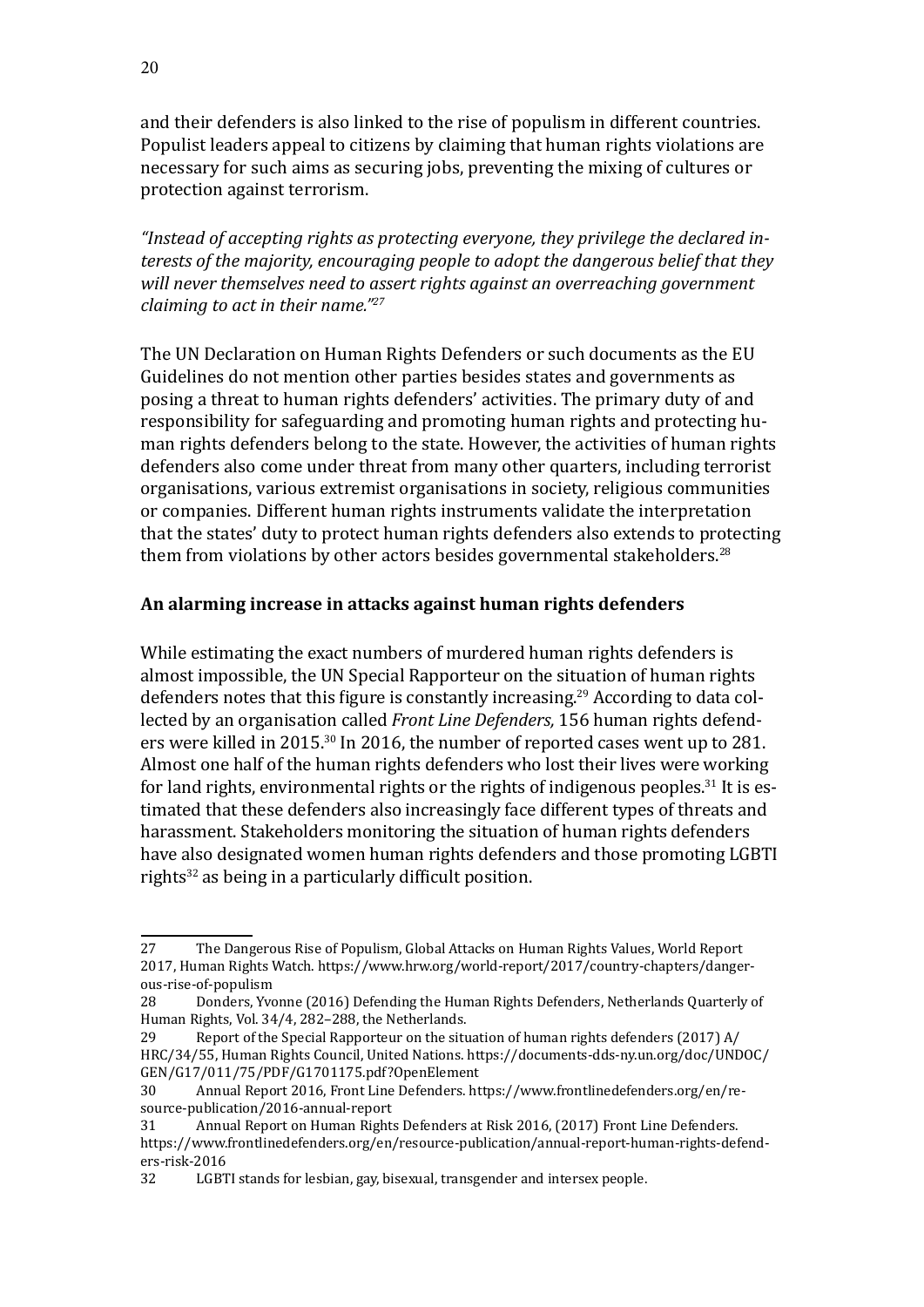According to data collected by the EU's mechanism for protecting human rights defenders on the website [Protectdefenders.eu](http://Protectdefenders.eu), between early 2017 and mid-May of that year, 64 human rights defenders had been killed and 75 arrested, and in total 342 human rights violations inflicted on human rights defenders had been reported in third countries. In most cases, human rights defenders had faced judicial harassment (192), and the person in question had worked in an NGO (117) to promote land and environmental rights (90). Of these cases, men accounted for 76.3% and women for 23.7%.<sup>33</sup>

In recent years, bloggers and YouTubers who defend human rights have increasingly faced harassment and threats. While online activism has opened up new channels for human rights work and animated new actors, it has also exposed human rights defenders to more extensive surveillance and harassment.<sup>34</sup> An increasing number of acts and statutes that restrict the social media and Internet use in general have cropped up in many countries, limiting the freedom of speech.<sup>35</sup>

#### **Uncertainty and unpredictability as challenges in international politics**

Systematic attempts to silence human rights defenders by different means is not only about silencing critical voices. The backdrop is a desire to call the entire human rights system and the very idea of human rights into question. Such actors as the UN Special Rapporteur on the situation of human rights defenders has stressed that rather than isolated and random attacks against human rights, this is about continuous activity pursued by many parties.<sup>36</sup> It is manifested in all international forums and intergovernmental organisations.

Human rights and the activities of human rights defenders are called into question in such forums as the UN. The number of proposals for so-called hostile amendments to resolutions on human rights has increased considerably.37 In 2015, it was for the first time necessary to vote on a resolution on human rights defenders in the UN General Assembly's Third Committee.<sup>38</sup> Countries traditionally critical of human rights, including China and Russia, have joined forces with

<sup>33</sup> [https://protectdefenders.eu/en/stats.ph](https://protectdefenders.eu/en/stats.html).<br>34 Civil Society Watch. Report 2016. CIVICUS

<sup>34</sup> Civil Society Watch, Report 2016, CIVICUS. [http://www.civicus.org/images/CSW\\_Report.pdf](http://www.civicus.org/images/CSW_Report.pdf)

<sup>35</sup> In recent years, various laws that restrict Internet and ICT use have been passed or proposed in such countries as Bangladesh, Belarus, Brazil, China, Ethiopia, Russian Federation, Pakistan, the United Kingdom and Zimbabwe. Annual Report on Human Rights Defenders at Risk 2016, (2017) Front Line Defenders. [https://www.frontlinedefenders.org/en/resource-publication/annual-re](https://www.frontlinedefenders.org/en/resource-publication/2016-annual-report)[port-human-rights-defenders-risk-2016](https://www.frontlinedefenders.org/en/resource-publication/2016-annual-report)<br>36 Report of the Special Rapporteu

<sup>36</sup> Report of the Special Rapporteur on the situation of human rights defenders (2017) A/ HRC/34/55, Human Rights Council, United Nations. [https://documents-dds-ny.un.org/doc/UNDOC/](https://documents-dds-ny.un.org/doc/UNDOC/GEN/G17/011/75/PDF/G1701175.pdf?OpenElement) [GEN/G17/011/75/PDF/G1701175.pdf?OpenElement](https://documents-dds-ny.un.org/doc/UNDOC/GEN/G17/011/75/PDF/G1701175.pdf?OpenElement)<br>37 When the sponsors of a resolution, or some of

When the sponsors of a resolution, or some of them, decline to support the proposal and a vote must be organised, this is referred to as a hostile amendment. The proposer of the amendment must be supported by the requisite number of signatories (usually 20% of committee members), before the proposal can be processed.<br>38 General Assembly adopts imp

General Assembly adopts important resolution on human rights defenders in face of opposition from China and Russia, 25.11.2015, International Service for Human Rights. [http://www.ishr.ch/](http://www.ishr.ch/news/general-assembly-adopts-important-resolution-human-rights-defenders-face-opposition-china-and) [news/general-assembly-adopts-important-resolution-human-rights-defenders-face-opposition-chi](http://www.ishr.ch/news/general-assembly-adopts-important-resolution-human-rights-defenders-face-opposition-china-and)[na-and](http://www.ishr.ch/news/general-assembly-adopts-important-resolution-human-rights-defenders-face-opposition-china-and)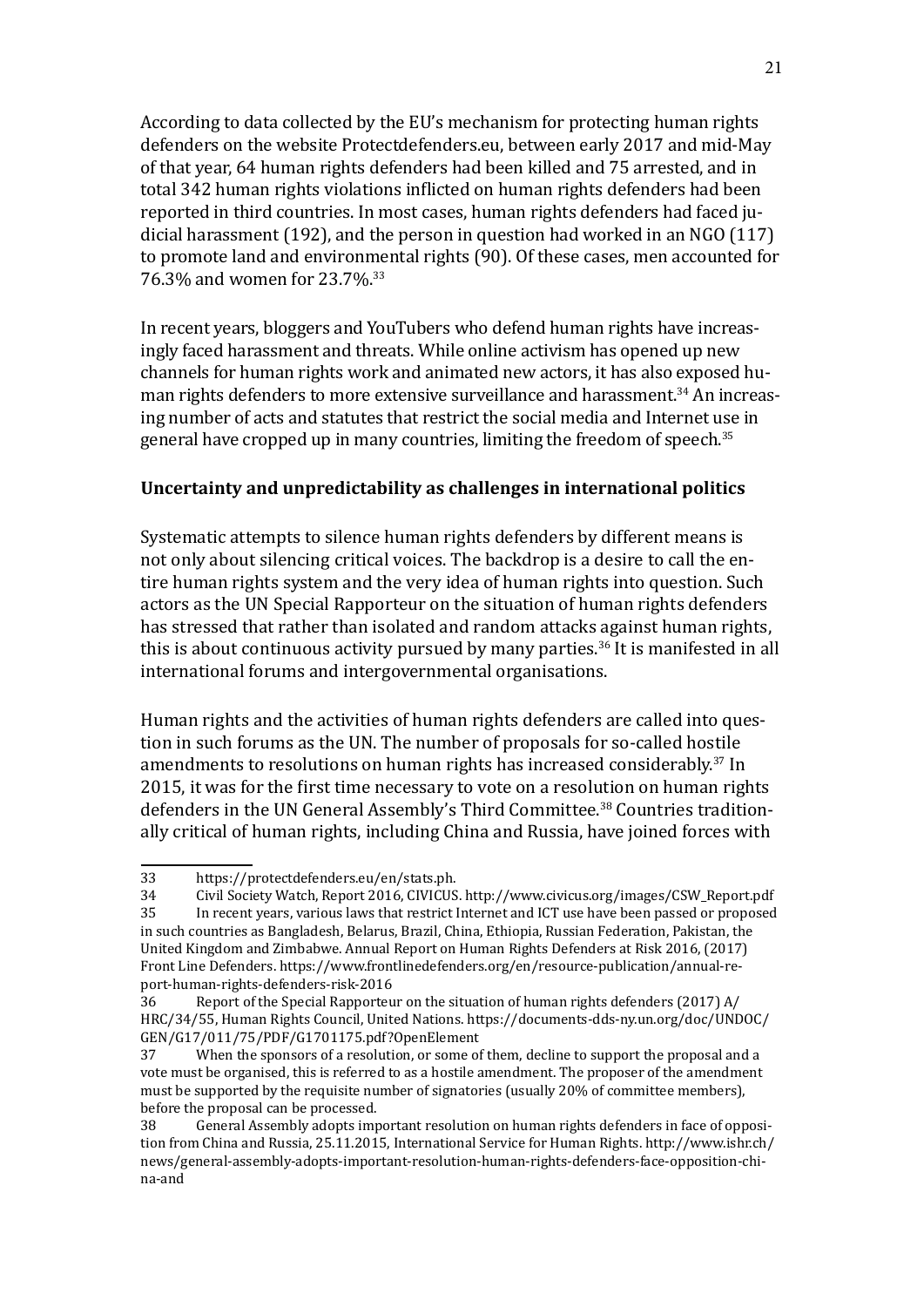such countries as South Africa and India. Some governments prevent human rights organisations' representatives from participating in UN meetings and, on the other hand, NGOs collaborating with the UN are threatened and harassed.<sup>39</sup> For example, filming at the Human Rights Council had to be banned as the members of certain countries' delegations recorded NGO representatives' speeches with a view to harassing or threatening them.<sup>40</sup>

In October 2016, the UN Secretary-General announced the appointment of Assistant Secretary-General Andrew Gilmore as a contact person for reprisals against human rights defenders as a response to a situation where human rights defenders who collaborate with UN bodies increasingly face reprisals by their governments. The work of the UN Special Rapporteur on the situation of human rights defenders has also been extremely challenging, as he has not been admitted to all countries, or stringent conditions have been set for his visits. In 2015, the Special Rapporteur was unable to make a single country visit.<sup>41</sup>

In early 2017, the new US administration also gave cause for concern by announcing significant cuts in its support for UN bodies and programmes. The United States is a significant finance provider for the UN. In April 2017, the United States announced its intention to cut funding for such bodies as the United Nations Population Fund (UNFPA).<sup>42</sup> The support of such an influential country for human rights work around the world is vital, and the current and expected policy changes regarding human rights issues are considered extremely alarming. While the role and future policies of the United States emerged as a general cause for concern in the interviews conducted for this report, in early 2017 the country's policies remained so unclear that more accurate assessments could not be given. So far, the change of government and new policies have not been significantly reflected in such areas as missions' joint activities. However, the newly emerging unpredictability of the United States' politics as such suffices to create uncertainty in the international human rights policy. Due to the changing role of the United States, the activities of the EU and other like-minded countries in human rights issues were expected to grow in significance.

*"Expect a more hawkish – and a much less predictable – US foreign policy. Allies, especially in Europe and Asia, will hedge. Rivals like Russia and China will test. USled institutions will lose more of their international clout."43*

<sup>39</sup> Between December 2014 and July 2016, the Special Rapporteur reported 55 cases of reprisal against human rights defenders who had collaborated with the UN or other international organisations.<http://reliefweb.int/sites/reliefweb.int/files/resources/G1701175.pdf><br>40 Russian Diplomat Is Accused of Threatening Rights Activist on Twitte

<sup>40</sup> Russian Diplomat Is Accused of Threatening Rights Activist on Twitter, 11.8.2016, The New York Times.<br>41 Spe

<sup>41</sup> Special Rapporteur on the situation of human rights defenders, (2015) 70th Session of the General Assembly, Third Committee. [http://statements.unmeetings.org/media2/7653591/michel](http://statements.unmeetings.org/media2/7653591/michel-forst.pdf)[forst.pdf](http://statements.unmeetings.org/media2/7653591/michel-forst.pdf)

<sup>42</sup> For example: Trump Cuts Off Funding for U.N. Agency That Supports Contraception, 3.4.2017, The New York Times. [https://www.nytimes.com/2017/04/03/world/asia/rex-tillerson-north-ko](https://www.nytimes.com/2017/04/03/world/asia/rex-tillerson-north-korea-nikki-haley.html?_r=0)[rea-nikki-haley.html?\\_r=0](https://www.nytimes.com/2017/04/03/world/asia/rex-tillerson-north-korea-nikki-haley.html?_r=0)<br>43 http://www.eura

[http://www.eurasiagroup.net/media/eurasia-group-publishes-top-risks-for-2017-announc](https://www.eurasiagroup.net/media/eurasia-group-publishes-top-risks-for-2017-announces-world-entering-geopolitical-recession)[es-world-entering-geopolitical-recession](https://www.eurasiagroup.net/media/eurasia-group-publishes-top-risks-for-2017-announces-world-entering-geopolitical-recession)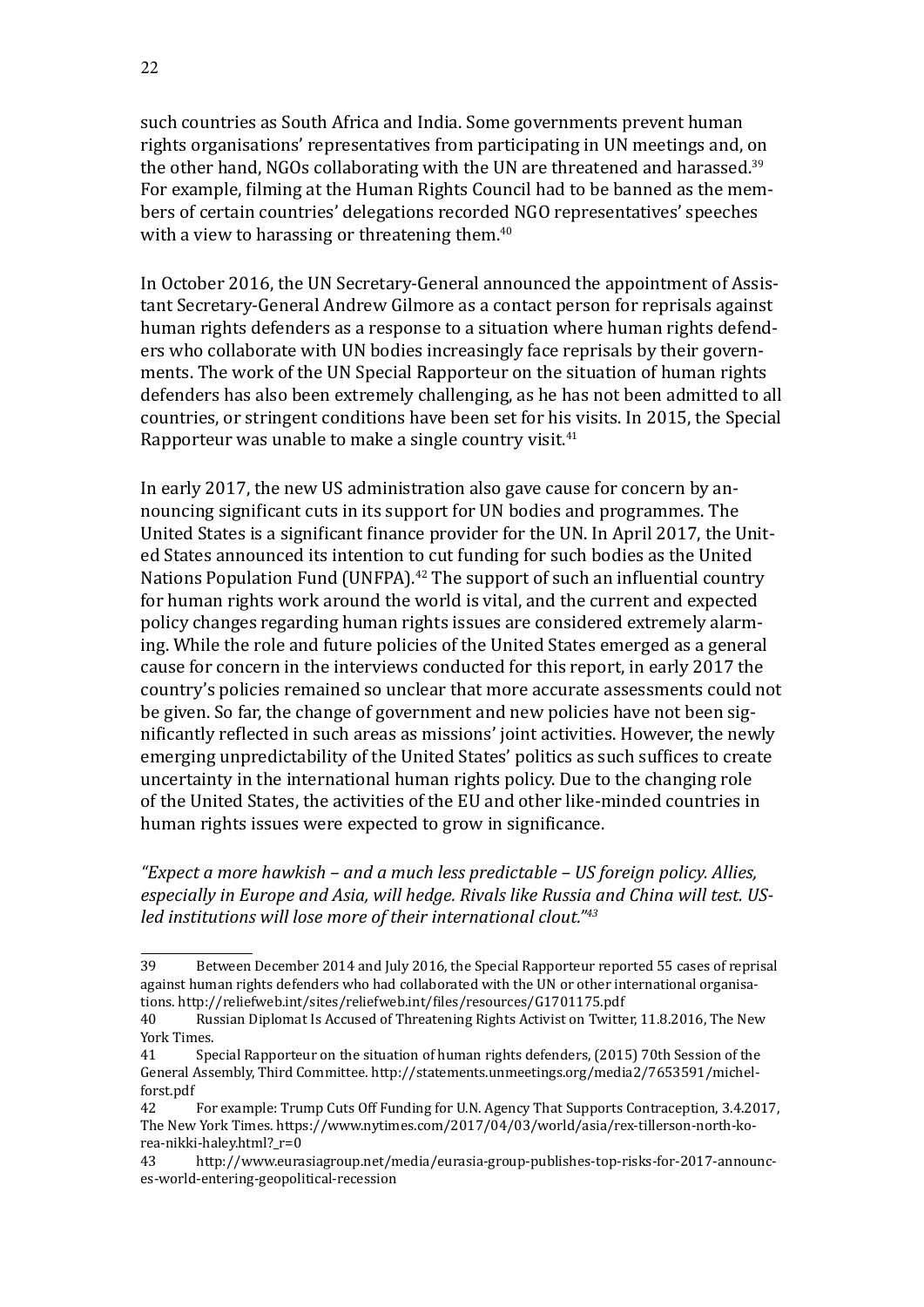In March 2017, Finland announced it would contribute an additional amount of EUR 20 million to support the promotion of sexual and reproductive health and rights in developing countries. This funding is associated with the #SheDecides initiative launched by the Netherlands, through which other states are striving to make up for the shortfall caused by cuts in the United States' support for the activities of such bodies as the UNFPA.44

#### **Support and protection for human rights defenders must be improved**

The overall situation of human rights defenders is very grim. Positive news can naturally also be reported: individual human rights defenders have been released from prison, or the charges against them have been dropped. These cases are often hard-won triumphs for international human rights actors.<sup>45</sup>

Paradoxically, the growing opposition to human rights defenders can also be interpreted as a sign of the growing influence of their work. *"We sometimes say that the efforts to silence human rights defenders, which often are a response to the effectiveness of their work, are a measure of impact."46* The thinking that underlies these views is that the Arab Spring uprisings and progress made in women's or LGBTI rights in recent years have put conservative forces' backs up.

Human rights have always been subject to conflicting views, and it is said that continuous debate is part of their nature. We must also remember that while some governments experience human rights defenders as a threat and shrink from nothing to prevent their activities, others strive to give them stronger support and protection around the world. Studies indicate that the contrast between these two trends has become sharper in recent years.<sup>47</sup>

As different types of threats, harassment and legislative restrictions take on new and more advanced forms, however, human rights defenders must constantly come up with new strategies and means for carrying on their work. At the same time, the need for supporting and protecting human rights defenders has increased all the time, and the effectiveness of the mechanisms used to do so must be reflected on the current situation. Do they respond to today's needs, and how should they be developed in the future?

<sup>44</sup> <https://shedecides.com><br>45 See e.g. the Front Line De

See e.g. the Front Line Defenders' annual report for 2016, which also contains positive news about human rights defenders' situation. Annual Report on Human Rights Defenders at Risk 2016, (2017) Front Line Defenders. [https://www.frontlinedefenders.org/en/resource-publication/annu](https://www.frontlinedefenders.org/en/resource-publication/annual-report-human-rights-defenders-risk-2016)[al-report-human-rights-defenders-risk-2016](https://www.frontlinedefenders.org/en/resource-publication/annual-report-human-rights-defenders-risk-2016)<br>46 The anonymous quotations are extra-

The anonymous quotations are extracts from the interviews conducted for the report. For information on the principles of writing this report, see Chapter 1.<br>47 Bennett, Karen: Ingleton, Danna: Nah, Alice M. & Savage, Ia

<sup>47</sup> Bennett, Karen; Ingleton, Danna; Nah, Alice M. & Savage, James (2015) Critical perspectives on the security and protection of human rights defenders, The International Journal of Human Rights, 19:7, 883-895.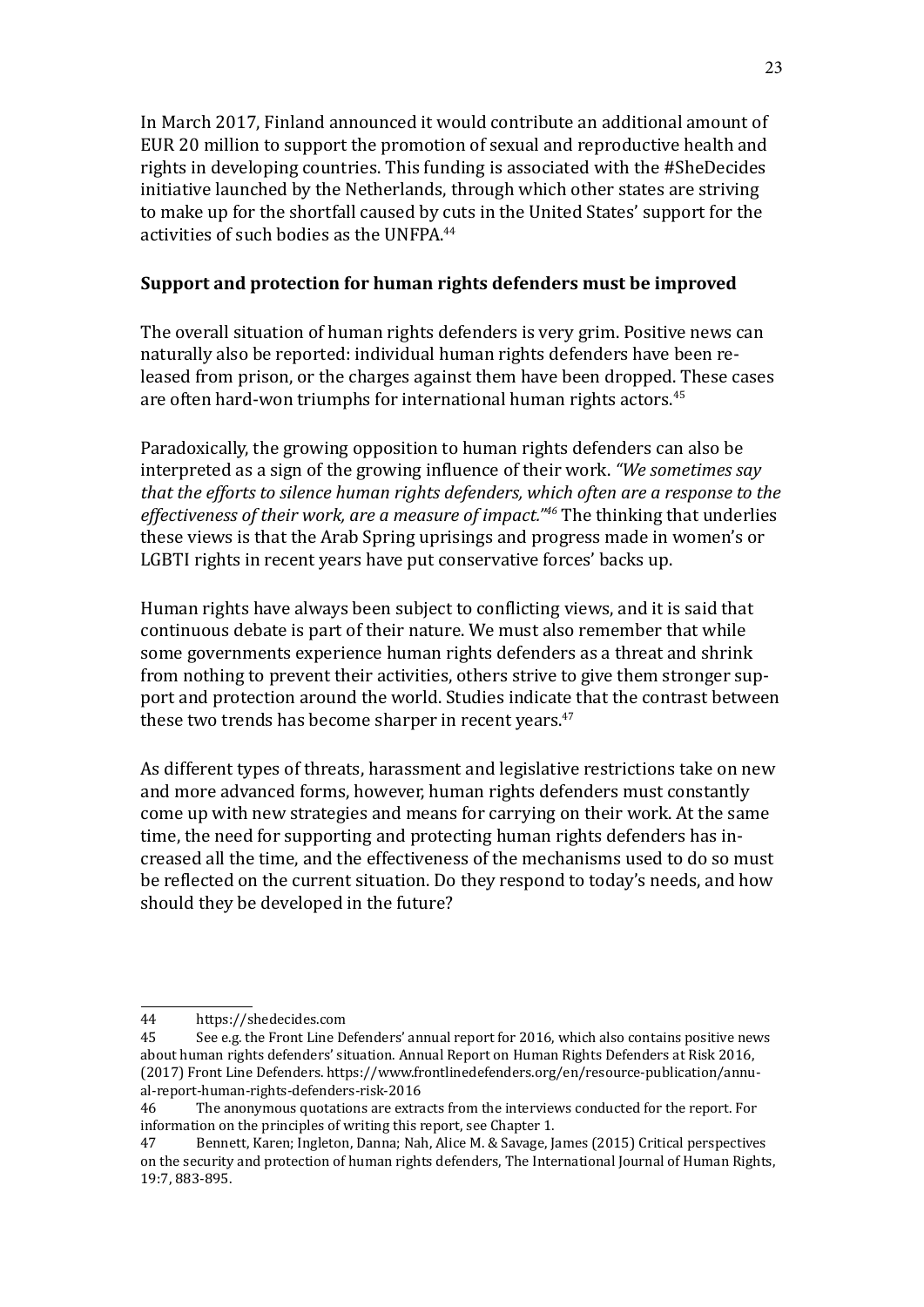#### <span id="page-23-0"></span>**4 European Union Guidelines on Human Rights Defenders**

*Ensuring Protection – European Union Guidelines on Human Rights Defenders*  were adopted in 2004.48 In particular, the guidelines provide guidance for the EU's and Member States' missions in third countries on supporting and protecting human rights defenders in practice.

Council of the European Union's Working Party on Human Rights (COHOM) is tasked to monitor and promote compliance with the guidelines. In particular, *the European Instrument for Democracy and Human Rights* (EIDHR) is used to fund the Union's human rights activities in third countries. The budget of this instrument for 2014–2020 is approximately EUR 1.3 billion, and it is estimated that some 20% to 25% of this amount will be spent on supporting human rights defenders.49 EIDHR support is mainly channelled through NGOs. In addition, EIDHR funds emergency assistance for human rights defenders at risk managed by the European Commission. The maximum sum of these minor aid amounts is EUR 10,000.<sup>50</sup> In 2015, the Commission launched a new mechanism for supporting human rights defenders at risk, for which EUR 15 million of EIDHR funds were earmarked for 2015–2018.<sup>51</sup>

The EU currently has eleven different human rights guidelines in total.<sup>52</sup> While the guidelines are not legally binding documents, they have a strong role in directing Union activities. The Guidelines on Human Rights Defenders can thus be considered a key instrument of the EU's international human rights activities. However, the actual significance of the guidelines will ultimately be shaped by their practical implementation.

The implementation of the EU Guidelines on Human Rights Defenders was evaluated for the first time in 2006.53 According to the conclusions issued by the Council following this evaluation, the Guidelines have generally helped many countries coordinate the EU's common approach better in issues related to human rights defenders.<sup>54</sup>

<sup>48</sup> Ensuring protection – European Union Guidelines on Human Rights Defenders (2008) Council of the EU. [https://eeas.europa.eu/sites/eeas/files/eu\\_guidelines\\_hrd\\_en.pdf](https://eeas.europa.eu/sites/eeas/files/eu_guidelines_hrd_en.pdf)

<sup>49</sup> [https://ec.europa.eu/europeaid/how/finance/eidhr\\_en.htm\\_en](https://ec.europa.eu/europeaid/how/finance/eidhr_en.htm_en)<br>50 https://ec.europa.eu/europeaid/sectors/human-rights-and-gov

<sup>50</sup> [https://ec.europa.eu/europeaid/sectors/human-rights-and-governance/democracy-and-hu](https://ec.europa.eu/europeaid/sectors/human-rights-and-governance/democracy-and-human-rights/human-rights-defenders_en)[man-rights/human-rights-defenders\\_en](https://ec.europa.eu/europeaid/sectors/human-rights-and-governance/democracy-and-human-rights/human-rights-defenders_en)<br>51 EU launches innovative new me

<sup>51</sup> EU launches innovative new mechanism to help human rights defenders, 9.12.2015, European Commission, Press release. [http://europa.eu/rapid/press-release\\_IP-15-6278\\_en.htm](http://europa.eu/rapid/press-release_IP-15-6278_en.htm)

<sup>52</sup> [https://eeas.europa.eu/headquarters/headquarters-homepage/8441/human-rights-guide](https://eeas.europa.eu/headquarters/headquarters-homepage/8441/human-rights-guidelines_en)[lines\\_en](https://eeas.europa.eu/headquarters/headquarters-homepage/8441/human-rights-guidelines_en)<br>53

<sup>53</sup> First Evaluation of the EU Human Rights Defenders Guidelines 'Promoting HRDs Best Interest' (2006) Observatory for the Protection of Human Rights Defenders, International Federation for Human Rights and the World Organization against Torture. [http://www.omct.org/](http://www.omct.org/files/2006/06/3516/observatory_euhrd_guidelines_eval_eng.pdf) [files/2006/06/3516/observatory\\_euhrd\\_guidelines\\_eval\\_eng.pdf](http://www.omct.org/files/2006/06/3516/observatory_euhrd_guidelines_eval_eng.pdf)<br>54 Draft Council conclusions on the first review of the imple

Draft Council conclusions on the first review of the implementation of the EU Guidelines on Human Rights Defenders, 7 June 2006, Council of the European Union [http://data.consilium.europa.](http://data.consilium.europa.eu/doc/document/ST-10111-2006-INIT/en/pdf) [eu/doc/document/ST-10111-2006-INIT/en/pdf](http://data.consilium.europa.eu/doc/document/ST-10111-2006-INIT/en/pdf)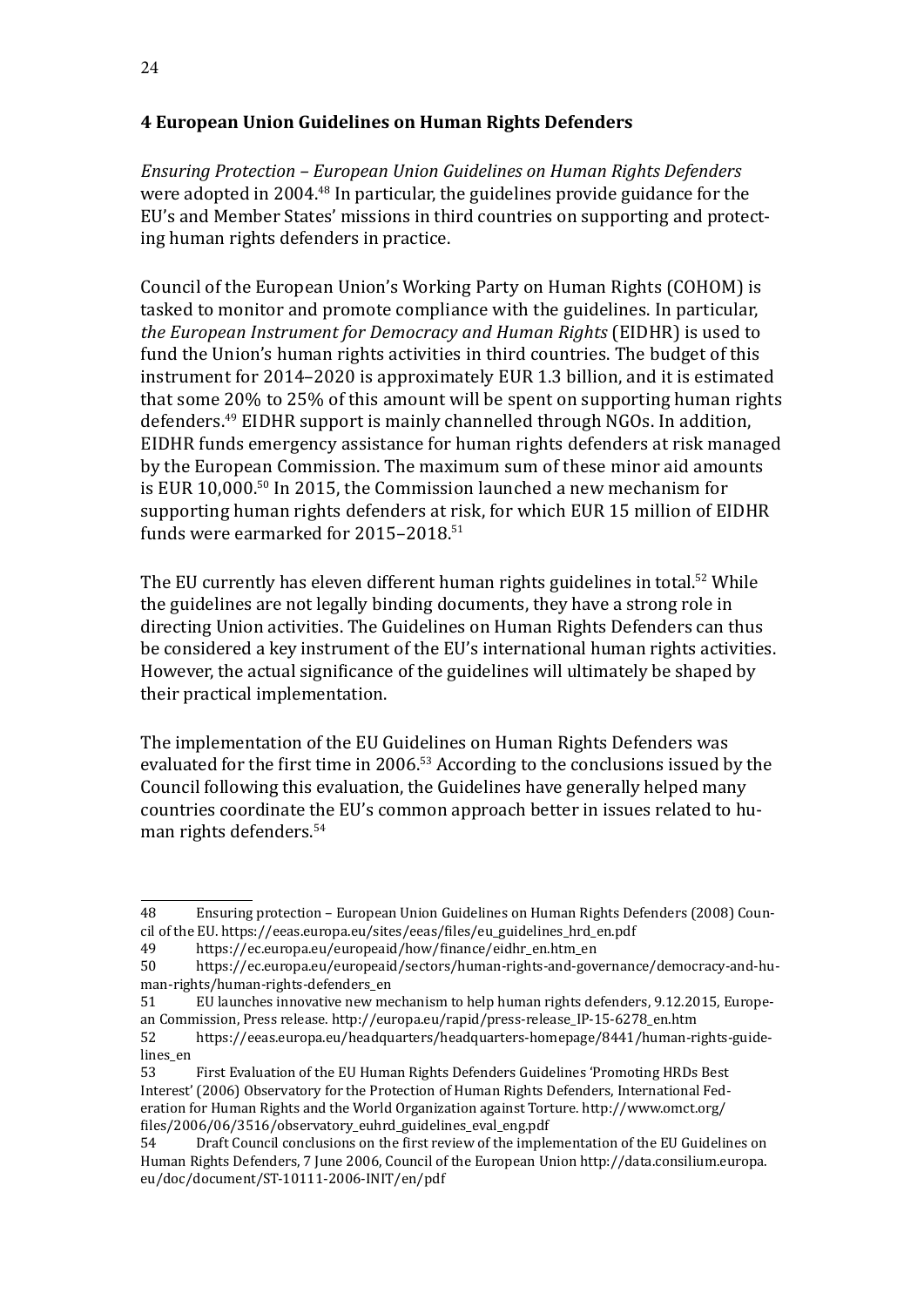Implementation has been the stumbling block of the Guidelines on Human Rights Defenders, however, as the evaluation notes that their implementation has been unsystematic, and the degree of their introduction in the missions has been highly variable.<sup>55</sup> Few Member States had integrated the Guidelines in their activities or produced their national guidelines based on them. However, the missions that had introduced the guidelines noticed an improvement in the quality of their work and an increase in the activities. The evaluation also noted that the activities related to human rights defenders in the missions continued to be mainly based on the EU's strong human rights profile and the employees' personal interest in human rights, rather than the Guidelines.<sup>56</sup>

Measures aiming to improve Guideline implementation proposed by the 2006 evaluation included more training and information activities on the Guidelines, preparation of local strategies for their implementation, and a joint EU database on the situation of human rights defenders. While the establishment of a database has since come up in different contexts, so far it has been deemed to carry too many serious risks to human rights defenders' security in case the information was leaked to outsiders. In particular, the evaluation called on the Member States to consider the creation of various concrete protection measures, including issuing emergency visas. The Member States were also urged to prepare goal-oriented operating models adjusted to the conditions in the host country for their missions for supporting human rights defenders.<sup>57</sup>

Amnesty International published its evaluation of EU Guideline implementation in 2007. The picture painted by the organisation is very similar to the conclusions of the 2006 evaluation. The report criticises the Member States for a passive approach to implementing the guidelines and for inconsistent practices. Not a single diplomatic mission that was scrutinised provided a link to the Guidelines on its website. In some host countries, the EU's joint activities were hampered by a lack of consensus, as the Member States' views of the requisite measures diverged, or supporting human rights defenders was not first and foremost in their interests. To ensure more effective implementation, clearer targets and more concrete guidelines for practical activities were proposed.58

<sup>55</sup> First Evaluation of the EU Human Rights Defenders Guidelines 'Promoting HRDs Best Interest' (2006) Observatory for the Protection of Human Rights Defenders, International Federation for Human Rights and the World Organization against Torture. [http://www.omct.org/](http://www.omct.org/files/2006/06/3516/observatory_euhrd_guidelines_eval_eng.pdf) [files/2006/06/3516/observatory\\_euhrd\\_guidelines\\_eval\\_eng.pdf](http://www.omct.org/files/2006/06/3516/observatory_euhrd_guidelines_eval_eng.pdf)

<sup>56</sup> First Evaluation of the EU Human Rights Defenders Guidelines 'Promoting HRDs Best Interest' (2006) Observatory for the Protection of Human Rights Defenders, International Federation for Human Rights and the World Organization against Torture. [http://www.omct.org/](http://www.omct.org/files/2006/06/3516/observatory_euhrd_guidelines_eval_eng.pdf) [files/2006/06/3516/observatory\\_euhrd\\_guidelines\\_eval\\_eng.pdf](http://www.omct.org/files/2006/06/3516/observatory_euhrd_guidelines_eval_eng.pdf)

<sup>57</sup> First Evaluation of the EU Human Rights Defenders Guidelines 'Promoting HRDs Best Interest' (2006) Observatory for the Protection of Human Rights Defenders, International Federation for Human Rights and the World Organization against Torture. [http://www.omct.org/](http://www.omct.org/files/2006/06/3516/observatory_euhrd_guidelines_eval_eng.pdf) [files/2006/06/3516/observatory\\_euhrd\\_guidelines\\_eval\\_eng.pdf](http://www.omct.org/files/2006/06/3516/observatory_euhrd_guidelines_eval_eng.pdf)<br>58 Ensuring Protection? The European Union and Human Ri

<sup>58</sup> Ensuring Protection? The European Union and Human Rights Defenders (2007) Amnesty International Publications, International Secretariat, London. [https://www.amnesty.org/down](https://www.amnesty.org/en/documents/eur01/007/2007/en/)[load/.../64000/eur010072007en.pdf](https://www.amnesty.org/en/documents/eur01/007/2007/en/)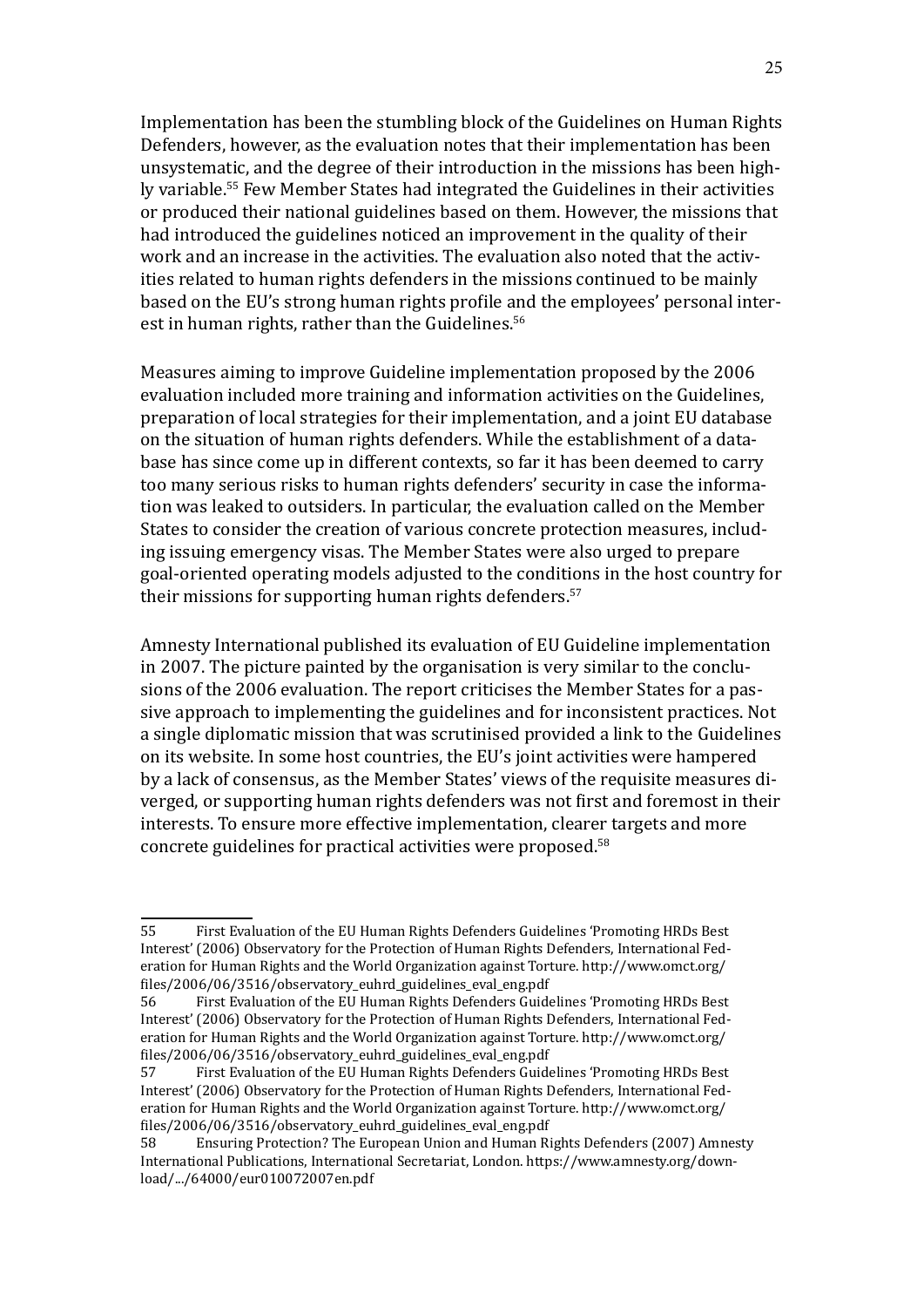To promote Guideline implementation, EU missions were tasked to prepare specific country strategies that also included the protection of human rights defenders in 2007. Country strategies have indeed been considered good instruments for stepping up Guideline implementation. The country strategies are prepared by the missions, from bottom up, and their contents and emphases are formulated by the missions' staff. This brings the activities closer to those expected to implement them and strengthens the staff's ownership of the strategies. According to the interviews conducted for this report, the EU's strategy on human rights defenders is being developed in a more goal-oriented direction in some countries, and indicators are being prepared for reporting on Guideline implementation. Comprehensive information on the number of countries for which an EU country strategy exists is not available. Additionally, not all country strategies are public, whereas the strategies for such countries as Afghanistan and Nepal can be found online.<sup>59</sup>

In a survey addressed to Finnish missions located in non-EU countries in 2011, 12 out of 50 missions that responded said that a country-specific implementation strategy for the EU Guidelines had already been produced in the host country in question, while most respondents reported that a strategy was being drafted, or that it should be produced in the future.<sup>60</sup>

The EU's Guidelines on Human Rights Defenders were updated in late 2008. Acting on a recommendation coming from NGOs, in particular, an entreaty to issue emergency visas and, where appropriate, facilitate temporary shelter for human rights defenders was added to the updated Guidelines.<sup>61</sup> The policy on temporary shelter in EU Member States is associated with the Shelter City initiative, which is discussed in detail in section 8.1.

Neither the Council of the European Union or COHOM have commissioned further evaluations of Guideline implementation, but the evaluations produced by many NGOs, researchers and the European Parliament also in recent years have continued to come to the same conclusion as those produced in the early years of the Guidelines. The impression they give is that no significant improvement has been made in Guideline implementation over the last ten years or so.<sup>62</sup>

An evaluation of projects aiming to support human rights defenders financed through EIDHR was carried out in 2010. All in all, the projects were found highly efficient and effective. According to the report, however, the projects lacked diversity, and a more strategic selection of projects was recommended in the future, avoiding duplication. In addition, the report advocated more cooperation

<sup>59</sup> [https://eeas.europa.eu/sites/eeas/files/170115\\_final\\_eu\\_local\\_strategy\\_for\\_hrds\\_in\\_afghanistan.pdf;](https://eeas.europa.eu/sites/eeas/files/170115_final_eu_local_strategy_for_hrds_in_afghanistan.pdf) <https://np.ambafrance.org/European-Union-EU-Guidelines-on><br>60 Kyselv Suomen edustustoille EU:n ihmisoikeuspuolust

<sup>60</sup> Kysely Suomen edustustoille EU:n ihmisoikeuspuolustajia koskevista suuntaviivoista, Ihmisoikeusraportti 1/2011.

<sup>61</sup> Ensuring protection – European Union Guidelines on Human Rights Defenders (2008) Council of the EU. [https://eeas.europa.eu/sites/eeas/files/eu\\_guidelines\\_hrd\\_en.pdf](https://eeas.europa.eu/sites/eeas/files/eu_guidelines_hrd_en.pdf)

See e.g. Assessing the Implementation of the European Union Guidelines on Human Rights Defenders (2013) Policy Department DG External Policies, European Parliament.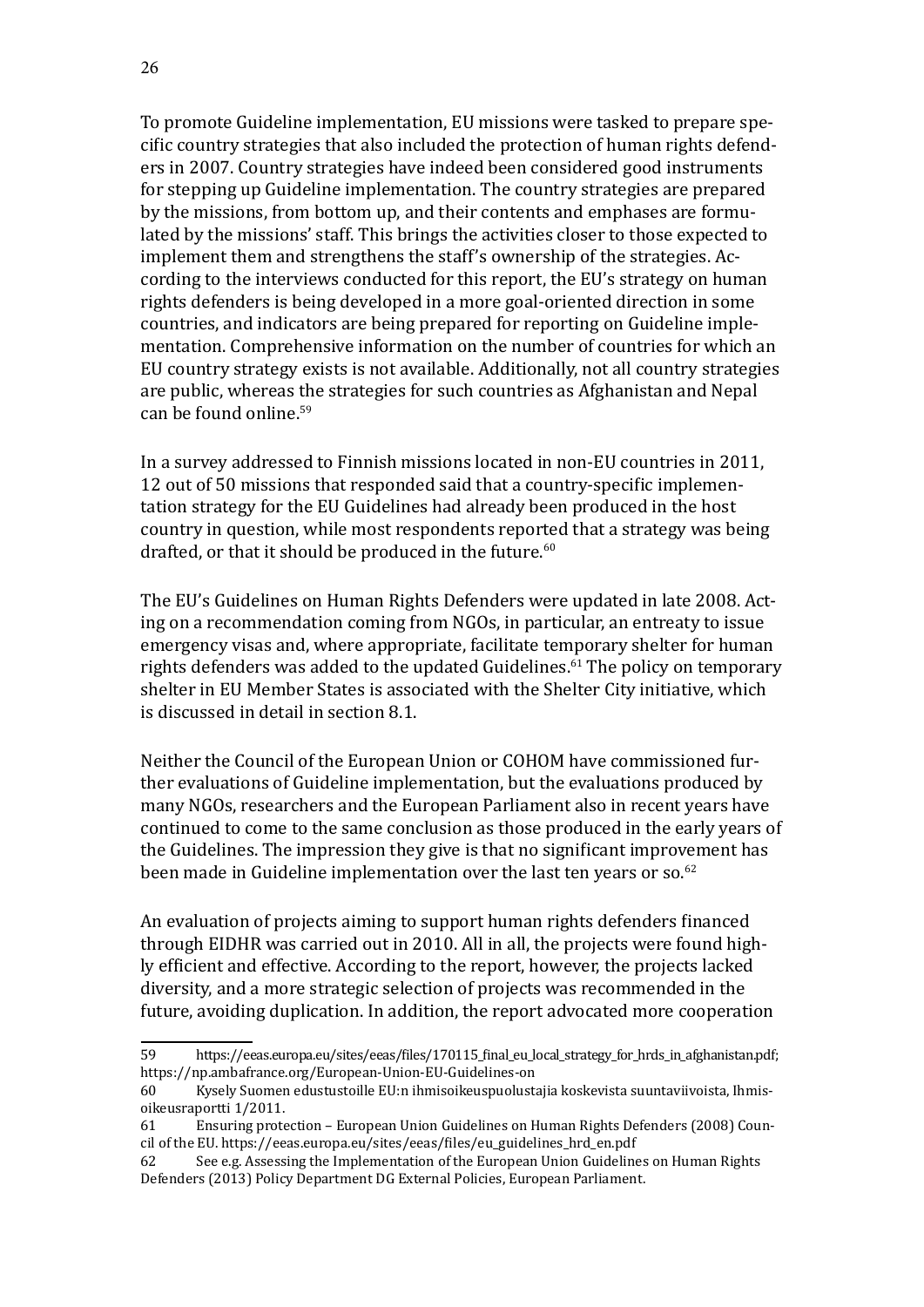between the beneficiaries, with more open and clear-cut sharing of the project outcomes.<sup>63</sup>

A key problem associated with the implementation of all human rights guidelines has been a lack of awareness of the guidelines in general, or mainly considering them something that is 'a concern for Brussels'. Additionally, human rights guidelines are often overshadowed by other objectives, and the missions operate in line with other priorities set by their heads. One of the human challenges to their implementation has been "guideline fatigue" among mission staff. The number of different guidelines is quite simply excessive. The impacts of the problems associated with guideline implementation are seen as a contributing factor to the absence of proposals for new guidelines in the EU Action Plan on Human Rights for 2015–2019.<sup>64</sup>

In a survey addressed to the Finnish missions in 2011, 33 out of the 50 respondents said that they were quite or sufficiently familiar with the EU Guidelines on Human Rights Defenders. Fourteen of the missions reported that they were only superficially familiar, or not very familiar, with the guidelines.<sup>65</sup>

On the tenth anniversary of the Guidelines in 2014, the EU renewed its undertaking to support human rights defenders and pledged to intensify its political and material support for this work. In particular, the EU promised to intensify its outreach to human rights defenders operating in remote areas and women defenders and step up efforts to raise awareness of the EU Guidelines and train EU representatives.<sup>66</sup>

The EU Action Plan on Human Rights and Democracy 2015–2019 addresses support for the civil society and human rights defenders in actions 7 to 10. For the part of human rights defenders, the actions itemise defenders of the rights of women and girls, LGBTI rights, and those advocating for the rights and inclusion of persons belonging to marginalised groups as well as human rights defenders in rural areas. In particular, the actions stress strengthening the implementation of the relevant EU Guidelines and the EU HRD Mechanism launched under the EIDHR (action 10.a).<sup>67</sup> A mid-term review of Action Plan implementation will be undertaken in 2017.

<sup>63</sup> Evaluation and recommendations on EIDHR support to Human Rights Defenders (2010) FWC Contract 2009/226296 BENF 2009, Governance and Home Affairs, The European Union's EIDHR Programme. [https://ec.europa.eu/europeaid/sites/devco/files/study-evaluation-eidhr-sup](https://ec.europa.eu/europeaid/sites/devco/files/study-evaluation-eidhr-support-hrds-201005_en_1.pdf)[port-hrds-201005\\_en\\_1.pdf](https://ec.europa.eu/europeaid/sites/devco/files/study-evaluation-eidhr-support-hrds-201005_en_1.pdf)

<sup>64</sup> Wouters, Jan and Hermez, Marta (2016) EU Guidelines on Human Rights as a Foreign Policy Instrument: An Assessment, Working Paper No. 170, Leuven Centre for Global Governance Studies, Belgium. [https://ghum.kuleuven.be/ggs/publications/working\\_papers/new\\_series/wp161-170/wp-](https://ghum.kuleuven.be/ggs/publications/working_papers/new_series/wp161-170/wp-170-wouters-hermez-web.pdf)[170-wouters-hermez-web.pdf](https://ghum.kuleuven.be/ggs/publications/working_papers/new_series/wp161-170/wp-170-wouters-hermez-web.pdf)

<sup>65</sup> Kysely Suomen edustustoille EU:n ihmisoikeuspuolustajia koskevista suuntaviivoista, Ihmisoikeusraportti 1/2011.<br>66 Council conclu

<sup>66</sup> Council conclusions on the 10th Anniversary of the EU Guidelines on Human Rights Defenders Foreign Affairs Council meeting, Luxembourg, 23 June 2014.<br>67 Council Conclusions on the Action Plan on Human Right

<sup>67</sup> Council Conclusions on the Action Plan on Human Rights and Democracy 2015–2019, Foreign Affairs Council, 20 July 2015, Council of the European Union. [https://ec.europa.eu/anti-trafficking/](https://ec.europa.eu/anti-trafficking/sites/antitrafficking/files/council_conclusions_on_the_action_plan_on_human_rights_and_democracy_2015_-_2019.pdf) [sites/antitrafficking/files/council\\_conclusions\\_on\\_the\\_action\\_plan\\_on\\_human\\_rights\\_and\\_democra](https://ec.europa.eu/anti-trafficking/sites/antitrafficking/files/council_conclusions_on_the_action_plan_on_human_rights_and_democracy_2015_-_2019.pdf)[cy\\_2015\\_-\\_2019.pdf](https://ec.europa.eu/anti-trafficking/sites/antitrafficking/files/council_conclusions_on_the_action_plan_on_human_rights_and_democracy_2015_-_2019.pdf)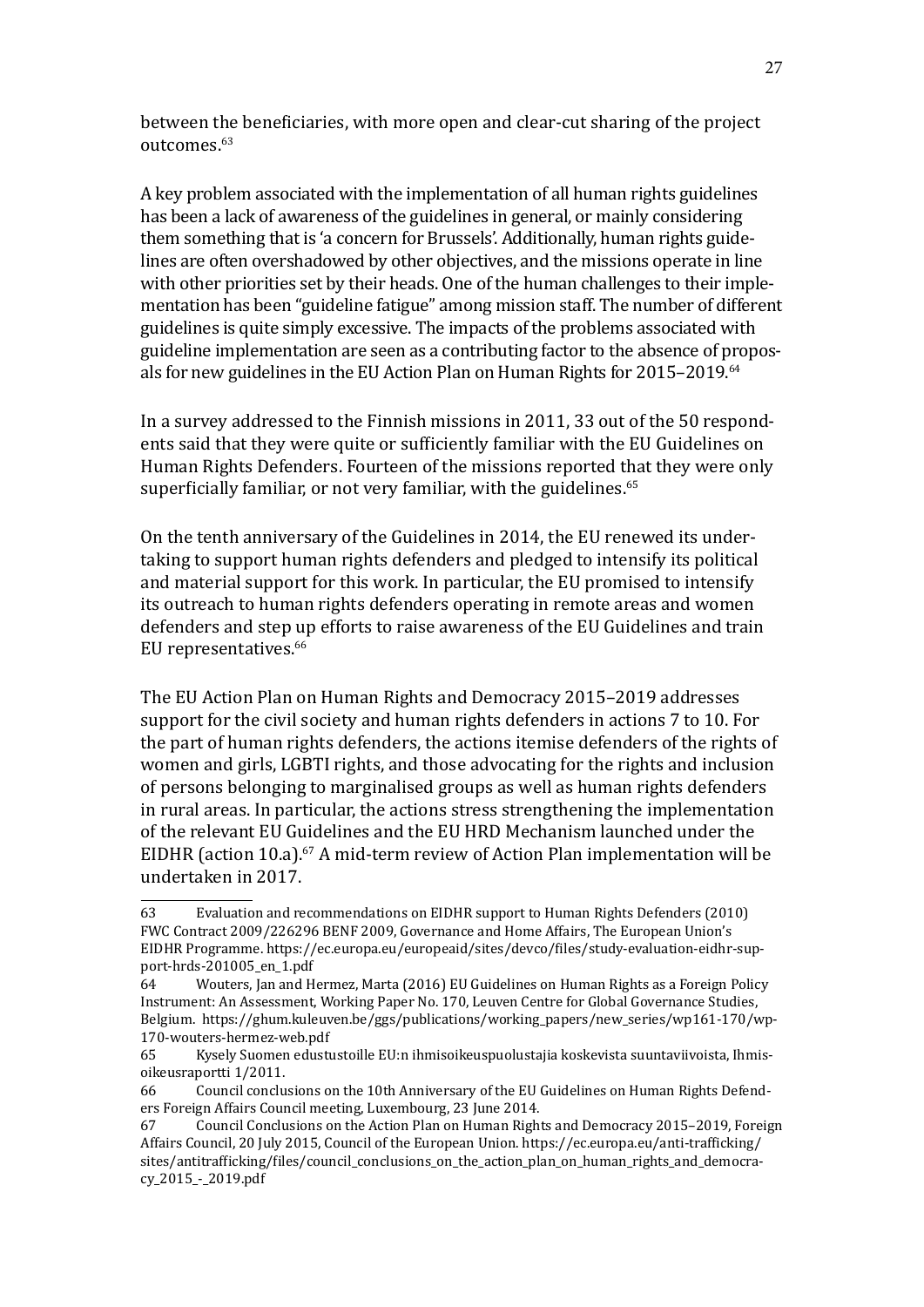According to studies on the implementation of the EU Guidelines on Human Rights Defenders, good practices of the missions include:

- field trips undertaken to become acquainted with the human rights situation and to meet human rights defenders in different parts of the country
- calling attention to individual cases in public
- observing trials
- non-public contacts with local authorities in individual cases
- awards presented to human rights defenders
- exerting influence on the preparation and practices of national protection mechanisms, and
- EU working groups on human rights.

Challenges, on the other hand, have included:

- fast staff turnover and thus a lack of continuity in the activities
- divergent practices in the missions of different EU Member States
- a lack of coherence between different EU bodies (the Parliament, the Commission, the EEAS)
- the difficulty of reaching agreement among Member States; a single country or a group of like-minded countries can often act faster
- human rights defenders' situation is no longer monitored once an acute situation is over
- reactive rather than proactive action by only responding to emergencies
- slow decision-making
- the missions are not familiar with the Guidelines, human rights defenders are not aware of them, the Guidelines are very remote, some missions have published the Guidelines but others have not
- human rights defenders are rarely included in training provided for mission staff
- human rights defenders do not know whom to contact at the missions
- acting publicly is avoided, for instance to safeguard economic relations
- track record for reaching human rights defenders in rural areas or in the most difficult situation is poor
- lack of transparency; for example, the country strategies are not public, and it is also difficult to obtain information about the EU delegation's activities in other respects
- human rights defenders have little access to information about completed actions
- no criteria exist for which cases to take up and which to ignore, and
- visa practices (for protecting human rights defenders) vary in different EU Member States.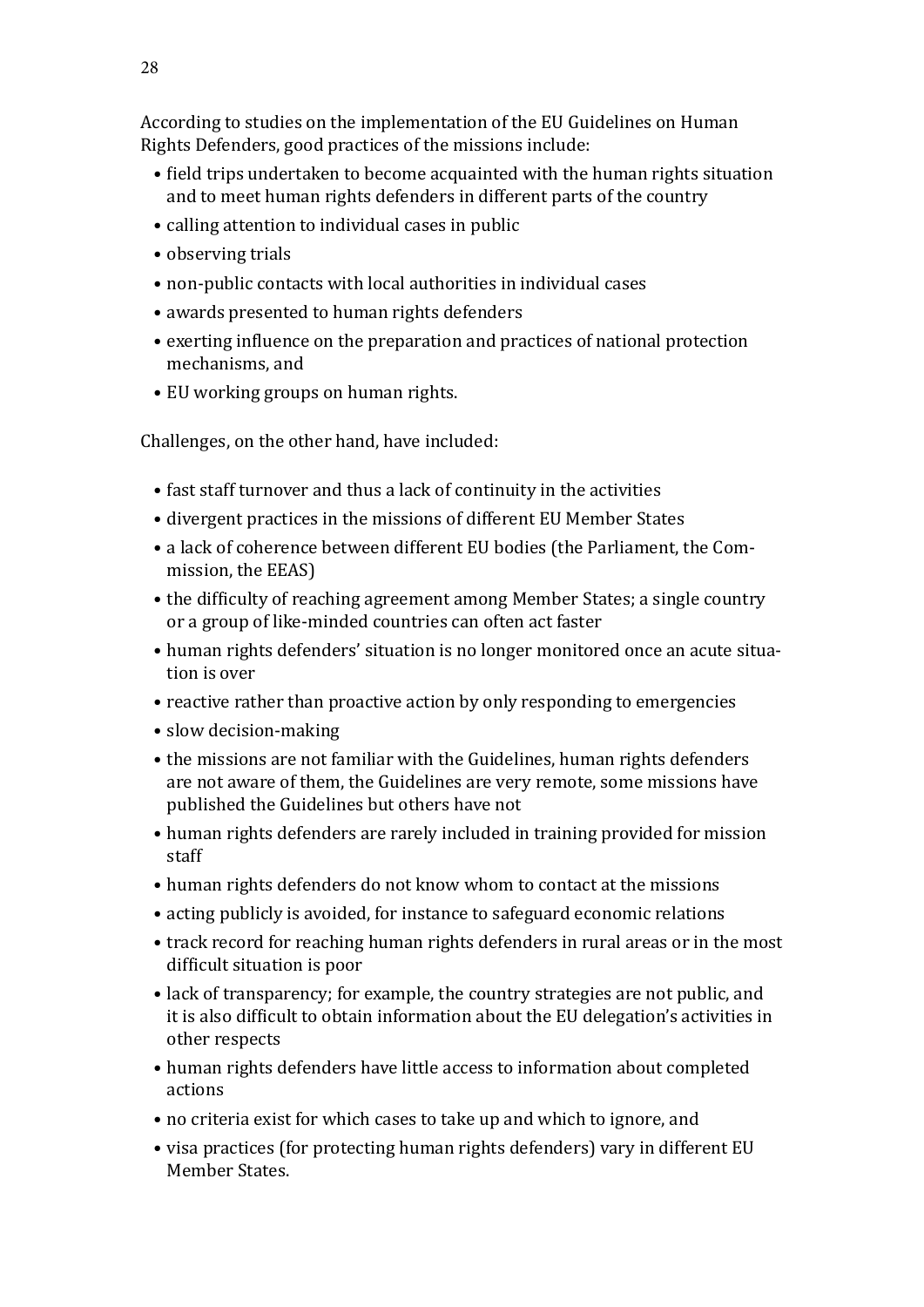#### <span id="page-28-0"></span>**5 Finland's guidelines on human rights defenders for the missions**

*"They are intended to encourage Finnish diplomatic missions to take an active role in promoting an enabling environment and the capacity of human rights defenders as well as to promote human rights."68*

One of the objectives of the Human Rights Action Plan of the Foreign Service of Finland (2013–2015) was to prepare public guidelines for the practical implementation of the European Union Guidelines on Human Rights Defenders.<sup>69</sup> The EU Guidelines and, on the other hand, human rights defenders' deteriorating situation, had given more prominence to actions supporting defenders on international agendas. This was also one of the factors giving impetus to the preparation of the national guidelines. The civil society and especially NGOs serving on the Finnish Ministry of Foreign Affairs' Advisory Board on Human Rights (IONK)<sup>70</sup> had also strongly called attention to the need for national guidelines.

Various evaluations have found that the Member States' failure to implement the EU Guidelines adequately in the missions and to prepare national guidelines for their implementation was one of the key problems associated with the Guidelines. Finland thus joined a very small company as it published *the Public Guidelines of the Foreign Ministry of Finland on the implementation of the European Union Guidelines on Human Rights Defenders* in November 2014.<sup>71</sup>

In addition to Finland, the Netherlands  $(2012)^{72}$  and Ireland  $(2011)^{73}$  are the only EU Member States to have produced national guidelines on supporting and protecting human rights defenders. In February 2017, the Italian Parliament adopted a resolution in which it urged the government to implement the EU Guidelines on Human Rights Defenders and to set up a unit for human rights defenders in the Italian Ministry of Foreign Affairs.<sup>74</sup> Non-EU countries having produced guidelines on supporting human rights defenders include Norway

<sup>68</sup> Public Guidelines of the Foreign Ministry of Finland on the implementation of the European Union Guidelines on Human Rights Defenders, publications of the Ministry for Foreign Affairs 5/2014,

p. 9.<http://www.formin.fi/public/default.aspx?contentid=323943> 69 The Human Rights Action Plan of the Foreign Service of Finland 2013–2015, publications of the Ministry for Foreign Affairs 10/2013, Kopijyvä Oy, Joensuu, p. 18. [http://formin.finland.fi/public/](http://formin.finland.fi/public/download.aspx?ID=119775&GUID=%7B20DFCEE6-A2F5-4E38-9710-0A6501746FB9%7D) [download.aspx?ID=119775&GUID=%7B20DFCEE6-A2F5-4E38-9710-0A6501746FB9%7D](http://formin.finland.fi/public/download.aspx?ID=119775&GUID=%7B20DFCEE6-A2F5-4E38-9710-0A6501746FB9%7D)

The Ministry for Foreign Affairs' Advisory Board on Human Rights (IONK) had operated as the ministry's advisory body on international human rights issues from 1988. Its final term of office ended on 31 March 2015. The members of the Board included representatives from political parties and NGOs. The Network on Human Rights in Foreign Policy took over from the IONK in April 2016 [http://formin.finland.fi/public/default.aspx?contentId=345262&nodeId=49150&contentlan=1&cul](http://formin.finland.fi/public/default.aspx?contentId=345262&nodeId=49150&contentlan=1&culture=fi-FI)[ture=fi-FI](http://formin.finland.fi/public/default.aspx?contentId=345262&nodeId=49150&contentlan=1&culture=fi-FI)<br>71 F

Public Guidelines of the Foreign Ministry of Finland on the implementation of the European Union Guidelines on Human Rights Defenders, publications of the Ministry for Foreign Affairs 5/2014. <http://www.formin.fi/public/default.aspx?contentid=323943>

Action Plan for Human Rights Defenders. [https://www.government.nl/documents/re](https://www.government.nl/documents/reports/2012/06/15/action-plan-for-human-rights-defenders)[ports/2012/06/15/action-plan-for-human-rights-defenders](https://www.government.nl/documents/reports/2012/06/15/action-plan-for-human-rights-defenders)<br>73 The Irish guidelines on the implementation of the EU

<sup>73</sup> The Irish guidelines on the implementation of the EU's HRD Guidelines are not public.<br>74 Italy approves a resolution on HRDS, 3.2.2017, Front Line Defenders

Italy approves a resolution on HRDS, 3.2.2017, Front Line Defenders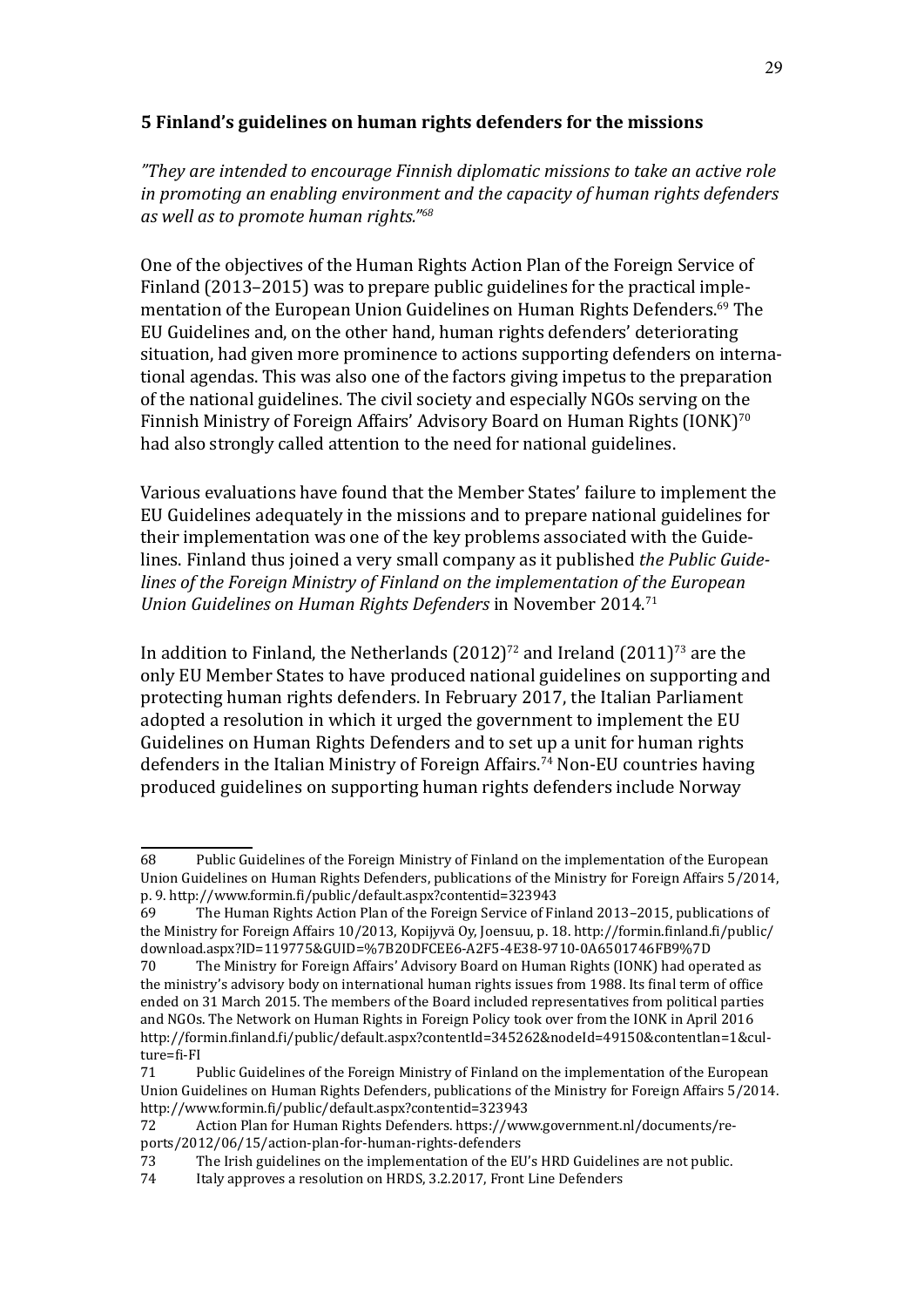$(2010)$ ,<sup>75</sup> Switzerland (2013),<sup>76</sup> the United States (2013)<sup>77</sup> and Canada (2016).<sup>78</sup>

## **An extensive round of consultations**

As a first step to preparing national guidelines in Finland, the Ministry for Foreign Affairs' Unit for Human Rights Policy mapped Finnish missions' wishes and needs related to supporting human rights defenders in early 2014. While EU policies are only applicable to missions in third countries, this survey was sent to all missions to build as comprehensive a picture as possible.

The missions' highly divergent operating environments were reflected in the great diversity of the responses. As a rough division, those facing difficult environments hoped for as detailed instructions as possible, whereas those operating in less challenging conditions did not wish to have the same expectations placed on them as on missions facing difficult conditions. In other words, the respondents generally hoped that the great differences between the missions' situations could be addressed in questions concerning human rights defenders.

When the guidelines were being prepared, one of the key issues was whether more specific priorities were needed for Finland's actions – for example, a focus on human rights defenders promoting certain rights. The conclusion was that imposing strict general limitations did not make sense as human rights defenders' situations in different countries vary, and case-by-case assessment of the groups in need of support is needed. However, Finland's general political priorities regarding human rights also affected the guidelines on human rights defenders, including special consideration for those in the most vulnerable position and the defenders promoting their rights.

In addition to the missions, the rapporteurs preparing the guidelines also talked to representatives of the regional departments, which direct the missions' activities. The draft guidelines were also circulated for comments to both the missions and the regional departments. The comments advocated reporting practices that would be as effortless as possible and pointed out that many missions' activities are hampered by their dwindling resources. In countries of a non-resident ambassador, for instance, the missions were not felt to have realistic possibilities of monitoring human rights defenders' situation. The significance of cooperation, for example between EU or Nordic countries, should thus be emphasised in the guidelines.

<sup>75</sup> Norway's efforts to support human rights defenders, Guide for the foreign service (2010), Norwegian Ministry of Foreign Affairs. [https://www.regjeringen.no/globalassets/upload/UD/](https://www.regjeringen.no/globalassets/upload/UD/Vedlegg/Menneskerettigheter/Menneskerettighetsforkjaempere/VeiledningMRforkjengelskFIN.pdf) [Vedlegg/Menneskerettigheter/Menneskerettighetsforkjaempere/VeiledningMRforkjengelskFIN.pdf](https://www.regjeringen.no/globalassets/upload/UD/Vedlegg/Menneskerettigheter/Menneskerettighetsforkjaempere/VeiledningMRforkjengelskFIN.pdf) Swiss Guidelines on the Protection of Human Rights Defenders (2013) Federal Department of Foreign Affairs FDFA, Bern. [https://www.eda.admin.ch/dam/eda/en/documents/publications/Men](https://www.eda.admin.ch/dam/eda/en/documents/publications/MenschenrechtehumanitaerePolitikundMigration/Leitlinien-zum-Schutz-von-HRD_en)-

[schenrechtehumanitaerePolitikundMigration/Leitlinien-zum-Schutz-von-HRD\\_en](https://www.eda.admin.ch/dam/eda/en/documents/publications/MenschenrechtehumanitaerePolitikundMigration/Leitlinien-zum-Schutz-von-HRD_en)<br>77 U.S. Support for Human Rights Defenders (2013) U.S. Department of State

<sup>77</sup> U.S. Support for Human Rights Defenders (2013) U.S. Department of State. Voices at risk: Canada's guidelines on supporting human rights defenders (2016) Government of Canada. [http://international.gc.ca/world-monde/issues\\_development-enjeux\\_developpe](http://international.gc.ca/world-monde/issues_development-enjeux_developpement/human_rights-droits_homme/rights_defenders_guide_defenseurs_droits.aspx?lang=eng)[ment/human\\_rights-droits\\_homme/rights\\_defenders\\_guide\\_defenseurs\\_droits.aspx?lang=eng](http://international.gc.ca/world-monde/issues_development-enjeux_developpement/human_rights-droits_homme/rights_defenders_guide_defenseurs_droits.aspx?lang=eng)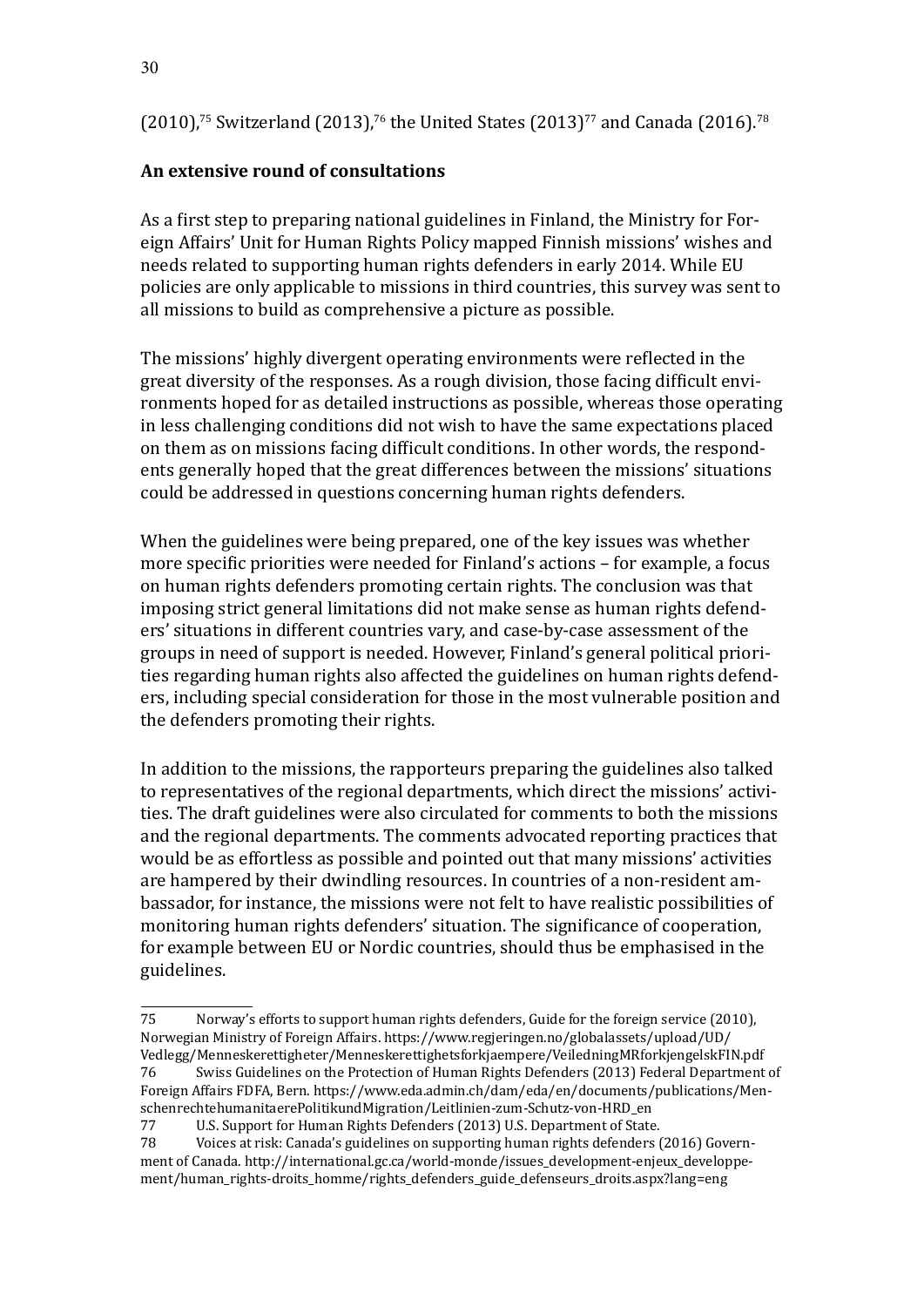In addition to the Foreign Service, comments on the guidelines were also requested from civil society representatives. The Ministry for Foreign Affairs organised a discussion event on supporting human rights defenders with the members of the Advisory Board on Human Rights and requested the Board to submit its comments on the draft guidelines in writing. NGOs commented that the guidelines should include more detailed instructions on how to act in acute situations, an instruction to prepare public reports on the human rights defenders' situation, and a policy on systematic and mandatory training on issues associated with human rights defenders within the Foreign Service.<sup>79</sup>

The Foreign Service successfully involved stakeholders across a broad spectrum in preparing the guidelines, and none of the interviewees brought up problems related to this process. The interviewees also felt that a large share of the comments was incorporated in the guidelines. While consulting Finnish human rights organisations was considered a good practice, a comparison between the final guideline contents and the NGOs' written comments reveals that the NGOs' comments made little impact.

#### **Prioritising women and the most vulnerable groups**

The Finnish guidelines prioritise the most vulnerable groups and human rights defenders promoting their rights. In keeping with the policies of the Human Rights Strategy of the Foreign Service, the guidelines highlight especially women, children, minorities, indigenous people and persons with disabilities as the most vulnerable groups. The guidelines also make reference to human rights defenders who promote LGBTI rights and land rights and note that those working in fragile states and conflict situations often also are in a particularly vulnerable position. In compliance with the EU Guidelines, the Finnish guidelines also stress separately the multiple challenges faced by women human rights defenders because of their gender.

The guidelines discuss examples of different ways in which human rights defenders can be supported and give prominence to work carried out through the EU as well as action within the framework of the OSCE, UN and the Council of Europe. The guideline document has dedicated chapters on financial support and protecting human rights defenders at risk. Monitoring and reporting as well as support for diplomatic missions are addressed separately. In addition, the guidelines contain a list of useful links, cooperation partners and information sources as well as an attachment with sample questions to guide monitoring and reporting.

The guidelines aptly sum up the different dimensions of supporting human rights defenders from the perspective of Finnish diplomatic missions. In particular, examples of different activities and lists of links and questions at the end of the guidelines are useful and provide mission staff with practical assistance. The guidelines also send out a clear message of support for human rights defenders being an important theme for Finland in international human rights politics. The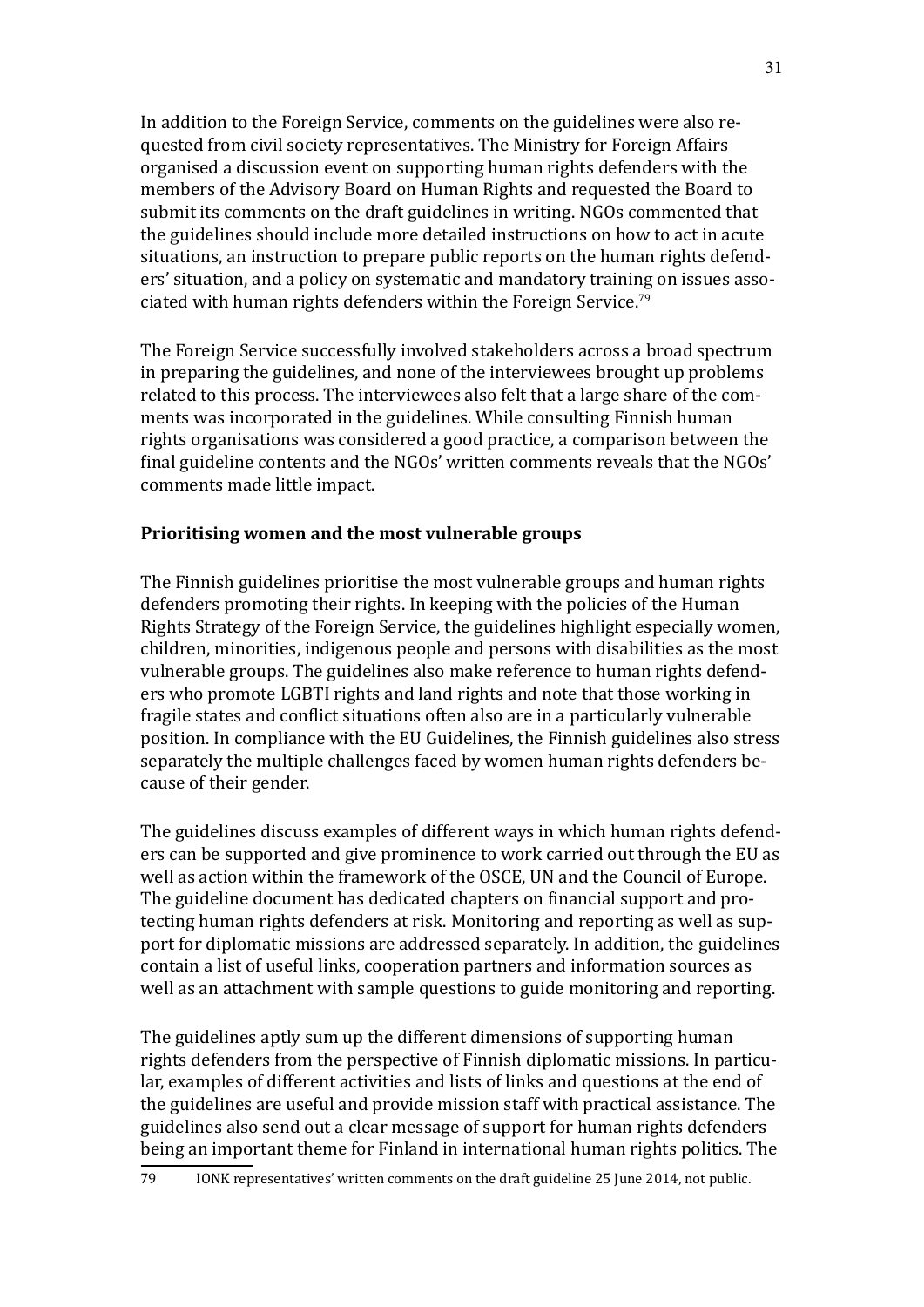guideline contents take into consideration the key priorities of the EU Guidelines from a Member State's perspective.

#### **Serious concerns over meagre resources**

The comments, especially those received from within the Foreign Service, were taken into consideration in the final version of the Finnish guidelines by not imposing overly specific obligations on the missions and accounting for the great variations in the missions' operating environments and resources. The draft guidelines were more detailed, but they were modified in keeping with the missions' wishes. The process in which the guidelines were prepared was sound and involved a wide range of Foreign Service employees, but the need to take a variety of views into consideration is reflected in the cautiousness of the end result: it is rather circumspect in style and mainly contains general-level descriptions. The style employed in the guidelines was criticised in the interviews, especially by NGOs.

#### *"We would have liked a clearer wording in the Finnish guidelines, as they now merely encourage and recommend, using very mild language."*

The Foreign Service's resources have been cut in recent years, and many missions depend on a skeleton crew to carry out their work. The lack of resources within the organisations is reflected very clearly in the guidelines; the guideline text notes that the available resources have an impact on the operating capacity of the diplomatic missions.

*"The availability of financial and human resources has an impact on the operating capacity of the diplomatic missions. Another important consideration is how Finland is represented in the state in question (in particular whether Finland has a diplomatic mission in the state or representation is realised through side accreditation)."80*

While this is a realistic statement and a comment intended to placate the missions amidst mounting pressure, it also gives them the possibility of using the lack of resources as a get-out clause. In order for the guidelines to have any real influence, they should contain some element of obligation or a minimum standard. Rather than actually setting any mandatory targets, the guidelines mainly give recommendations. The guidelines state: "The annual target-setting process of diplomatic missions should take into account the assessment of the operating environment of human rights defenders as well as networking and cooperation opportunities with human rights defenders." The great differences between the missions' operating environments and potentially fast-pace changes associated with supporting human rights defenders in them make setting minimum requirements difficult. In practical terms, the obligation should thus be very generalised.

<sup>80</sup> Public Guidelines of the Foreign Ministry of Finland on the implementation of the European Union Guidelines on Human Rights Defenders, publications of the Ministry for Foreign Affairs 5/2014. <http://www.formin.fi/public/default.aspx?contentid=323943>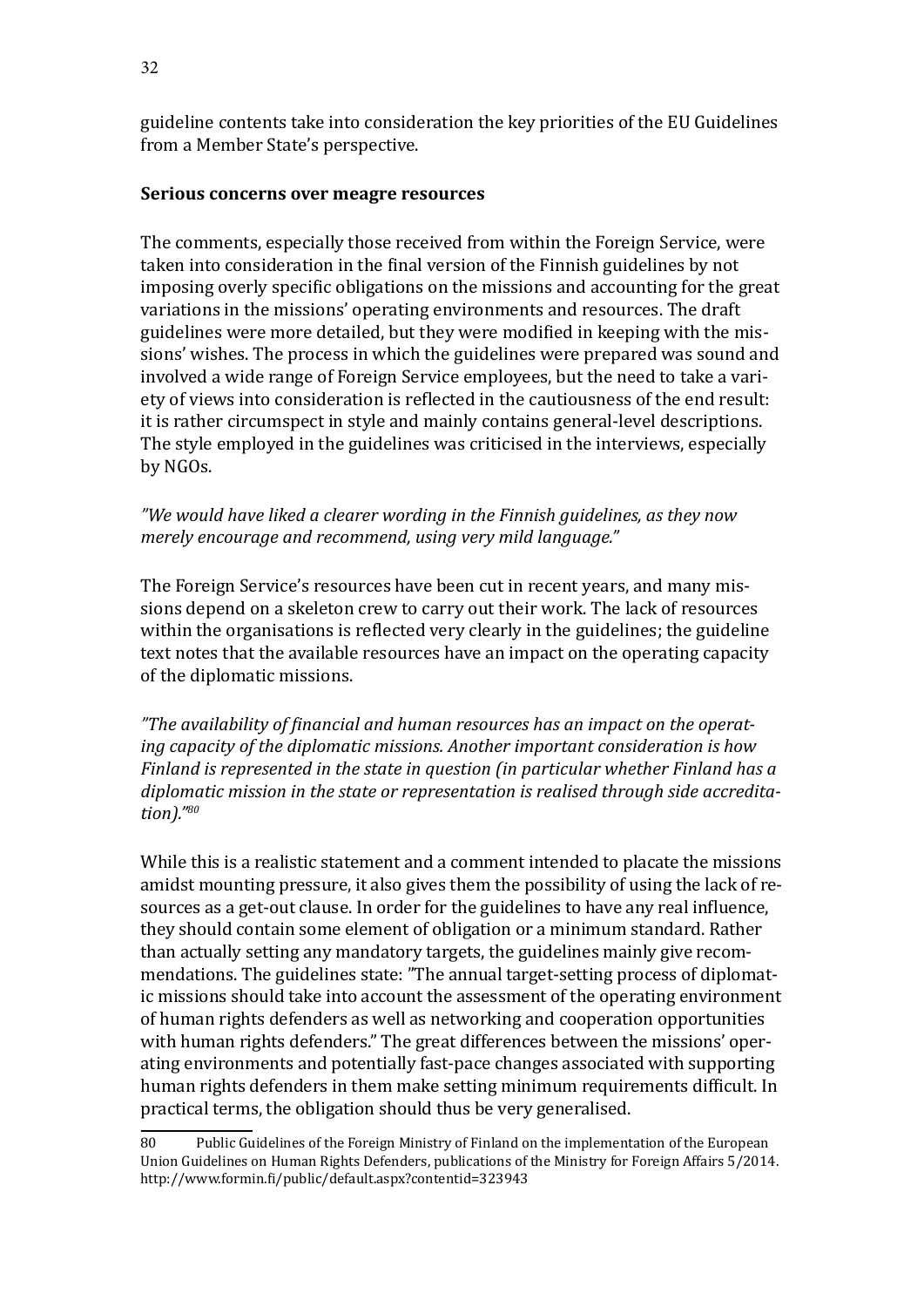*"The guidelines cannot cover every situation, but maybe the missions could be obliged to chart the situation in the country and consider actions."*

NGOs' wishes for public reporting or mandatory training did not make it to the final guidelines. The suggestions of providing more detailed instructions on how to act in acute situations received from actors both within and outside the Foreign Service were also ignored, as including them in public guidelines was not considered possible.

#### **Work needs to be supported by practical examples**

The contents of the guidelines did not solicit passionate comments from the interviewees as such, but almost all interviewees who worked in the missions would like to see more concrete guidelines containing practical hints based on different missions' actual experiences for how to support human rights defenders.

*"The work [supporting human rights defenders] is often left to the second-in-command in the missions, and any concrete ideas that could be used would be really helpful."* 

*"They could contain more practical tips. Organise a breakfast with such and such actors, bring this and that stakeholder together, print a certain EU statement when you go off to talk to ministers. Everybody struggles to find enough time, and getting more low-threshold help for taking action would be really useful."* 

*"Important viewpoints could be found by collecting various cases. I have resolved the issues that I have encountered, but presumably if I could read about other people's experiences and solutions, I could learn something and use this knowledge myself in the future."*

Adding more detailed examples to the actual instructions would be challenging, and because the guidelines are public, descriptions of actual events could not be included in them, but a compilation of good practices accompanied by concrete instructions could be considered, especially for the use of diplomatic missions to support the guidelines. There appears to be a genuine demand and need for an additional tool of this type. Sharing practical experiences was also suggested, for example in connection with the ambassadors' annual meetings.

In addition to adding practical examples to the guidelines, the interviewees wished for a clearer layout and a more succinct style of communication, allowing the reader to pick up the essential points quickly. An easy-to-read format is important for the guidelines' usability.

*"The guidelines could be more functional, and important points could be put in first. The guidelines now begin with a long background description. The missions are always short of time, and a good level of usability is thus important."*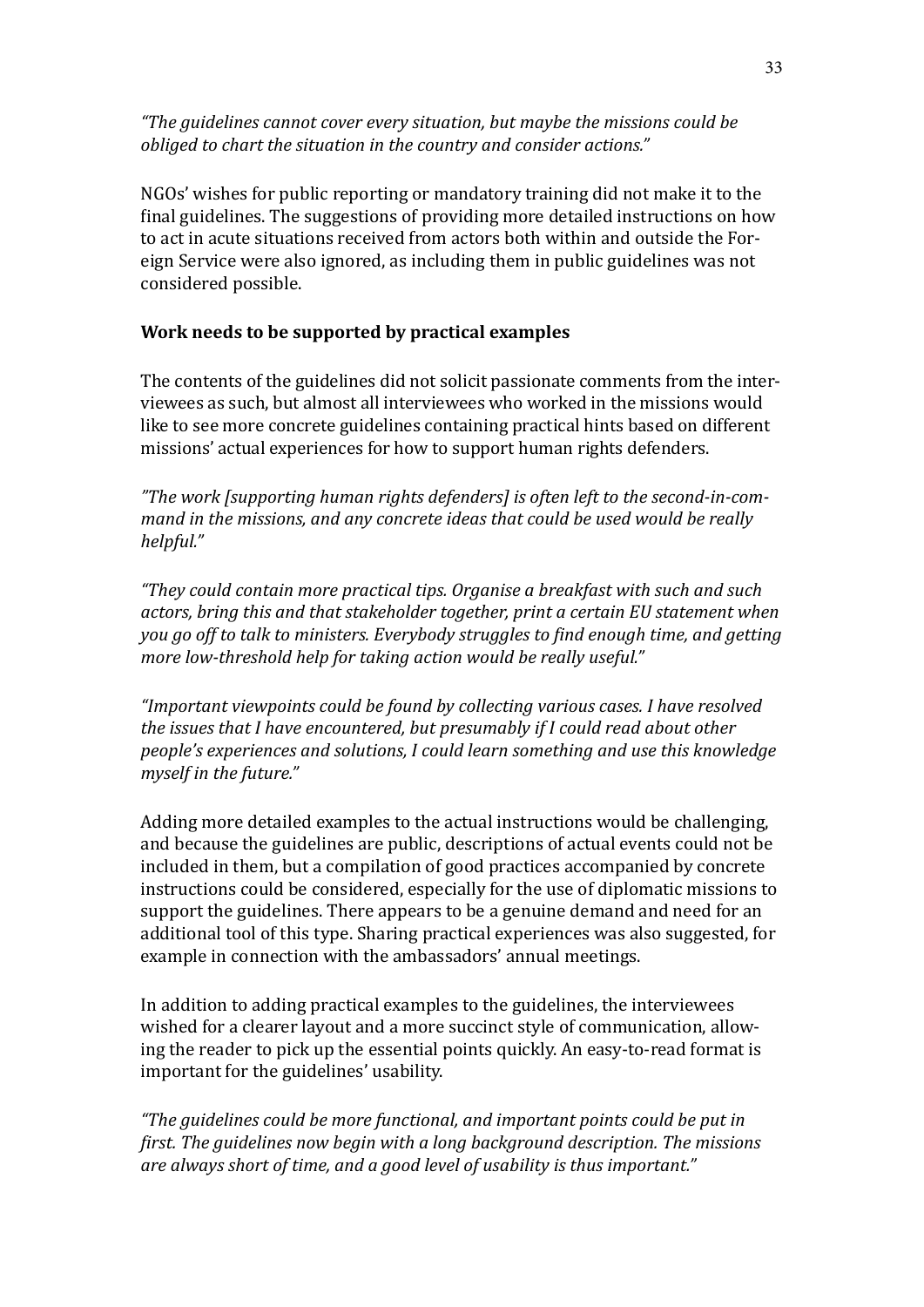#### **Comparison with other countries' guidelines**

Comparing the Finnish guidelines with the public national guidelines on human rights defenders issued by the Netherlands, Norway, Switzerland and Canada is an interesting exercise. While the Dutch guidelines are the only ones underpinned by the EU Guidelines on Human Rights Defenders, all national guidelines are rather similar in their main features.

The features that the Finnish and other countries' national guidelines have in common include stressing the particular problems faced by women human rights defenders and emphasising the importance of international organisations and instruments in supporting defenders. All guidelines also highlight supporting human rights defenders at risk.

While the contents of the guidelines thus are relatively similar, they also have some differences.

Other countries' national guidelines on human rights defenders differ from the Finnish ones in that their style is more direct and compelling. They also provide more detailed instructions for various situations intended for different Foreign Service actors. The Finnish guidelines are more clearly targeted at diplomatic missions, whereas the Norwegian, Swiss and Canadian documents also address the role of the ministry operating in the capital city. The guidelines issued by Norway also describe each unit's role and responsibilities related to supporting human rights defenders. The Swiss guidelines note that both the capital and the missions must publicly undertake to comply with the guidelines.

The Finnish guidelines do not discuss the roles and responsibilities of the different Foreign Service units associated with supporting human rights defenders. While the missions are the primary implementers of the guidelines, such actors as the regional departments play a key role in directing the activities. Addressing the capital as well as the diplomatic missions in the guidelines would stress the significance of cooperation within the Foreign Service. It would also express the Foreign Service's commitment to implementing the guidelines.

The other countries' guidelines take into account the possibility of human rights defenders being threatened and harassed by other actors besides governments, including companies, armed groups, religious groups and different communities as well as the media. The Finnish guidelines only refer to governments. If the Finnish guidelines were updated, this broader range of actors should be accounted for. The Canadian guidelines also call particular attention to interfaces between the activities of companies and human rights defenders and stress Canadian companies' corporate social responsibility.

In addition to human rights defenders, the Norwegian and Swiss guidelines bring up the defenders' families, who also often face threats and harassment. The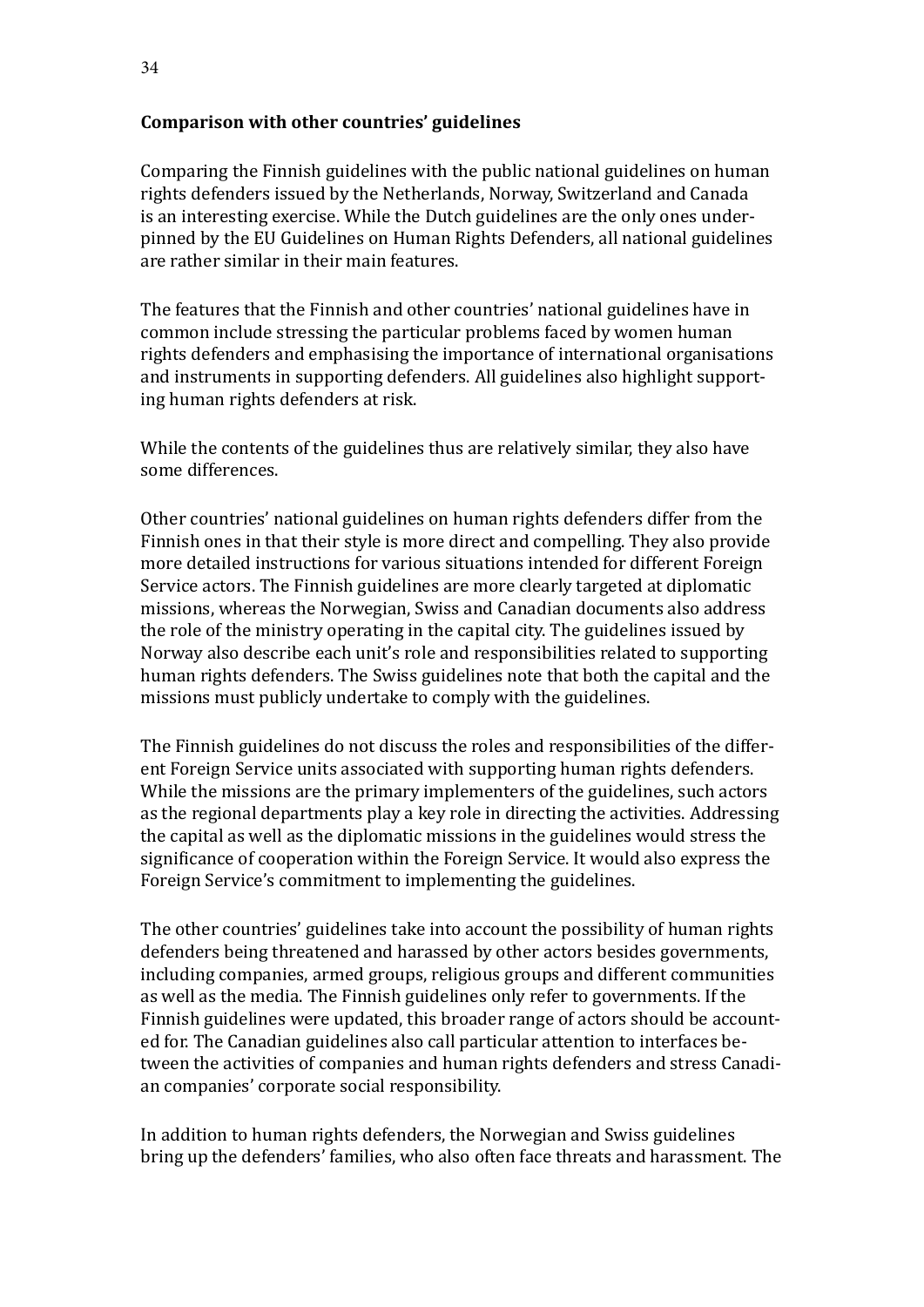Norwegian guidelines state that a human rights defenders' family must also be informed if Norway intends to take action in the defender's case. The Canadian guidelines, on the other hand, point out that a human rights defender may also be a minor. The Canadian guidelines additionally differ from the other documents in that they also address situations where a Canadian human rights defender is at risk abroad.

The guidelines issued by the Netherlands differ from the Finnish document in that they have a strong emphasis on supporting human rights defenders through the EU. They set such goals as enhancing the implementation of EU guidelines, preparing country strategies on human rights defenders, and taking human rights defenders into account in the EU's human rights dialogues with third countries. As the Finnish guidelines, too, are specifically about implementing the EU Guidelines in practice, they could have had closer links to the EU document and the goals set in it from Finland's perspective.

While all guidelines bring up supporting human rights defenders who are at risk, there are differences between them. The Finnish document underlines case-bycase assessment and EU cooperation. The missions can help human rights defenders find shelter within the country or in another country. If a human rights defender hopes to come to Finland, the mission must consult the Ministry's different departments and leadership and the Finnish Immigration Service.

The Norwegian and Canadian guidelines refer to the UN Refugee Agency UNHCR as the first port of call for asylum, while Norway and Switzerland provide the most detailed instructions for acting in dangerous situations and isolated cases. The Norwegian guidelines additionally contain a risk assessment and a check list for action in acute situations. The Swiss guidelines also provide advice for action in isolated cases and note that a diplomatic mission may accommodate human rights defenders on its premises in emergencies. The mission's staff may also meet a human rights defender at the airport, or collect a defender from there if he or she is under threat. The Finnish guidelines only refer to visas in the context of inviting human rights defenders to a human rights event held in Finland. The Swiss document has a dedicated chapter on visas which, among other things, explains that special visas may be issued to NGO representatives for attending UN events in Geneva.

The formats of the guidelines are also different: the Finnish, Swiss and Norwegian guidelines come as booklets with a number of pages, whereas the Dutch document has been reduced to five text pages, and the Canadian one has its own website. In terms of accessibility, a website is better and more usable than providing links to pdf files on websites.

#### **Practical implementation of the Finnish guidelines**

The Ministry for Foreign Affairs announced the guidelines on protecting and supporting human rights defenders about to be published on its website in October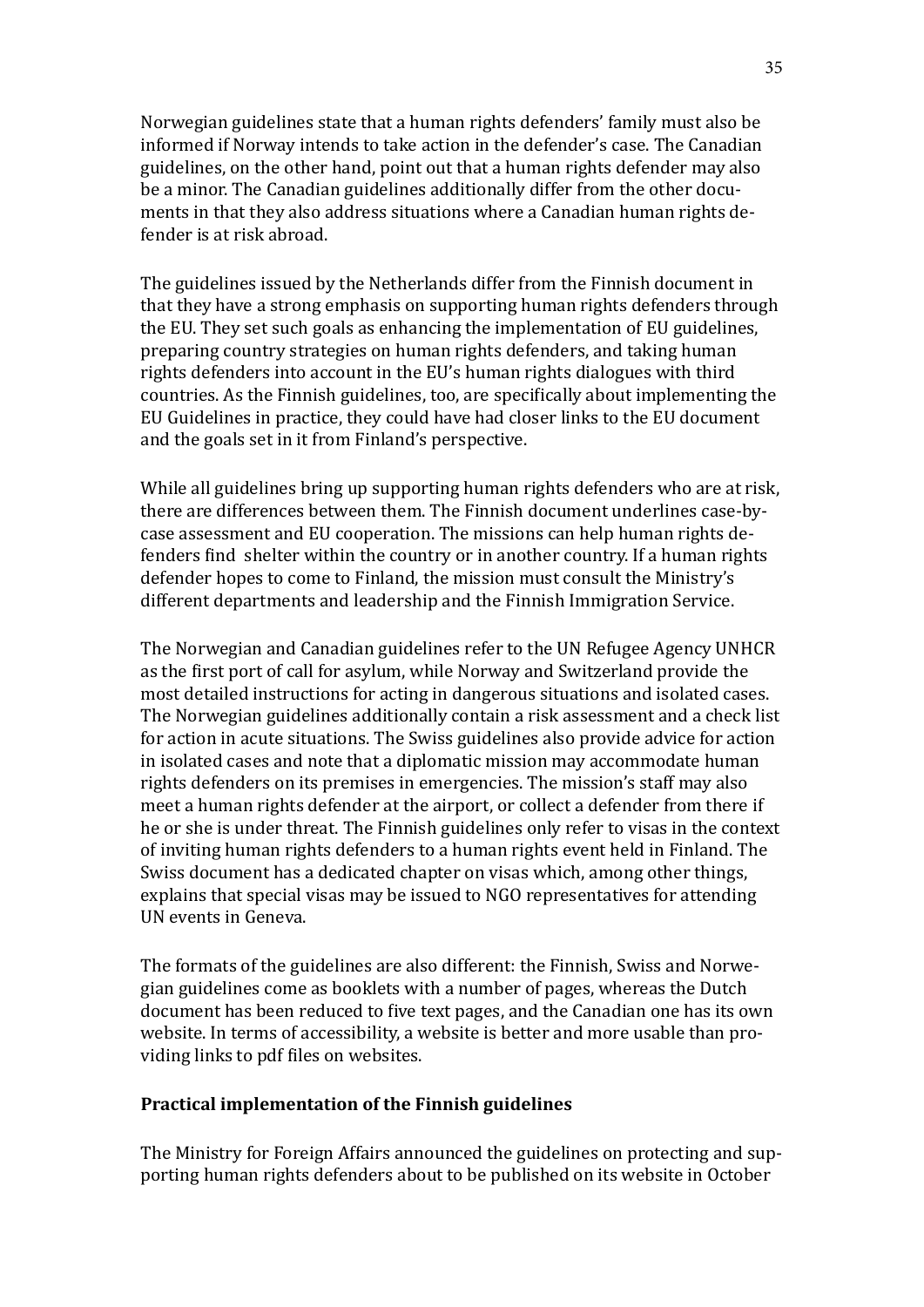$2014$ ,<sup>81</sup> and the guidelines were released at a seminar held in November 2014.<sup>82</sup> The guidelines also took pride of place at an event organised in February 2015 on the evaluation of the Human Rights Action Plan and Strategy of the Foreign Service of Finland.<sup>83</sup>

The Unit for Human Rights Policy sent the completed guidelines out to the missions, and in this context, the missions were urged and encouraged to report on the situation of human rights defenders in their countries and good practices for supporting human rights defenders. Short presentations on the guidelines were also given at regional meetings, which were attended by not only the public officials working in Helsinki but also ambassadors from the Finnish diplomatic missions in the area in question. In autumn 2016, the Unit for Human Rights Policy organised a training event on human rights defenders. Ministry staff members and NGO representatives were invited to it, and missions participated via a video link.

More extensive systematic training or information on the guidelines have not been provided, but video conferences have been held separately with certain missions to discuss the guidelines and human rights defenders' situation. Most of the public officials interviewed for this report were not particularly well familiar with the contents of the guidelines, either because they had not read them at all or because they had only familiarised themselves with the guidelines at the time of their preparation and/or publication.

Since the guidelines were published, human rights defenders have been one of the topics of human rights training in the international affairs training programme (KAVAKU) organised for future diplomats. The participants have focused on issues related to human rights defenders through practically oriented team assignments, in which they have resolved various situations associated with human rights defenders that may be encountered at the missions.

After their publication, some efforts have been made to call attention to the guidelines, but sufficiently systematic and comprehensive training has not been organised within the Foreign Service. The interviews brought up a need for additional training and discussions on the guidelines and their implementation. Training related to human rights defenders also came up in the assessment of the Human Rights Action Plan of the Foreign Service of Finland.<sup>84</sup>

<sup>81</sup> Finland supports human rights defenders, 30 October 2014, Ministry for Foreign Affairs. [http://formin.finland.fi/public/default.aspx?contentid=315142&nodeid=49150&contentlan=2&cul](http://formin.finland.fi/public/default.aspx?contentid=315142&nodeid=49150&contentlan=2&culture=en-US)[ture=en-US](http://formin.finland.fi/public/default.aspx?contentid=315142&nodeid=49150&contentlan=2&culture=en-US)<br>82 Mi

<sup>82</sup> Ministry for Foreign Affairs' press release on the publication event: [http://formin.finland.fi/](http://formin.finland.fi/public/default.aspx?contentid=316774&nodeid=49150&contentlan=2&culture=en-US) [public/default.aspx?contentid=316774&nodeid=49150&contentlan=2&culture=en-US](http://formin.finland.fi/public/default.aspx?contentid=316774&nodeid=49150&contentlan=2&culture=en-US)

<sup>83</sup> Press release on the event on the international action plan on human rights and human rights strategy: [http://formin.finland.fi/public/default.aspx?contentid=321896&nodeid=49150&content](http://formin.finland.fi/public/default.aspx?contentid=321896&nodeid=49150&contentlan=2&culture=en-US)[lan=2&culture=en-US](http://formin.finland.fi/public/default.aspx?contentid=321896&nodeid=49150&contentlan=2&culture=en-US)

<sup>84</sup> Villa, Susan (2015) Ulkoasiainhallinnon ihmisoikeuspoliittisen toimintaohjelman (2013– 2015) arviointi, Ministry for Foreign Affairs. [http://formin.finland.fi/public/download.aspx?ID=1406](http://formin.finland.fi/public/download.aspx?ID=140619&GUID=%7B8EA16078-101F-49C2-AA2E-DB497FEB3B2A%7D) [19&GUID=](http://formin.finland.fi/public/download.aspx?ID=140619&GUID=%7B8EA16078-101F-49C2-AA2E-DB497FEB3B2A%7D){8EA16078-101F-49C2-AA2E-DB497FEB3B2A}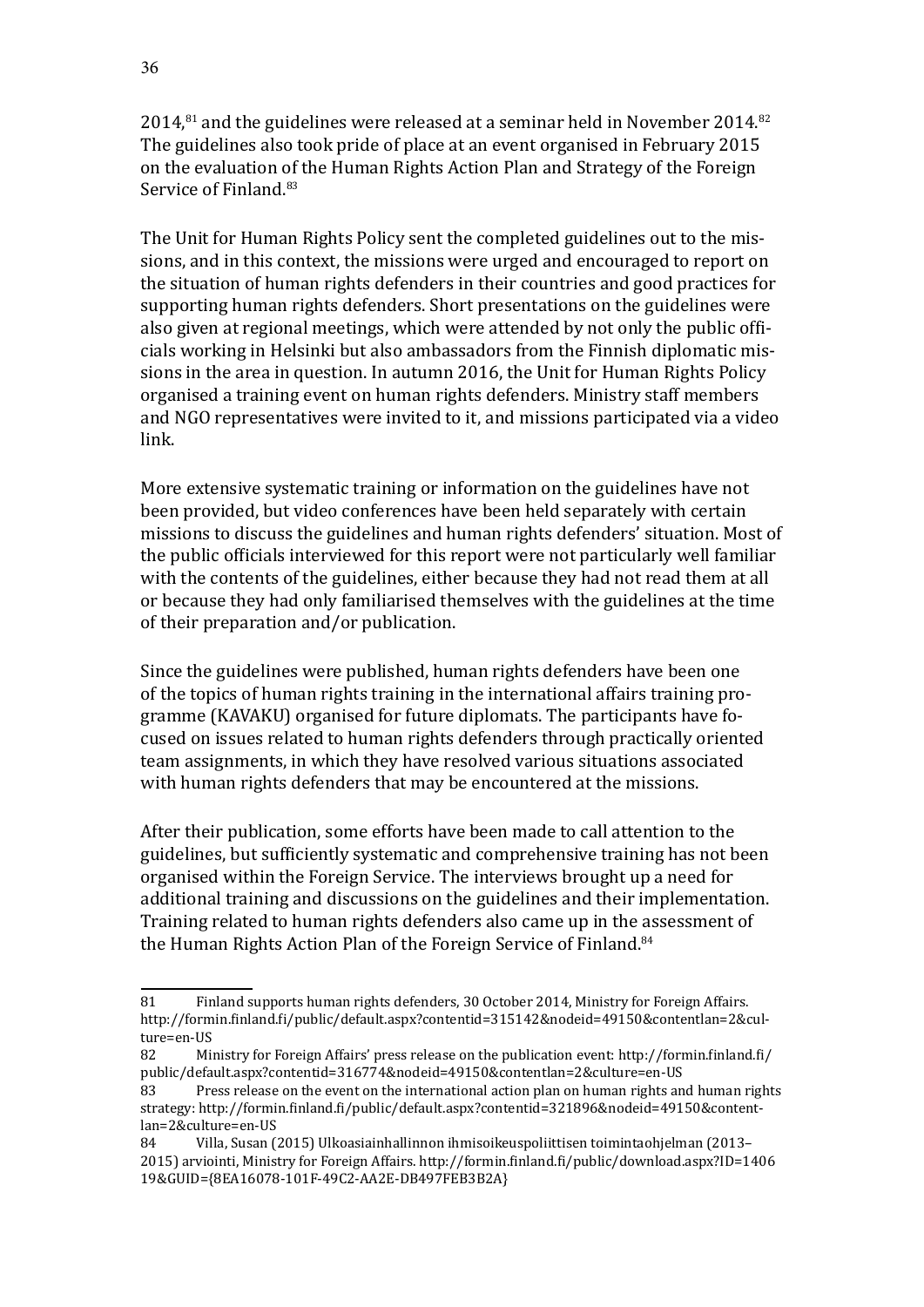Organising video conferences on issues related to human rights defenders with the missions and including a practically oriented introduction to the guidelines in the international affairs training programme are good practices that should by all means be continued. More attention should be paid to having the guidelines translated and providing information and training on them in the future, however, to ensure that they are implemented at the practical level. Because the Unit for Human Rights Policy may not have sufficient resources for organising such training, alternative methods should be considered. For example, some type of web-based training material could be a flexible solution that would put less strain on the resources. This material could be further supported with individual events and trainings.<sup>85</sup>

#### **More communication about the guidelines and human rights activities is needed**

While Finland's guidelines are available in Finnish and English, text versions of the document also exist in French, Russian, Arabic and Spanish (as unofficial translations). The guidelines can be found on the websites of the Ministry and also some of the missions. However, no obligation to post them on their websites has been imposed on the missions, as in some countries the human rights defenders' situation is so sensitive that allowing public access to the guidelines is not considered advisable. Interviewees' comments on the sensitivity of the guideline contents mainly concerned a photograph that shows rainbow flags flying for LGBTI rights.

*"The guidelines on human rights defenders do not work here because of the photo showing rainbow flags. They are not suitable for a country that has a difficult human rights situation and a very conservative mentality. We cannot hand out the guidelines or post them on our website."*

In some host countries, the guidelines were felt to be too provocative as a whole in an atmosphere adverse to human rights.

*"The guidelines are a very westernised document, and in the worst case we could expect to go backwards if we displayed it here."*

In a random sample of the missions' websites (both Finnish and English ones), the guidelines were only posted on the site of the Embassy of Finland in Nepal (March 2017).<sup>86</sup> The website of the Embassy of Finland in Iran, on the other hand, gave prominence to different EU human rights guidelines, including the Guidelines on Human Rights Defenders.<sup>87</sup>

<sup>85</sup> Extensive online training material on fundamental and human rights is already available on the website of the Human Rights Centre. It can be used both for independent study and as support material for training sessions.<http://www.ihmisoikeuskeskus.fi/ihmisoikeuskoulutus/><br>86 http://www.finland.org.np/public/default.aspx?nodeid=35067&contentlan=2

<sup>86</sup> [http://www.finland.org.np/public/default.aspx?nodeid=35067&contentlan=2&cul](http://www.finland.org.np/public/default.aspx?nodeid=35067&contentlan=2&culture=en-US)[ture=en-US](http://www.finland.org.np/public/default.aspx?nodeid=35067&contentlan=2&culture=en-US)<br>87 http

<sup>87</sup> <http://www.finland.org.ir/public/default.aspx?nodeid=41845&contentlan=2&culture=en-US>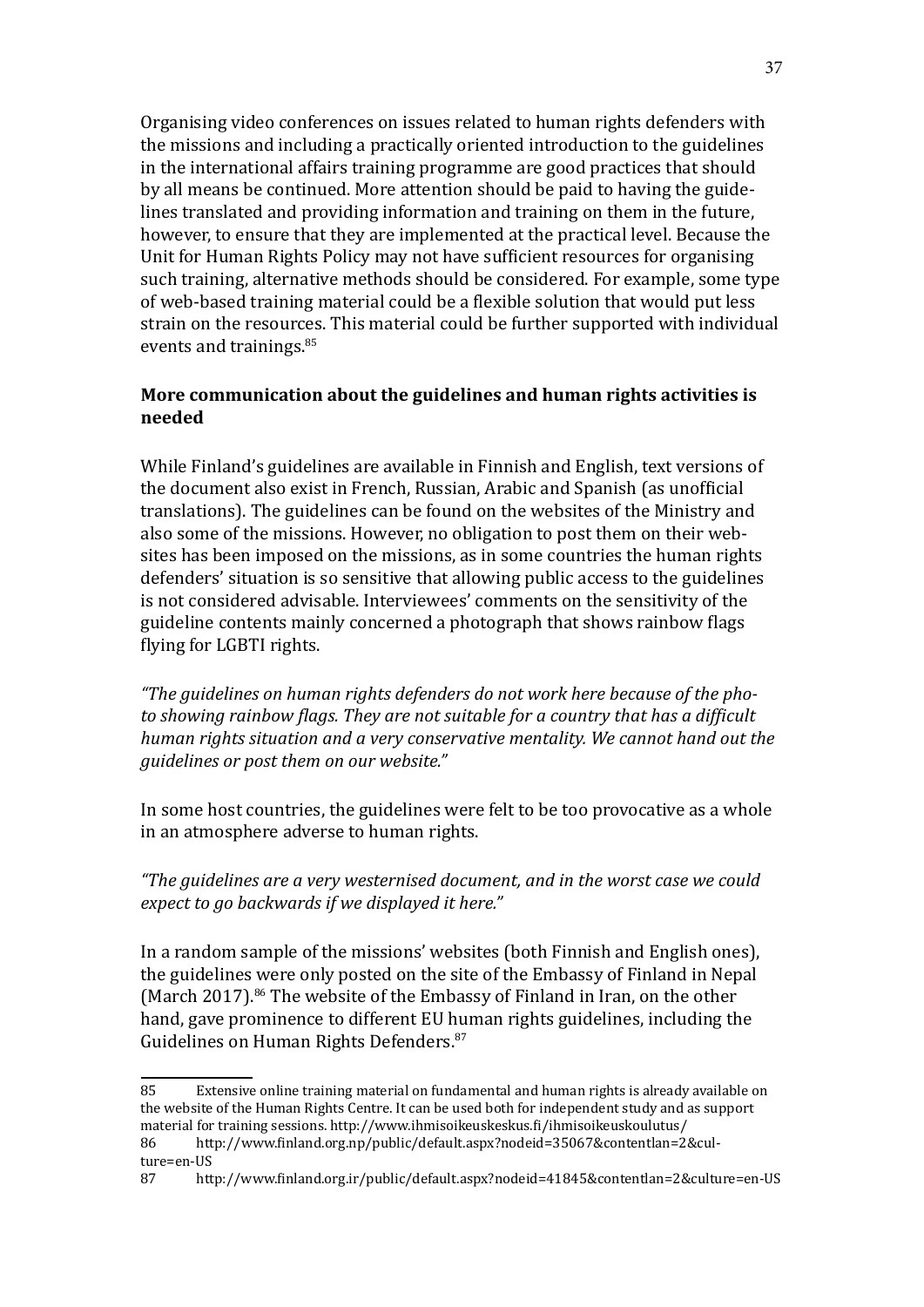Not all missions can post the guidelines online or display them in their current format, but as the guideline text points out, it is important that the missions actively inform human rights defenders of Finland's actions in their support.

Outside the Foreign Service, the Finnish guidelines have been presented in different international contexts, including the OSCE's Human Dimension Implementing Meeting<sup>88</sup> of spring 2015, Secretary of State Peter Stenlund's statement to the UN Human Rights Council in 2015<sup>89</sup> and his address to the OSCE Human Dimension Committee in autumn 2016 as Finland held the Committee Presidency.<sup>90</sup> The UN's Special Rapporteur on the situation of human rights defenders referred to Finland's guidelines in his report to the Human Rights Council in spring 2017.<sup>91</sup> International Service for Human Rights spread information about the Finnish guidelines on its website in early  $2015$ , $92$  and the guidelines can also be found on the websites of FORUM-ASIA and Protection International.<sup>93</sup> Of Finnish NGOs, at least the KIOS Foundation has called attention to the guidelines and provided a link to them on their website.

Although the interviews conducted for this report focused on human rights defenders and Finland's guidelines for the missions, the Ministry for Foreign Affairs' communications about human rights in general also came up in this context.94 Parties outside the Foreign Service, in particular, would like to see information about Finland's human rights actions being disseminated more openly. Finding up-to-date information about funding granted by Finland in such sources as the Ministry's website should also be possible more easily and systematically.

Especially in communications related to human rights defenders, it is essential to carefully consider the security aspects to ensure that the good intentions are not turned against the human rights defender. Many interviewees outside the Foreign Service felt, however, that the authorities are too cautious in their communications.

<sup>88</sup> Suomi tuo Etyjissä aktiivisesti esille ihmisoikeuspuolustajien merkitystä, 17 April 2015. <http://www.finnland.at/public/default.aspx?contentid=325118&culture=fi-FI>

Statement by Mr. Peter Stenlund, Secretary of State, Ministry for Foreign Affairs of Finland, Human Rights Council, High-Level Segment, 28th session, 3 March 2015. [http://vnk.fi/en/article/-/](http://vnk.fi/en/article/-/asset_publisher/10184/statement-by-secretary-of-state-at-the-human-rights-council) [asset\\_publisher/10184/statement-by-secretary-of-state-at-the-human-rights-council](http://vnk.fi/en/article/-/asset_publisher/10184/statement-by-secretary-of-state-at-the-human-rights-council)

Address by Mr. Peter Stenlund, Secretary of State Ministry for Foreign Affairs of Finland, OSCE Human Dimension Committee, Vienna, 6 September 2016. [http://www.finnland.at/public/download.](http://www.finnland.at/public/download.aspx?ID=160999&GUID=%7BFD9F2DDC-9738-4BEF-95E5-AC54347C3866%7D) [aspx?ID=160999&GUID=](http://www.finnland.at/public/download.aspx?ID=160999&GUID=%7BFD9F2DDC-9738-4BEF-95E5-AC54347C3866%7D){FD9F2DDC-9738-4BEF-95E5-AC54347C3866}

Report of the Special Rapporteur on the situation of human rights defenders (2017)  $A/$ HRC/34/55, Human Rights Council, United Nations. [https://documents-dds-ny.un.org/doc/UNDOC/](https://documents-dds-ny.un.org/doc/UNDOC/GEN/G17/011/75/PDF/G1701175.pdf?OpenElement) [GEN/G17/011/75/PDF/G1701175.pdf?OpenElement](https://documents-dds-ny.un.org/doc/UNDOC/GEN/G17/011/75/PDF/G1701175.pdf?OpenElement)<br>92 http://www.ishr.ch/news/finland-new-guide

<sup>92</sup> [http://www.ishr.ch/news/finland-new-guidelines-will-strengthen-protection-hu](http://www.ishr.ch/news/finland-new-guidelines-will-strengthen-protection-human-rights-defenders)[man-rights-defenders](http://www.ishr.ch/news/finland-new-guidelines-will-strengthen-protection-human-rights-defenders)<br>93 https://asian

[https://asianhrds.forum-asia.org/?page\\_id=19278;](https://asianhrds.forum-asia.org/?page_id=19278;) [http://focus.protectionline.](http://focus.protectionline.org/2015/03/07/protecting-supporting-human-rights-defenders-new-publication-finnish-government/) [org/2015/03/07/protecting-supporting-human-rights-defenders-new-publication-finnish-govern](http://focus.protectionline.org/2015/03/07/protecting-supporting-human-rights-defenders-new-publication-finnish-government/)[ment/](http://focus.protectionline.org/2015/03/07/protecting-supporting-human-rights-defenders-new-publication-finnish-government/)

This topic was prominent in such connections as the assessment of the Human Rights Action Plan of the Foreign Service of Finland (2013–2015). Villa, Susan (2015) Ulkoasiainhallinnon ihmisoikeuspoliittisen toimintaohjelman (2013–2015) arviointi, Ministry for Foreign Affairs. [http://www.](http://www.formin.fi/public/download.aspx?ID=140619&GUID=%7B8EA16078-101F-49C2-AA2E-DB497FEB3B2A%7D) [formin.fi/public/download.aspx?ID=140619&GUID=](http://www.formin.fi/public/download.aspx?ID=140619&GUID=%7B8EA16078-101F-49C2-AA2E-DB497FEB3B2A%7D){8EA16078-101F-49C2-AA2E-DB497FEB3B2A}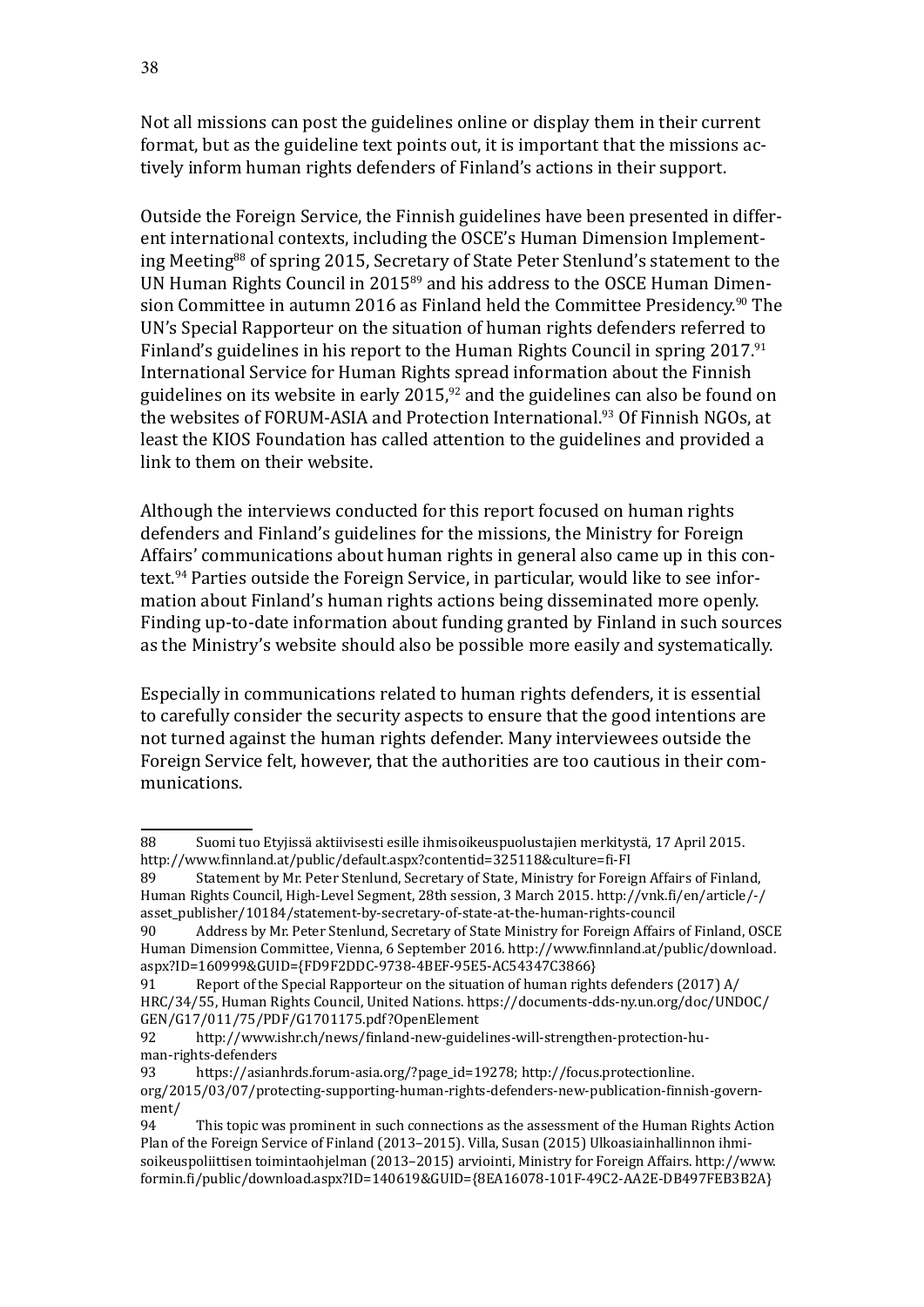*"Deciding what part of the work should be made visible is always a balancing act. Quite often the response [from the missions] is that we do all sorts of things but we cannot tell you about it. This is understandable, of course, and there are genuine security concerns, but it is obviously difficult to evaluate the activities or engage in cooperation when we have no access to information."*

*"NGOs and politicians demand publicity, but it would not necessarily promote the actual cause."*

*"Having publicity is not essential for us, but when we take care of things through silent diplomacy, everybody does not always know what we have done before."*

### **6 Finland's support for human rights defenders**

A short overview of Finland's past and present activities related to human rights defenders gives a good starting point for examining the state of play of this work. No earlier evaluations of the activities are available, but such documents as reports on Finland's international human rights policy give some idea of the extent to which human rights defenders have been on the agenda.

The first report by Minister for Foreign Affairs Tarja Halonen from 1998 makes no reference to human rights defenders. However, the report stresses the significance of civil society and sets the policy of striving to promote NGOs' possibilities for acting and participating in international forums.<sup>95</sup> While Minister for Foreign Affairs Erkki Tuomioja's report from 2000 also makes no mention of human rights defenders, it joins its predecessor in giving a lot of prominence to acknowledging and supporting the role of civil society.<sup>96</sup>

A Government Report from 2004 contains two references to Finland's activities related to human rights defenders. This report notes that during the session of 2003, Finland monitored on behalf of the EU a resolution implementing the UN Declaration on Human Rights Defenders. "Finland finds the resolution to be of utmost importance. The human rights defenders play an active role in the initiation of reforms but are often themselves the first victims of human rights violations. The networks of human rights activists and organisations extend across national borders and are very efficient."<sup>97</sup>

The 2009 report mentions human rights defenders a number of times. Since the previous report was issued, the EU Guidelines on Human Rights Defenders had

<sup>95</sup> Ulkoasiainministeri Tarja Halosen eduskunnan ulkoasiainvaliokunnalle antama selonteko Suomen hallituksen ihmisoikeuspolitiikasta 11 November 1998.

Ihmisoikeudet ja Suomen ulkopolitiikka, ulkoasiainministeri Erkki Tuomiojan eduskunnan ulkoasiainvaliokunnalle antama selvitys Suomen hallituksen ihmisoikeuspolitiikasta 29 November 2000, Publications of the Ministry for Foreign Affairs 9/2000. [http://formin.finland.fi/public/down](http://ulkoministerio.fi/public/default.aspx?contentid=324188&contentlan=1&culture=fi-FI)[load.aspx?ID=69318&GUID={](http://ulkoministerio.fi/public/default.aspx?contentid=324188&contentlan=1&culture=fi-FI)D55FCB6B-9EE3-41CF-A01D-D03944E12F29}

Government report on Finland's human rights policy 2004, Ministry for Foreign Affairs, Helsinki: Edita Prima Oy. [http://formin.finland.fi/public/download.aspx?ID=69315&GUID={A4EDB3C3-](http://formin.finland.fi/public/download.aspx?ID=69315&GUID=%7BA4EDB3C3-1FF2-4C68-90D8-2B937828D80C%7D) [1FF2-4C68-90D8-2B937828D80C}](http://formin.finland.fi/public/download.aspx?ID=69315&GUID=%7BA4EDB3C3-1FF2-4C68-90D8-2B937828D80C%7D)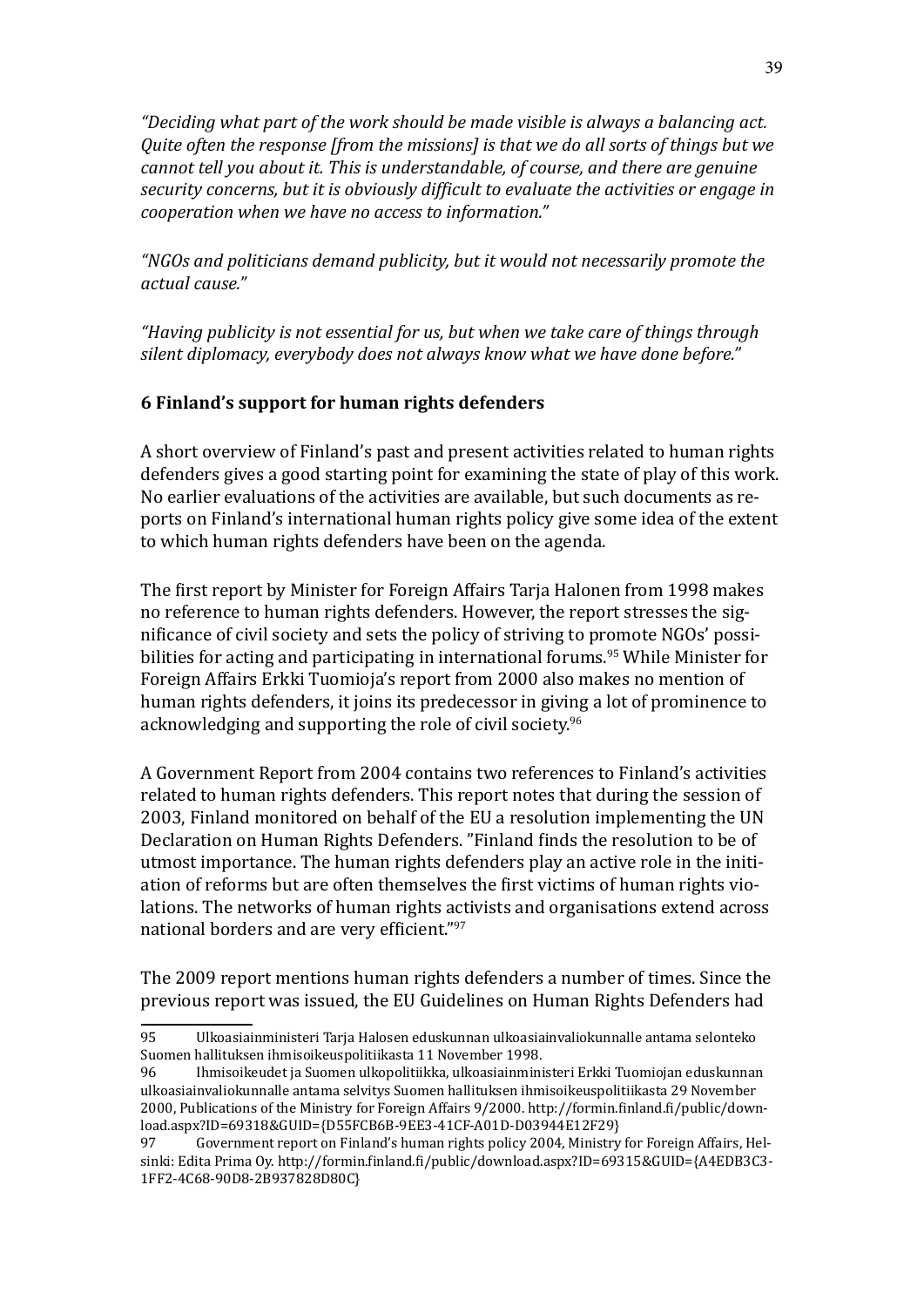been published in 2004 with an updated version in late 2008. Finland's approach to human rights defenders, which is clearly more active in this period, can also partly be explained by the fact that the publication of the report was preceded by Finland's EU Presidency. During its Presidency in 2006, Finland highlighted the position of human rights defenders as a key theme and campaigned extensively for supporting the position of women human rights defenders. The European Instrument on Democracy and Human Rights (EIDHR) was also adopted during Finland's Presidency. "Finland aims to ensure that the support channelled through EDIHR is focused on supporting human rights defenders and on strengthening the rights of the most vulnerable groups, such as indigenous peoples."<sup>98</sup>

The 2009 report notes that Finland will additionally strengthen the operating possibilities of human rights defenders promoting women's rights and support human rights defenders in developing countries. Within the OSCE, Finland would continue the work started during its Chairmanship in 2008 to strengthen civil society participation and the status of human rights defenders.<sup>99</sup>

The report goes on to state that in the UN, Finland would be active in promoting the implementation of the UN Convention against Corruption (UNCAC), for example, by supporting the protection of human rights defenders assisting in the uncovering and investigation of corruption crimes. Finland's bilateral development cooperation would contain direct support for human rights defenders, "taking the form of direct support for the most threatened human rights defenders". Finland would also give direct support to local and international human rights organisations and human rights defenders, and Finland's bilateral development cooperation agreements would cover the protection of human rights defenders. In 2008, the priority area of support for the Commissioner for Human Rights of the Council of Europe was promoting the status of human rights defenders in the Member States of the Council of Europe, and this support also continued in 2009.100 A report on the implementation of the 2009 report was published in 2014, but activities related to supporting human rights defenders were not evaluated separately in it.<sup>101</sup>

In the Government's human rights report of 2014, human rights defenders are referred to a few times. The report brings up Finland's national guidelines on

<sup>98</sup> Government report on Finland's human rights policy 2009, Ministry for Foreign Affairs. [http://formin.finland.fi/public/download.aspx?ID=69310&GUID=](http://formin.finland.fi/public/download.aspx?ID=69310&GUID=%7B0AFC392E-12BD-41C4-927C-257A392DB382%7D){0AFC392E-12BD-41C4-927C-257A392DB382}<br>99 Governn

<sup>99</sup> Government report on Finland's human rights policy 2009, Ministry for Foreign Affairs. [http://formin.finland.fi/public/download.aspx?ID=69310&GUID=](http://formin.finland.fi/public/download.aspx?ID=69310&GUID=%7B0AFC392E-12BD-41C4-927C-257A392DB382%7D){0AFC392E-12BD-41C4-927C-257A392DB382}<br>100 Governn

Government report on Finland's human rights policy 2009, Ministry for Foreign Affairs. [http://formin.finland.fi/public/download.aspx?ID=69310&GUID=](http://formin.finland.fi/public/download.aspx?ID=69310&GUID=%7B0AFC392E-12BD-41C4-927C-257A392DB382%7D){0AFC392E-12BD-41C4-927C-257A392DB382}<br>101 Seppäne

Seppänen, Maaria ja Siitonen, Lauri (2014) Arviointiselvitys valtioneuvoston vuoden 2009 ihmisoikeusselonteon kansainvälisen osuuden toimeenpanosta, University of Helsinki, Department of Political and Economic Studies. [http://formin.finland.fi/public/download.aspx](http://formin.finland.fi/public/download.aspx?ID=136130&GUID=%7B70B11F55-5420-4AA8-A5B8-DEDA6BE8185B%7D)- [?ID=136130&GUID=](http://formin.finland.fi/public/download.aspx?ID=136130&GUID=%7B70B11F55-5420-4AA8-A5B8-DEDA6BE8185B%7D){70B11F55-5420-4AA8-A5B8-DEDA6BE8185B}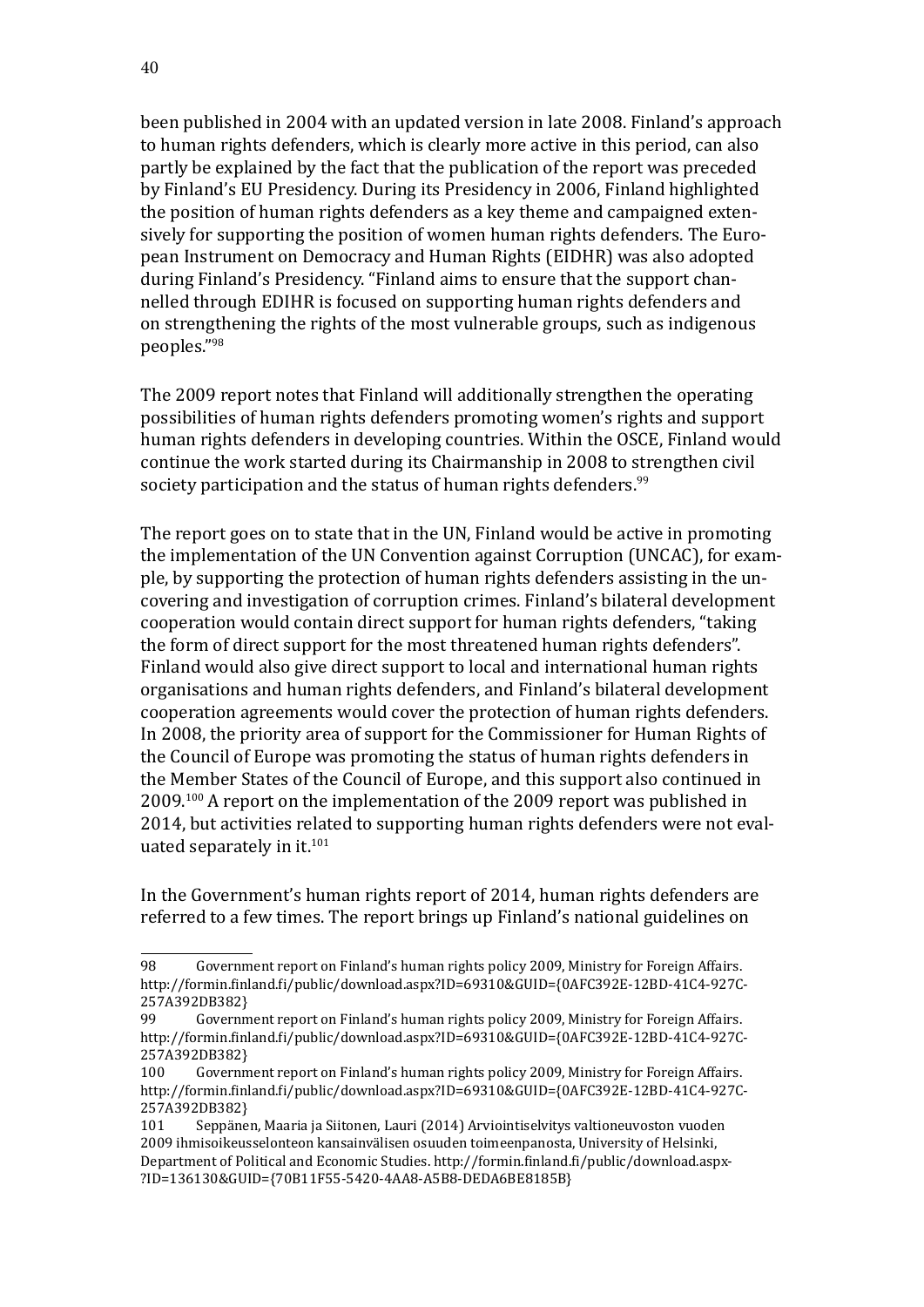supporting human rights defenders, in which the significance of human rights defenders promoting women's and girls' rights is taken into account separately. The report also notes that the need for protecting human rights defenders has increased and that supporting them is important, especially in issues related to the freedom of speech. Dialogue with the civil society and improving the possibilities for civil society participation come up strongly in the report. One of the policy guidelines in the report notes that Finland acts with initiative to promote the efficient implementation of human rights policies relevant to the EU's external relations (policy guideline  $16$ ).<sup>102</sup>

In a report of the Parliament's Foreign Affairs Committee on the 2014 report issued in March 2015, support for human rights defenders is mentioned specifically. According to this report "Finland, together with other EU countries, should see to the dissemination of information on the EU's Guidelines on Human Rights Defenders." The report also proposes that the Foreign Service establish how it could support NGOs' human rights work in different countries. As some of the possible approaches are listed "the missions' economic support for and practical cooperation with human rights defenders, increasing other economic support for human rights defenders' work, and stressing the civil society's possibilities of exerting influence in the UN and similar forums."<sup>103</sup>

#### **The Human Rights Strategy and the goals of international human rights policy**

The Human Rights Strategy of the Foreign Service of Finland, which was published in 2013 and which remains valid today, only mentions human rights defenders a few times without highlighting them as a particular priority:

*"The role of traditional media, the Internet and social media has grown significantly. These developments open up new opportunities for human rights defenders and non-governmental organisations." 104*

*"Moreover, development policy can be used to support the human rights work of civil society by supporting human rights defenders in particular, including whistle-blowers who bring corruption cases forward or disclose them to the public."105*

Greater openness and inclusion is one of the two cross-cutting themes of the Human Rights Policy, however, which contains the objective of enhancing the in-

<sup>102</sup> Government of Finland Human Rights Report 2014, Ministry for Foreign Affairs, Jyväskylä: Grano Oy. [http://formin.finland.fi/public/download.aspx?ID=136941&GUID=](http://formin.finland.fi/public/download.aspx?ID=136941&GUID=%7B7E6D44FB-6F31-4BFA-A521-F5CCAC509B24%7D){7E6D-44FB-6F31-4BFA-A521-F5CCAC509B24}

<sup>103</sup> Report of the Foreign Affairs Committee 24/2014 vp. [https://www.eduskunta.fi/FI/vaski/](https://www.eduskunta.fi/FI/vaski/Mietinto/Documents/uavm_24+2014_vp.pdf) [Mietinto/Documents/uavm\\_24+2014\\_vp.pdf](https://www.eduskunta.fi/FI/vaski/Mietinto/Documents/uavm_24+2014_vp.pdf)<br>104 Human Rights Strategy of the Foreign

<sup>.&</sup>lt;br>Human Rights Strategy of the Foreign Service of Finland (2013), Ministry for Foreign Affairs, Jyväskylä: Kopijyvä Oy. [http://formin.finland.fi/public/download.aspx?ID=115729&GUID=%7B](http://formin.finland.fi/public/download.aspx?ID=115729&GUID=%7BDD6BF865-D308-4C5B-B7F7-959D0AD65DD0%7D)-[DD6BF865-D308-4C5B-B7F7-959D0AD65DD0%7D,](http://formin.finland.fi/public/download.aspx?ID=115729&GUID=%7BDD6BF865-D308-4C5B-B7F7-959D0AD65DD0%7D) s. 10.

Human Rights Strategy of the Foreign Service of Finland (2013), Ministry for Foreign Affairs, Jyväskylä: Kopijyvä Oy. [http://formin.finland.fi/public/download.aspx?ID=115729&GUID=%7B](http://formin.finland.fi/public/download.aspx?ID=115729&GUID=%7BDD6BF865-D308-4C5B-B7F7-959D0AD65DD0%7D)-[DD6BF865-D308-4C5B-B7F7-959D0AD65DD0%7D,](http://formin.finland.fi/public/download.aspx?ID=115729&GUID=%7BDD6BF865-D308-4C5B-B7F7-959D0AD65DD0%7D) pp. 22–23.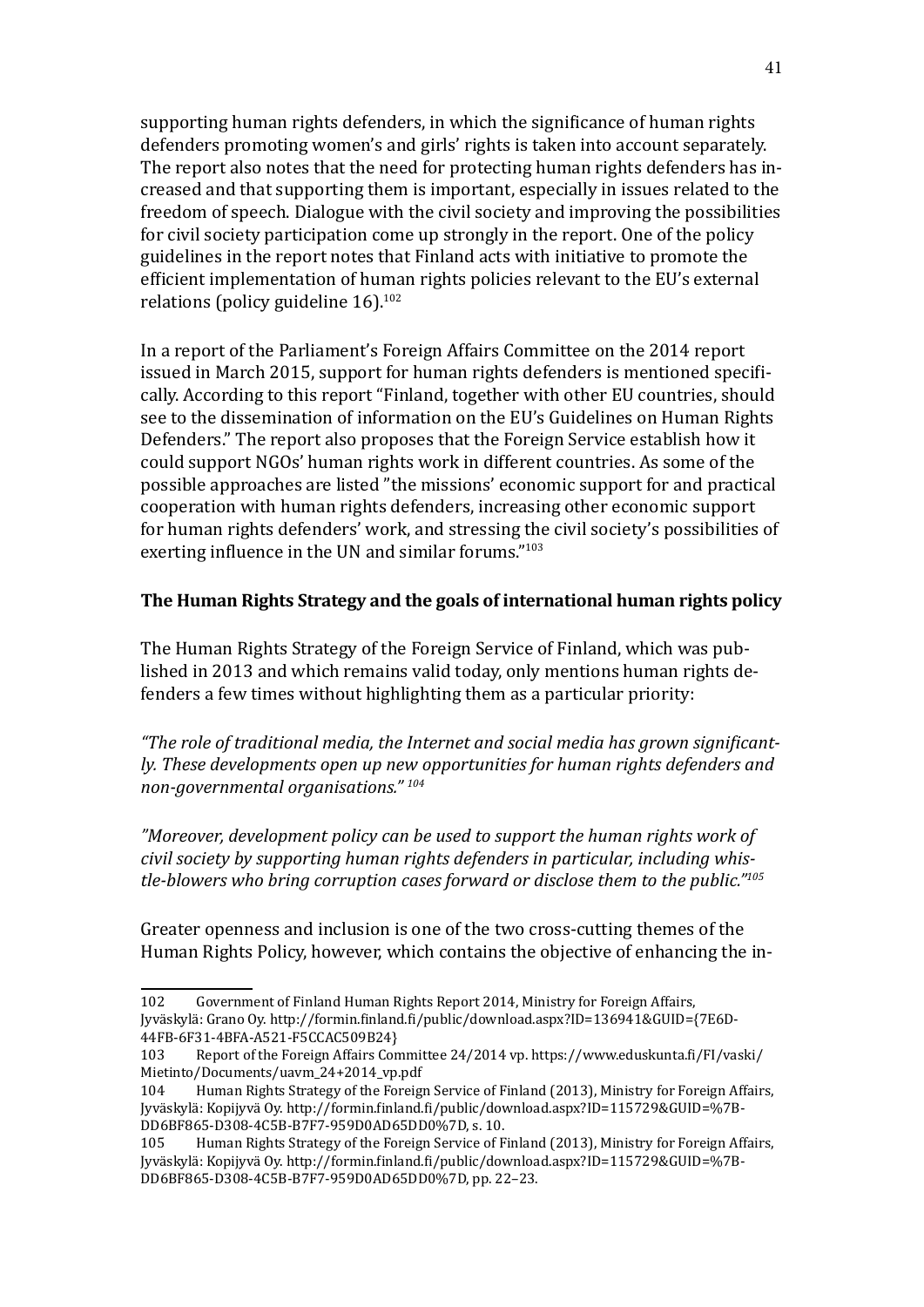fluence of civil society and thus indirectly links supporting human rights defenders to Finland's key objectives in international human rights policy. The Human Rights Action Plan of the Foreign Service of Finland 2013–2015, which was prepared as an attachment to the strategy, contains ten actions related to human rights defenders:

- 1. promoting the protection and support for human rights defenders
- 2. joining the Digital Defenders Partnership, which supports the human rights defenders' right to freedom of expression on the Internet, for instance, by offering secure network connections to replace, for example, those cut off or controlled by dictatorships
- 3. enhancing cooperation with organisations that promote the rights of women and girls as well as with women human rights defenders, paying due attention to their safety
- 4. paying particular attention to the status and safety of human rights defenders working to advance economic, social and cultural rights, taking into account vulnerable groups in particular.
- 5. taking the situation of human rights defenders, in particular, into consideration in its reporting
- 6. preparing public guidelines on the practical implementation of the EU´s Guidelines on Human Rights Defenders for diplomatic missions
- 7. instructing visa officials to pay particular attention to human rights and the situation of human rights defenders
- 8. using the means at its disposal to offer protection for human rights defenders also in urgent situations where the risk for human rights violations is evident
- 9. seeking to further enhance the EU Delegations' cooperation with human rights defenders
- 10. actively following regional human rights situations and their development, paying particular attention to the scope for action of non-governmental organisations and human rights defenders.

While these objectives were formulated under the previous Government, they have close links with the guidelines on human rights defenders, making their examination meaningful. No new Human Rights Action Plan of the Foreign Service of Finland has been prepared, and this is the most recent document which lists slightly more clear-cut objectives. The action plan also remained valid after the guidelines on human rights defenders were published, and it is thus relevant to the target period of this report. (See the summary of action plan objective implementation on page 10, Figure 3.)

# **Clear goals needed for supporting human rights defenders**

The second National Action Plan on Fundamental and Human Rights 2017–2019 adopted by the current Government in April 2017 lists as one of its goals "Sup-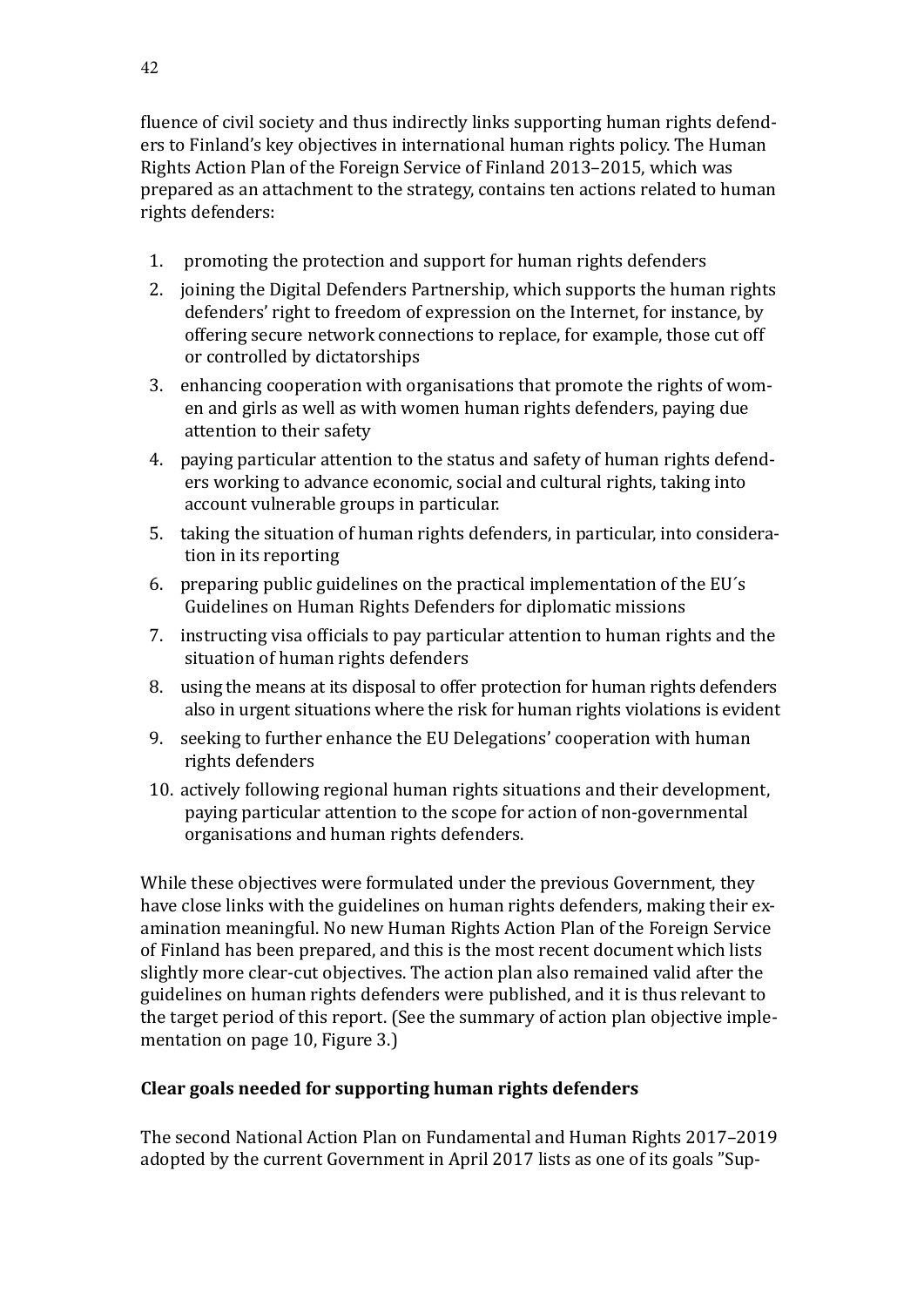porting human rights defenders; conducting a baseline study for developing activities concerning human rights defenders in Finland" – in other words, preparing this report. Including this project in the action plan indicates that the topic is considered important and that there is a willingness to develop the activities.<sup>106</sup> No other policies on human rights defenders have been issued since the new Government took over in 2015, and no human rights report is due to be prepared during the current electoral period.<sup>107</sup>

The current ministers have not placed particular emphasis on human rights defenders or guidelines concerning them in their speeches. However, Foreign Minister Timo Soini has drawn attention to the increasingly difficult situation of human rights defenders in many countries. In his speech delivered on the international Human Rights Day in 2015, Minister Soini drew attention to the difficult position of human rights defenders in Burundi,<sup>108</sup> and in their joint article in spring 2016, Mr Soini and Ms Margot Wallström, Swedish Minister for Foreign Affairs, noted that human rights defenders and journalists face various attempts at silencing them.<sup>109</sup>

Senior public servants in the Foreign Service have brought up defenders and, in particular, Finland's guidelines on human rights defenders, in different contexts (see pp. 36–37). In her speech at a Constitutional Law Committee seminar held to mark the centenary of Finland's independence in March 2017, Under-Secretary of State Anne Sipiläinen noted that supporting human rights defenders is a priority for Finland.

*"Realising human rights and securing human rights defenders' ability to operate is a high priority for the European Union and Finland. The Ministry for Foreign Affairs has prepared guidelines on human rights defenders, the key message of which is encouraging active cooperation with defenders. Particular attention is focused on the situation of vulnerable groups and the activities of human rights defenders promoting their rights."110*

Based on reports and policies, supporting human rights defenders has been part of Finland's international human rights policy for an extended period, especially

<sup>106</sup> National Action Plan on Fundamental and Human Rights 2017–2019, Publication of the Ministry of Justice 9/2017.<http://julkaisut.valtioneuvosto.fi/handle/10024/79277>

In the future, Government reports on human rights are to be prepared at longer intervals, and their objective will be to set the general policy outlines of fundamental and human rights activities over a longer term than before. National Action Plan on Fundamental and Human Rights 2017–2019, Publication of the Ministry of Justice 9/2017, p. 18. [http://julkaisut.valtioneuvosto.fi/](http://julkaisut.valtioneuvosto.fi/handle/10024/79277) [handle/10024/79277](http://julkaisut.valtioneuvosto.fi/handle/10024/79277)<br>108 Minister for F

<sup>108</sup> Minister for Foreign Affairs Soini's speech at the international Human Rights Day event, 10 December 2015. [http://formin.finland.fi/public/default.aspx?contentId=338908&nodeId=49150&](http://formin.finland.fi/public/default.aspx?contentid=345785&nodeid=49150&contentlan=2&culture=en-US) [contentlan=1&culture=fi-FI](http://formin.finland.fi/public/default.aspx?contentid=345785&nodeid=49150&contentlan=2&culture=en-US)

<sup>109</sup> A Freedom at Stake, 3 May 2016. [http://formin.finland.fi/public/default.aspx?conten](http://formin.finland.fi/public/default.aspx?contentid=345785&nodeid=49150&contentlan=2&culture=en-US)[tid=345785&nodeid=49150&contentlan=2&culture=en-US](http://formin.finland.fi/public/default.aspx?contentid=345785&nodeid=49150&contentlan=2&culture=en-US)

Speech by Under-Secretary of State Anne Sipiläinen, "Toimivan oikeudenhoidon merkitys ennen, nyt ja tulevaisuudessa" at the Finland 100 seminar of the Parliament's Constitutional Law Committee, 9 March 2017. [http://formin.finland.fi/public/default.aspx?contentId=359084&no](http://formin.finland.fi/public/default.aspx?contentId=359084&nodeId=49150&contentlan=1&culture=fi-FI)[deId=49150&contentlan=1&culture=fi-FI](http://formin.finland.fi/public/default.aspx?contentId=359084&nodeId=49150&contentlan=1&culture=fi-FI)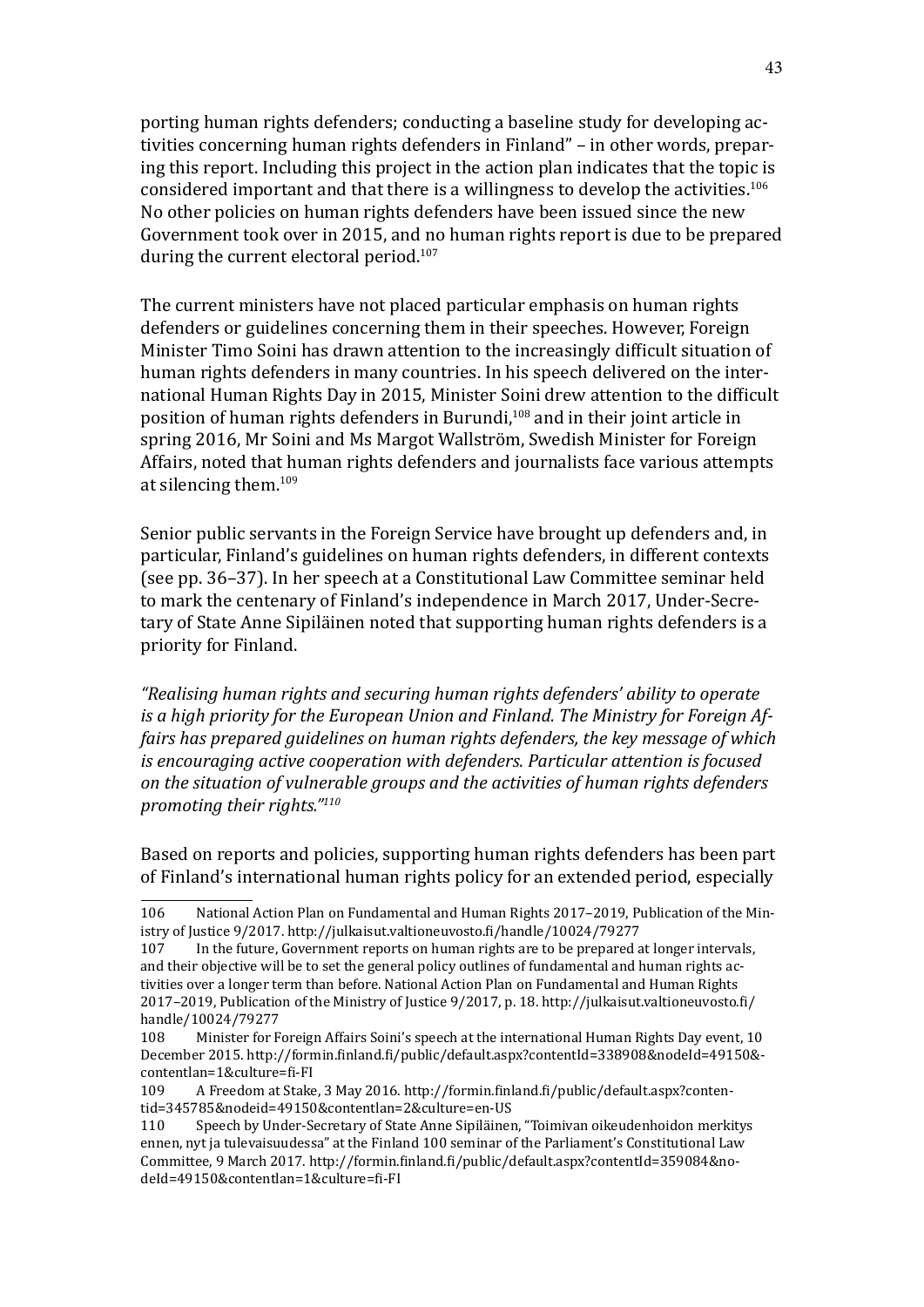as part of other work focused on civil society, however not as a clearly structured separate theme. While it has assumed a larger role at times, it has often been incorporated in other activities and human rights themes.

Finland's national guidelines on supporting human rights defenders can thus be considered a type of milestone at which to pause and consider the status of human rights defenders in proportion to other activities. Rather than containing clear-cut individual goals, the guidelines describe possibilities of taking action and aspects that must be accounted for. The theme of human rights defenders is fundamentally of a cross-cutting nature, but from the perspective of developing the activities, it is still essential to ask what the specific areas in need of development and objectives of this theme are in Finland's activities.

# **6.1 Guidelines make support for human rights defenders visible**

The status of Finland's national guidelines on implementing the EU Guidelines on Human Rights Defenders is that of a document directing the Foreign Service's work. They are a Minister for Foreign Affairs policy document that defines a common intent but does not impose direct obligations or contain clearly specified goals.

The interviewees found that the Finnish guidelines had their greatest value as a document that makes the theme of human rights defenders visible by collecting work related to it into a single source. The guidelines and the discussion around them have in general given more visibility to using the term human rights defender and called attention to dealing with issues associated with this theme in different contexts. At the same time, the guidelines are a political message stressing the importance of the theme and a tool to which reference can be made if necessary. The publication of the guidelines has raised Finland's profile in supporting human rights defenders, as few countries currently have specific guidelines. Additionally, assigning the theme of human defenders to a specific person at the Ministry for Foreign Affairs Unit for Human Rights Policy was something that the interviewees stressed as significant progress.

*"The guidelines are useful in general as a political instrument that raises awareness of the issue. I have spread information about the Finnish and the EU guidelines here."*

*"The guidelines are like a backbone. There is no need to ask if we can become one of the leading countries in this issue."*

*"The term human rights defender is now talked about more, and it is clearly being used more frequently. Previously we mainly talked about civil society and NGOs."*

Human rights organisations and human rights defenders who were interviewed also said that a state's public guidelines on supporting human rights defenders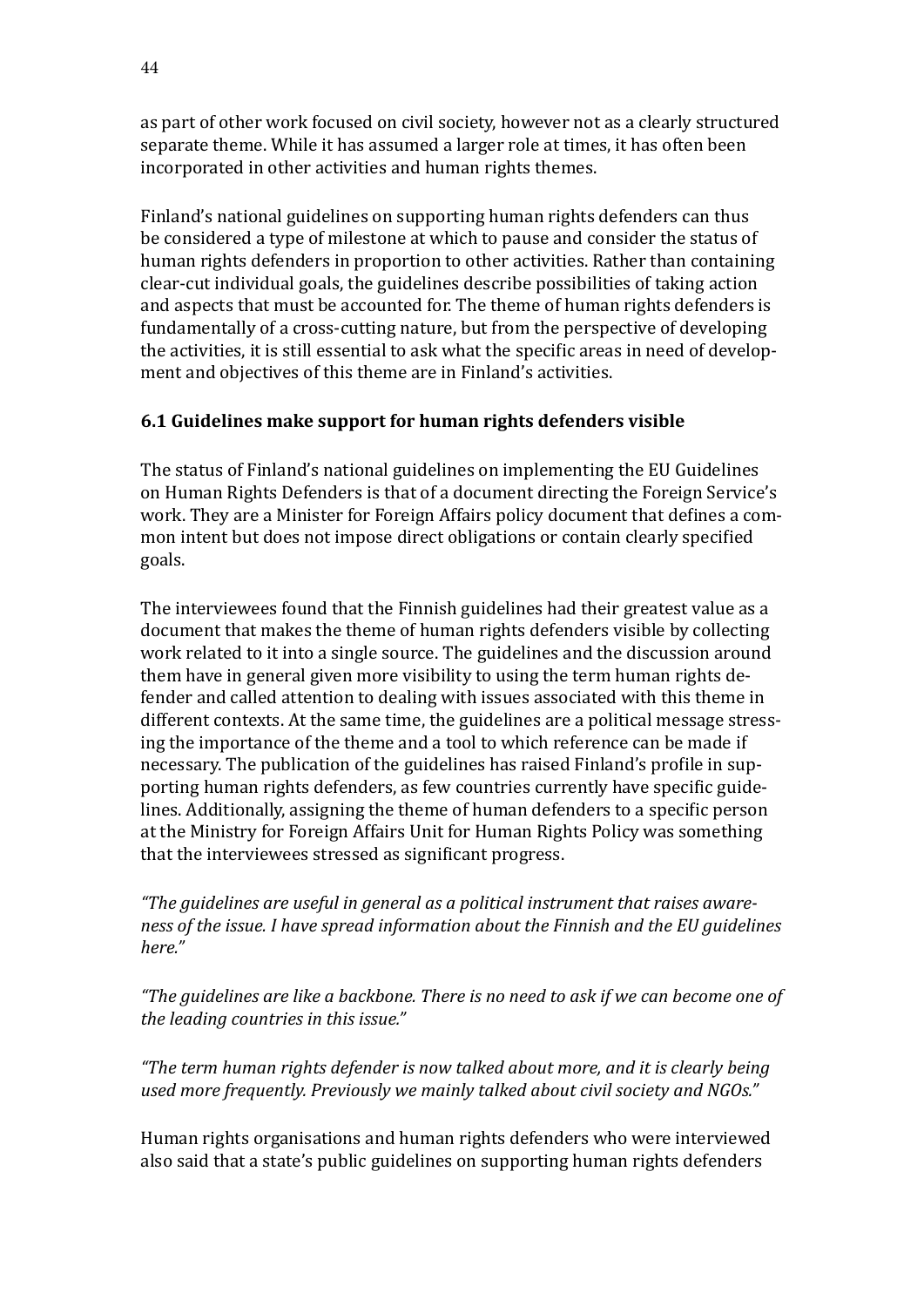sends a strong signal of that state's commitment to supporting and protecting their work.<sup>111</sup> Such actors as NGOs can make appeal to the guidelines and demand that Finland acts in accordance with them.

As Finland's general strength in supporting human rights defenders is regarded the fact that human rights and cooperation with NGOs have had a role in the Foreign Service's activities for a long period. EU cooperation also brings Finland added value. Stylistically, the Finnish approach is also considered good, as the Finns do not "shake their fingers at others and tell them how things should be done".

*"Finland's strengths also include a listening approach and trustworthiness. A low profile is also useful. Our long traditions of cooperation with civil society are another strength."*

*"Finland may be seen as a good, constructive partner with good relations with everybody."*

*"Finland's advantages include showing a good example and cooperation with [Finnish] human rights defenders. This is quite widely known and it creates credibility, also internationally."*

The cautious approach was also clearly associated with the idea of not making excessive promises, for example to human rights defenders, and not raising unrealistic hopes of how the missions could help them in practice.

*"We have also been quite cautious because the expectations are immense. When we went on a field trip, for example, some of the human rights defenders placed enormous expectations on the EU delegation, with a long list of wishes. It is not possible for individual missions to do anything about these things."*

While Finland's moderate approach is considered a strength, the flip side is excessive cautiousness and keeping a low profile among other countries. Some of the interviewees would like to see bolder action in support of human rights defenders. Finnish and foreign human rights defenders would also like Finland to act more boldly.

*"Perhaps there has been a slight increase in silent diplomacy, but we do take part in our likeminded country group. I wouldn't say we are the first ones to bring up issues, as we are rather inclined to let some other country bring it up and then support it. We clearly go around in a group of this type, as a group member."*

*"Finland has not been quite in the forefront, and we have understood that this is a good policy."*

<sup>111</sup> Finland: New guidelines will strengthen protection of human rights defenders, 7 February 2015. [http://www.ishr.ch/news/finland-new-guidelines-will-strengthen-protection-human-rights-de](http://www.ishr.ch/news/finland-new-guidelines-will-strengthen-protection-human-rights-defenders)[fenders](http://www.ishr.ch/news/finland-new-guidelines-will-strengthen-protection-human-rights-defenders)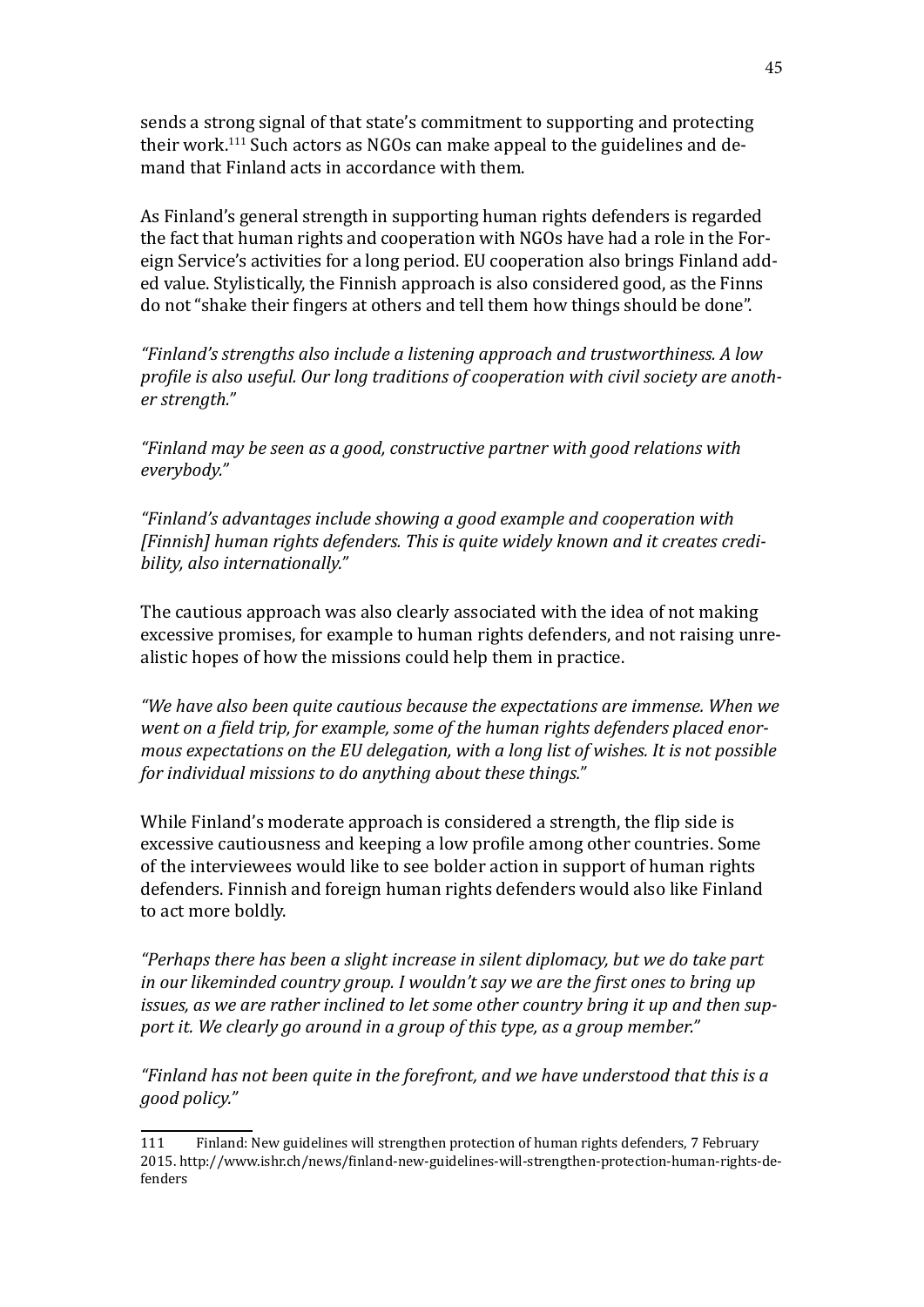*"It may be a bit harder for us to get involved in more troublesome situations. Perhaps we are rather careful. The cautious approach is our tradition. We think that we cannot be the drivers of activities."*

*"We could be a lot bolder, the way we do things could be more daring. Of course we are a small country and our status is what it is, but we have also led peace negotiations, in which we have built a good reputation. Why could we not take an equally bold stance on human rights defenders?"*

*"Some improvement has been achieved in the missions' balance between protesting and discrete action. Things have got better, but not enough. I don't know if we are expecting too much of them, but we expect more."*

### **6.2 Practices and priorities**

A very wide range of methods for supporting human rights defenders, both politically and economically, is available. Human rights defenders' situation and ability to operate can also be essentially influenced by such means as promoting general development towards rule of law and democracy in states. This report mainly focuses on direct support for human rights defenders and activities associated with it. Approaches to supporting human rights defenders include:

- economic support, for instance funding projects that improve human rights defenders' safety or build capacity for continuing their activities
- silent diplomacy
- official démarches, for instance through the EU or with likeminded countries
- bringing up human rights defenders' situation on the media/social media
- meeting human rights defenders in different contexts
- organising various events that highlight issues associated with human rights defenders' situation
- so-called field trips where the participants familiarise themselves with human rights defenders' situation in different areas of the relevant country
- observing human rights defenders' trials
- visiting human rights defenders who are in prison/under a house arrest
- calling attention to human rights defenders' situation in the UN's UPR procedure112 and other relevant international contexts.

For a list of key approaches used by Finland to support human rights defenders that came up in the report, see Figure 1 on page 9.

<sup>112</sup> For more information about the UPR procedure, see the Ministry for Foreign Affairs website: [http://www.formin.fi/public/default.aspx?contentid=247767&nodeid=49583&contentlan=2&cul](http://www.formin.fi/public/default.aspx?contentid=247767&nodeid=49583&contentlan=2&culture=en-US)[ture=en-US](http://www.formin.fi/public/default.aspx?contentid=247767&nodeid=49583&contentlan=2&culture=en-US)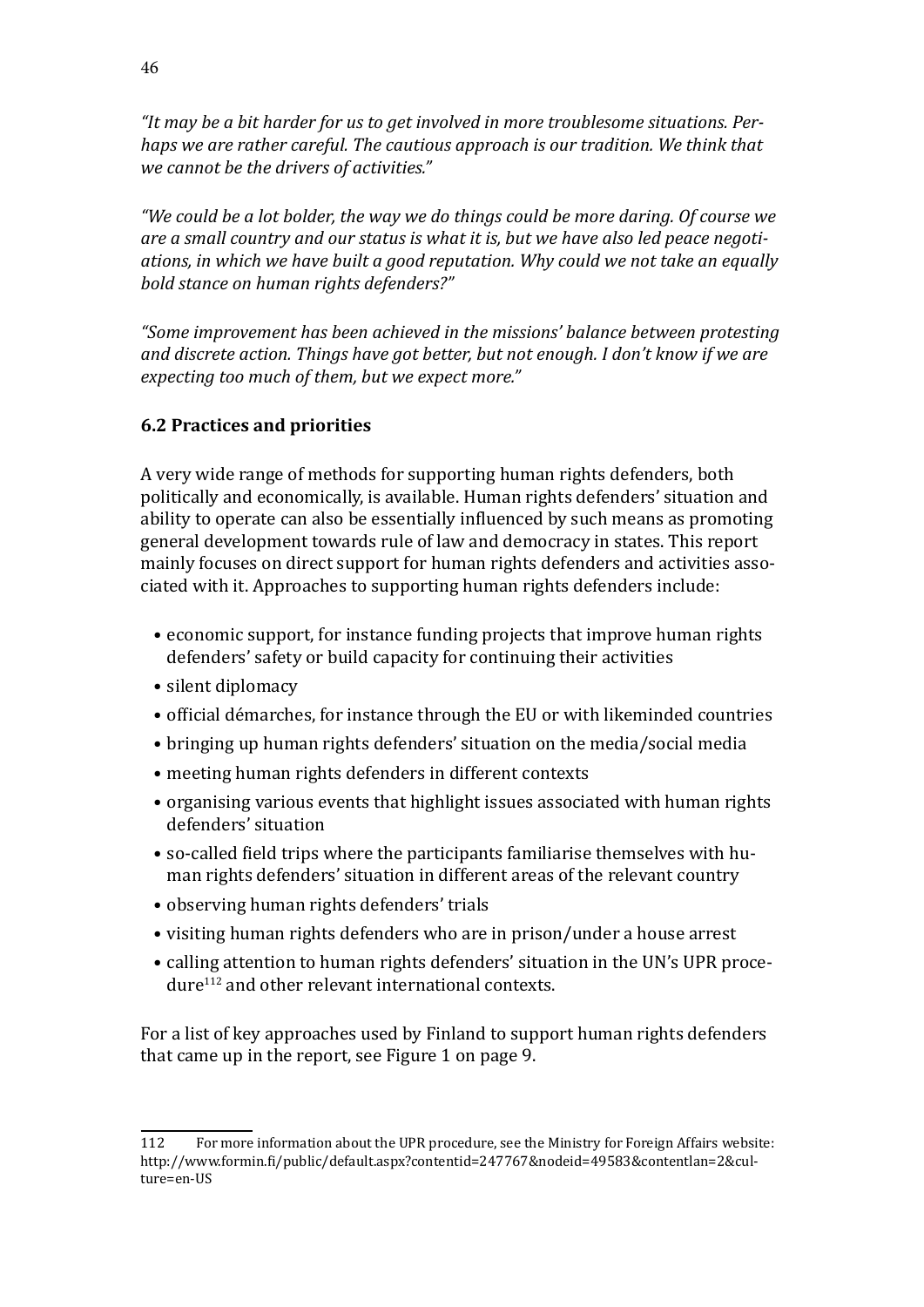Naturally, the interviewees highlighted EU cooperation as the most important channel for supporting human rights defenders. It is also stressed in Finland's guidelines on human rights defenders. As the best practices regarding the cooperation between EU Member States' missions and EU delegations were mentioned especially participation in the activities of human rights groups and observing trials. Exerting influence with likeminded countries both at country level and within international organisations, or the UN, OSCE and Council of Europe, was also seen as a key channel. However, the UN was clearly considered the most important one of these.

Of the diplomatic missions' own activities, as good practices were cited meeting human rights defenders and inviting them to events organised by the missions. These meetings do not require separate funding, they are relatively easy to organise and, above all, they constitute a significant show of support for the human rights defenders. The use of media, and social media in particular, was highlighted in the interviews significantly more than in the evaluation of Finland's international human rights policy implementation in 2015. The importance of concrete project work was considered great in terms of both effectiveness, access to information and networking with human rights defenders. In this context, the Local Cooperation Funds (LCF) were found to be particularly significant.

Regarding the content of the work, Finland stresses supporting women human rights defenders and those otherwise in the most vulnerable position. Defenders of LGBTI rights and the rights of persons with disabilities, in particular, are supported both politically and economically. For example, Finland belongs to the Equal Rights Coalition established by Uruguay and the Netherlands, through which the 30 participating likeminded states wish to promote LGBTI rights and support the work of actors defending them. Finland joined the Equal Rights Coalition in 2016. Those who defend the rights of persons with disabilities are, among other things, supported through LCF projects and by giving this theme prominence in international forums, such as the OSCE. The rights of the Roma (especially in the Council of Europe) and indigenous peoples (especially in the UN) are themes that Finland has traditionally promoted in its international human rights policy, and they are thus also highlighted in the activities related to supporting human rights defenders.

Women's and girls' rights have a strong role in all human rights work and development cooperation carried out by Finland, and this theme thus has links to human rights defenders, especially through promoting women's general participation in society. Women human rights defenders' particularly difficult situation was highlighted in different contexts, including EU activities. The third Finnish National Action Plan 1325 to be published in 2017 (national implementation of the UN Security Council's resolution 1325 "Women, peace and security") will contain a section on women human rights defenders, and the action plan will thus be linked to the guidelines on human rights defenders. The goal is that those working in crisis management tasks, for example, will be aware of issues related to human rights defenders.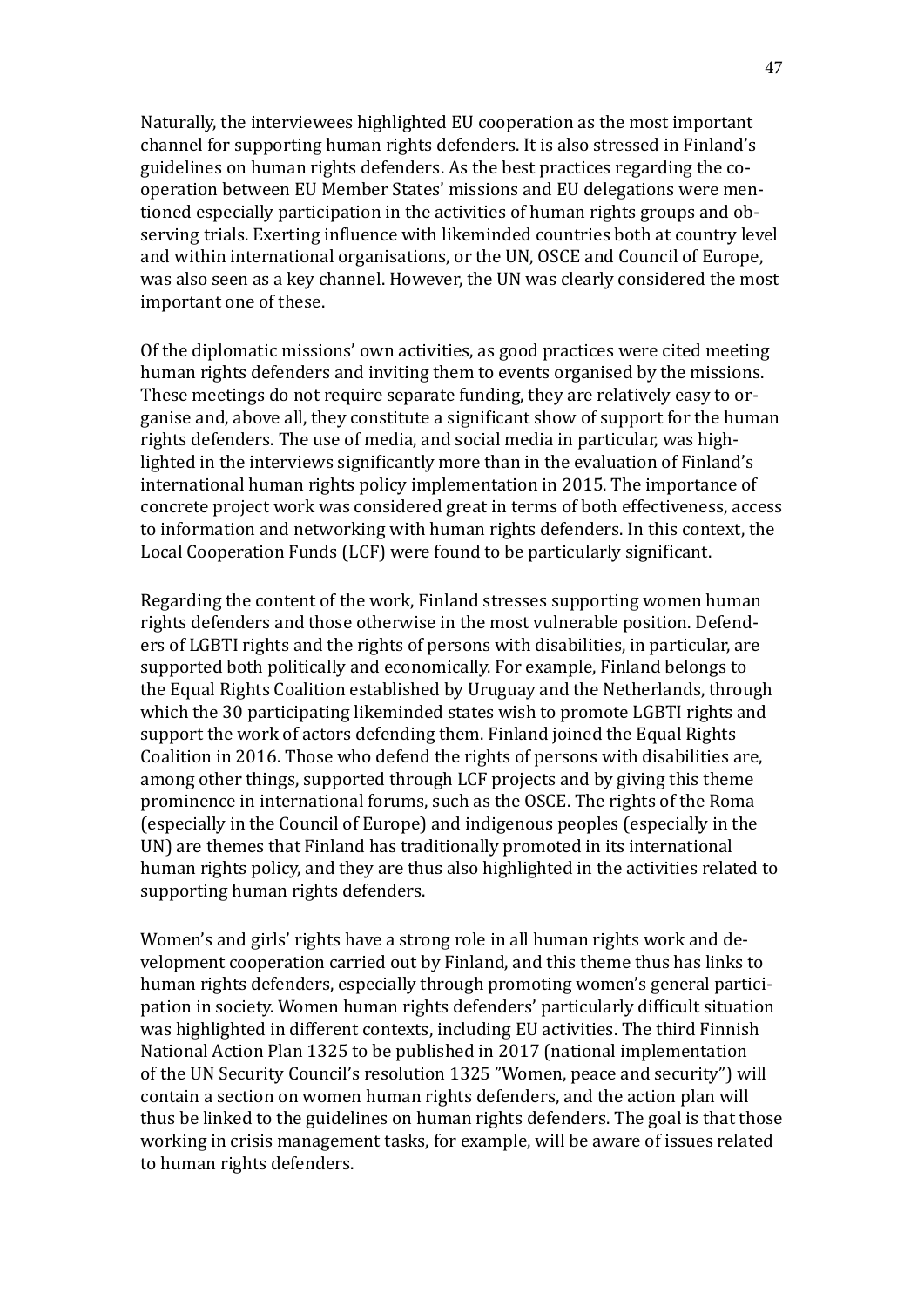The Human Rights Action Plan of the Foreign Service of Finland 2013–2015 set the goal of enhancing cooperation with women human rights defenders, paying due attention to their safety. The Democratic Commission for Human Development (DCHD), a human rights organisation in Pakistan, published a report on the safety situation of women human rights defenders in Pakistan in 2017. The Finnish KIOS Foundation, which is funded by the Ministry for Foreign Affairs, has supported DCHD's human rights work in Pakistan since 2009. The funding granted by the KIOS Foundation to the organisation in Pakistan has come with security training for women human rights defenders.<sup>113</sup> KIOS has also funded activities in support of women human rights defenders in such countries as Bangladesh, Nepal and Sri Lanka.

The interviews indicate that the priorities selected by Finland, or supporting women human rights defenders and those defending the rights of the most vulnerable groups, generally also appear to be implemented in practice in Finland's activities. More detailed information on and an analysis of specific themes would be needed, however, to estimate the actual volume or quality of these activities. By and large, Finland's priorities coincide with the information obtained from human rights organisations and international organisations about the groups of human rights defenders that encounter the greatest problems in their work. The Finnish guidelines also leave room for manoeuvre for different emphases in individual countries, as the human rights defenders' situations naturally vary to some extent by country and by period. From time to time it should also be checked that the priorities match the actual situation. The status of human rights defenders promoting land and environmental rights, for example, has deteriorated in recent years (see pp. 20–21)

While the Human Rights Action Plan of the Foreign Service of Finland 2013–2015 brought up supporting human rights defenders who promote economic, social and cultural rights (ESC rights) as a special theme, there is no special emphasis on ESC rights in the Finnish guidelines on human rights defenders. According to the guidelines, the efforts of human rights defenders working with ESC rights and CP rights (civil and political rights) are equally important, and the emphasis placed on them depends on the operating environment. ESC rights did not come up specifically in the context of human rights defenders in the interviews, but some international discussion was sparked around this theme as Norway included the promotion of ESC rights in the UN Resolution on human rights defenders in 2016.<sup>114</sup>

In general, the missions are well familiar with human rights defenders' situation in their country and recognize those in a particularly difficult position, even if they

<sup>113</sup> First report assessing risks faced by women human rights defenders published in Pakistan, 11 November 2016. [http://www.kios.fi/en/2016/11/ensimmainen-naispuolisiin-ihmisoikeuspu](http://www.kios.fi/en/2016/11/ensimmainen-naispuolisiin-ihmisoikeuspuolustajiin-kohdistuvia-uhkia-kartoittava-selvitys-julkaistu-pakistanissa/)[olustajiin-kohdistuvia-uhkia-kartoittava-selvitys-julkaistu-pakistanissa/](http://www.kios.fi/en/2016/11/ensimmainen-naispuolisiin-ihmisoikeuspuolustajiin-kohdistuvia-uhkia-kartoittava-selvitys-julkaistu-pakistanissa/)

<sup>114</sup> On 24 March 2016, the UN's Human Rights Council adopted a resolution on protecting human rights defenders who promote ESC rights. Protecting human rights defenders, whether individuals, groups or organs of society, addressing economic, social and cultural rights, Resolution adopted by the Human Rights Council on 24 March 2016 - 31/32, A/HRC/RES/31/32. [http://ap.ohchr.org/docu](http://ap.ohchr.org/documents/dpage_e.aspx?si=A/HRC/RES/31/32)[ments/dpage\\_e.aspx?si=A/HRC/RES/31/32](http://ap.ohchr.org/documents/dpage_e.aspx?si=A/HRC/RES/31/32)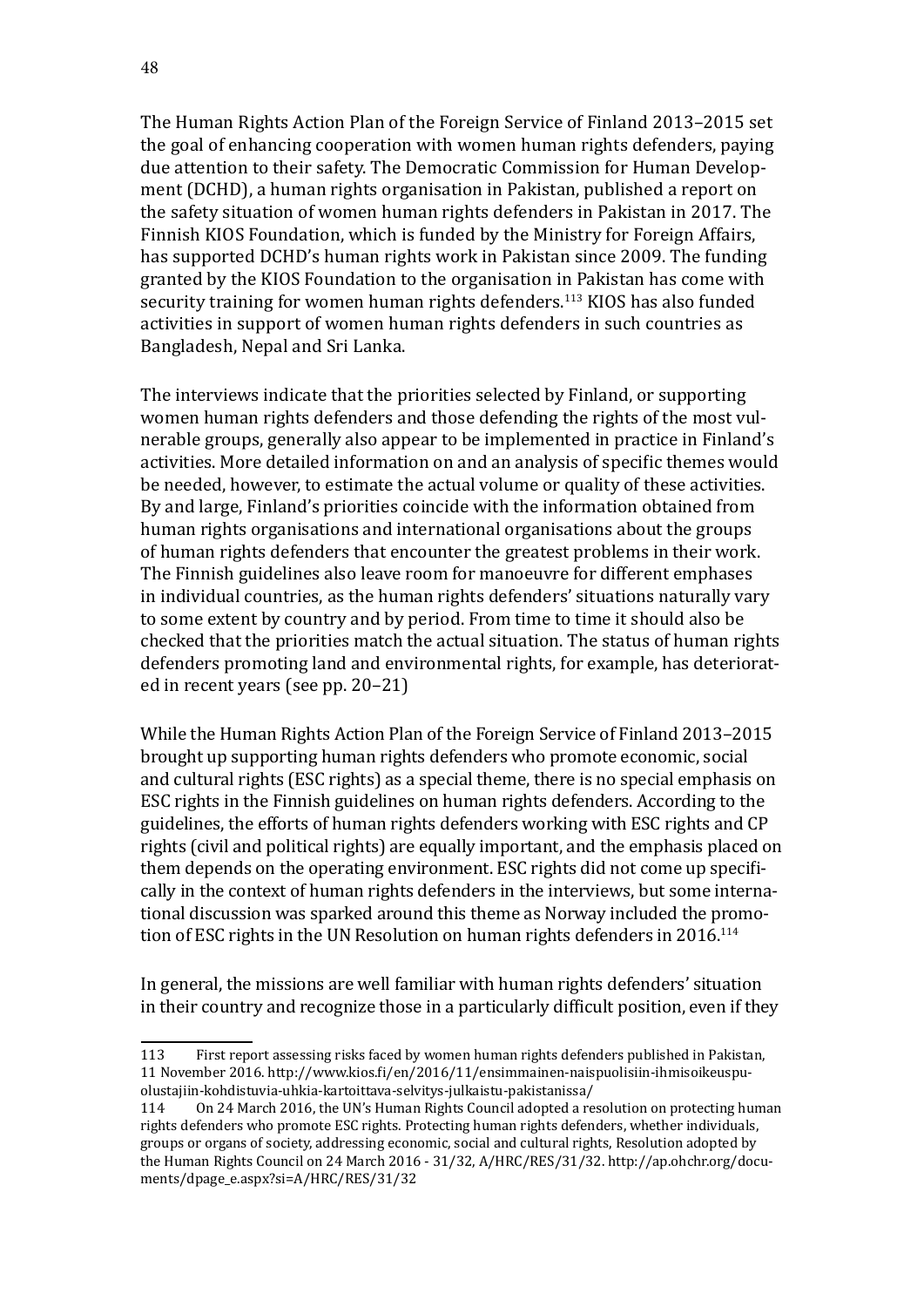frequently lack resources for active information acquisition of their own. This is how interviewees from outside the Foreign Service also saw the situation. As a challenge was considered the fact that many human rights defenders in a vulnerable position operate in extremely remote regions, which makes reaching them difficult and often even impossible with the resources available for the missions. Field trips, for example, are not embarked on very often, although some are undertaken together with likeminded countries or as part of EU cooperation, in particular. In places, less information on human rights defenders is available, for instance as LCF projects are fewer in number or have been dropped.

Particular successes in or impacts on supporting and protecting human rights defenders were difficult to itemise based on the interviews. Some of the interviewees cited individual cases where Finland's actions had directly or indirectly contributed to improving a human rights defender's situation, for example prompted their release from prison. Assessing more extensive impacts is difficult, as they often only become apparent with a delay of years or even decades, but several interviewees noted that small acts that appeared insignificant at the time have had an impact on the situation, at least over the short term. An invitation to a mission extended to human rights defenders or, for example, statements on a country's human rights situation issued by Finland together with other EU or likeminded countries, may have a major impact from human rights defenders' perspective. Small displays of support may have crucial psychological effects.

Failures in activities related to human rights defenders were even more difficult to itemise based on the interviews, or they were difficult to talk about, as this is not the done thing. As the greatest failure was experienced a lack of improvement in human rights defenders' status in general in the country in question, and the fact that even hard work does not seem to change the administration's attitudes.

*"You often feel you have failed when you have tried to talk to the local authorities and think that your ideas have been reciprocated, and yet the situation keeps on getting worse."*

*"It would be important to also share failures. You cannot always succeed, and sometimes you have setbacks. You just have to bear the criticism. Not everything is fun and positive, and this work is terribly difficult. For instance, we are dealing with military dictatorships or otherwise troublesome governments."* 

#### **6.2.1 Supporting human rights defenders in EU cooperation**

Finland's international human rights policy is primarily implemented within the framework of the EU, and the Finnish guidelines on human rights defenders also put a strong emphasis on EU cooperation. The manner in which Finland participates in EU Member States' joint activities and the effectiveness of the cooperation between the states is thus highly significant for supporting human rights defenders.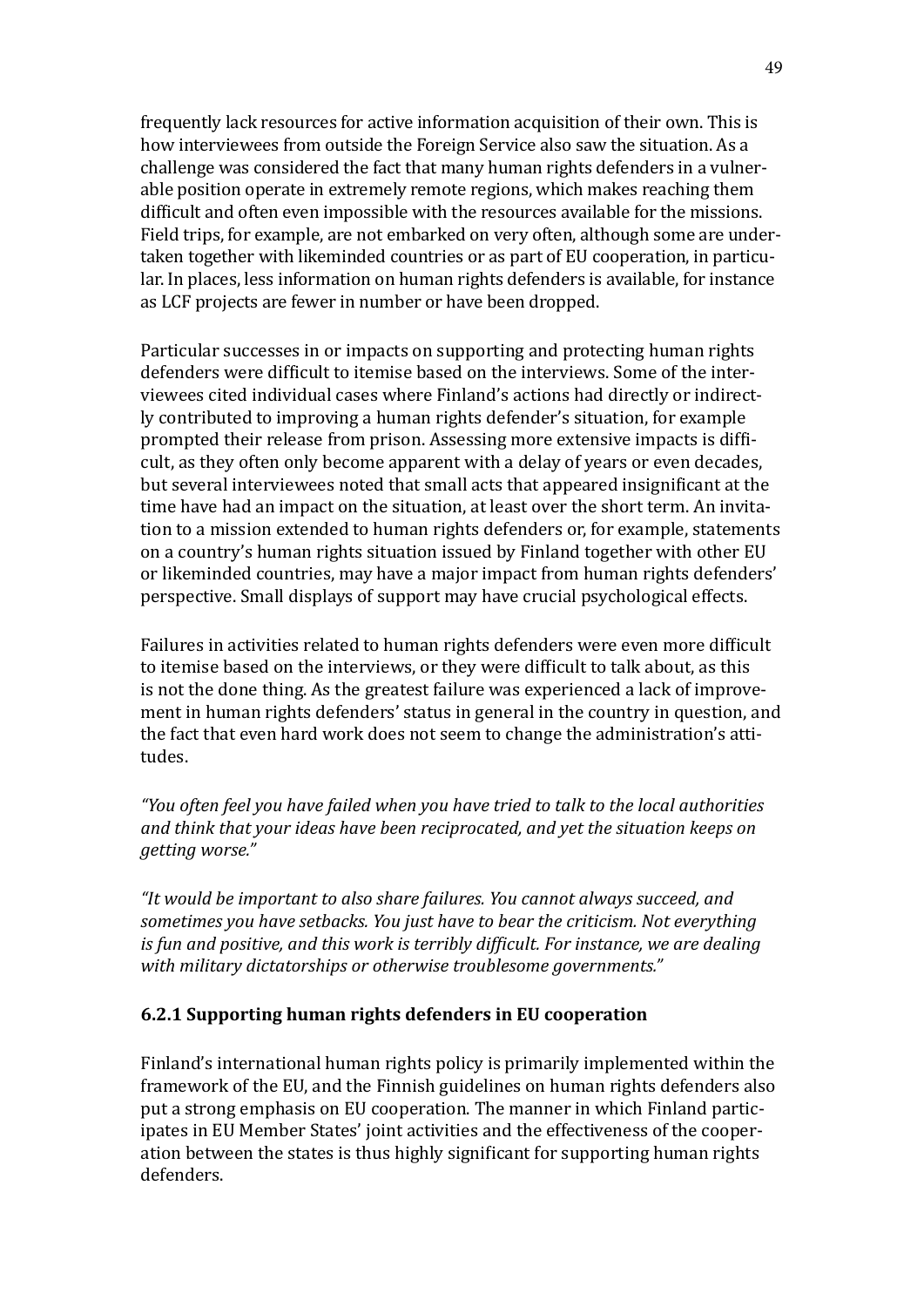*"Finland is certainly quite active whenever we have the resources for participating in EU human rights work. The number of countries that are active is quite small, anyway.*

The general view of Finland's efforts to support human rights defenders through the EU is mainly positive. As usual in international human rights policy, rather than taking a leading position in EU activities, Finland is "at least an active and faithful rank and file member". This view was quite consistent both within the Foreign Service and among NGO representatives.

Both in an extensive survey addressed to the missions in 2014 and in the interviews conducted for this report, participation in EU working parties on human rights and observing human rights defenders' trials were stressed particularly in the missions' activities.

The interviews indicate that the persons responsible for human rights issues in the missions actively participate in EU working parties on human rights and human rights defenders if one of these exists in the country in question.

*"Country level cooperation is even closer than before. As an example, thematic working groups on human rights issues were established in [name of the country removed] in autumn 2016. One of the thematic parties focuses on the situation of and protection mechanisms for human rights defenders and journalists. The activities of these parties will be launched in early 2017."* 

For example, the working groups on human rights are currently preparing country-specific strategies, and their activities can at best have significant impacts on the implementation of the Guidelines on Human Rights Defenders.

*"In the summer, an EU strategy on human rights defenders was circulated for comments here and it is now a bit different from before as it also discusses objectives. The working group on […] is now led by Germany, which is highly active. The group has been using the Finnish guidelines ever since they were published, and they have also been used now for preparing a specific programme for [name of the country removed].*

*"Last spring, the EU managed to produce new Guidelines on supporting human rights defenders at the working group level, with civil society representatives also involved in the work. Finland was very active in these efforts and some of our wordings were adopted, as other countries may not have been quite as passionate about it as us."*

In addition to working groups, Finnish missions also participate in observation of human rights defenders' trials organised by the EU delegation. Attending trials is mainly possible when they take place in the capital area, however, and less often in other parts of the country. The EU applies the burden sharing principle in observing trials, meaning that each Member State assumes responsibility for it in turn.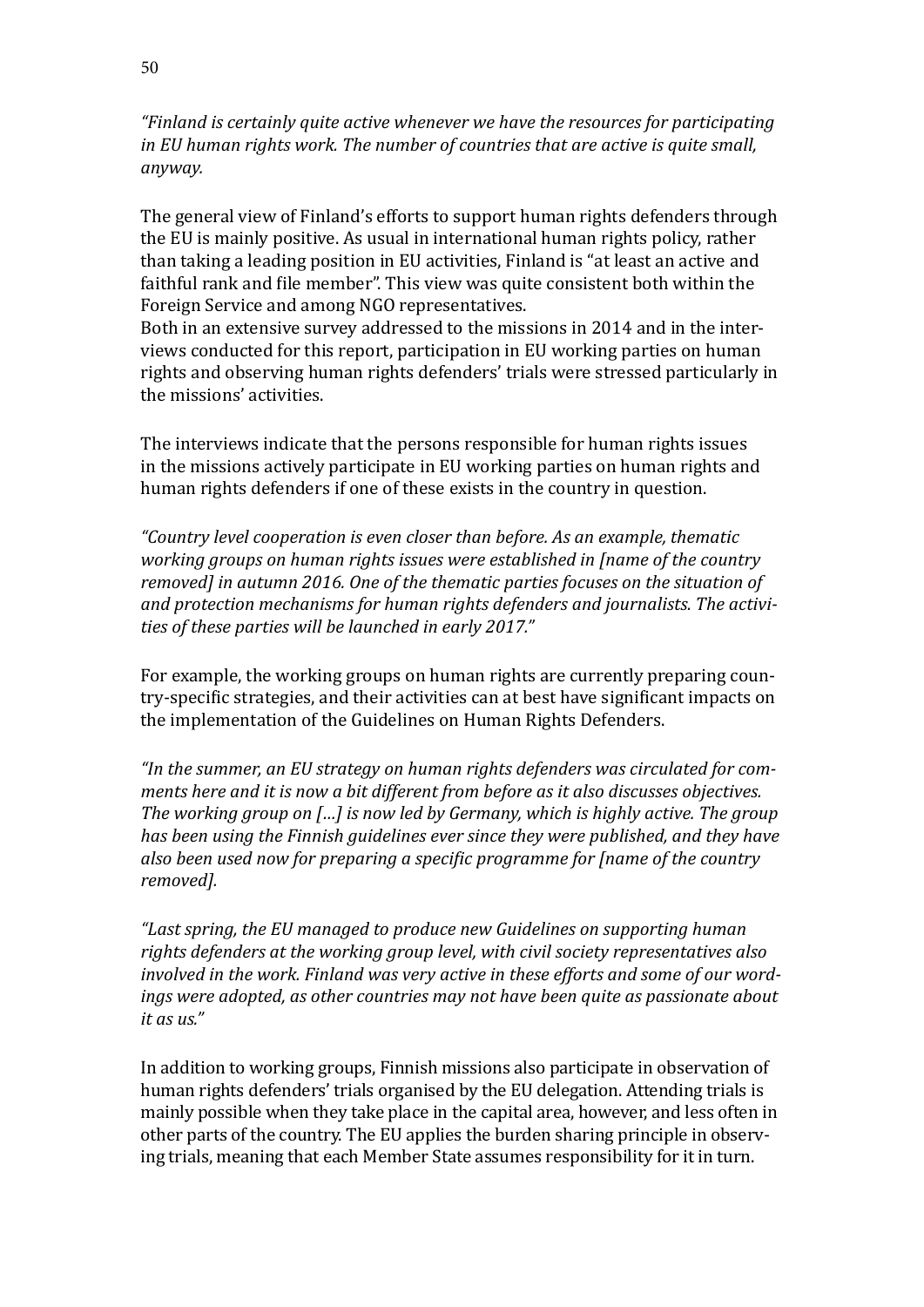*"Observing trials is important, it sends out a clear signal to the authorities that we are keeping an eye on things."*

### *"Finland is unquestionably one of the most active EU Member States, especially in observing trials. Some countries do not wish to take part in these activities in any way."*

The EU delegation and the Member States' diplomatic missions also frequently collaborate in the area of monitoring and reporting on human rights defenders' situation, go on field trips and organise events on this theme. From the perspective of Finnish missions, joint information exchanges and reporting are particularly useful as the missions say that their resources frequently do not stretch to acquiring their own information. The EU's silent diplomacy, and particularly démarches (expressions of opinions behind the scenes) in favour of human rights defenders are important. Such joint positions are particularly significant for Finland, as they give the message weight and impact that a small country would find it almost impossible to achieve otherwise.

While the general assessment is that Finnish missions' participation in EU work is active, there naturally are variations between different countries and periods. The cutbacks in the missions' resources have meant that it has been necessary to reduce the activities in some countries, in particular because of a lack of personnel. The interviewees thus hoped that *"a review of our future participation in the EU's human rights activities would be carried out for the missions whose resources are being cut. How we will be involved and what we will have resources for."* In addition to resources, the priorities in the missions' activities depend on the ambassador; when a new ambassador takes office, this affects the extent to which the mission participates in EU activities related to human rights defenders, among other things.

### **Significance and challenges of EU cooperation**

*"The EU has influence. It may not be as significant as we think here in Europe, with China and India having increased their power especially in Africa, but the EU is still a serious partner. [name of the country removed] is an important trade partner for the EU, and this gives the EU influence."*

The EU is generally seen as having a lot or some influence in human rights issues, but issues that undermine or prevent the EU's activities were the most prominent in the interviews. The greatest problem is the Member States' differing views of policies on human rights issues and supporting human rights defenders in the relevant countries. The problems are summed up well by these comments extracted from the interviews:

*"You could say that EU cooperation is paralysed, and cooperation in Brussels is affected by the same problem, so no help can be expected from there, either, in this situation."*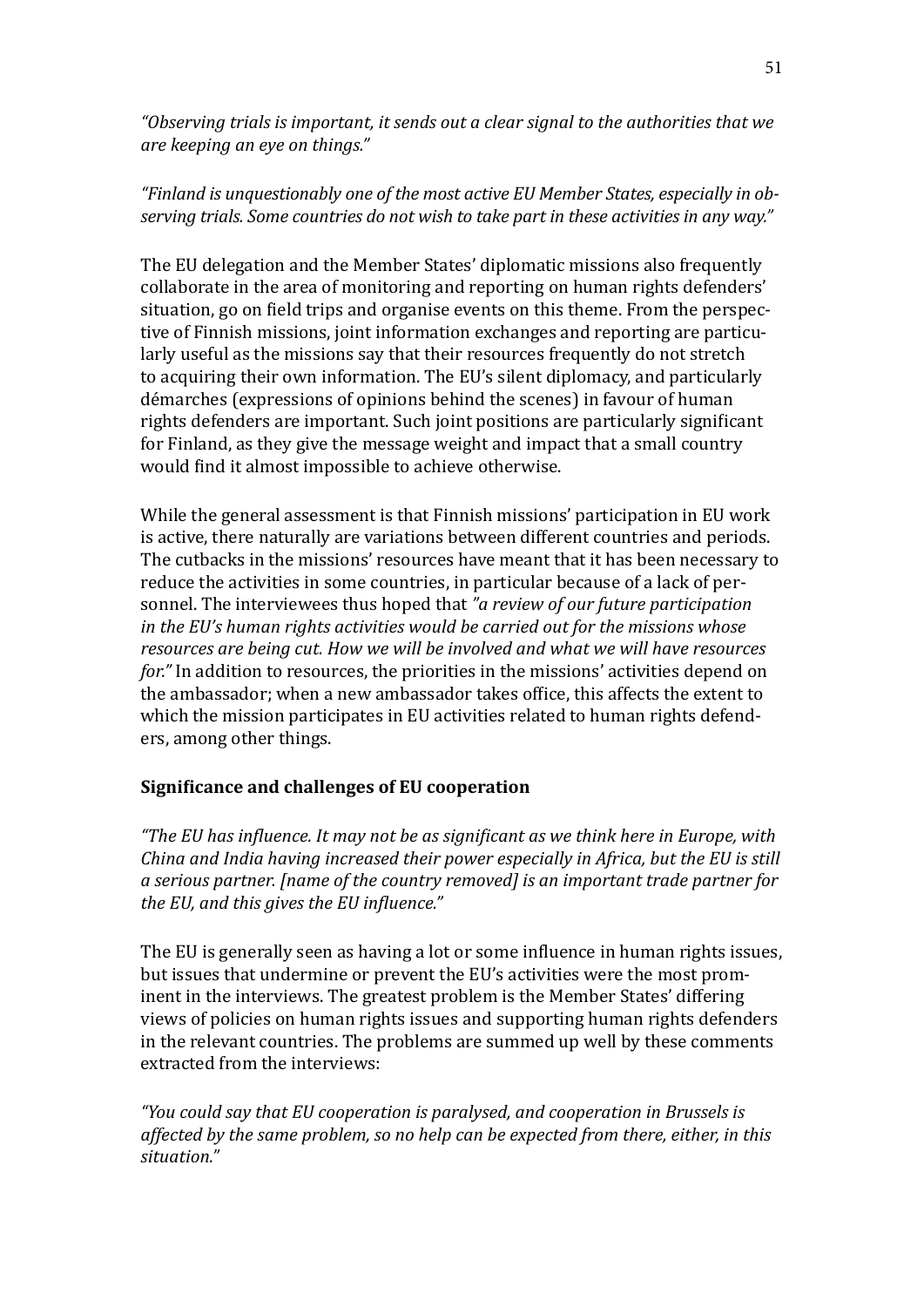*"In its early days, the working group on human rights was tasked to prepare a report on the human rights situation in [name of the country removed], but whenever it was sent to the ambassadors, it got sent back."*

*"As the situation in the entire region is difficult, we must have this country 'on our side'. The stability of the country is more important than anything else, and a lot of understanding is shown for the government."*

*"Criticism from the EU will not work. The EU is toothless. Although it is said to be the most important trade partner to [name of the country removed], in fact this is all about Germany and France. These countries are important, not the EU."*

*"EU cooperation has not become more difficult here, but the countries prioritise different actions. For example, many of them do not wish to meet certain actors if they are working on a big trade deal, but they do not tell the others not to meet civil society actors."*

*"It is almost impossible for the EU to issue joint statements, as some of the countries strongly support [name of the country removed], and for them it is more important that [name of the country removed] remains a stable state. They see it as stability if demonstrations cannot be organised and no-one is acting against the government. This prevents all types of joint activities. At times, likeminded countries request the EEAS [European External Action Service] to issue at least a démarche to the Foreign Ministry in the name of the EU delegation, but unfortunately this is all we can do over there."*

*"We are now working on partnership priorities to find issues in which the countries would like to make progress with the EU […] but the talks have pretty much stalled. One group is not prepared to move into the direction to which the EEAS is going, and the likeminded EU countries would not like to give up and adopt wordings that remain 'doubtful'."*

*"We have to lock horns among the EU countries every time. Those of us who are likeminded coordinate our positions strictly, whereas Visegrad group countries, especially Poland, Hungary and the Czech Republic, are considerably more reserved and do not wish to criticise the government for human rights violations in the same way as the rest of us."* 

In many countries, the missions have to find a balance between acting together with other EU countries and proceeding bilaterally with the host country administration.

*"For example, we attempted to meet the opposition leaders at the ambassador level, but as no agreement could be reached on this, the EU Ambassador did not invite them at all. Many countries, including the Finnish mission, then started bilateral work."*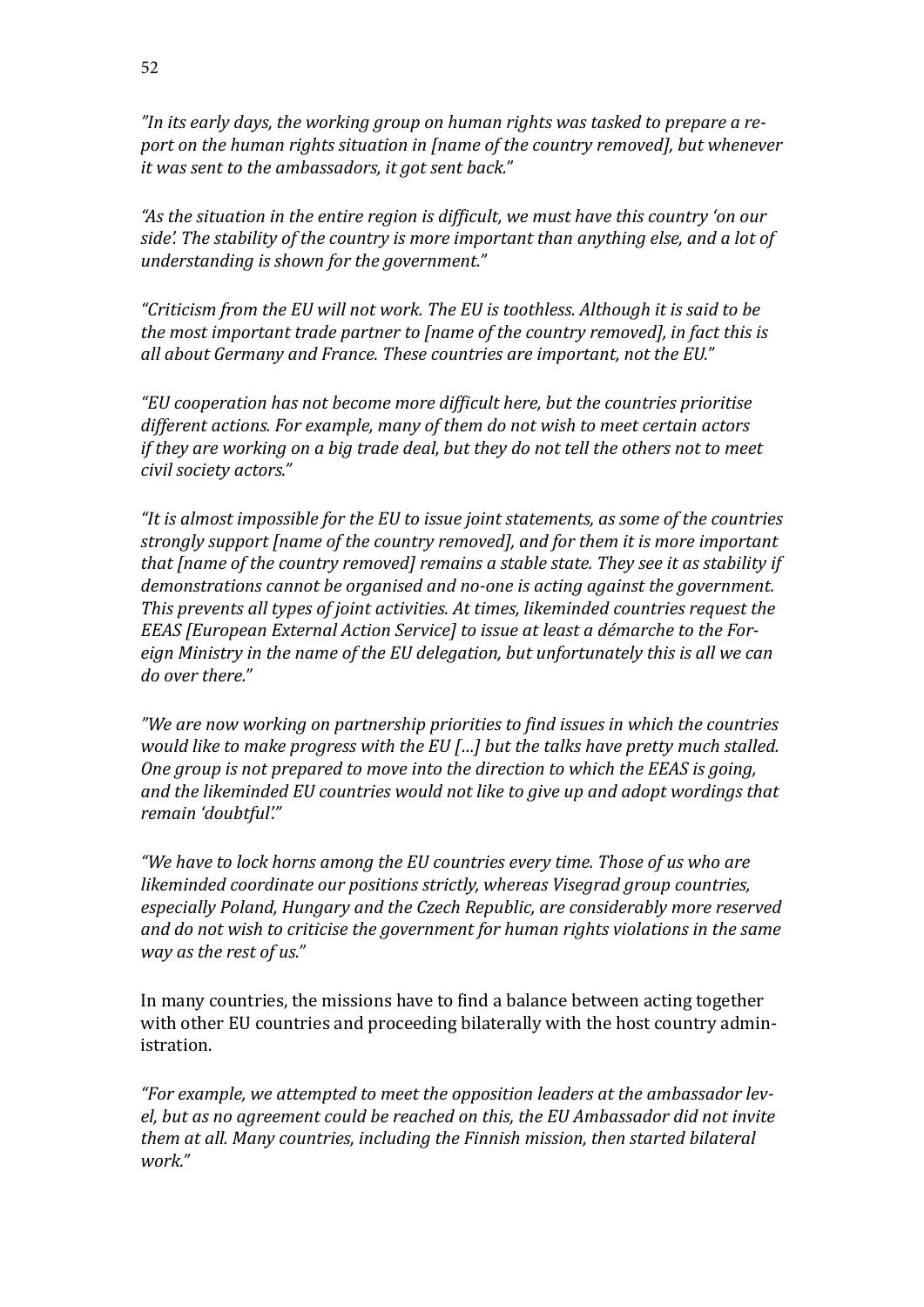In addition to problems associated with cooperation between EU Member States, bilateral activity is often also encouraged by the host country administration's attitudes towards multilateral interaction and discussing issues in international forums. It may be in the government's interest to undermine the EU's influence by stressing bilateral work and, on the other hand, it is easier to discuss difficult topics bilaterally than in a "one against EU countries" setting. However, favouring bilateral activity results in a balancing act regarding to what extent we are prepared to bypass EU cooperation to make at least some progress in issues related to human rights defenders.

*"The EU is a bit of a red flag at the moment, so actions under the EU umbrella are not the most effective. In other words, it is sometimes better for Finland to act alone, or EU countries to act individually."*

*"Although they are prepared to talk about these issues in private, they do not wish to have them discussed in international forums. They have no time for having these questions brought up at the EU level, but they are prepared to talk to individual Member States."*

*"This is inconsistent, as this is exactly what [name of the country removed] wants, or divide the EU and persuade us to act as individual countries. But the flip side is that if we hold on to the EU, we get no information, and all meetings are jettisoned. If we wish to stay in touch in some way, it is easier to operate as an individual country."*

In the interviews and many other contexts, it was stressed that emphasising EU activities in support of human rights defenders is a way of overcoming the shortage of resources, and on the other hand, it does not make sense to double the efforts both at the EU level and as part of Finland's national activities. However, it has been stressed in interviews with human rights defenders and, for example, an evaluation of the Dutch human rights activities that the efforts of such bodies as EU delegations can rarely make up for the Member States' national actions. When Member States close down their missions and reduce their bilateral support for human rights defenders, significant gaps are created, which it has not been possible to bridge by EU action.<sup>115</sup>

As a significant change in terms of EU human rights activities' future, the interviewees mentioned Brexit, or the United Kingdom's plan to leave the EU. The United Kingdom has traditionally been one of the leading countries upholding human rights, and its resources are significant compared to other states. Several interviewees said that the British do vast amounts of invisible work in the EU, including drafting documents, which has benefited the entire Union. In the future, we must thus prepare for dwindling resources and influence at the EU level, also in human rights work.

<sup>115</sup> Navigating a sea of interests: Policy evaluation of Dutch foreign human rights policy 2008-2013. [https://www.government.nl/ministries/ministry-of-foreign-affairs/documents/](https://www.government.nl/ministries/ministry-of-foreign-affairs/documents/reports/2014/12/01/iob-navigating-a-sea-of-interests-policy-evaluation-of-dutch-foreign-human-rights-policy-2008-2013) [reports/2014/12/01/iob-navigating-a-sea-of-interests-policy-evaluation-of-dutch-foreign-hu](https://www.government.nl/ministries/ministry-of-foreign-affairs/documents/reports/2014/12/01/iob-navigating-a-sea-of-interests-policy-evaluation-of-dutch-foreign-human-rights-policy-2008-2013)[man-rights-policy-2008-2013](https://www.government.nl/ministries/ministry-of-foreign-affairs/documents/reports/2014/12/01/iob-navigating-a-sea-of-interests-policy-evaluation-of-dutch-foreign-human-rights-policy-2008-2013)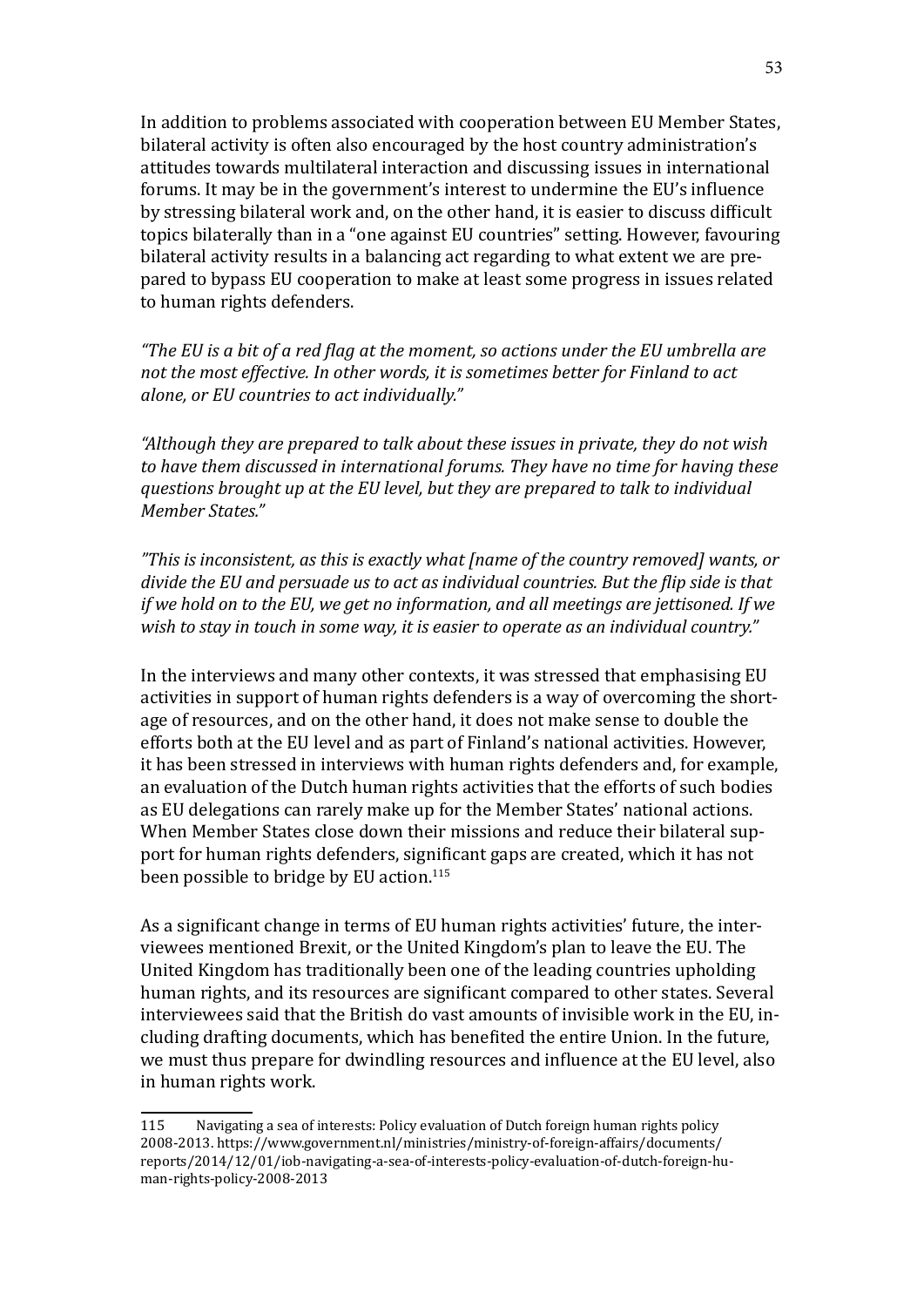*"Brexit is likely to reduce further the EU's ability to act in human rights issues."*

*"The delegations [of EU Member States] have certainly been quite shocked about Brexit. It will definitely take them a little while to recover and think about what the best way forward is now."*

*"The British do a lot of lobbying in the EU's name and are very active in EU working groups. They have excellent capabilities and resources. The British have been active in the burden sharing within the EU, and Brexit will certainly be felt."*

### **Finland's EU Presidency will offer opportunities for exerting influence**

One of the goals set in the Human Rights Action Plan of the Foreign Service of Finland 2013–2015 was to further enhance the EU Delegations' cooperation with human rights defenders. It is not possible to assess within the context of this report if efforts have been made to reach this objective or how well this has succeeded during the action plan's period of validity. In general, the interviewees found it important that the EU actively supports human rights defenders and that the Member States could act as unanimously as possible. Regardless of the internal dissension, Brexit and other challenges, almost all interviewees stressed the continued importance of EU cooperation.

*"The UN gives a lot of prominence to human rights issues, but if we talk about human rights defenders, the EU and its human rights group are more or less the only organisation that can and will bring these issues up."* 

### *"If the EU does not draw attention to these matters, who will?"*

An individual Member State may well influence the level of activity in the EU's human rights work, for example by leading working groups on human rights or being otherwise active as a working group member and highlighting human rights issues. While Finland was not considered a front line country in supporting human rights defenders, a resolute willingness to act upon the human rights principles came through strongly in the interviews.

*"What can we do? For our part, we can uphold EU principles and work actively with likeminded EU countries and many other states, including the US, Canada and Switzerland."*

In addition to acting through its missions, a Member State can influence the support the EU lends to human rights defenders through the Council's working party on human rights, COHOM. The interviewees said that Finland has had a higher profile in the working party regarding human rights defenders in recent years. In practice, this means that Finland takes the floor every time the party discusses the theme of human rights defenders. The topics taken up by Finland in its addresses have included the status of women human rights defenders and the situ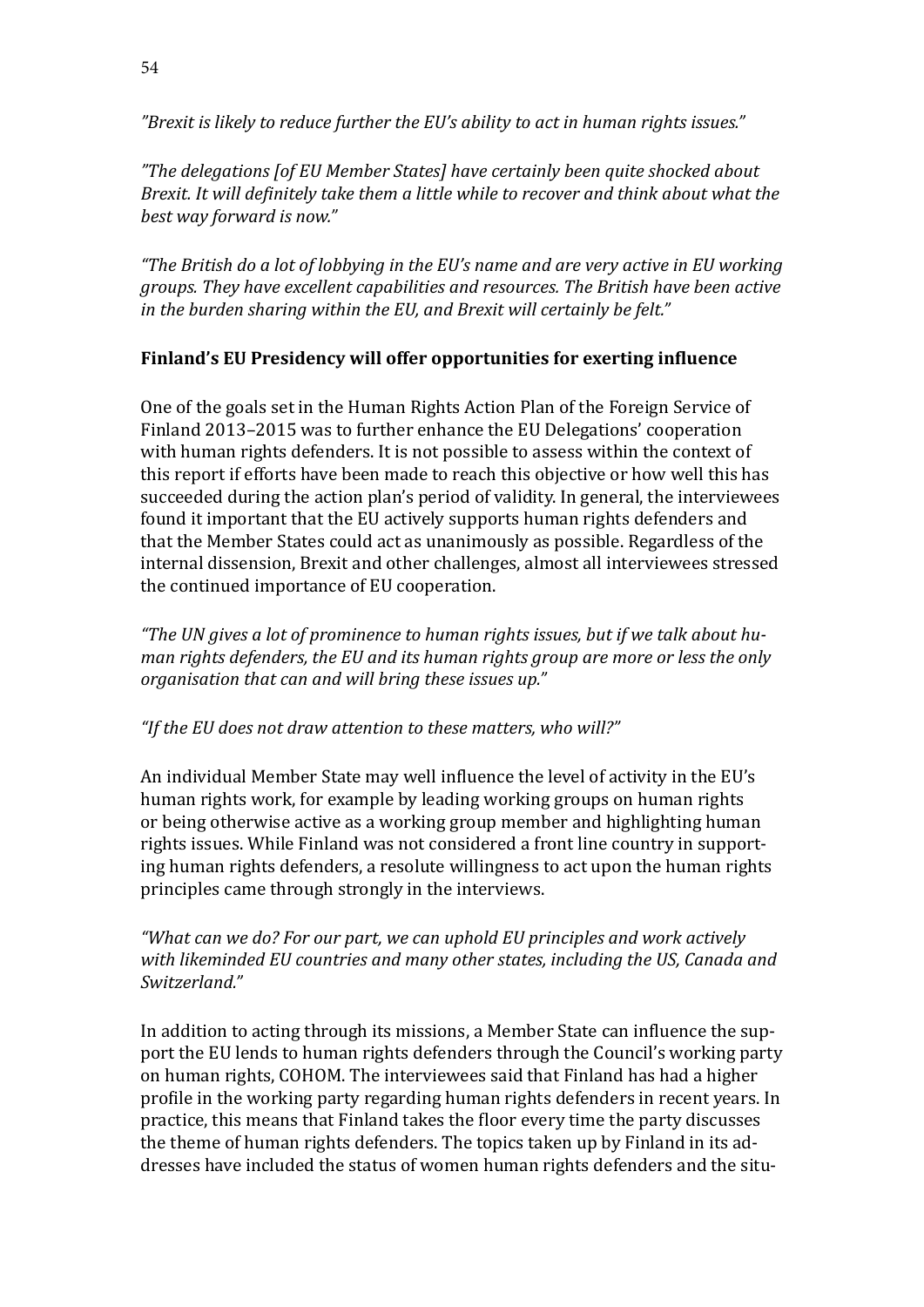ation of those defending LGBTI rights. The policy disagreements in issues related to human rights defenders between the Member States, which are reflected on country level activities, are not equally visible in the COHOM's work. Differences of opinion may occur in individual questions, but otherwise dissenting views are not actively promoted.

As the COHOM's task is to monitor and promote the implementation of the EU Guidelines on Human Rights Defenders, it is vital for Finland to be active in this working party. In the future, Finland could call particular attention to EU Guideline implementation. A new evaluation of their implementation is needed, as the most recent one was conducted in 2006. Additionally, Member States could be urged to follow the example set by Finland and the other Member States that have prepared national guidelines on supporting human rights defenders.

Finland will next hold the Presidency of the EU in 2019, which will offer an outstanding opportunity to exert more wide-reaching influence on the EU's activities related to human rights defenders. During its previous Presidency in 2006, Finland campaigned for women human rights defenders, which was considered a good initiative related to this theme. At the same time, however, the campaign brought up both the EU Guidelines and the status of human rights defenders in general. As part of this campaign, Finland organised a seminar on women human rights defenders in Indonesia together with local NGOs. In a more negative sense, Finland's activities during the Presidency came up in Amnesty International's report on the implementation of the EU Guidelines on Human Rights Defenders in 2007. During Finland's Presidency, the EU only delivered four démarches on human rights defenders' situation, whereas during Austria's presidency in the previous period, 26 démarches were issued.116 The undertakings of the Presidency are the object of a particularly close scrutiny.

The situation is now different than during Finland's previous Presidency, however. The role of the Presidency changed in 2009, as the High Representative of the Union for Foreign Affairs and Security Policy started their work under the Lisbon Treaty. The High Representative heads the EU's External Action Service (EEAS), which was launched in 2011. EU delegations in third countries, on the other hand, are subordinate to the EEAS. The role of the Presidency thus is less significant today outside the EU, as external relations no longer are part of the job description. The EU's human rights consultations and dialogues with third countries are now included in the External Action Service's duties. The Member States may comment on draft proposals associated with them, but they may only participate in the discussions as observers.

The Presidency still plays a key role in the work within the EU, as it directs the Council's efforts both in working parties and at ministerial meetings. Consequently, Finland will still be able to influence the questions brought up and dis-

<sup>116</sup> Ensuring Protection? The European Union and Human Rights Defenders (2007) Amnesty International Publications, International Secretariat, London. [https://www.amnesty.org/down](https://www.amnesty.org/en/documents/eur01/007/2007/en/)[load/.../64000/eur010072007en.pdf](https://www.amnesty.org/en/documents/eur01/007/2007/en/)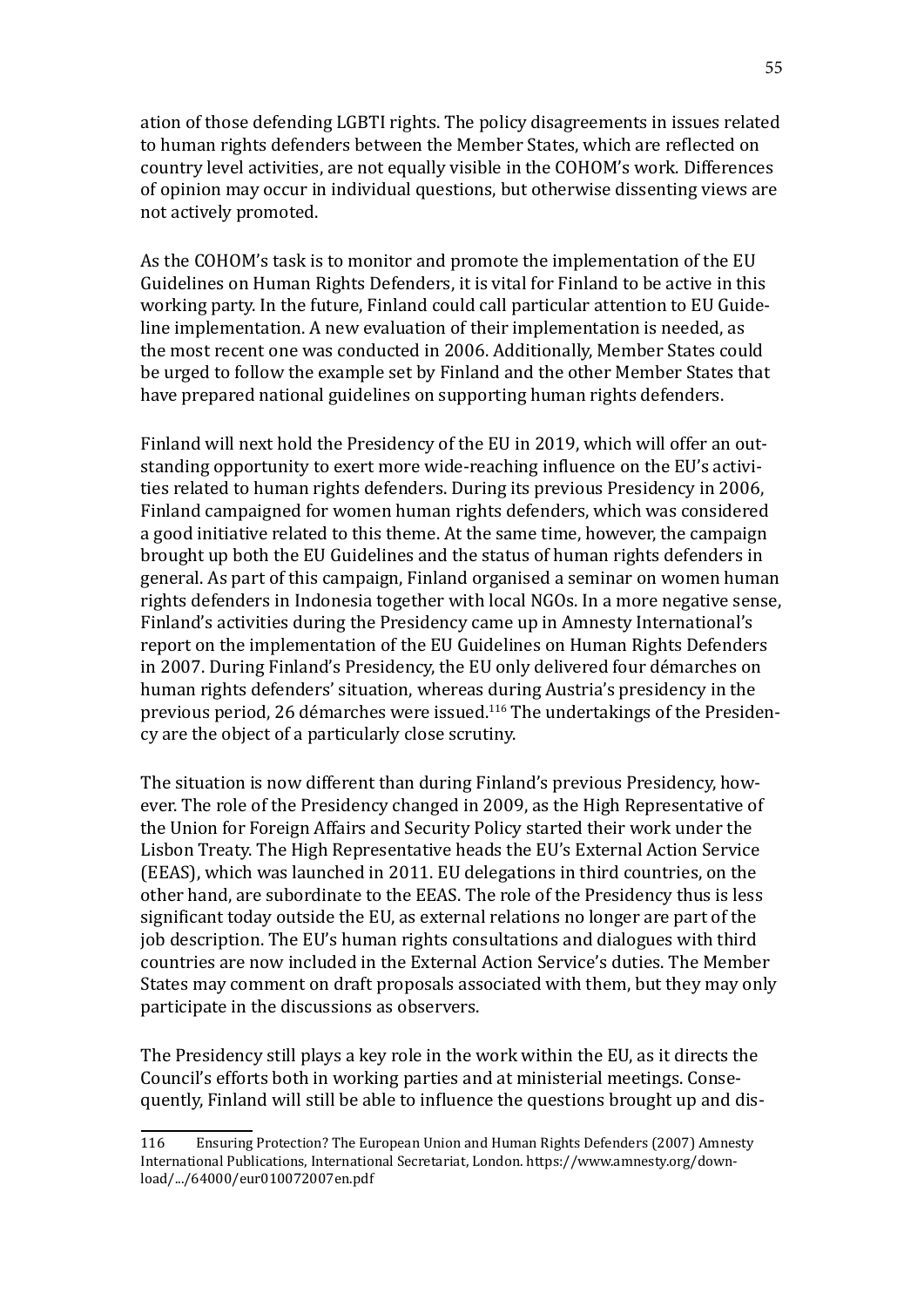cussed during its forthcoming Presidency. Putting the situation of human rights defenders and support provided for them on the agenda within the Union may also strengthen the joint activities of the Union and its Member States on human rights defenders in external relations

# **6.2.2 Supporting human rights defenders in the UN**

Finland's missions to the UN in Geneva and New York have an important role in providing political support for human rights defenders. Issues related to human rights defenders are an elemental part of each mission's work. The activities mainly comprise protecting human rights defenders' work, room for manoeuvre and right to talk in the UN and supporting resolutions on the defenders. The missions also routinely meet NGOs and organise events at which attention can be called to the theme of human rights defenders. The missions do not have access to dedicated funding for supporting human rights defenders. (For more information about Finland's funding in the UN, see section 6.3.)

*"Human rights defenders are actively taken into consideration in all possible addresses, and we keep it in mind to highlight their position more than before. We have become aware of how few advocates they have and the need to be active in this issue."*

Issues related to human rights defenders have more prominence each autumn during the sessions of the UN's Third Committee in New York. All resolutions on human rights defenders are then up for discussion, and "attempts are made to include the protection of human rights defenders in all resolutions to which it is in any way relevant". Every two years, the Third Committee discusses an actual resolution on human rights defenders, most recently in autumn 2017. In Geneva, the theme of human rights defenders is also on the agenda during the Human Rights Council's sessions. NGO representatives are met in Geneva, especially in the period leading up to the UN's Universal periodic reviews (UPRs). At that time, information on human rights defenders' situation in the state under review is obtained, and if necessary, Finland will bring up improving civil society's ability to operate in its recommendations to this state.

*"Perhaps we have now been more active about taking the floor in the UN, brought up issues related to the freedom of speech and human rights defenders, and after a long interval, also addressed the General Assembly about the freedom of speech and human rights defenders, but no dramatic change has taken place during this government period."*

The interviewees found that while Finland has not been especially active regarding human rights defenders in recent years, this theme has met with such a degree of opposition within the UN that the EU and countries supporting human rights defenders have been obliged to call more attention to it. (For more information on human rights defenders in the UN, see pp. 19–21.)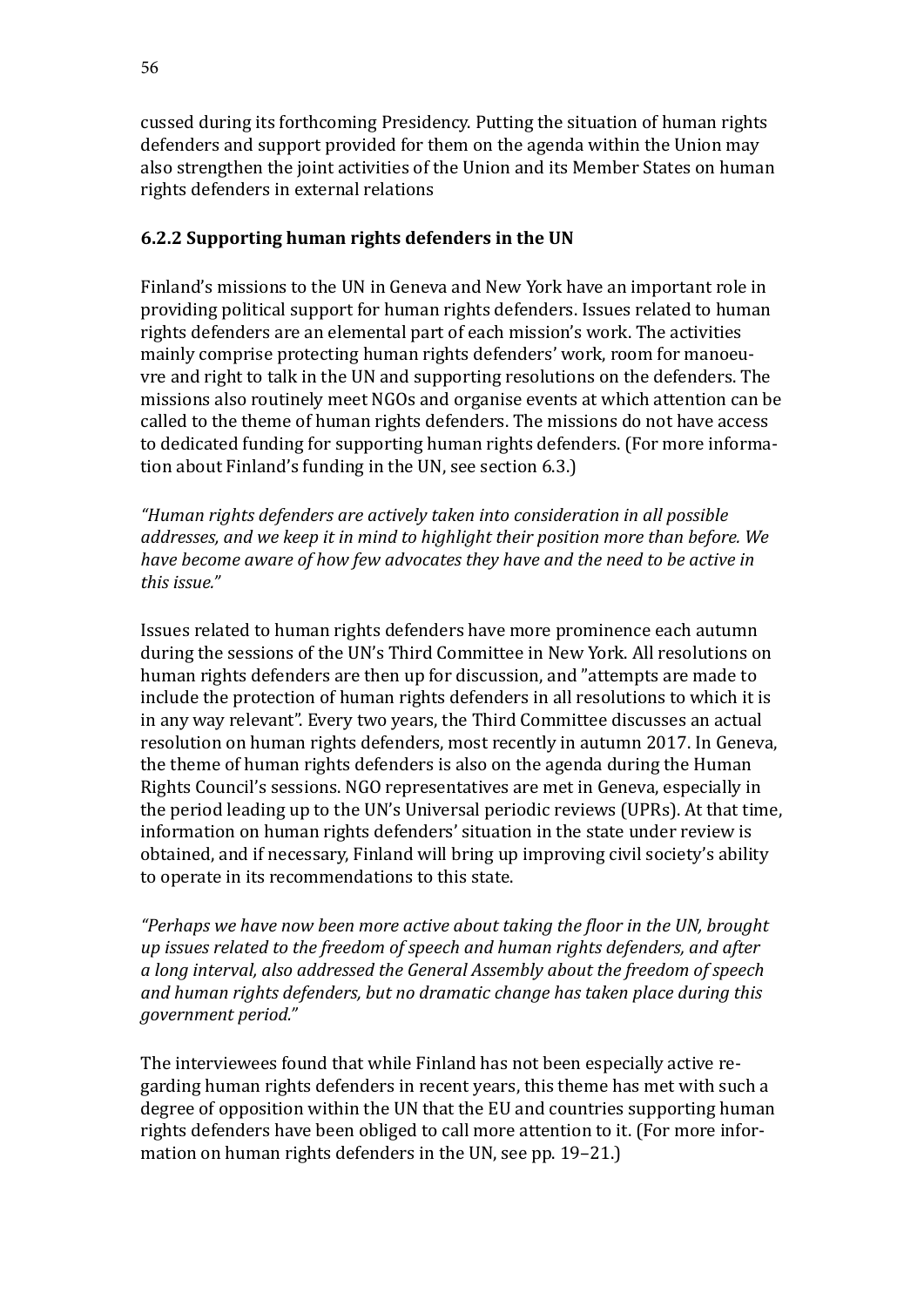*"Many countries' attitudes have become more conservative in general. They have much stricter views of how civil society can participate and express its opinions and what freedoms states wish to allow for their internal stakeholders. And this is reflected in the talks about resolutions."*

*"This is part of a larger trend. In earlier years, for example, there were very few hostile amendments, but in June there were already fifty. In other words, the change has been dramatic, and there is a kind mass production of amendments to resolutions going on, which is an indication of organised resistance."*

*"Those who cooperate with the UN's human rights bodies become targets for reprisals. This also comes up continuously in the Human Rights Council where, led by the EU, NGOs' rights to participate in the actual sessions and the talks on resolutions are being defended. It is vital that [the NGOs] can also participate in the negotiations on resolutions and take the floor in them. Some countries question this possibility, and [the right to participate] is now quite concretely being defended in the negotiations."* 

*"We have also seen in concrete terms that some of the NGOs are not allowed to travel to participate in these discussions, in which case larger organisations represent them."*

Finland has supported the participation of indigenous peoples, in particular, in UN activities over the long term. For example, Kai Sauer, Finland' permanent representative to the UN, has served as an adviser to the chairman in the 70th and 71st sessions of the General Assembly in a process aiming to promote the participation of indigenous peoples' representatives and institutions in UN meetings on indigenous peoples. Finland is also a long-term funding provider for the Voluntary Fund for Indigenous Peoples (VFIP), $117$  which supports the participation of indigenous peoples' representatives in UN meetings.

Finland mainly operates in the UN as part of the EU, which means that EU Member States' positions, and exerting influence on them, are of key importance. The EU countries usually present an extremely united front in issues related to human rights defenders in the UN, as the freedom of speech and the freedom of assembly are particular priorities for a number of EU countries. The generally dialogical approach of the Union's activities is considered as an advantage for the EU in UN work. "We like to negotiate, we don't go in for playing games with the votes."

*"Fortunately, the EU has been very strong in this [theme of human rights defenders], and we have received good support from the Union and also provided support [for the EU]."*

<sup>117</sup> <http://www.ohchr.org/EN/Issues/IPeoples/IPeoplesFund/Pages/IPeoplesFundIndex.aspx>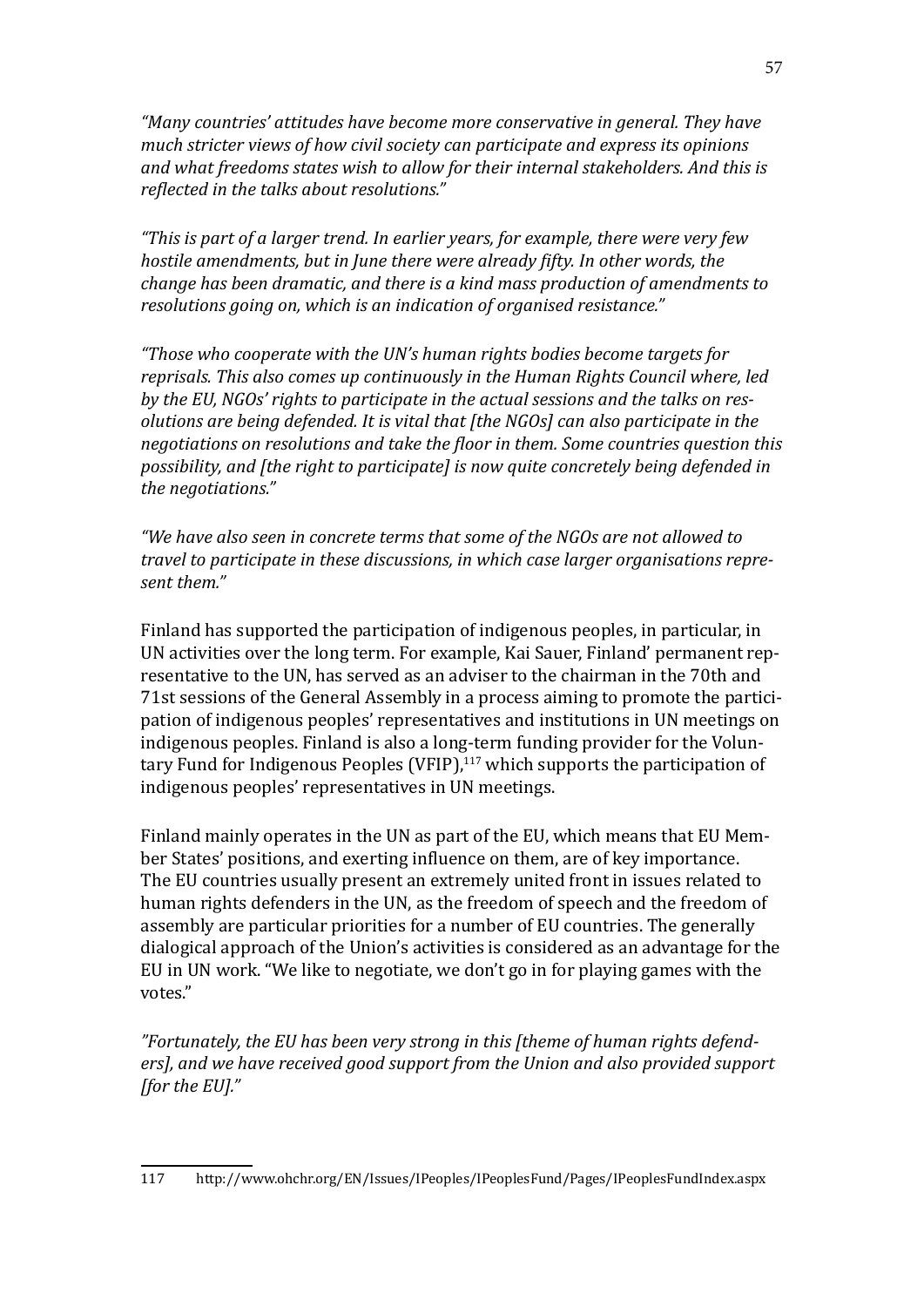As the questions associated with human rights defenders are currently particularly difficult in the UN, efforts to improve the effectiveness and efficiency of the activities have also been initiated within the EU. In the field of EU cooperation, the goals include improving know-how of the Human Rights Council's rules of procedure to give the Union better possibilities for defending resolutions on such issues as human rights defenders. The efforts to upskill the diplomatic corps aim at maintaining a constant preparedness to act, facilitating a more streamlined response to different situations.

### *"Expressing an opinion, rather than remaining silent, sends an important signal to the human rights defenders who are observing the meetings."*

In addition to the EU, the Nordic countries are also an important reference group for Finland in the UN. Nordic cooperation in issues related to human rights defenders is described as smooth and close. The Nordic countries' active approach to this theme is underlined by Norway's role in leading the debate on a resolution on human rights defenders every two years in New York and every three years in the Human Rights Council in Geneva (including renewal of the mandate of the Special Rapporteur on the situation of human rights defenders).

While there is a willingness to develop the EU's activities in the UN, especially when it comes to human rights defenders, efforts have also been initiated to improve the strategic quality of Finland's activities and the effectiveness of the practices. More attention has been paid to such areas as internal coordination and advance preparation. While the efforts to develop the activities are partly about using the relatively meagre resources to the maximum effect, the forthcoming campaign promoting Finland's election to the Human Rights Council in 2022 also plays a role in any work carried out to raise Finland's profile. While this report was being prepared, Finland's campaign was only in the planning stage, but the idea was to increase Finland's visibility in human rights issues in the UN further. The campaign related to Finland's election to the Human Rights Council also offers an opportunity to give more prominence to human rights defenders' situation.

### **6.2.3 Supporting human rights defenders in the Council of Europe**

Finland has lent strong support to the work of the Commissioner for Human Rights in the Council of Europe, and the priorities of human rights work have included strengthening civil society's role and participation in the Council's activities. Questions relevant to human rights defenders can, for example, be brought up in the Committee of Ministers and different thematic discussions within the Council of Europe. In recent times, Finland has not had specific projects related to human rights defenders, but the Permanent Representation has organised discussions on related themes, including the freedom of expression. (For more information about Finland's economic support channelled through the Council of Europe, see section 6.3.)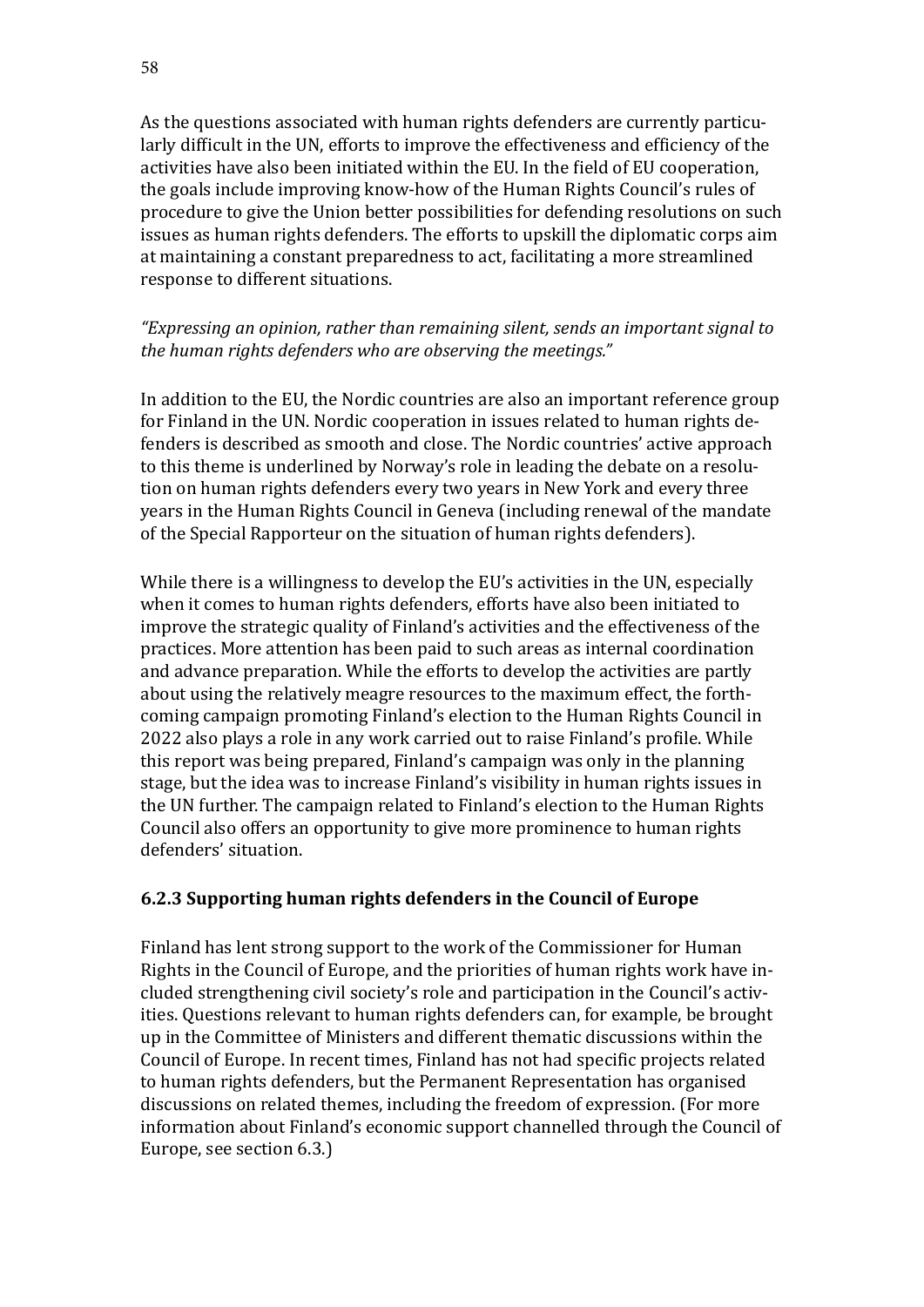From 2016, a representative of the Finnish Ministry for Foreign Affairs has been chairing the Council of Europe Steering Committee for Human Rights' working party on civil society. The main theme of the working party is the shrinking space for civil society, which is mainly approached through the European Court of Human Rights case-law. The working party had its first meeting in October 2016, at which it discussed an extensive report on the impacts of national practices and policies on NGOs and human rights defenders as well as national human rights institutions. Questions related to human rights defenders did not cause particular friction at this session.

While similar clashes concerning human rights defenders have not arisen as in the UN, the civil society's participation is much more limited in the Council's activities than in the UN. Finland thus feels that cooperation and dialogue with NGOs should be stepped up considerably.

The interviewees reported that cooperation between the Council of Europe and the EU has improved recently, and human rights defenders might be an area where this cooperation could be intensified further. Rather than carrying out its internal work through the EU, however, the Council of Europe's member states rely on their national capacity, which is more likely to bring to the fore any differences between them regarding human rights questions. Harsher attitudes towards immigration, for example, have also been reflected in all work conducted in the Council. Consequently, many interviewees have particular concerns over the way in which the system and agreements are called into question in the Council of Europe. Policy differences have also been seen between the Nordic countries, which is a major change to their previous unity in human rights issues. Finnish representatives are increasingly forced to seek for partners on a case-by-case basis, as the group of likeminded countries varies depending on the issue at hand.

As the democratisation process is also a cause for concern in Europe, however, the Council of Europe's role is seen as more important than before. Finland will have an opportunity to exert a stronger influence in the Council while chairing the Committee of Ministers from November 2018 till May 2019. During the Chairmanship period, issues important for Finland can be brought up. While this report was being written, Finland's priorities had not yet been specified, but preliminary information indicates that there will be no major deviations from the traditional themes, including women's rights and the right to participate. It currently looks unlikely that human rights defenders will be a priority during the Finland's Chairmanship.

*"Personally, I believe that discussions on European values and their significance in external relations will come to a head both in the EU and in the Member States. Finland should be prepared for the Chairmanship of the Council of Europe, which we will take on in 2018, being more challenging than expected."118*

<sup>118</sup> Opening speech of State Secretary Peter Stenlund at the Ambassador's conference on 22 August 2016. [http://valtioneuvosto.fi/artikkeli/-/asset\\_publisher/valtiosihteeri-peter-stenlundin-avaus](http://valtioneuvosto.fi/artikkeli/-/asset_publisher/valtiosihteeri-peter-stenlundin-avauspuheenvuoro-suurlahettilaspaivilla)[puheenvuoro-suurlahettilaspaivilla](http://valtioneuvosto.fi/artikkeli/-/asset_publisher/valtiosihteeri-peter-stenlundin-avauspuheenvuoro-suurlahettilaspaivilla)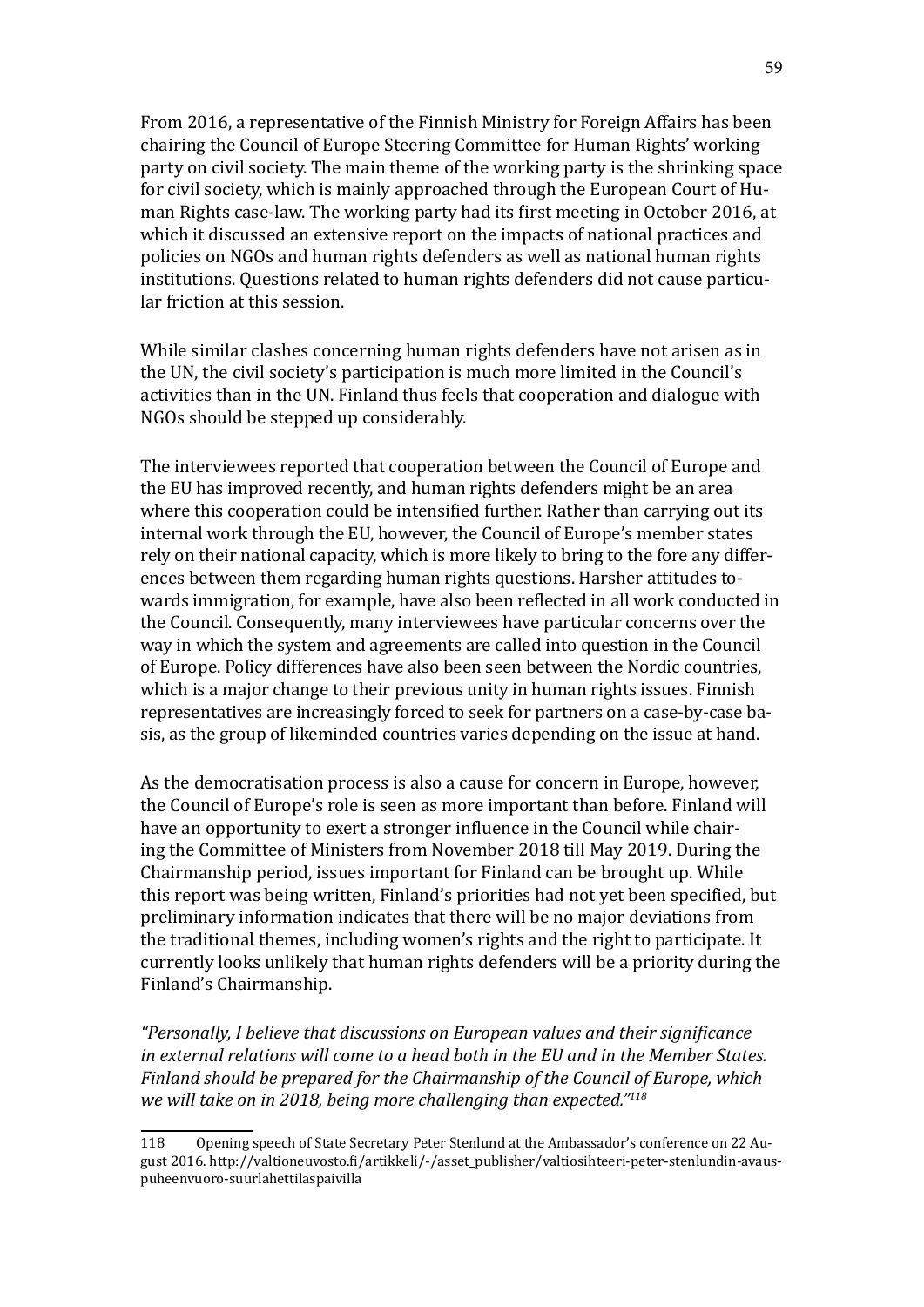### **6.2.4 Supporting human rights defenders in the OSCE**

Finland has focused on the status of civil society and human rights defenders in the OSCE for many years. Finland chaired the OSCE's Human Dimension Committee in 2016. In September 2016, Finland organised a seminar on human rights defenders' situation to give this theme more visibility in the OSCE. During its Chairmanship, Finland's priority was promoting the rights of persons with disabilities and, in particular, their right to participate in societal decision-making and activities.<sup>119</sup> In connection with the Human Dimension, Finland's goal is enhancing the implementation of the human dimension commitments and promoting NGOs' significance and participation in the human dimensions work. Particular priorities include women's rights and participation, the rights of persons with disabilities, respect for fundamental rights and non-discrimination.

In addition to exerting political influence, Finland supports the OSCE through project funding. While no specific projects related to human rights defenders have been under way in recent times, other projects have had indirect links to supporting human rights defenders, including those aiming to strengthen the status of civil society. The geographic focus of Finland's project cooperation in the OSCE is on the poorest countries of Central Asia and Ukraine. (For more information about Finland's economic support channelled through the OSCE, see section 6.3.

The weekly session of the OSCE Permanent Council discusses individual topical cases, including the situations of journalists and human rights defenders. These cases are usually brought up by the United States, and the OSCE countries are thus also wondering if the United States' policies will change under the current administration. The theme of human rights defenders is highly political in the OSCE, as it is in the UN.

All OSCE decisions are made by consensus, and when addressing particularly difficult topics, correct tactics and procedures must be carefully considered. Different side events, in the organisation of which no consensus is required, are useful for promoting human rights themes. For this reason side events can be organised even on a fast schedule, making it possible to tackle highly topical issues. In addition, the OSCE Office for Democratic Institutions and Human Rights (ODIHR)<sup>120</sup> can be influential in issues that would be difficult to get onto the OSCE countries' joint agenda. Human rights defenders have a strong role in ODIHIR activities. For instance, the Office organises trainings for human rights defenders on security issues, and published guidelines on supporting human rights defenders in

<sup>119</sup> OSCE Office for Democratic Institutions and Human Rights (ODIHR) press release on the side event on the Participation of Persons with Disabilities in Political and Public Life organised by Finland together with Russia, the United States and ODIHIR in Warsaw, 20 September 2016 . [http://www.osce.](http://www.osce.org/odihr/265851) [org/odihr/265851](http://www.osce.org/odihr/265851)<br>120 http://ww

<http://www.osce.org/odihr>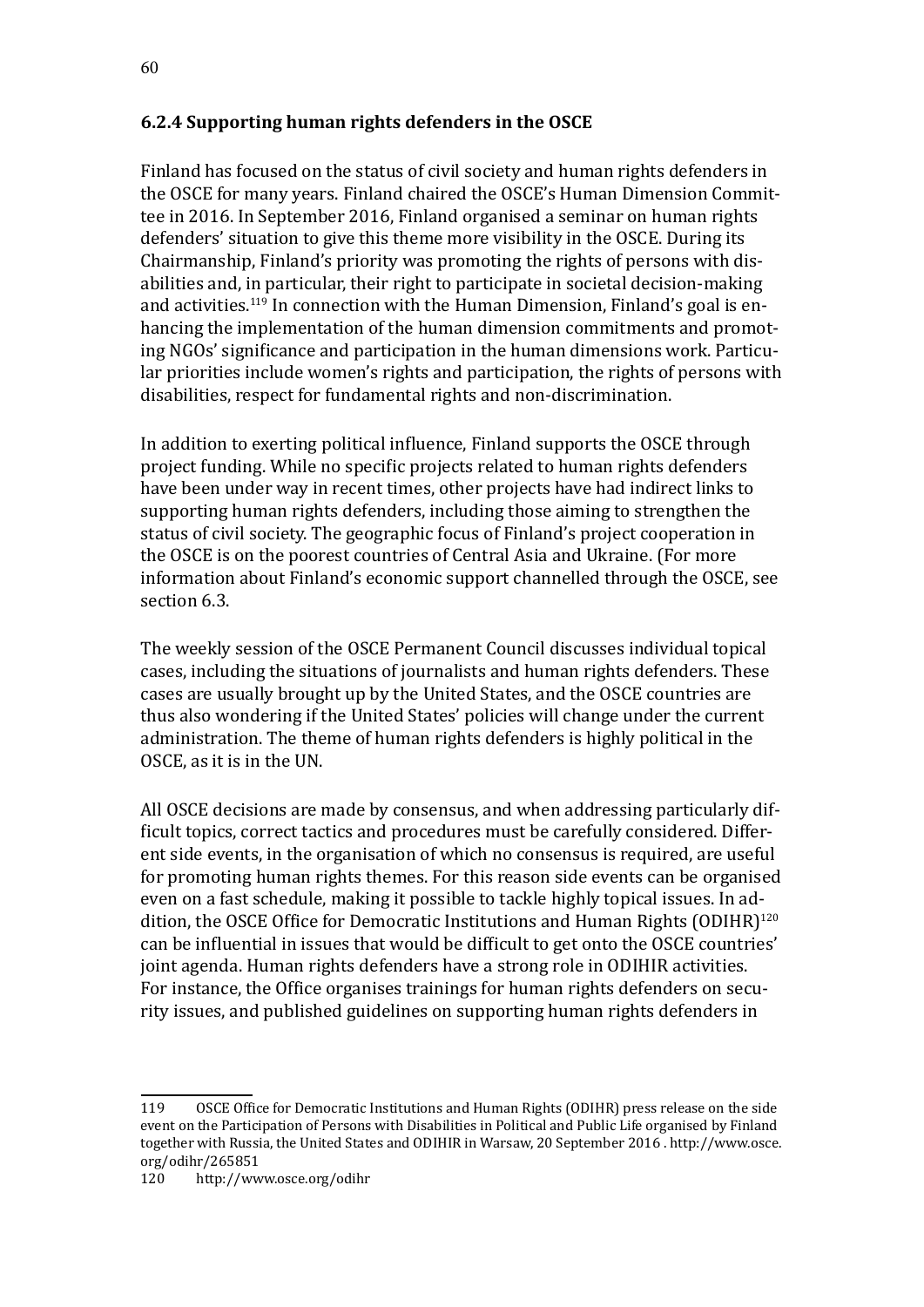2014.121 Finland has been one of the most important providers of voluntary funding for the ODIHIR for years

### **6.2.5 Case-by-case action in acute situations**

A human rights defender may occasionally face such a dangerous or threatening situation that he or she needs support and protection without delay. Action in these situations is discussed specifically in the Finnish guidelines. The Finnish human rights action plan 2013–2015 also contains the objective of "using the means at Finland's disposal to offer protection for human rights defenders, also in urgent situations where the risk of a human rights violation is evident".

The guidelines stress that the first step should always be attempting to influence the administration of the country in question. In some cases, however, international attention may afford additional protection for a human rights defender. The guidelines state that in all cases, the human rights defender's personal assessment of the situation and the best way to act – silent diplomacy or public action – should be taken into consideration.

Fleeing their country usually is the final option for human rights defenders. They prefer to find safety within their own country or in its neighbouring regions. They usually do not wish to leave their home countries, as they prefer to continue their work for as long as possible, and operating from outside the country is challenging. Parting from their families and loved ones naturally also is difficult. Additionally, leaving the country is not their preferred option because their possibilities of returning are often uncertain. For this reason, human rights defenders usually do not wish to apply for asylum, even if they often meet the criteria for being granted international protection and asylum.

According to the Finnish guidelines, EU cooperation should mainly be relied on in extreme cases, for example when a human rights defender's life is at risk. Secure channels should also be used to inform Helsinki of the situation. The longterm policy has been that if a human rights defender has ties to Finland, such as relatives already living in the country, national action and possibly help with entering Finland is a possibility. However, case-by-case discretion and broadbased consultation within the Foreign Service and with such actors as the Finnish Immigration Service are strongly underlined in these situations. The guidelines stress that asylum must always be applied for from within Finnish territory rather than from a Finnish mission.

*"If the person had links to Finland, we were prepared to undertake an enormous amount of work, but if not, we would find out which country would be the best choice for handling the matter and supporting the person."*

<sup>121</sup> Guidelines on the Protection of Human Rights Defenders (2014) the OSCE Office for Democratic Institutions and Human Rights (ODIHR). [http://www.osce.org/odihr/guidelines-on-the-protec](https://www.osce.org/odihr/guidelines-on-the-protection-of-human-rights-defenders)[tion-of-human-rights-defenders](https://www.osce.org/odihr/guidelines-on-the-protection-of-human-rights-defenders)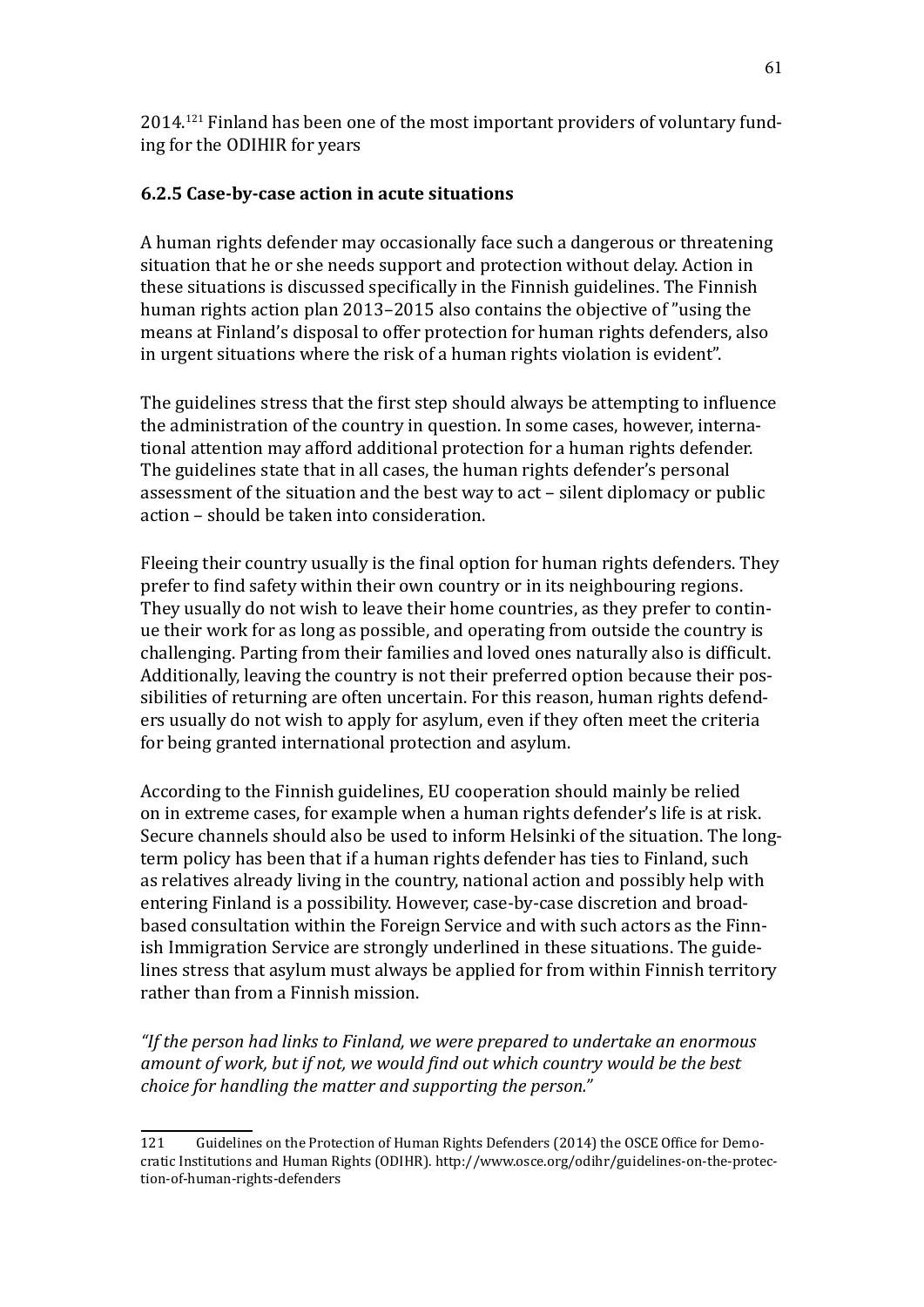*"Typically, if somebody comes to Finland for help, they have links to our country. They have family members in Finland, or a relative has a permanent residence permit there. In a way, it is not up to us. There have always been a few cases like this, but their number has perhaps increased slightly in recent years, coming up maybe a couple of times a year."* 

*"Sometimes people ask for refuge in Finland. These cases are examined individually. The decision is made based on the information available in each individual case. NGOs can often provide information that we do not have access to. And of course, the EU delegation may have a view of what action should be taken in the matter if we do not have a clear idea of what we should and could do. Partner countries may also help us if they have had similar cases."*

Visas are only mentioned in the section on inviting human rights defenders to human rights events organised in Finland. The guidelines recommend that in this case, the ministry and the mission should be contacted in good time about visas to ensure that they can be processed smoothly. One of the goals of the Human Rights Action Plan of the Foreign Service of Finland 2013–2015 was that visa officials are instructed to pay particular attention to human rights and the situation of human rights defenders. So far, issues related to human rights defenders have not been addressed separately in the training of such employees as visa officials.

Finland does not have particular mechanisms in place for hazardous situations affecting human rights defenders. Neither do the guidelines make any reference to issuing emergency visas. Finland does not have particular rules applicable to human rights defenders for issuing visas or granting residence permits or asylum. In individual cases, however, visas are issued to human rights defenders free of charge or in a fast-track process, for example when defenders intend to participate in events held in Finland.

According to the interviewees, a few persons defined as human rights defenders are helped with entering Finland every year, at least to find temporary shelter. Cooperation with Finnish NGOs is typical in these cases, and the request for help may be received specifically through Finnish or foreign NGOs.

*"When someone is in need of protection in an acute situation, if it only is technically possible and we receive the visa application and know what it is all about, we can work very quickly if necessary, and at least when it comes to the visa, make sure that the person can flee the country for Finland within two or three days."*

*"If we know the person and are aware of their background, we attempt to ensure that they have a valid visa and can leave the country if necessary. This has happened quite often in recent years; people find it best to leave the country on a very short notice."*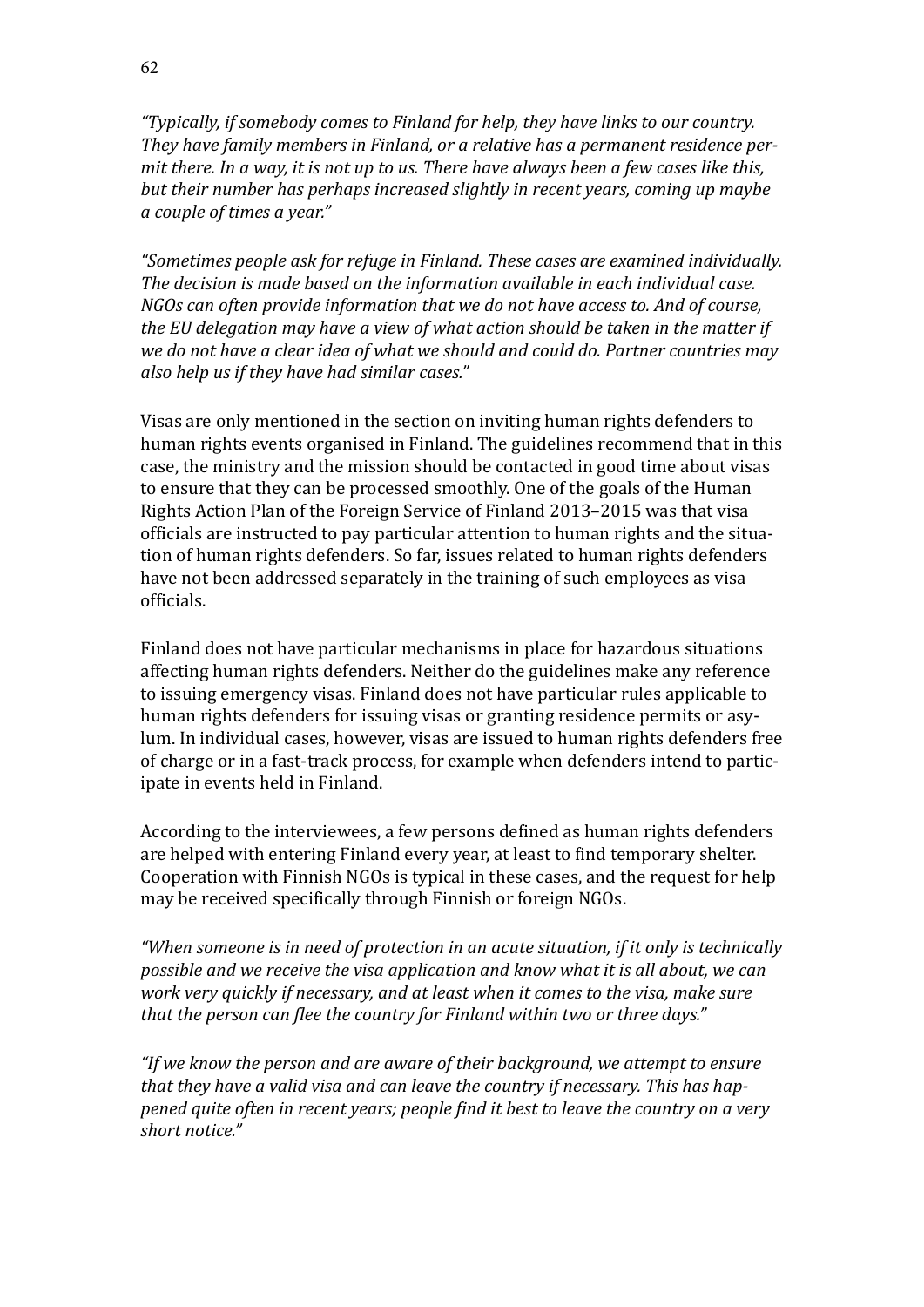*"If necessary, we have procedures for protecting a person deemed a human rights defender if they can no longer return to their home country. In other words, we will protect them if needed. We also have had individual cases over the years where temporary shelter has been offered."* 

In practice, these activities have been possible within the limits of the current statutes in individual cases. The interviews indicate that in acute situations, the willingness to act and capabilities of the mission staff, especially the ambassador, also play a role. Managing individual cases may sometimes require creativity and resourcefulness, and on the other hand, they take up a lot of resources in proportion, especially in small missions.

Acting silently and behind the scenes is often desirable, especially in acute and extreme individual cases. There are several reasons for remaining silent. The desire to protect a human rights defender is a key justification. In some cases, publicity may put a human rights defender in a worse position than ever and jeopardise any plans to protect him or her. Silence may sometimes also be a way of safeguarding Finland's relationship with a country whose citizen the human rights defender is.

The third reason for keeping the cases and actions out of the public eye is a fear that publicity would encourage a considerably higher number of human rights defenders to turn to Finland for support. Many interviewees expressed their concern over this, noting that Finland would not have the capacity for taking more extended action in emergencies associated with human rights defenders. If a specific public policy were created for helping human rights defenders at risk, the criteria for selecting those to be supported also emerged as a worry.

*"If we are informed of a person who needs concrete protection, we see what we can do. Finland as an individual country cannot often do very much, but we can be part of a group of likeminded countries, in which everyone can have their own role. A precondition for this type of action is that the Ministry for Foreign Affairs is familiar with the agreements and that people have a real possibility of taking action."* 

*"The ministry leadership and foreign policy leaders should have enough understanding and wisdom to perceive that if you base your work on universal values, sometimes you must act to protect individual people and take risks. This would require an awful lot more capabilities and competence and bravery and determination than what we currently have readily available among public officials and politicians."*

*"If we for some reason received a high number of very similar requests for help, how on earth could we select the cases that should be helped? In practice, we have not had such a situation, and we receive very few requests. But if this practice became public, somebody who had not thought of asking for help would experience the situation as very unfair if another person had received help. I don't know how you could justify helping one person and declining to help another. This is an addi-*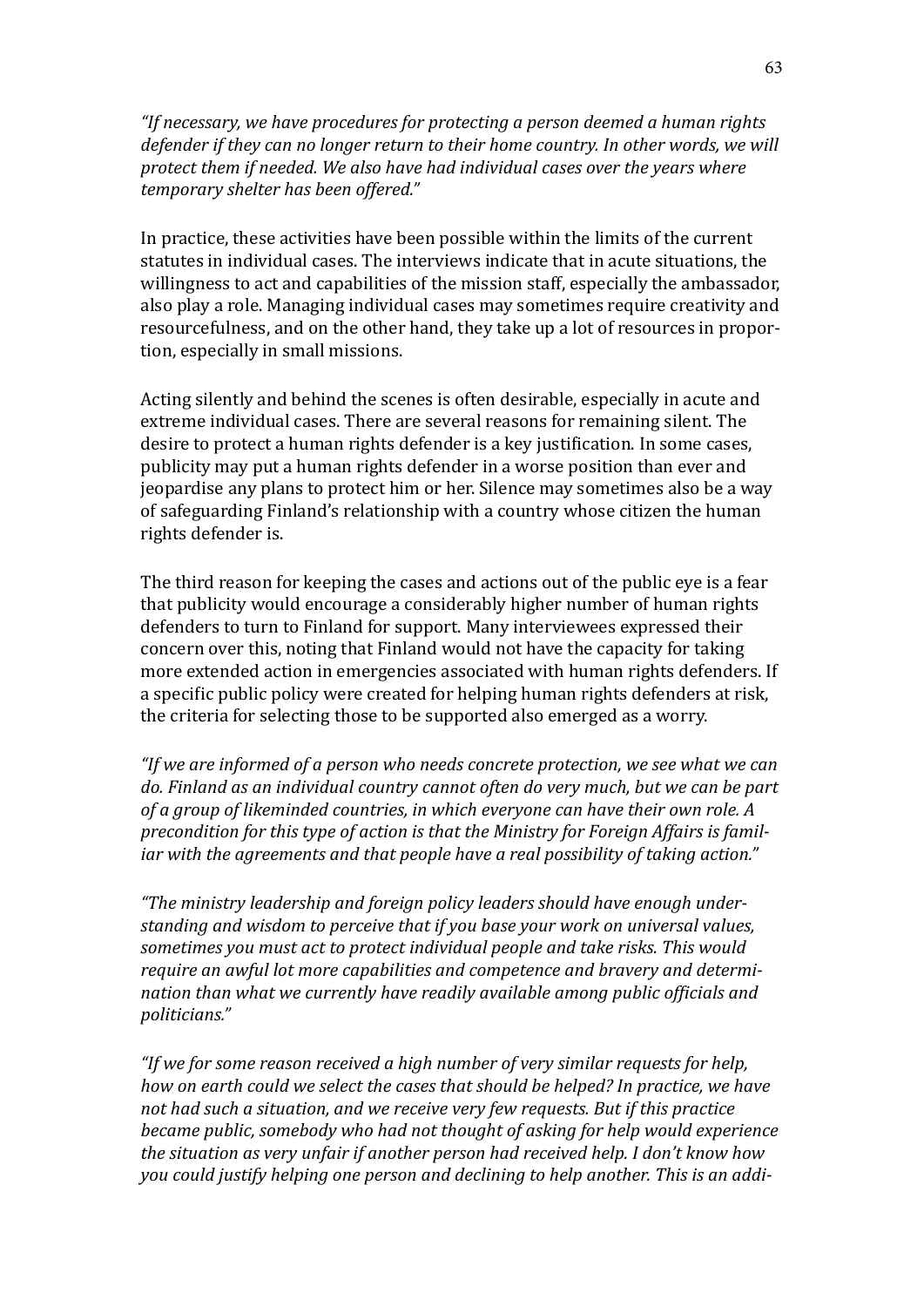*tional reason for keeping a low profile, as it is impossible to have a specific policy on an issue like this."*

*"The incidents in [name of the country removed] are such high-profile and demanding cases that they have nothing in common with basic situations. They require an understanding of a whole different level, and we do not have the capacity for this."*

The EU Guidelines on Human Rights Defenders urge the Member States to issue human rights defenders special visas or to consider creating other protection mechanisms. The EU Action Plan on Human Rights and Democracy 2015–2019 calls for the Member States to share best practices, among other things concerning temporary shelter mechanism and emergency visas for human rights defenders.122

Finnish human rights organisations, on the other hand, have for several years suggested that Finland should issue visas to human rights defenders in a fasttrack procedure or, as a basic rule, multiple entry visas that would enable a flexible exit from the country when the threat becomes overbearing.123 Issuing humanitarian visas to human rights defenders has also often been brought up as a good possibility for offering shelter.<sup>124</sup>

The Schengen visa regulations and the criteria for granting asylum and subsidiary protection applicable to Finland are laid down by EU Directives, but national procedures can also be adopted in addition to them. The actual practices of both issuing visas and granting asylum vary from one Member State to another. Based on the interviews, few authorities see a need for changing these practices, as the current rules and practices already include the possibility of supporting human rights defenders where necessary. For example, the visa processes are considered flexible and fast enough to render a separate process or visa for human rights defenders unnecessary. The asylum regulations currently also contain criteria on which a human rights defender can be granted asylum in Finland if required.

The message of the EU Guidelines and Action Plan on Human Rights to the Member States is that each state should examine the need for separate visa

<sup>122</sup> EU Action Plan on Human Rights and Democracy (2015) Council of European Union. [https://](https://eeas.europa.eu/sites/eeas/files/eu_action_plan_on_human_rights_and_democracy_en_2.pdf) [eeas.europa.eu/sites/eeas/files/eu\\_action\\_plan\\_on\\_human\\_rights\\_and\\_democracy\\_en\\_2.pdf](https://eeas.europa.eu/sites/eeas/files/eu_action_plan_on_human_rights_and_democracy_en_2.pdf) International Human Rights Advisory Board's position on renewing visa practices for human rights defenders, 7 May 2014. [http://formin.fi/public/default.aspx?contentid=305739&content](http://formin.fi/public/default.aspx?contentid=305739&contentlan=1&culture=fi-FI)[lan=1&culture=fi-FI](http://formin.fi/public/default.aspx?contentid=305739&contentlan=1&culture=fi-FI)<br>124 A humanita

<sup>124</sup> A humanitarian visa may be issued to a person who does not meet the criteria for a visa but who needs protection for humanitarian reasons. Under the valid visa regulations (Article 19), an EU Member State may currently already issue a humanitarian visa. Applying this rule is a national decision, however, and the Member States have no obligation to issue humanitarian visas. According to a report from 2014, 16 Member States issued humanitarian visas, or had issued them on a previous occasion. The grounds for issuing humanitarian visas have varied in different countries. Some have applied visa types specified in the Schengen rules, while others have issued national visas (so-called D visas). [http://www.europarl.europa.eu/RegData/etudes/BRIE/2016/556950/IPOL\\_BRI\(2016\)556950\\_](http://www.europarl.europa.eu/RegData/etudes/BRIE/2016/556950/IPOL_BRI(2016)556950_EN.pdf) [EN.pdf](http://www.europarl.europa.eu/RegData/etudes/BRIE/2016/556950/IPOL_BRI(2016)556950_EN.pdf) ; <http://eur-lex.europa.eu/legal-content/EN/TXT/?uri=celex>:32009R0810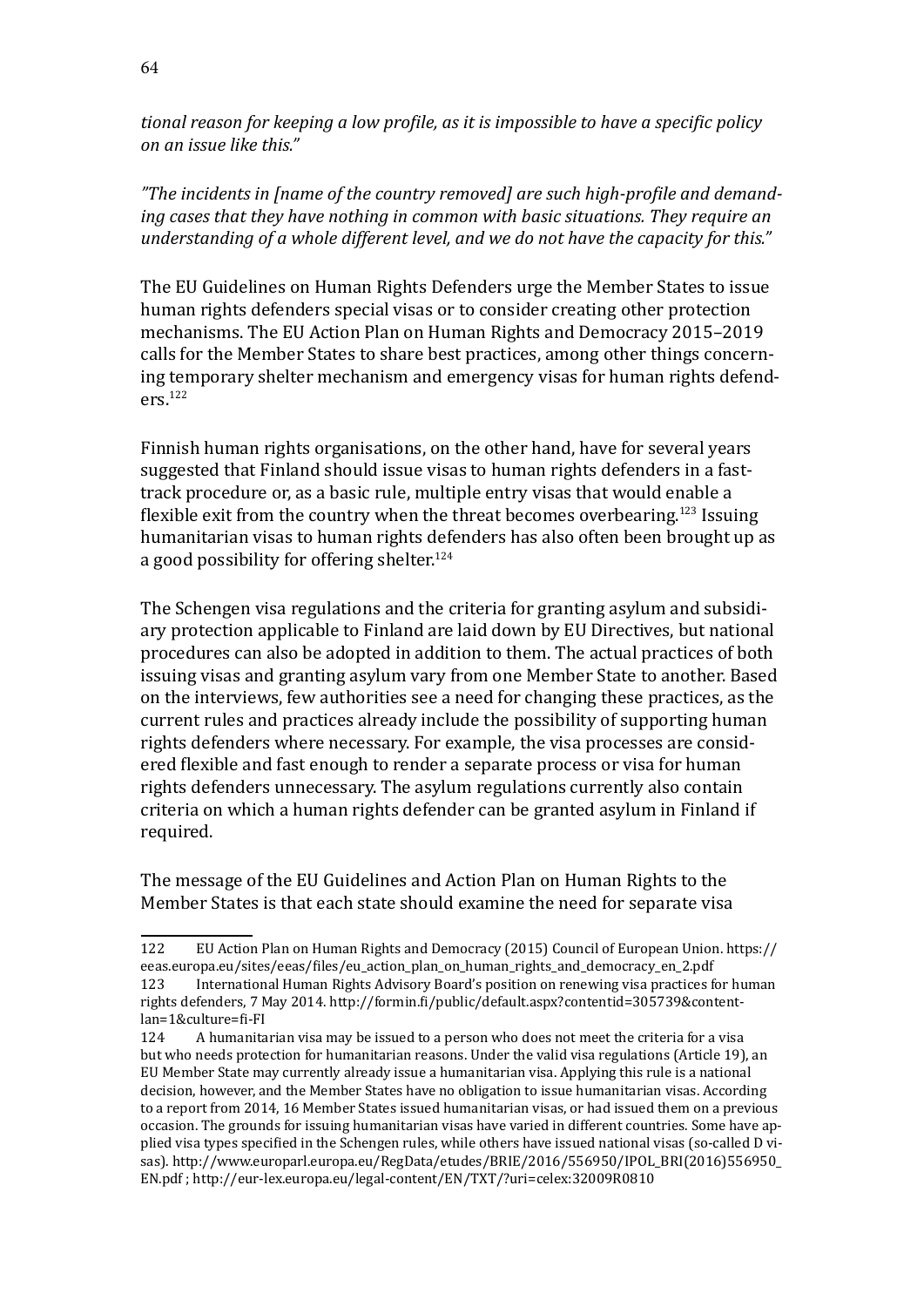procedures and protection mechanisms for human rights defenders. This is also stressed by NGOs working to support human rights defenders. The need for specific mechanisms is justified by the fact that the situation of human rights defenders has deteriorated everywhere, and the need for protection has thus grown. At the same time, NGOs argue that access to EU territory has become more difficult due to the refugee situation in recent years. The more stringent asylum policy unavoidably also has impacts on the protection afforded to human rights defenders.

Finland is rarely a first-choice destination for human rights defenders seeking for shelter, and the number of cases is currently very low. This situation may change somewhat as Finland embarks on its following term of EU Presidency in 2019. The interviewees believe that the Presidency always gets so much more publicity that the number of requests for support may grow. This situation is difficult to predict, but we should at least be aware of the potential change and, if necessary, prepare to receive more requests.

The interviews with actors within the Foreign Service also brought up a wish for clearer, harmonised and more specific practices of protecting human rights defenders. Especially those who had managed acute cases would welcome additional instructions. Situations where a human rights defender did not have a link to Finland as referred to in the guidelines were experienced as ambiguous. The lack of clarity in the guidelines has in some situations caused uncertainty and anxiety among mission staff, as they did not know how to help a person who was at a great risk.

*"Some sort of clear instructions would be needed. If the person has some association with Finland, it is easier to act, and we know whom to contact and how to proceed. When we receive requests for help that are not related to Finland, it is unclear when and how Finland could help, as there are no clear instructions for these situations."*

Clearer instructions are often associated with the idea that support would automatically be provided. A clearer operating model would not on its own remove the requirement of case-by-case discretion, but at best, it could help the missions and other relevant ministerial staff to act in difficult situations. Each case is certain to be very different and always require an individual assessment. The missions already called for more detailed instructions on protecting human rights defenders when the Finnish guidelines were being prepared, but incorporating them in public guidelines was not possible. Perhaps more specific instructions could be provided within the Foreign Service.

This topic appears to be rather sensitive, at it is easily confused with the discussion on asylum policy and demands for more stringent policies on entering the country. However, we should remember that these cases only come up a few times a year, and not all of them are about the relevant persons' intention to stay in Finland permanently. Many of those who contact Finland for help may already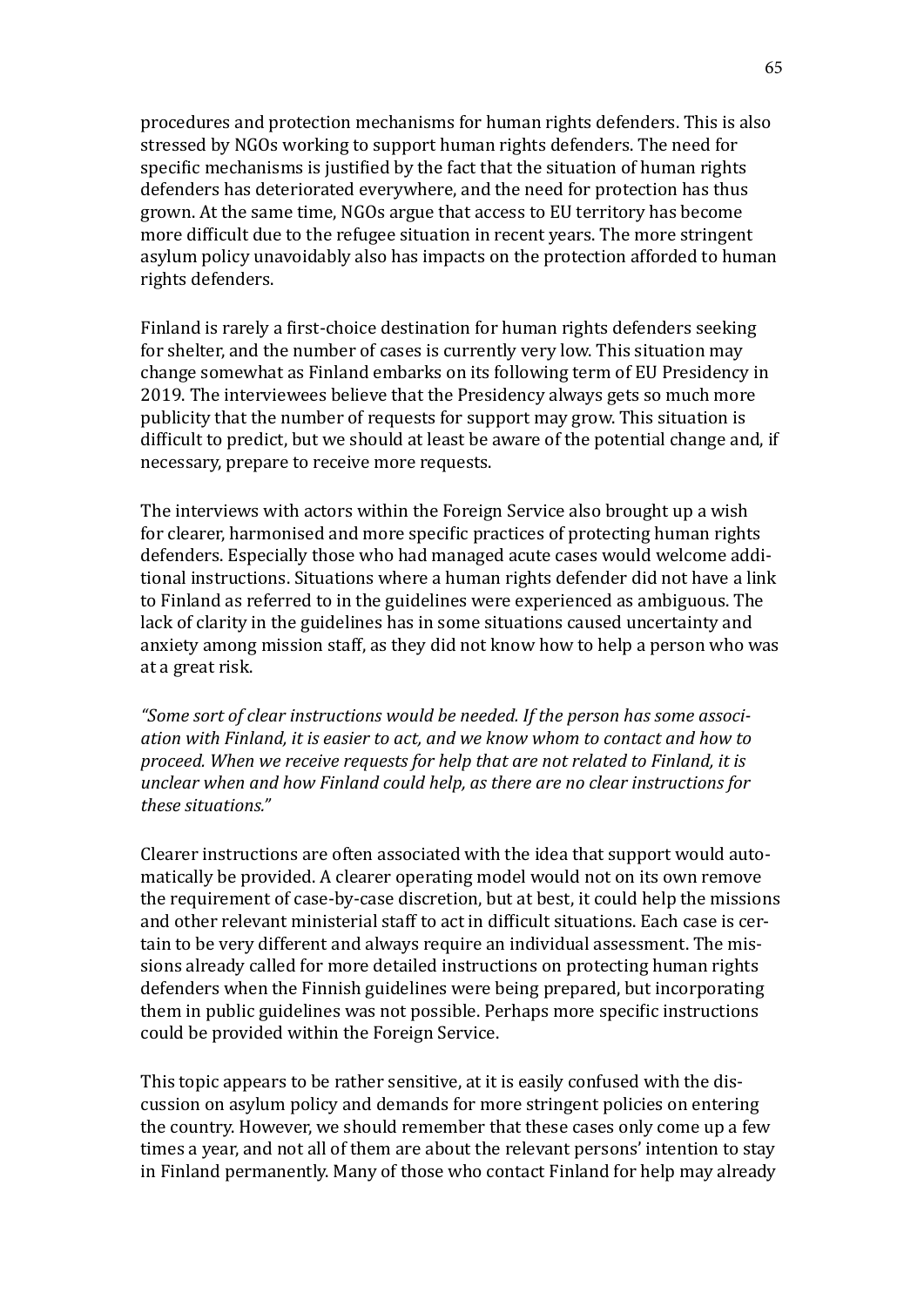have links or ties to the country, which prompt them to turn to Finland specifically. For more information on this topic, see Chapter 8, which discusses the protection mechanisms offered for human rights defenders in detail.

### **6.2.6 Business and human rights defenders as an emerging theme**

The Finnish guidelines on supporting human rights defenders make no reference to companies and their role in the context of human rights defenders' activities. However, companies and Finland's trade policy came up in almost all of the interviews. In development cooperation, some general progress has been made in developing a human rights based approach. The extent to which human rights are taken into account in funding instruments for development cooperation targeted at the private sector and in Finland's trade policy and export promotion, however, remains a greater question mark.

Business has a number of links with human rights defenders' activities and situation. In a positive sense, cooperation between companies and human rights defenders may improve a company's track record in human rights questions and, for example, help resolve disputes between the local population and companies. The importance of cooperation is today strongly underlined in development cooperation and civil society activities in general. The Finnish Ministry for Foreign Affairs urges NGOs to step up their cooperation with the business community, and in the UN, for example, the advantages of collaboration with companies are increasingly stressed. It is also now hoped that companies could make up for NGOs' funding shortfall as many governments have cut their support to them considerably. It is also the aim of the Finnish Ministry for Foreign Affairs to reduce civil society actors' dependence on central government funding in the future. While companies' resources thus offer many NGOs an opportunity to continue their work as other support is dwindling, careful consideration of the nature of this cooperation is necessary, especially when it comes to human rights defenders.

Unfortunately, companies often also are among those who threaten human rights defenders. Especially defenders of land and environmental rights and workers' rights have been subjected to harassment by companies in many countries.<sup>125</sup> In recent years, suing human rights defenders, making appeal to such offences as defamation or sabotaging business, has become a more common form of harassment. Whereas the trial costs are insignificant for major companies, they often are almost impossible for human rights defenders to meet. Such stakeholders as the UN Special Rapporteur on the situation of human rights defenders have expressed particular concern over companies' actions against human rights defenders, and he intends to publish a report on threats and attacks coming from

<sup>125</sup> Annual Report on Human Rights Defenders at Risk 2016, (2017) Front Line Defenders. [https://www.frontlinedefenders.org/en/resource-publication/annual-report-human-rights-defend](https://www.frontlinedefenders.org/en/resource-publication/annual-report-human-rights-defenders-risk-2016)[ers-risk-2016](https://www.frontlinedefenders.org/en/resource-publication/annual-report-human-rights-defenders-risk-2016)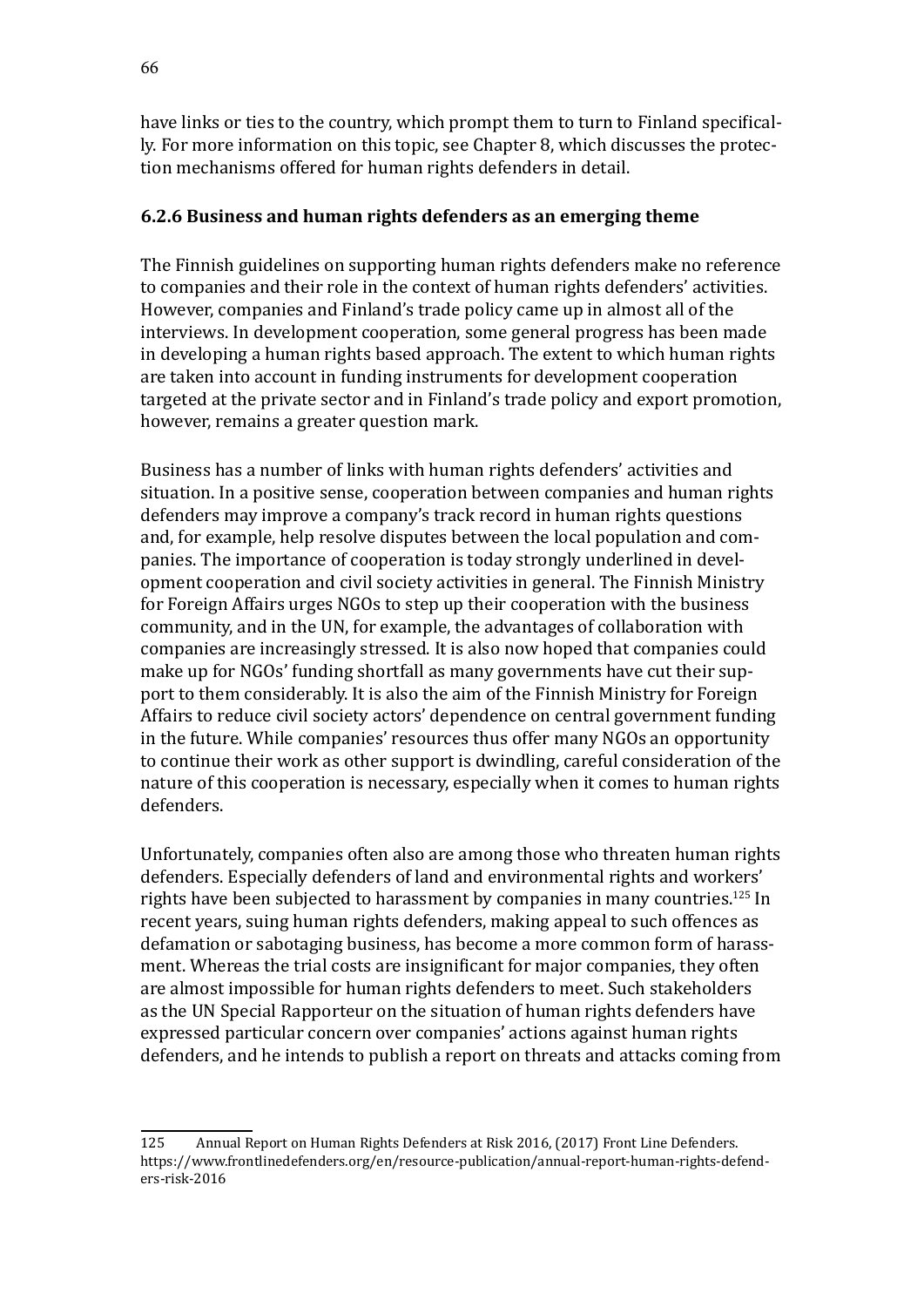companies in the next few years.<sup>126</sup> In 2016, the UN Human Rights Council adopted a resolution on protecting human rights defenders addressing economic, social and cultural rights. It stresses not only states' responsibility to protect them but also companies' duty to respect their work. Rather than hindering human rights defenders' activities, companies should have meaningful consultations with the defenders on human rights issues relevant to their business or development cooperation projects.<sup>127</sup>

Finland's trade policy and support for human rights defenders prompted a lot of reflection and even serious concerns in interviews with both Foreign Service representatives and external actors. Most of the interviewees found that the work is still being carried out in silos: while human rights defenders are supported in some countries, trade policy is prioritised at the cost of human rights in others.

*"Only when something bad happens, such as the murder of Berta Cáceres, trade promoters wake up to these issues."*

*"Trade interests silence voices."*

*"Finnish export promotion is completely two-faced, it has no logic, we have not noticed that human rights would be a priority for Finland in any way."*

*"I was recently part of a trade mission, but these issues [human rights and the situation of human rights defenders] did not come up at all."*

*"In Team Finland work, human rights do not really come up. We do continue to mention them in the background documents, but it is rare for them to be brought up in the end. The party we are in talks with is naturally not always the right one to deal with these issues, as the meetings focus on ministries of trade and industry, but of course the message should always be made clear at the level of political leadership. And certainly the Minister of Trade and Industries in any country can take the matter further to the rest of the government."*

The Team Finland network promotes Finnish companies' international activities and provides a framework for central government funded actors and services promoting the globalisation of companies, foreign investment directed to Finland and Finland's country brand. Finland's National Action Plan for the implementation of the UN Guiding Principles on Business and Human Rights (2014) notes that " the Team Finland network should also be more effectively developed to assist companies in understanding, taking notice of and managing human rights

<sup>126</sup> Report of the Special Rapporteur on the situation of human rights defenders (2017) A/ HRC/34/55, Human Rights Council, United Nations, s. 5. [https://documents-dds-ny.un.org/doc/UN](https://documents-dds-ny.un.org/doc/UNDOC/GEN/G17/011/75/PDF/G1701175.pdf?OpenElement)-[DOC/GEN/G17/011/75/PDF/G1701175.pdf?OpenElement](https://documents-dds-ny.un.org/doc/UNDOC/GEN/G17/011/75/PDF/G1701175.pdf?OpenElement)<br>127 Protecting human rights defenders, whether individ

Protecting human rights defenders, whether individuals, groups or organs of society, addressing economic, social and cultural rights, Resolution adopted by the Human Rights Council on 24 March 2016 - 31/32, A/HRC/RES/31/32. [http://ap.ohchr.org/documents/dpage\\_e.aspx?si=A/HRC/](http://ap.ohchr.org/documents/dpage_e.aspx?si=A/HRC/RES/31/32) [RES/31/32](http://ap.ohchr.org/documents/dpage_e.aspx?si=A/HRC/RES/31/32)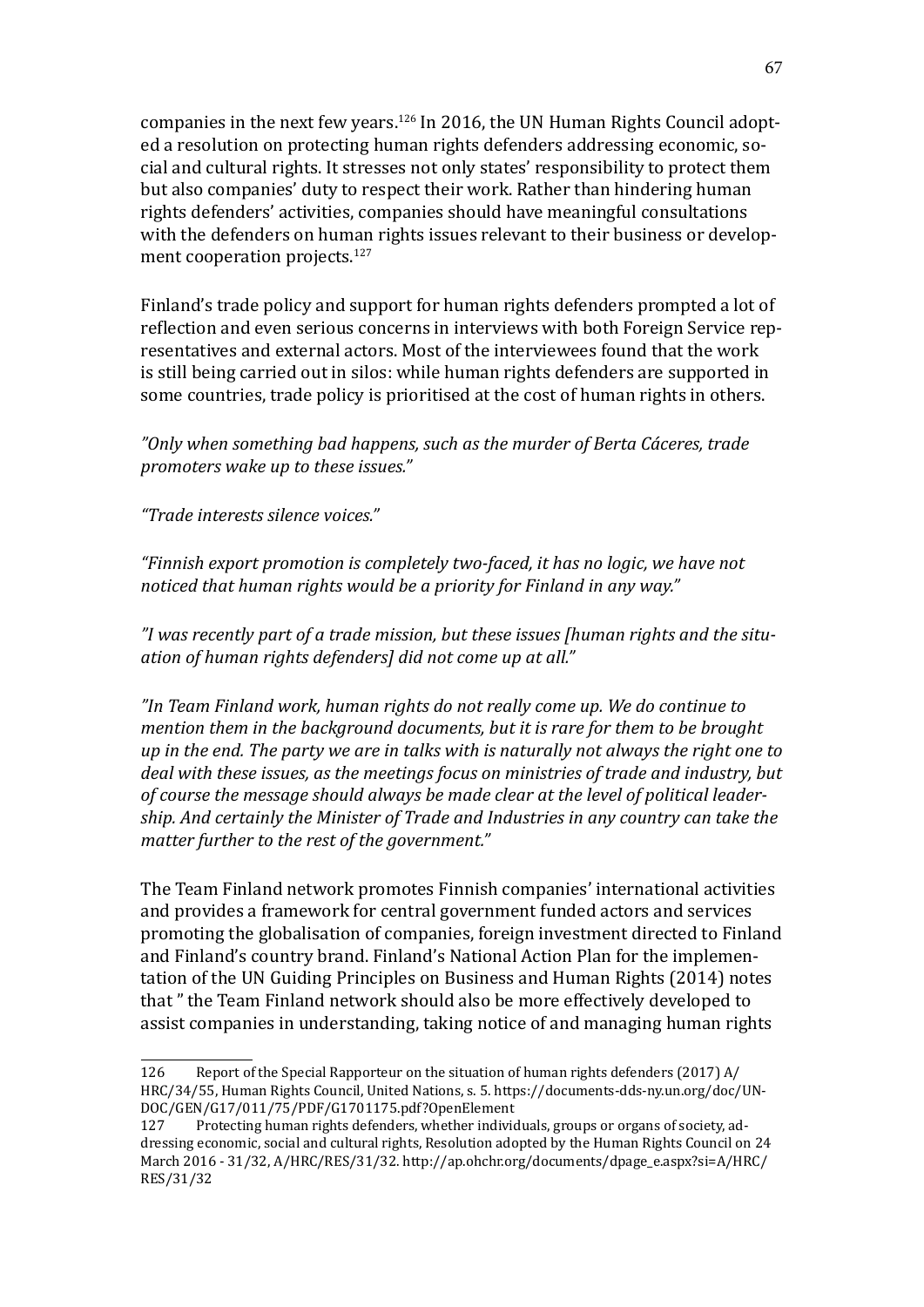issues, particularly in areas where human rights risks are considerably high."<sup>128</sup> Finnish diplomatic missions play a key role in Team Finland activities, as they produce country information for the companies and are involved in organising trade missions among other things.

Issues relevant to corporate social responsibility and the role of human rights in trade policy will be increasingly important in the missions' activities in the future. In April 2017, the Ministry for Foreign Affairs announced that the heads of missions will carry more responsibility for companies' export promotion and internationalisation in the future. The importance of export promotion in the embassies' work will be increased by such steps as strengthening the ambassadors' role as country managers of the entire Team Finland efforts. This change is part of the Team Finland reform initiated in autumn 2016.<sup>129</sup>

Increasing emphasis on trade policy in the missions' role was also discussed in State Secretary Peter Stenlund's speech at the ambassadors' annual meeting in August 2016:

*"EU issues and trade policy: two priorities both old and new. In earlier years we, along with many countries in our reference group, have found that economic diplomacy is rising and gathering momentum at the cost of traditional diplomacy. Economic diplomacy, or promoting Finland's economic interests especially outside Europe, has indeed strengthened gradually and step by step, for example within the framework of Team Finland cooperation."130*

In the face of this change, it is increasingly important to consider what role human rights and human rights defenders will play in relation to trade policy and export promotion and how this will be reflected in the missions' activities. Currently, some missions have addressed human rights issues in such connections as information packs intended for companies, but based on information obtained for this report, these activities do not yet appear to be particularly extensive and systematic. However, the interviewees felt that better inclusion of human rights aspects in the country information was very important.

*"We have exerted ourselves to provide country information for companies on the Finnpartnership website, and in this context, we have also attempted to highlight human rights issues."* 

<sup>128</sup> National Action Plan for the implementation of the UN Guiding Principles on Business and Human Rights, publications of the Ministry of Economic Affairs and Employment 44/2014. [https://www.google.ie/url?sa=t&rct=j&q=&esrc=s&source=web&cd=1&ved=0a](https://www.google.ie/url?sa=t&rct=j&q=&esrc=s&source=web&cd=1&ved=0ahUKEwi8haaFmfjZAhUIWsAKHWbkCYMQFggmMAA&url=https%3A%2F%2Ftem.fi%2Fdocuments%2F1410877%2F3437254%2FNational%2BAction%2BPlan%2Bfor%2Bthe%2Bimplementation%2Bof%2Bthe%2BUN%2Bguiding%2Bprinciples%2B21102014.pdf&usg=AOvVaw3LApVeGiK1tZXS-jwES2Ds)[hUKEwi8haaFmfjZAhUIWsAKHWbkCYMQFggmMAA&url=https%3A%2F%2Ftem.fi%2Fdocu](https://www.google.ie/url?sa=t&rct=j&q=&esrc=s&source=web&cd=1&ved=0ahUKEwi8haaFmfjZAhUIWsAKHWbkCYMQFggmMAA&url=https%3A%2F%2Ftem.fi%2Fdocuments%2F1410877%2F3437254%2FNational%2BAction%2BPlan%2Bfor%2Bthe%2Bimplementation%2Bof%2Bthe%2BUN%2Bguiding%2Bprinciples%2B21102014.pdf&usg=AOvVaw3LApVeGiK1tZXS-jwES2Ds)[ments%2F1410877%2F3437254%2FNational%2BAction%2BPlan%2Bfor%2Bthe%2Bimple](https://www.google.ie/url?sa=t&rct=j&q=&esrc=s&source=web&cd=1&ved=0ahUKEwi8haaFmfjZAhUIWsAKHWbkCYMQFggmMAA&url=https%3A%2F%2Ftem.fi%2Fdocuments%2F1410877%2F3437254%2FNational%2BAction%2BPlan%2Bfor%2Bthe%2Bimplementation%2Bof%2Bthe%2BUN%2Bguiding%2Bprinciples%2B21102014.pdf&usg=AOvVaw3LApVeGiK1tZXS-jwES2Ds)[mentation%2Bof%2Bthe%2BUN%2Bguiding%2Bprinciples%2B21102014.](https://www.google.ie/url?sa=t&rct=j&q=&esrc=s&source=web&cd=1&ved=0ahUKEwi8haaFmfjZAhUIWsAKHWbkCYMQFggmMAA&url=https%3A%2F%2Ftem.fi%2Fdocuments%2F1410877%2F3437254%2FNational%2BAction%2BPlan%2Bfor%2Bthe%2Bimplementation%2Bof%2Bthe%2BUN%2Bguiding%2Bprinciples%2B21102014.pdf&usg=AOvVaw3LApVeGiK1tZXS-jwES2Ds) [pdf&usg=AOvVaw3LApVeGiK1tZXS-jwES2Ds](https://www.google.ie/url?sa=t&rct=j&q=&esrc=s&source=web&cd=1&ved=0ahUKEwi8haaFmfjZAhUIWsAKHWbkCYMQFggmMAA&url=https%3A%2F%2Ftem.fi%2Fdocuments%2F1410877%2F3437254%2FNational%2BAction%2BPlan%2Bfor%2Bthe%2Bimplementation%2Bof%2Bthe%2BUN%2Bguiding%2Bprinciples%2B21102014.pdf&usg=AOvVaw3LApVeGiK1tZXS-jwES2Ds)<br>129 Tekes ja Finpro yhdistetään, ulkomir

<sup>129</sup> Tekes ja Finpro yhdistetään, ulkoministeriön rooli vienninedistämisessä vahvistuu, 28 March 2017. [http://team.finland.fi/artikkeli/-/asset\\_publisher/1410877/tekes-ja-finpro-yhdistetaan-ul](http://team.finland.fi/artikkeli/-/asset_publisher/1410877/tekes-ja-finpro-yhdistetaan-ulkoministerion-rooli-vienninedistamisessa-vahvistuu)[koministerion-rooli-vienninedistamisessa-vahvistuu](http://team.finland.fi/artikkeli/-/asset_publisher/1410877/tekes-ja-finpro-yhdistetaan-ulkoministerion-rooli-vienninedistamisessa-vahvistuu)

<sup>130</sup> Opening speech of State Secretary Peter Stenlund at the Ambassador's conference on 22 August 2016. [http://valtioneuvosto.fi/artikkeli/-/asset\\_publisher/valtiosihteeri-peter-stenlundin-avaus](http://valtioneuvosto.fi/artikkeli/-/asset_publisher/valtiosihteeri-peter-stenlundin-avauspuheenvuoro-suurlahettilaspaivilla)[puheenvuoro-suurlahettilaspaivilla](http://valtioneuvosto.fi/artikkeli/-/asset_publisher/valtiosihteeri-peter-stenlundin-avauspuheenvuoro-suurlahettilaspaivilla)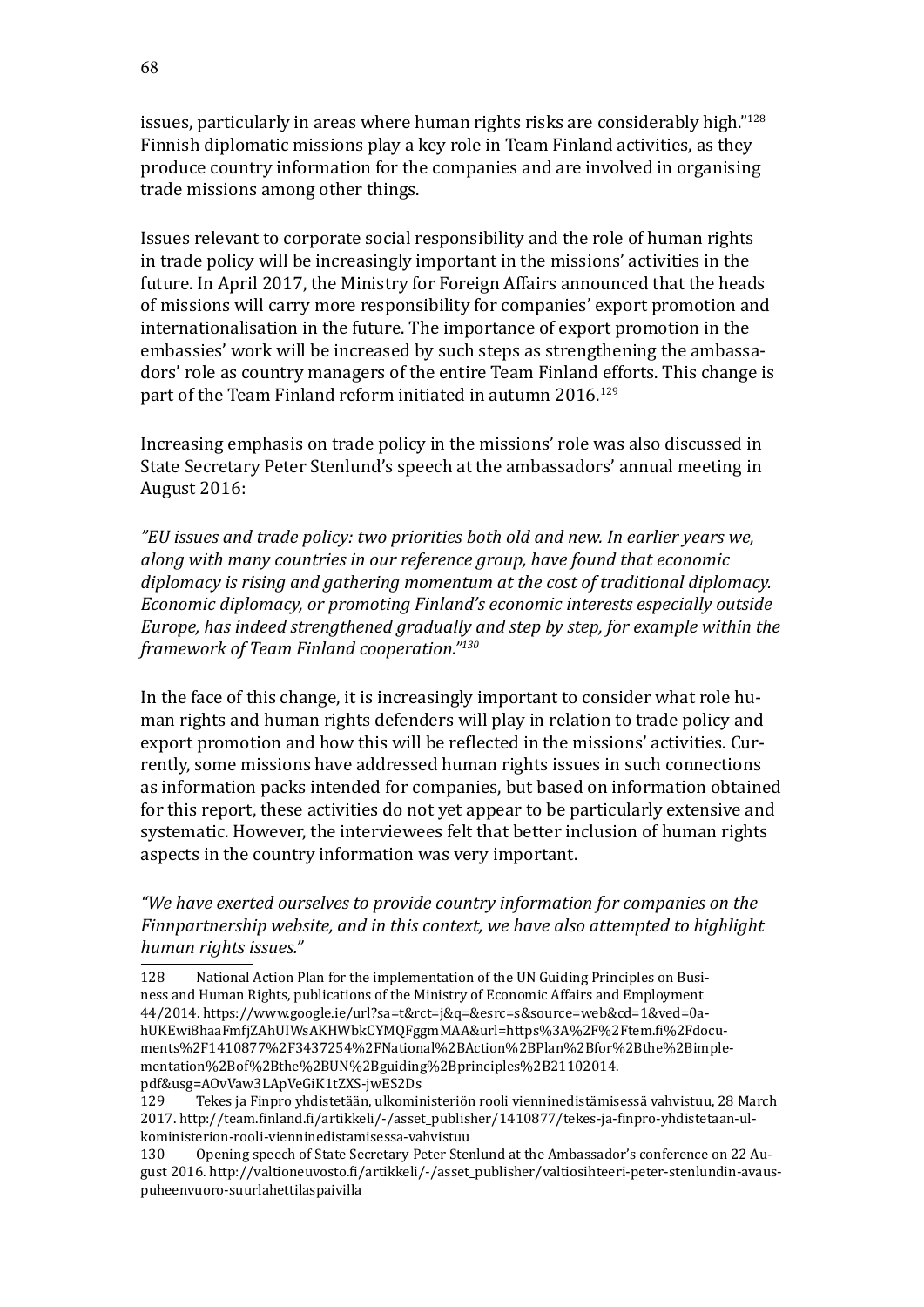The Finnpartnership, which is funded by the Ministry for Foreign Affairs and administrated by Finnfund, supports and advises companies in issues related to doing business in developing countries.131 The Finnpartnership website contains information on corporate social responsibility in general and in the specific context of certain countries.132 Finnfund, which finances business activities in developing countries, also addresses corporate social responsibility and human rights issues on its website. In recent years, serious incidents associated with human rights defenders have been linked to its activities, including the murder of human rights defender Berta Cáceres in Honduras in 2016.133 Foreign Service actors would like to have more information about business projects supported by Finnfund, for example, to be aware of any problems associated with its activities in an early stage.

*"I still don't know what projects are supported, for instance through Finnfund, in our regions. However, we end up tidying up the mess if the activities supported by it result in any problems."*

*"I would like to see more information exchanged about development funding activities. The missions should be able to obtain more information about development investment projects in [name of the country removed] from Finnfund, for example, preferably already before the project has been initiated, but at the latest once it has been launched. This way, the mission could make its local knowledge available and also prepare for any bad publicity if the project ends up having negative impacts on human rights. Highly complex questions may be associated with major energy and mining projects, for instance."* 

### **A mediation mechanism to support conflict resolution between defenders and companies**

Companies are increasingly interested in questions related to corporate social responsibility and human rights, as their activities are monitored more closely and, on the other hand, responsible enterprising is more frequently seen as a factor that supports business. The status of civil society is one of the criteria based on which the business environment in a country is assessed.

In 2016, the International Service for Human Rights' (ISHR) International Corporate and Accountability Roundtable (ICAR) published a guide on how human rights defenders can be taken into account in national action plans on business and human rights.<sup>134</sup> ISHR has also produced a toolkit to help human rights de-

<sup>131</sup> Finnfund and Finnpartnership are part of the Team Finland network.<br>132 https://finnpartnership.fi/fi/finnpartnership/kehitysyaikutus/

<sup>132</sup> <https://finnpartnership.fi/fi/finnpartnership/kehitysvaikutus/><br>133 See e.g. Finnfund keskeyttää rahoituksen Hondurasin patohankk

<sup>133</sup> See e.g. Finnfund keskeyttää rahoituksen Hondurasin patohankkeelle, Helsingin Sanomat 16 March 2016.<http://www.hs.fi/ulkomaat/art-2000002891584.html>

Human Rights Defenders in National Action Plans (NAPs) on Business and Human Rights (2016) International Service for Human Rights, International Corporate Accountability Roundtable. [https://www.ishr.ch/sites/default/files/documents/ishr\\_icar\\_hrds\\_in\\_naps\\_guidance\\_eng.pdf](https://www.ishr.ch/sites/default/files/documents/ishr_icar_hrds_in_naps_guidance_eng.pdf)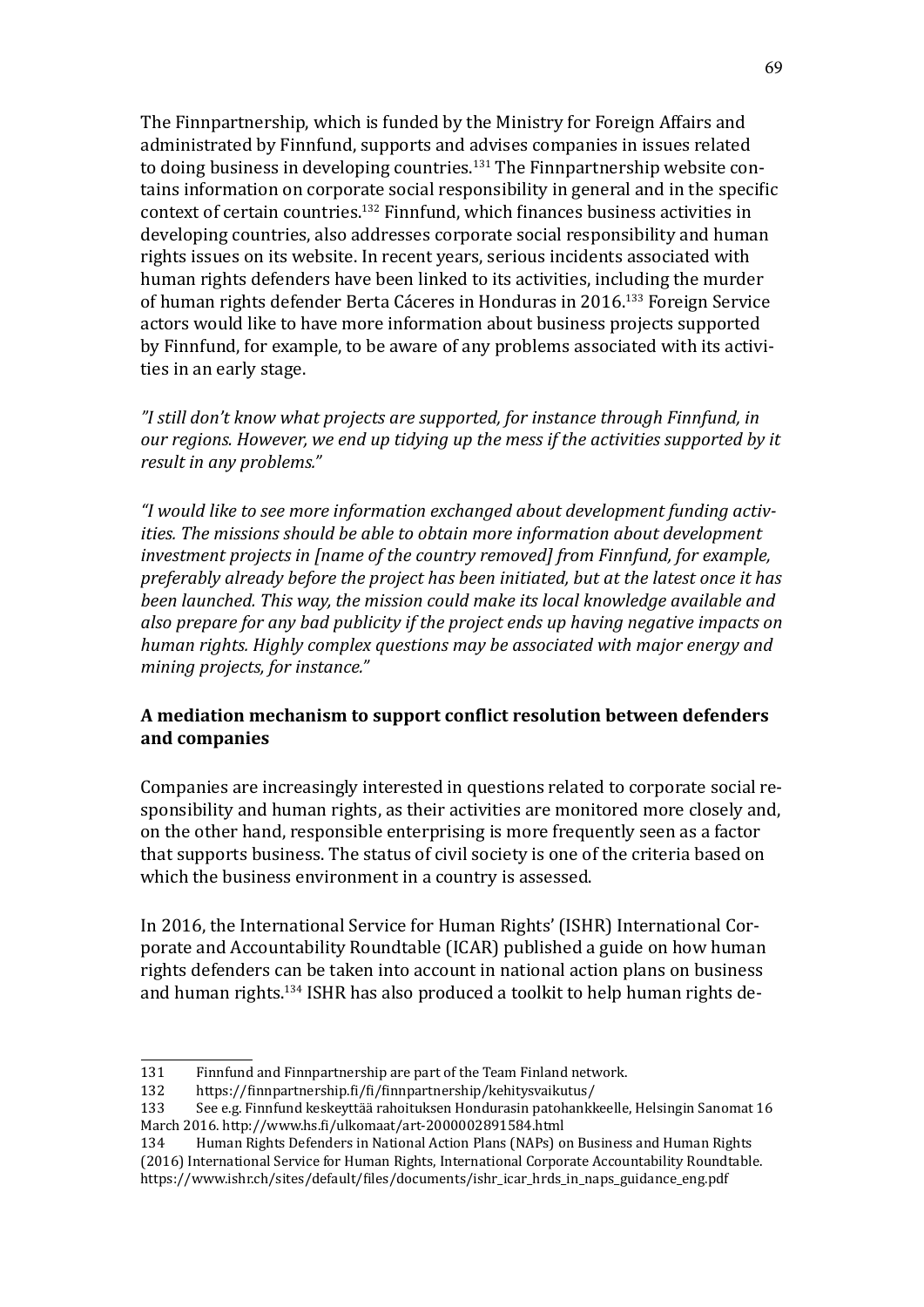fenders working together with companies.<sup>135</sup> The Business & Human Rights Resource Center, on the other hand, collects information on human rights defenders who have been exposed to various threats or lost their lives in connection with cases associated with companies on its website. The website also publishes good news about companies that have promoted human rights in their activities.<sup>136</sup>

One of the objectives of Finland's National Action Plan on Fundamental and Human Rights 2017–2019 is strengthening a human rights-based approach in Finland's public funding instruments for the private sector. For this purpose, the Ministry for Foreign Affairs "will carry out a project where tailored training is offered on the implementation of the human rights-based approach in connection with 3 to 6 public funding instruments with development impacts." The aim is to strengthen the realisation of the UN Principles on Business and Human Rights in funding instruments for the private sector. Efforts have already been made to pay more attention to human rights issues, for example in Finnfund activities. In 2016, Finnfund developed a separate tool implementing the UN Principles on Business and Human Rights for assessing human rights impacts.<sup>137</sup>

The Canadian guidelines on human rights defenders address companies' activities and corporate social responsibility as part of supporting human rights defenders. Canada also has an adviser in corporate social responsibility issues who can serve as a mediator in conflicts between companies and local communities.<sup>138</sup> Some mandate or mediation mechanism of this type has also been considered in Finland in different contexts. The Finnish NGO Finnwatch has proposed the creation of a process for human rights defenders, companies and other stakeholders in a dispute, which could be used to solve problems before they escalate and may become serious. These cases would mainly involve situations where one party is a Finnish company operating in a third country and/or a Finnish human rights defender. In these situations, the missions abroad could have a role in convening and, as far as possible, facilitating the meeting. This proposal appears worth considering, as Finland already has strong expertise in conflict resolution which could also be relied on to resolve conflicts between companies and human rights defenders. This idea needs to be developed further, however.

Experiences of good cooperation between human rights defenders, a Finnish mission and a Finnish company were gained in Thailand, where British migration rights activist Andy Hall, who reported serious human rights problems in a Thai company to the Finnish Finnwatch organisation, was sued because of his activities. Since 2013, the company has initiated a number of proceedings against Mr Hall. In September 2016, Mr Hall was sentenced to a two years' suspended

<sup>135</sup> A Human Rights Defender Toolkit for Promoting Business Respect Human Rights (2015) International Service for Human Rights. [http://www.ishr.ch/sites/default/files/article/files/ishr\\_hrd\\_](http://www.ishr.ch/sites/default/files/article/files/ishr_hrd_toolkit_english_web.pdf) [toolkit\\_english\\_web.pdf](http://www.ishr.ch/sites/default/files/article/files/ishr_hrd_toolkit_english_web.pdf)<br>136 https://www.b

<sup>136</sup> <https://www.business-humanrights.org/en/bizhrds><br>137 Annual report 2016. Finnfund. https://annualreport.

<sup>137</sup> Annual report 2016, Finnfund. [https://annualreport.finnfund.fi/2016/vastuullisuus/ihmi](https://annualreport.finnfund.fi/2016/vastuullisuus/ihmisoikeudet)[soikeudet](https://annualreport.finnfund.fi/2016/vastuullisuus/ihmisoikeudet)<br>138 V

Voices at risk: Canada's guidelines on supporting human rights defenders (2016) Government of Canada. [http://international.gc.ca/world-monde/issues\\_development-enjeux\\_developpe](http://international.gc.ca/world-monde/issues_development-enjeux_developpement/human_rights-droits_homme/rights_defenders_guide_defenseurs_droits.aspx?lang=eng)[ment/human\\_rights-droits\\_homme/rights\\_defenders\\_guide\\_defenseurs\\_droits.aspx?lang=eng](http://international.gc.ca/world-monde/issues_development-enjeux_developpement/human_rights-droits_homme/rights_defenders_guide_defenseurs_droits.aspx?lang=eng)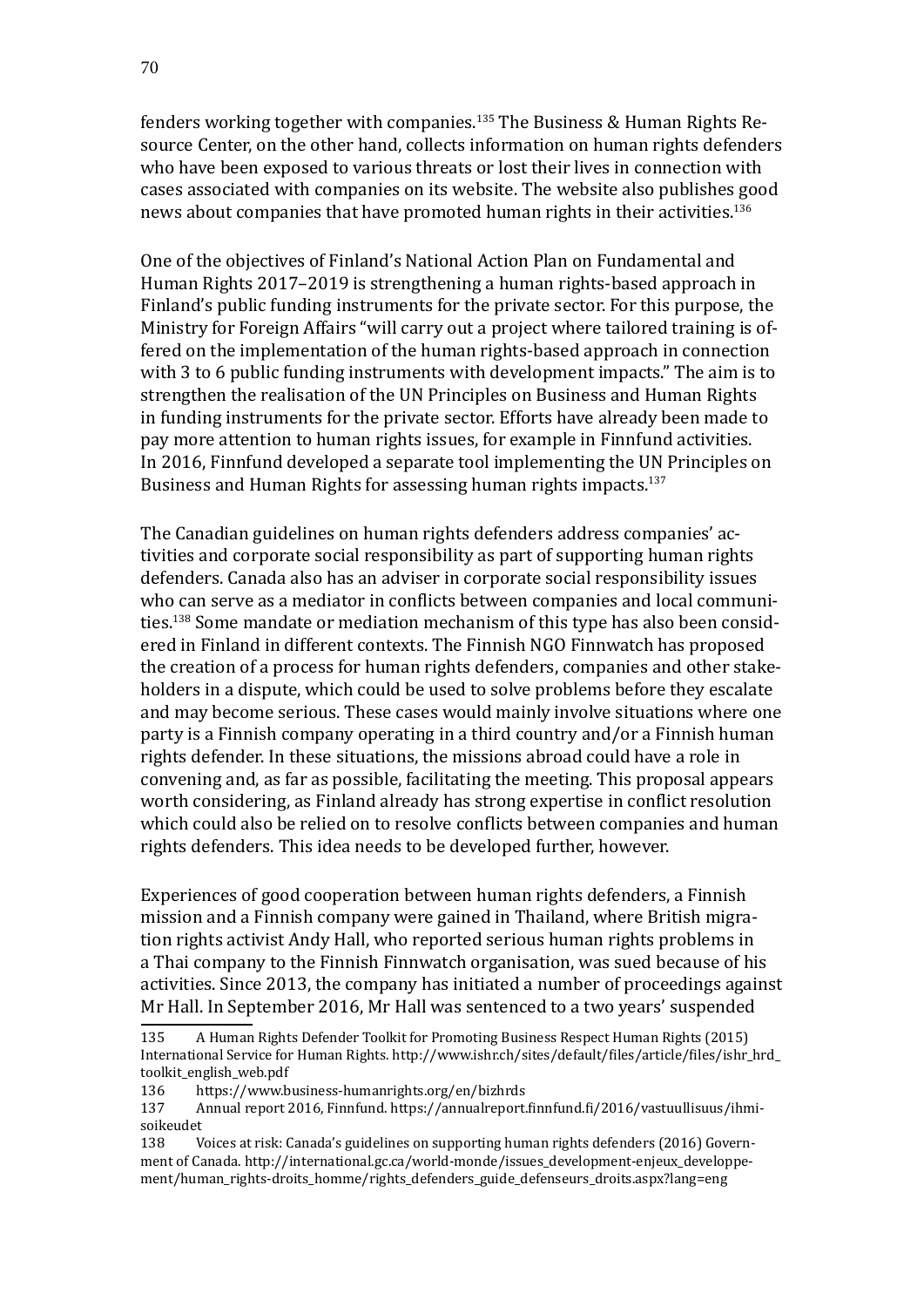prison sentence and fines, among other things for defamation of the company and a computer crime. In addition to Finnwatch, a representative of the Finnish S Group gave evidence in favour of Mr Hall in court. The S Group had procured pineapple juice from the Thai company and, due to the problems brought to their attention, proposed an external audit to the company. As far as is known, this was the first time a company gave evidence in a trial against a human rights defender.139

The Finnish mission in Thailand has supported Mr Hall, for instance by observing his trials and drawing attention to the case in different contexts. The cooperation between Finnwatch, the S Group and the mission has been widely praised and considered an extremely good practice. While Finland has not commented on the case politically, the European Parliament issued a resolution on Mr Hall's situation in October 2016.<sup>140</sup> The case has attracted a lot of international interest, and it has been cited both as a sad example of human rights defenders' judicial harassment and a good example of collaboration between a company and other actors in support of a human rights defender. $141$ 

#### **6.3 Economic support for human rights defenders**

The Finnish guidelines refer to funding instruments for development cooperation, the Local Cooperation Funds (LCF), and funding for the human rights and democracy work of international non-governmental organisations (INGO) in the context of economic support for human rights defenders.<sup>142</sup> Finland has no funding allocated specifically to supporting human rights defenders, but funding for this theme is included in one way or another in a number of different support forms, or it has been selected as a priority in the calls for applications of certain funding instruments.

As the funding for human rights defenders is scattered between several different instruments and partly "hidden" in projects that derive their names from other themes, getting a full picture of it is difficult. Additionally, different types of funding are administrated by different units of the Ministry for Foreign Affairs. Based on information obtained for this report, the amount of economic support for development cooperation has declined, especially since the development budget was cut by about 40% in 2015, but other funding available for supporting human rights defenders has remained more or less unchanged in recent years or increased somewhat. In the government budget session of autumn 2017, an increase of EUR 9.5 million was promised in the funding for development coop-

<sup>139</sup> For more information about the case, see e.g. Suomalaistodistajat selvittivät ananasmehukohua thaimaalaisessa oikeudessa, Yle 12 July 2016.<https://yle.fi/uutiset/3-9020876>

<sup>140</sup> European Parliament resolution of 6 October 2016 on Thailand, notably the situation of Andy Hall (2016/2912(RSP)).<br>141 For more inform

<sup>141</sup> For more information on the case, see e.g[. https://business-humanrights.org/en/andy-hall's](https://www.business-humanrights.org/en/andy-hall%E2%80%99s-case-shows-the-best-and-worst-of-corporate-behaviour-on-civic-freedoms)[case-shows-the-best-and-worst-of-corporate-behaviour-on-civic-freedoms](https://www.business-humanrights.org/en/andy-hall%E2%80%99s-case-shows-the-best-and-worst-of-corporate-behaviour-on-civic-freedoms)

Public Guidelines of the Foreign Ministry of Finland on the implementation of the European Union Guidelines on Human Rights Defenders (2014) Ministry for Foreign Affairs, Jyväskylä: Grano Oy. <http://www.formin.fi/public/default.aspx?contentid=323943>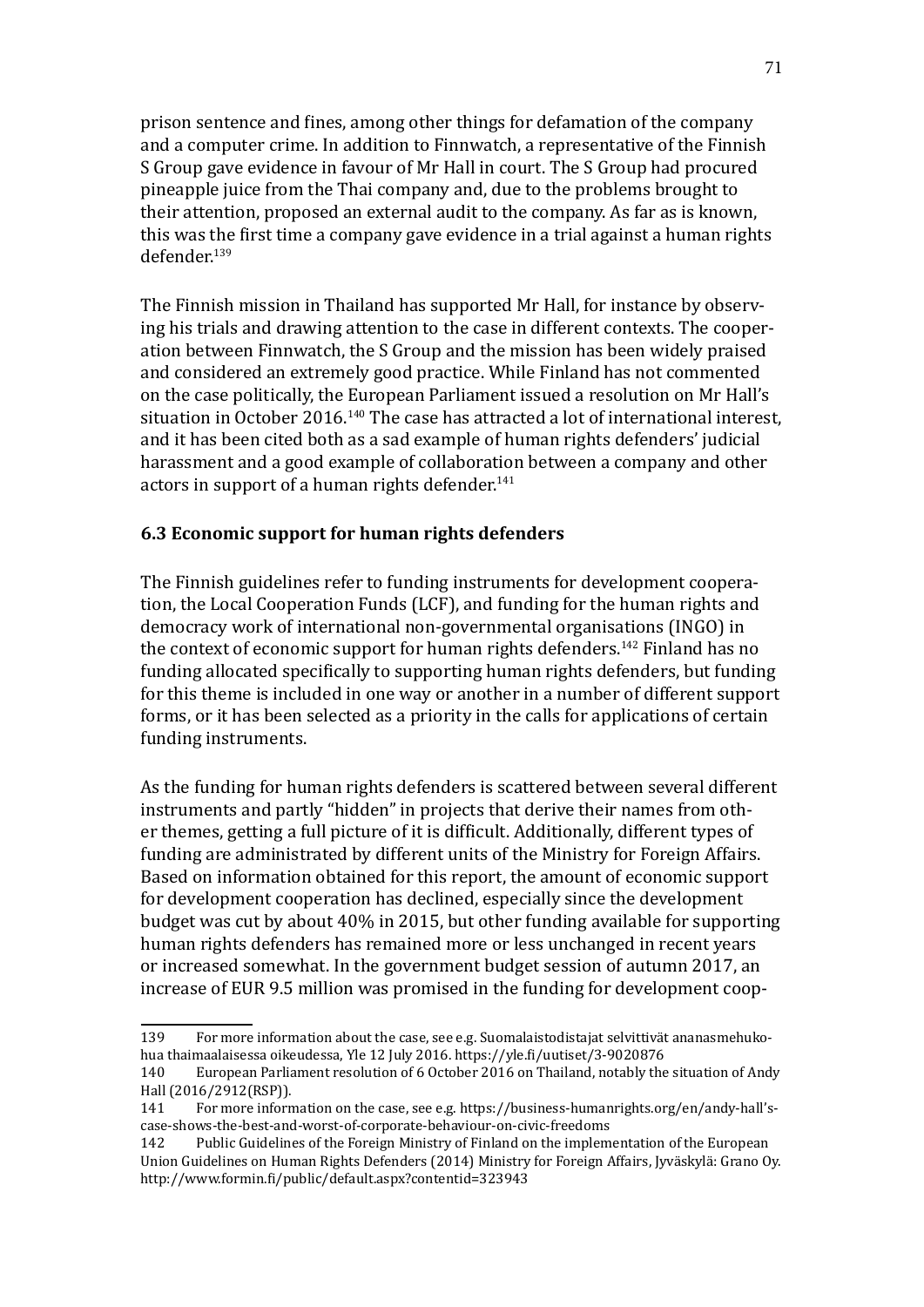eration in 2018, of which amount EUR 5 million would be channelled to Middle East and African countries, especially for improving the status of women and girls.<sup>143</sup> However, more accurate and comprehensive information than what it was possible to obtain for the purposes of this report would be needed to assess the changes in the funding reserved specifically for supporting human rights defenders.

### **Support channelled through international organisations**

Issues related to human rights defenders play a major role in the activities of the UN, Council of Europe and OSCE. Finland's Permanent Missions to the UN in New York and Geneva have no funding instruments for supporting human rights defenders at their disposal. Funding for the UN in general, and especially support for the Office of the High Commissioner for Human Rights and thus the Special Rapporteur on the situation of human rights defenders, can be regarded as indirect support for human rights defenders. In 2016, Finland's support for the Office of the High Commissioner for Human Rights amounted to EUR 2,220,000. This amount went up slightly in 2017, and in total, EUR 2,550,000 of support was directed to the Office. In 2016–2017, EUR 50,000 of this support was allocated to the Voluntary Fund for Indigenous Peoples (VFIP), which supports the right of indigenous peoples' representatives to participate in the UN.

While Finland also provides significant support for different projects related to human rights defenders in the Council of Europe, Finland's Permanent Representation does not have separate funding for supporting human rights defenders, and in recent years, there have been no projects directly related to defenders. However, such projects as Finland's support for democracy training provided for Ukrainians and Russians can be regarded as support for human rights defenders.

Finland finances OSCE activities through voluntary and project funding, supporting the organisation's Human Dimension work and various projects related to human rights. In recent years, there has been no funding with direct relevance to human rights defenders, but many projects are linked to civil society's general ability to operate and, for example, the possibilities of minorities and women to participate in political and societal debate. Finland is also one of the largest voluntary donors to the OSCE's Office for Democratic Institutions and Human Rights (ODIHR).144 Supporting human rights defenders is one of the priorities of ODIHR's activities.

# **Support for international non-governmental organisations (INGO)**

Finland also supports human rights defenders by funding international non-governmental organisations (INGOs). INGO support is handled by several units of the Ministry for Foreign Affairs, especially the Unit for Human Rights Policy and the Department for Development Policy's Unit for Civil Society.

<sup>143</sup> <http://formin.finland.fi/Public/default.aspx?contentid=365862&contentlan=1&culture=fi-FI>

<http://www.osce.org/odihr>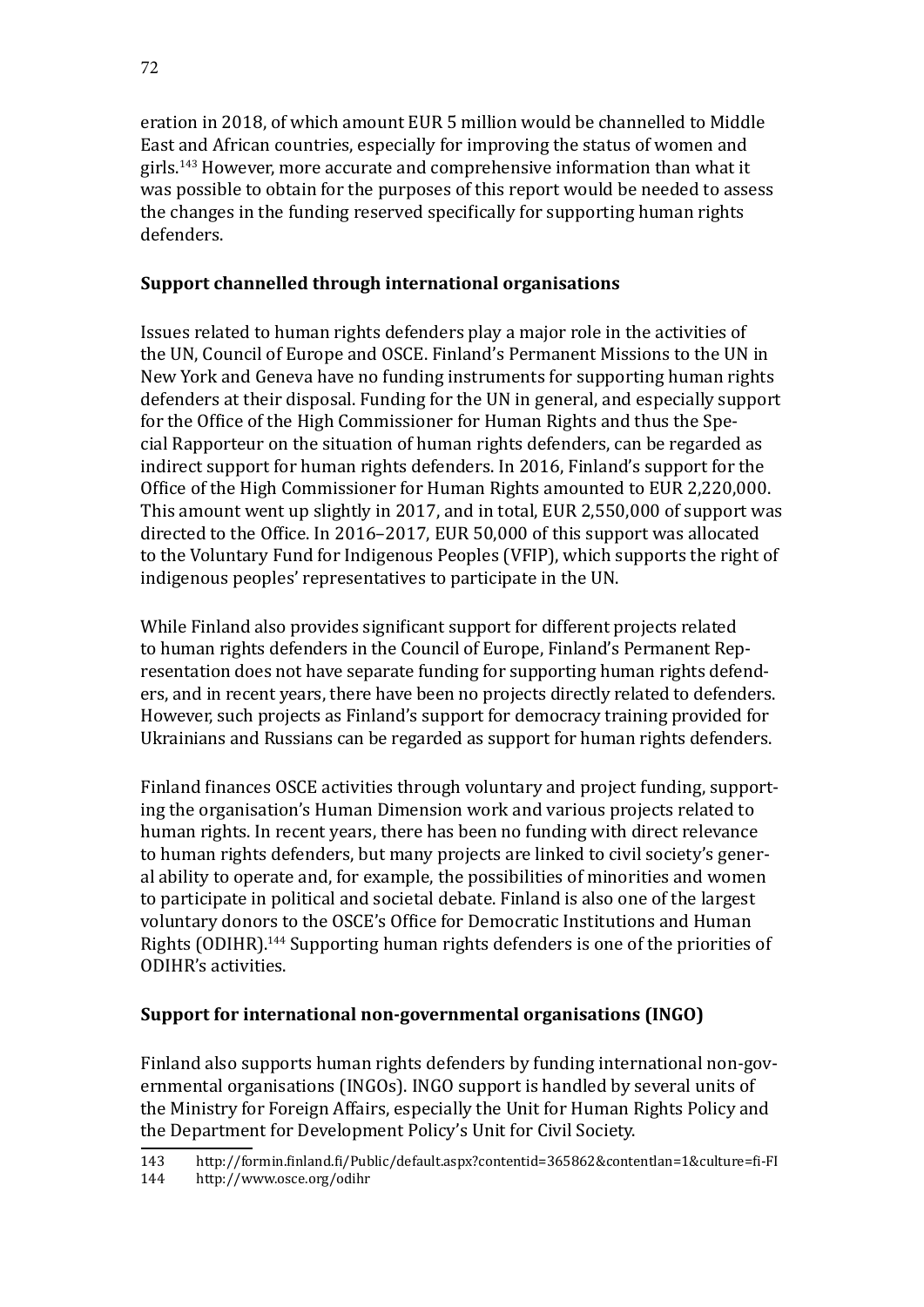In 2016, the themes of the call for applications for INGO support administrated by the Unit for Human Rights Policy were impunity and human rights defenders. Rather than featuring as a specific theme, support for human rights defenders has previously been integrated in other themes of INGO support. The emphasis on human rights defenders partly represented a desire to implement Finland's guidelines on human rights defenders while also responding to increasing international concerns over defenders' situation. The application criteria were underpinned by the policies of Finland's Development Policy Programme on the one hand, but the goals also responded to human rights policy objectives on the other. The objective was finding NGOs which could operate as strategic partners for the Ministry for Foreign Affairs and whose activities would cover both the grass-roots and international level. In recent years, attempts have been made to centralise the INGO support to fewer organisations, making it possible to increase the support amounts and project durations. This is believed to improve the sustainability of project outcomes.

The Geneva-based International Service for Human Rights (ISHR),<sup>145</sup> which Finland has also funded in earlier years, was selected as one of the beneficiaries for support related to human rights defenders. EUR 750,000 of general support over three years was granted to this organisation. ISHR prioritises protecting human rights defenders and especially security issues in its work. Among other things, ISHR supports the activities of other NGOs, invites their representatives to visit Geneva and provides training for diplomats working in Geneva. The organisation also provides support and training for NGOs in developing countries.

Another NGO selected under the theme of human rights defenders is Defend Defenders,<sup>146</sup> which works to support human rights defenders in several African countries. While this NGO is a new beneficiary, it has previously been supported by the KIOS Foundation, which is funded by the Ministry for Foreign Affairs. Defend Defenders was granted the amount of EUR 400,000 over three years.

While funding related to supporting human rights defenders was only granted to two organisations, the work of other beneficiaries of INGO support also has strong links with defenders. Fédération internationale des ligues des droits de l'Homme (FIDH),<sup>147</sup> for instance, was granted EUR 630,000 over two years for activities associated with impunity, but the organisation strongly supports human rights defenders around the world. In earlier years, Finland has funded FIDH's activities aiming to support human rights defenders. INGO support is also granted to fund such organisations as the International Commission of Jurists (ICJ), which supports human rights defenders by promoting fair trials among other things.

<sup>145</sup> <http://www.ishr.ch><br>146 https://www.defen

<sup>146</sup> <https://www.defenddefenders.org><br>147 https://www.fidh.org/en

<https://www.fidh.org/en>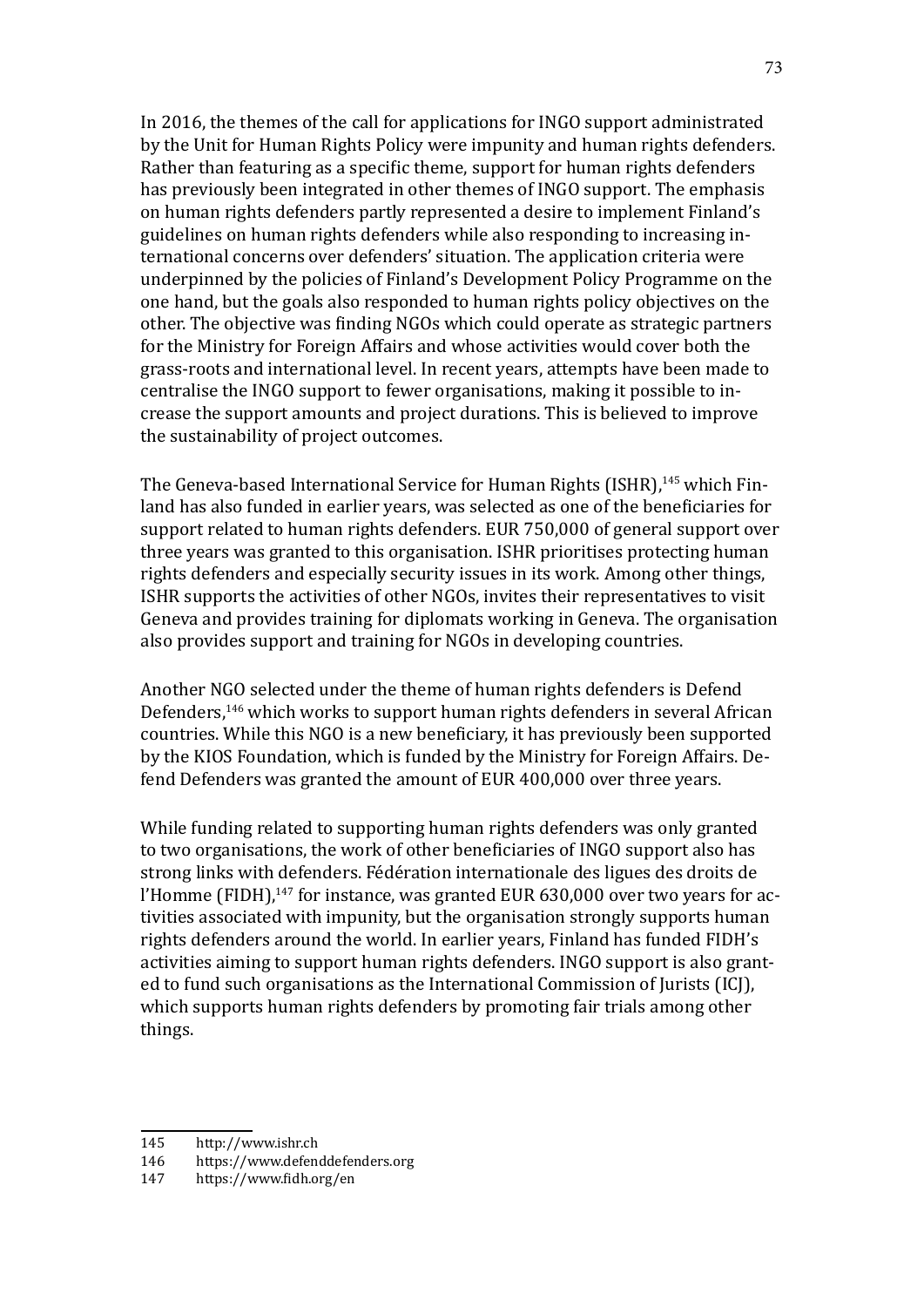The Human Rights Action Plan of the Foreign Service of Finland 2013–2015 set the goal of Finland joining the Digital Defenders Partnership,<sup>148</sup> which supports human rights defenders' right to freedom of speech on the Internet. Finland did indeed start funding the Digital Defenders Partnership through INGO support in 2015 with the amount of EUR 300,000. The background organisation of the Digital Defenders Partnership is the Freedom Online Coalition<sup>149</sup> composed of the governments of 30 countries. The objective of this coalition is to promote the freedom of the Internet. Finland supports the activities of the Freedom Online Coalition by contributing EUR 10,000 to fund its annual general meeting.

Finland supports the Global Equality Fund established by the United States in 2011. The Fund finances projects promoting LGBTI rights globally. It is administrated by the US Department of State together with a network of NGOs and states that provide funding for it. The Fund's Dignity for All mechanism, for example, is specifically intended for providing emergency help for human rights defenders who promote LGBTI rights. In 2014–2016, Finland supported the Fund by EUR 500,000 a year, with 25% of this amount earmarked for Dignity for All activities.

CIVICUS, an organisation monitoring civil society's ability to operate in different countries, has received support from Finland for several years. The latest funding decision concerned a total of EUR 200,000 for 2017–2018. This support was granted for a project titled *World Alliance for Citizen Participation/DataShift 3.0: Using citizen-generated data to drive people-powered accountability,* whose aims include building up civil society's ability to operate.

# **Strengthening civil society is at the centre of development cooperation support**

The development cooperation funded by Finland comprises several projects that have direct or indirect links with supporting human rights defenders. Development cooperation funds are used to support civil society's ability to operate and rule of law development in different ways. The Finnish guidelines on human rights defenders thus highlight development cooperation funding instruments as a key channel of economic support for human rights defenders. The EU Guidelines on Human Rights Defenders also urge Member States to use development cooperation instruments to support human rights defenders.<sup>150</sup>

The criteria for support granted by the Unit for Civil Society at the Ministry for Foreign Affairs' Department for Development Policy for Finnish NGOs and municipalities stress strengthening local civil society. Of the unit's funding, 70% to 80% is disbursed as programme support aiming to "support the status of civil societies and their different actors as channels for free civic activity in developing

<sup>148</sup> <https://www.digitaldefenders.org><br>149 https://www.freedomonlinecoaliti

<sup>149</sup> <https://www.freedomonlinecoalition.com><br>150 Ensuring protection – European Union Gui

<sup>150</sup> Ensuring protection – European Union Guidelines on Human Rights Defenders (2008) Council of the EU. [https://eeas.europa.eu/sites/eeas/files/eu\\_guidelines\\_hrd\\_en.pdf](https://eeas.europa.eu/sites/eeas/files/eu_guidelines_hrd_en.pdf)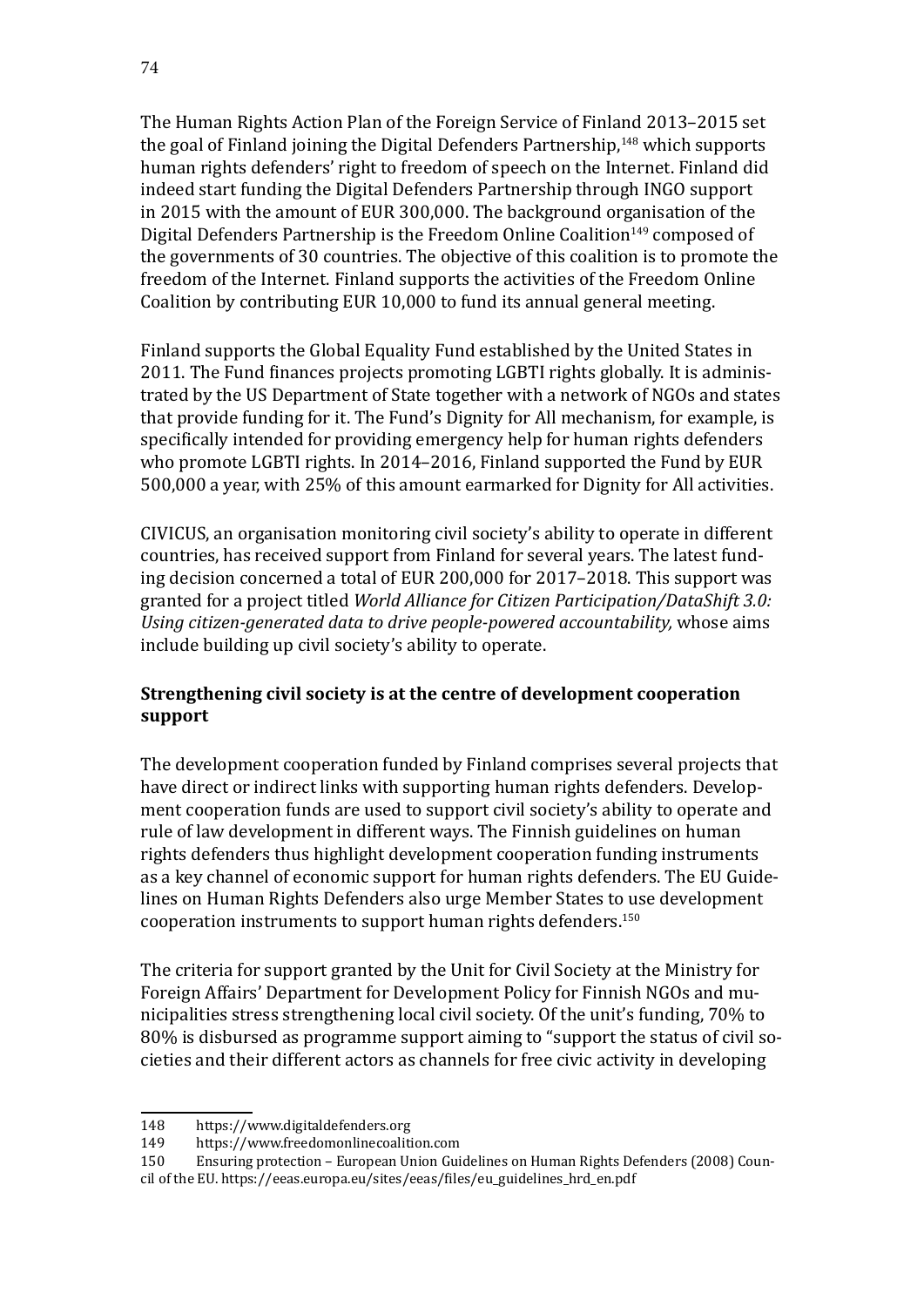countries".151 The call for applications launched in spring 2017 (for 2018–2021) included "the programme's approach to building up civil society capacity"152 as one of its assessment criteria. In August 2017, the Ministry for Foreign Affairs published new Guidelines for Civil Society in Development Policy, the starting point of which is the strengthening of civil societies both as a development policy goal and as a tool for achieving other goals of Finland's development policy.<sup>153</sup> The guidelines also specifically call attention to Finland's commitment to defending human rights defenders.<sup>154</sup>

The missions play an important role in the selection of projects, as they issue statements on funding applications to the Department for Development Policy on request. The missions' views thus influence the selections. The missions naturally have a better idea of the local situation and actors, but they also face the problem of not having full knowledge of all projects funded by Finland in the relevant country, as many aspects of the information systems are still undergoing development. Additionally, the different units of the Ministry for Foreign Affairs do not always know which units provide funding for whom, and some of them may even finance the same NGOs or projects. The need to develop information management in the Ministry for Foreign Affairs' development cooperation has been noted in different contexts, including the performance audit report of the National Audit Office in 2017.<sup>155</sup>

The development cooperation projects that were granted support in the latest call for applications (2017–2020) contained no projects related to human rights defenders. While the projects must be human rights based, their emphasis on human rights generally remains rather slight or superficial. However, the Finnish Foundation for Media and Development's projects promoting freedom of speech and democracy, for instance, have goals that indirectly support human rights defenders.

Of the beneficiaries of programme support, the KIOS Foundation has the clearest emphasis on supporting human rights defenders and disseminating information about their situation in its work. Some of the projects funded by KIOS have direct links with supporting human rights defenders. The other Finnish foundations receiving programme support, or Siemenpuu and Abilis, engage in work related to human rights defenders, at least indirectly, while they do not have specific projects on this theme. Additionally, the work of a large number of other NGOs receiving programme support from the Ministry for Foreign Affairs has interfaces with supporting human rights defenders.

<sup>151</sup> Description of programme support instruments: [http://formin.finland.fi/public/download.](http://formin.finland.fi/public/download.aspx?ID=167341&GUID=%7B300D5824-8A5E-41E6-988A-65D492A0A242%7D) [aspx?ID=167341&GUID=](http://formin.finland.fi/public/download.aspx?ID=167341&GUID=%7B300D5824-8A5E-41E6-988A-65D492A0A242%7D){300D5824-8A5E-41E6-988A-65D492A0A242}<br>152 Programme support call for applications materials: http://formi

<sup>152</sup> Programme support call for applications materials: [http://formin.finland.fi/public/default.](http://formin.finland.fi/public/default.aspx?nodeid=50068&contentlan=1&culture=fi-FI) [aspx?nodeid=50068&contentlan=1&culture=fi-FI](http://formin.finland.fi/public/default.aspx?nodeid=50068&contentlan=1&culture=fi-FI)

Guidelines for Civil Society in Development Policy 2017, Ministry for Foreign Affairs, Unit for Civil Society. [http://formin.finland.fi/public/download.aspx?ID=170421&GUID=](http://formin.finland.fi/public/download.aspx?ID=170421&GUID=%7BCF20A519-1B3E-4C48-BDE4-1096D7B17BFB%7D){C-F20A519-1B3E-4C48-BDE4-1096D7B17BFB}<br>154 Guidelines for Civil Society in Develor

Guidelines for Civil Society in Development Policy 2017, Ministry for Foreign Affairs, Unit for Civil Society, p. 9. [http://formin.finland.fi/public/download.aspx?ID=170421&GUID={](http://formin.finland.fi/public/download.aspx?ID=170421&GUID=%7BCF20A519-1B3E-4C48-BDE4-1096D7B17BFB%7D)C-F20A519-1B3E-4C48-BDE4-1096D7B17BFB}<br>155 Tuloksellisuustarkastuskertomus. Mo

<sup>155</sup> Tuloksellisuustarkastuskertomus, Monenkeskinen kehitysyhteistyö (2017) Valtiontalouden tarkastusviraston tarkastuskertomukset 6/2017. [https://www.vtv.fi/files/5637/6\\_2017\\_Monenkeski](https://www.vtv.fi/files/5637/6_2017_Monenkeskinen_kehitysyhteistyo.pdf)[nen\\_kehitysyhteistyo.pdf](https://www.vtv.fi/files/5637/6_2017_Monenkeskinen_kehitysyhteistyo.pdf)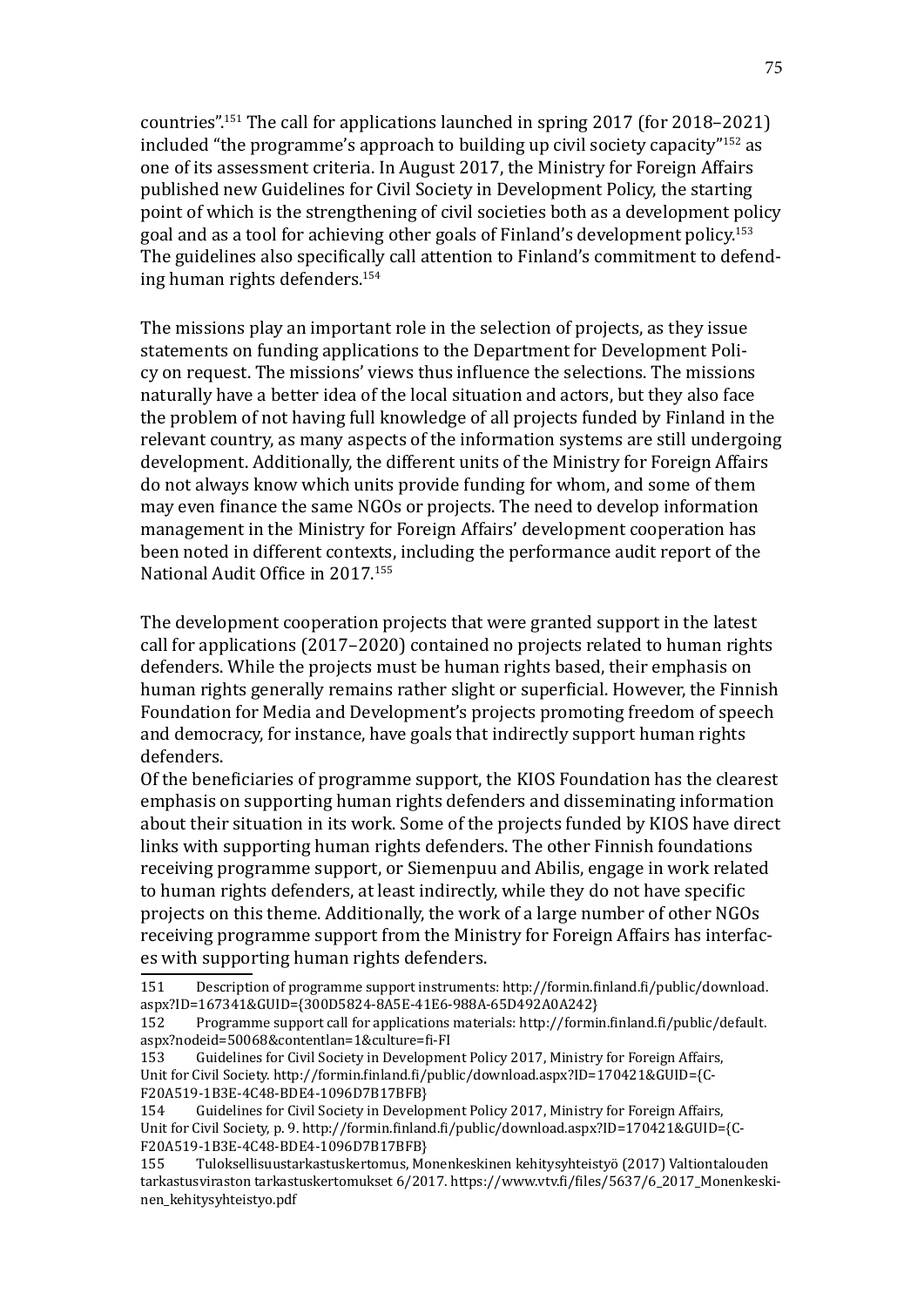The funding for development cooperation, in particular, has been cut drastically in recent years, while its focus has shifted from traditional NGO work to supporting business activities. The funding is also increasingly performance-based, and NGOs are expected to collaborate more, both with each other and with companies. Over the long term, the Ministry for Foreign Affairs would like to see the NGOs' dependence on ministry funding reduced, for example through business cooperation. Funding for development cooperation is going through a transition, as the ministry is reforming its policies while the NGOs are attempting to modify and update their activities under increasing funding pressure.

## **Local Cooperation Funds (LCF)**

The Local Cooperation Funds are a development cooperation instrument introduced in 1996 that the Finnish diplomatic missions and Roving Ambassadors can use to support local civil societies or cooperation between Finnish and local private sector actors.

The importance of LCF projects for supporting human rights defenders was stressed in almost every interview. In a survey addressed to the missions in 2014, LCF projects were also cited in all responses in the context of human rights defenders.156 The importance of the LCF instrument has also emerged in many other connections, including country evaluations of development cooperation and generally when discussing support for civil society. At the Ministry for Foreign Affairs' development policy days in March 2017, the representatives of the Embassies in Ethiopia and Tanzania commended the LCF as a significant instrument for supporting the local civil society.<sup>157</sup>

*"It is an excellent support form and a powerful instrument for the mission. The LCF is a good channel for exerting influence. Small amounts achieve great results, and it can also be used for sensitive topics. The LCF is quite a creative and flexible instrument, and we have managed to use it boldly."*

*"The LCF has been a good tool in that it self-evidently forces us to have contacts with human rights defenders in the field. If we only depended on active political dialogue, we would not necessarily get it done, as there is so much other work to do."*

The LCF gives the missions a possibility of supporting human rights defenders in the host country through concrete projects. Rather than an obligation, using the LCF is based on the interests and resources of each individual mission. The ambassadors choose the thematic priorities of the LCF at the beginning of their terms of office. While their priorities must be in line with Finland's development policy, their themes can vary according to the situation of each host country and the ambassador's assessment of it.

<sup>156</sup> Villa, Susan (2015) Ulkoasiainhallinnon ihmisoikeuspoliittisen toimintaohjelman (2013– 2015) arviointi, Ministry for Foreign Affairs. [http://formin.finland.fi/public/download.aspx?ID=1406](http://formin.finland.fi/public/download.aspx?ID=140619&GUID=%7B8EA16078-101F-49C2-AA2E-DB497FEB3B2A%7D) [19&GUID=%7B8EA16078-101F-49C2-AA2E-DB497FEB3B2A%7D](http://formin.finland.fi/public/download.aspx?ID=140619&GUID=%7B8EA16078-101F-49C2-AA2E-DB497FEB3B2A%7D)

<sup>157</sup> Pelastetaan kansalaisyhteiskunta, 20 March 2017. [https://www.kepa.fi/uutiset-media/artik](https://www.kepa.fi/uutiset-media/artikkelit/pelastetaan-kansalaisyhteiskunta)[kelit/pelastetaan-kansalaisyhteiskunta](https://www.kepa.fi/uutiset-media/artikkelit/pelastetaan-kansalaisyhteiskunta)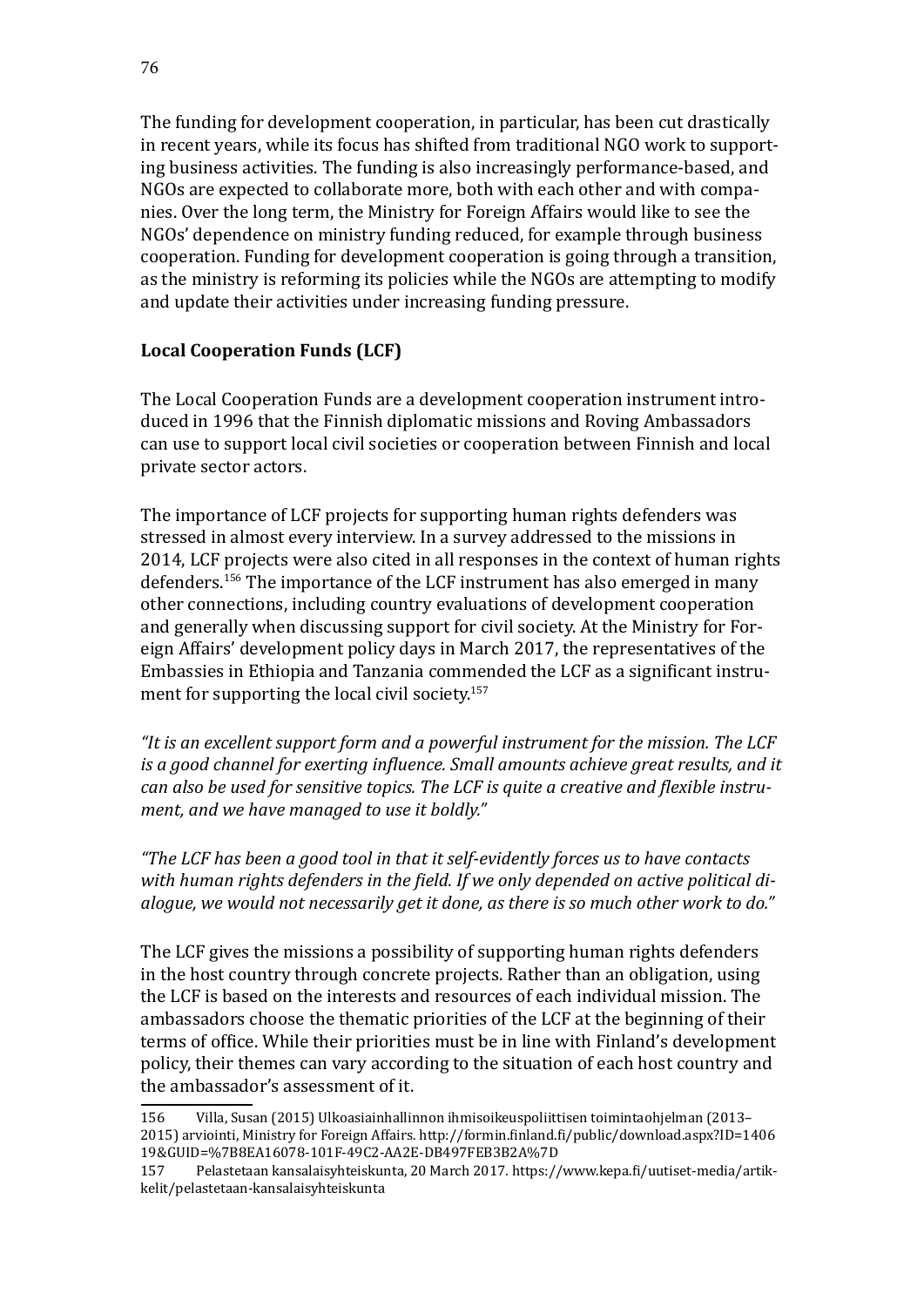According to an evaluation of the LCF projects carried out in 2008, the funds can be used to support civil society in countries were a difficult operating environment prevents and hampers the use of other types of development instruments. The LCF is thus a particularly good instrument for funding projects related to sensitive themes, including human rights, democracy and good governance.<sup>158</sup> For example, persons interviewed for this report said that the missions have been able to channel support for human rights defenders through a Finnish mission in another country when receiving support in the country in question was too risky. According to the evaluation, the LCF serves the missions' access to information and contacts with civil society organisations extremely well.<sup>159</sup>

However, the evaluation notes that the "LCF is a valid instrument for development cooperation when both technical and administrative expertise exists in country missions for using and administering it." The report also criticises the missions for supporting too many individual projects and an excessive variety of themes. In addition to reducing the number of projects, it was recommended that the strategic aspects of the LCF be improved.<sup>160</sup>

The conclusions and recommendations of this evaluation were taken into consideration in an LCF Project Coordinator's Manual published in 2016. Investigating the local human rights situation and adopting a human rights based approach have quite a strong role in this manual. The manual refers to civil society in general, with no specific mention of such actors as human rights defenders.<sup>161</sup>

To get a better idea of LCF projects' role in supporting human rights defenders, a short survey on these projects was e-mailed to all LCF coordinators in the missions. They were asked if the mission has used the LCF instrument to support projects related to human rights defenders in recent years, what priorities the supported projects have had, and how the priorities and amounts may have varied over the years. The survey also contained general questions about the advantages and any problems related to the LCF. Responses were received from 13 LCF coordinators. Some of the diplomatic missions are accredited to several countries, and the responses are thus relevant to the situation in 20 countries. The LCF was also evaluated in greater detail in several interviews, complementing the picture of how the instrument is used in support of human rights defenders.

Five of the missions that responded use the LCF currently, or have used it in recent years, to support projects that are directly associated with supporting or

Local Cooperation Funds, Role in Institution Building of Civil Society Organizations, Evaluation Report 2008:2, Ministry for Foreign Affairs of Finland. [http://www.utrikesministeriet.fi/public/](http://www.utrikesministeriet.fi/public/download.aspx?ID=35442&GUID=%7B37EE128A-C286-4093-BA14-98B8380FF6B1%7D) [download.aspx?ID=35442&GUID={](http://www.utrikesministeriet.fi/public/download.aspx?ID=35442&GUID=%7B37EE128A-C286-4093-BA14-98B8380FF6B1%7D)37EE128A-C286-4093-BA14-98B8380FF6B1}<br>161 FLC Coordinator's Manual: Recommended Good Practices, Unit for Sector

<sup>158</sup> Local Cooperation Funds, Role in Institution Building of Civil Society Organizations, Evaluation Report 2008:2, Ministry for Foreign Affairs of Finland. [http://www.utrikesministeriet.fi/public/](http://www.utrikesministeriet.fi/public/download.aspx?ID=35442&GUID=%7B37EE128A-C286-4093-BA14-98B8380FF6B1%7D) [download.aspx?ID=35442&GUID={](http://www.utrikesministeriet.fi/public/download.aspx?ID=35442&GUID=%7B37EE128A-C286-4093-BA14-98B8380FF6B1%7D)37EE128A-C286-4093-BA14-98B8380FF6B1}<br>159 Local Cooperation Funds. Role in Institution Building of Civil Society Orga

Local Cooperation Funds, Role in Institution Building of Civil Society Organizations, Evaluation Report 2008:2, Ministry for Foreign Affairs of Finland. [http://www.utrikesministeriet.fi/public/](http://www.utrikesministeriet.fi/public/download.aspx?ID=35442&GUID=%7B37EE128A-C286-4093-BA14-98B8380FF6B1%7D) [download.aspx?ID=35442&GUID={](http://www.utrikesministeriet.fi/public/download.aspx?ID=35442&GUID=%7B37EE128A-C286-4093-BA14-98B8380FF6B1%7D)37EE128A-C286-4093-BA14-98B8380FF6B1}<br>160 Local Cooperation Funds, Role in Institution Building of Civil Society Orga

FLC Coordinator's Manual: Recommended Good Practices, Unit for Sectoral Policy, Department for Development Policy, Ministry for Foreign Affairs of Finland, 25.1.2016.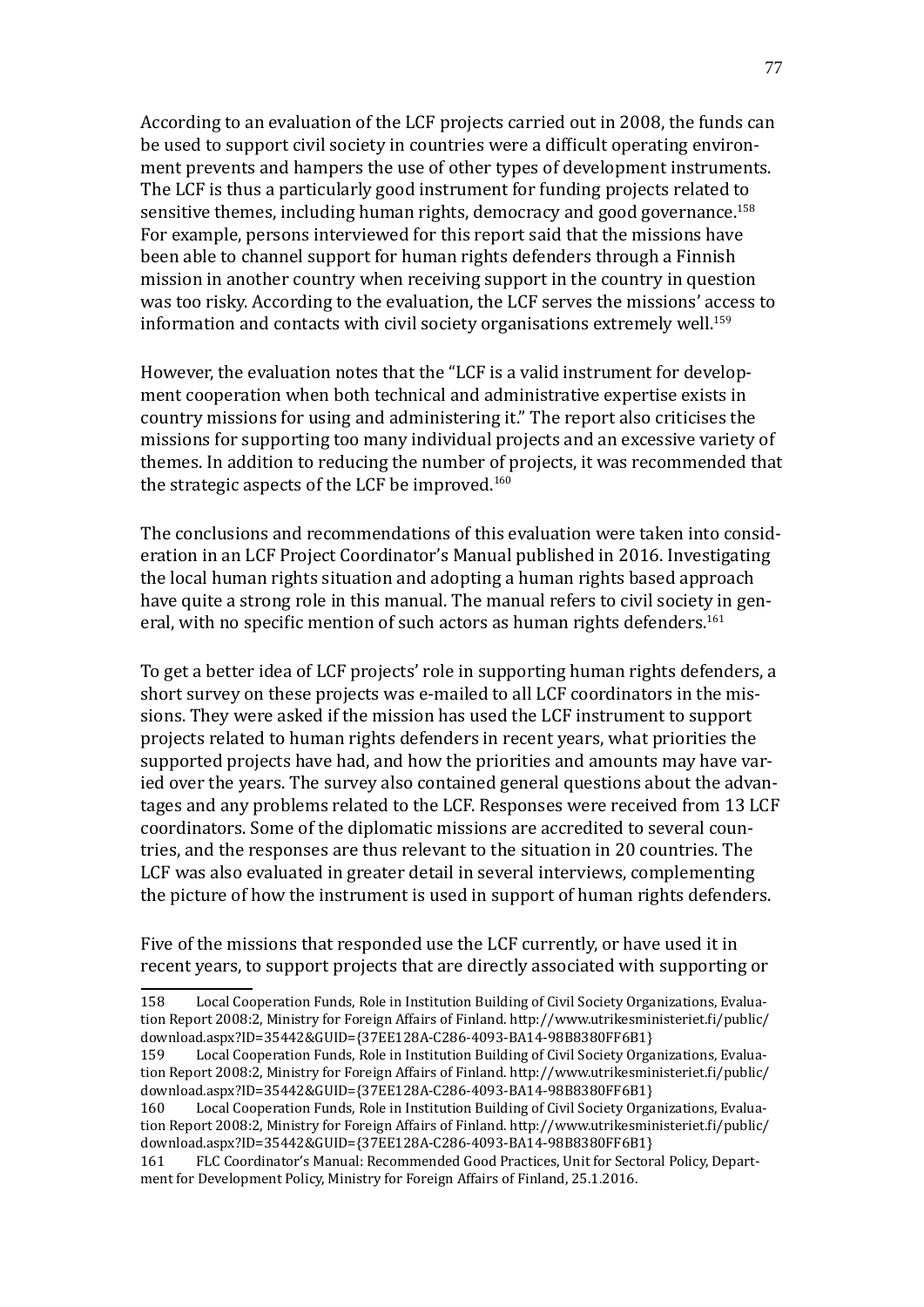protecting human rights defenders. However, in almost all missions (12), LCF projects had close links with supporting human rights and civil society in general. In particular, women and girls' rights and their participation in society, the rights of persons with disabilities and rule of law emerged as project themes.

As the advantages of the LCF, the respondents considered the following:

- a natural way of liaising with civil society actors
- an opportunity to obtain information from NGOs
- the funds can be used flexibly and they enable fast responses
- visibility obtained for Finland through the projects
- complementing other development cooperation activities
- lighter administrative burden than in other development cooperation projects, and
- supporting civil society and giving it visibility.

Challenges of the LCF included:

- difficulty of finding good NGO partners
- NGOs' poor capacity for project work
- a restrictive operating environment (e.g. laws that restrict or prohibit accepting overseas funding by the NGOs)
- immense amounts of applications compared to the number of selected projects (for example, one mission received more than 2,200 applications in response to a single call, of which 8 could be selected), and
- cutbacks in or suspension of the funds in recent years.

Six respondents reported that the mission no longer has access to LCF. Some missions have indeed had their LCF terminated, and the Department for the Americas and Asia made a decision not to grant LCF funds for the moment in connection with cuts in development cooperation appropriations for 2015. The Department for Africa and Middle East decided that, due to the tight budget framework of appropriations for 2018, no LCF funds will be available in that year, and no LCF applications will be received by the missions in this region. In addition, the appropriations of all missions that responded had been reduced slightly or considerably in the last few years. The cuts in LCF were also cited in several interviews.

*"Cutbacks in the LCF funds have partly been due to the large workload but also to a policy change, or a wish to direct all development cooperation funds to the poorest sub-Saharan and Asian countries, but in my opinion, the LCF has been an important instrument in human rights work."*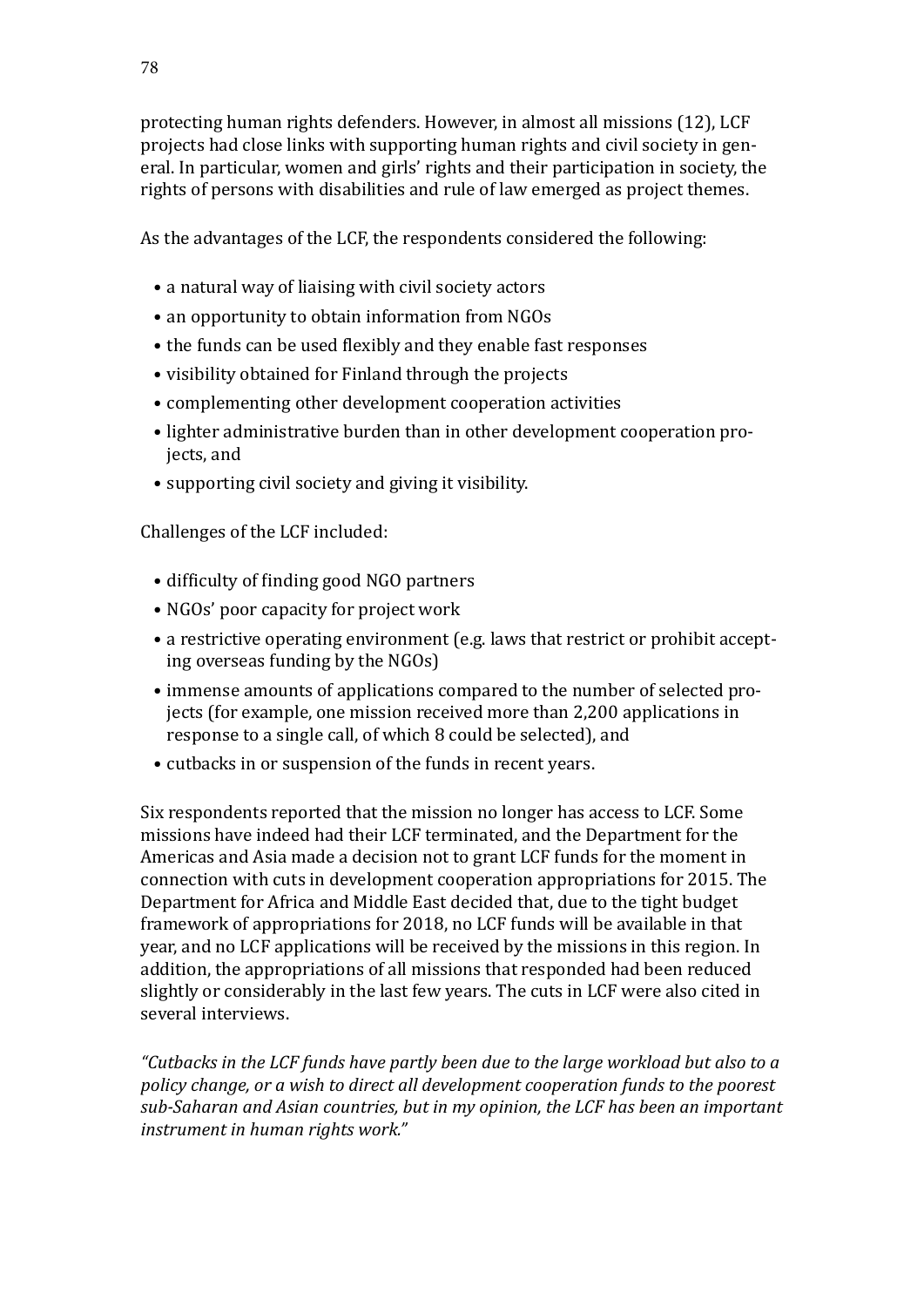*"Since the beginning of 2016, the mission does not have LCF appropriations, which adds to the challenges of supporting and protecting human rights defenders."* 

*"A decision to no longer have LCF projects was made at the end of 2014, which deprived us of a mechanism for supporting human rights projects. We no longer had any instruments for it."*

*"When the Finnish guidelines [on supporting human rights defenders] were produced, we stressed the importance of LCF support. What are missions that do not have these projects supposed to do about meetings, for example?"*

However, the total amount of the appropriation has not declined significantly in recent years. In 2010–2015, its amount varied between approximately EUR 11.5 million and EUR 9.7 million, whereas in 2016, the total LCF amount was EUR 10,435,000. However, the support has been strongly centralised to certain countries. In 2016, the greatest amount of support went to Ethiopia (approx. EUR 3.7 million), Namibia (approx. EUR 1 million), Kenya (approx. EUR 0.6 million) and Zambia (approx. EUR 0.5 million). The total amount allocated to these countries accounts for over one half of the total appropriation.

According to the ministry, the underlying reasons for terminating or suspending the LCF instrument have included not only funding cuts but also the fact that the coordination of LCF projects imposes a heavy workload on the missions and thus ties up a great deal of the staff's time.

*"LCF is a highly labour-intensive support form. The projects are small but numerous, and the amount of money does not affect the administrative burden as such. A local actor's capacities for administrating a project may also be poor, in which case the mission, which always bears the ultimate responsibility for sorting out problems, must shoulder a higher share of the work."*

The workload caused by project administration was not, however, referred to in particular in the LCF coordinators' responses. In four responses, the idea of a high administrative workload was disputed or it was not considered a significant factor, and in others, administration was not mentioned at all. Three coordinators found it one of the advantages of LCF projects that their administrative burden was lighter than in other development cooperation projects. The situations naturally vary greatly in different missions depending on how much staff they have and whether they can recruit a specific person who focuses on LCF projects.

In addition to the impacts of funding cuts and lack of resources, the outlook for the LCF is influenced by a strive for a more strategic use of this appropriation in the future. Until recently, the ambassadors have had a great deal of say regarding the priorities of using this appropriation, but according to preliminary discussions, the goal now is to set ministry-led priorities. The ministry would like to see more consistency between the LCF and other funding instruments for devel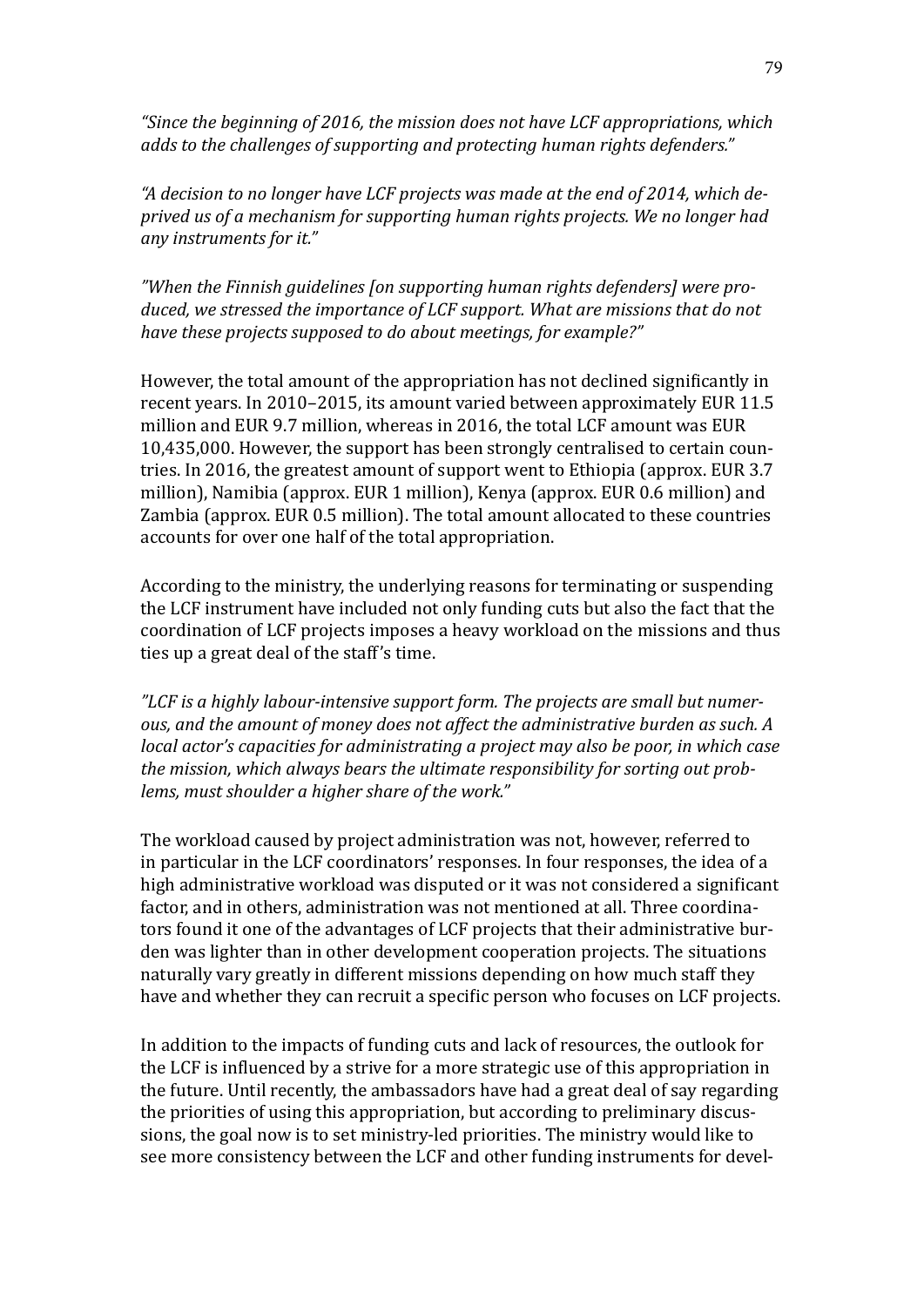opment cooperation in the future. Based on the interviews, human rights continue to be a high priority in LCF projects, but the current outlook is that there will be no particular emphasis on human rights defenders.

While none of the interviewees suggested that the LCF should be abolished altogether, many contemplated the possibility of developing new types of funding instruments designated for supporting human rights and human rights defenders. This support could be similar to the LCF as an instrument available for the missions, but the interviewees would like to see a more flexible funding method with a lighter administrative burden. Funding that would provide more possibilities for also supporting sensitive projects and human rights defenders in difficult circumstances should be considered. Regarding the funding, the ministry has additionally discussed the use of humanitarian assistance to support defenders, for example in acute cases when a human rights defender needs protection without delay.

*"Supporting certain human rights activities could even be dangerous for the actor in question. We have thus wondered in recent times if a more flexible funding mechanism than the LCF could be set up. LCF projects are directly undersigned by the ambassador, and they thus have an immediate link to Finland. Could we find a more streamlined support form for human rights projects?"*

## **A more flexible funding instrument with a lighter administrative burden on the wish list**

The LCF is going through a transition, and no information about future policies on it was available at the time of writing this report. As the LCF is considered an extremely good and significant tool for supporting human rights defenders, it will hopefully continue to be used in as many countries as possible. At the same time, however, the potential problems associated with administrating LCF projects should be tackled. Would it be possible to lighten or simplify project administration? Another aspect that should be considered in this context is that if human rights defenders are seen as a key priority in human rights policy, could the LCF be more clearly designated for use in support of human rights defenders, especially in countries where their situation is difficult?

The number of beneficiary NGOs or projects has been reduced in recent years, both in the field of INGO support and LCF projects. While this may have an impact on performance and facilitate the coordination of funding, concerns have also been raised over whether the support is excessively concentrated to these large and well-known organisations that already have a solid funding base. Several reports have found that less well-known human rights defenders and NGOs in remote areas, in particular, are often excluded from funding. A more detailed analysis of what type of support has the greatest impact on human rights defenders' situation over the long term should be produced to assess this question.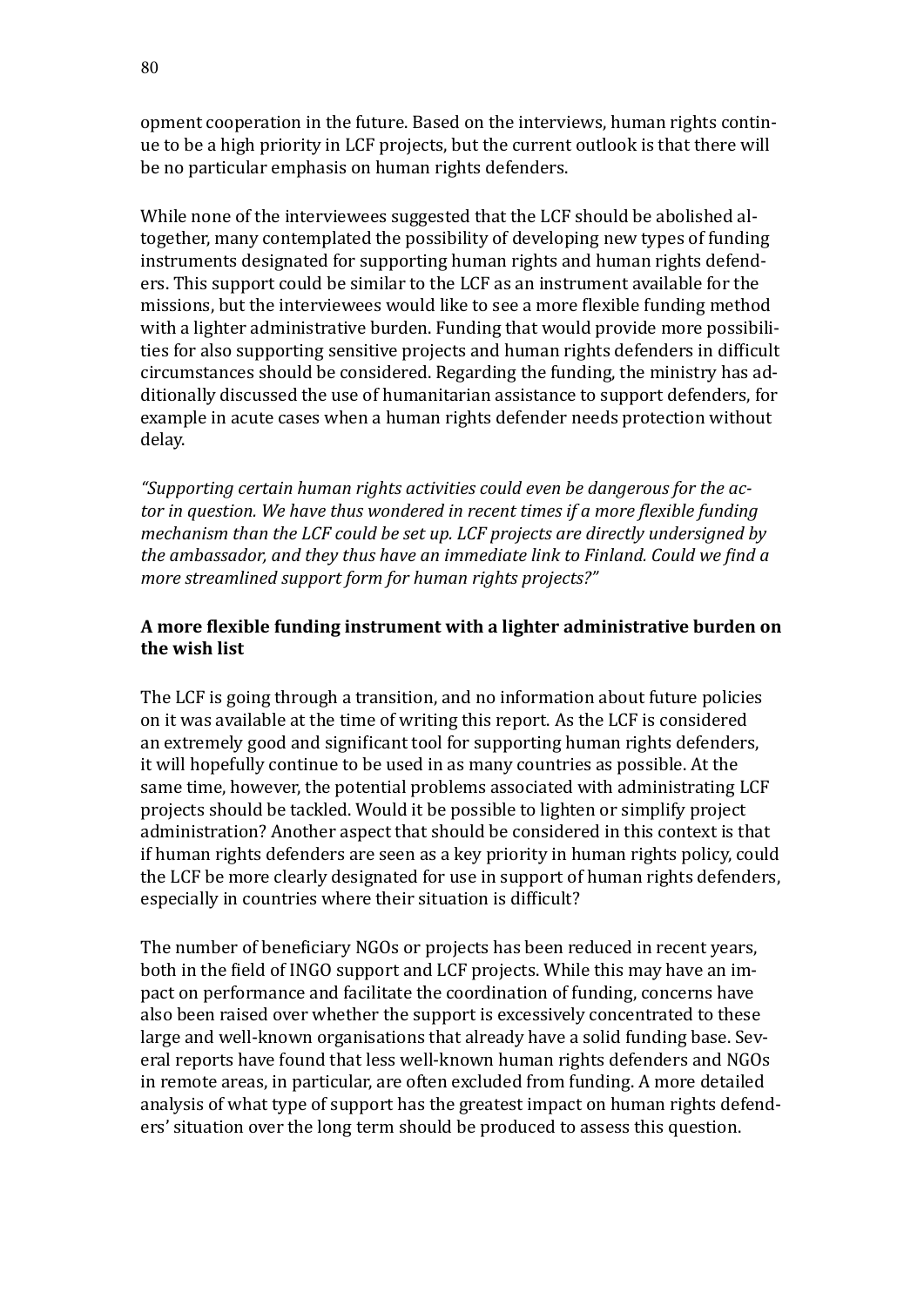*"When the economic situation in Finland took a turn for the worse, there was a big change. Where small NGOs used to be supported with small amounts, we now give large ones big sums. This change was quickly seen at Finland's contact points when NGO representatives came in to ask if we will continue to support them. In [name of location removed], the situation was drastic as many organisations depended on a single donor for their funding. When Finland and Sweden started cutting their support, some of the NGOs had to lay off their workers or close their doors."*

Of all stakeholders, especially the missions would like to see a lighter and more flexible funding instrument for supporting human rights defenders in addition to the LCF, which could be used to support defenders in particularly difficult operating environments and acute situations. The amounts spent on this type of support would not need to be particularly large; the possibility of using it flexibly and rapidly would be more important. This instrument could be compared to the small-scale and rapid support for human rights defenders granted through EIDHR. In acute situations, the ministry and the missions have faced the problem that a correct budget heading for support does not exist, even if the amount were rather small and a willingness to grant it existed.

Having access to more flexible mechanisms in addition to long-term funding for supporting human rights defenders would be strategically important. Flexible funding amounting to small sums could, for instance, be needed in situations where a human rights defender has been sued because of their work and translations of trial documents are needed. Human rights defenders who have ended up in prison also need rapid financial assistance.

*"Human rights defenders keep telling us that fast and practical support when they are threatened or under attack would be crucial. […] the most important thing would be to provide money for human rights defenders' families to keep them alive while the defender is in prison."* 

As a new civil society policy is implemented and funding forms for development cooperation are developed, this offers a good opportunity for examining how helping human rights defenders could have a more prominent role in supporting civil society, bolstering the idea that human rights defenders are a particular group in need of additional support at the moment.

### **6.4 Activities associated with defenders are characterised by inconsistency**

The Finnish guidelines on supporting human rights defenders have drawn attention to human rights defenders as a clearer theme in its own right. The goals of this report include examining how the guidelines have influenced practical activities, especially in missions abroad. Have the activities been stepped up, or has their quality improved? Have the activities changed at all since the guidelines were launched?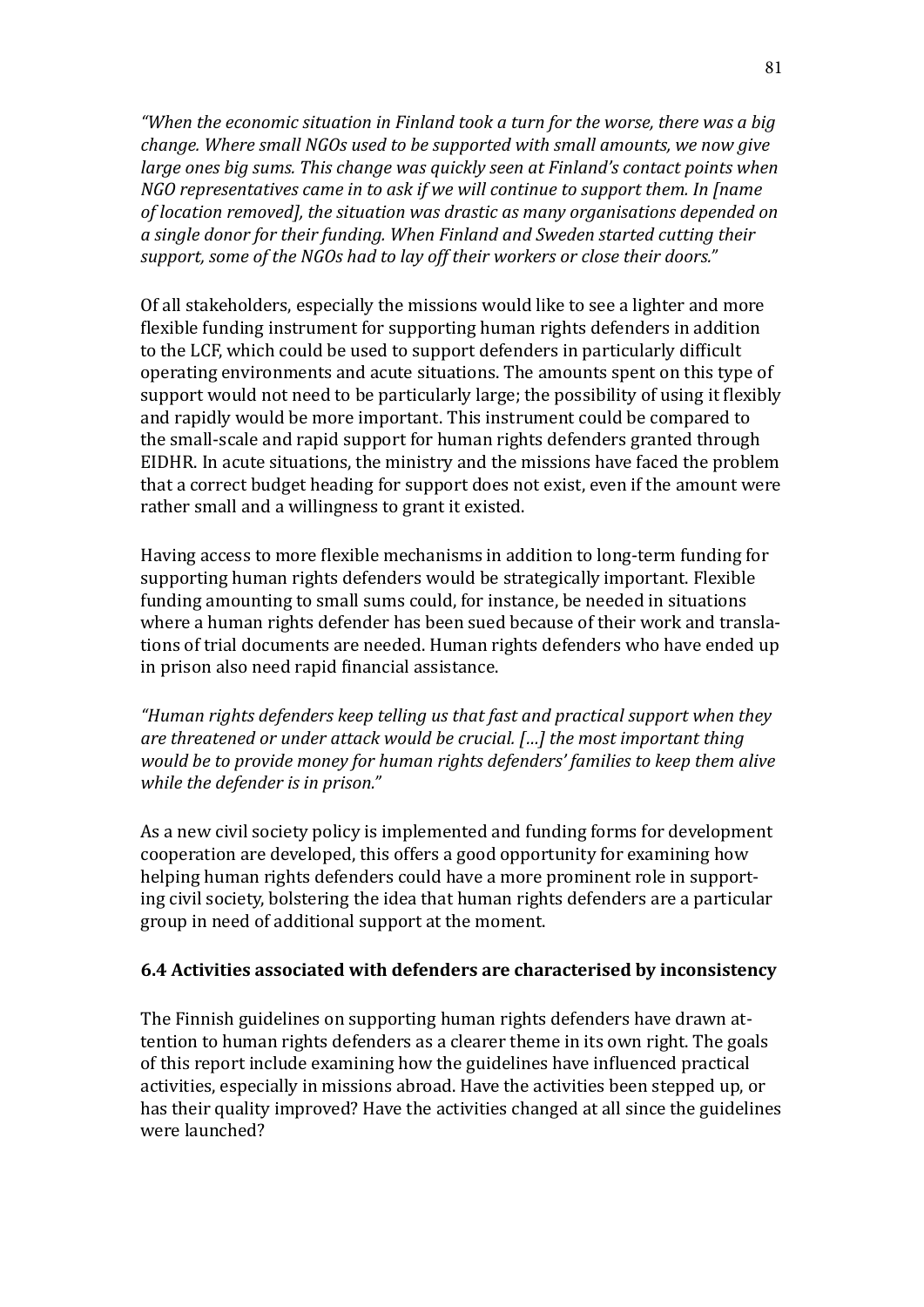Many interviewees found it quite challenging to assess the support given to human rights defenders, as separating work targeting human rights defenders specifically from general human rights activities is difficult. The vagueness of the term human rights defender also sparked some discussion. Due to job rotation, few interviewees had a very long history in the role they held at the time of the interview, and they thus could not provide information on the earlier activities of the mission or unit in question over a particularly long term.

Only some interviewees found that the guidelines had increased the volume of activities. In these cases, the staff and head of the mission clearly had a personal interest in the issue and, on the other hand, the mission operated in an environment where human rights defenders' situation was challenging but not especially volatile.

*"I believe that the guidelines have had an impact […]. We were wondering what we could do better here, and the theme was also highlighted in those areas of our duties where it [supporting human rights defenders] has normally not been thought about very much. It took on a larger role in all our work, and that was a significant change."* 

*"We are now planning a human rights day with a slightly higher visibility than before. Human rights defenders feel that they are not seen or heard. This was expressed quite nicely in the guidelines, and the guidelines also contributed many other things to this discussion, showing how issues could be raised."*

The majority of the interviewees found that the guidelines had little impact on their activities as such. Supporting human rights defenders either already played a major part in the activities, or issues related to them did not figure largely on the mission's agenda. Some also found that human rights and supporting human rights defenders have been "built-in" in Finland's activities for such a long time that, rather than essentially changing anything, the guidelines merely described the prevailing situation.

*"I do feel that it has been part of our policy for a long time, while the guidelines of course made it more visible."*

*"The guidelines are a good policy-level tool in that we can showcase them and say we have produced them, but they have no practical use. They were not intended for missions such as us who mainly operate in a likeminded environment."*

*"We have used the guidelines a bit to refresh our memories, but our activities go much further than the guidelines, as meeting human rights defenders is an elemental part of our basic work."* 

*"They changed little or nothing, as we already had all sorts of activities which were in keeping with the guidelines, so they contained nothing new for us."*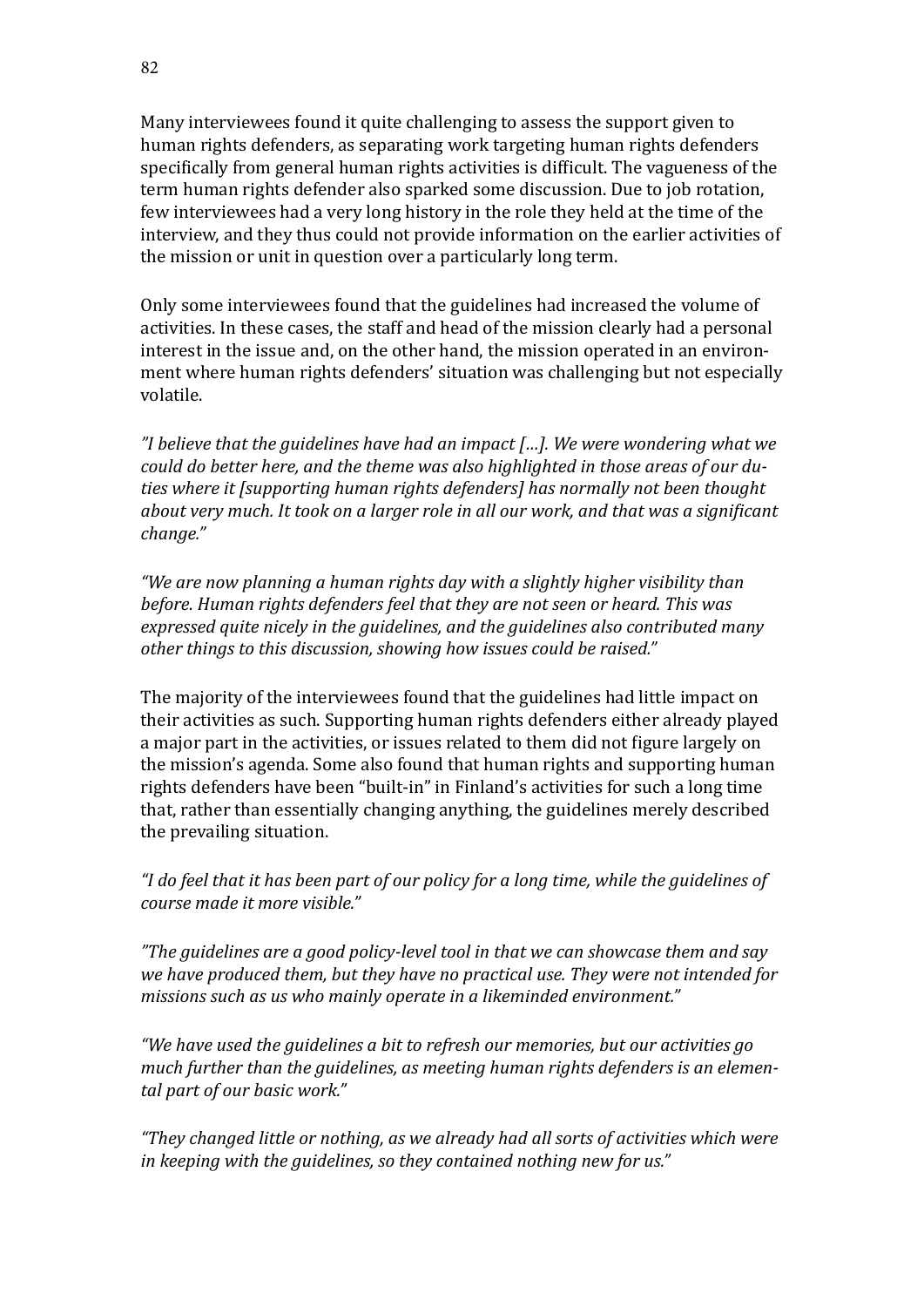*"The guidelines have not been particularly useful, as the outlines of our own activities were pretty clear to us."*

Some of the missions have also experienced setbacks in supporting and protecting human rights defenders. Reasons for reduced activities include a new ambassador who has brought along a change in the priorities of the work, reduced personnel resources, and cuts in or suspension of Local Cooperation Funds (LCF) and other potential project funding. In addition, the greater emphasis on trade policy and Team Finland activities in Finnish foreign policy has in recent years changed the priorities of the work in some missions, reducing support for human rights defenders.

As the most important factor external to the Foreign Service were cited an essential deterioration in the mission's operating environment in terms of human rights defenders' work and support given to them. Legislation that prohibits foreign funding, for example, has forced the missions to reduce especially direct and visible support in some countries. The poor capacity and remote location of local human rights defenders also hamper cooperation with them. Different security issues arising from the operating environment have similarly emerged as an increasing cause for concern in recent years regarding the activities of both the missions and human rights defenders.

As a general assessment, we can thus say that there are great variations in the support provided by the Ministry for Foreign Affairs and the missions for human rights defenders in different locations. In other words, the quality and quantity of support provided for defenders is very inconsistent. It is natural that the volume of support and activities is higher in environments where human rights defenders face a difficult situation, while the other end of the scale is an environment where there is no actual need for supporting human rights defenders. Apart from natural variations, however, some factors resulting in inconsistencies could be influenced by Foreign Service policies.

The inconsistency of support for human rights defenders was also commented on by experts external to the Foreign Service. Many of them pointed out that individual mission staff members, for example, may have extremely high levels of motivation and competence and make a significant positive impact on the activities of their missions in issues related to human rights defenders.

Figure 2 (p. 10) shows a SWOT analysis of Finland's role in supporting human rights defenders in third countries based on external threats and opportunities as well as internal weaknesses and strengths.

## **6.4.1 Lack of resources as the greatest challenge**

Almost all interviewees within the Foreign Service considered meagre resources as the most significant challenge to supporting human rights defenders. Their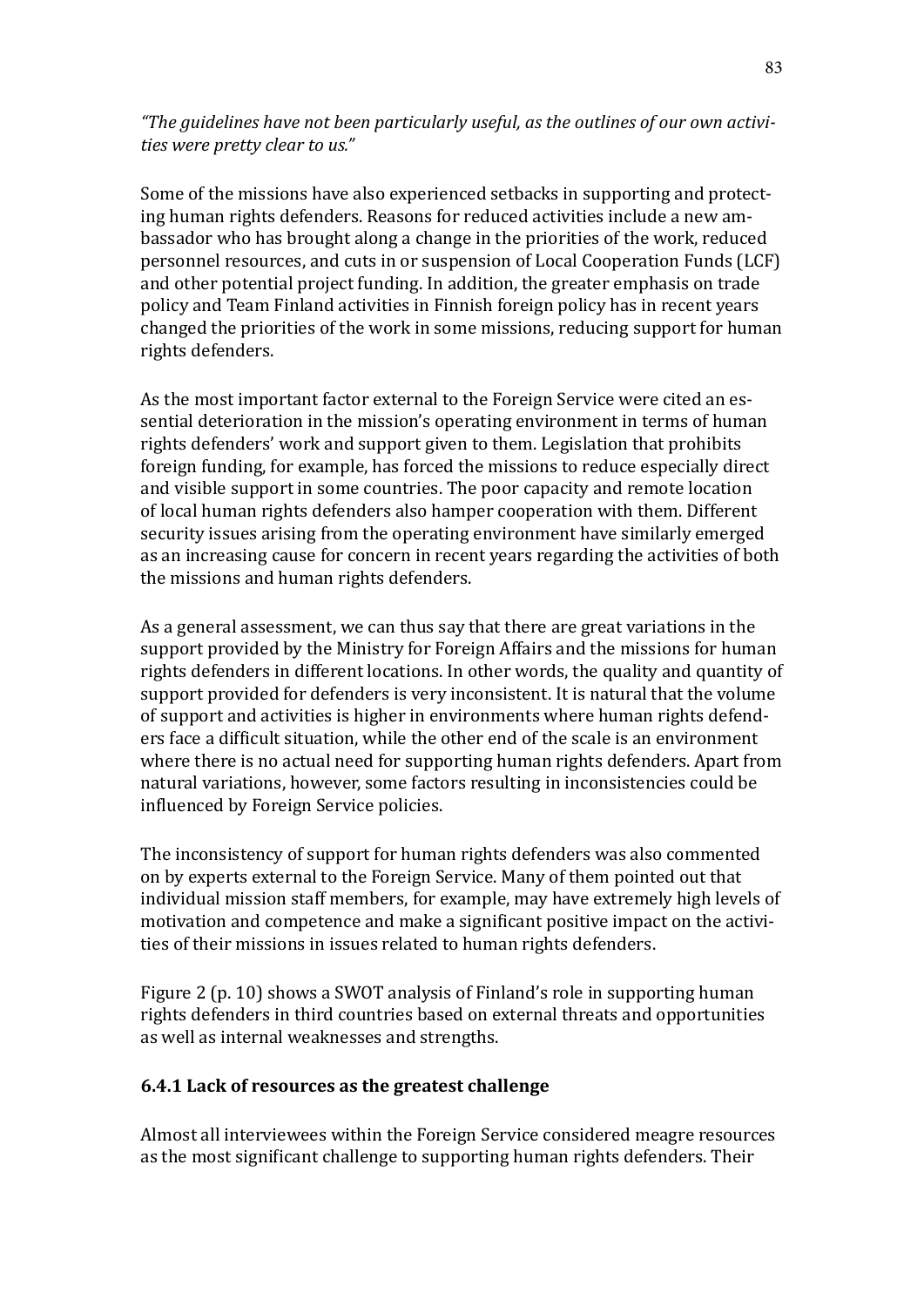comments were very similar to those contained in the assessment of the Ministry for Foreign Affairs' Human Rights Action Plan published in 2015. Several units of the ministry and some missions have been struck by personnel cuts in recent years. The persons responsible for human rights and human rights defenders usually also have other duties, which leaves them little time to spend on supporting human rights defenders.

The interviewees' greatest wish thus was having more working hours available for issues related to human rights defenders. This is to a great extent about work arrangements and prioritisation of different themes. Unfortunately, in many missions human rights issues still appear to be handled in the time left over from other work, or in the employee's own time.

The missions have little or no possibility of spending money on promoting human rights defenders outside different types of project funding, which narrows the range of available approaches. Many interviewees pointed out that even a very small increase in the resources can have significant impacts in human rights work.

*"Our target levels in this, as in many other things, are in the same range with other Nordic countries, while our resources are less than a half of what other Nordic countries have at their disposal. We must be realistic about what we actually can do. It seems that the ministry has kind of forgotten about this at times. We have the same resources here as Eastern European countries, which do not usually keep a terribly high profile in these questions."*

*"It is easy to see that we have less resources than other EU countries, and we are forced to trust reports compiled by others [on human rights defenders]. We can't do any of that ourselves, so we are forced to rely on information produced by others."*

*"Finland rarely shows much initiative, as we do not have resources for active information gathering. We may perhaps have first-hand information if the case has some connection with Finland."*

### **6.4.2 Ambassadors have a major impact on priorities**

The highly personalised nature of human rights policy implementation emerged clearly in almost all discussions and other material. In the assessment of the Ministry for Foreign Affairs' Human Rights Action Plan in 2015, this issue came up at a general level, and in the round of interviews conducted for the present report, it was again highlighted in the context of supporting human rights defenders. Similar observations have also been made in all reports assessing the EU Guidelines.

The person to whom human rights issues have been assigned in the mission is in key role, but especially in small missions, the ambassador's interests and competence have a strong influence on the activities.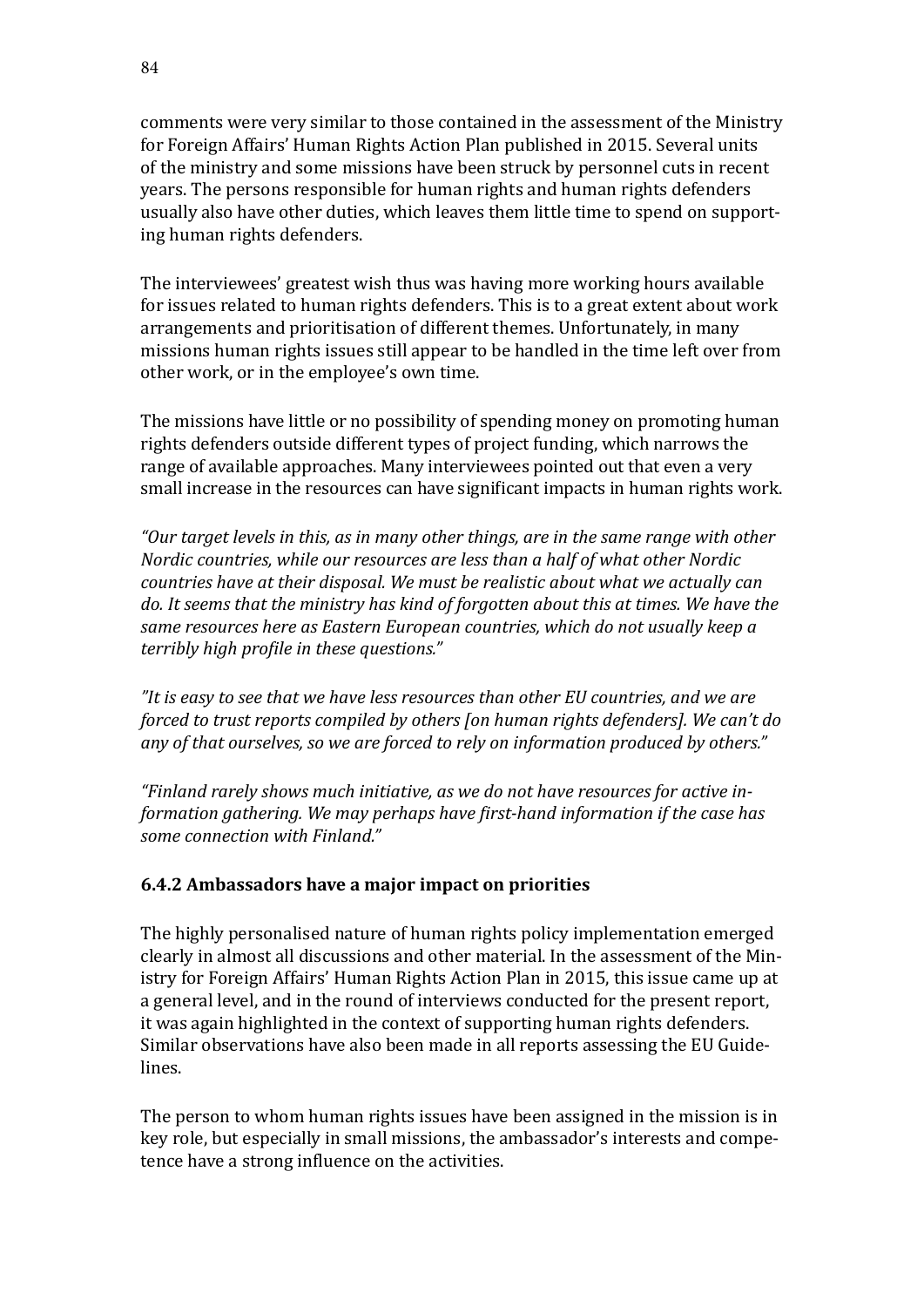*"The ambassador's role is very important. It has an immense influence on how human rights issues are approached by the missions. The ambassador is the person who visits Helsinki, gets updated and talks to different regional experts."*

*"If human rights defenders are a priority for the ambassador, it is easier to find time for this work. And if the ambassador is personally interested in meeting NGOs, this clearly promotes dialogue with the organisations."*

*"My job description has changed a lot in recent years, and support for human rights defenders has been reduced a good bit. Before, we had quite a lot of activities. We had a terribly active ambassador, who was a human rights expert and very interested in these issues."*

The ambassadors are forced to give a lot of thought to the boundaries of their work when supporting human rights defenders. In the most difficult countries, they run the risk of becoming a target for the country's administration, and in extreme cases, they may have had to leave the country. Interviews with experienced diplomats, in particular, conveyed a strong impression that many of them were even prepared to take personal risks when acting in different situations. They were willing to work quite tenaciously to help individual human rights defenders. The advantage that Finnish diplomats have in these situations is that they enjoy a great deal of freedom to act based on their personal assessment of the situation. Few of them reported that they were criticised or reprimanded afterwards. Many also found that their foreign colleagues appreciated Finnish diplomats' bold action in these cases.

## *"It definitely also was about daring. I did wonder many times if they were going to kick me out of the country."*

*"Your stake is that you might get kicked out. You do not know where the boundary is, you can only find it by trial and error. Then you move on, balancing on the boundary line, thinking that you can venture this far but not a bit further."*

In the best case, a well-informed and interested ambassador may significantly step up the mission's activities in issues related to human rights defenders. Similarly, the activities may suffer if the ambassador is less enthusiastic. Personality differences are unavoidably reflected on the work, but if the mission's priorities change significantly every few years, this does not bode well for long-term advocacy.

The ambassadors' commitment to supporting human rights defenders also has a great impact outside the mission, as in many countries an ambassador enjoys a high level of appreciation and their opinions carry weight. An active ambassador may also inspire and encourage their colleagues to take action in human rights issues. It transpired from the interviews that EU cooperation and collaboration between likeminded countries, for example, were greatly influenced not only by national policies but also the ambassadors of the relevant countries.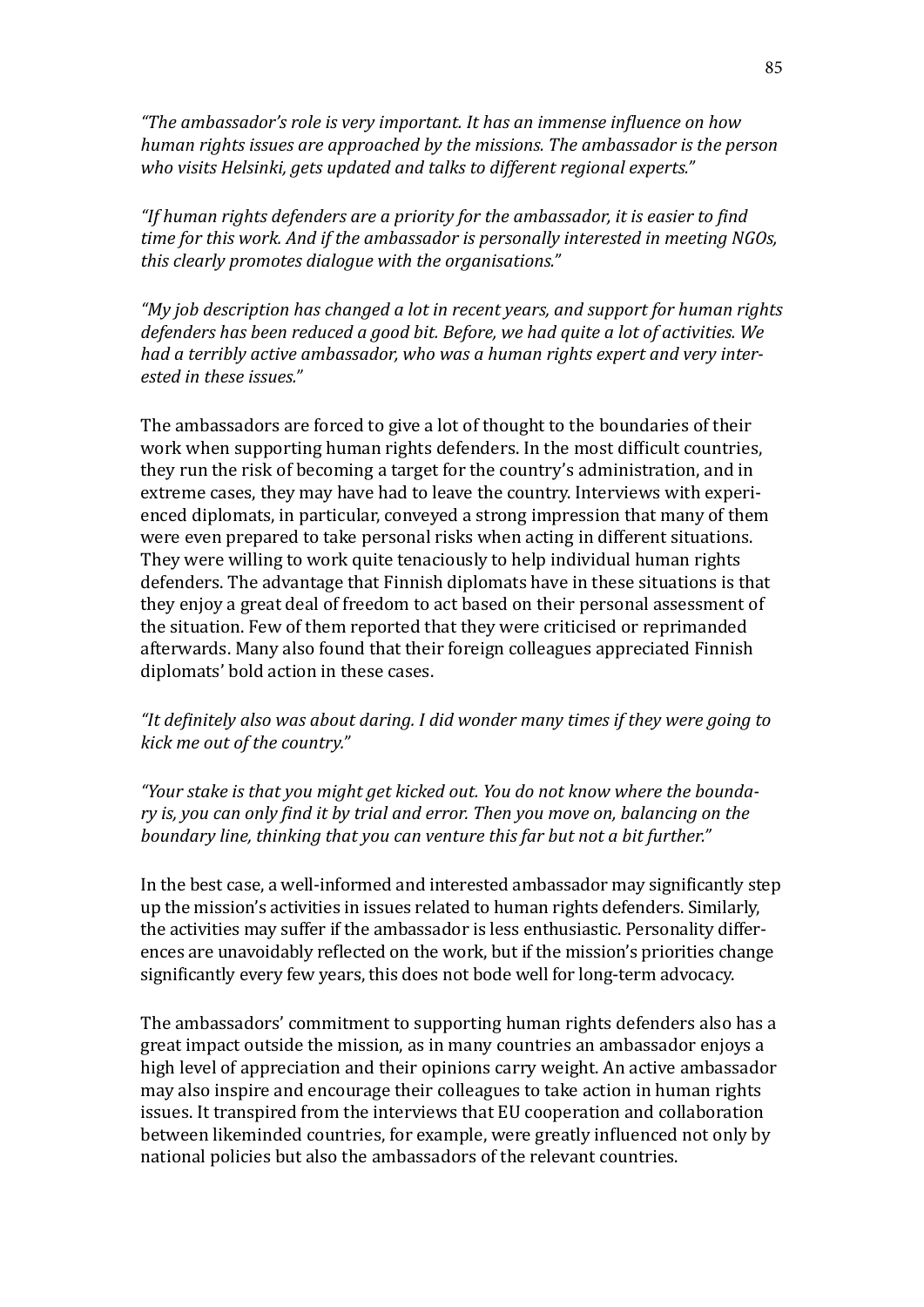The personalisation of human rights issues indicates that in the big picture, human rights continue to be less important than other tasks waiting on the diplomat's desk. While human rights are a major part of Finland's policies and partly also activities, they still usually only get the time left over from other work. The more the country prioritises a certain theme and the more prominence the Foreign Service leadership gives to it, the more likely it is that the issues are acted on, even if they were not among the ambassador's favourite topics. In addition, strategic steering of the Foreign Service's activities from the capital may contribute to creating consistent policies. The national guidelines on human rights defenders are also a step in the right direction in this respect.

# **6.4.3 Safety and security as an increasing challenge**

As the risks faced by human rights defenders are mounting, various safety issues are also more topical. They include both physical safety and, for example, the security of communications. Advanced technology makes surveillance and spying on people easier than ever before.

Secure communication and meetings with human rights defenders are highly important for the missions, and this came up strongly in the interviews. Communication between a mission and a human rights defender may be a way of improving the defender's safety and supporting them psychologically, but it may also exacerbate the risk. The missions thus need a good understanding of their operating environment to assess the risks. Fundamentally, however, it is up to human rights defenders themselves to assess the risk as they are best placed to analyse the situation and, on the other hand, they must themselves decide what they wish to do.

*"There were also cases in which we had to be really active to make the meeting happen. Sometimes we had to be rather imaginative to lose the followers."* 

*"Human rights defenders can visit the residence, but meeting them in a public place is unthinkable. Security issues are a big thing here."*

*"We are extra careful these days and listen carefully to human rights defenders' views".*

It should be remembered, however, that not all human rights defenders have the competence required to assess the safety situation, or means of communicating through secure channels. The need to provide security training for human rights actors has thus increased continuously. If necessary, the missions can advise them on security issues whenever possible, but understandably they are unable to offer actual training. However, Finland supports human rights organisations that provide training for human rights defenders. The OSCE's ODIHR, for which Finland provides funding, also organises security training. One of the challenges for security training is that different types of cyber attacks are increasing in number, and their forms change so rapidly that the safeguards against them must also be updated constantly. In addition, it is necessary to identify any cyber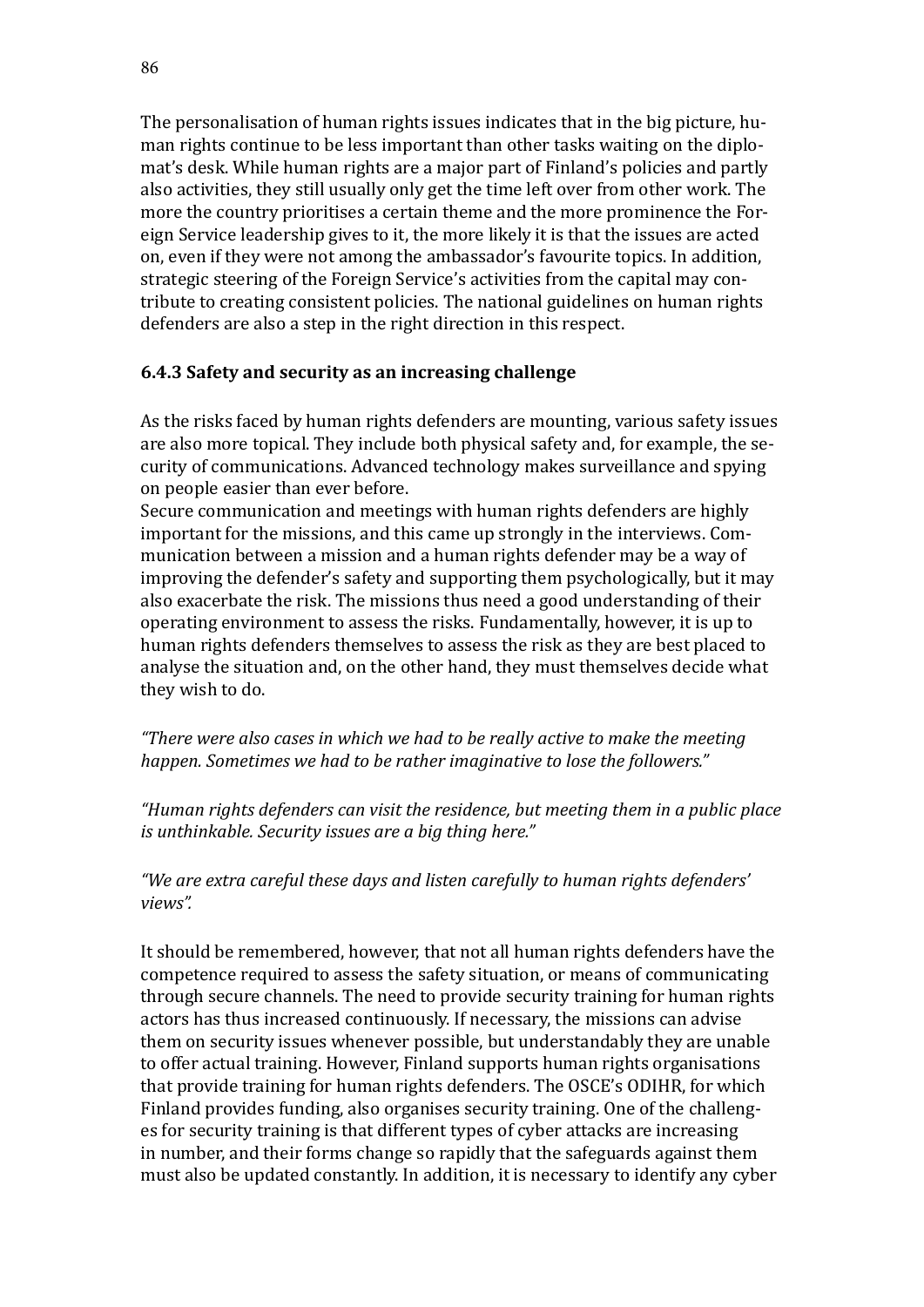attacks in time.<sup>162</sup>

Security issues also concern mission staff, and when supporting and protecting human rights defenders, it must be ensured that the staff are not exposed to a threat. In some countries, for example, the name of the employee responsible for human rights issues is not posted on the mission's website, as this person may end up under surveillance. The interviewees reported being exposed to some threat or pressure, or a threatening atmosphere, in situations associated with human rights defenders. In some countries mission employees who have dealings with human rights defenders are known to have been followed.

*"When I came out of the lift at work and went to my car, I kept looking over my shoulder, wondering if someone would grab me. This is difficult to understand for anyone in Finland. The situation over there is so paranoid. I felt threatened, whether the threat was real or not."*

*"The security of communications is a problem today and also hampers cooperation within the Ministry for Foreign Affairs in human rights issues. You need to be creative, especially if you wish to have an informal conversation."*

The interviewees reported that they felt especially unsure about secure communication with or about human rights defenders, as they found their own skills inadequate. Different aspects of safety and security issues related to human rights defenders should thus be added to the Foreign Service training programme, especially for missions operating in countries where human rights defenders face the most difficult conditions.

## **7 Support for human rights defenders in reference countries**

Supporting human rights defenders is a high priority in the international human rights policies of the Netherlands, Ireland and Norway. As these countries have strong expertise in the theme of defenders, this chapter is dedicated to their good practices and policies related to supporting human rights defenders. The information is not fully comparable as the available material varied depending on the country and topic. In the area of economic support, in particular, only the most important instruments are discussed. Rather than analysing or assessing different support forms used by the countries, however, this report merely provides an introduction to them.

See Figure 4 (p. 11) for the main features of support for human rights defenders in the reference countries and in Finland.

<sup>162</sup> In the United Arab Emirates, blogger Ahmed Mansoor received a text message offering a web link that was supposed to provide information about human rights defenders imprisoned in that country. Mansoor identified the link as an attempted attack and brought his phone to be examined. The examination revealed the use of spyware developed by an Israeli technology company, the price of which was estimated at one million US dollars. [https://www.frontlinedefenders.org/en/news/mil](https://www.frontlinedefenders.org/en/news/million-dollar-dissident-magnet-government-spyware)[lion-dollar-dissident-magnet-government-spyware](https://www.frontlinedefenders.org/en/news/million-dollar-dissident-magnet-government-spyware)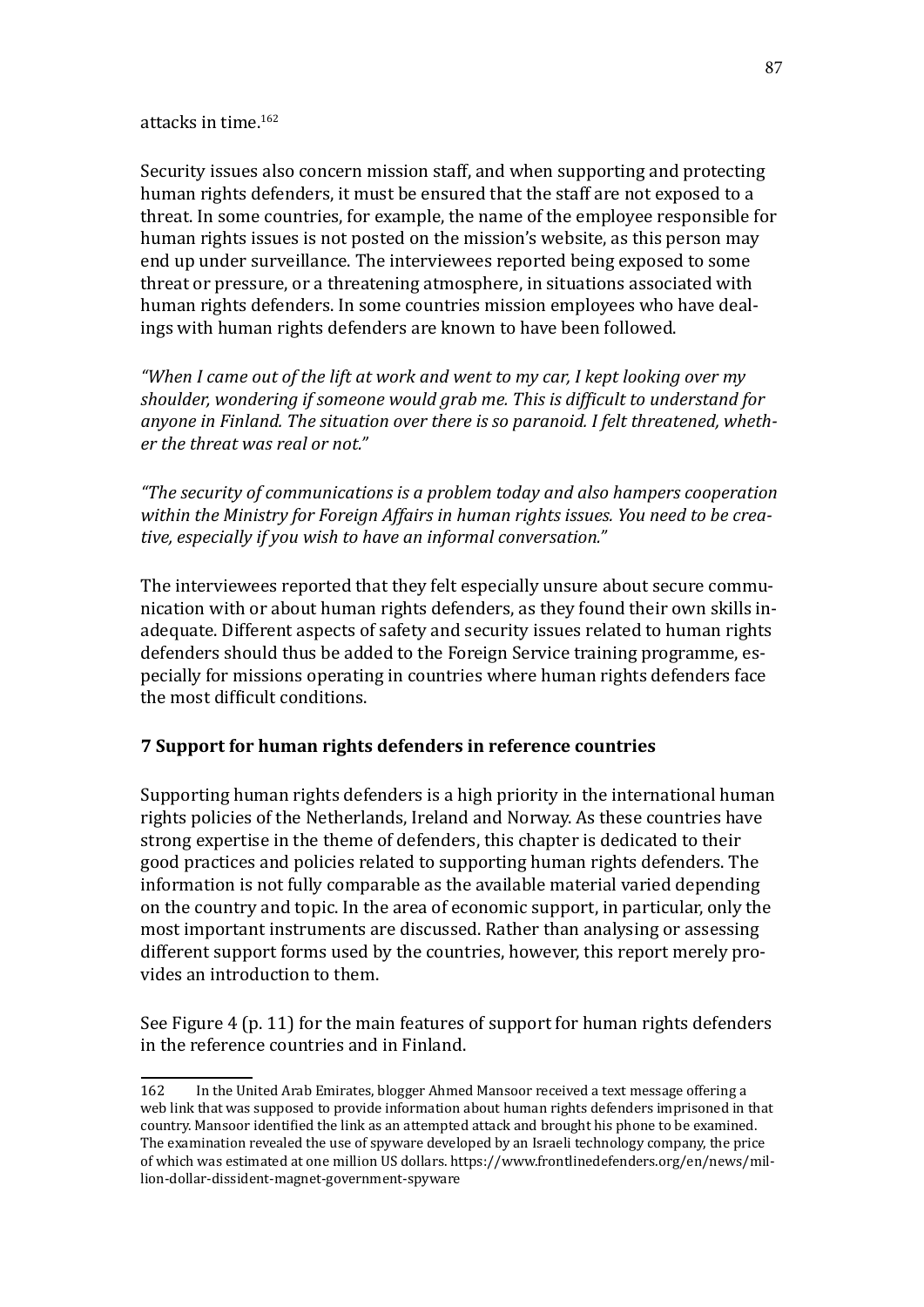# **7.1 The Netherlands**

The Netherlands has made protecting and defending human rights defenders one of the priorities of the country's human rights policy, and it wishes to assume an active and central role in issues related to this theme both in the UN and the EU. Political and public support for helping human rights defenders is traditionally very strong in the Netherlands. This theme is said to be the strongest priority in the Netherlands' human rights policy in practical terms. The theme is also underscored by its cross-cutting nature in relation to other human rights issues. Human rights defenders play a key role in such activities as those associated with LGBTI rights, which are another priority for the Netherlands.

The Dutch Ministry of Foreign Affairs publishes an annual human rights report, which discusses the country's human rights activities during the previous year. The report contains a dedicated section on supporting human rights defenders. The report for 2015, for example, lists the countries in which the Netherlands has observed human rights defenders' trials and the projects the missions have funded in their host countries.<sup>163</sup> According to an evaluation report on the Netherlands' international human rights policy in 2008–2013, human rights defenders were primarily supported through EU cooperation, in which the Netherlands plays a key role in many countries.<sup>164</sup>

The Netherlands has thus clearly taken on the mission of promoting the theme of human rights defenders in the EU, in particular calling attention to the EU Guidelines on Human Rights Defenders. The Netherlands held the Presidency of the EU in the year 2004 which marked the publication of the EU Guidelines, and one of the main goals of its Presidency was promoting the implementation of the Guidelines. For example, a handbook directed at EU missions, which contained practical advice on supporting human rights defenders, was produced on the Netherlands' initiative. Issues related to human rights defenders were also put on the agenda, for example in the context of business operations, during the country's latest EU Presidency in 2016.165

## **Policies and guidelines**

Human rights defenders are specified as the priority of the Dutch human rights policy at least in the policy documents from 2007, 2011 and 2013.

<sup>163</sup> Human Rights Report 2015 (2016), AVT16/BZ120616, Ministry for Foreign Affairs, The Netherlands. [https://www.government.nl/topics/human-rights/documents/reports/2016/12/01/](https://www.government.nl/topics/human-rights/documents/reports/2016/12/01/human-rights-report-2015) [human-rights-report-2015](https://www.government.nl/topics/human-rights/documents/reports/2016/12/01/human-rights-report-2015)<br>164 Navigating a sea o

Navigating a sea of interests, Policy evaluation of Dutch foreign human rights policy (2008–2013), Policy and Operations Evaluation Department (IOB), Ministry of Foreign Affairs, the Netherlands, pp. 49–57. [https://www.oecd.org/derec/netherlands/Navigating-sea-interests–](https://www.oecd.org/derec/netherlands/Navigating-sea-interests%96Policy-Dutch-foreign-human-rights-2008-13.pdf)Policy-Dutch-foreign-human-rights-2008-13.pdf

<sup>165</sup> <https://english.eu2016.nl/latest/news/2016/05/11/business-and-human-rights->–-an-euroadmap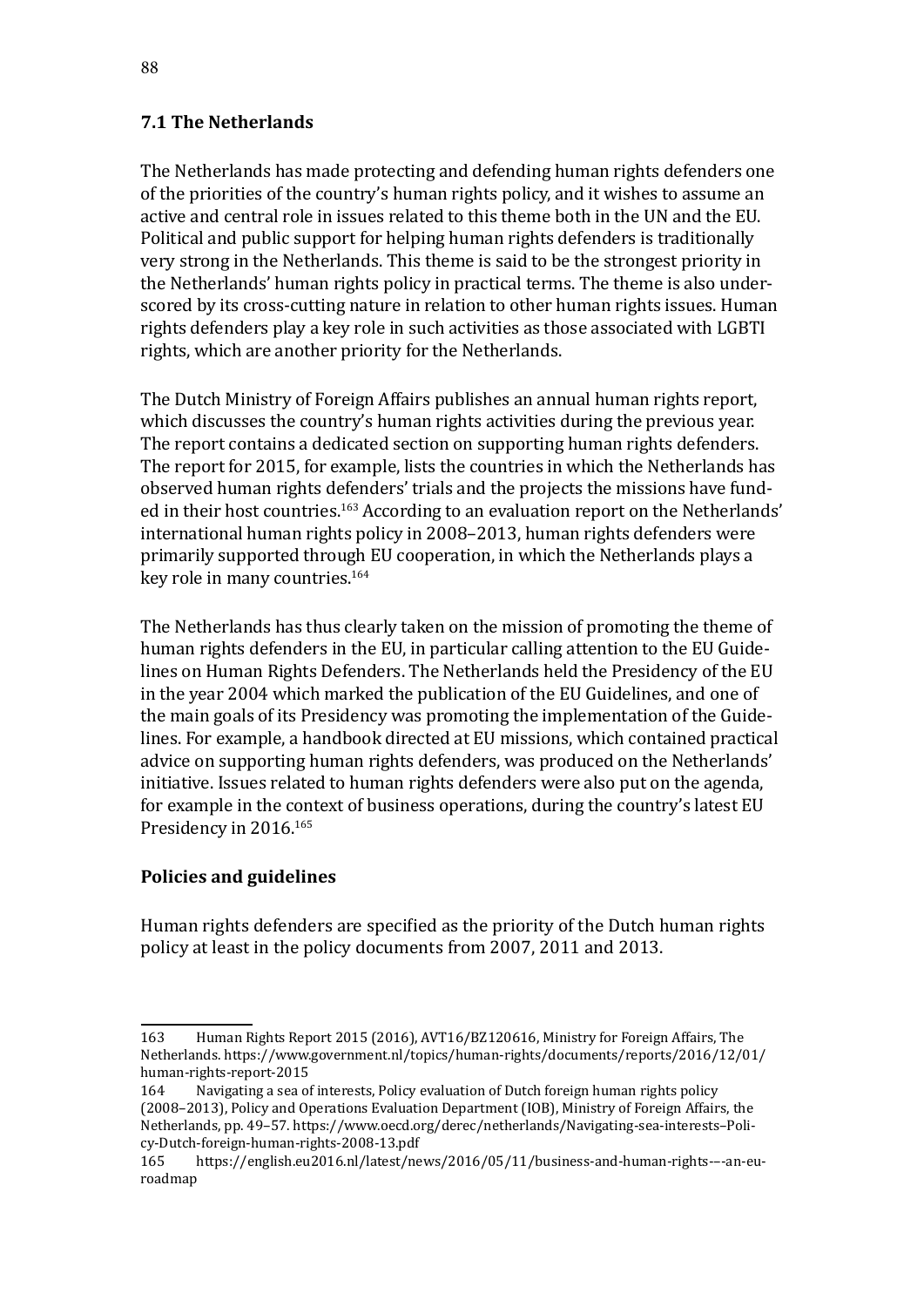The document from 2007 notes that the Netherlands has a particular responsibility and should play a major role in the implementation of the EU guidelines. To show that the Netherlands is serious about protecting these individuals, the document states that the Minister of Foreign Affairs and the Minister for Development Cooperation will where relevant meet with human rights defenders during visits abroad. Meetings with human rights defenders are also a key element of the work of the Dutch Human Rights Ambassador.<sup>166</sup>

The latest policy document published by the Dutch Ministry of Foreign Affairs dates back to 2013. It confirms that the Netherlands' support for human rights defenders is based on the EU Guidelines and the Netherlands Action Plan for Human Rights Defenders. The Netherlands published national guidelines on implementing the EU Guidelines on Human Rights Defenders in 2012.<sup>167</sup> (For more information on the Dutch guidelines on implementing the EU Guidelines, see pp. 34–36.)

The policy document of 2013 emphasises the crucial role of concerted EU action in the work with human rights defenders. The goal is to make human rights defenders and their work more visible, as greater visibility gives more protection. Four particular goals are set for the country's activities: 1) the Netherlands will actively support the work of human rights defenders with an emphasis on capacity building, innovation and safety, 2) the Netherlands will organise high-level international meetings with and about human rights defenders, 3) the Netherlands aspires to support ten human rights defenders each year by expanding the Shelter City programme to include other cities, and 4) the Netherlands presents an annual human rights award to an innovative human rights initiative.<sup>168</sup>

### Economic support<sup>169</sup>

The most important funding channel for Dutch human rights work is the Human Rights Fund. In 2017–2020, the Human Rights Fund will have a total of EUR 19 million at its disposal, of which sum a total of EUR 2.9 million has been earmarked for projects supporting human rights defenders.<sup>170</sup> In addition, missions are allocated financing for country-specific projects from this fund.

According to an evaluation of human rights projects funded by the Netherlands, 15% of project funding in 2008–2010 was granted to projects that support hu-

<sup>166</sup> Human dignity for all, a human rights strategy for foreign policy (2010) Ministry for Foreign Affairs of the Netherlands.<br>167 Action Plan for Hu

<sup>167</sup> Action Plan for Human Rights Defenders 2012. [https://www.government.nl/documents/re](https://www.government.nl/documents/reports/2012/06/15/action-plan-for-human-rights-defenders)[ports/2012/06/15/action-plan-for-human-rights-defenders](https://www.government.nl/documents/reports/2012/06/15/action-plan-for-human-rights-defenders)

Justice and Respect for All, Parliamentary Papers, House of Representatives, 2012–2013, 32 735, no. 78, the Netherlands. [https://www.government.nl/documents/policy-notes/2013/06/14/](https://www.government.nl/documents/policy-notes/2013/06/14/justice-and-respect-for-all) [justice-and-respect-for-all](https://www.government.nl/documents/policy-notes/2013/06/14/justice-and-respect-for-all)<br>169 Only some of the

<sup>169</sup> Only some of the key funding instruments are included in this examination, and the amount of support channelled through such international organisations as the UN is excluded.<br>170 Human Rights Fund Grant Policy Framework 2017–2020 (2017) The Netherl

<sup>170</sup> Human Rights Fund Grant Policy Framework 2017–2020 (2017) The Netherlands. [https://](https://www.government.nl/topics/grant-programmes/documents/publications/2017/01/23/grant-policy-framework) [www.government.nl/topics/grant-programmes/documents/publications/2017/01/23/grant-poli](https://www.government.nl/topics/grant-programmes/documents/publications/2017/01/23/grant-policy-framework)[cy-framework](https://www.government.nl/topics/grant-programmes/documents/publications/2017/01/23/grant-policy-framework)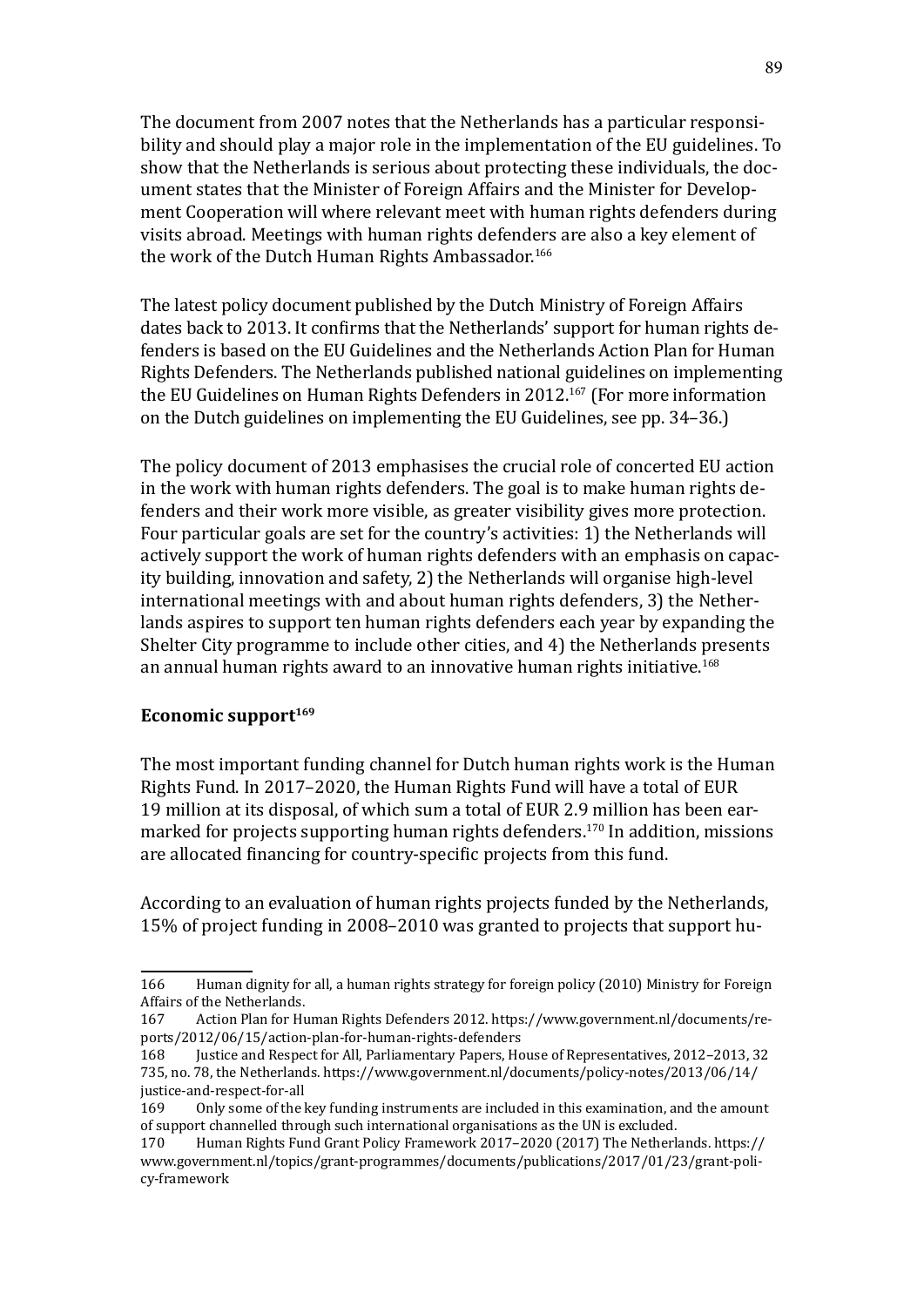man rights defenders. Only projects related to women's rights had a hire share of the funding  $(17%)$ .<sup>171</sup>

The Dutch Ministry of Foreign Affairs reports that it also funds a broad range of projects supporting civil society in general, which indirectly improve human rights defenders' situation. No figures describing the amount of funding for civil society were available.

# **Human Rights Award**

The Dutch Ministry for Foreign Affairs presents an annual Human Rights Tulip award, which is considered an important way of giving prominence to human rights defenders in different countries and drawing attention to defenders' situation in general.<sup>172</sup> The award was presented for the first time in 2008, and the winner is always declared on the International Human Rights Day on 10 December. The amount of the award is EUR 100,000, of which EUR 25,000 is intended for training and EUR 75,000 for developing the winner's work. In 2013, the criteria for granting the award were modified, and it is now presented for particularly innovative or creative work for promoting human rights.

In 2016, the Human Rights Tulip went to Nighat Dad, a Pakistani human rights defender who defends especially digital rights and women and girls' rights in the social media. In some years, the winner has not been able to attend the award ceremony in the Netherlands due to the opposition of his or her country's government. China and India, for example, have expressed their dissent when the award has been given to one of their citizens, and the human rights defender in question has not been allowed to leave the country.<sup>173</sup>

## **Human Rights Ambassador and consultations with human rights defenders**

The key task of the Dutch Human Rights Ambassador is to promote issues related to human rights defenders. For example, the Ambassador meets local human rights defenders on his or her country visits.174 These meetings are considered highly important, for instance in order to obtain information, while they can also help give human rights defenders in the relevant country visibility and protection if necessary.<sup>175</sup>

<sup>171</sup> Evaluation of Dutch support to human rights projects 2008–2011, Ministry for Foreign Affairs of the Netherlands. [http://www.humanconsultancy.com/downloads/308-evaluation-of-dutch-sup](http://www.humanconsultancy.com/downloads/308-evaluation-of-dutch-support-to-human-rights-projects-2008-2011)-

[port-to-human-rights-projects-2008-2011](http://www.humanconsultancy.com/downloads/308-evaluation-of-dutch-support-to-human-rights-projects-2008-2011) 172 <https://www.humanrightstulip.nl><br>173 Navigating a sea of interests. Polic

Navigating a sea of interests, Policy evaluation of Dutch foreign human rights policy (2008– 2013), Policy and Operations Evaluation Department (IOB), Ministry of Foreign Affairs, the Netherlands, s. 110. <https://www.oecd.org/derec/netherlands/Navigating-sea-interests>–Policy-Dutch-foreign-human-rights-2008-13.pdf

Navigating a sea of interests, Policy evaluation of Dutch foreign human rights policy (2008– 2013), Policy and Operations Evaluation Department (IOB), Ministry of Foreign Affairs, the Netherlands. [https://www.oecd.org/derec/netherlands/Navigating-sea-interests](https://www.oecd.org/derec/netherlands/Navigating-sea-interests%96Policy-Dutch-foreign-human-rights-2008-13.pdf)–Policy-Dutch-foreign-human-rights-2008-13.pdf<br>175 Action Plan for

<sup>175</sup> Action Plan for Human Rights Defenders 2012. [https://www.government.nl/documents/re](https://www.government.nl/documents/reports/2012/06/15/action-plan-for-human-rights-defenders)[ports/2012/06/15/action-plan-for-human-rights-defenders](https://www.government.nl/documents/reports/2012/06/15/action-plan-for-human-rights-defenders)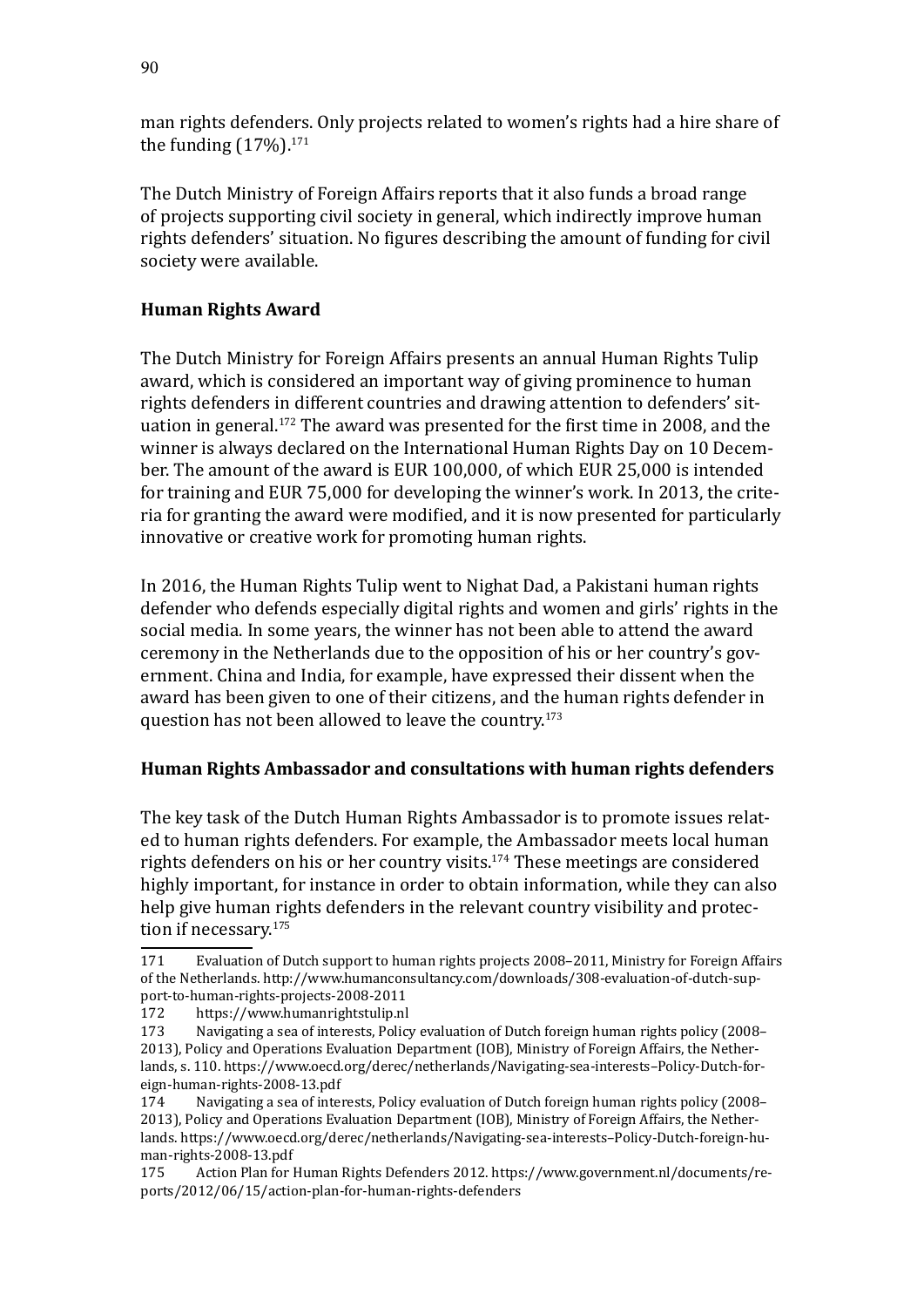Since 1979, the Dutch Ministry of Foreign Affairs has organised a Broad Consultation on Human Rights (BMO) with Dutch NGOs. Many of the organisations participating in the consultation work to support human rights defenders in third countries. The BMO meets the Minister of Foreign Affairs once or twice a year and ministry officials three or four times a year. The discussions deal with topical themes, sometimes focusing on the situation in a certain region or country.<sup>176</sup>

The Netherlands has additionally organised a number of international conferences on issues related to human rights defenders. The theme of the conference held in 2010, for example, was using social media to promote the freedom of speech. The conference organised in 2014 dealt with the EU Guidelines on Human Rights Defenders and safe houses. Experiences of The Hague's Shelter City programme were also presented at this event.<sup>177</sup>

### **Particular protection mechanisms**

The Dutch Human Rights Fund supports the Shelter City programme coordinated by the NGO Justice and Peace. The programme offers human rights defenders temporary shelter in Dutch cities. The Dutch Ministry of Foreign Affairs has a strong role in the Shelter City activities launched in 2012 both as a funding provider and a political supporter. The country's missions also participate in the activities, for example by proposing human rights defenders to be selected for the programme. Rather than having specific visa or residence permit procedures for human rights defenders, the Netherlands grants visas to those coming to a shelter city in accordance with the Schengen rules but in a fast-track process if necessary. (For more information about the Shelter City programme, see section 8.1.)

The initiative for Shelter City activities came up during the Czech Republic's EU Presidency in 2009, and the EU Guidelines on Human Rights Defenders also refer to providing temporary shelter. The Netherlands is committed to actively promoting the Shelter Cities, and its aim is inspiring other EU countries and cities to initiate similar activities. The goal is to maintain awareness of the idea and share experiences of good practices, also in the UN.<sup>178</sup>

## **Outlook**

Supporting human rights defenders is believed to remain a priority for the Netherlands. At the time of writing this report, a parliamentary election was being

<sup>176</sup> Action Plan for Human Rights Defenders and information provided by the Ministry for Foreign Affairs.<br>177 Nav

Navigating a sea of interests, Policy evaluation of Dutch foreign human rights policy (2008– 2013), Policy and Operations Evaluation Department (IOB), Ministry of Foreign Affairs, the Netherlands, p. 54. [https://www.oecd.org/derec/netherlands/Navigating-sea-interests](https://www.oecd.org/derec/netherlands/Navigating-sea-interests%96Policy-Dutch-foreign-human-rights-2008-13.pdf)–Policy-Dutch-foreign-human-rights-2008-13.pdf<br>178 Justice and Respect for

<sup>178</sup> Justice and Respect for All, Parliamentary Papers, House of Representatives, 2012–2013, 32 735, no. 78, the Netherlands. [https://www.government.nl/documents/policy-notes/2013/06/14/](https://www.government.nl/documents/policy-notes/2013/06/14/justice-and-respect-for-all) [justice-and-respect-for-all](https://www.government.nl/documents/policy-notes/2013/06/14/justice-and-respect-for-all)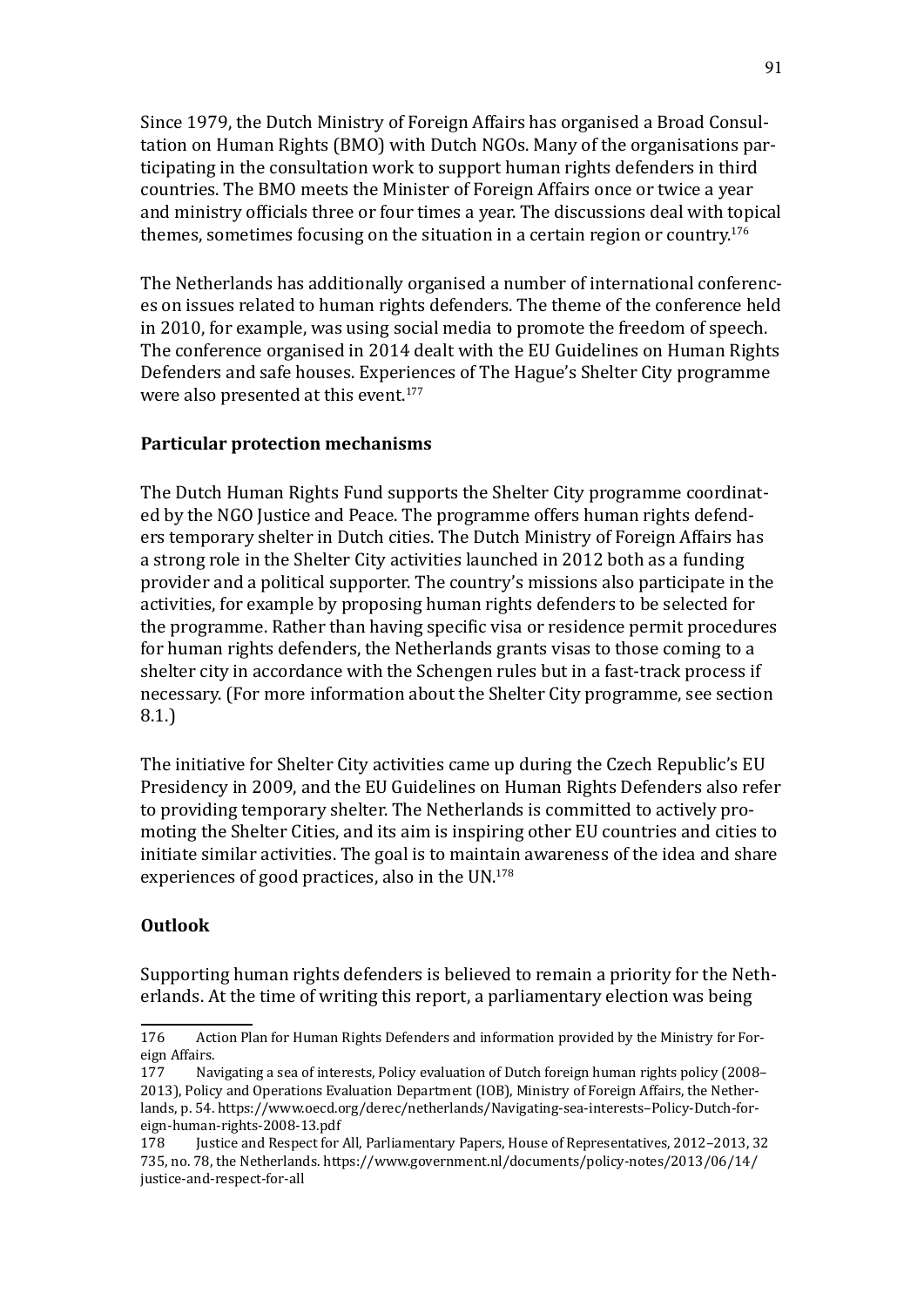held in the country, which added an element of uncertainty to the outlook. The populist and Eurosceptic Party for Freedom was expected to do well in the elections, which could have brought about significant changes in the country's policy. Ultimately, the People's Party for Freedom and Democracy won the elections, while the Party for Freedom became the second largest party in the parliament. No information on the new government's potential international human rights policies was available as this report was being written.

## **7.2 Ireland**

Supporting and protecting human rights defenders have been at the centre of Ireland's international human rights policy for years. The theme was put on the agenda in 2004, in particular, as Ireland held the EU Presidency and the Union adopted its common Guidelines on Human Rights Defenders. Ireland played a leading role in the preparation of the Guidelines and also set in motion the development of OSCE guidelines on human rights defenders during its Chairmanship of this organisation in 2012.179 The OSCE guidelines were published in 2014.

In the UN, Ireland has actively participated in EU burden sharing in negotiations on human rights defenders and given prominence to issues related to the status of civil society. In September 2013, Ireland led the negotiations in the UN Human Rights Council180 on a resolution titled *Civil society space: creating and maintaining, in law and in practice, a safe and enabling environment.*<sup>181</sup> Work on this theme continued in 2014, when Ireland was in charge of negotiations on another resolution on the status of civil society in the Human Rights Council. In these resolutions, the status of the civil society is for the first time defined as a human rights question, and they stress a state's responsibility for creating a safe and enabling environment for civil society. <sup>182</sup>

The UN Special Rapporteur on the situation of human rights defenders came to Ireland on her first monitoring visit directed to EU countries in 2012. In the report, the Special Rapporteur gave Ireland particular praise for the work carried out on the EU Guidelines and the visa arrangements offered for third-country human rights defenders (see the section on Particular protection mechanisms, pp. 94–95).<sup>183</sup>

<sup>179</sup> Working Outline of Ireland's National Plan on Business and Human Rights 2016–2019, The Department of Foreign Affairs and Trade. [https://www.dfa.ie/media/dfa/alldfawebsitemedia/our](https://www.dfa.ie/media/dfa/alldfawebsitemedia/ourrolesandpolicies/int-priorities/humanrights/Working-Outline-of-Irelands-National-Plan-on-Business-and-Human-Rights-2016---2019.pdf)[rolesandpolicies/int-priorities/humanrights/Working-Outline-of-Irelands-National-Plan-on-Busi](https://www.dfa.ie/media/dfa/alldfawebsitemedia/ourrolesandpolicies/int-priorities/humanrights/Working-Outline-of-Irelands-National-Plan-on-Business-and-Human-Rights-2016---2019.pdf)[ness-and-Human-Rights-2016---2019.pdf](https://www.dfa.ie/media/dfa/alldfawebsitemedia/ourrolesandpolicies/int-priorities/humanrights/Working-Outline-of-Irelands-National-Plan-on-Business-and-Human-Rights-2016---2019.pdf)<br>180 Ireland became a member of the

<sup>180</sup> Ireland became a member of the UN Human Rights Council in 2012.<br>181 https://documents-dds-ny.un.org/doc/UNDOC/LTD/G13/173/19/

<sup>181</sup> [https://documents-dds-ny.un.org/doc/UNDOC/LTD/G13/173/19/PDF/G1317319.pdf?Ope](https://documents-dds-ny.un.org/doc/UNDOC/LTD/G13/173/19/PDF/G1317319.pdf?OpenElement)[nElement](https://documents-dds-ny.un.org/doc/UNDOC/LTD/G13/173/19/PDF/G1317319.pdf?OpenElement)<br>182 T

The Global Island, Ireland's Foreign Policy for a Changing World (2015) Government of Ireland, s. 35. [https://www.dfa.ie/media/dfa/alldfawebsitemedia/ourrolesandpolicies/ourwork/](https://www.dfa.ie/media/dfa/alldfawebsitemedia/ourrolesandpolicies/ourwork/global-island/the-global-island-irelands-foreign-policy.pdf) [global-island/the-global-island-irelands-foreign-policy.pdf](https://www.dfa.ie/media/dfa/alldfawebsitemedia/ourrolesandpolicies/ourwork/global-island/the-global-island-irelands-foreign-policy.pdf) [https://www.dfa.ie/media/dfa/alldfaweb](https://www.dfa.ie/media/dfa/alldfawebsitemedia/ourrolesandpolicies/int-priorities/humanrights/Working-Outline-of-Irelands-National-Plan-on-Business-and-Human-Rights-2016---2019.pdf)[sitemedia/ourrolesandpolicies/int-priorities/humanrights/Working-Outline-of-Irelands-National-](https://www.dfa.ie/media/dfa/alldfawebsitemedia/ourrolesandpolicies/int-priorities/humanrights/Working-Outline-of-Irelands-National-Plan-on-Business-and-Human-Rights-2016---2019.pdf)[Plan-on-Business-and-Human-Rights-2016---2019.pdf](https://www.dfa.ie/media/dfa/alldfawebsitemedia/ourrolesandpolicies/int-priorities/humanrights/Working-Outline-of-Irelands-National-Plan-on-Business-and-Human-Rights-2016---2019.pdf)

Report of the Special Rapporteur on the situation of human rights defenders, Margaret Sekaggya, Mission to Ireland (2012), A/HRC/22/47/Add.3, Human Rights Council, United Nations, s. 10–11. <https://documents-dds-ny.un.org/doc/UNDOC/GEN/G13/115/33/PDF/G1311533.pdf?OpenElement>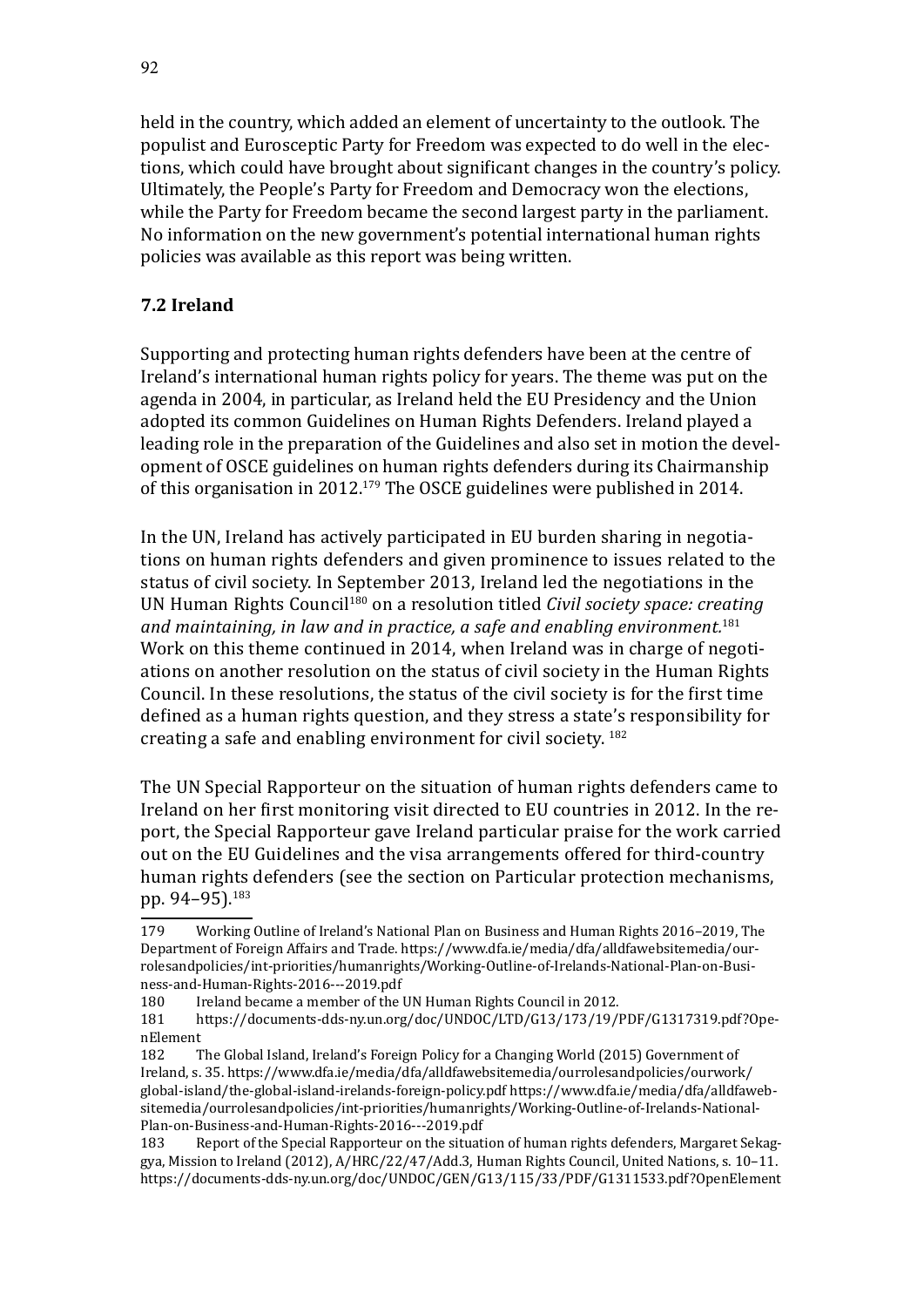## **Policies and guidelines**

The priorities of Ireland's international human rights policy are outlined in the Department of Foreign Affairs and Trade 's (DFAT) report published in 2015, *The Global Island: Ireland's Foreign Policy for a Changing World.184*

This document notes that Ireland has played a leading role in promoting and protecting human rights defenders. Ireland supports human rights defenders in the context of a broad range of human rights themes, and the policy outline highlights especially newer themes, including corporate abuses and the environment. According to this report, Ireland provides strong support for the Irish NGO Front Line Defenders, who perform critical work to protect and support human rights defenders worldwide.185

The report also stresses freedom of expression and of peaceful assembly and association in the context of the Internet and notes that some governments are using the Internet to limit the freedoms of their citizens. Ireland has promoted the development of international norms for the cyberspace, and the country's engagement led to the first international norms on cyberspace, adopted by the OSCE in 2013. Ireland has also advocated issues related to cybersecurity and Internet accessibility in the EU. The country is one of the founders of the Freedom Online Coalition,<sup>186</sup> which promotes the realisation of human rights on the Internet and other communication technologies.

In 2011, the DFAT prepared guidelines on human rights defenders for Irish diplomatic missions, instructing the missions to support defenders in their daily work and providing advice on what to do when a human rights defender is at a particular risk. The guidelines are not publically available.

A report titled *One World, One Future from 2013,* which outlines the priorities of Ireland's development cooperation, also cites supporting human rights defenders and civil society as a key goal of development cooperation.<sup>187</sup> The DFAT strategy for 2015–2017 emphasises the importance of the civil society, especially in promoting human rights, but makes no specific reference to human rights defenders.<sup>188</sup>

<sup>184</sup> The Global Island, Ireland's Foreign Policy for a Changing World (2015) Government of Ireland. [https://www.dfa.ie/media/dfa/alldfawebsitemedia/ourrolesandpolicies/ourwork/global-is](https://www.dfa.ie/media/dfa/alldfawebsitemedia/ourrolesandpolicies/ourwork/global-island/the-global-island-irelands-foreign-policy.pdf)[land/the-global-island-irelands-foreign-policy.pdf,](https://www.dfa.ie/media/dfa/alldfawebsitemedia/ourrolesandpolicies/ourwork/global-island/the-global-island-irelands-foreign-policy.pdf) s. 35.

<sup>185</sup> The Global Island, Ireland's Foreign Policy for a Changing World (2015) Government of Ireland. [https://www.dfa.ie/media/dfa/alldfawebsitemedia/ourrolesandpolicies/ourwork/global-is](https://www.dfa.ie/media/dfa/alldfawebsitemedia/ourrolesandpolicies/ourwork/global-island/the-global-island-irelands-foreign-policy.pdf)[land/the-global-island-irelands-foreign-policy.pdf,](https://www.dfa.ie/media/dfa/alldfawebsitemedia/ourrolesandpolicies/ourwork/global-island/the-global-island-irelands-foreign-policy.pdf) s. 35.

<sup>186</sup> <https://www.freedomonlinecoalition.com><br>187 One World. One Future. Ireland's Policy for

<sup>187</sup> One World, One Future, Ireland's Policy for International Development (2013) Government of Ireland, s. 25. [http://developmenteducation.ie/media/documents/one-world-one-future-irelands](http://developmenteducation.ie/media/documents/one-world-one-future-irelands-new-policy.pdf)[new-policy.pdf](http://developmenteducation.ie/media/documents/one-world-one-future-irelands-new-policy.pdf)<br>188 Depar

<sup>188</sup> Department of Foreign Affairs and Trade: Statement of Strategy 2015–2017. [https://www.](https://www.dfa.ie/media/dfa/alldfawebsitemedia/aboutus/Department-of-Foreign-Affairs-and-Trade-Statement-of-Strategy-2015-17.pdf) [dfa.ie/media/dfa/alldfawebsitemedia/aboutus/Department-of-Foreign-Affairs-and-Trade-Statement](https://www.dfa.ie/media/dfa/alldfawebsitemedia/aboutus/Department-of-Foreign-Affairs-and-Trade-Statement-of-Strategy-2015-17.pdf)[of-Strategy-2015-17.pdf](https://www.dfa.ie/media/dfa/alldfawebsitemedia/aboutus/Department-of-Foreign-Affairs-and-Trade-Statement-of-Strategy-2015-17.pdf)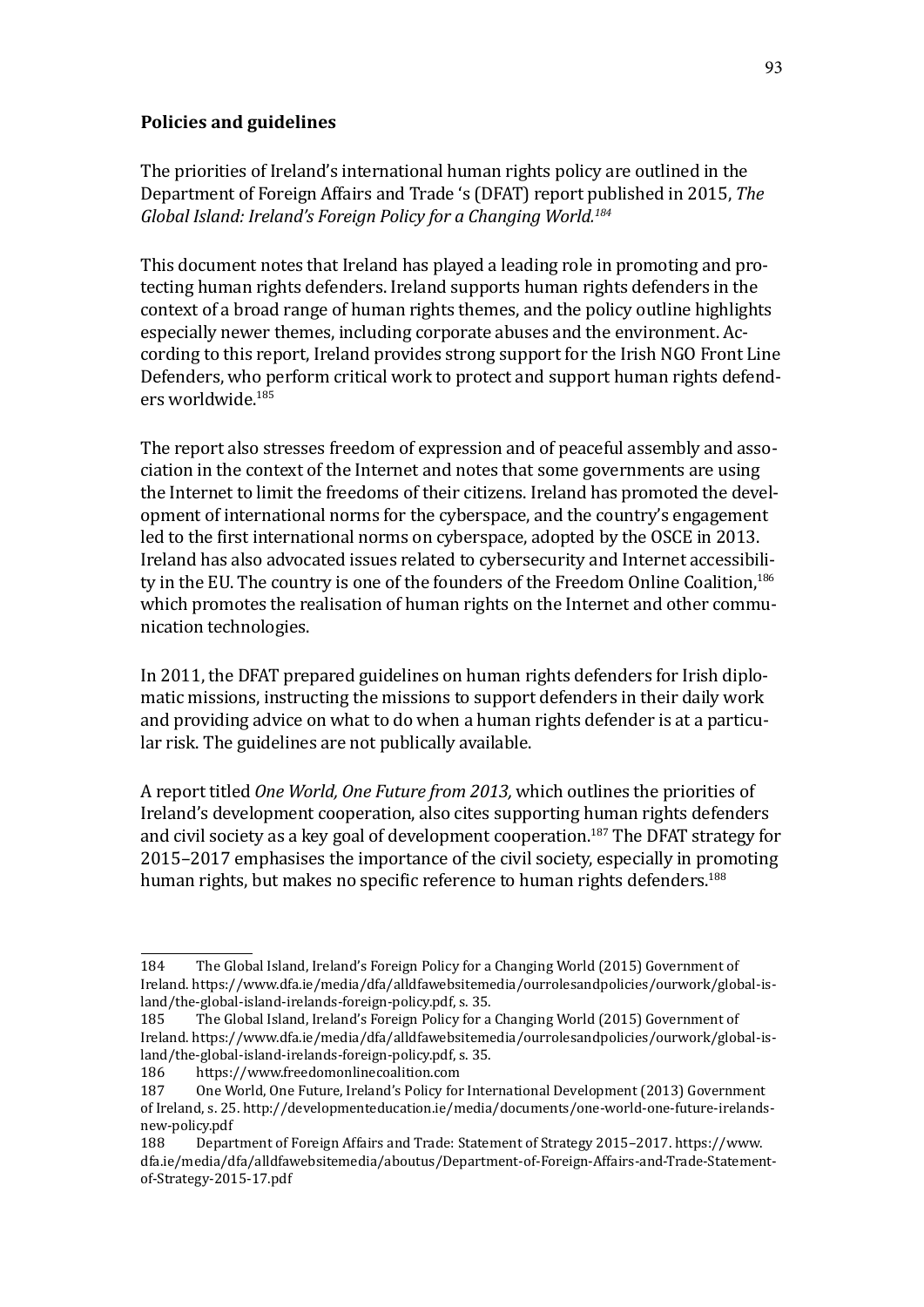Human rights defenders are one of the main themes of Ireland's National Plan on Business and Human Rights 2016–2019. The plan sets out two objectives concerning human rights defenders: 1) Irish companies operating abroad will be encouraged to adopt good practice with regards to consultation with human rights defenders and civil society in local communities, particularly on environmental and labour conditions; and 2) the Human Rights Defenders Guidelines prepared by the Department of Foreign Affairs and Trade will provide up to date guidance to embassies on the protection of Human Rights Defenders working in relation to business and human rights.<sup>189</sup>

# **Economic support**

Ireland's human rights activities and support for human rights defenders in third countries are funded through the Irish Aid programme. Support for protecting human rights defenders has been selected as one of the programme's priorities.190 For example, Irish Aid funding is used to support Front Line Defenders, an organisation working for human rights defenders, whose funding amounted to EUR 483,690 in 2016.<sup>191</sup> No detailed information on any other funding channelled to human rights defenders was available.

# **Dialogue with human rights defenders**

The Irish government is committed to engaging in open and constructive dialogue on human rights with the civil society. As forums for this dialogue have been established the NGO Standing Committee on Human Rights and the annual NGO Forum on Human Rights.<sup>192</sup> A human rights forum held in Dublin in March 2017 focused on the role of women human rights defenders in promoting human rights.193

# **Particular protection mechanisms**

The Irish Ministry of Justice and the DTFA worked together to set up a special humanitarian visa scheme for human rights defenders in 2004. The pilot stage of the visa scheme was launched in 2005. Human rights defenders can be issued a three-month visa in a fast-track procedure, allowing them to travel to Ireland to rest or avail of temporary protection in an acutely hazardous situation. However, a temporary humanitarian visa may only be issued in a special procedure

<sup>189</sup> Working Outline of Ireland's National Plan on Business and Human Rights 2016–2019, The Department of Foreign Affairs and Trade. [https://www.dfa.ie/media/dfa/alldfawebsitemedia/our](https://www.dfa.ie/media/dfa/alldfawebsitemedia/ourrolesandpolicies/int-priorities/humanrights/Working-Outline-of-Irelands-National-Plan-on-Business-and-Human-Rights-2016---2019.pdf)[rolesandpolicies/int-priorities/humanrights/Working-Outline-of-Irelands-National-Plan-on-Busi](https://www.dfa.ie/media/dfa/alldfawebsitemedia/ourrolesandpolicies/int-priorities/humanrights/Working-Outline-of-Irelands-National-Plan-on-Business-and-Human-Rights-2016---2019.pdf)-

[ness-and-Human-Rights-2016---2019.pdf](https://www.dfa.ie/media/dfa/alldfawebsitemedia/ourrolesandpolicies/int-priorities/humanrights/Working-Outline-of-Irelands-National-Plan-on-Business-and-Human-Rights-2016---2019.pdf)<br>190 https://www.irishaid.ie/what-we 190 <https://www.irishaid.ie/what-we-do/our-priority-areas/governance/human-rights/>

<sup>191</sup> <https://www.frontlinedefenders.org/en/irish-aid><br>192 The Global Island, Ireland's Foreign Policy for a Ch

The Global Island, Ireland's Foreign Policy for a Changing World (2015) Government of Ire-

land, s. 36. [https://www.dfa.ie/media/dfa/alldfawebsitemedia/ourrolesandpolicies/ourwork/glob](https://www.dfa.ie/media/dfa/alldfawebsitemedia/ourrolesandpolicies/ourwork/global-island/the-global-island-irelands-foreign-policy.pdf)[al-island/the-global-island-irelands-foreign-policy.pdf](https://www.dfa.ie/media/dfa/alldfawebsitemedia/ourrolesandpolicies/ourwork/global-island/the-global-island-irelands-foreign-policy.pdf)

<sup>193</sup> [https://www.dfa.ie/our-role-policies/international-priorities/human-rights/ngo-forum-hu](https://www.dfa.ie/our-role-policies/international-priorities/human-rights/ngo-forum-human-rights/)[man-rights/](https://www.dfa.ie/our-role-policies/international-priorities/human-rights/ngo-forum-human-rights/)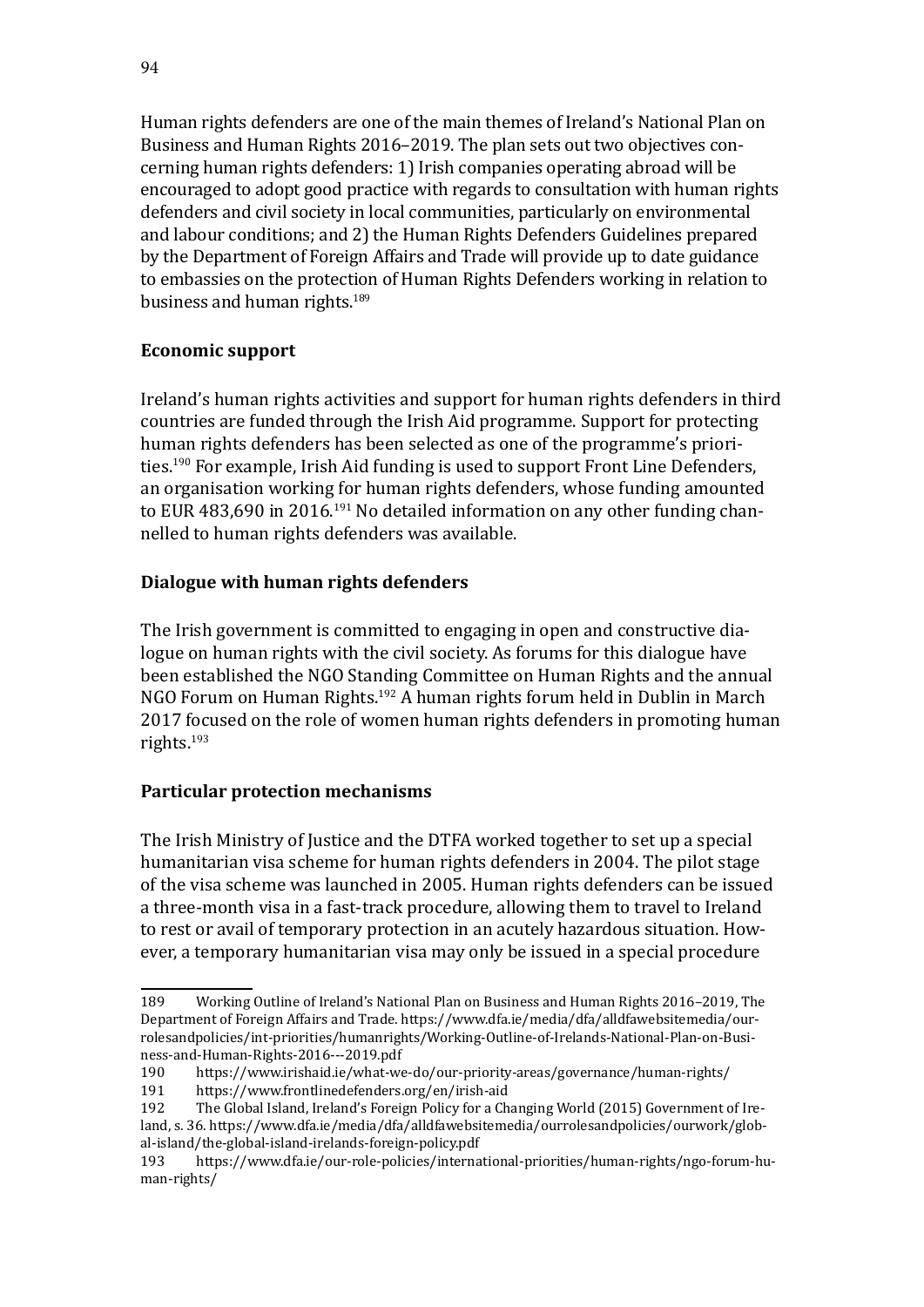in exceptional cases. The visa arrangements are taken care of by the Ministry of Justice and the visa officials working under it, and the applications are submitted to an Irish mission or consulate. Front Line Defenders handles the practical arrangements of the visits in Ireland and is involved in the applicants' background checks.194

Between 2005 and December 2016, a visa had been granted to a total of 32 human rights defenders in this procedure (six of whom arrived with family members). According to experts, the necessary political support for this arrangement has been found over the years, facilitated by the fact that it has proven effective in practice and no abuses have been uncovered. Additionally, only one of the human rights defenders who came to Ireland on a humanitarian visa has applied for asylum in that country. (For more information on different visa arrangements and other protection mechanisms, see Chapter 8.)

### **Outlook**

Supporting human rights defenders will remain one of the priorities of Ireland's international human rights policy in the EU and the UN for the foreseeable future. According to the Irish organisation Front Line Defenders, the future challenge faced by Ireland and also the other EU Member States is continuing to support human rights defenders in third countries in the face of the EU's growing internal problems. The organisation argues that Ireland and the other Member States will have to step up their bilateral activities, especially if it is not always possible to make headway in EU cooperation as desirable.

#### **7.3 Norway**

Norway has been committed to supporting human rights defenders internationally for many years. Norway played a key role in negotiations on the UN Declaration on Human Rights Defenders in the 1990s, and since this declaration was adopted, defenders have been the main priority of Norway's international human rights policy. The country also had a central part in establishing the mandate of the UN Special Rapporteur on the situation of human rights defenders.

According to an extensive evaluation of Norway's human rights policy (2011), supporting human rights defenders is the highest priority of the country's international human rights policy: helping human rights defenders has enjoyed extremely strong political support for a long period, and a considerable part of Norway's funding allocated to promoting human rights is channelled to work for human rights defenders.<sup>195</sup>

195 Evaluation of Norwegian Development Cooperation to Promote Human Rights, Report 7/2011, Norwegian Agency for Development Cooperation. [https://www.oecd.org/derec/49034367.](https://www.oecd.org/derec/49034367.pdf) [pdf](https://www.oecd.org/derec/49034367.pdf)

<sup>194</sup> Facilitated visa procedures for Human Rights Defenders for the purpose of temporary visits to Ireland, not public.<br>195 Evaluation of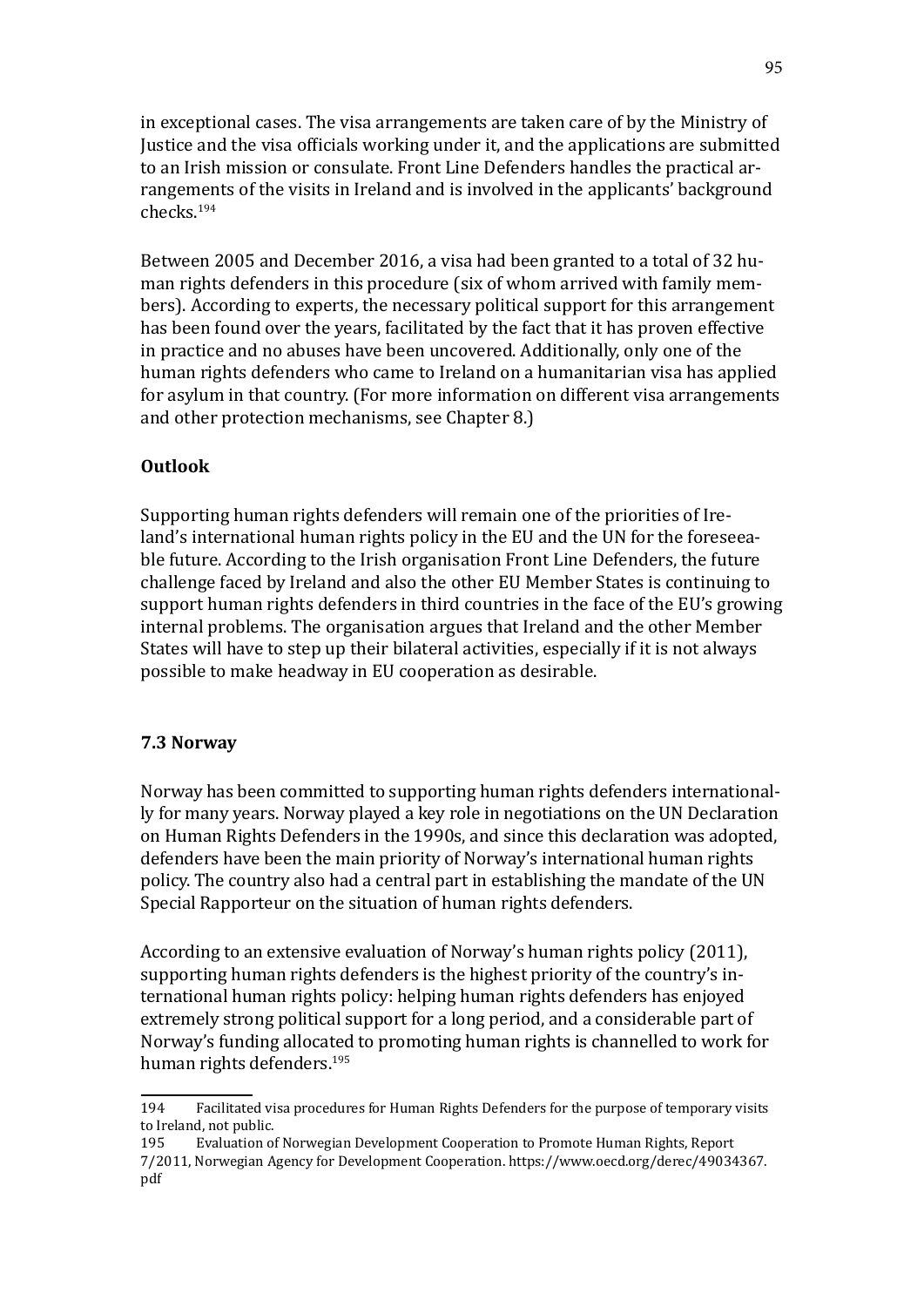The UN continues to be an important channel for supporting human rights defenders for Norway. Norway sponsors resolutions on human rights defenders in the UN General Assembly's Third Committee and the Human Rights Council. Resolutions are key instruments of its policy, as they offer possibilities for exerting influence on human rights defenders' situation across a broad front. A resolution related to human rights defenders is discussed at the General Assembly every second year; the latest one was debated at the Council's 72nd session in autumn 2017. Norway proposes a resolution on protecting human rights defenders in the Human Rights Council every third year. The most recent resolution on renewing the mandate of the Special Rapporteur on the situation of human rights defenders was debated in the Council in March 2017.196

# **Economic support**

Norway's direct funding for work in support of human rights defenders amounts to approximately NOK 50 million a year, or approximately EUR 5.3 million (exchange rate on 10 May 2017) annually. About NOK 10 million, or EUR 1 million (exchange rate on 10 May 2017) of this amount is channelled to different projects related to human rights defenders through the missions in their host countries.197

The Ministry of Foreign Affairs also funds the Norwegian Human Rights Fund coordinated by Norwegian NGOs, which supports the work and safety of human rights defenders around the world.<sup>198</sup> In general, some 57% of the funds reserved for human rights activities by Norway go to either Norwegian or international NGOs.<sup>199</sup>

Another demonstration of Norway's strong role in the UN's human rights work is that the country is one of the main supporters of the Office of the High Commissioner for Human Rights. In 2016, Norway's voluntary funding amounted to approx. USD 21 million (about EUR 19 million, exchange rate on 10 May 2017), which was the second largest amount of support for the Office provided by any country after the United States.200 Some of this amount is used to support the duties of the Special Rapporteur on the situation of human rights defenders.

## **Policies and guidelines**

The most recent report on Norway's human rights activities dates back to 2005. On the theme of human rights defenders, it notes that Norway intends to, in

<sup>196</sup> Q&A with Geir Sjøberg of Norway on the new UNGA resolution on human rights defenders, 3.12.2015, International Service for Human Rights. [http://www.ishr.ch/news/qa-geir-sjoberg-nor](http://www.ishr.ch/news/qa-geir-sjoberg-norway-new-unga-resolution-human-rights-defenders)-

[way-new-unga-resolution-human-rights-defenders](http://www.ishr.ch/news/qa-geir-sjoberg-norway-new-unga-resolution-human-rights-defenders)<br>197 Information obtained from the Norwegian 197 Information obtained from the Norwegian Ministry of Foreign Affairs.<br>198 http://www.nhrf.no/en

<sup>198</sup> <http://www.nhrf.no/en><br>199 Evaluation of Norwegian

Evaluation of Norwegian Development Cooperation to Promote Human Rights, Report

<sup>7/2011,</sup> Norwegian Agency for Development Cooperation. [https://www.oecd.org/derec/49034367.](https://www.oecd.org/derec/49034367.pdf) [pdf](https://www.oecd.org/derec/49034367.pdf)<br>200

<sup>200</sup> [http://www.ohchr.org/Documents/AboutUs/FundingBudget/VoluntaryContributions2016.](http://www.ohchr.org/Documents/AboutUs/FundingBudget/VoluntaryContributions2016.pdf) [pdf](http://www.ohchr.org/Documents/AboutUs/FundingBudget/VoluntaryContributions2016.pdf)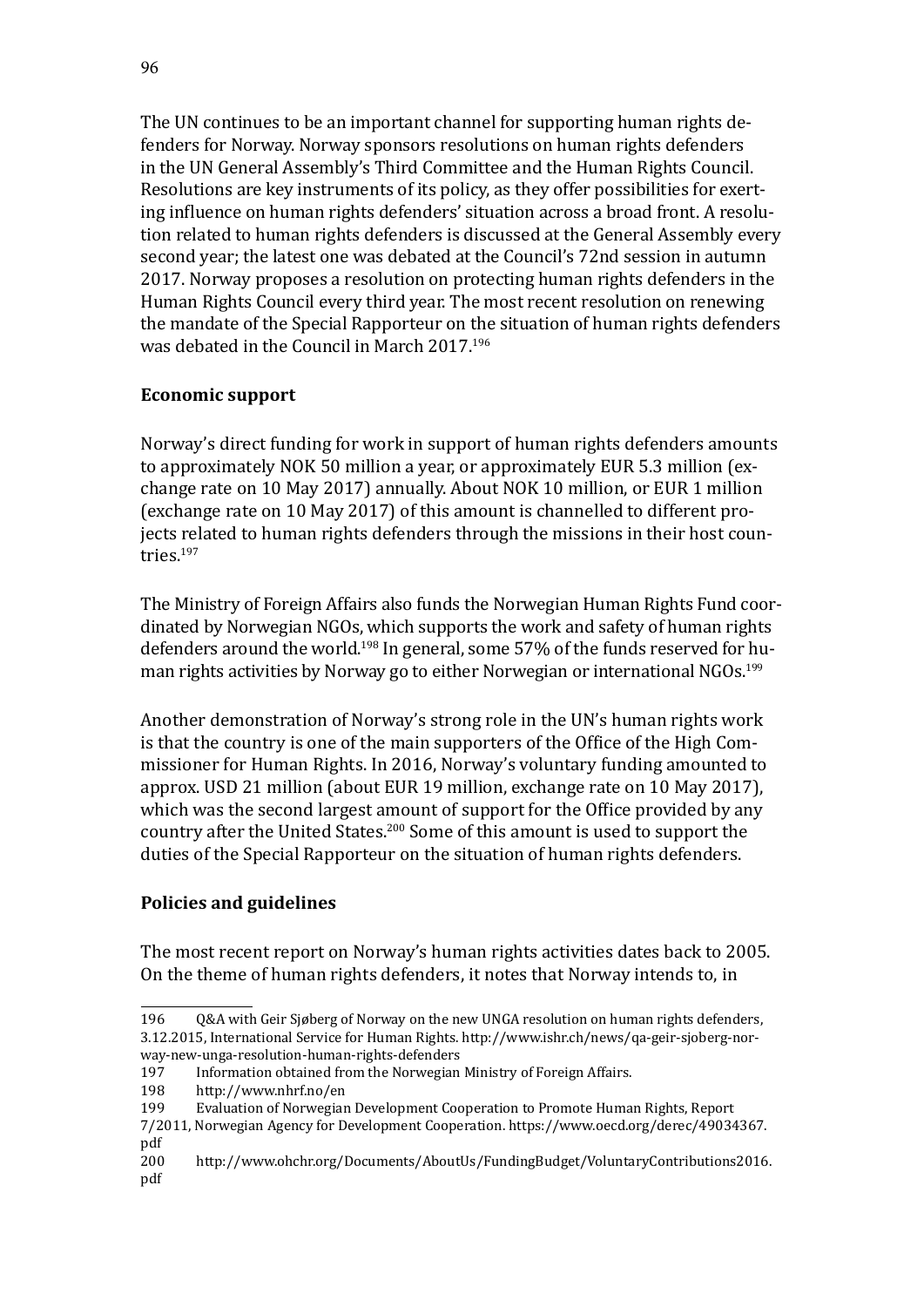particular, strengthen the role of its diplomatic missions in supporting human rights defenders. The objective is to systematise these activities further, and specific guidelines to this effect were issued to the missions in December 2005.<sup>201</sup> The latest guidelines on supporting human rights defenders were published in 2010.<sup>202</sup> (For more information on the contents of these guidelines, see the section on the Finnish guidelines, pp. 34–36.)

The Norwegian government issued a 'white paper' on the priorities and goals of its human rights policy in 2014.<sup>203</sup> This document designates protecting human rights defenders as one of the main themes of the country's human rights policy. It also sets three main goals for the activities: 1) playing a leading role in UN negotiations on protection of human rights defenders, and seeking to intensify efforts to implement the resolutions adopted by the UN General Assembly and the Human Rights Council; 2) increasing support for regional initiatives and other schemes for protecting human rights defenders, not least women human rights defenders; 3) engaging in close dialogue with organisations working to protect human rights defenders on how best to deal with the increased pressure they are experiencing.

The policy from 2014 also notes that the guidelines on human rights defenders will be updated to provide a better response to the current situation.

While supporting human rights defenders is the priority of Norway's international human rights policy, the Norwegian Ministry of Foreign Affairs stresses that it is above all a cross-cutting theme. All work aiming to promote human rights also supports human rights defenders, who have a key role in promoting human rights. Efforts are thus made to give prominence to the importance of human rights defenders in connection with different human rights themes.

The Action Plan for Gender Equality 2016–2020, for example, also includes issues related to women human rights defenders and parties defending women's rights. The action plan sets three objectives related to this theme: 1) seeking to ensure that UN resolutions on women human rights defenders are followed up at country level; 2) supporting organisations working to protect and strengthen the capacity of women human rights defenders; and 3) promoting and protecting women human rights defenders through Norway's missions abroad, in line with the Ministry's guidelines in this area.

<sup>201</sup> Human Rights 2004/2005, Annual Report on Norway's Efforts to Promote Human Rights, Ministry for Foreign Affairs of Norway. [https://www.regjeringen.no/globalassets/upload/kilde/ud/](https://www.regjeringen.no/globalassets/upload/kilde/ud/rap/2006/0007/ddd/pdfv/273166-humanrightsannualreport04-05.pdf,) [rap/2006/0007/ddd/pdfv/273166-humanrightsannualreport04-05.pdf,](https://www.regjeringen.no/globalassets/upload/kilde/ud/rap/2006/0007/ddd/pdfv/273166-humanrightsannualreport04-05.pdf,) s. 32–33.

[https://www.regjeringen.no/globalassets/upload/UD/Vedlegg/Menneskerettigheter/Men](https://www.regjeringen.no/globalassets/upload/UD/Vedlegg/Menneskerettigheter/Menneskerettighetsforkjaempere/VeiledningMRforkjengelskFIN.pdf)[neskerettighetsforkjaempere/VeiledningMRforkjengelskFIN.pdf](https://www.regjeringen.no/globalassets/upload/UD/Vedlegg/Menneskerettigheter/Menneskerettighetsforkjaempere/VeiledningMRforkjengelskFIN.pdf); <https://vimeo.com/51596610><br>203 Opportunities for All: Human Rights in Norway's Foreign Policy and Development Coope

<sup>203</sup> Opportunities for All: Human Rights in Norway's Foreign Policy and Development Cooperation, Meld. St. 10 (2014–2015) Report to the Storting (white paper), Norwegian Ministry of Foreign Affairs s. 22–25. [https://www.regjeringen.no/contentassets/261f255d028b42cab91ad099ee3f99fc/](https://www.regjeringen.no/contentassets/261f255d028b42cab91ad099ee3f99fc/en-gb/pdfs/stm201420150010000engpdfs.pdf) [en-gb/pdfs/stm201420150010000engpdfs.pdf](https://www.regjeringen.no/contentassets/261f255d028b42cab91ad099ee3f99fc/en-gb/pdfs/stm201420150010000engpdfs.pdf)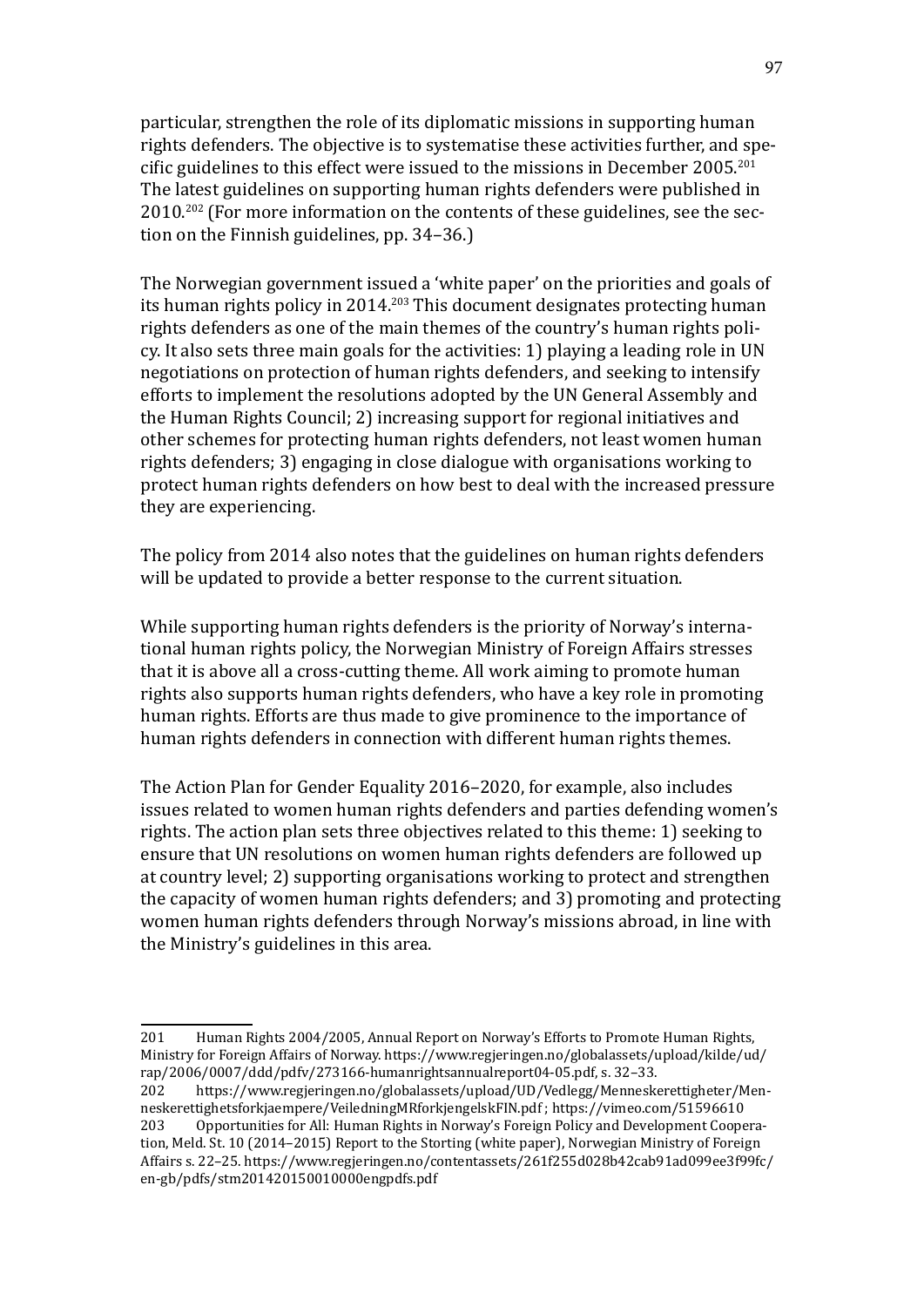Norway has indeed stressed the particularly vulnerable position of women human rights defenders in international forums. For example, Norway led negotiations on the first resolution on women human rights defenders at the UN General Assembly's Third Committee in 2013.<sup>204</sup> In addition to women human rights defenders, the safety of human rights defenders is one of Norway's priorities within this theme, as in many areas their situation has become more dangerous. Norway has also highlighted the role of companies in questions associated with human rights defenders, for example in the contents of the resolution adopted by the General Assembly in 2015. Norway additionally wished to emphasise the status of human rights defenders who promote economic, social and cultural rights (ESC rights) in this resolution.

## **Particular protection mechanisms**

The Norwegian Ministry for Foreign Affairs lends political and economic support for the International Cities of Refuge Network (ICORN), which offers temporary shelter in Norway and other countries involved in the network for writers and artists who are persecuted because of their activities and opinions. The writers and artists coming to Norway through ICORN enter the country as part of the process intended for quota refugees. (For more information about ICORN activities, see section 8.2.)

The Norwegian guidelines on human rights defenders address the protection of defenders in acute danger. The guidelines go through the possibilities of offering human rights defenders either short-term protection (e.g. in a safe house in the country in question) or long-term refuge in Norway. A human rights defender can be given shelter in Norway in different ways, including through the quota refugee process or special arrangements granted by a mission. In the context of these special situations, the guidelines refer to the Ministry of Foreign Affairs' separate instructions, which are not public.<sup>205</sup>

# **Outlook**

Supporting and protecting human rights defenders have such a strong role in Norway's international human rights policy that no change is currently foreseen in it. UN activities, in which getting international recognition for human rights defenders is increasingly important while it is becoming harder as more countries challenge their status, will continue to be a special priority in Norway's work.

<sup>204</sup> Promotion of the Declaration on the Right and Responsibility of Individuals, Groups and Organs of Society to Promote and Protect Universally Recognized Human Rights and Fundamental Freedoms: protecting women human rights defenders, A/RES/68/181, General Assembly, United Nations. <http://www.gender.cawater-info.net/publications/pdf/n1345031.pdf><br>205 Norway's efforts to support human rights defenders, Guide fo

Norway's efforts to support human rights defenders, Guide for the foreign service (2010), Norwegian Ministry of Foreign Affairs, s. 14–17. [https://www.regjeringen.no/globalassets/upload/](https://www.regjeringen.no/globalassets/upload/UD/Vedlegg/Menneskerettigheter/Menneskerettighetsforkjaempere/VeiledningMRforkjengelskFIN.pdf) [UD/Vedlegg/Menneskerettigheter/Menneskerettighetsforkjaempere/VeiledningMRforkjengelskFIN.](https://www.regjeringen.no/globalassets/upload/UD/Vedlegg/Menneskerettigheter/Menneskerettighetsforkjaempere/VeiledningMRforkjengelskFIN.pdf) [pdf](https://www.regjeringen.no/globalassets/upload/UD/Vedlegg/Menneskerettigheter/Menneskerettighetsforkjaempere/VeiledningMRforkjengelskFIN.pdf)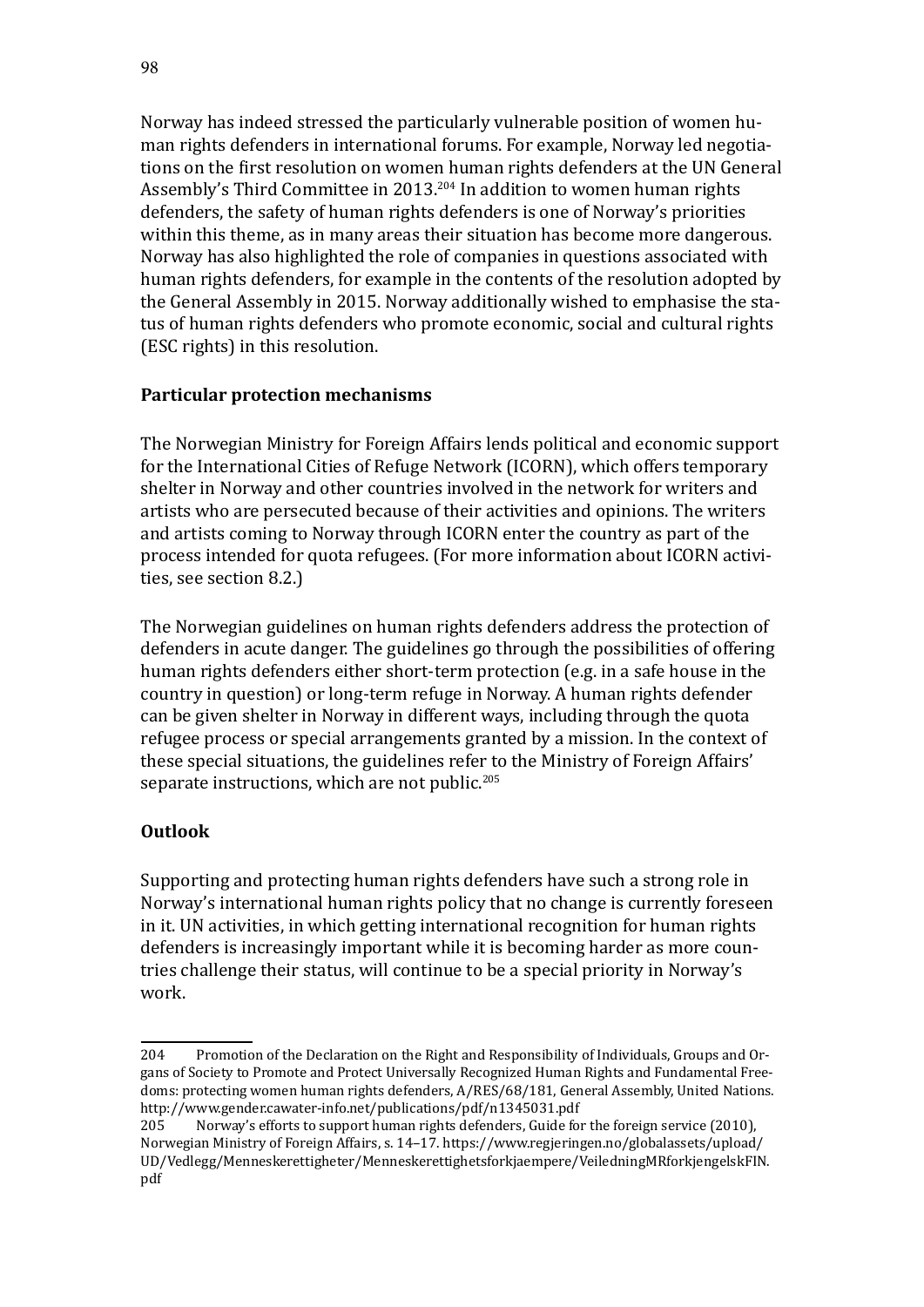The deteriorating situation of human rights defenders, disputes between states on issues related to this theme and the UN's internal challenges, including those related to funding, will underscore the importance of cooperation between likeminded countries. In addition to continuing its own work, being backed up by strong partners from other countries will be important for Norway in its efforts to promote the status of human rights defenders.

### **8 Shelter Cities and residencies**

Human rights defenders usually wish to continue their work in their home countries for as long as possible, despite threats and other risks. Sometimes the situation becomes so hazardous that their only option is to leave the country, at least on a temporary basis. At other times, a temporary stay in a safe environment may be a good alternative for supporting their psychological coping. Temporary relocations are also used to support human rights defenders, allowing them to rest and gather their strength in a peaceful environment. Many human rights defenders work under enormous pressure and stress, and a short absence from the country may help them find new vigour to cope with their work. While the security perspective plays a less important role in these cases, new networks and training may greatly improve their safety in the future.

According to the UN's Special Rapporteur on the situation of human rights defenders, it is vital for states to offer and maintain international safety mechanisms intended for the human rights defenders based on temporary relocation.206 A number of studies and evaluations of support provided for human rights defenders recommend temporary relocation.<sup>207</sup>

Article 14 of the EU Guidelines on Human Rights Defenders urges the Member States to provide measures for protection to human rights defenders in danger in third countries, such as, issuing emergency visas and facilitating temporary shelter in the EU Member States.<sup>208</sup> These promptings added to the Guidelines in 2008 are deemed to have provided the impetus for the so-called Shelter City initiative, or the idea of offering human rights defenders short-term protection in European cities, introduced during the Czech Republic's Presidency. The European Parliament has also promoted both granting visas and offering temporary protection, for example in its 2010 resolution on EU policies in favour of human rights defenders. The resolution invites the High Representative of the European Union for Foreign Affairs and Security Policy to present to the European Parliament a manual on how to set up a shelter city as well as a framework proposal

<sup>206</sup> Report of the Special Rapporteur on the situation of human rights defenders (2016) A/ HRC/31/55, Human Rights Council, United Nations, p. 13. [http://www.ohchr.org/Documents/Issues/](http://www.ohchr.org/Documents/Issues/Defenders/A-HRC-31-55_en.pdf) [Defenders/A-HRC-31-55\\_en.pdf](http://www.ohchr.org/Documents/Issues/Defenders/A-HRC-31-55_en.pdf)

Assessing the Implementation of the European Union Guidelines on Human Rights Defenders (2013) Policy Department DG External Policies, European Parliament.<br>208 Ensuring protection – European Union Guidelines on Human

<sup>208</sup> Ensuring protection – European Union Guidelines on Human Rights Defenders (2008) Council of the EU. [https://eeas.europa.eu/sites/eeas/files/eu\\_guidelines\\_hrd\\_en.pdf](https://eeas.europa.eu/sites/eeas/files/eu_guidelines_hrd_en.pdf)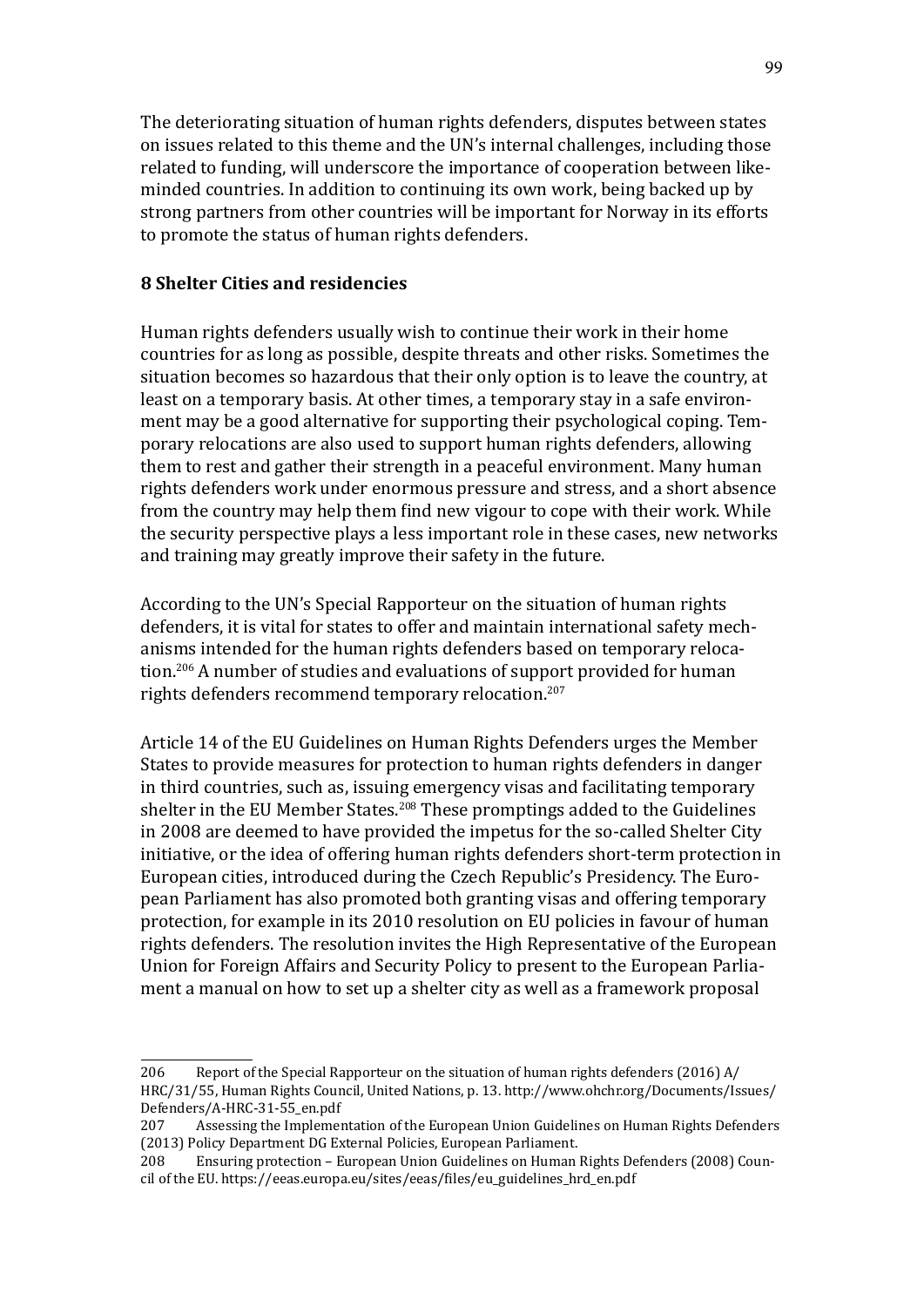supporting networking between such cities.<sup>209</sup> Practical work to develop this idea has been carried out in the Netherlands based on the Shelter Cities initiative (see section 7.1).

In 2011, a report was commissioned by the European Commission to map the existing programmes for protecting human rights defenders. The report notes that it would be useful for the different programmes to engage in more cooperation and coordinate their activities. Subsequently, the Commission set up the *EU Human Rights Defenders Relocation Platform* intended to improve cooperation between different actors and to offer information about the available protection mechanisms on its website.<sup>210</sup>

In October 2015, the Commission launched a new mechanism on supporting human rights defenders at risk, for which EUR 15 million of EIDHR funds<sup>211</sup> were reserved for 2015–2018.212 In practical terms, the [ProtectDefenders.eu](http://ProtectDefenders.eu) mechanism is operated by a consortium of 12 NGOs.<sup>213</sup> This mechanism allows human rights defenders to apply for a grant in order to find a safe haven either within their own countries, in a neighbouring area or in Europe through the participating organisations. The maximum grant is EUR 60,000, and it only covers some of the costs. The rest of the funding is put up by the organisation that arranges the relocation.<sup>214</sup> The mechanism also offers a  $24/7$  helpline for human rights defenders in distress. During its first year of operation, the mechanism provided emergency assistance for 338 human rights defenders, and temporary refuge outside the defender's home country was offered in 149 cases.<sup>215</sup> [ProtectDefend](http://ProtectDefenders.eu)[ers.eu](http://ProtectDefenders.eu) currently also coordinates and develops the *EU Human Rights Defenders Relocation Platform.* 

It is believed that the EU mechanism for protecting human rights defenders has mainly worked well in its early years, and as its greatest advantage is considered its ability to channel practical help to human rights defenders. Cooperation between 12 key international and regional human rights organisations in coordinating the mechanism is also considered an important step forward. A continued

<sup>209</sup> European Parliament Resolution of 17 June 2010 on EU policies in favour of human rights defenders (2009/2199(INI)). [http://www.europarl.europa.eu/sides/getDoc.do?pubRef=-//EP//](http://www.europarl.europa.eu/sides/getDoc.do?pubRef=-//EP//NONSGML+TA+P7-TA-2010-0226+0+DOC+PDF+V0//EN) [NONSGML+TA+P7-TA-2010-0226+0+DOC+PDF+V0//EN](http://www.europarl.europa.eu/sides/getDoc.do?pubRef=-//EP//NONSGML+TA+P7-TA-2010-0226+0+DOC+PDF+V0//EN)<br>210 https://hrdrelocation.eu/en/

<sup>210</sup> <https://hrdrelocation.eu/en/><br>211 https://ec.europa.eu/europea

<sup>211</sup> [https://ec.europa.eu/europeaid/how/finance/eidhr\\_en.htm\\_en](https://ec.europa.eu/europeaid/how/finance/eidhr_en.htm_en)<br>212 EU launches innovative new mechanism to help human rights de

<sup>212</sup> EU launches innovative new mechanism to help human rights defenders, 9.12.2015, Press Release, European Commission. [http://europa.eu/rapid/press-release\\_IP-15-6278\\_en.htm](http://europa.eu/rapid/press-release_IP-15-6278_en.htm)

<sup>213</sup> Front Line Defenders, Reporters Without Borders (RSF), World Organisation Against Torture (OMCT), International Federation for Human Rights (FIDH), Economic, Social and Cultural Rights Network (ESCR-Net), International Gay and Lesbian Association (ILGA), Urgent Action Fund for Women Human Rights Defenders (UAF), Protection International, Peace Brigades International (PBI), Euro-Mediterranean Foundation of Support to Human Rights Defenders (EMHRF), Forum Asia and East and Horn of Africa Human Rights Defenders Project (EHAHRDP). [https://www.protectdefenders.eu/](https://www.protectdefenders.eu/en/index.html) [en/index.html](https://www.protectdefenders.eu/en/index.html)

Guidelines for Grant Application for temporary relocation. [https://www.protectdefenders.](https://www.protectdefenders.eu/files/C3-Guidelines-for-Grants-Application-EXTERNAL_ENGLISH.pdf) [eu/files/C3-Guidelines-for-Grants-Application-EXTERNAL\\_ENGLISH.pdf](https://www.protectdefenders.eu/files/C3-Guidelines-for-Grants-Application-EXTERNAL_ENGLISH.pdf)

First Year of Support (2017) [ProtectDefenders.eu.](http://ProtectDefenders.eu) [https://www.protectdefenders.eu/files/](https://www.protectdefenders.eu/files/BDBrochureVDef3_EN_new.pdf) [BDBrochureVDef3\\_EN\\_new.pdf](https://www.protectdefenders.eu/files/BDBrochureVDef3_EN_new.pdf)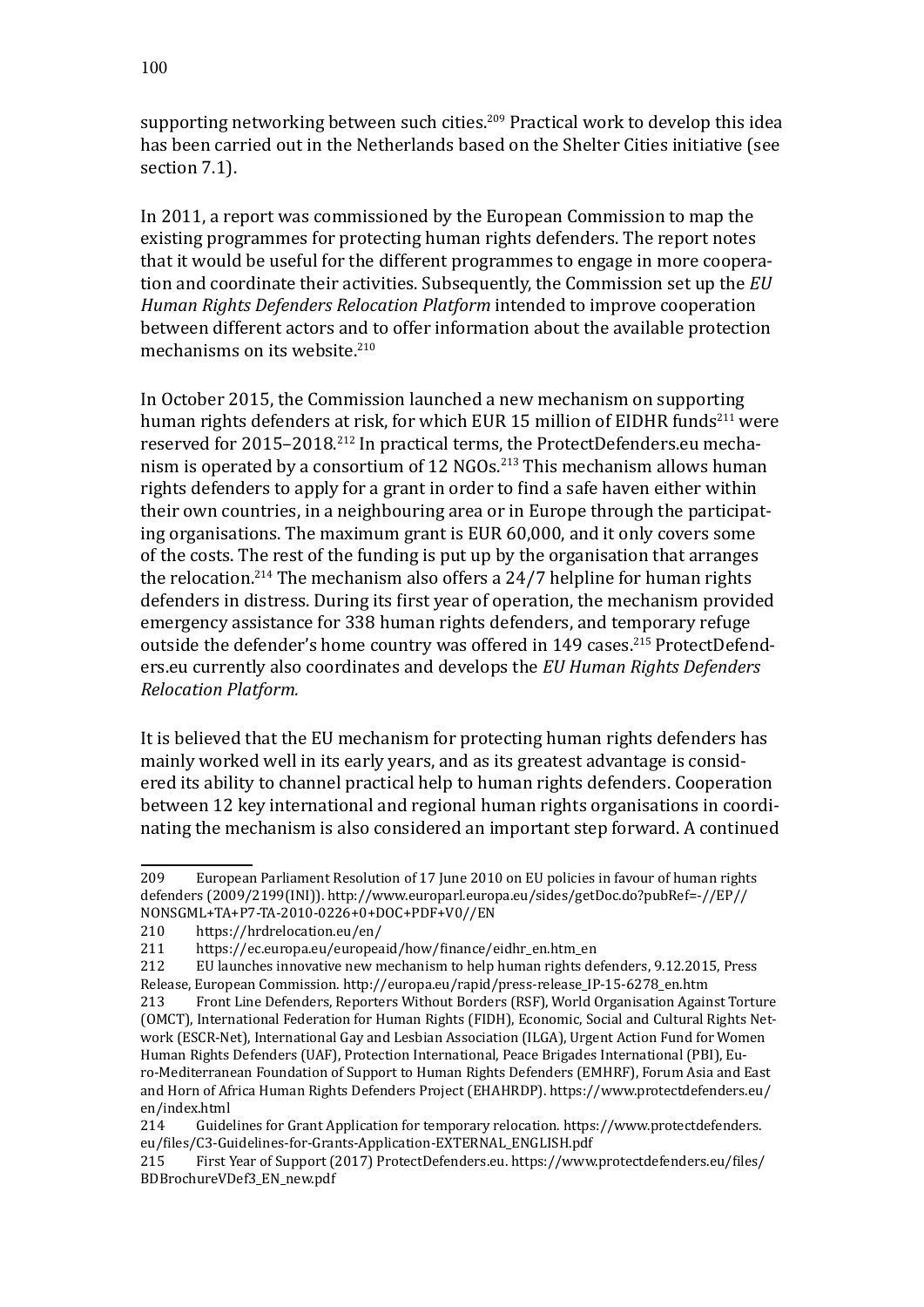challenge faced by the mechanism is obtaining political support for protecting human rights defenders at risk in the EU. On the other hand, some EU delegations have noted that there is now no need for them to do anything for human rights defenders, as the new mechanism is focused on supporting them. However, the EU mechanism itself needs the support of the delegations in order to work optimally. An external mid-term evaluation of the [ProtectDefenders.eu](http://ProtectDefenders.eu) mechanism was to be carried out in early summer 2017.

#### **Cities have a strong role in residency activities**

Different protection mechanisms and residencies are offered and supported by many types of actors, including governments, cities, NGOs and universities, individually or in collaboration.

Some EU countries have specific national protection mechanisms and residency programmes. Ever since 1998, the Spanish Ministry of Foreign Affairs has offered human rights defenders a temporary safe haven in Spain for the maximum period of one year at a time.<sup>216</sup> The Czech government funds temporary relocation of human rights defenders in the country, and the Dutch Ministry of Foreign Affairs provides essential support for the Shelter City programme offered for human rights defenders. The Irish Department of Trade and Foreign Affairs, on the other hand, issues humanitarian visas for a few human rights defenders each year in a fast-track procedure, allowing them to travel to Ireland for safety. Ministries of Foreign Affairs play a key role in protecting human rights defenders, especially through their networks of diplomatic missions. Human rights defenders come to missions looking for refuge, and the missions must assess their need for protection.

In practical terms, the protection mechanisms supported by governments are in most cases managed by an NGO specialising in protecting human rights defenders. In the Netherlands, for example, the programme is coordinated by Peace and Justice, while different protection mechanisms are offered by the Front Line Defenders in Ireland and People in Need $^{217}$  in the Czech Republic. Universities and research institutes also engage in activities related to protecting human rights defenders. In the UK, the University of York has a programme titled the Protective Fellowship Scheme for Human Rights Defenders at Risk, which offers human rights defenders accommodation and a possibility of participating in the university's courses for 3 to 6 months.<sup>218</sup> In the Netherlands, University College Roosevelt is involved in the Shelter City programme by offering working spaces and study opportunities for human rights defenders participating in the programme.<sup>219</sup>

<sup>216</sup> Information on The Spanish Program for Support and Protection of Human Rights Defenders at risk. [http://idsn.org/wp-content/uploads/user\\_folder/pdf/New\\_files/Other\\_documents/Span](http://idsn.org/wp-content/uploads/user_folder/pdf/New_files/Other_documents/Spanish_Programme_on_HRDs.pdf)-

[ish\\_Programme\\_on\\_HRDs.pdf](http://idsn.org/wp-content/uploads/user_folder/pdf/New_files/Other_documents/Spanish_Programme_on_HRDs.pdf)<br>217 https://www.cloveky 217 <https://www.clovekvtisni.cz/en><br>218 https://www.york.ac.uk/cahr/d

<sup>218</sup> <https://www.york.ac.uk/cahr/defenders/><br>219 http://www.ucr.nl/news/Pages/Shelter-C

<sup>219</sup> <http://www.ucr.nl/news/Pages/Shelter-City-Middelburg-.aspx>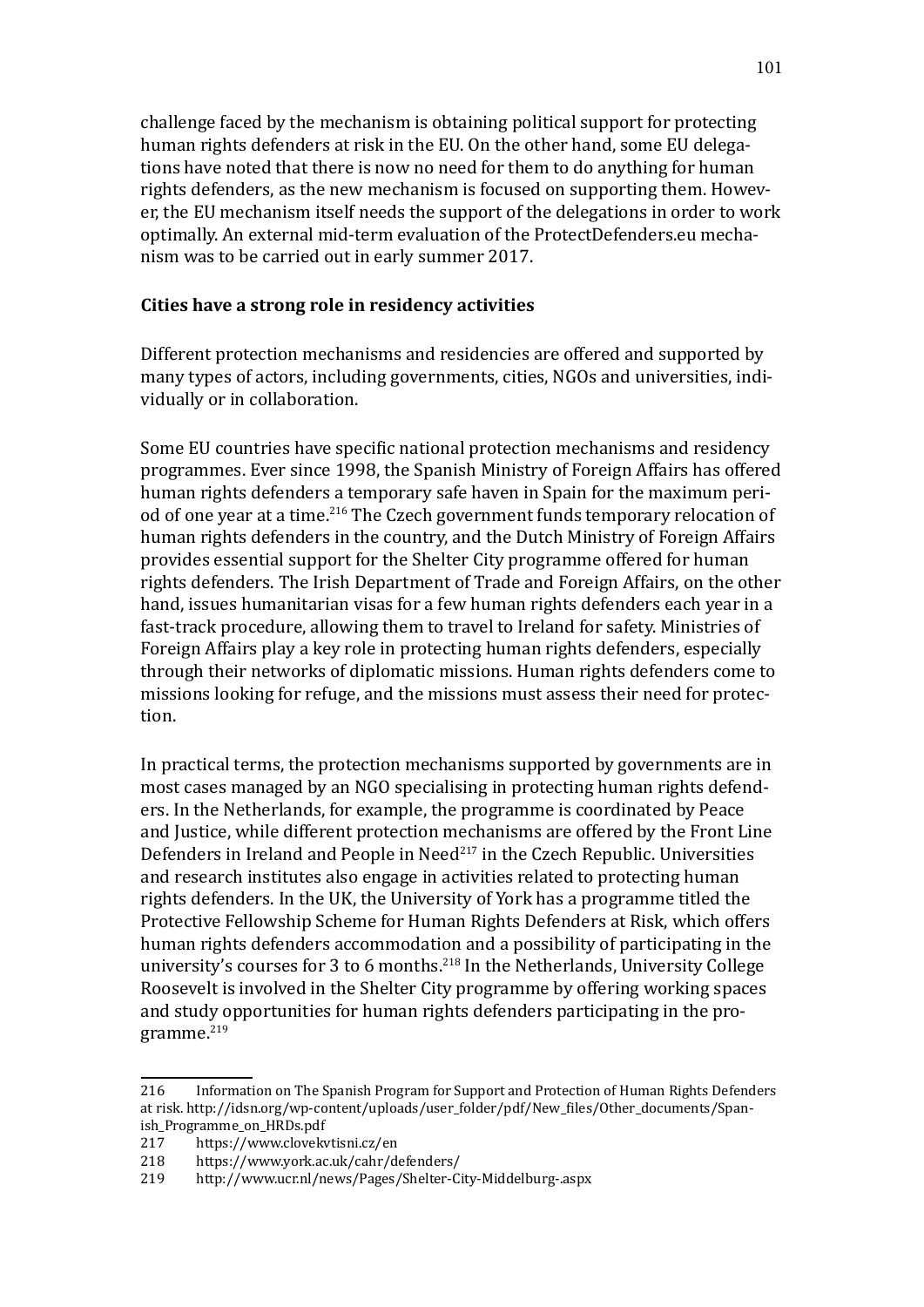Cities increasingly play an essential part in arranging residencies. As indicated by its name, the cities' contribution of accommodating human rights defenders, funding their costs and organising activities for them during their stays is the foundation of the Dutch Shelter Cities programme. The International Cities of Refuge Network (ICORN) based in Norway also relies principally on cities. The Hamburger Stiftung fur Politisch Verfolgte foundation, which operates in Germany and which is sponsored by the City of Hamburg, invites human rights defenders to take refuge in the city for a year at a time.

Finland has no particular mechanism for offering a safe haven for human rights defenders. As stated in section 6.2.5 of this report, however, the Ministry for Foreign Affairs and the diplomatic missions have helped human rights defenders find refuge in Finland in individual cases. Until 2012, the City of Helsinki supported the Finnish PEN's Safe City for Writers residency activities by housing the participating defenders, and the Arts Promotion Centre (Taike) subordinate to the Ministry of Education and Culture provided a grant to cover their other costs. In recent years, the City of Helsinki has granted annual funding for Safe Haven Helsinki residency activities. The city of Pietarsaari is planning to join the ICORN network, and the Saari Residence was launched in spring 2017. Residency activities have also been pursued on the island of Hailuoto, and the University of Helsinki has started preliminary discussions about a protection mechanism for researchers.

Two different protection mechanisms are discussed in greater detail in this report: the ICORN network and the Dutch Shelter City programme. The Safe Haven programme operating in Helsinki, the residency activities at the Saari Residence, the planned residency project in Pietarsaari and the experiences of Hailuoto are also examined. The objective is to assess the good practices and challenges of the different programmes and to look at the overall situation and future outlook of protection mechanisms, especially from Finland's perspective.

# **8.1 Shelter City programme**

The Shelter City programme in the Netherlands offers three-month residencies for human rights defenders in Dutch cities.<sup>220</sup> The project had its origins in a conference organised by the NGO Justice and Peace in December 2010, at which human rights defenders from around the world discussed their work and the protection mechanisms they needed. Key questions at the conference were how the safety of human rights defenders could be improved and what type of mechanisms would be the most suitable for this.

The conclusion of these discussions was that human rights defenders would need short-term refuge and relocation outside their home countries. The idea of European Shelter Cities, which was also underpinned by the EU Guidelines on Human Rights Defenders, had a strong influence on the project. On this basis, Peace and Justice started developing a Shelter City project, and a decision was made to launch its pilot phase in The Hague. The Dutch Ministry of Foreign Af-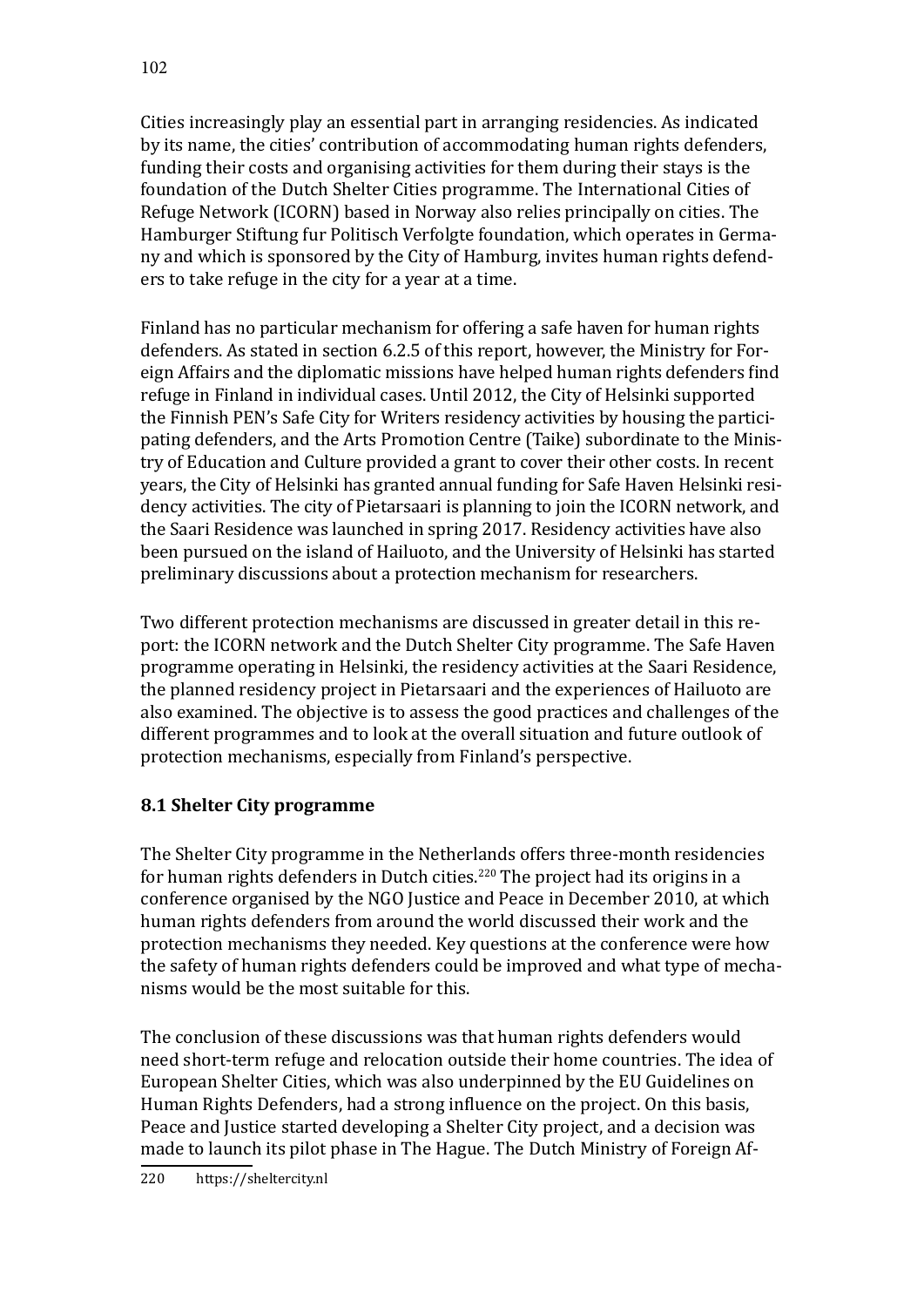fairs took a favourable view of the proposal but did not wish to go ahead without the support of the city management. Making the decision was not easy for the city, as the idea sparked a lot of discussion about whether the local government should in general become involved in activities of this type. After rounds of consultations, however, the Hague gave the project the go-ahead and, once the decision was made, wished to initiate the pilot phase within two months.

The activities of the project launched under the title The Hague: Shelter City Initiative began in 2012. During the pilot phase extending from September 2012 till November 2013, the city received four human rights defenders, who came from Russia, the Democratic Republic of Congo, Sudan and Cuba. The Hague's Shelter City experiment was considered successful, and it attracted a lot of positive publicity in the Netherlands. A decision was made to continue the programme; while the activities were expanded to the City of Middelburg in 2014, in spring 2017 a total of ten Dutch cities were already involved in the programme.<sup>221</sup>

### **Selecting human rights defenders is a challenge**

A call for applications for Shelter City residencies is organised twice a year. The project's Advisory Committee selects the applicants who are given a residency place. The Advisory Committee was set up as a great number of applications were received and the project wished to ensure fair treatment for all applicants. Justice and Peace is an organisation with a Catholic background, which in the early days of the project gave rise to suspicions that human rights defenders who were in some way opposed to the Catholic church would not being selected. To ensure a selection process that is as impartial as possible, Peace and Justice established an independent selection committee. A professor from the Faculty of Law at the University of Amsterdam was selected to chair the committee, and the NGOs Hivos and Free Press Unlimited as well as the Dutch Ministry of Foreign Affairs are represented in it. As a great number of applications for relocation to shelter cities are received and the cases are extremely difficult, it is a good idea to share the responsibility for making the choice between several persons. Committee members participating in the selection have described the process as very onerous: weighing the situations of human rights defenders operating in hazardous conditions is hard work and also often difficult in ethical terms.

Human rights defenders in need of refuge are sought using Justice and Peace's own international contacts and through other human rights organisations. Dutch missions and consulates as well as EU delegations in different countries may also propose suitable human rights defenders.

Applications for the Shelter City programme can be sent from any part of the world on the condition that the applicant meets the UN definition for a human rights defender. They must also be under serious threat, or have worked under pressure for a long period. As a basic premise, the participants must have the

<sup>221</sup> Amsterdam, the Hague, Tilburg, Utrecht, Middelburg, Maastricht, Groningen, Nijmegen, Zwolle and Haarlem.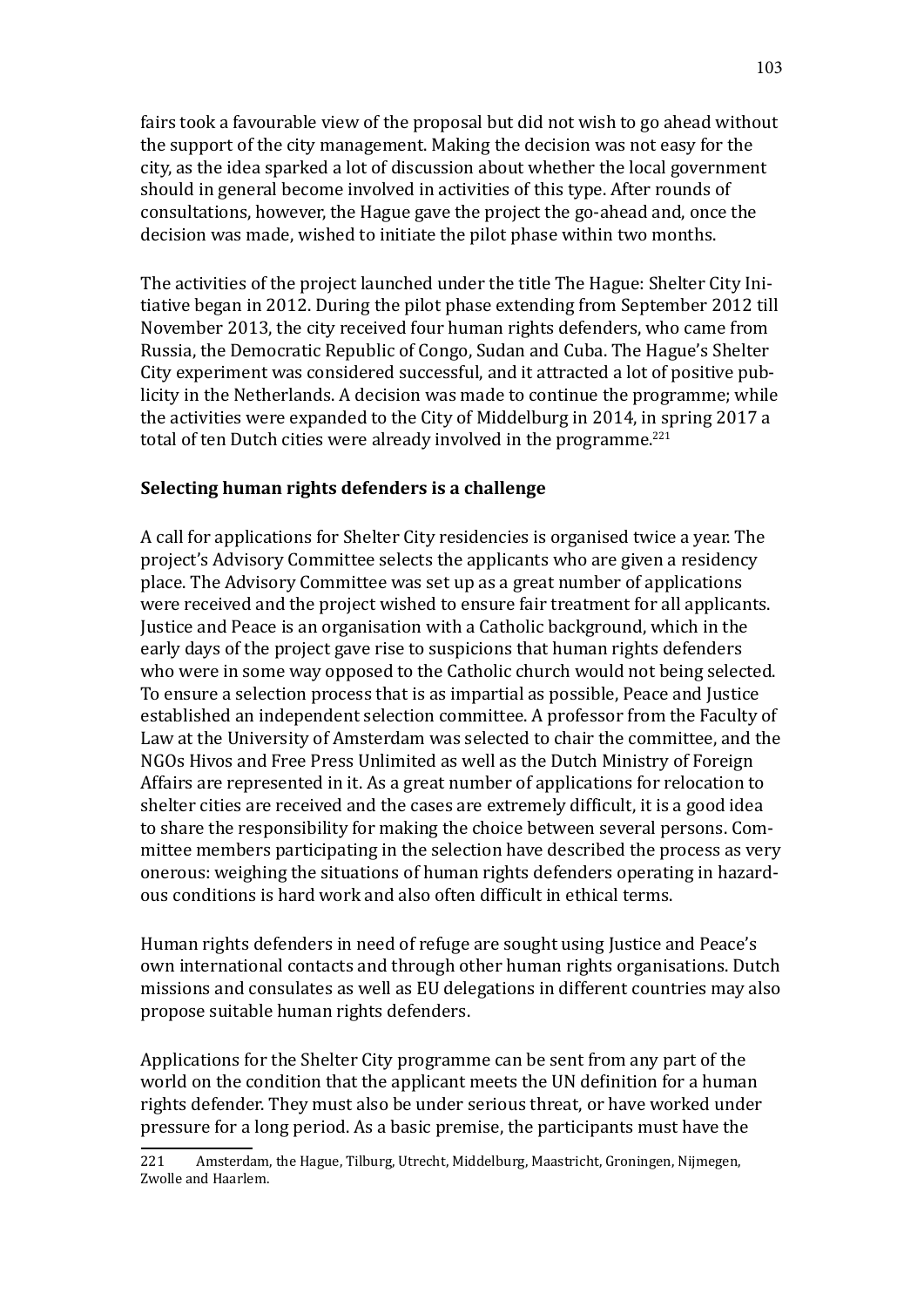possibility of returning to their home countries after a residency period of three months. They must also speak either English, French or Spanish well enough to be able to manage independently in the Netherlands and participate in different activities. Initially, the language requirement was proficiency in English only, but in practice this severely limited the group of eligible human rights defenders, as especially in many countries where the human rights defenders face the most difficult conditions, English skills are poor. Those coming to a shelter city must also be willing to talk about the human rights situation in their countries, however without risking their security. Another condition is that travelling to and staying in the Netherlands does not put the safety of the human rights defenders or their families at risk.

The Shelter City programme receives 250 to 300 applications every year, and this number has been increasing, especially in recent years. 65% of the applicants come from Africa, with the Democratic Republic of Congo, Burundi and Nigeria as the leading countries. The second highest number of applications, or 14%, are received from Asia, especially from Afghanistan, Bangladesh and Pakistan. The majority of applicants are men (74%). Women account for 23% and others for 3% of the applicants. By May 2017, 46 human rights defenders from 29 different countries had participated in the programme.

The cities make their own decisions about the number of human rights defenders they can receive each year. This number varies between one and three in different cities. The main rule is, however, that each city only offers a residency for one human rights defender at a time. An exception to this rule is The Hague, which also accommodates those human rights defenders who have been unable to leave the country for security reasons after the residency period. Initially, the cities were also expected to receive at least one human rights defender who is an artist. This requirement was dropped as, because of their profession, artists need to be offered very different activities than persons working in human rights organisations. In addition, earmarking one place for certain human rights defenders reduces the possibilities of granting places to others whose need for support may be greater. Places for artists were also dropped because other shelter city projects already exist which focus specifically on helping them.

### **A variety of activities**

The residency period programme is planned individually for each human rights defender. The contents of the programme depend on his or her needs but also on what the host city has to offer. In addition to a safe haven and rest, the cities wish to give human rights defenders a possibility of continuing their work and taking different courses or training programmes, including security training.

The Shelter City programme also offers the visitors English courses and other university studies. In addition, meetings with both Dutch politicians and other influential persons as well as MEPs are organised for human rights defenders. They often also meet schoolchildren and students. Some human rights defenders wish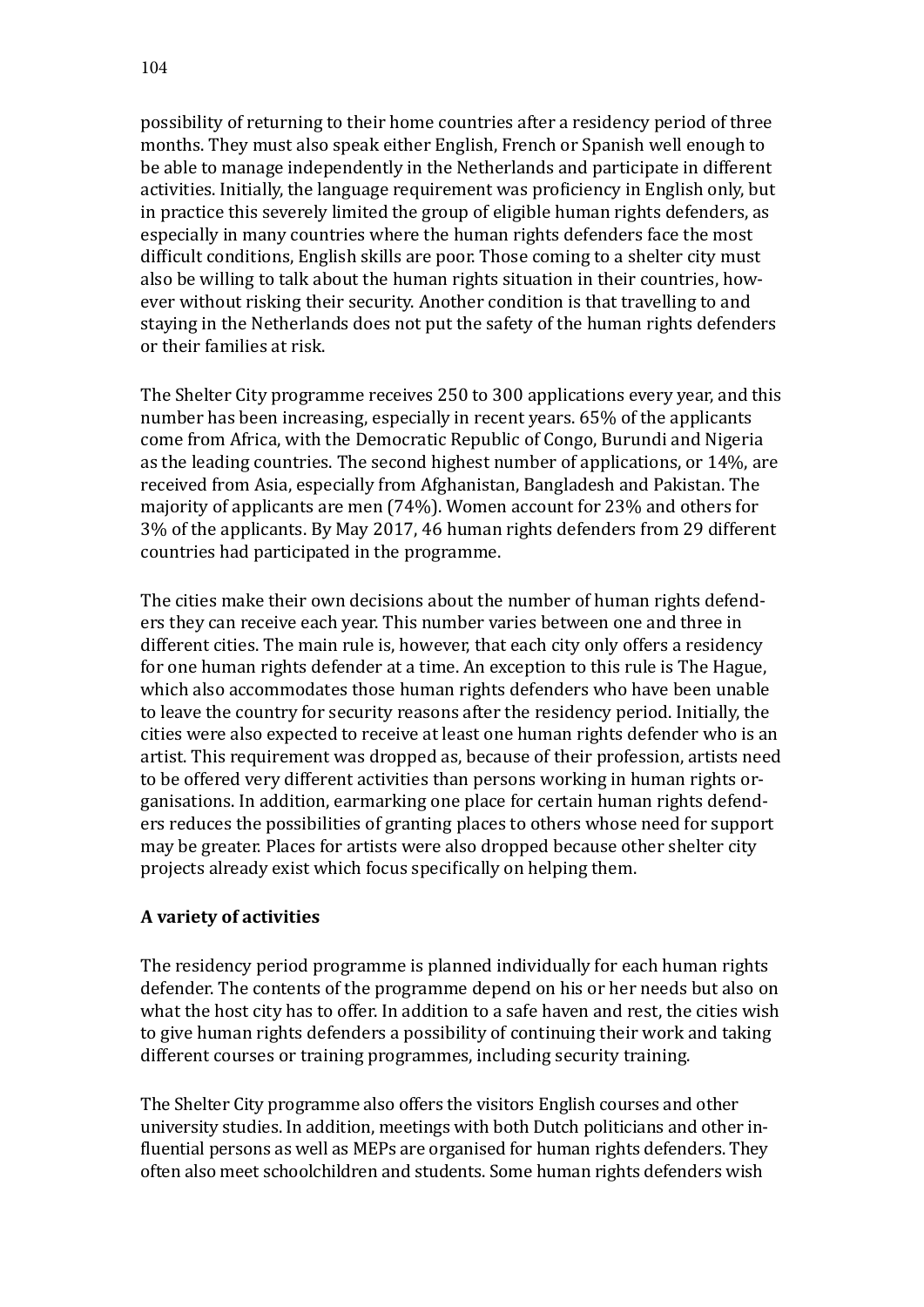to talk about their situation on the media, as they believe publicity will bring them additional protection, especially when they are returning to their home countries.

Both physical and psychological treatment are offered for human rights defenders arriving in a Shelter City if necessary. The programme included insurance to cover health care costs from the start, but in the pilot phase it became obvious that human rights defenders should also be reserved the possibility of obtaining psychological help, such as visits to a psychologist. Many human rights defenders live and work in such difficult conditions that mental support and help are extremely important for them.

During the pilot phase in The Hague, it was found that the timing of the residency significantly affects the possibilities of offering human rights defenders different activities. Organising meetings and courses is often difficult during holiday times, and the residencies should thus be planned not to coincide with these periods. Based on the experiences derived from the programme it was also observed that, despite various activities organised for him or her, a human rights defender may feel lonely. One solution to this problem is receiving several human rights defenders at the same time, enabling them to provide each other company and peer support. In practice, simultaneous placements in the same city have not been possible, mainly for resource-related reasons.

# **Security during a residency**

IParticular attention must also be paid to human rights defenders' safety during the residency. While the human rights defenders participating in the Shelter City programme have not encountered problems while staying in the Netherlands, one defender was harassed when attending a Human Rights Council session in Geneva during their residency. However, the Shelter City programme has formulated precise instructions for such activities as communications. If necessary, no information about the placement of a human rights defender in a residency is disseminated publically. The address of the safe haven is only known to project participants, and the security of any events is ensured in advance with the organisers. Some human rights defenders also avoid contacts with persons originating from their home countries who are living in the Netherlands.

# **Clear division of duties is of primary importance**

Justice and Peace sees to all expenses of the programme that are not directly relevant to local activities in the cities. 64% of the expenses incurred from the relocation of an individual human rights defender are covered from the local budget, and the remaining 36% are contributed by the Ministry of Foreign Affairs and Justice and Peace. The total costs incurred from offering a residency to a single human rights defender are approximately EUR 30,000. In 2015–2017, the support granted by the Dutch government to the project amounted to EUR 500,000.<sup>222</sup>

<sup>222</sup> Collier, Chris (2015) Creating "Shelter Cities" – The Experience in The Netherlands.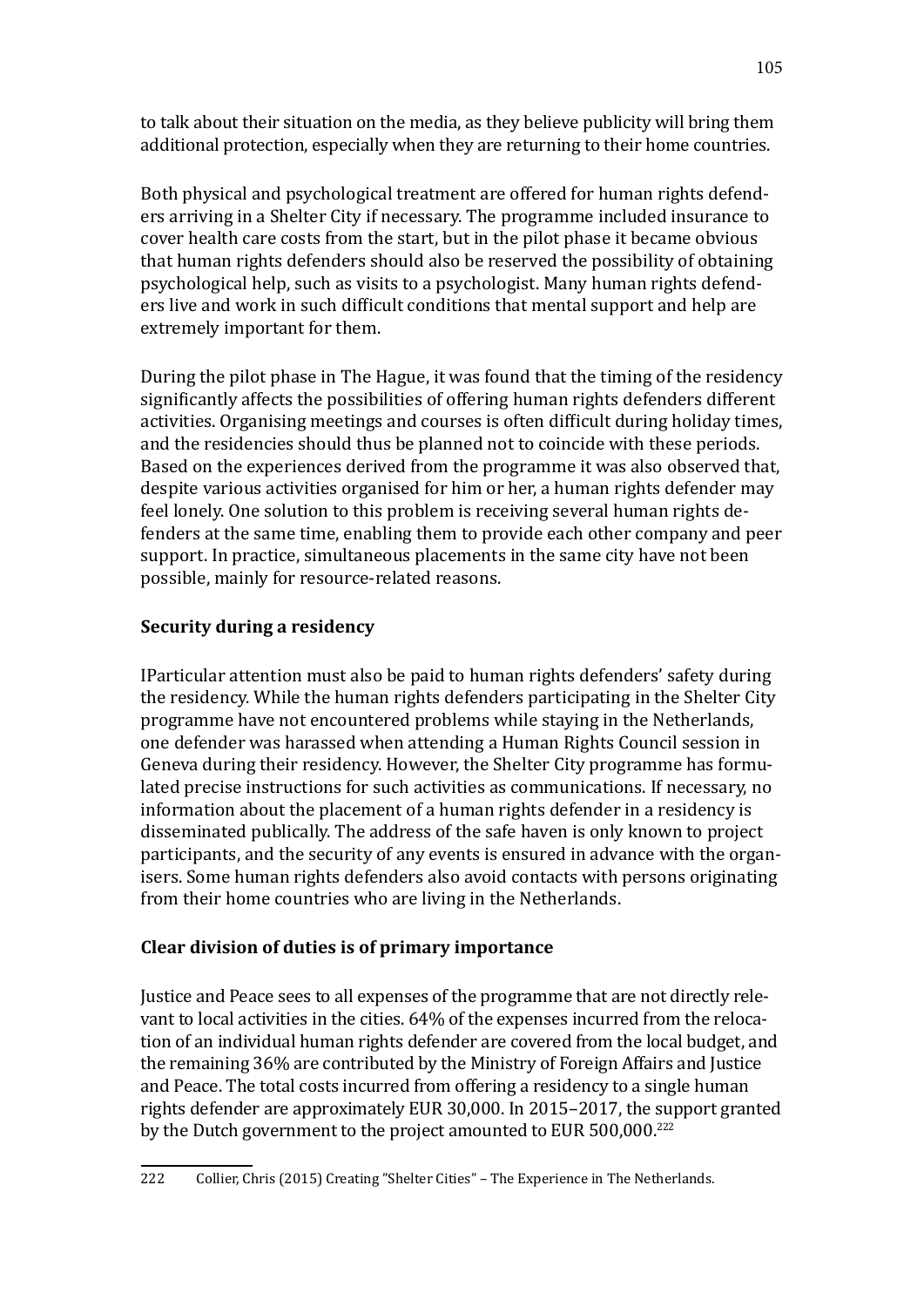Justice and Peace:

- pre-selects human rights defenders
- sees to travel, visa and insurance arrangements
- compiles a profile of the human rights defender
- coordinates funding and manages fundraising
- helps human rights defenders network with Dutch and international politicians and other relevant parties
- provides security training, and
- conducts an evaluation of the residency period.

Local coordinators in the cities:

- organise housing for the human rights defenders
- support the human rights defenders in local activities
- look after daily activities
- organise local funding, and
- participate in reporting together with Justice and Peace.

The local government:

- makes a decision to join the Shelter City programme
- decides how many human rights defenders it can receive every year
- supports the project financially and politically
- finds a local coordinator, and
- participates in reporting together with the other project actors.

Ministry of Foreign Affairs:

- participates in the selection committee's work
- provides financial and political support, and
- provides advice and help related to the visa process.

The participants find that cooperation between the parties has in general worked well over the years. The key to success is ensuring that the division of responsibilities is as clear as possible and that all parties know who does what. A good dialogical connection between the actors is also essential, as disagreements unavoidably arise along the way. For example, there have been times when one of the participating cities has not wished to receive the human rights defender assigned to it, and open and trustful discussion has been helpful in resolving differences of opinion.

Those participating or having participated in the Shelter City activities find that the programme has had strong political support from not only the Dutch Ministry of Foreign Affairs but also the parliament throughout its existence. The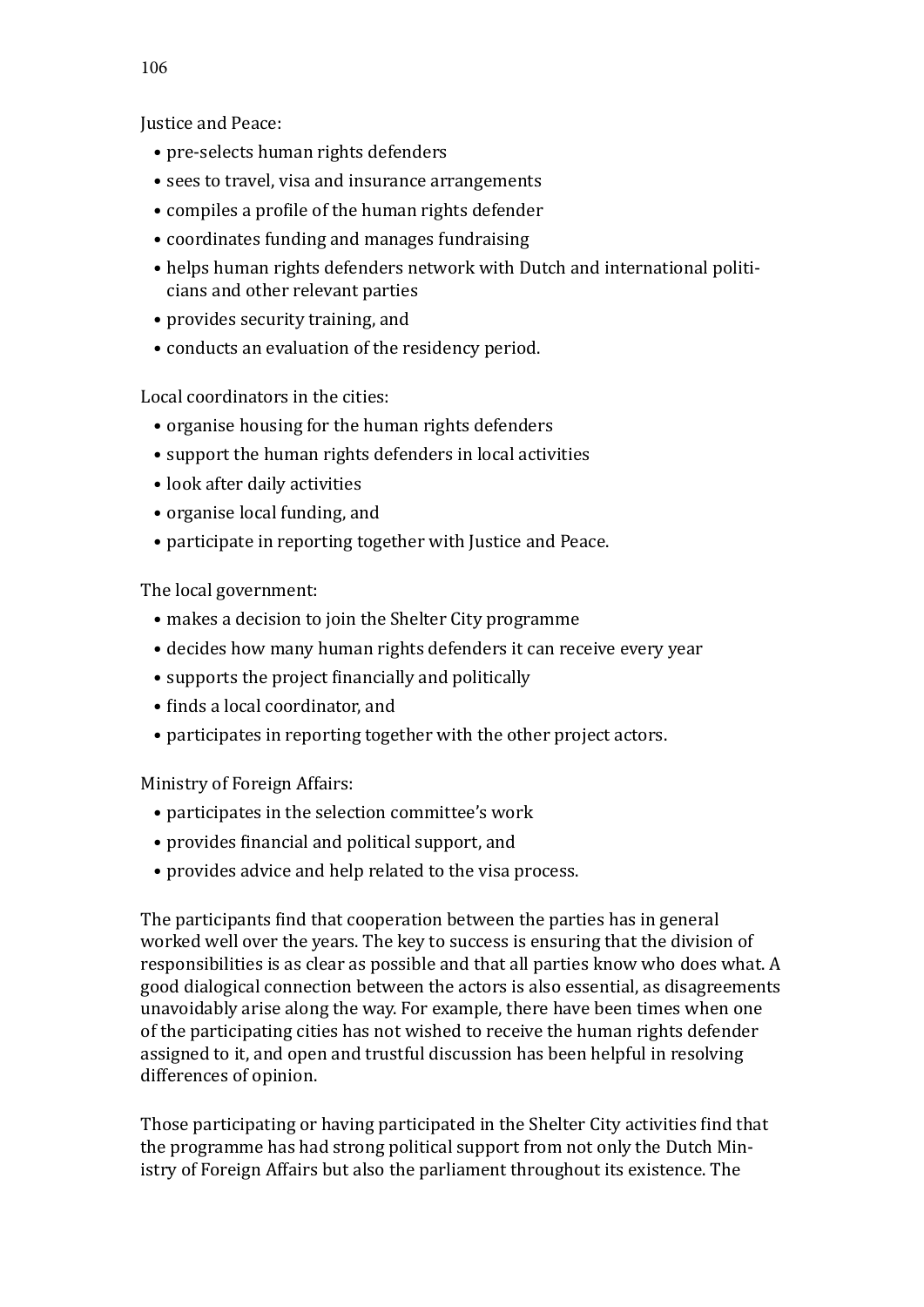willingness of new cities to join the programme indicates that attitudes towards the Shelter City initiative are also very positive at the local government level. The support afforded by Dutch diplomatic missions to the programme varies from one mission to another, but it is estimated that 10% to 20% of human rights defenders' applications are received through the missions.

#### **More flexibility needed in the residency period**

The Shelter City programme does not aim for long-term relocation of human rights defenders, and in principle, a three-month residency period must be sufficient. Before a decision is made to place a person in a residency, an assessment is carried out to establish if other protection mechanisms available in his or her case have already been used. The primary objective is to support and protect human rights defenders locally to allow them to carry on their work in their own communities as far as possible. The Shelter City programme also wishes to avoid supporting "brain drain" from defenders' countries of origin to the Netherlands. The temporary nature of the residency is also emphasised to avoid creating an idea of the programme as a short-cut to receiving asylum. The human rights defenders coming to stay in a residency always sign a document that explains the basic rules of the programme and stresses its temporary nature.

The human rights defenders are granted a Schengen visa valid for three months in order to participate in the Shelter City programme. While the usual process for applying for a Schengen visa is followed, a specific agreement has been concluded between the Ministry of Foreign Affairs and the immigration authorities on instructing visa officials to issue visas for participants in the Shelter City residence programme. If necessary, the visa can be renewed once for a second period of three months.

Justice and Peace initiated discussions on the visa issues with the authorities at the very beginning of the project, and the organisation lobbied the Dutch parliament for support for the Shelter City programme. The Dutch Minister of Foreign Affairs submitted two letters to the lower chamber of the parliament expressing his willingness to support the programme and promising to fast-track the visa process of human rights defenders under threat. A human rights defender accepted to the programme may be issued a visa within two or three days or, if necessary, 24 hours. Close cooperation between Peace and Justice and the Ministry of Foreign Affairs is required in the visa arrangements. From the beginning, the authorities have clearly stated that in principle, issuing three-month Schengen visas to human rights defenders participating in the programme is possible. Other visa options enabling longer stays would also be available in theory, but the current situation could not be changed without support from the Ministry of Foreign Affairs, in particular. Peace and Justice has also attempted to lobby for extending the residency period from three months or having more flexibility in its duration, but so far the proposal has failed to attract support.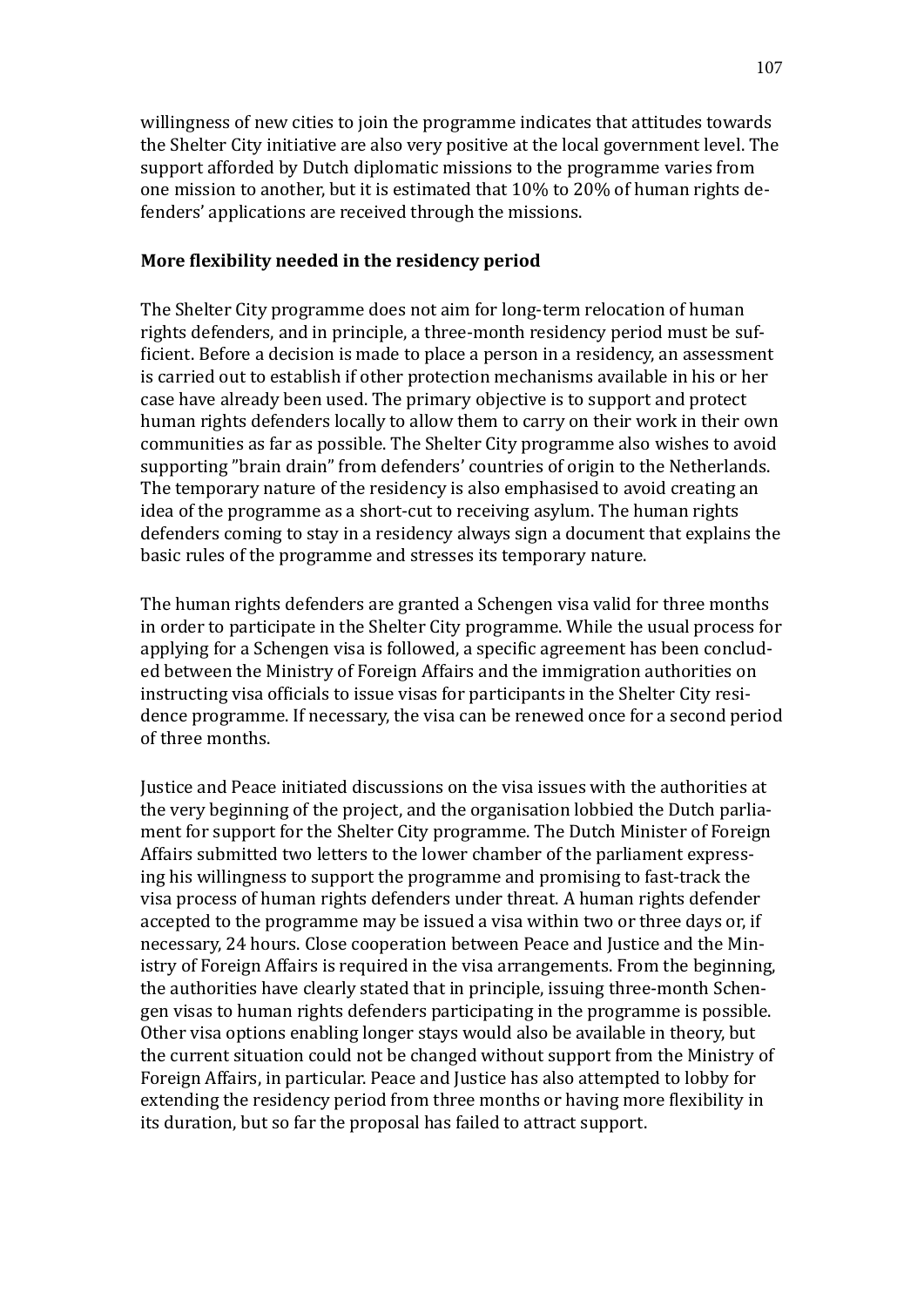# **Defenders' situation must also be monitored after their return**

While the programme's goal is that the participants can return to their home countries after the residency period, this is obviously not always possible for human rights defenders coming from difficult circumstances. The situation of each human rights defender accepted in the programme is monitored closely, and any issues related to their return are addressed accordingly. If the conclusion is that returning is not possible, the human rights defender is helped with finding other options. A place may be found for them in some other residency programme, or they may return to a neighbouring area of their home country if it is safe enough. One option is applying for a place at a university on the support of a grant programme in the Netherlands or elsewhere in Europe. While exact numbers are not available, some human rights defenders who participated in the programme have ended up applying for asylum in the Netherlands. While those staying in a residency undertake to return to their home countries after three months, they always have the right to apply for asylum through the normal asylum procedures if necessary.

The programme also keeps in touch with participants and monitors their situation when they have returned to their home countries at the end of the residency period. They frequently are subjected to different types of pressure and threats once more. For this reason, security training is provided for them during the Shelter City period to help them cope better with a difficult situation. Additionally, it is hoped that the media attention they attract and their new networks will give them a feeling of security and also improve their safety in concrete terms. In some cases, human rights defenders have been given financial support allowing them to flee within their home countries (for example, move to a different location) or afford other actions to enhance their security. They have also been given the contact details of local actors from whom they can obtain help if necessary. In some cases, human rights defenders have been arrested shortly after returning to their home countries following a Shelter City residency. In these cases, Justice and Peace has activated different stakeholders, including local NGOs and diplomatic missions, to do everything they can to help.

# **The programme has achieved its objectives**

According to various assessments, the Shelter City programme has successfully offered a safe haven and support for human rights defenders. Most participants have found their stay in a shelter city useful, and they have also been able to continue their work while in the Netherlands. In particular, security training and networking with European NGOs and influential people have been considered good practices of the programme. As the most important impact of the Shelter City programme is often regarded the participating human rights defenders' ability to return to their home countries and continue their work, supporting other human rights defenders and their training.<sup>223</sup>

<sup>223</sup> The Hague: Shelter City Evaluation (2015) Justice and Peace, The Netherlands.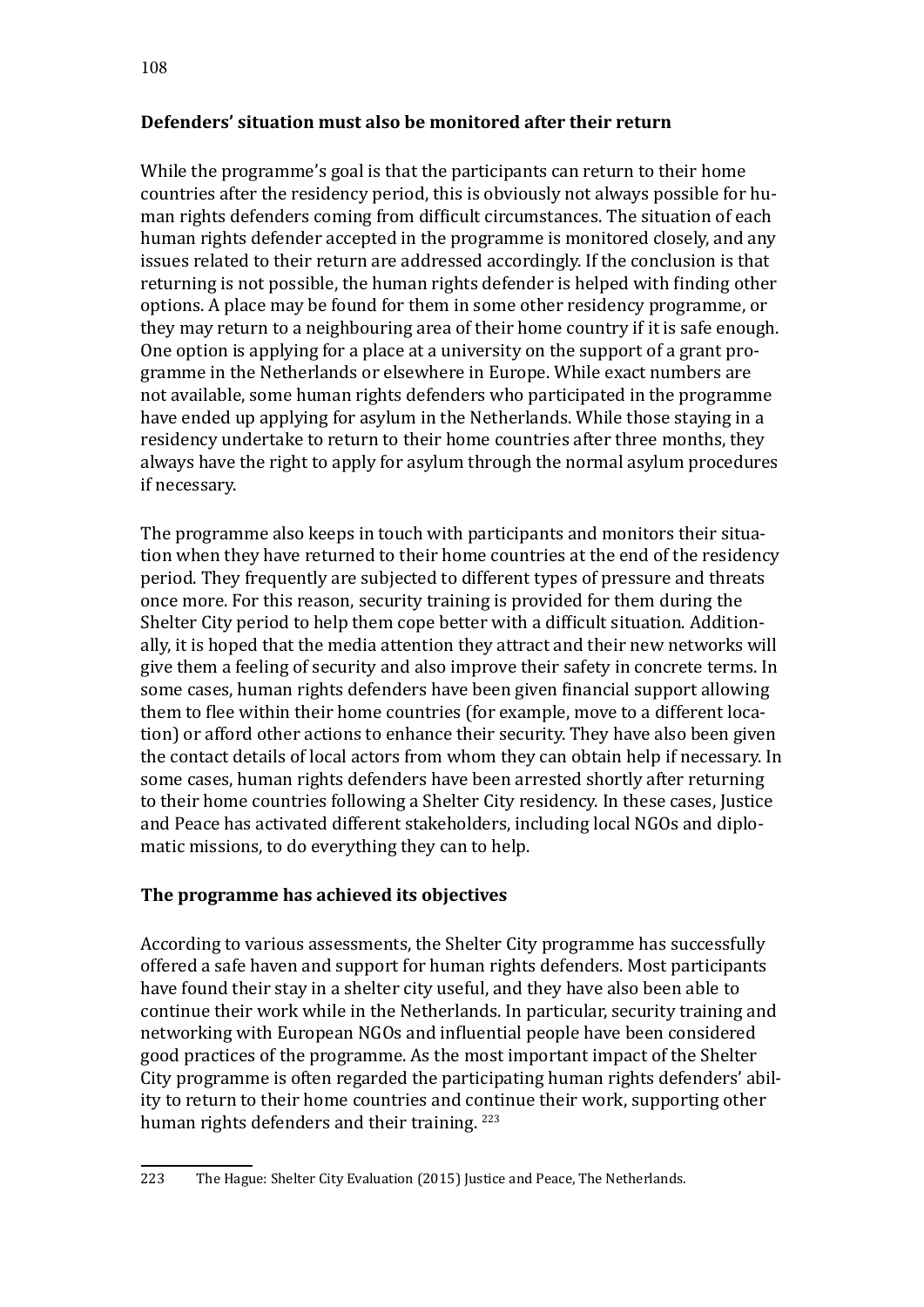Its ability to convey the message of human rights through the stories of individuals has been considered one of the Shelter City programme's success factors. When a defender participating in the programme describes his or her life and situation, the human rights problems in the relevant country grip the listeners in a completely different way than a general report on these issues. The flip side, on the other hand, is that the participating cities would prefer to receive famous human rights defenders who attract publicity.

The current challenge of the Shelter City project is the increasing number of applications in proportion to the available resources. As the proportion of applicants for whom a residency can be offered is diminishing, Justice and Peace has also organised separate short-term training programmes for human rights defenders in the Netherlands. The Hague Training Course for Human Rights Defenders on Security (THTC), the duration of which is ten days, is organised at least twice a year. Twenty human rights defenders from different parts of the world are invited to attend the course at a time. The training courses are organised in cooperation with the Ministry of Foreign Affairs and the Catholic cooperation development organisation Mensen met meen Missie.224 The challenges faced by the Shelter City programme also include the growing number of past participants, which means that there are more and more human rights defenders around the world who need to be monitored after their return.

Strengths of the Shelter City programme include:

- provision of extremely versatile support for human rights defenders
- a solid organisation and broad-based cooperation involving cities, universities, NGOs and authorities
- good cooperation with the authorities in visa issues
- a possibility of offering human rights defenders contacts with decision-makers in the Netherlands and the EU, and
- the activities enjoy strong political support.

Challenges encountered by the Shelter City programme include:

- shortness of the residency period with no flexibility in principle
- supporting human rights defenders in a situation where they cannot return to their home countries after three months
- increase in the number of applications compared to the available places, and
- monitoring and supporting human rights defenders who have returned to their home countries.

### **8.2 The International Cities of Refuge Network (ICORN)**

The International Cities of Refuge Network (ICORN) is an organisation through

<sup>224</sup> [http://www.justiceandpeace.nl/mensenrechtenverdedigers-en-veiligheid/the-hague-train](http://www.justiceandpeace.nl/mensenrechtenverdedigers-en-veiligheid/the-hague-training-course-voor-mensenrechtenverdedigers-over-veiligheid)[ing-course-voor-mensenrechtenverdedigers-over-veiligheid](http://www.justiceandpeace.nl/mensenrechtenverdedigers-en-veiligheid/the-hague-training-course-voor-mensenrechtenverdedigers-over-veiligheid)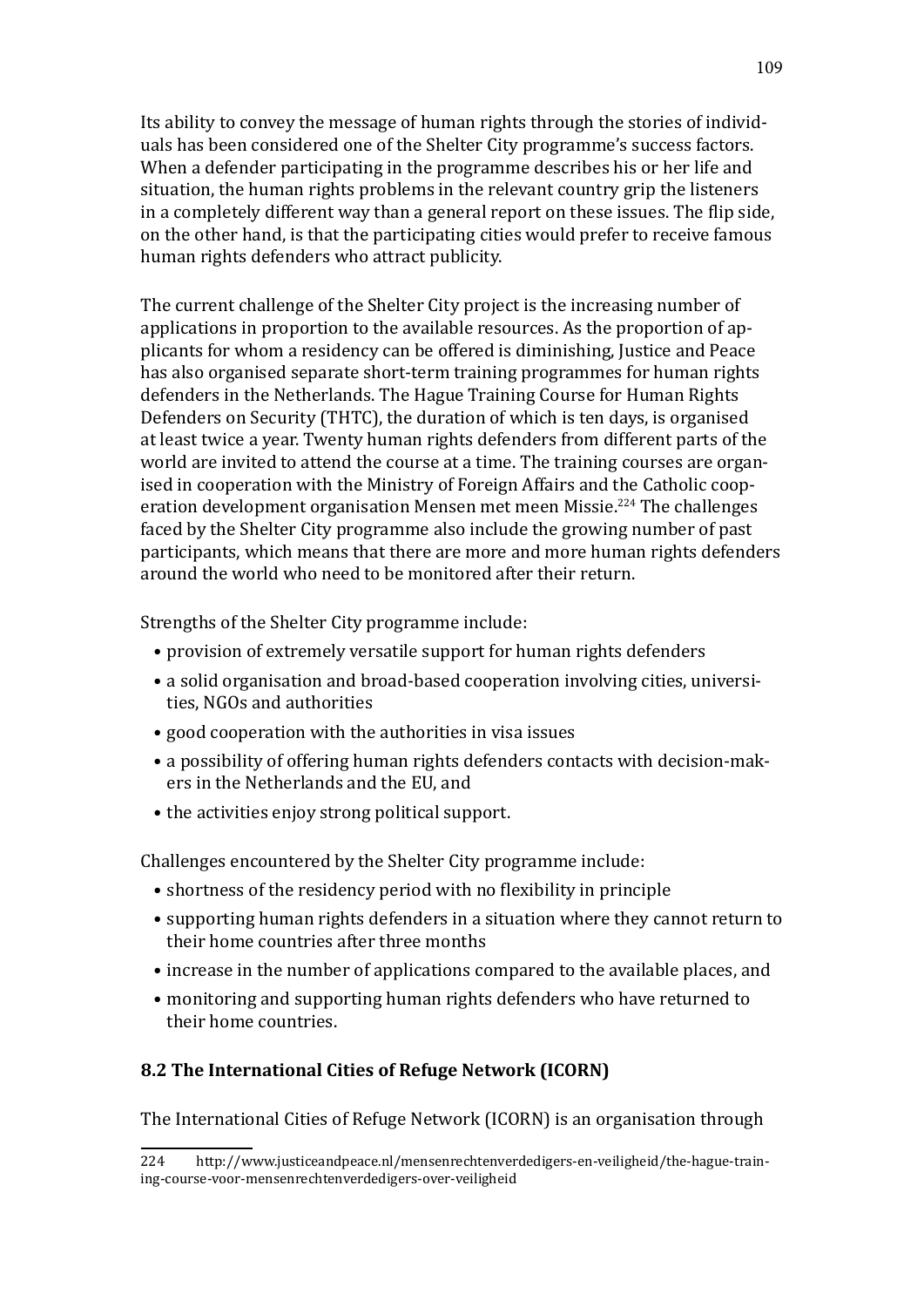which cities around the world offer shelter for writers and artists who are threatened because of their activities and opinions.225 The objective of ICORN's activities is to promote the freedom of speech and offer practical help for people at risk. According to ICORN, they usually also are human rights defenders due to the nature of their work, but this is not a precondition for being granted a place in a City of Refuge.

The roots of ICORN are in the International Network of Cities of Asylum (INCA) established by the International Parliament of Writers (IPW). While the IPW ceased to operate in 2005, the stakeholders wished to continue its cities of refuge activities extending around the world, and ICORN was established in Stavanger, Norway, in 2006 to continue its work.

ICORN activities where expanded in 2014, and in addition to writers and journalists, applications are today also accepted from artists. At the beginning of 2017, the network comprised 65 cities, and more than 170 people had participated in the programme. The organisation's secretariat is based in Stavanger, and its Board consists of representatives from the participating cities.<sup>226</sup> PEN International and Sølvberget Cultural Centre can also send a representative to the Board meetings, at which they have a right to speak and to propose issues to be put on the agenda. One writer or artist who is or has been staying in a city of refuge can participate in the meetings and enjoy the same rights.

The largest funding providers for ICORN are the Swedish International Development Cooperation Agency Sida, the Norwegian Ministry of Foreign Affairs, Stavanger Municipality and the Fritt Ord foundation. In addition, the activities are financed by annual membership fees paid by the ICORN cities.<sup>227</sup>

# **Careful backgrounds checks**

ICORN offers long-term residencies of about two years. In addition, it grants rapid emergency assistance to help writers and artists in an acute situation with such expenses as housing costs, telephone bills and purchases of medicines while they are waiting for a place in a city of refuge.

The applicants must run the risk of being killed, abducted or assaulted or disappearing because of their professional activities. Other reasons for being offered refuge may include imprisonment or the risk of being imprisoned, or the applicant's inability to work freely as they are afraid of persecution. In addition to government representatives, the persecutor may also be some other party.

<sup>225</sup> <http://www.icorn.org><br>226 ICORN Board member

<sup>226</sup> ICORN Board members in 2014–2018: Chairman Chris Gribble (Norwich), Vice Chair Leikny Haga Indergaard (Bergen), Jasmina Arambasic (Ljubljana), Annika Strömberg (Uppsala), Henry Reese (Pittsburgh) and Danuta Glondys (Krakow).<br>227 [CORN Report 2012-2013 (2014) I

ICORN Report 2012-2013 (2014) ICORN.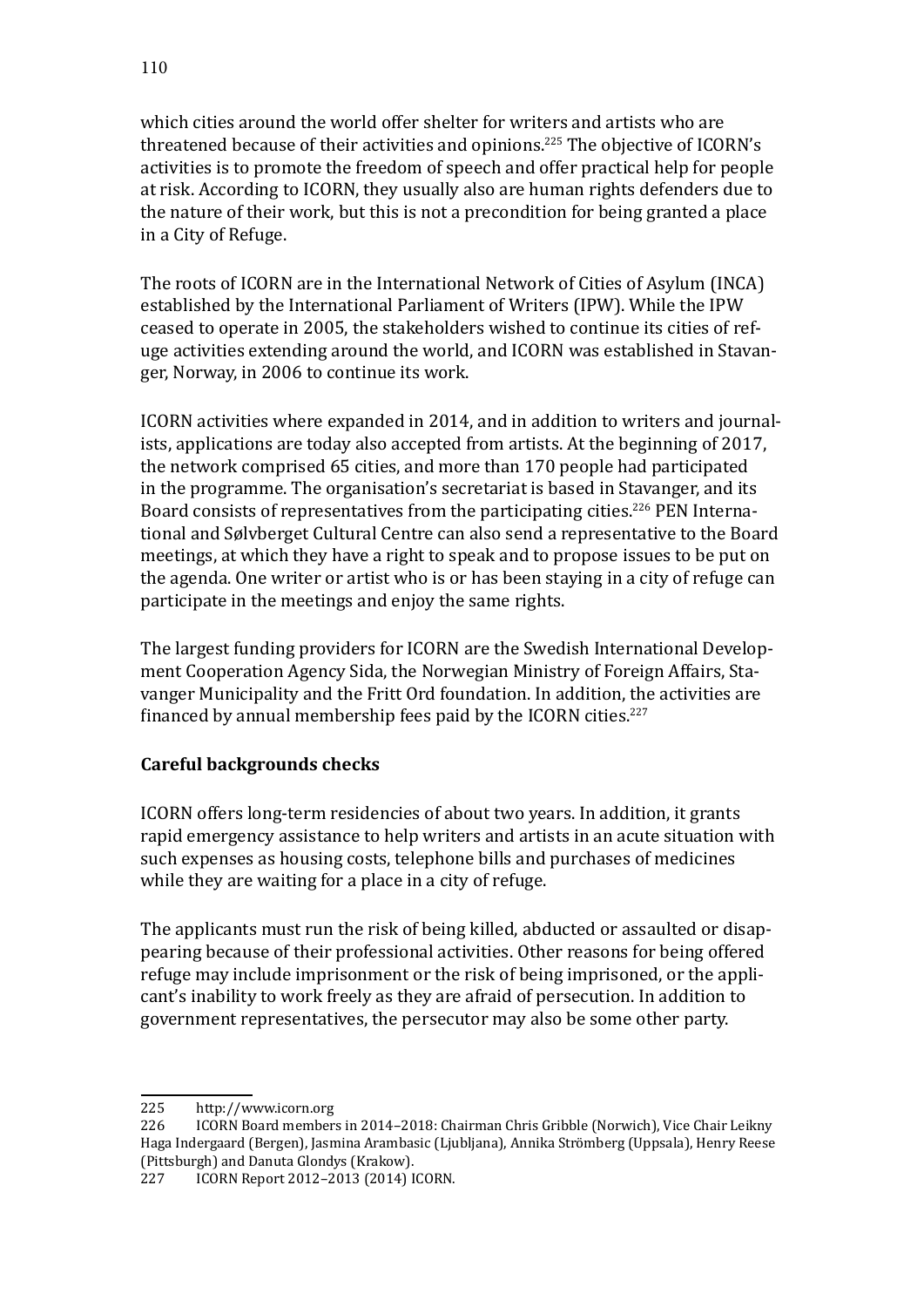The objective of ICORN is to offer those granted a residency a small break in the midst of their difficulties and an opportunity to continue their work in a peaceful environment. They can take a breather for a while, network and think about what to do next. Networking with human rights defenders in a similar situation is particularly important, as only they can understand what it is like to live under constant threat and harassment. It is also very important for human rights defenders to continue their work while staying in a refuge in one way or another. Should a human rights defender wish, they can participate in various events and occasions, for example to spread information about the human rights situation in their country and their work. However, a person taking up an ICORN residency does not have to appear in public, and they can decide on their activities and participation as indicated by their situation.

One of the most famous persons to stay in an ICORN residency was the Belorussian writer Svetlana Aleksijevitš, who was awarded the Nobel Prize for literature in 2015. She spent the period of 2006–2008 at a refuge in Gothenburg, Sweden.

ICORN examines each application for residency individually in cooperation with PEN International's Writers in Prison Committee.<sup>228</sup> The committee investigates the professional status of each applicant and assesses the dangers they face. ICORN proposes some 6 to 8 applicants to a city belonging to the network whom it considers would be suitable for it. The cities can make their own decisions on whom they wish to accommodate and how many they can receive at once, although normally residency is only offered to one applicant at a time. Sometimes the participants bring their families, spouses or partners, who frequently are artists facing a similar situation. When permitted by their resources, some cities accommodate several applicants at a time. Malmö, for instance, offers one residency for an artist and another for an author. Stockholm and Oslo have had plans to offer residencies for several defenders at once, but no decisions had been made at the time of writing of this report.

### **Major variations in visa and residence permit practices**

There are major variations in the required visas and residence permits and their application processes between the countries participating in ICORN activities. Typically, the host city is located in a Schengen<sup>229</sup> country, and according to ICORN, the visitor often first applies for a Schengen visa and, only after reaching the country of residence, for a two-year residence permit. The visa processes take from a few weeks to several months. Many applicants find the long waiting period very difficult, and their situation may deteriorate further during it. In some cases, merely preparing to leave the country may exacerbate the threat against a defender. The coordinators of the ICORN cities often attempt to facilitate the permit process by different means, for example by contacting the diplomatic mission of their country or local NGOs.

<sup>228</sup> <http://www.pen-international.org/who-we-are/writers-in-prison/><br>229 https://ec.europa.eu/home-affairs/what-we-do/policies/borders-a

<sup>229</sup> [https://ec.europa.eu/home-affairs/what-we-do/policies/borders-and-visas/visa-policy\\_en](https://ec.europa.eu/home-affairs/what-we-do/policies/borders-and-visas/visa-policy_en)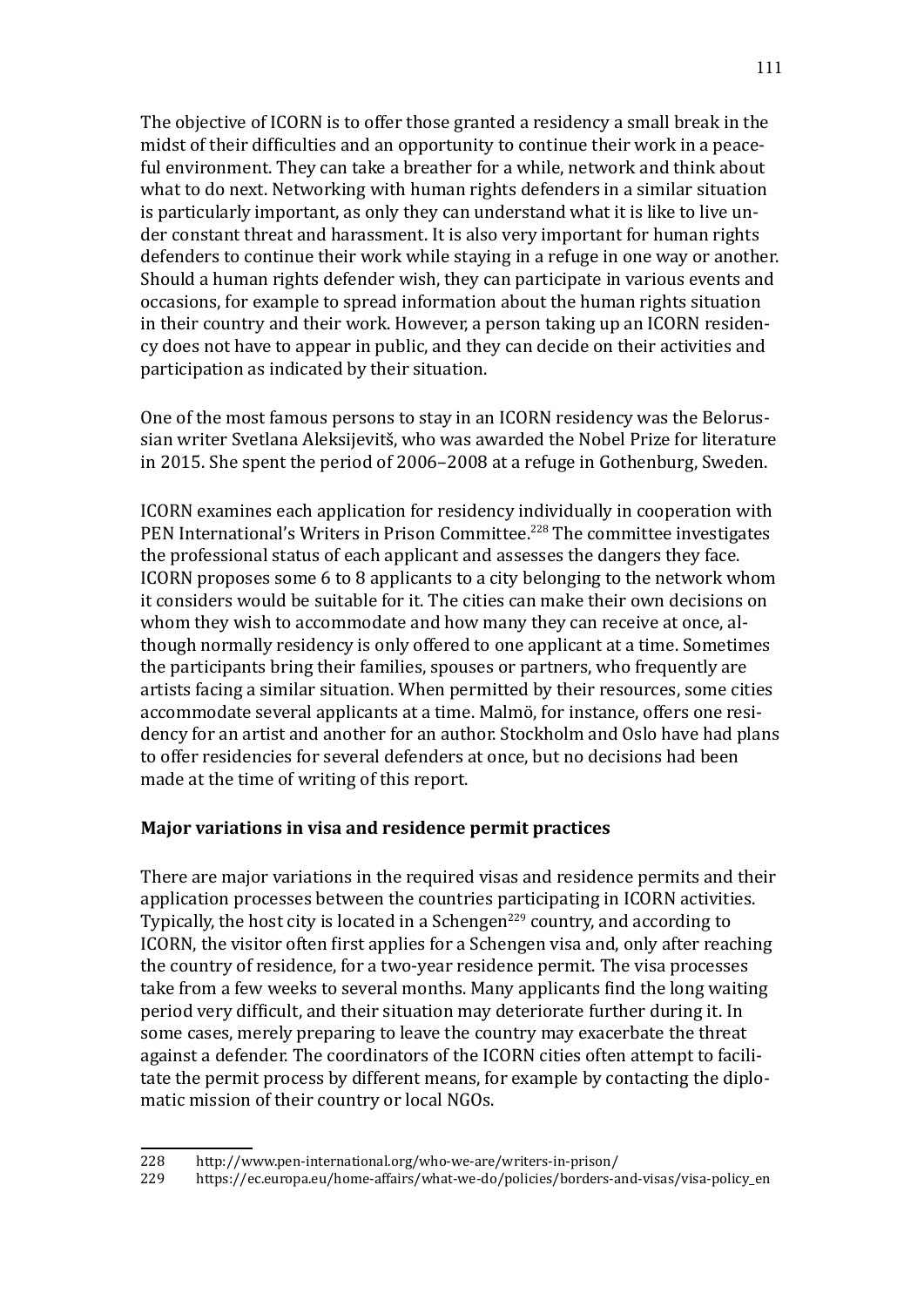If the participant must first apply for a visa, stating at this stage that they are leaving the country because of the persecution and threats they have experienced is often not a good idea according to ICORN. The citizens of certain countries have been denied visas in these cases, as they are expected to apply for asylum once they reach the host country. For this reason, it is often stressed that the person is participating in a 'cultural exchange', for example. The permit process is frequently also hampered by a lack of required travel documents, such as a passport. Some of the applicants have been forced to flee without their passports, and some find it too dangerous to apply to their country's authorities for a passport. In some cases, the authorities have refused to issue a passport to the applicant.<sup>230</sup>

In Sweden, Norway and Denmark, a specific permit process has been created for participants in ICORN residencies.

In 2008, the Danish parliament adopted a law under which persons participating in ICORN residencies can apply to a Danish mission in their home countries for a two-year residence permit for themselves and, if necessary, for their families if they already have agreed upon a residency with a Danish city.<sup>231</sup> The person for whom a residence permit is issued must sign a document in which they assure that they are familiar with the basic Danish values and undertake to leave the country after the residency period. This assurance was needed in order for the act on the special arrangements to be passed by the parliament. The benefit of the Danish system is that the person does not necessarily need a passport or a similar travel document in order to be issued a residence permit. This system, too, has the disadvantage of a drawn-out process taking at least two months.<sup>232</sup>

The Norwegian system is quite different from the processes in other countries. In Norway, participants in ICORN residencies are part of the arrangement put in place for quota refugees. The Norwegian parliament approves the number of quota refugees and the countries from which they will be received every year. This quota includes a few places which are not tied to a specific country of origin or which can be issued to those in a pressing situation. The Norwegian PEN has been reserved the possibility of proposing persons to the country's immigration authorities within these two special categories. Since ICORN was established in 2006, the selection of residency participants to be proposed has been managed by its secretariat. The immigration authorities make the participants' travel arrangements and pay for their costs. The actual process is mainly handled by the International Organisation for Migration (IOM), while ICORN's role is to monitor the process. In other words, the participants also receive refugee status in Norway, and they can thus avail of long-term protection. <sup>233</sup>

<sup>230</sup> Dyvik, Elisabeth (2014) Providing residencies for persecuted writers and artists in Europe – Immigration issues, The Foreign Policy Centre, London.<br>231 https://www.nvidanmark.dk/da-dk/ophold/fi

<sup>231</sup> [https://www.nyidanmark.dk/da-dk/ophold/friby\\_ordningen.htm](https://www.nyidanmark.dk/da-dk/ophold/friby_ordningen.htm)<br>232 Dyvik, Elisabeth (2014) Providing residencies for persecuted write

Dyvik, Elisabeth (2014) Providing residencies for persecuted writers and artists in Europe – Immigration issues, The Foreign Policy Centre, London.<br>233 Dyvik, Elisabeth (2014) Providing residencies

Dyvik, Elisabeth (2014) Providing residencies for persecuted writers and artists in Europe – Immigration issues, The Foreign Policy Centre, London.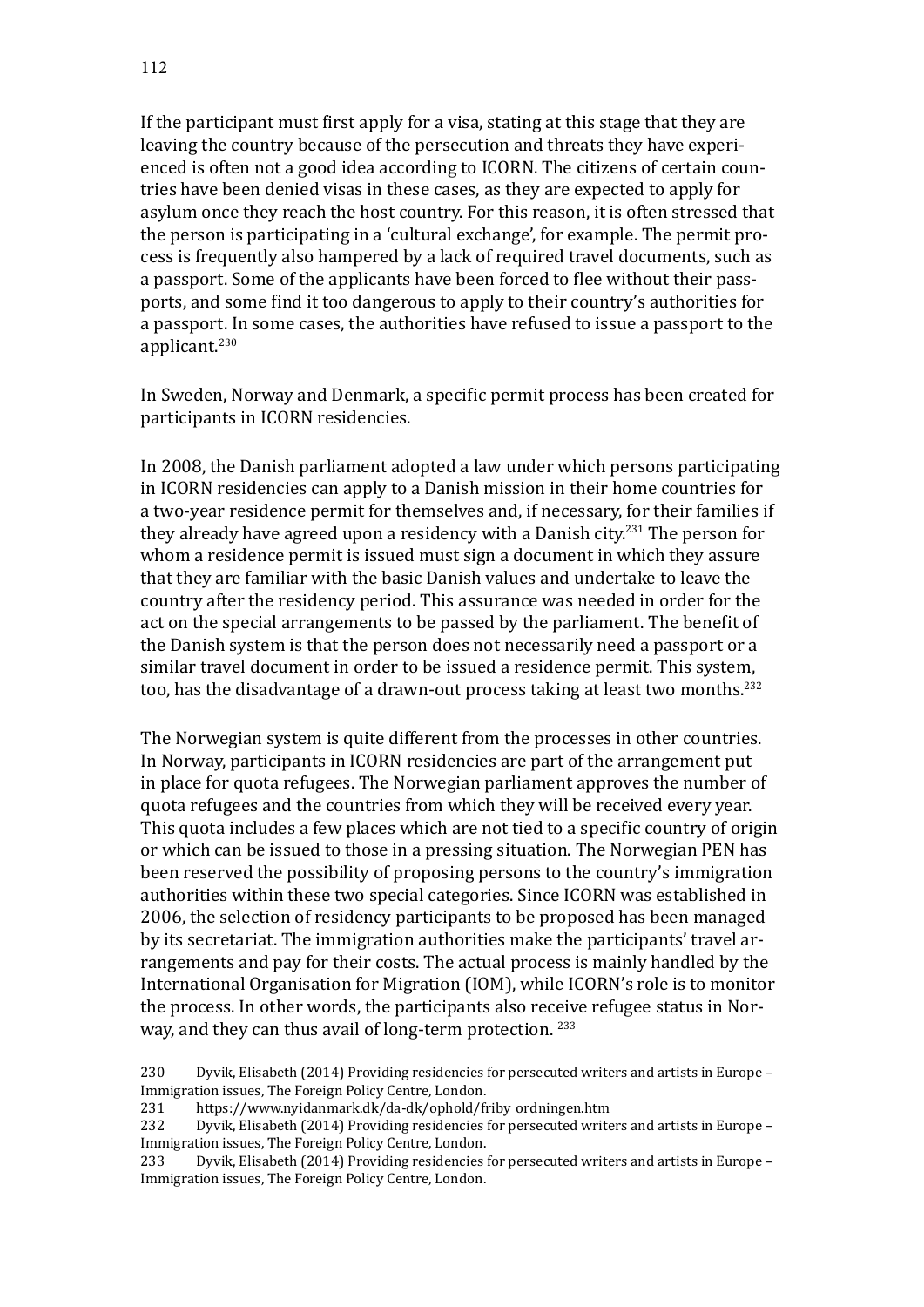In Sweden, ICORN negotiated on questions related to entry into the country with the cities' representatives, the Swedish PEN, the Swedish Arts Council (Kulturrådet) and the immigration authorities (Migrationsverket). In 2011, the Swedish authorities decided that two-year temporary residence permits for the residency could be issued to artists at risk. A specific form was also produced for the permit applications. After the two-year period, a residency participant can apply for a permanent residence permit if they can support themselves by their work.<sup>234</sup> ICORN considers the Swedish model the best one of the current arrangements, even if it also has the problem of a long application period. Getting a residence permit takes about two months.<sup>235</sup>

### **The period following the residency should be planned on time**

According to ICORN, it is highly important that the protection mechanism actors work closely and positively together with the immigration authorities and government representatives. In recent years, there has been mounting political pressure to impose more stringent rules on issuing residence permits and an increase in different types of monitoring and investigations. The immigration authorities work under fierce pressure created especially by politicians and the media, and they are now much more cautious than before. A good dialogical connection with the authorities is thus even more important than before. Once ICORN representatives have an opportunity to explain what their activities are about, they have usually been well received, and an agreement on the procedures has been reached. It is usually important for the authorities that the participants' backgrounds are checked thoroughly and that the system offers a temporary refuge rather than a permanent arrangement. In few cases only has it proven impossible to reach agreement with the authorities, and consequently the activities could not be launched in the country in question.

According to ICORN, issues related to visas and residence permits have become more difficult in recent years because of underlying fears that the participants' ultimate motive is obtaining asylum. ICORN representatives thus stress that human rights defenders usually only hope for a temporary safe haven, as they wish to continue their work in their home countries or in the neighbouring areas.

At the same time it must acknowledged that in addition to entry into the country, ICORN is increasingly forced to address the question of what happens to the participants after the two years' residency. In reality, returning to their home countries is difficult or impossible for many, and the organisation must give timely consideration to different alternatives to returning. As ICORN works with people living under a particularly serious threat, making precise plans for their return in advance is difficult. There may be a crucial turn for the worse in the conditions in the country of origin during their absence.

<sup>234</sup> <https://www.migrationsverket.se/Andra-aktorer/Kommuner/Fristad-at-konstnarer.html> Dyvik, Elisabeth (2014) Providing residencies for persecuted writers and artists in Europe – Immigration issues, The Foreign Policy Centre, London.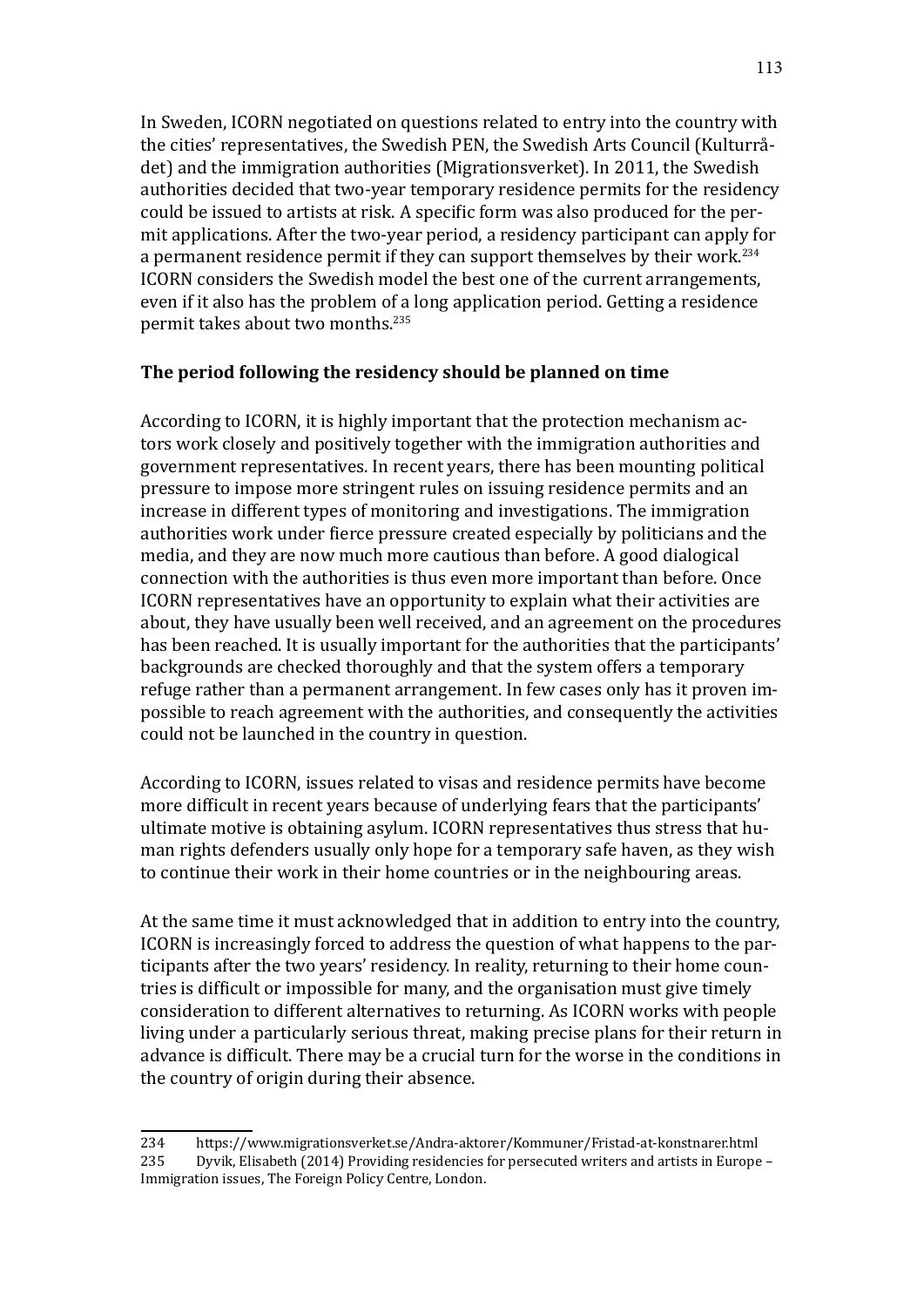If returning appears impossible, the options usually include applying for a new residence permit on some other grounds, applying for asylum or a residency in some other country, or returning to a neighbouring area of the home country. As this always is a very big and serious decision, the choice must be made by the human rights defenders themselves. The sooner the planning of the return is started, the more time there will be to explore different options and assess what is possible in general. According to ICORN, the practices associated with residence permits, for instance, are now changing so much in Europe that keeping up to date requires particular alertness and effort.

If a human rights defender decides to return to their home country, however, ICORN can establish a network that they can contact and that is aware of their situation if necessary. If the situation becomes threatening, ICORN will try and organise the person a possibility for a new residency through its own network or with the help of other NGOs offering protection.

# **Applicant numbers go up constantly**

In addition to issues related to visa and residence permit processes, a challenge currently faced by ICORN is the rapid increase in applicant numbers in proportion to the number of ICORN cities and the organisation's resources. While some 40 applications were received in 2011, this number had almost doubled by 2013 and in 2016, over one hundred applications came in. The largest numbers of applications in 2016 were received from Syria, Turkey, Bangladesh and Burundi. In that year, residencies could be offered for 17 applicants. In the first half of 2017 (by 15 June), the highest number of applications had been received from Iran, with almost one half of the applicants being journalists.<sup>236</sup> ICORN's goal is to encourage more cities to join the network, making it possible to offer more places.

The majority of the applicants are men. In 2016, for example, roughly one out five applicants was a woman, but an increase in the number of women was registered in early 2017 (by 15 June), and their proportion had grown to 26%. 237The most typical applicant is a male journalist arriving with his family, while the person most likely to receive a place is a single and childless woman poet. Women poets and other female applicants often are at the greatest risk according to ICORN's information, and in this respect it is positive that they find it easier to obtain a residency. Those with families end up with the longest waiting times, as a family requires more resources and support than individual participants.

### **Cities in a key role**

The ICORN's activities rely strongly on cities, and the organisation works directly with local governments. Local governments often have more freedom to act than central governments, as they have less involvement in international politics or the passing of immigration laws. In addition to cities, regional governments have

<sup>236</sup> Half-year report 2017, ICORN. [http://www.icorn.org/article/half-year-report-2017](https://www.icorn.org/article/icorn-half-year-report-2017)

<sup>237</sup> Half-year report 2017, ICORN. [http://www.icorn.org/article/half-year-report-2017](https://www.icorn.org/article/icorn-half-year-report-2017)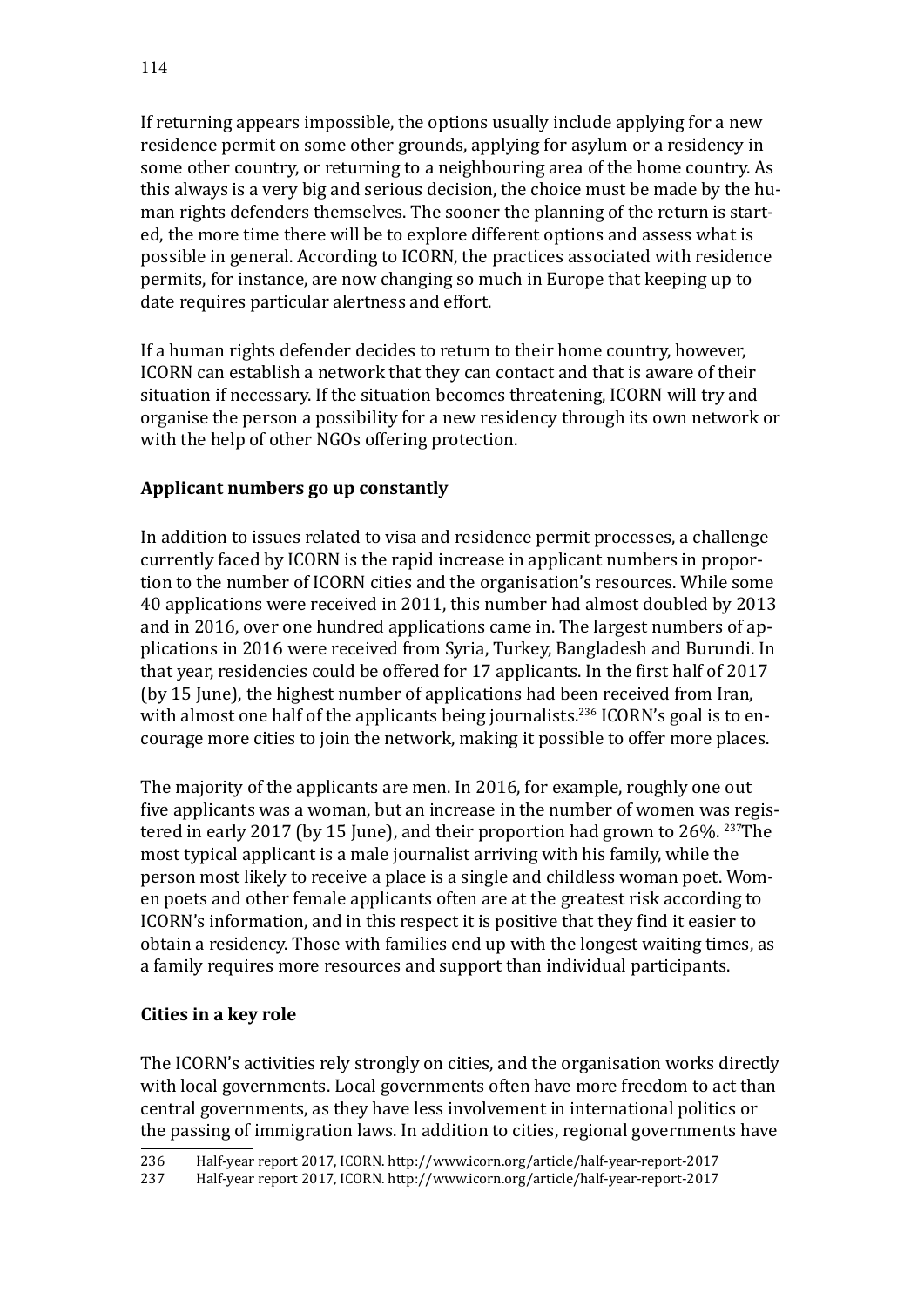also started supporting ICORN projects in some countries. In Spain, Italy and Germany, for instance, support is more likely to come from the regional rather than the national level. However, good cooperation with the central government in immigration issues is a must. Various ministries also have a strong role in controlling funding in certain countries. In Norway, the Ministry of Foreign Affairs supports the work of ICORN and its secretariat, and in such countries as Sweden and Denmark, the Ministries of Culture have a key role in providing economic and political support. The Swedish Ministry of Culture has, among other things, communicated with all Swedish diplomatic missions across the world about ICORN to inform them about the organisation's activities.

In addition to strong economic and political support, a strong commitment of the cities and the parties managing the practical work, as well as cooperation with various experts, are needed in ICORN activities. A city wishing to join the ICORN network must thus meet certain criteria before it can receive human rights defenders. Those arriving through ICORN are in a very difficult psychological situation, as they usually are afraid for themselves and their family and friends. They may suffer from trauma and sleeping problems and find it difficult to concentrate, and it may be very difficult for them to work outside their usual setting in a completely new environment. Language problems are also common.

Tasks of the ICORN city include:

- making travel arrangements and organising the participant's reception in the city
- seeing to permit issues associated with the stay (visa, residence permit)
- finding suitable housing
- providing a grant for the duration of the residency
- helping the participants with integrating in the local society, both professionally and socially
- selecting a residency coordinator who supports the participant throughout the residency period, and
- paying the membership fee of the ICORN network (EUR 2,000/year).

General assessments of ICORN's activities are mainly very positive from the perspective of both the participants and the host cities. In some cases, what was offered for them in the host city did not meet the expectations of the human rights defenders arriving in the refuge. In smaller cities, the participants could not always find enough company who speak their language, or housing was organised in a remote location with poor connections.

The objective thus is that the city would set up a group or team consisting of social workers, lawyers, health care professionals, police representatives and actors representing the occupation of the human rights defender. In addition to housing, all services and support needed by the person in question must be organised, and different activities and things to do should be offered to them while they are staying in the city.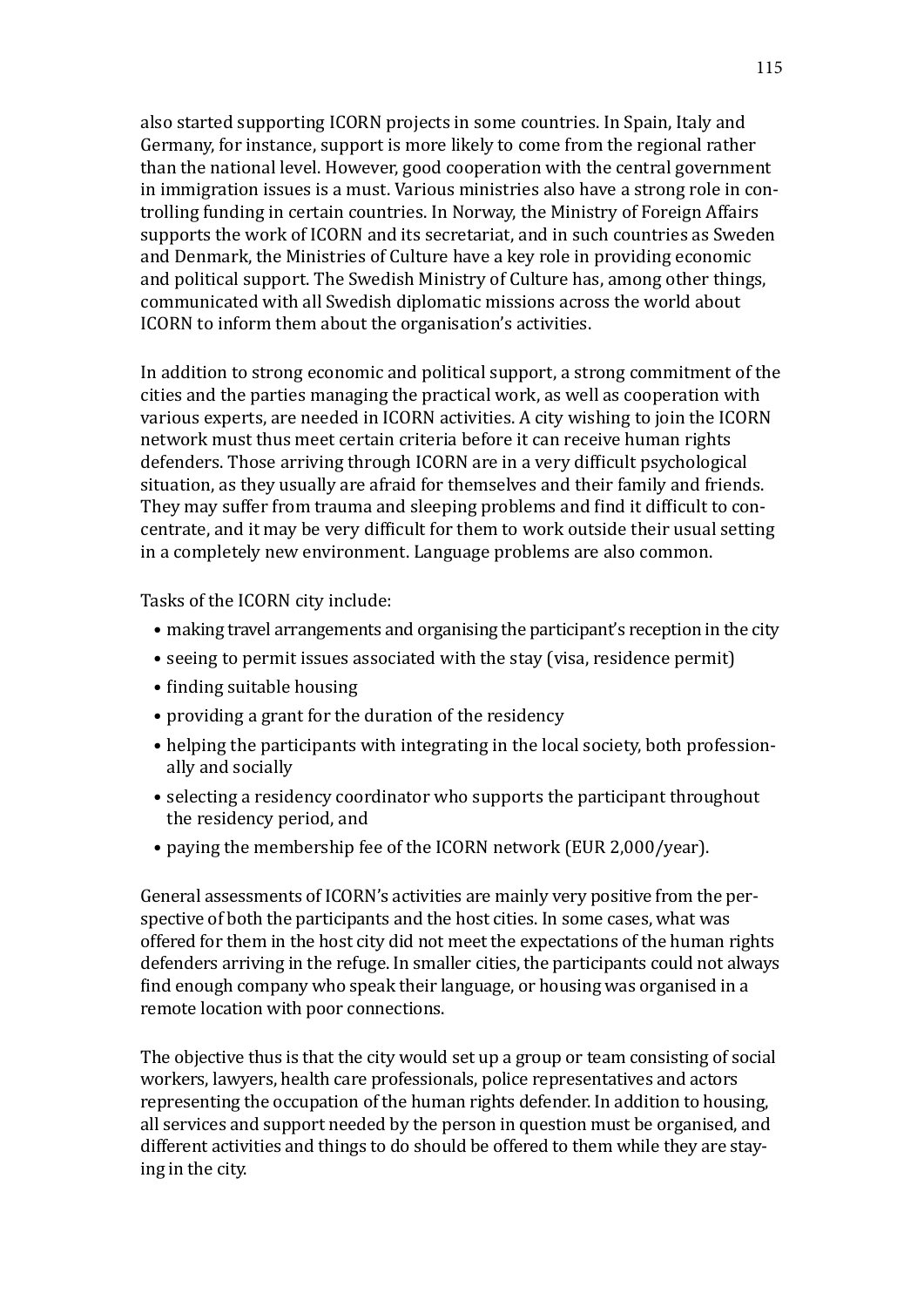Strengths of the ICORN network include:

- the background actors' long experience with helping authors and artists at risk
- the strong competence of PEN International and its networks in selecting those granted a residency in a city of refuge
- long periods of residency (2 years) compared to other programmes
- a large network of cities that offers many types of options for relocating the participant
- Norway's political and economic support for the activities, and
- local governments' strong political and economic commitment to the activities, because of which national level politics have a smaller impact on the continuity of the activities (excluding visa and residence permit questions).

Challenges of the ICORN network include:

- varying visa and residence permit practices in different countries and the drawn-out application processes
- less liberal attitudes and more stringent practices in visa and residence permit issues in Europe
- great disparities between the resources and circumstances of the participating cities
- increasing number of applications compared to available residencies
- providing the secretariat with more resources as the activities expand, and
- supporting human rights defenders in a situation where they cannot return to their home countries after three months.

# **8.3. Finnish residency and city of refuge projects**

# **8.3.1 Safe Haven Helsinki**

In 2014, Helsinki International Artist Programme (HIAP) and the Perpetuum Mobile organisation launched a pilot project titled On the Move/The Nordic Fresh Air, which offered residencies in Helsinki for professionals of visual arts and music who were under threat because of their work and opinions. In 2016, the project continued under the name Safe Haven Helsinki.

Among other things, Perpetuum Mobile is responsible for inviting participants to residencies, providing professional support, the organisation of exhibitions and discussion events, and the general organisation of the project. HIAP, on the other hand, manages residency services in Suomenlinna and travel arrangements. A steering group was established for Safe Haven Helsinki in 2016 with representatives from Anna Lind Foundation, HIAP, Perpetuum Mobile, the Human Rights League, the Finnish Musicians' Union, the Finnish PEN and the Artists' Association of Finland. A representative of the City of Helsinki has also participated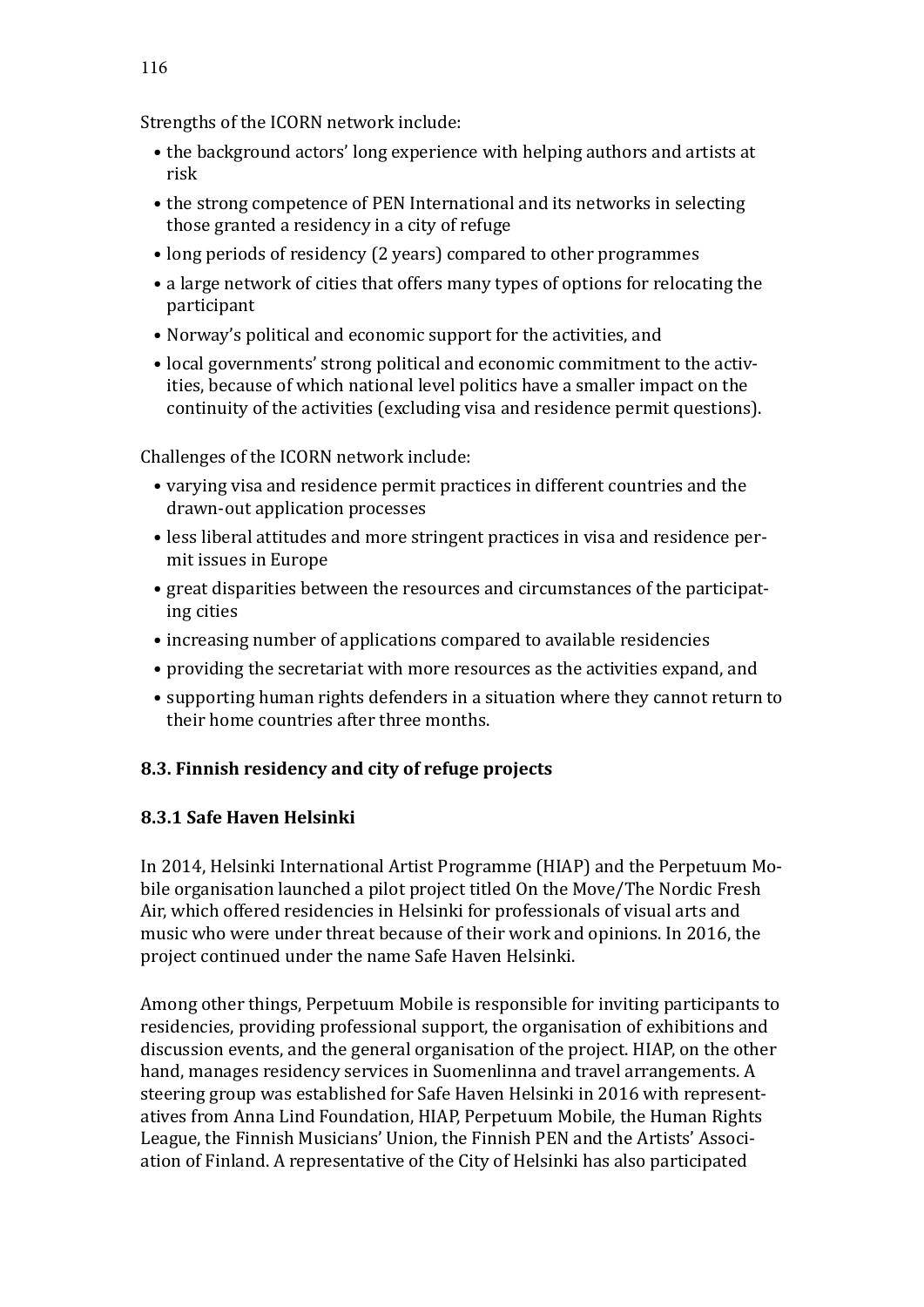in steering group meetings as an observer. The steering group serves as a peer network for Safe Haven Helsinki activities and participates in developing the practical aspects of the work.

The first residency artist in the pilot phase in autumn 2014 was the Egyptian musician Ramy Essam. After Essam, the artists invited to Helsinki for a threemonth residency have included photographer Issa Touma from Syria, curator and researcher Vasyl Cherepanyn from Ukraine and rap musician El Haqed from Morocco. The first residency participant after the Safe Haven Helsinki activities were launched in 2016 was the Palestinian musician Jowan Safadi.<sup>238</sup>

Safe Haven Helsinki activities primarily emphasise the participants' professional competence, with the aim of enabling them to continue their artistic work while in Finland. During their residency periods, the artists have participated in discussion events, given concerts and held exhibitions together with a variety of actors from Helsinki. They have also received a lot of media attention. According to the project leaders, however, each residency participant may choose whether to talk about their situation in public or just come to Helsinki for a rest and keep a low profile. Safe Haven Helsinki does not offer security training for the participants, nor does the project have separate safety instructions. However, an effort is made to attend to security questions with each participant on a case-by-case basis.

Health services are also offered to every participant if necessary. Those coming for a residency period of one year or longer are entitled to use the city's health services. As some of the participants have been subjected to torture or they have gone through other serious traumatic experiences, an initial mapping of potential psychologist's services was carried out. This has included discussions on cooperation with the Centre for Torture Survivors among others, but in practice, the Centre's resources are barely sufficient to serve even its current clients. The project also has a great need for legal services but has so far been forced to rely on volunteer lawyers.

In 2014–2016, the residency periods of Safe Haven Helsinki were three months in duration. The participants usually came to Finland on a Schengen visa, which enabled them to stay in the country for three months. In the future, the Safe Haven project aims for organising a few shorter residency periods annually, in addition to one longer period of at least one year in duration. In February 2017, the first artist arrived in Suomenlinna for a year-long residency. Their stay is enabled by a residence permit intended for working, as they continue to practise their profession while staying in Helsinki. However, Safe Haven Helsinki representatives hope that residence permits could be discussed with the Finnish Immigration Service to ensure a as streamlined a process as possible for those coming for a residency. So far, no negotiations on the residence permits have taken place.

<sup>238</sup> Palestinsk musiker får fristad i Helsingfors - "Folk utanför konfliktzoner kommer aldrig att få veta hur det känns",11 March 2016, Yle. [https://svenska.yle.fi/artikel/2016/03/11/palestinsk-musik](https://svenska.yle.fi/artikel/2016/03/11/palestinsk-musiker-far-fristad-i-helsingfors-folk-utanfor-konfliktzoner-kommer)[er-far-fristad-i-helsingfors-folk-utanfor-konfliktzoner-kommer](https://svenska.yle.fi/artikel/2016/03/11/palestinsk-musiker-far-fristad-i-helsingfors-folk-utanfor-konfliktzoner-kommer)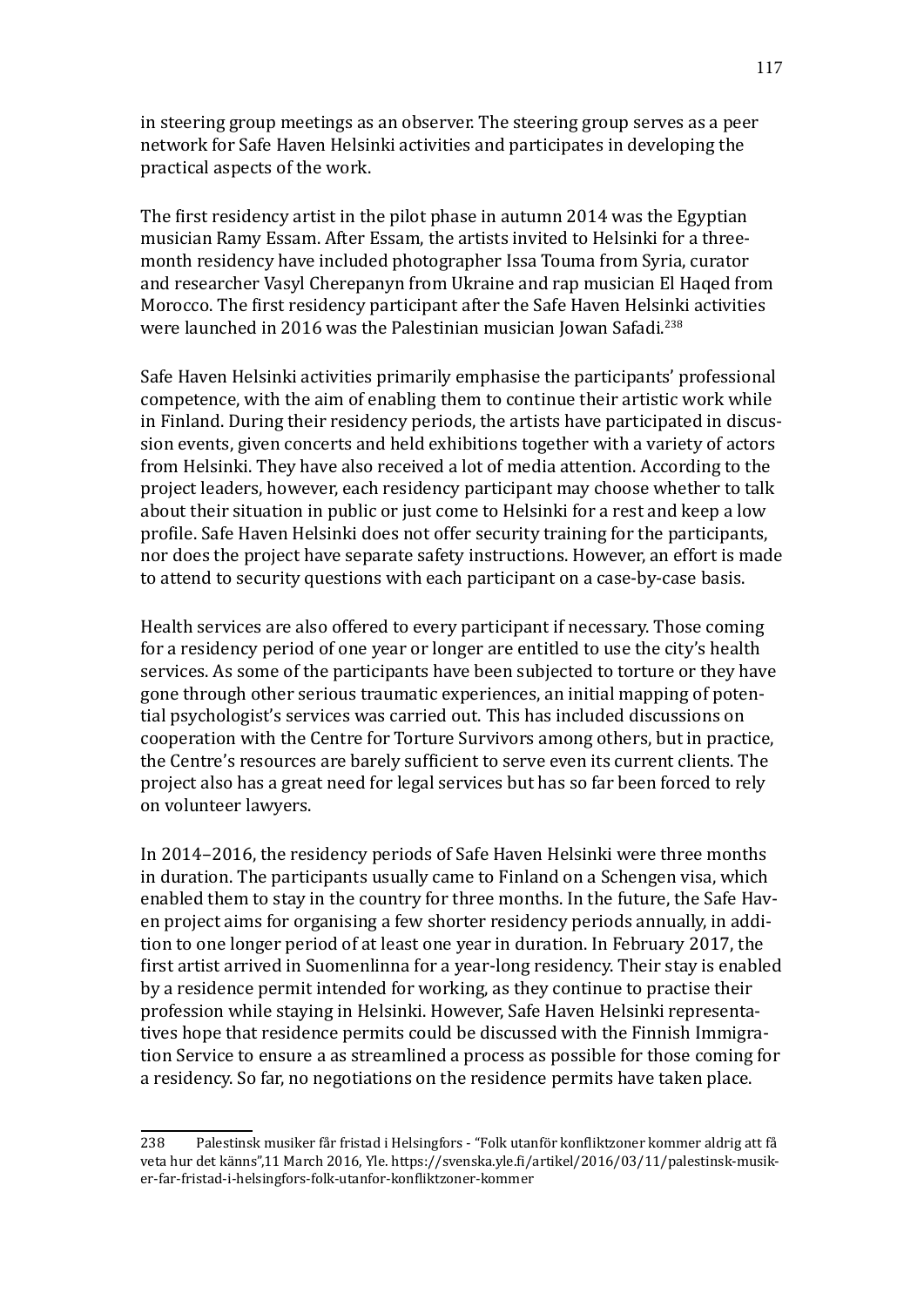Where possible, the participants' situations are also monitored after their return. If the situation becomes threatening once more, an attempt is made to find ways for the artist to leave the country, such as participating in some other residency. For example, the situation of Touma from Syria became so difficult after his return that a new place of residency was found for him in Sweden through ICORN.

In the pilot phase, the Safe Haven Helsinki project was financed by the Nordic Culture Point and the Ministry of Education and Culture. The project also received support from the Finnish Cultural Foundation, Kone Foundation and Saastamoinen Foundation. The annual funding requirement of Safe Haven Helsinki is about EUR 160,000. In 2016, the City of Helsinki granted the project EUR 130,000, and for 2017, an appropriation of EUR 130,000 was similarly disbursed through the City's Cultural Centre.

Safe Haven Helsinki is part of the Artists at Risk (AR) network founded by Perpeetum Mobile. This network is an umbrella organisation for residency projects in different countries for artists, authors, curators, critics and scientists who are under threat because of their work and opinions. The AR network has residency projects in Italy, Germany and Greece alike. A new residency project set up in Finland by Kone Foundation and Saastamoinen Foundation is also part of the AR activities. AR helps persons who are under threat leave the country and finds them a suitable residency. This work has been supported financially by such actors as EIDHR.

Safe Haven Helsinki has mainly relied on voluntary actors for a long period, and the participants in residencies have been selected through the organisers' personal contacts and channels. From the beginning of 2017 applications for the residencies have been received by the AR network, with the first call for applications closing in May. The participants are selected by a jury whose members are compiled by the management of the AR network (leaders of Perpetuum Mobile) and an advisory board.<sup>239</sup>

Safe Haven Helsinki, the NGOs involved in its activities and representatives of the ICORN secretariat have also for several years conducted negotiations with Helsinki on the city's potential of joining ICORN. So far, no progress has been made in these talks, and no information on the city's possible membership was available in spring 2017. The organisation feels that membership in this network would be an important indication of the city's genuine commitment to residency activities.

### **8.3.2 Saari Residence/residency of Saastamoinen Foundation**

Kone Foundation together with Saastamoinen Foundation and the Safe Haven Helsinki actors began residency activities at the Saari Residence in Mynämäki at the

<sup>239</sup> In spring 2017, the members of the AR advisory body were Maria Alyokhina (Pussy Riot), editor Hrag Vartanian [\(Hyperallergic.com](http://Hyperallergic.com)), curator Bonaventure Soh Bejeng Ndikung, Executive Director Helge Lunde (ICORN) and Julie Trebault (Artists at Risk Coalition, PEN America).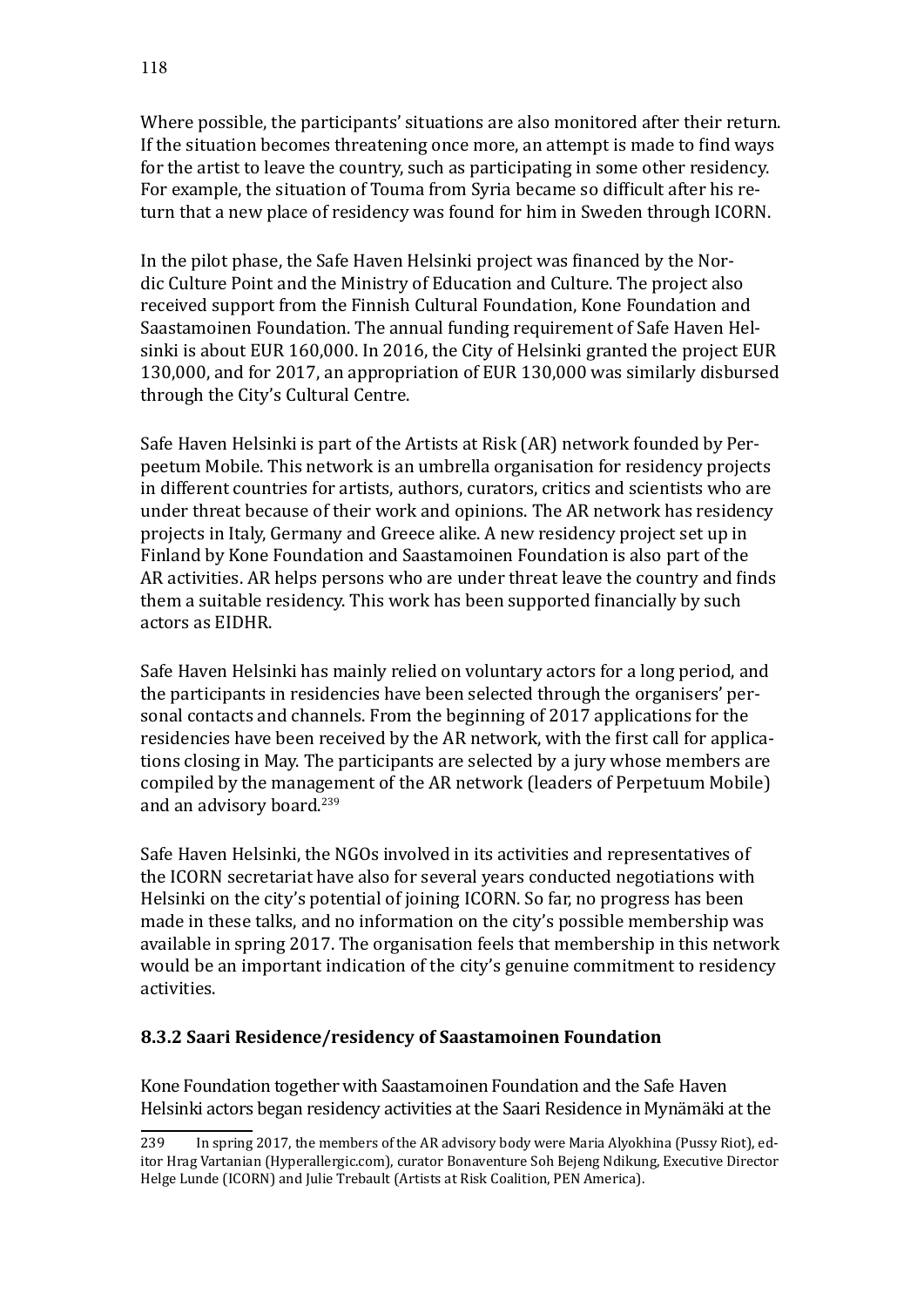beginning of 2017240 as part of the Artists at Risk (AR) network. The project aimed at receiving the first participant in November 2017. The participant is selected by a jury convened by the AR network. The three-month residency period is divided into two parts, with the artist spending two months as a guest of Kone Foundation at the Saari Residence and one month in Helsinki on support from Saastamoinen Foundation.<sup>241</sup>

The Saari Residence is mainly intended for visual artists whose freedom of expression and life are under threat because of their artistic activities. During the residency, the artists can focus on their art work in a safe environment and/or have a break from the difficult conditions in their home country or country of residence. The artists are also offered the possibility of bringing some of their family members with them (spouse, children). Kone Foundation pays for the artists' and their family members' reasonable travel costs and provides them with housing and working facilities. Perpetuum Mobile helps the artists and their families obtain visas and make their travel arrangements. Kone Foundation/the Saari Residence pays the artist a monthly grant of EUR 2,700 and, if necessary, obtains legal and mental health services for them. Saastamoinen Foundation meets these costs during the residency month offered by it and also contributes to the general costs of the project.

According to Kone Foundation, it also wishes to attract the public's interest in the growing threat against the freedom of speech and expression through its residency activities.242

### **8.3.3 Pietarsaari City of Refuge project**

A panel discussion was organised in Pietarsaari in March 2016 to consider the city's possibilities of becoming a City of Refuge and joining the ICORN network.<sup>243</sup> The idea was received enthusiastically in the city, and the city's cultural diversity coordinator, Lisen Sundqvist, was selected to lead the City of Refuge project. She was tasked to investigate what requirements would be placed on Pietarsaari if it becomes a City of Refuge and, for example, how the project could be financed.

An ICORN project is considered to be compatible with Pietarsaari, as the city is highly multicultural considering its size, and its cultural life is lively. The city already has long traditions of receiving refugees; on the other hand, it would be easy to find networks and activities in the region for an author or an artist seeking refuge.

<sup>240</sup> Saari Residence joins Perpetuum Mobile's Artists-at-Risk Platform, 9 March 2017. [https://](https://koneensaatio.fi/en/saari-residence-joins-artists-at-risk-platform/) [koneensaatio.fi/en/saari-residence-joins-artists-at-risk-platform/](https://koneensaatio.fi/en/saari-residence-joins-artists-at-risk-platform/)

<sup>241</sup> Saari residence joins Perpetuum Mobile's Artist at Risk Platform, 9 March 2017. [https://](https://koneensaatio.fi/en/saari-residence-joins-artists-at-risk-platform/) [koneensaatio.fi/en/saari-residence-joins-artists-at-risk-platform/](https://koneensaatio.fi/en/saari-residence-joins-artists-at-risk-platform/)

<sup>242</sup> Saari residence joins Perpetuum Mobile's Artist at Risk Platform, 9 March 2017. [https://](https://koneensaatio.fi/en/saari-residence-joins-artists-at-risk-platform/) [koneensaatio.fi/en/saari-residence-joins-artists-at-risk-platform/](https://koneensaatio.fi/en/saari-residence-joins-artists-at-risk-platform/)

A panel discussion was organised on Campus Allegro on 19 March 2016 in connection with the Viva Allegro! cultural week. The panel consisted of authors Philip Teir and Hassan Blasim, curator Marita Muukkonen/Perpetuum Mobile, residency musician Jowan Safadi, Helsinki/Haifa, residency coordinator Åsa Steinsvik, Kulturhuset i Stockholm, and executive director Johanna Sillanpää from Finnish PEN. The discussion, which was chaired by Lisen Sundqvist/Cultural diversity in Pietarsaari, focused on residency activities and the need for shelter activities.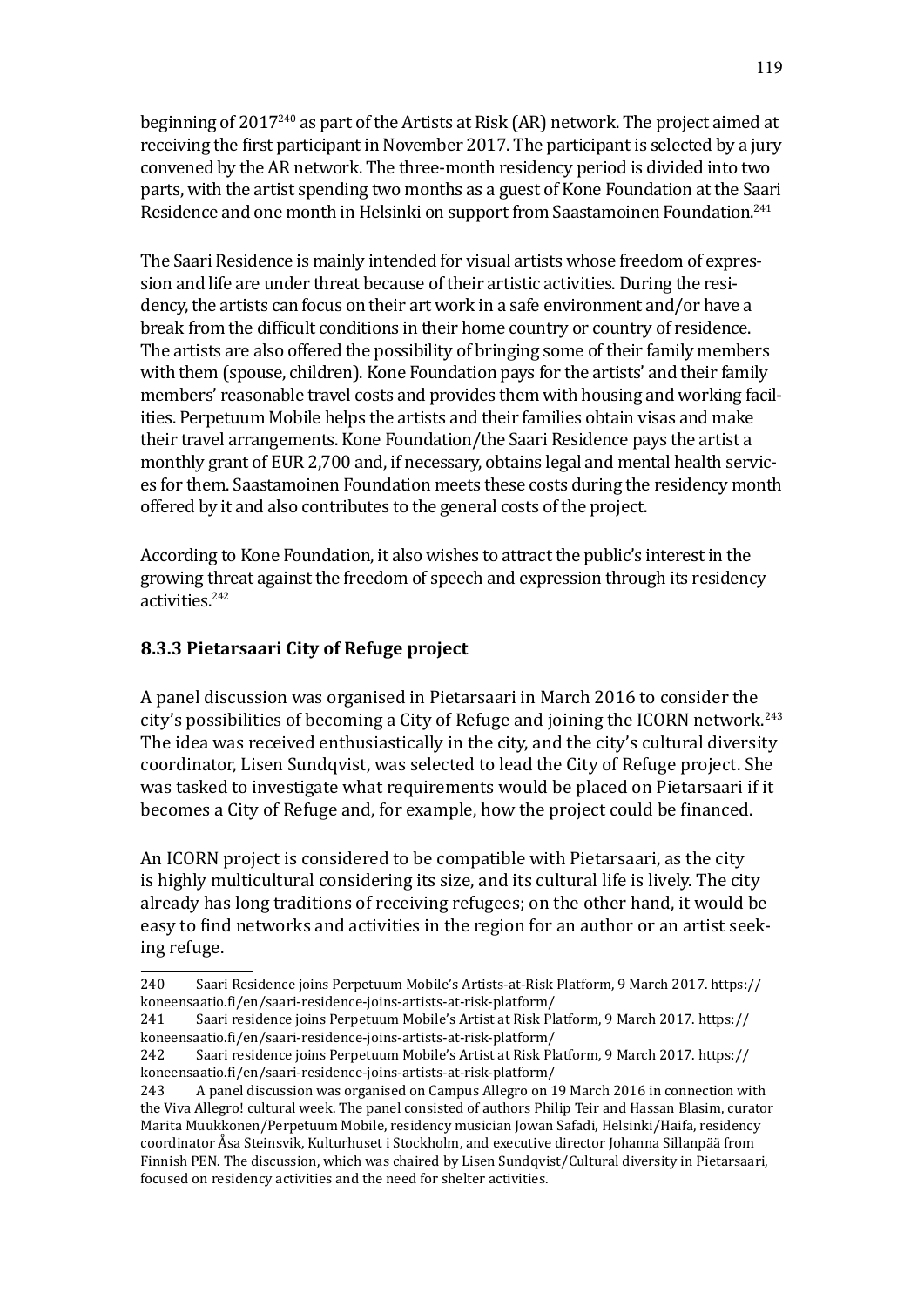ICORN membership was discussed by the city's cultural committee in November 2016. The committee supported the project and referred it to the education committee. While the committee meeting in December took a favourable view of the project, concerns were raised over its costs and financing issues, above all. In January 2017, the city executive expressed its support for the project but, before making a final decision, requested a report on its financial aspects in order to get an overall idea of the cost impacts of offering residencies for authors. The city executive also requested information about which party would manage the obligations associated with ICORN membership in practice. This report was to be produced in spring 2017.244

Initial estimates put the annual costs of City of Refuge activities in Pietarsaari and the ICORN membership at around EUR 60,000. According to the plans, the city would pay the project's housing and health care costs as well as the salary of a part-time (25% to 30%) residency coordinator. In addition, there have been initial talks on funding with Svenska kulturfonden and Kone Foundation among others. For example, the foundations could finance grants supporting the participants' work, travel expenses and the costs of taking part in seminars and other events. Cooperation with local businesses has been cited as another possible source of financing.

In addition to sorting out the financing, issues related to residence permits have also been considered in the context of Pietarsaari's City of Refuge project, but potential arrangements had not yet been discussed with the immigration authorities in spring 2017. A municipal election in April 2017 interrupted and slowed down the project. However, it was to go ahead again once the new local executive had become organised.

# **8.3.4 Hailuoto – an Island of Refuge for Persecuted Artists**

In 2014, author Kati Hiekkapelto, photographer Aki Roukala, journalist Sanna Roukala, visual artist Matti Maukonen and minister for international work in Oulu Parish Union Árpád Kovács founded the Hailuoto Island of Refuge association to offer safety for persecuted artists. Mr Kovács, chairperson of the association, took a year's leave of absence in 2015 to manage the island of refuge activities.

Hailuoto is an island with about one thousand inhabitants off the City of Oulu. The objective of the project named Hailuoto – an Island of Refuge for Persecuted Artists was accommodating at most two artists in a residency on the island for 3 to 12 months. The project received funding from Kone Foundation and the Finnish Cultural Foundation. Hailuoto Municipality supported the project by renting it the required housing.<sup>245</sup>

<sup>244</sup> Minutes of Pietarsaari city executive, 16 January 2017. [http://www.jakobstad.fi/hallin](https://www.jakobstad.fi/hallinto-ja-paatoksenteko/paatoksenteko/esityslistahaku)[to-ja-paatoksenteko/paatoksenteko/esityslistahaku](https://www.jakobstad.fi/hallinto-ja-paatoksenteko/paatoksenteko/esityslistahaku)<br>245 http://www.kaleva.fi/uutiset/kulttuuri/hai

<sup>245</sup> [http://www.kaleva.fi/uutiset/kulttuuri/hailuodosta-halutaan-turvasaari-taiteilijoil](http://www.kaleva.fi/uutiset/kulttuuri/hailuodosta-halutaan-turvasaari-taiteilijoille/684048/)[le/684048/](http://www.kaleva.fi/uutiset/kulttuuri/hailuodosta-halutaan-turvasaari-taiteilijoille/684048/) [https://skr.fi/sites/default/files/tiedostot/Pohjois-Pohjanmaa%2022.5.2015.pdf;](https://skr.fi/sites/default/files/tiedostot/Pohjois-Pohjanmaa%2022.5.2015.pdf) [https://koneensaatio.fi/en/grants/tuetut/2014-2/grants-for-arts-and-culture/;](https://koneensaatio.fi/en/grants/tuetut/2014-2/grants-for-arts-and-culture/) [https://www.maail](https://www.maailmankuvalehti.fi/2015/7-8/pitkat/saaren-suojissa)[mankuvalehti.fi/2015/7-8/pitkat/saaren-suojissa](https://www.maailmankuvalehti.fi/2015/7-8/pitkat/saaren-suojissa)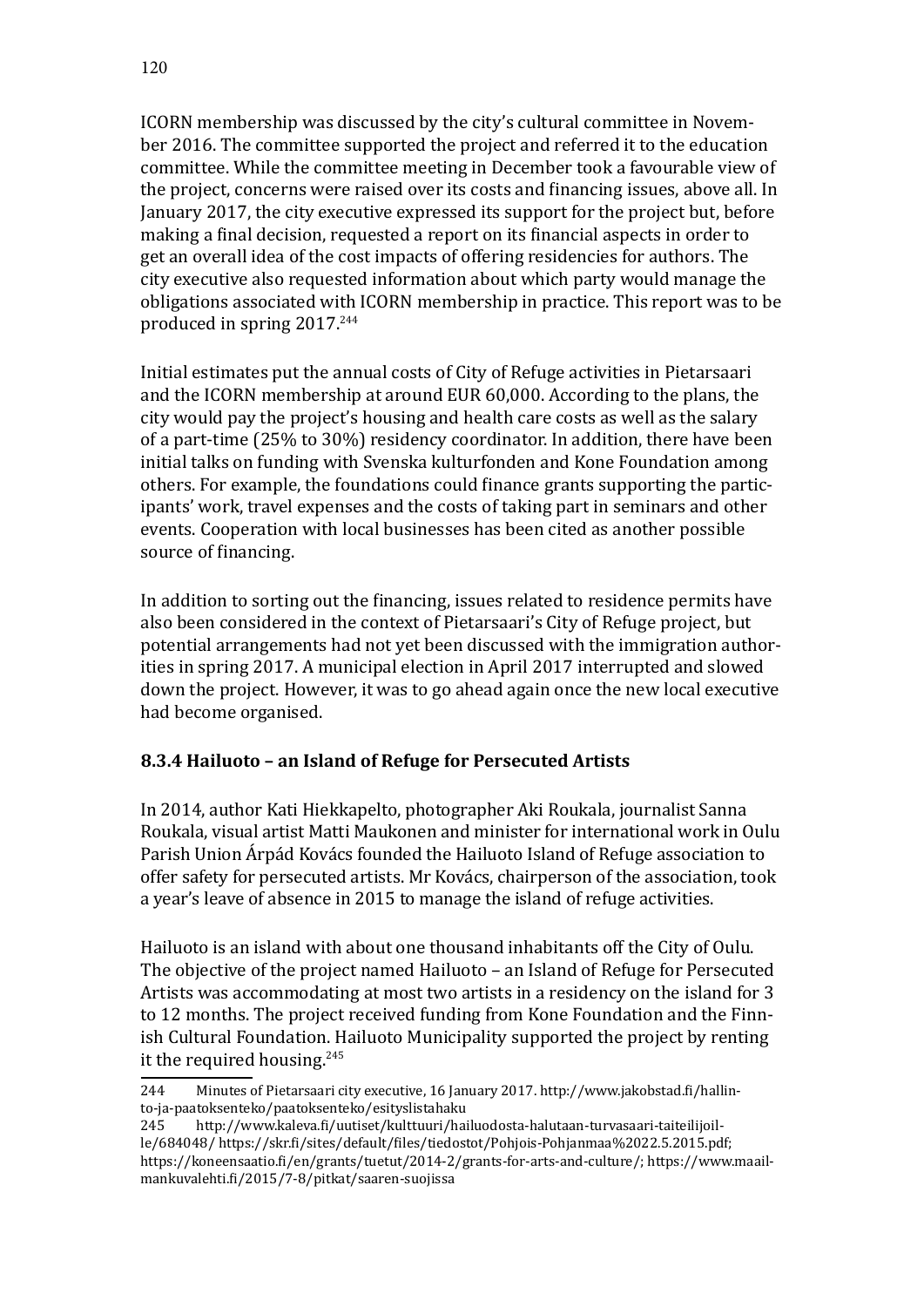The justification for establishing a residency in a small location was that while Hailuoto is a peaceful and restful place for a persecuted person, it can also offer meaningful professional activities thanks to its lively cultural life.

So far one resident, who originally came to Oulu as an asylum seeker, has been accommodated on the island of refuge. The residency period was three months, ending in February 2016.<sup>246</sup> Since that time, there has been no activity in practical terms. According to the project's founders, they lack resources for continuing the activities as the project has no funding, and on the other hand, the active members of the association have been tied up with other work. Additionally, the residency of Hailuoto did not attract as much interest as the founders originally believed. The leader of the project believes that this may be due to the remote location of Hailuoto.<sup>247</sup> However, the association hopes to continue the project in the future.

# **8.4 Developing a safety mechanism in Finland**

The deteriorating situation of human rights defenders around the globe has increased the need for different safety mechanisms. Such actions as local security training or cooperation with various diplomatic missions or NGOs may well be sufficient to guarantee the safety of many human rights defenders. However, some of them face such great danger that the only option for them is to leave the country for a while. Even if they are not in acute danger, staying in a safe haven in another country may essentially improve a human rights defender's safety in the future and build up their competences for continuing the work.

The discussion on providing temporary refuge for human rights defenders is part of a more extensive debate on the principles of targeting the support for human rights defenders. Some say that supporting defenders in their home countries or neighbouring areas, rather than in Europe, would be more efficient. This idea is backed up by human rights defenders' personal preferences for continuing their work in their own countries and staying close to their families. Additionally, the costs of providing support locally usually are in a different range than the costs of relocating one person further away to another country. In such countries as the Netherlands, the possibilities of increasing the country's support for local and regional activities, for example in cooperation with likeminded countries, have been initially discussed. Rather than planning to discontinue its support for the Shelter City activities, however, the idea is to explore the best way of supporting human rights defenders and hear their own views of this issue better. The NGOs managing the EU's mechanism for protecting human rights defenders have advocated a change in the funding of the mechanism, allowing them to spend a larger proportion of the funding on supporting defenders locally, rather than on relocating them abroad on a temporary basis.

<sup>246</sup> Irakilainen Osama pakeni kodistaan - "menetin perheeni, ystäväni, maineeni, kotini ja urani", 9 February 2016, Iltalehti. [http://www.iltalehti.fi/uutiset/2016020921083973\\_uu.shtml](http://www.iltalehti.fi/uutiset/2016020921083973_uu.shtml)

<sup>247</sup> Piinapenkki : Missä turvasaaren kirjailijat?, 16 March 2016, Kaleva. [http://kirjastolinkit.ouka.](http://kirjastolinkit.ouka.fi/kaleva/maalis16/piinapenkki.htm) [fi/kaleva/maalis16/piinapenkki.htm](http://kirjastolinkit.ouka.fi/kaleva/maalis16/piinapenkki.htm)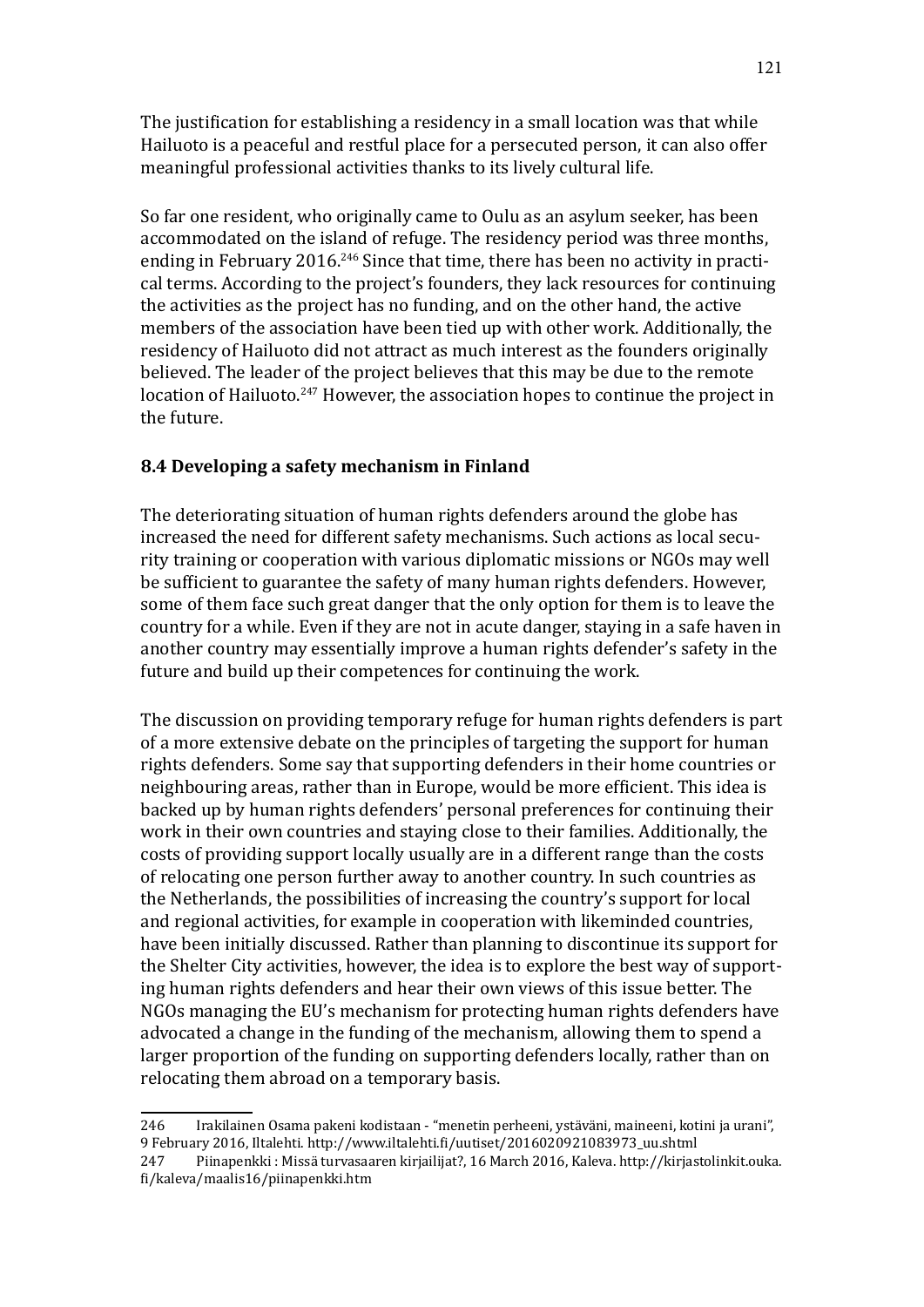New approaches have also been developed in order to improve human rights defenders' security in the areas where they operate, including the Natalia project of the Swedish Civil Rights Defenders organisation.<sup>248</sup> This project focuses on a security wrist band designed for human rights defenders working in dangerous conditions, which can be used to trigger an international alert in an emergency. Once they have received the alert, project participants will launch support campaigns to help the human rights defender. The wrist band also works as a locating device, as many of the persons the project supports run the risk of being abducted. All human rights defenders who are given a wrist band are also provided with security training, and a personal safety plan is prepared for them.

The discussion on targeting the support has also brought up different views of to what extent individual high-profile human rights defenders and their situation should be supported and highlighted, as opposed to providing more general help for less well-known defenders. A balancing act between different target groups is unavoidable, especially in terms of funding. However, rather than opposite ends, different security measures should be seen as mutually complementary actions. The broad range of variation in human rights defenders' situations, not only by country but also in individual cases, makes many types of protection mechanisms necessary.

According to the assessments and interviews that are available, the different temporary protection programmes have been successful. They have managed to offer human rights defenders both physical and psychological safety, useful contacts, and training to support their work and security. Various residency programmes can also be seen as a campaigning tool for giving human rights issues and human rights defenders' situation prominence in general discussion in the cities and countries offering temporary refuge.

The EU Guidelines on Human Rights Defenders and a number of international reports on defenders' situation call for states to develop mechanisms for the temporary relocation of defenders. Finland already supports human rights defenders in many ways, but from the perspective of developing this support, the possibility of setting up a protection mechanism should also be explored. The interviewees frequently pointed out that Finland is currently the only Nordic country without a city belonging to ICORN or a similar network. Some also stressed that the most streamlined and clear-cut approach to helping individual human rights defenders at risk would be a mechanism specifically created for them.

In the light of the experiences gathered from the Shelter City programme and the ICORN network, the creation of any protection mechanism should be considered from a number of different viewpoints. In particular, the duration of the temporary relocation, questions related to visa and residence permit processes, possible alternatives to the defenders' return to their home countries, funding and the roles of the stakeholders involved in the activities must be considered as early as possible. Security issues during the residency period must also be addressed. As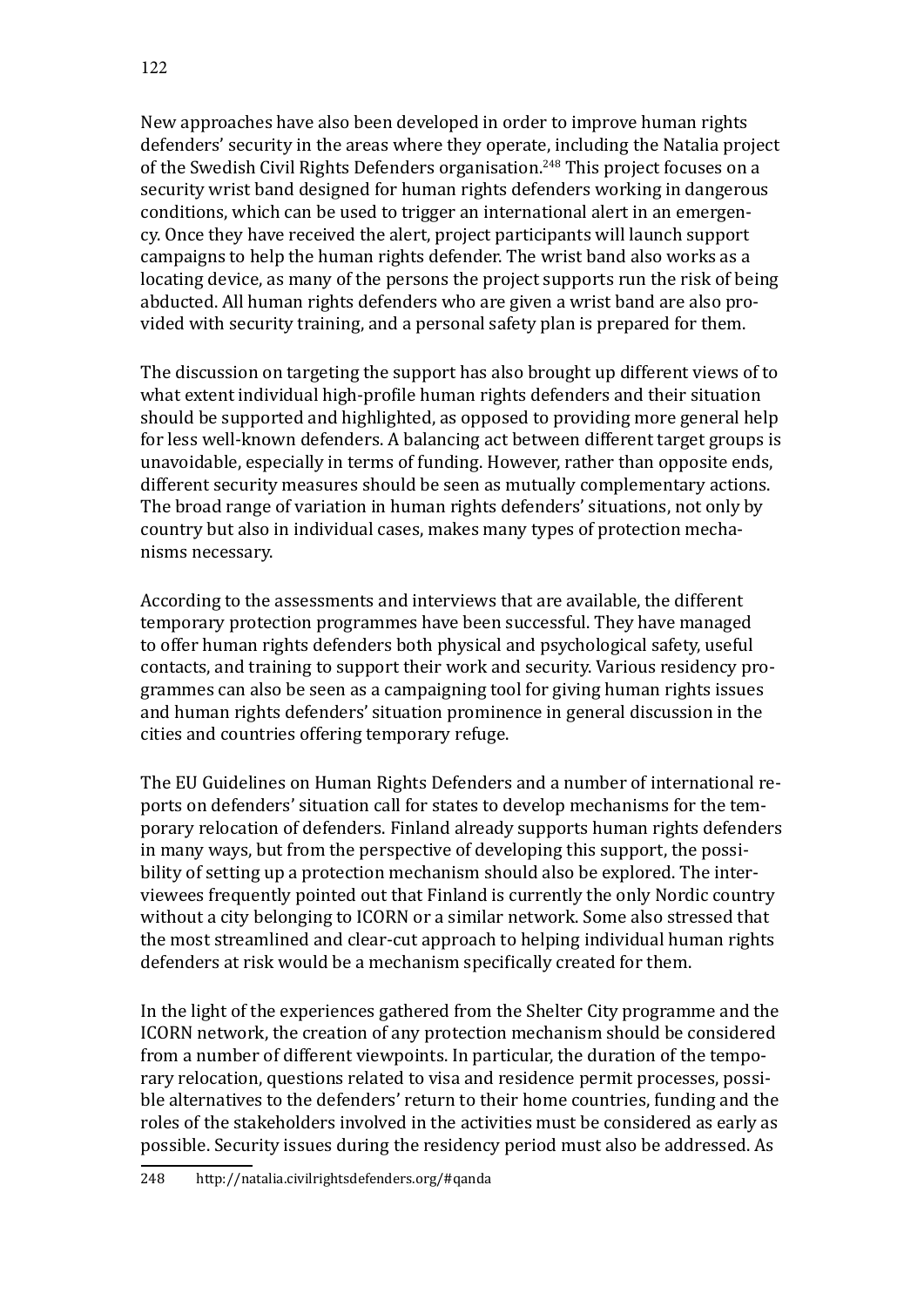the objective is to help persons who are in a very difficult situation, the activities must be planned with particular care, and long-term commitment is needed. Residency projects already operating in Finland, or those being planned, should also be taken into account and the situation should be considered as a whole.

Peace and Justice, which coordinates the Shelter City activities, has produced a detailed guide explaining how a shelter city project should be prepared.<sup>249</sup> ICORN and other organisations managing residency activities also offer advice and practical guidance on launching such activities. Rather than exploring all questions and needs associated with creating a residency programme in detail, this analysis focuses on key perspectives, especially those relevant to the Finnish situation.

### **Current residency projects**

The residency projects currently operating in Finland (Safe Haven Helsinki, residency activities of the Saari Residence and Saastamoinen Foundation) and the city of refuge project planned in Pietarsaari involve a number of different organisations. They have established a cooperation network whose plans include applying for joint funding in order to be able to create funding models and structures at both the national and international level. The network has initiated discussions with such actors as the Arts Promotion Centre (Taike), as Taike is considered a suitable party to manage coordination and, above all, funding. All of the current residency projects are intended for artists or writers and, on the other hand, Taike already coordinates other residency activities for artists in Finland. In earlier times it also supported residency activities intended for Finnish PEN's writers. Taike is unable to commit to multi-year funding at the moment, however, and all projects must apply for funding on a yearly basis.

Safe Haven Helsinki and the other Finnish residency programmes are strongly based on the local level, and such actors as the Ministry for Foreign Affairs or the diplomatic missions have no role in their work, apart from issuing visas to residency participants following the normal visa process. In addition, the emphasis of these programmes on supporting artists primarily points to a potential role for the Ministry of Education and Culture or art institutions.

If the Ministry for Foreign Affairs intends to develop the support and protection afforded by Finland to human rights defenders, a protection mechanism directed at human rights defenders in general should first and foremost be considered. The development of this mechanism should be based on human rights defenders' needs, and the activities should not be restricted to certain groups among them in principle.

The Ministry for Foreign Affairs would be the most natural actor to assume a role in Shelter City type activities. At the same time, however, it would be important to look for interfaces with the current and planned residency programmes. Their

<sup>249</sup> How to set up a Shelter City? Manual for Human Rights Defenders Shelters (2017) Peace and Justice Netherlands.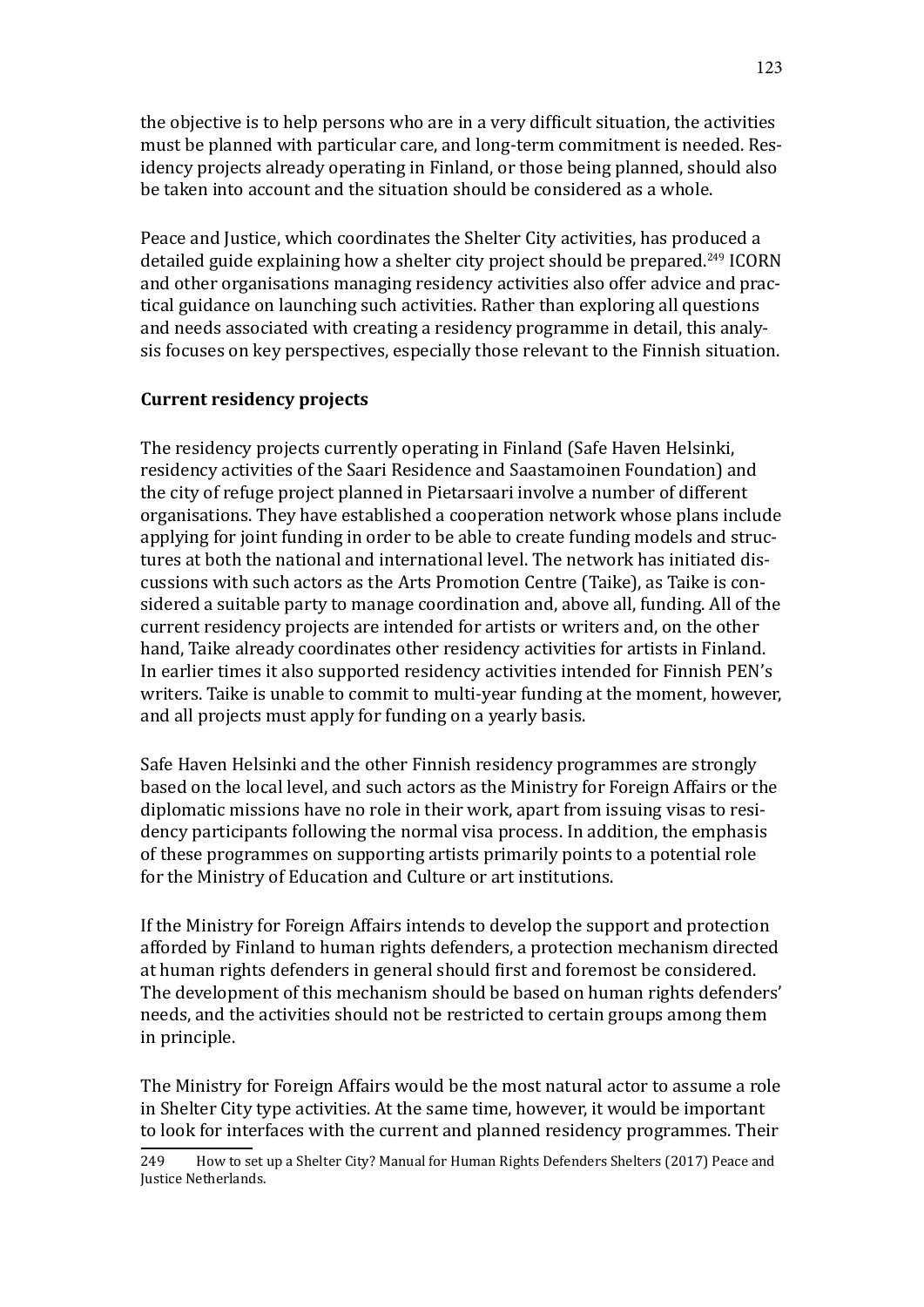needs related to visa and residence permit questions and security issues are likely to coincide. Some type of coordination between the programmes would also be useful to tap into optimal synergies. For example, different programmes may receive applications from the same human rights defenders.

#### **Selection process**

A key question in the planning of a residency programme is the group for whom the protection mechanism is intended. While the current residency projects operating in Finland may be classified as supporting human rights defenders, they have a strong emphasis on the arts, and the support is only directed at professionals of certain fields of arts. Many artists and writers who are threatened because of their opinions are also human rights defenders, but without a more detailed assessment, it is difficult to say if the persons the projects have supported are human rights defenders fulfilling the UN definition. For the projects themselves, this definition does not play such a key role as 'being a human rights defender' is not one of their selection criteria, at least not at the moment.

A protection mechanism for human rights defenders should be specifically targeted at defenders who meet the UN definition if the mechanism relies on the EU Guidelines on Human Rights Defenders and key human rights instruments. Before this mechanism is created, a more accurate analysis is needed of the groups which Finland could primarily receive, and which currently experience the greatest need for temporary relocation. Emphasis on women human rights defenders who are in a particularly vulnerable position could be a natural policy choice for the selections, as Finland traditionally has a high profile in promoting girls' and women's rights and, in particular, supporting those who work to promote their sexual and reproductive health and rights (SRHRs). Through its development cooperation projects, Finland also already has good networks in place with actors in this sector in different countries. As far as it is known, the existing residency programmes in Europe have not adopted a similar emphasis, even if the experiences of ICORN among others indicate that cities have a preference for women when selecting participants.

Human rights defenders operating in conflict areas also find themselves in an especially difficult position. In their case, however, an ethical question arises: if all the other people in the country or region in question are at risk, too, are human rights defenders entitled to a residency place ahead of others in need of a safe haven? A simple answer is difficult to come up with, but the activities of human rights defenders may put them at a greater risk than others, and on the other hand, they put themselves into a particular danger by defending the human rights of others.

When considering the potential selection criteria, the matter should primarily be examined from the perspective of human rights defenders' needs, rather than from the viewpoint of whom Finland would prefer to relocate in the country. The nature of the residency also has an essential impact on the selection. Do we have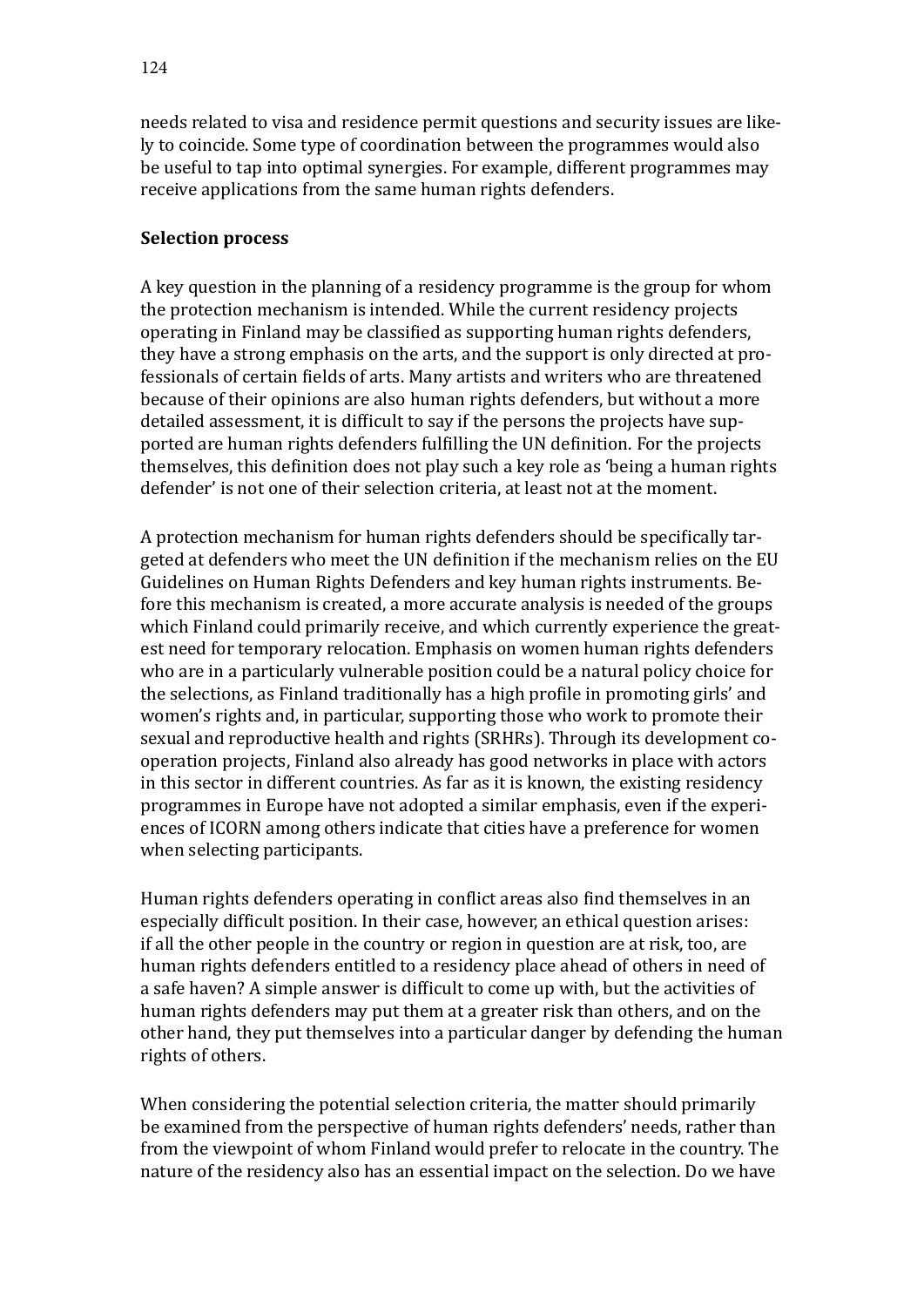capabilities for receiving human rights defenders who are at a particular risk and under an acute threat, or are we thinking about slightly more light-weight activities aiming to offer them a breather and help them in a stressful situation? If we target those in a hazardous situation, Finland must have the resources to help the human rights defenders with leaving the country without delay.

In addition to defining the selection criteria, it is also necessary to decide if human rights defenders should be invited to residencies through a public call for applications or through networks, and if applications should be received continuously or only at certain times. Most protection mechanisms receive applications in different ways, for example on online forms and through their partners. Receiving applications continuously would provide the best response to the current needs of human rights defenders and enable a fast response. A process based on an application period, on the other hand, is better suited for residency activities that mainly offer rest and support. In the initial phase of residency activities, human rights defenders could be selected through existing contacts and networks, which was also the case in the pilot project of The Hague's Shelter City programme.

According to the experiences of different residency projects, making choices between human rights defenders seeking for refuge is extremely difficult. The process requires solid competence in human rights work and knowledge of the human rights situation in different countries. Similarly to other residency projects, the Finnish project would also have to set up a working group consisting of various experts to make joint decisions.

### **Division of roles**

At best, the protection mechanism relies on close cooperation between several different actors. The division of responsibilities and duties between the parties must be abundantly clear, however. The residencies are typically coordinated by an NGO specialising in supporting human rights defenders which has good networks both nationally and internationally. The organisation must also have sufficient resources for coordinating the activities. In the Finnish context, we need a discussion about which organisation would best meet the requirements and be willing to start residency activities. The organisation's tasks would probably also include lobbying for political support for the project and fundraising together with the other partners. This will essentially depend on the party that actually initiates the project, whether it is an NGO or the Ministry for Foreign Affairs.

As in the Netherlands, the most natural role for the Finnish Ministry for Foreign Affairs would be providing economic and political support for the project and guaranteeing a streamlined visa process if visas are required for the residencies. The missions abroad would also play a major role in the activities by proposing suitable human rights defenders and checking applicants' backgrounds. The missions' role should be considered realistically from the perspective of their resources, however, as it does not appear possible for their current staff to take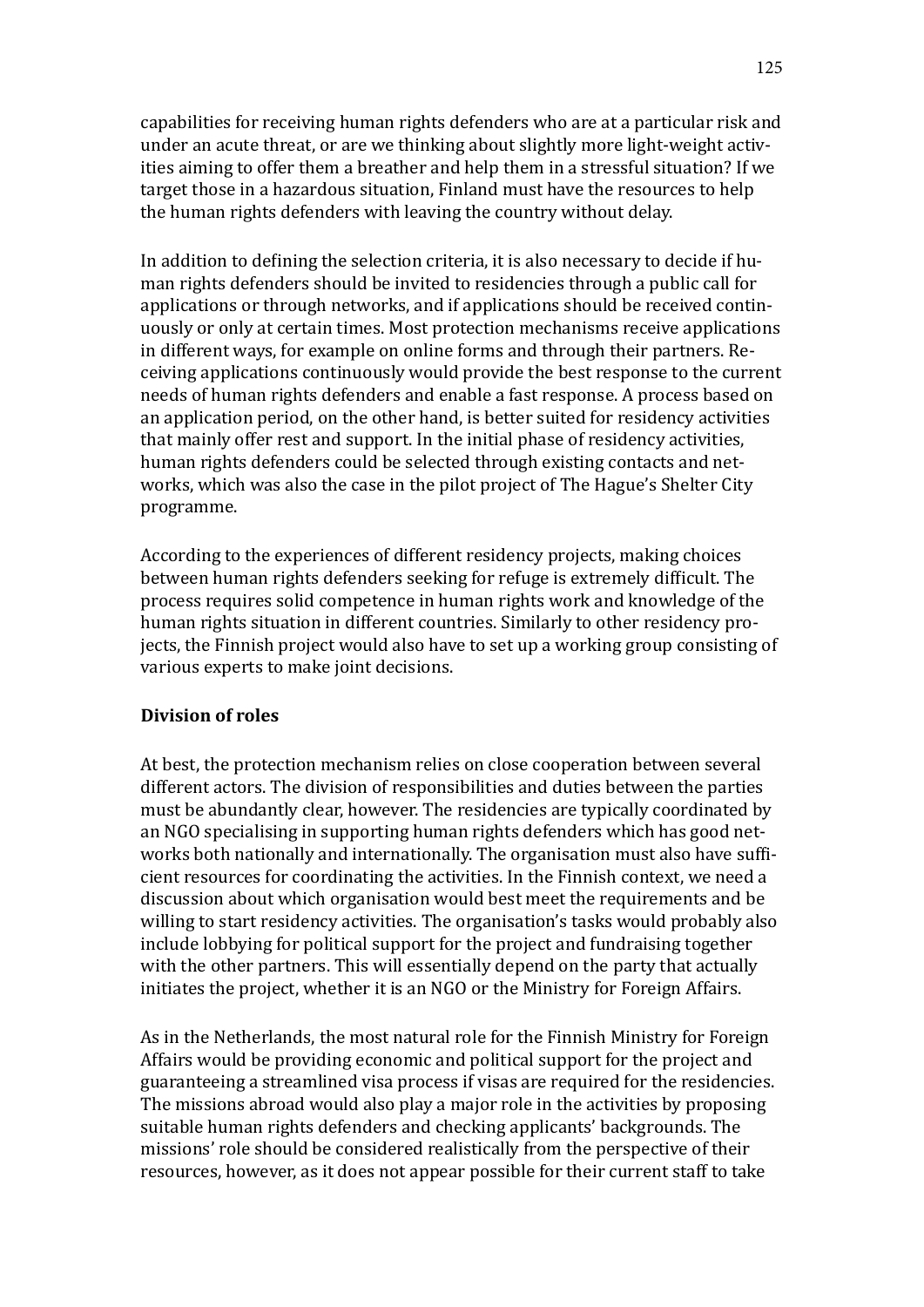on additional duties. The protection mechanism could nevertheless make life easier for missions in some respects in situations where an individual human rights defender contacts them for protection. This mechanism would offer a clear procedure for managing such cases.

In addition to the Ministry for Foreign Affairs, it would be important for the Ministry of the Interior to be involved in the project, especially if residence permits are issued for residencies. The protection mechanism would unavoidably have links to asylum issues, and the Ministry of the Interior's involvement would also be important in this respect. Additionally, the Ministry of the Interior would clearly have a role in the project in addressing the security aspects of the residency period.

If the residency activities were mostly centralised to Helsinki, managing the activities in practice would also be a natural role for the NGO coordinating the programme. The activities under the umbrella of the Dutch Shelter City programme in The Hague, for instance, are managed by Peace and Justice, the organisation responsible for the project. In other Dutch cities the daily activities are run by local NGOs or universities.

The other partners required to run the activities will to a great extent depend on the resources and capacity of the NGO assuming main responsibility for the work. In the Netherlands, good experiences have been obtained of researchers' and universities' participation in the activities, and it would also be logical for the Finnish project to engage in cooperation with universities and research institutes, including the Institute for Human Rights at Åbo Akademi University<sup>250</sup> and the Erik Castrén Institute of International Law and Human Rights (ECI). <sup>251</sup>

# **Funding**

The funding for residency activities usually comes from several sources, which is necessary in practice to get the required amount together. However, the project should have one or several main funding providers to safeguard the continuity of the activities. It would be logical for the Ministry for Foreign Affairs to be one of the main funding providers for the Finnish protection mechanism. Where possible, the funding should additionally be arranged for several years at a time to guarantee a longer time span for the activities. As these projects are about helping persons who are at risk, solid financial commitment will be needed.

Both ICORN's activities and the Dutch Shelter City model partly depend on local governments, in practical terms the cities, for their funding. Safe Haven Helsinki also relies heavily on funding from the city. It is thus unlikely that the City of Helsinki would be willing to finance several residency programmes. If the new protection mechanism were to be based on a strong involvement of the cities, the funding would have to be considered separately, especially in Helsinki. In

<sup>250</sup> <https://www.abo.fi/en/institute-for-human-rights/><br>251 http://www.helsinki.fi/eci/

<http://www.helsinki.fi/eci/>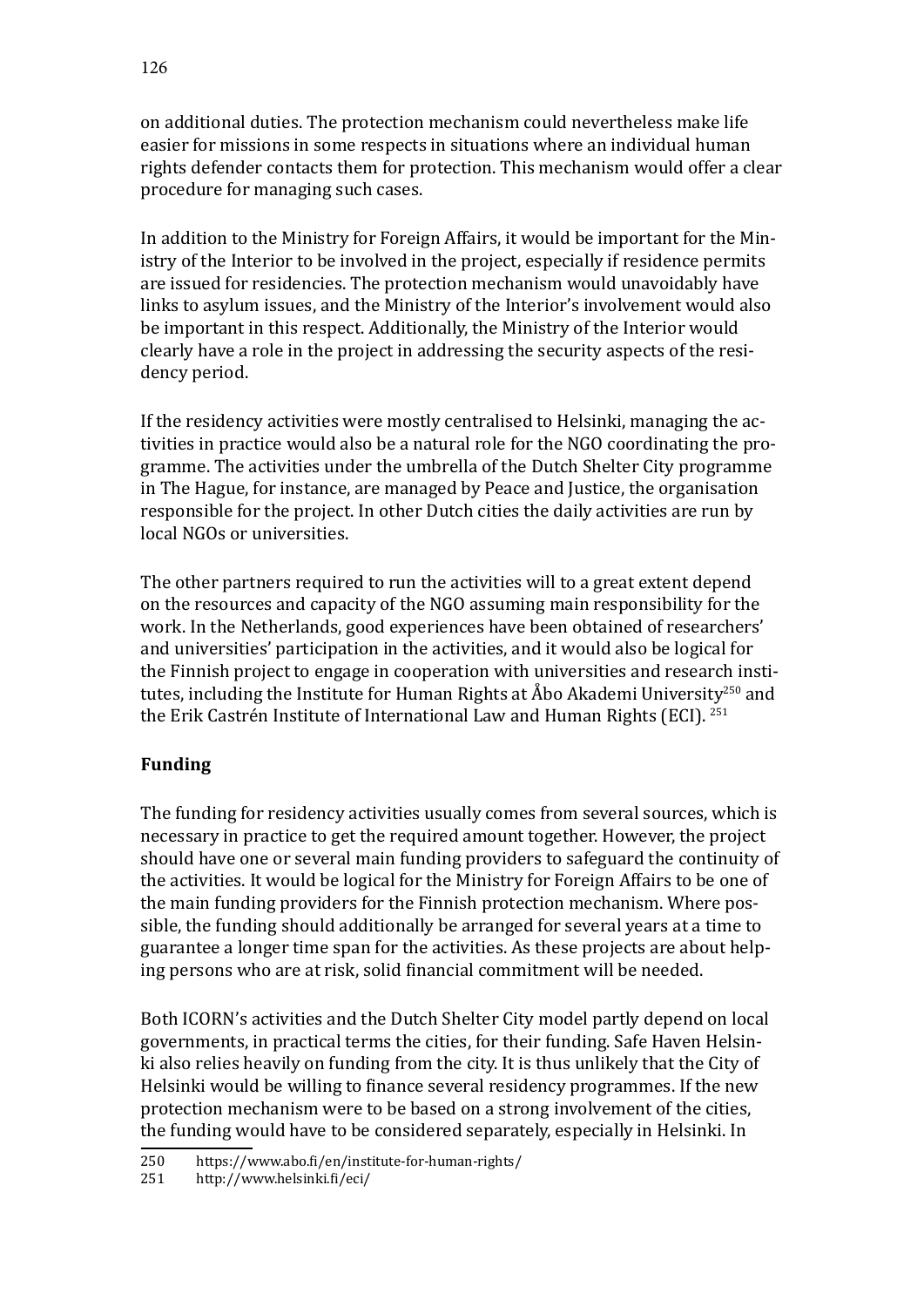general, the fact that the existing or planned residency activities in Finland partly use the same funding sources should be taken into account. On the other hand, projects intended for artists and writers can as a rule apply for cultural funding, which reduces the overlap at least in part.

Residencies are typically also funded by different foundations and companies. The information obtained for this report indicates that companies have so far not financed such projects in Finland. While a broad range of funding sources for the potential protection mechanism for human rights defenders will have to be explored, support provided by foundations and similar actors often amounts to such small sums that the mechanism cannot depend on them for its funding.

In addition to basic costs (travel, housing, coordinator's pay), especially issues related to the human rights defenders' security and health care as well as the services required by any family members accompanying them need to be addressed in the funding. Human rights defenders who stay in Finland on a temporary basis on a residence permit are entitled to health services, but their family members do not automatically qualify for this entitlement. Provision must also be made in the resource allocation for unexpected additional expenses, for example if a human rights defender cannot return home at the scheduled time and their stay in Finland is prolonged.

### **Location of temporary refuge**

Based on the experiences of different residency projects, the temporary refuge must be located in a city that offers sufficient services needed by the human rights defender, and contacts that are useful for their work. In the Finnish context, Helsinki is the most natural place from this perspective, especially in the initial phase of the activities. Both the most important authorities and the human rights organisations' activities are based in Helsinki, and this city offers the possibility of working together with universities or other research institutes. Tampere or Turku as larger university cities could also be potential locations. Above all, the Institute for Human Rights at Åbo Akademi University in Turku would be an extremely logical participant in residency activities.

### **Visas and residence permits**

Before the residency activities are initiated, it is highly important to work out the status under which human rights defenders can enter the country. Finland does not currently issue specific visas or residence permits for human rights defenders, but this should unquestionably be considered if residency activities were initiated. A new permit category would not necessarily have to be created for this, as the existing system can be used as far as possible. The easiest option would be a process similar to the one used in the Netherlands where, rather than creating an actual new system for human rights defenders, the smooth running and speed of the visa process is guaranteed through an agreement and cooperation between the project coordinator, the Ministry of Foreign Affairs and the Ministry of Justice, which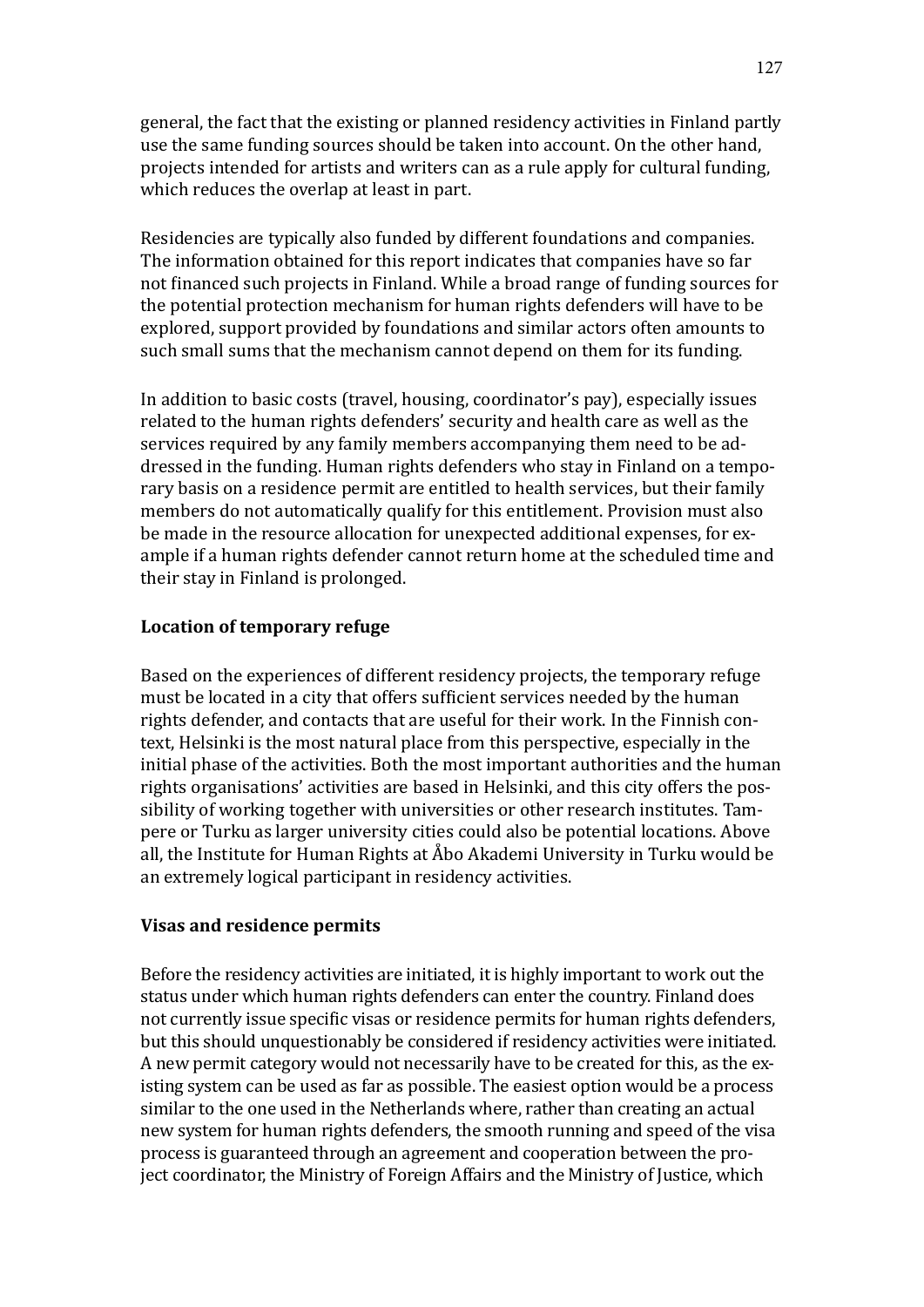issues visas. Ireland also has several years' experience of a similar system in which a three-month visa can be issued to human rights defenders in a fast-track process.

If the duration of the residency is longer than three months as recommended, for instance a year, the human rights defender will need a residence permit. The grounds on which the permit can be issued must in this case be discussed with the Finnish Immigration Service. Permits for longer residencies in the Safe Haven Helsinki project have been applied for on the basis of working. In principle, however, a person participating in a residency should not be expected to work or, for instance, study during a temporary refuge, as they should be given the possibility of resting with no specific obligations.

# **Duration of residencies**

Almost all experts find a residency period of three months too short in principle. Even if the basic duration of the residency only were a few months, the possibility of extending this period if necessary should be taken into account in the programme activities. Flexibility would make things easier in a situation where it is impossible for a human rights defender to return home after the residency. Flexibility would also mean that human rights defenders would not be forced to rely on the asylum process – often contrary to their own wishes – because they cannot return to their home countries at a given time.

# **Security**

While human rights defenders take refuge in the residency because of the dangers in their home countries, security issues must also be taken seriously at their temporary location. Even if Finland basically is a safe country for human rights defenders, the risk of being harassed or followed always exists. Those involved in residency activities also point out that in some cases, the diplomatic mission of a human rights defenders' home country or persons who have migrated from that country to the residency country may be a potential threat. Ultimately, it is the duty of the authorities to guarantee human rights defenders' safety in Finland.

The Finnish Security Intelligence Service (Supo) has in recent years called attention to the increase in so-called refugee espionage.252 According to Supo, this means attempts by foreign authorities to spy and control persons who are permanent residents or on a temporary stay in Finland. The targets for spying usually belong to the political opposition in their home countries or some other group whose activities the country in question considers a threat. This issue has also been addressed in an evaluation memorandum produced by the Ministry of Justice in 2013.

<sup>252</sup> Annual report of the Finnish Security Intelligence Service 2016. [http://www.supo.fi/in](http://www.supo.fi/instancedata/prime%5Fproduct%5Fjulkaisu/intermin/embeds/supowwwstructure/72827%5FSUPO%5F2016%5FFIN.pdf?571b125d7376d488)[stancedata/prime\\_product\\_julkaisu/intermin/embeds/supowwwstructure/72827\\_SUPO\\_2016\\_FIN.](http://www.supo.fi/instancedata/prime%5Fproduct%5Fjulkaisu/intermin/embeds/supowwwstructure/72827%5FSUPO%5F2016%5FFIN.pdf?571b125d7376d488) [pdf?571b125d7376d488](http://www.supo.fi/instancedata/prime%5Fproduct%5Fjulkaisu/intermin/embeds/supowwwstructure/72827%5FSUPO%5F2016%5FFIN.pdf?571b125d7376d488)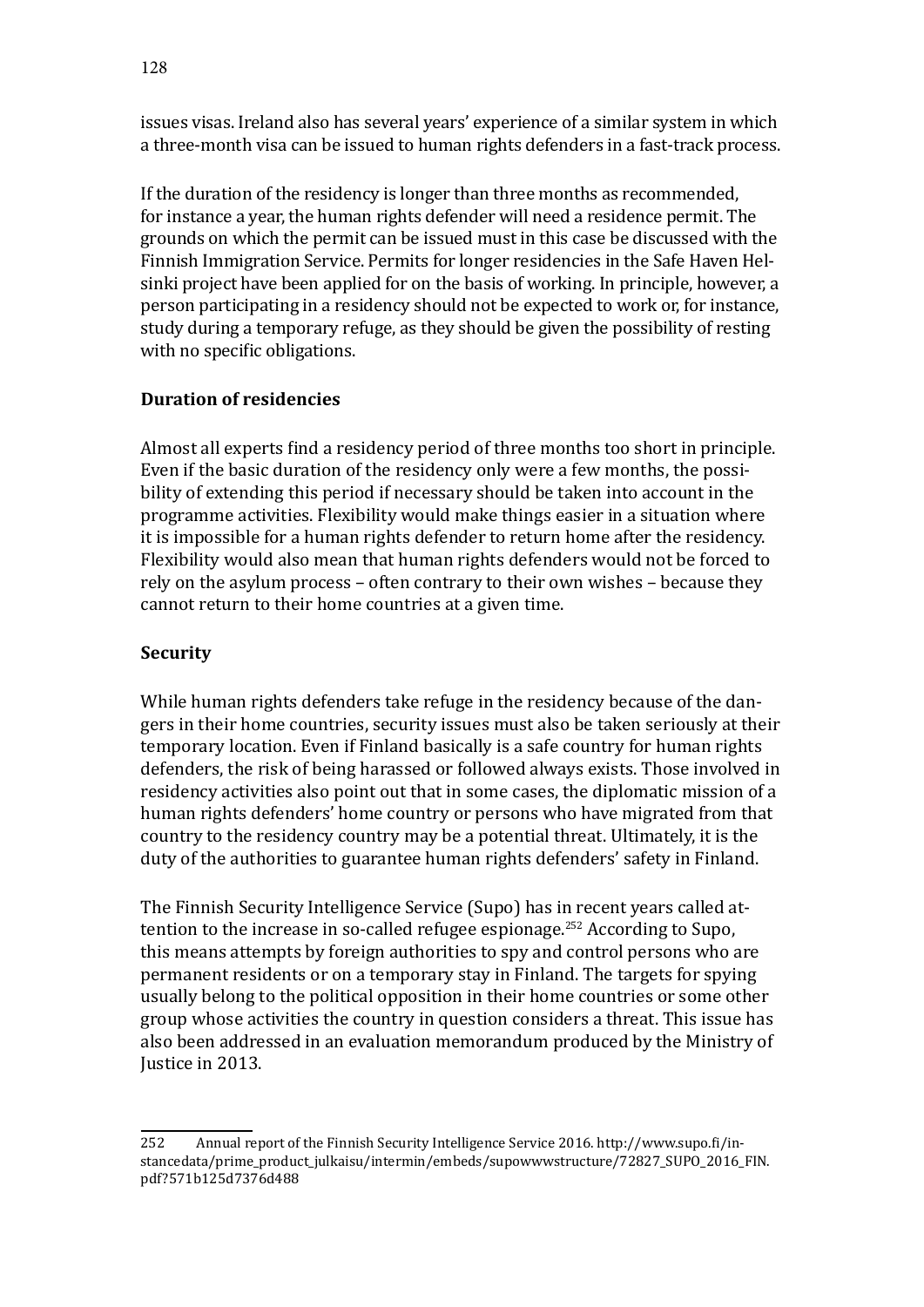*"The target for information collection is a human rights activist from a foreign state who is seeking asylum in Finland. A representative of the foreign state infiltrates their countrymen living in Finland under a false identity. The target is filmed, and personal data is collected on them. Using this information, their close family members are threatened with the intention of forcing the asylum seeker to return to their country of origin." 253*

While this phenomenon has particular associations with asylum seekers, the situation is not essentially different when a human rights defender takes refuge in Finland on some other grounds. Human rights defenders participating in residencies have also been targeted by activities similar to refugee espionage.

For safety reasons, any public appearances of a human rights defender, or even releasing news of their stay in Finland, should be considered separately in each case. Following the example of the Shelter City programme, including security training and a safety plan in the activities is highly recommended. The security of housing and communications should also be planned carefully. The security arrangements additionally help protect the safety of the project staff.

A human rights defender's safety after the residency period can also be promoted by making the host country's diplomatic mission in the defender's country of origin familiar with him or her and informing it about his or her case. Good practices include introducing the human rights defender to the local mission and, in particular, the person assigned to human rights there.

### **Return**

One of the most difficult questions related to temporary refuge arrangements is whether or not the human rights defender finally returns to their home country after the residency period. Based on the experiences of the Shelter City programme and ICORN, suspicions attached to these organisations' activities stem from the fear that human rights defenders apply for a residency with the primary objective of seeking asylum in the country in question, and the residency activities become a circuitous route to obtaining asylum.

Those working with human rights defenders stress that the defenders rarely wish to flee their countries, let alone seek asylum. Admittedly, however, some of the defenders who resorted to temporary refuge mechanisms have applied for asylum. While the human rights defender's return to their home country is one of the conditions for being granted a residency, as in the Dutch Shelter City pro-

<sup>253</sup> Evaluation memorandum on passing a law criminalise so-called refugee espionage, 6 December 2013, Ministry of Justice. <http://julkaisut.valtioneuvosto.fi/handle/10024/76587> Refugee espionage has not been criminalised in Finland. The Finnish Security Intelligence Service submitted an initiative on making it punishable in Finland to the Ministry of Justice on 14 March 2012. The Finnish Refugee Advice Centre, the Finnish-Russian Citizens' Forum, the Finnish Refugee Council, Kiila association and the Finnish PEN submitted an initiative on criminalising refugee espionage on 28 March 2012. In such countries as Norway and Sweden, refugee espionage is punishable under specific provisions.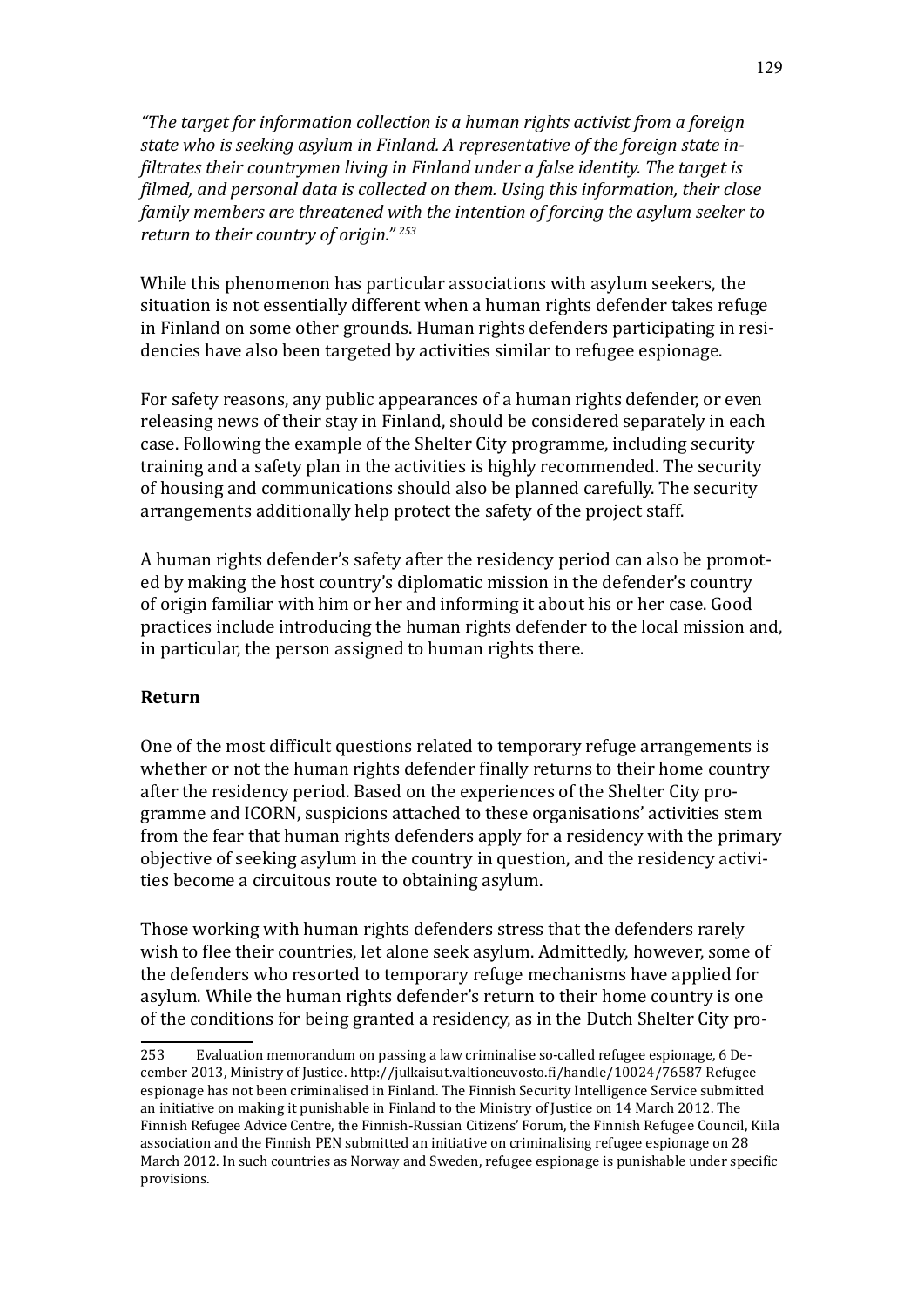gramme, defenders always have the right to apply for asylum. Sometimes seeking asylum is the only option in a situation where returning quite simply has become too dangerous. When creating a residency programme, the fact that the asylum question cannot be separated from the project must consequently be acknowledged. The Ministry of the Interior and the Finnish Immigration Service must thus be included in the planning of the project from the start.

Rather than applying for asylum, however, an effort is typically made to find other solutions for human rights defenders if returning after the residency is impossible. As stressed by ICORN in its work, it is of primary importance to start thinking about and planning the questions related to the defender's return as early as possible. If a defender cannot return home, one of the first options is extending their visa or residence permit. Other potential ways of postponing their return include placement in another residency and finding a place of study or a job.

In Spain, the CAER-Euskadi organisation offers human rights defenders refuge for a period lasting from six months to a year, after which the defender returns to their home country, seen off by the Spanish Ministry of Foreign Affairs and members of the parliament.<sup>254</sup> This is considered a very good combination of a long period of refuge and safe return.

Protection must also be offered to human rights defenders after their return, and creating an extensive network of NGOs and diplomatic missions which they can contact for help if necessary plays a key role. In other words, solid and reliable networks in both the country providing temporary refuge and the country of origin must be built to support the human rights defender.

See Figure 5 (p. 11) for issues that must be taken into account when developing residency activities offered for human rights defenders in Finland.

<sup>254</sup> <https://www.cear-euskadi.org/en/>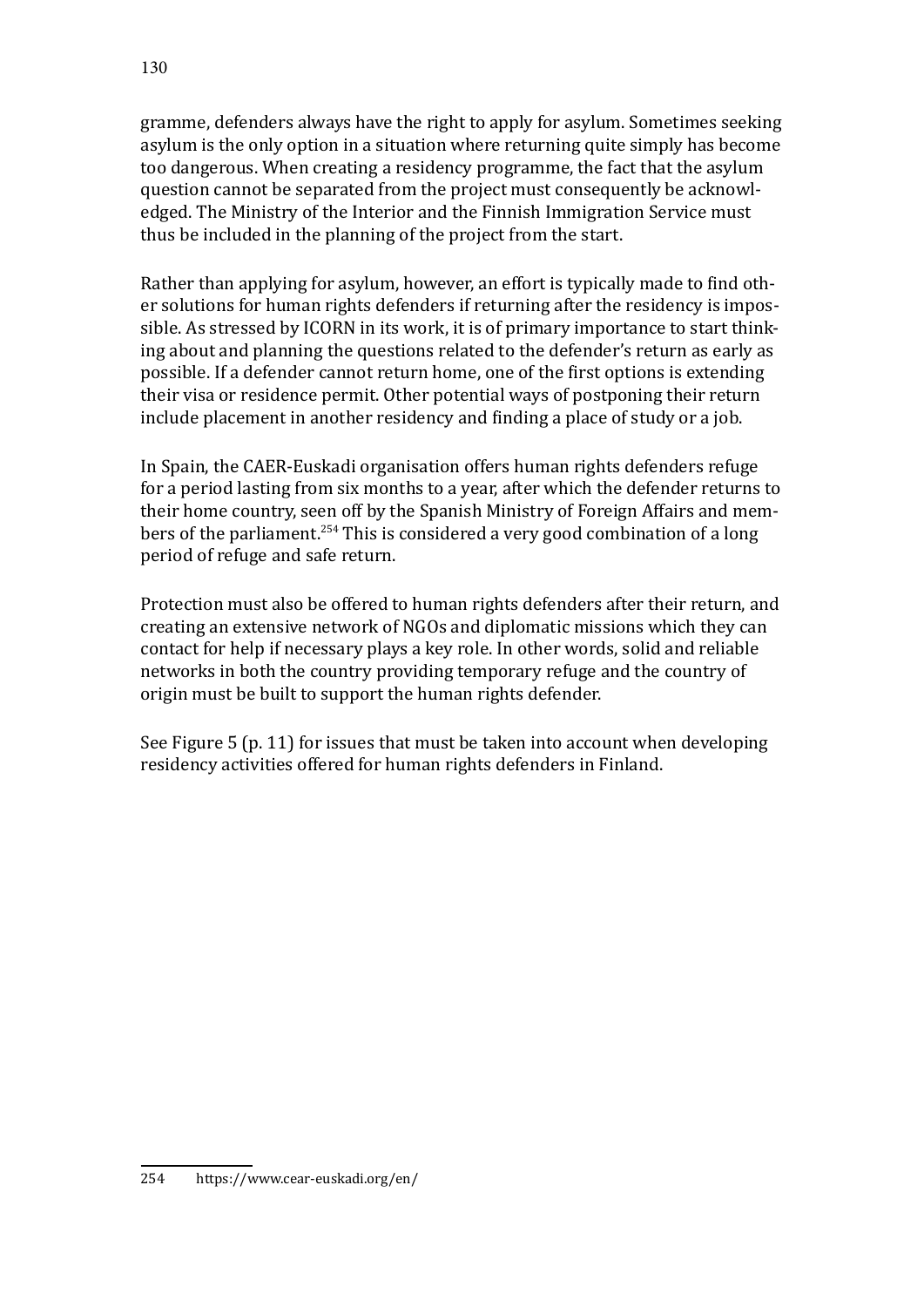# **REFERENCES**

Action Plan for Human Rights Defenders (2012) The Netherlands, AVT12/ BZ105247B.

A Human Rights Defender Toolkit for Promoting Business Respect Human Rights (2015) International Service for Human Rights.

Annual Report 2016, Front Line Defenders.

Annual Report on Human Rights Defenders at Risk 2016, (2017) Front Line Defenders.

Assessing the Implementation of the European Union Guidelines on Human Rights Defenders (2013) Policy Department DG External Policies, European Parliament.

Bennett, Karen; Ingleton, Danna; Nah, Alice M. & Savage, James (2015) Critical perspectives on the security and protection of human rights defenders, The International Journal of Human Rights, 19:7, 883-895.

Civil Society Watch, Report 2016, CIVICUS.

Collier, Chris (2015) Creating "Shelter Cities" – The Experience in The Netherlands.

Commentary to the Declaration on Human Rights Defenders, United Nations (2011).

Council conclusions on the 10th Anniversary of the EU Guidelines on Human Rights Defenders Foreign Affairs Council meeting, Luxembourg, 23 June 2014.

Council Conclusions on the Action Plan on Human Rights and Democracy 2015– 2019, Foreign Affairs Council, 20 July 2015, Council of the European Union.

The Dangerous Rise of Populism, Global Attacks on Human Rights Values, World Report 2017, Human Rights Watch.

Declaration of the Committee of Ministers on Council of Europe action to improve the protection of human rights defenders and promote their activities, Adopted by the Committee of Ministers on 6 February 2008 at the 1017th meeting of the Ministers' Deputies.

Declaration on the Right and Responsibility of Individuals, Groups and Organs of Society to Promote and Protect Universally Recognized Human Rights and Fundamental Freedoms (1998), A/RES/53/144, United Nations.

Department of Foreign Affairs and Trade: Statement of Strategy 2015–2017, Ireland.

Donders, Yvonne (2016) Defending the Human Rights Defenders, Netherlands Quarterly of Human Rights, Vol. 34/4, 282–288, The Netherlands.

Draft Council Conclusions on the first review of the implementation of the EU Guidelines on Human Rights Defenders, 7 June 2006, 10111/06, European Council.

Dyvik, Elisabeth (2014) Providing residencies for persecuted writers and artists in Europe – Immigration issues, The Foreign Policy Centre, London.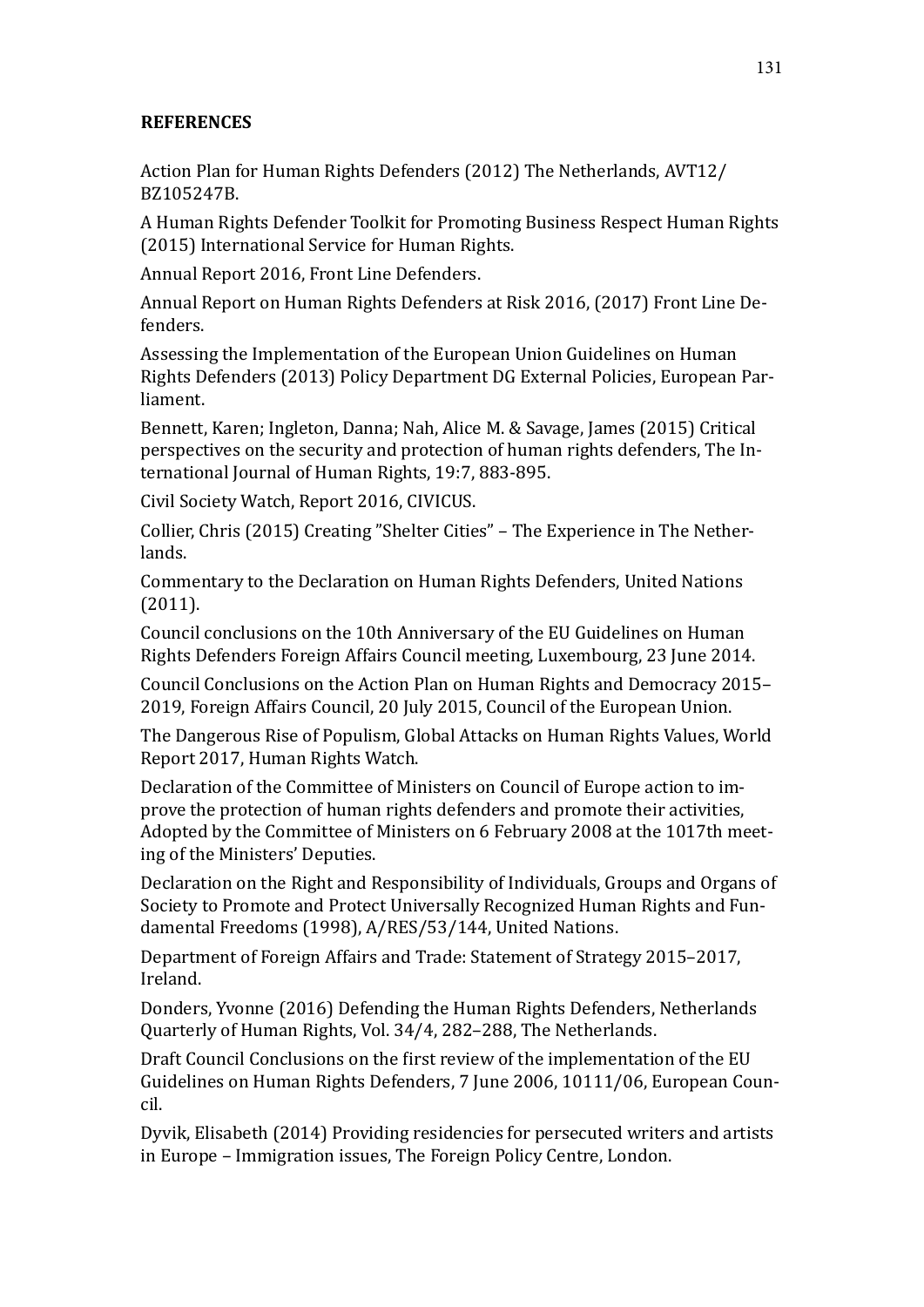Draft Council conclusions on the first review of the implementation of the EU Guidelines on Human Rights Defenders, 7 June 2006, Council of the European Union

Ensuring Protection? The European Union and Human Rights Defenders (2007) Amnesty International Publications, International Secretariat, London.

EU Action Plan on Human Rights and Democracy (2015) Council of European Union.

EU launches innovative new mechanism to help human rights defenders, 9.12.2015, European Commission, Press release.

European Parliament resolution of 6 October 2016 on Thailand, notably the situation of Andy Hall (2016/2912(RSP)).

European Parliament Resolution of 17 June 2010 on EU policies in favour of human rights defenders (2009/2199(INI)).

Evaluation and recommendations on EIDHR support to Human Rights Defenders (2010) FWC Contract 2009/226296

BENF 2009, Governance and Home Affairs, The European Union's EIDHR Programme.

Evaluation of Dutch support to human rights projects 2008–2011, Ministry for Foreign Affairs of the Netherlands.

Evaluation of Norwegian Development Cooperation to Promote Human Rights, Report 7/2011, Norwegian Agency for Development Cooperation.

First Evaluation of the EU Human Rights Defenders Guidelines 'Promoting HRDs Best Interest' (2006) Observatory for the Protection of Human Rights Defenders,

International Federation for Human Rights and the World Organization against Torture.

First Year of Support (2017) ProtectDefenders.eu.

FLC Coordinator's Manual: Recommended Good Practices, Unit for Sectoral Policy, Department for Development Policy, Ministry for Foreign Affairs of Finland, 25 January 2016.

General Assembly adopts important resolution on human rights defenders in face of opposition from China and Russia, 25 November 2015, International Service for Human Rights.

Guidelines on the Protection of Human Rights Defenders (2014) the OSCE Office for Democratic Institutions and Human Rights (ODIHR).

Hautala, Heidi (2010) Report on EU policies in Favour of Human Rights Defenders, Committee on Foreign Affairs, European Parliament.

How to set up a Shelter City? Manual for Human Rights Defenders Shelters (2017) Peace and Justice Netherlands.

Human dignity for all, a human rights strategy for foreign policy (2010) Ministry for Foreign Affairs of the Netherlands.

Human Rights 2004/2005, Annual Report on Norway's Efforts to Promote Human Rights, Ministry for Foreign Affairs of Norway.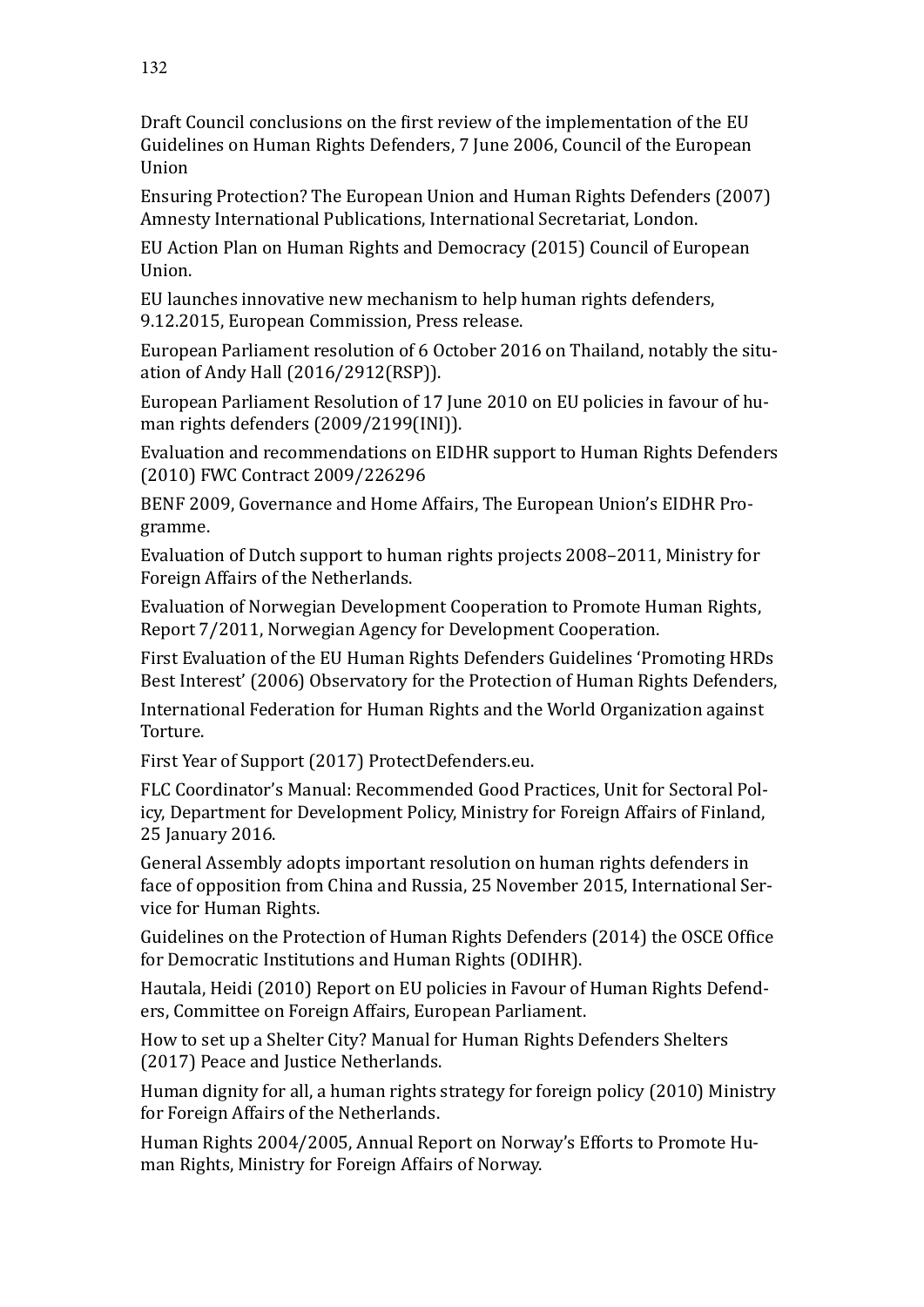Human Rights Defenders in the OSCE Region: Challenges and Good Practices (2008) ODIHR, Warsaw.

Human Rights Defenders in National Action Plans (NAPs) on Business and Human Rights (2016) International Service for Human Rights, International Corporate Accountability Roundtable.

Human Rights Fund Grant Policy Framework 2017–2020 (2017) the Netherlands.

Human Rights Report 2014 (2015), AVT15/BZ116018, Ministry for Foreign Affairs, the Netherlands.

Human Rights Report 2015 (2016), AVT16/BZ120616, Ministry for Foreign Affairs, the Netherlands.

ICORN Report 2012–2013 (2014) ICORN.

Ihmisoikeudet ja Suomen ulkopolitiikka, ulkoasiainministeri Erkki Tuomiojan eduskunnan ulkoasiainvaliokunnalle antama selvitys Suomen hallituksen ihmisoikeuspolitiikasta 29 November 2000, Publications of the Ministry for Foreign Affairs 9/2000.

Justice and Respect for All, Parliamentary Papers, House of Representatives, 2012–2013, 32 735, no. 78, the Netherlands.

Kansalaisyhteiskuntaselvitys, Raportti ulkoasiainministeriön kehityspoliittisen osaston kansalaisyhteiskuntayksikölle (2017), University of Jyväskylä.

National Action Plan on Fundamental and Human Rights 2017–2019, Publication of the Ministry of Justice 9/2017.

Guidelines for Civil Society in Development Policy 2017, Ministry for Foreign Affairs, Unit for Civil Society.

Kysely Suomen edustustoille EU:n ihmisoikeuspuolustajia koskevista suuntaviivoista, Ihmisoikeusraportti 1/2011.

Laine, Veera and Silvan, Kristiina, Otteet Valko-Venäjällä ja Venäjällä voivat koventua, Helsingin Sanomat 1 April 2017.

Local Cooperation Funds, Role in Institution Building of Civil Society Organizations, Evaluation Report 2008:2, Ministry for Foreign Affairs of Finland.

Mapping of temporary shelter initiatives for Human Rights Defenders in danger in and outside the EU (2012) GHK Consulting, London.

Navigating a sea of interests, Policy evaluation of Dutch foreign human rights policy (2008–2013), Policy and Operations Evaluation Department (IOB), Ministry of Foreign Affairs, the Netherlands.

Norway's efforts to support human rights defenders, Guide for the foreign service (2010), Norwegian Ministry of Foreign Affairs.

One World, One Future, Ireland's Policy for International Development (2013) Government of Ireland.

On "shrinking space": a framing paper (2017) Transnational Institute.

Opportunities for All: Human Rights in Norway's Foreign Policy and Development Cooperation, Meld. St. 10 (2014–2015) Report to the Storting (white pa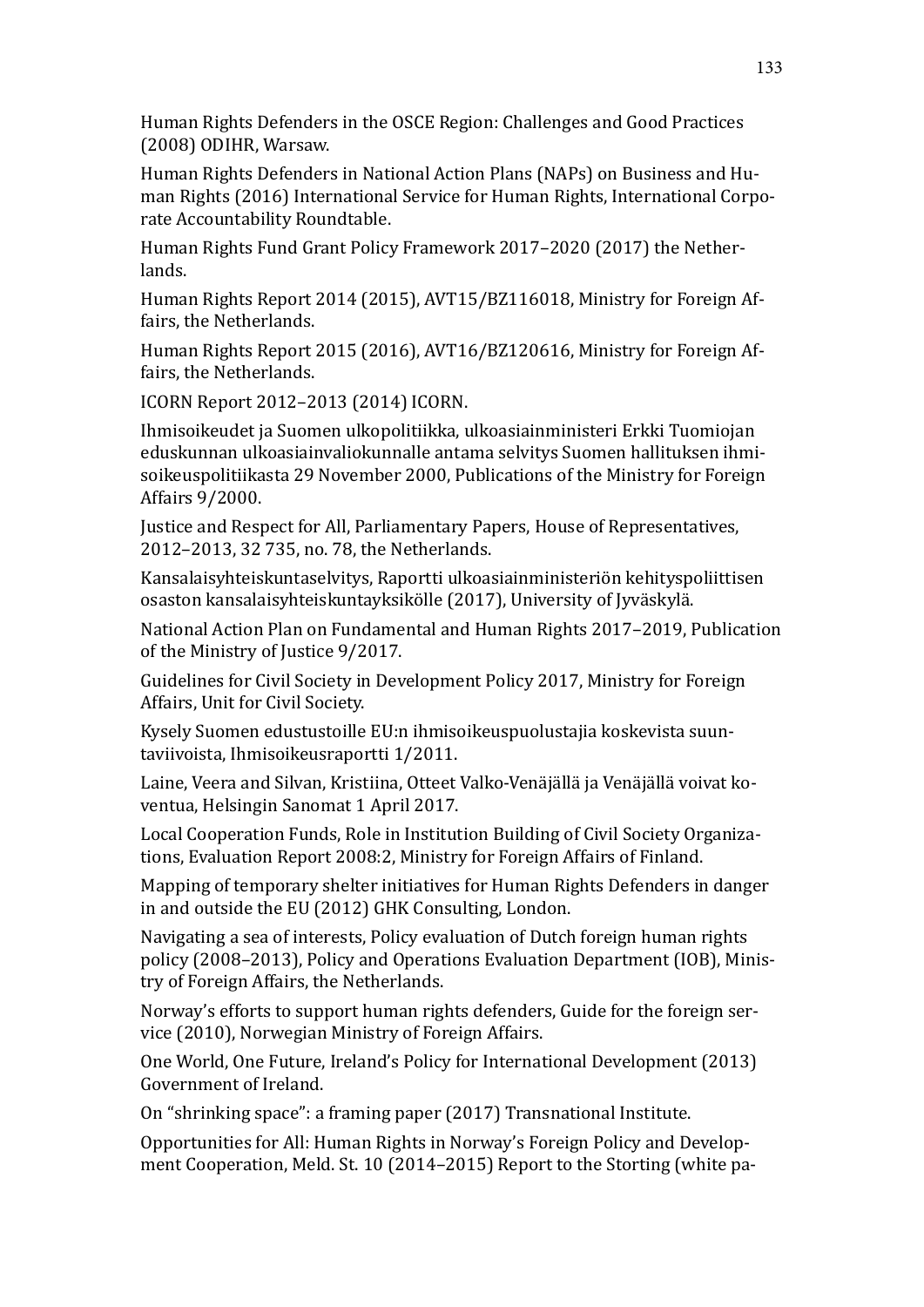per), Norwegian Ministry of Foreign Affairs.

Opportunities for All: Human Rights in Norway's Foreign Policy and Development Cooperation, Meld. St. 10 (2014–2015) Report to the Storting (white paper), Norwegian Ministry of Foreign Affairs.

Promotion of the Declaration on the Right and Responsibility of Individuals, Groups and Organs of Society to Promote and Protect Universally Recognized Human Rights and Fundamental Freedoms: protecting women human rights defenders (2013) A/RES/68/181, United Nations.

Protecting Human Rights Defenders, From shared experiences to cohesive action (2010), seminar report, Justice and Peace, The Netherlands.

Protection of

human rights defenders: Best practices and lessons learnt (2012) Protection International, Brussels.

Report of the Special Rapporteur on the situation of human rights defenders (2016) A/HRC/31/55, Human Rights Council, United Nations.

Report of the Special Rapporteur on the situation of human rights defenders (2017) A/HRC/34/55, Human Rights Council, United Nations.

Report of the Special Rapporteur on the situation of human rights defenders, Margaret Sekaggya, Mission to Ireland (2012), A/HRC/22/47/Add.3, Human Rights Council, United Nations.

Russian Diplomat Is Accused of Threatening Rights Activist on Twitter, 11.8.2016, The New York Times.

Seppänen, Maaria ja Siitonen, Lauri (2014) Arviointiselvitys valtioneuvoston vuoden 2009 ihmisoikeusselonteon kansainvälisen osuuden toimeenpanosta, University of Helsinki, Department of Political and Economic Studies.

Special Rapporteur on the situation of human rights defenders, (2015) 70th Session of the General Assembly, Third Committee.

Strengthening OSCE engagement with human rights defenders and national human rights institutions, OSCE Parliamentary Assembly Resolution 10 July 2007.

Ensuring protection – European Union Guidelines on Human Rights Defenders (2008).

Human Rights Strategy of the Foreign Service of Finland 2013–2015, Ministry for Foreign Affairs, Jyväskylä: Kopijyvä Oy.

Human Rights Strategy of the Foreign Service of Finland (2013), Ministry for Foreign Affairs, Jyväskylä: Kopijyvä Oy.

Public Guidelines of the Foreign Ministry of Finland on the implementation of the European Union Guidelines on Human Rights Defenders (2014) Ministry for Foreign Affairs, Jyväskylä: Grano Oy.

Swiss Guidelines on the Protection of Human Rights Defenders (2013) Federal Department of Foreign Affairs FDFA, Bern.

Temporary relocation visas for human rights defenders at risk, Information on Facilitated Visa Procedure for HRDs (2016) Front Line Defenders, Ireland.